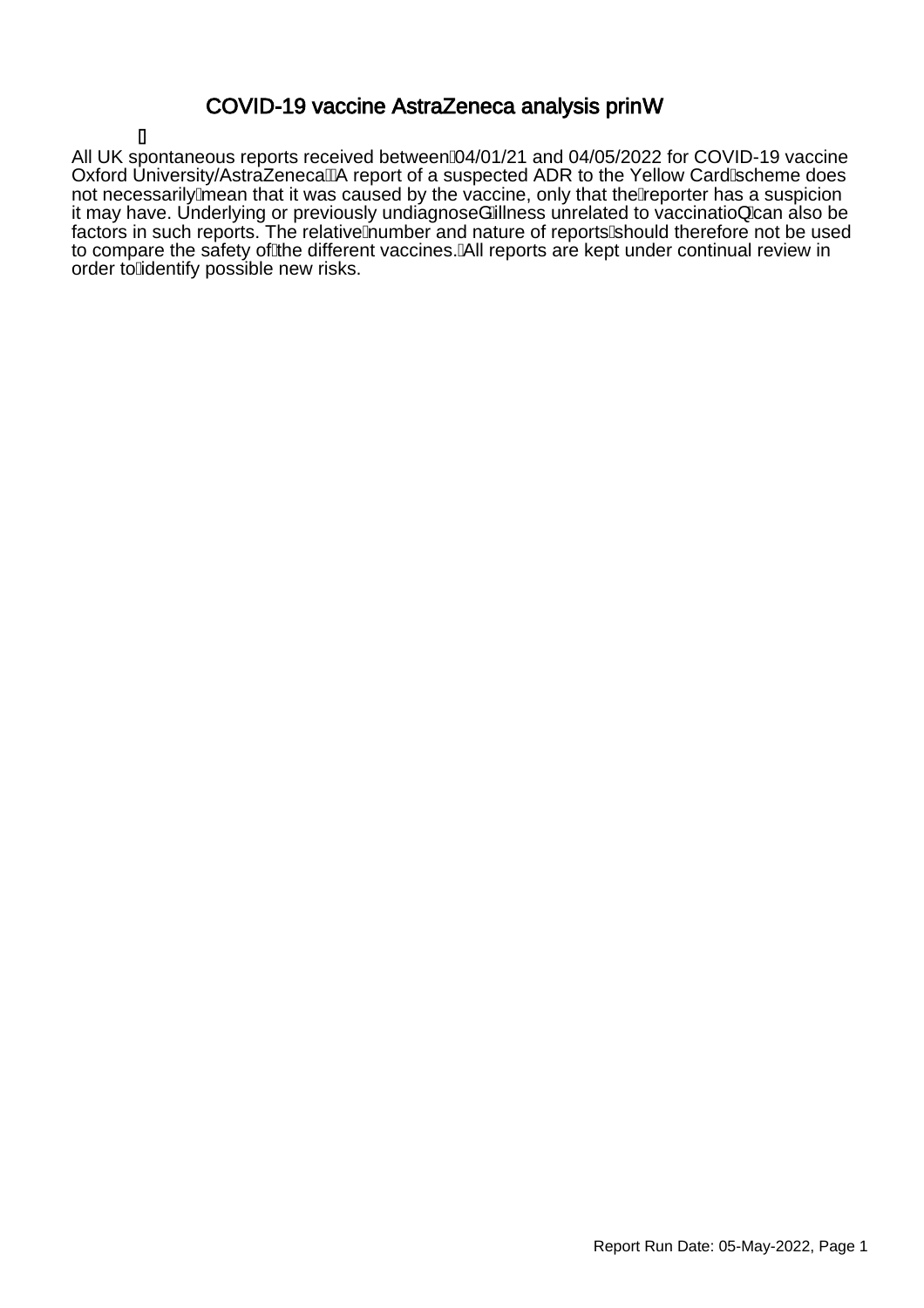### Name: COVID-19 vaccine AstraZeneca analysis print

| <b>Reaction Name</b>                   | <u>Total</u>   | <u>Fatal</u>   |
|----------------------------------------|----------------|----------------|
| <b>Blood disorders</b>                 |                |                |
| Anaemia deficiencies                   |                |                |
| Anaemia folate deficiency              | 3              | 0              |
| Anaemia vitamin B12 deficiency         | 15             | 0              |
| Deficiency anaemia                     |                | $\mathbf 0$    |
| Iron deficiency anaemia                | 17             | 0              |
| Pernicious anaemia                     | 6              | $\mathbf 0$    |
| <b>Anaemias NEC</b>                    |                |                |
| Anaemia                                | 194            | 0              |
| Autoimmune anaemia                     | $\overline{c}$ | $\mathbf 0$    |
| Blood loss anaemia                     | 4              | $\mathbf 0$    |
| Hypochromic anaemia                    | 3              | $\mathbf 0$    |
| Microcytic anaemia                     | 1              | $\mathbf 0$    |
| Normocytic anaemia                     | 4              | 0              |
| Anaemias haemolytic NEC                |                |                |
| Haemolytic anaemia                     | 10             | $\mathbf 0$    |
| Anaemias haemolytic immune             |                |                |
| Autoimmune haemolytic anaemia          | 10             | $\mathbf 0$    |
| Cold type haemolytic anaemia           |                | 0              |
| Evans syndrome                         | 1              | 0              |
| Anaemias haemolytic mechanical factor  |                |                |
| Atypical haemolytic uraemic syndrome   | 1              | $\mathbf 0$    |
| Red cell fragmentation syndrome        |                | $\mathbf 0$    |
| <b>Bleeding tendencies</b>             |                |                |
| Increased tendency to bruise           | 143            | 0              |
| Spontaneous haematoma                  | 8              | $\mathbf 0$    |
| Spontaneous haemorrhage                | $\overline{2}$ | $\mathbf 0$    |
| <b>Coagulation factor deficiencies</b> |                |                |
| Acquired haemophilia                   | 1              | 0              |
| Hypofibrinogenaemia                    | 4              | 0              |
| Coagulopathies                         |                |                |
| Abnormal clotting factor               | 12             | $\mathbf 0$    |
| Antiphospholipid syndrome              | 31             | $\mathbf 0$    |
| Coagulopathy                           | 89             | $\mathbf{0}$   |
| Disseminated intravascular coagulation | 19             | $\overline{c}$ |
| Hypercoagulation                       | 30             | 1              |
| Hyperfibrinogenaemia                   | 1              | $\Omega$       |
| Hypocoagulable state                   | 1              | $\mathbf 0$    |
| <b>Eosinophilic disorders</b>          |                |                |
| Eosinophilia                           | 22             | $\mathbf 0$    |
| Hypereosinophilic syndrome             | 1              | $\mathbf 0$    |
| Haematological cysts and polyps        |                |                |
| Splenic cyst                           | 1              | $\mathbf 0$    |
| Haematological disorders               |                |                |
| <b>Blood disorder</b>                  | 16             |                |
| Bone marrow disorder                   | 3              | 0              |
| Bone marrow oedema                     |                | $\mathbf 0$    |
| Mast cell activation syndrome          | 17             | $\mathbf 0$    |
| Mastocytosis                           | 4              | $\mathbf 0$    |
| Methaemoglobinaemia                    | 1              | 0              |
| <b>Haemolyses NEC</b>                  |                |                |
| Haemolysis                             | 11             | $\mathbf 0$    |
| <b>Leukocytoses NEC</b>                |                |                |
| Leukocytosis                           | 5              | 0              |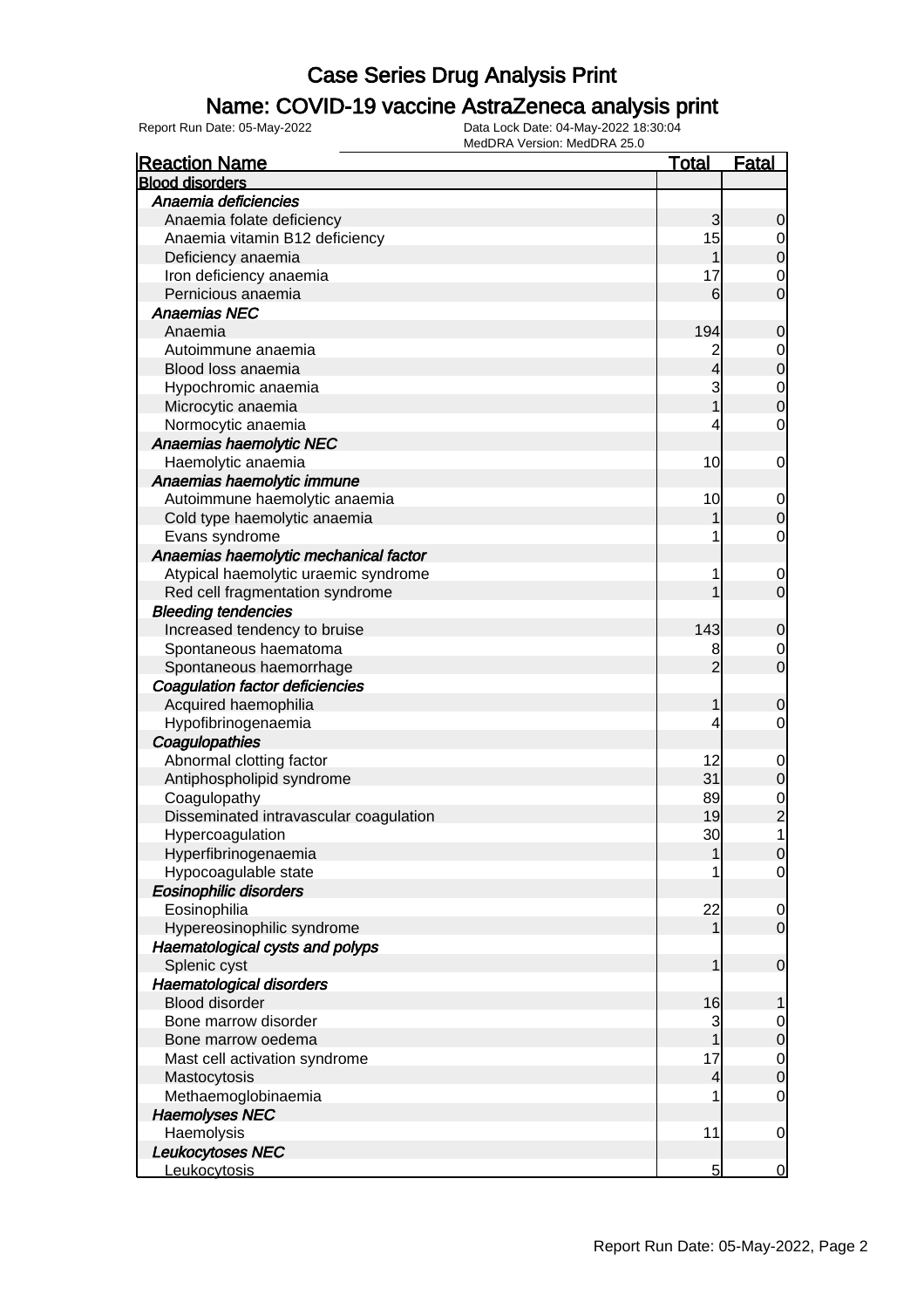### Name: COVID-19 vaccine AstraZeneca analysis print

| <b>Reaction Name</b>                             | <b>Total</b>   | <u>Fatal</u>   |
|--------------------------------------------------|----------------|----------------|
| Blood disorders cont'd<br><b>Blood disorders</b> |                |                |
| Lymphocytosis                                    | 11             | 0              |
| Monocytosis                                      | $\overline{c}$ | 0              |
| Neutrophilia                                     | 14             | 0              |
| Leukopenias NEC                                  |                |                |
| Leukopenia                                       | 15             | 0              |
| Lymphopenia                                      | 9              | 0              |
| Lymphatic system disorders NEC                   |                |                |
| Abdominal lymphadenopathy                        | 1              | $\mathbf 0$    |
| Hilar lymphadenopathy                            |                | 0              |
| Lymph node fibrosis                              |                | 0              |
| Lymph node pain                                  | 596            | 0              |
| Lymphadenitis                                    | 36             | 0              |
| Lymphadenopathy                                  | 5040           | 0              |
| Lymphadenopathy mediastinal                      |                | 0              |
| Lymphatic disorder                               |                | 0              |
| Lymphatic insufficiency                          |                | $\mathbf 0$    |
| Lymphoid tissue hyperplasia                      |                | 0              |
| Pseudolymphoma                                   | 4              | 0              |
| Marrow depression and hypoplastic anaemias       |                |                |
| Aplastic anaemia                                 | 7              | $\mathbf 0$    |
| Cytopenia                                        |                | 0              |
| Myelosuppression                                 | 5              | 0              |
| Pancytopenia                                     | 20             |                |
| Neutropenias                                     |                |                |
| Agranulocytosis                                  | 4              | 0              |
| Autoimmune neutropenia                           | $\overline{c}$ | $\mathbf 0$    |
| Febrile neutropenia                              |                | 0              |
| Neutropenia                                      | 84             | 0              |
| <b>Platelet disorders NEC</b>                    |                |                |
| Platelet anisocytosis                            | 4              | 0              |
| Platelet disorder                                | 8              | $\mathbf 0$    |
| Polycythaemia (excl rubra vera)                  |                |                |
| Polycythaemia                                    | 3              | 0              |
| Stress polycythaemia                             | 3              | $\mathbf 0$    |
| Purpuras (excl thrombocytopenic)                 |                |                |
| Purpura non-thrombocytopenic                     | 4              | $\overline{0}$ |
| Red blood cell abnormal findings NEC             |                |                |
| Anisocytosis                                     | 3              | $\mathbf 0$    |
| Macrocytosis                                     | 3              | 0              |
| Poikilocytosis                                   | 1              | $\mathbf 0$    |
| Polychromasia                                    | 4              | $\mathbf 0$    |
| Red blood cell abnormality                       | 1              | $\mathbf 0$    |
| Rouleaux formation                               |                | $\mathbf 0$    |
| Sickle cell trait and disorders                  |                |                |
| Sickle cell anaemia with crisis                  | 7              | $\mathbf 0$    |
| Spleen disorders                                 |                |                |
| Spleen disorder                                  |                | 0              |
| Splenic artery thrombosis                        | 3              | $\mathbf 0$    |
| Splenic haemorrhage                              |                | 0              |
| Splenic infarction                               | 18             | $\mathbf 0$    |
| Splenic thrombosis                               |                | 0              |
| Splenic varices                                  |                | $\mathbf 0$    |
| Splenic vein thrombosis                          | 13             | $\mathbf 0$    |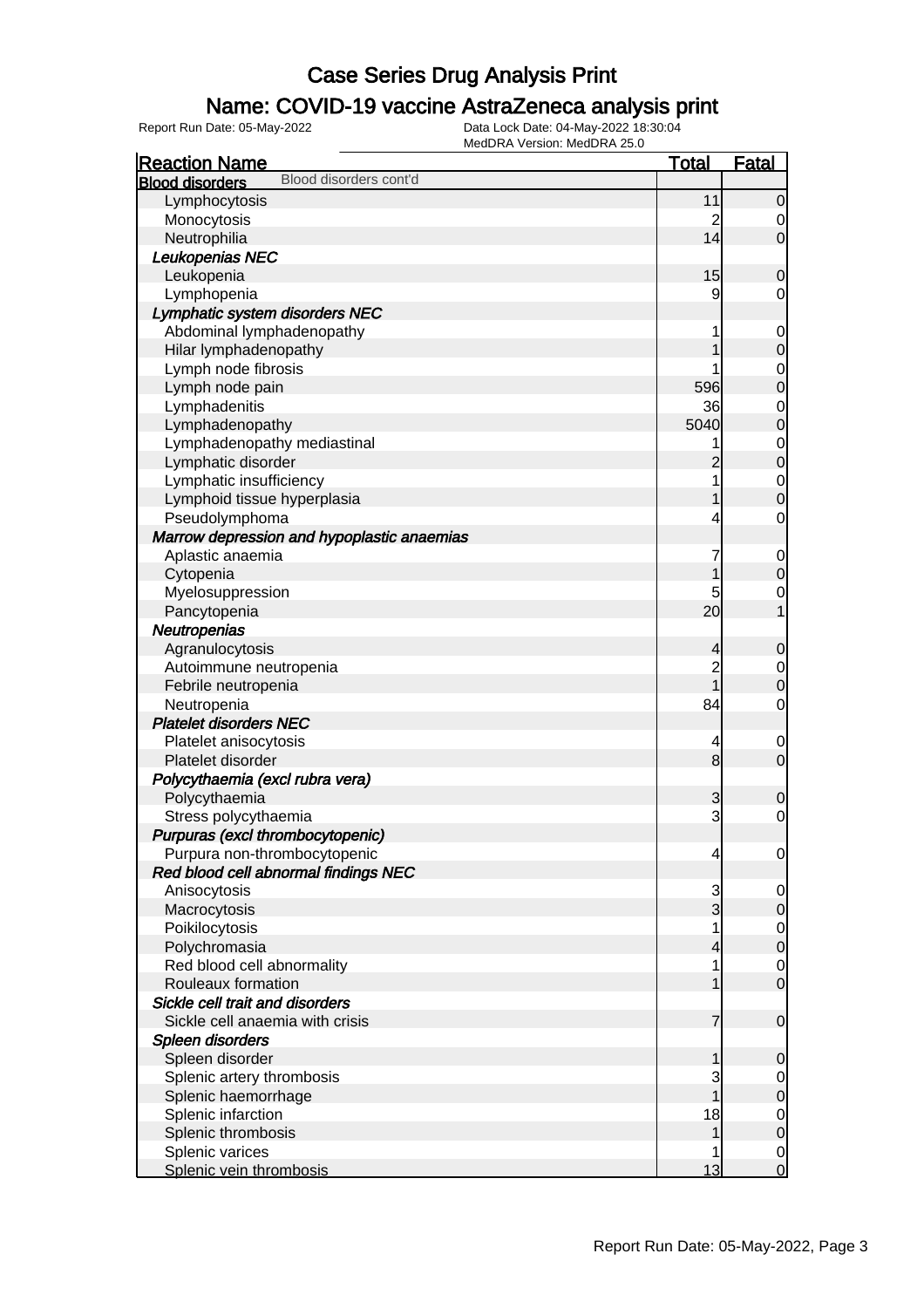### Name: COVID-19 vaccine AstraZeneca analysis print

| <b>Reaction Name</b>                             | Total | Fatal          |
|--------------------------------------------------|-------|----------------|
| Blood disorders cont'd<br><b>Blood disorders</b> |       |                |
| Splenomegaly                                     |       | 0              |
| Splenorenal shunt                                |       | 0              |
| Thrombocytopenias                                |       |                |
| Autoimmune heparin-induced thrombocytopenia      |       | 0              |
| Heparin-induced thrombocytopenia                 | 17    | 0              |
| Immune thrombocytopenia                          | 225   |                |
| Thrombocytopenia                                 | 892   | 8              |
| Thrombocytopenic purpura                         | 11    | 0              |
| Thrombosis with thrombocytopenia syndrome        | 31    |                |
| Thrombotic thrombocytopenic purpura              | 11    | 0              |
| <b>Thrombocytoses</b>                            |       |                |
| Thrombocytosis                                   | 13    | $\overline{0}$ |
| White blood cell abnormal findings NEC           |       |                |
| White blood cell disorder                        |       | 0              |
| <b>Blood disorders SOC TOTAL</b>                 | 7850  | 16             |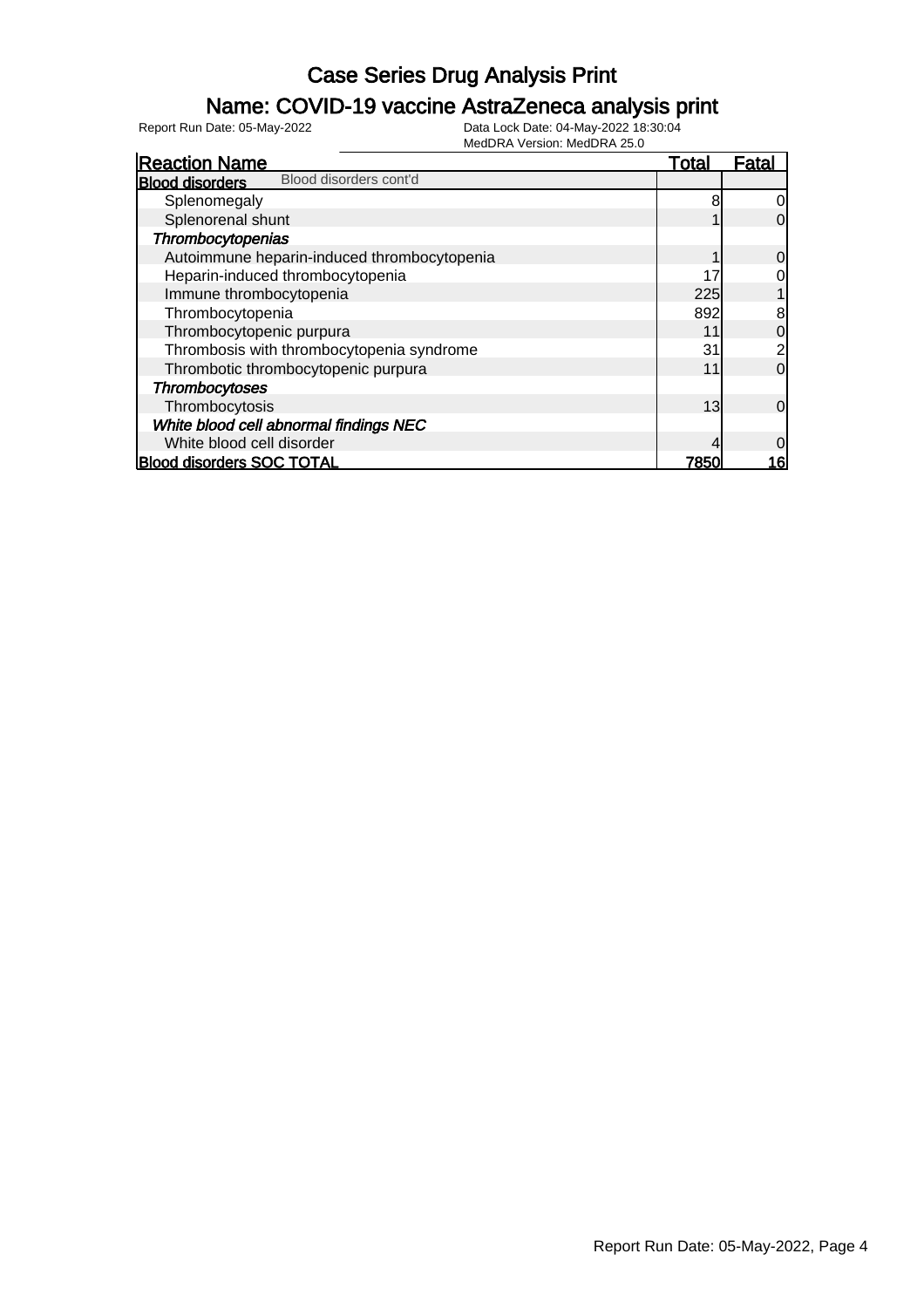### Name: COVID-19 vaccine AstraZeneca analysis print

| <b>Reaction Name</b>                     | Total          | <u>Fatal</u>                     |
|------------------------------------------|----------------|----------------------------------|
| Cardiac disorders                        |                |                                  |
| Aortic valvular disorders                |                |                                  |
| Aortic valve incompetence                | 5              | 0                                |
| Aortic valve sclerosis                   |                | 0                                |
| Aortic valve stenosis                    |                | $\overline{0}$                   |
| <b>Cardiac conduction disorders</b>      |                |                                  |
| Atrioventricular block                   | 35             | $\overline{\mathbf{c}}$          |
| Atrioventricular block complete          | 3              |                                  |
| Atrioventricular block first degree      | 4              | $\begin{matrix}0\\0\end{matrix}$ |
| Atrioventricular block second degree     | 5              |                                  |
| Bundle branch block                      | $\overline{2}$ | 0<br>0                           |
| Bundle branch block left                 | 10             |                                  |
| Bundle branch block right                | 5              | $\begin{matrix}0\\0\end{matrix}$ |
| Long QT syndrome                         | $\overline{c}$ | $\mathbf 0$                      |
| Trifascicular block                      | $\overline{2}$ | $\overline{0}$                   |
| <b>Cardiac disorders NEC</b>             |                |                                  |
| Acute cardiac event                      | 4              | $\overline{\mathbf{c}}$          |
| Atrial thrombosis                        | 5              |                                  |
| Cardiac disorder                         | 105            |                                  |
| Cardiac dysfunction                      | 2              |                                  |
| Cardiac ventricular thrombosis           | 14             | 0<br>0<br>0<br>0<br>0<br>0       |
| Cardiovascular disorder                  | 10             |                                  |
| Cardiovascular insufficiency             | 10             |                                  |
| Intracardiac thrombus                    | 20             | 3                                |
| Cardiac hypertensive complications       |                |                                  |
| Hypertensive heart disease               | 2              | 0                                |
| Cardiac infections and inflammations NEC |                |                                  |
| Carditis                                 | 2              | 0                                |
| Cardiac signs and symptoms NEC           |                |                                  |
| Cardiac discomfort                       | 20             | 0                                |
| Cardiovascular symptom                   | 3              | 0                                |
| Palpitations                             | 5983           | 0                                |
| Cardiac valve disorders NEC              |                |                                  |
| Cardiac valve disease                    | 4              | 1                                |
| Heart valve incompetence                 | 4              | 0                                |
| Cardiomyopathies                         |                |                                  |
| Cardiomyopathy                           | 19             |                                  |
| Cardiomyopathy acute                     | 1              | 0                                |
| Congestive cardiomyopathy                | 13             |                                  |
| Stress cardiomyopathy                    | 6              | 0                                |
| <b>Coronary artery disorders NEC</b>     |                |                                  |
| Arteriosclerosis coronary artery         | 9              |                                  |
| Coronary artery disease                  | 12             | 0                                |
| Coronary artery dissection               | $\overline{5}$ |                                  |
| Coronary artery embolism                 |                | $\mathbf 0$                      |
| Coronary artery occlusion                | 5              | $\mathbf 0$                      |
| Coronary artery stenosis                 |                | $\overline{0}$                   |
| Coronary artery thrombosis               | 28             | 4                                |
| <b>Heart failure signs and symptoms</b>  |                |                                  |
| Cardiac asthma                           | 1              | 0                                |
| <b>Heart failures NEC</b>                |                |                                  |
| Cardiac failure                          | 116            | 15                               |
| Cardiac failure acute                    | 14             | $\overline{5}$                   |
| Cardiac failure chronic                  | 3              | $\overline{1}$                   |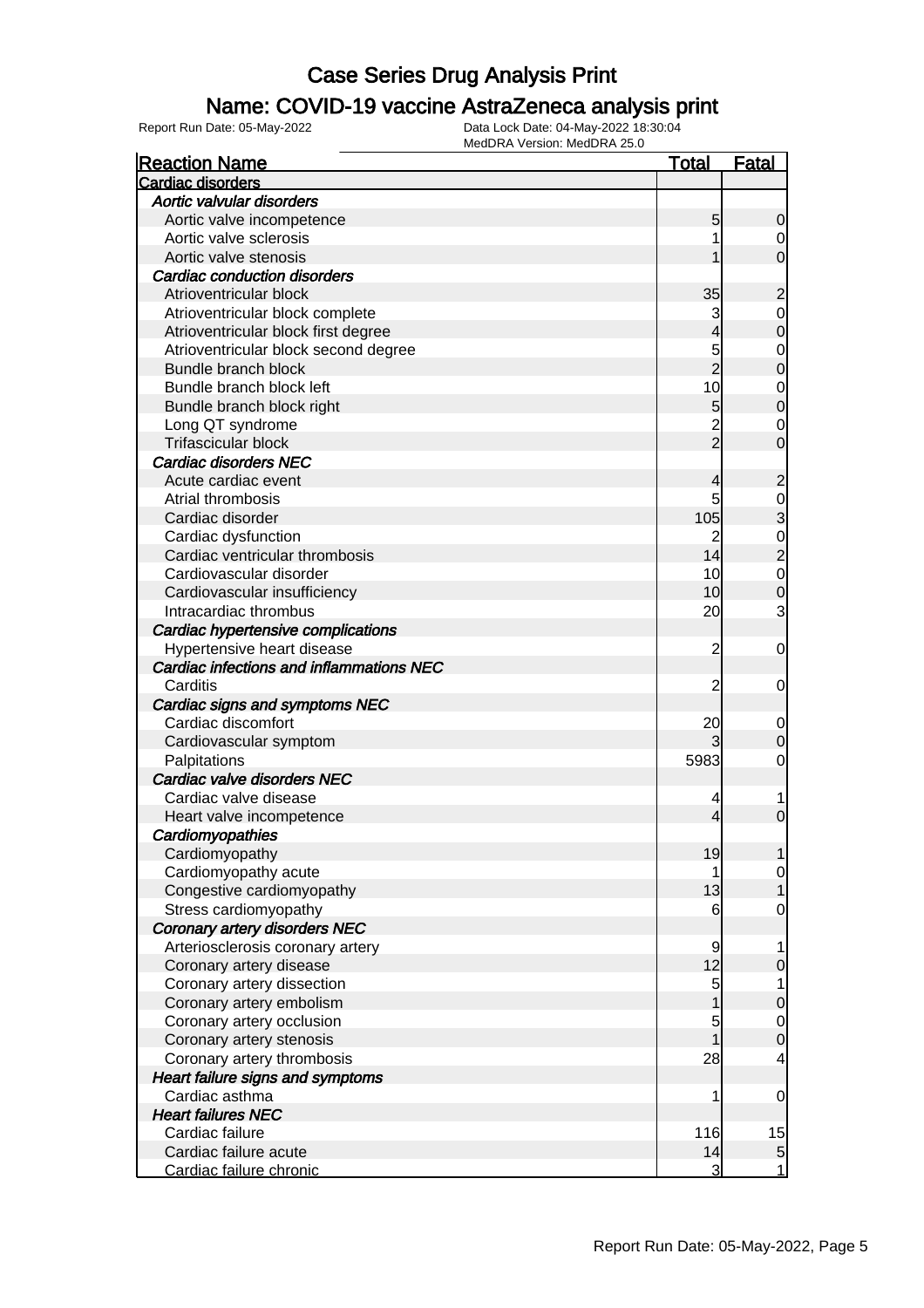#### Name: COVID-19 vaccine AstraZeneca analysis print

| <b>Reaction Name</b>                          | <u>Total</u>         | <b>Fatal</b>   |
|-----------------------------------------------|----------------------|----------------|
| Cardiac disorders cont'd<br>Cardiac disorders |                      |                |
| Cardiac failure congestive                    | 8                    | 4              |
| Cardiogenic shock                             | 11                   |                |
| Cardiopulmonary failure                       | 1                    | 2<br>1         |
| Ventricular failure                           | 1                    | 0              |
| Ischaemic coronary artery disorders           |                      |                |
| Acute coronary syndrome                       | 9                    | 0              |
| Acute myocardial infarction                   | 89                   | 14             |
| Angina pectoris                               | 267                  | $\mathbf 0$    |
| Angina unstable                               | 19                   | 0              |
| Arteriospasm coronary                         | 7                    | $\mathbf 0$    |
| Microvascular coronary artery disease         | $\overline{2}$       | $\mathbf 0$    |
| Myocardial infarction                         | 500                  | 63             |
| Myocardial ischaemia                          | 34                   | 14             |
| Prinzmetal angina                             | 2                    | 0              |
| Left ventricular failures                     |                      |                |
| Acute left ventricular failure                |                      |                |
| Left ventricular failure                      | $\overline{c}$<br>10 | $\mathbf 0$    |
|                                               |                      |                |
| Mitral valvular disorders                     |                      |                |
| Ischaemic mitral regurgitation                |                      | 0              |
| Mitral valve disease                          | 1                    | $\mathbf 0$    |
| Mitral valve incompetence                     | 11                   | 0              |
| Mitral valve prolapse                         | 5                    | $\mathbf 0$    |
| <b>Myocardial disorders NEC</b>               |                      |                |
| Cardiac aneurysm                              | 1                    | $\mathbf 0$    |
| Cardiac sarcoidosis                           |                      | 0              |
| Cardiac ventricular scarring                  |                      | $\mathbf 0$    |
| Cardiomegaly                                  | 37                   |                |
| Diastolic dysfunction                         | $\overline{c}$       | $\mathbf 0$    |
| <b>Dilatation ventricular</b>                 |                      | 0              |
| Left atrial dilatation                        | 1                    | $\mathbf 0$    |
| Left ventricular dilatation                   | $\overline{2}$       | 0              |
| Left ventricular dysfunction                  | 23                   | $\mathbf{0}$   |
| Left ventricular hypertrophy                  | 5                    | $\overline{0}$ |
| Myocardial fibrosis                           | $\overline{c}$       | $\mathbf 0$    |
| Myocardial injury                             | 18                   | $\overline{0}$ |
| Myocardial oedema                             | 1                    | $\overline{0}$ |
| Myocardial rupture                            | $\overline{2}$       | $\overline{0}$ |
| Right atrial dilatation                       | $\frac{2}{3}$        | 0              |
| Right ventricular dilatation                  |                      | 0              |
| Right ventricular dysfunction                 | 4                    | $\mathbf 0$    |
| Systolic dysfunction                          | 1                    | 0              |
| Ventricular dyskinesia                        | 1                    | $\mathbf 0$    |
| Ventricular hypertrophy                       | 5                    |                |
| Ventricular hypokinesia                       | 3                    | 0              |
| Noninfectious myocarditis                     |                      |                |
| Autoimmune myocarditis                        | 1                    | $\mathbf 0$    |
| Myocarditis                                   | 197                  | 4              |
| Myocarditis post infection                    | 1                    | $\mathbf 0$    |
| Myopericarditis                               | 29                   | $\overline{0}$ |
| Noninfectious pericarditis                    |                      |                |
| Pericarditis                                  | 220                  | $\mathbf 0$    |
| <b>Pericardial disorders NEC</b>              |                      |                |
| Cardiac tamponade                             | 2                    | $\overline{2}$ |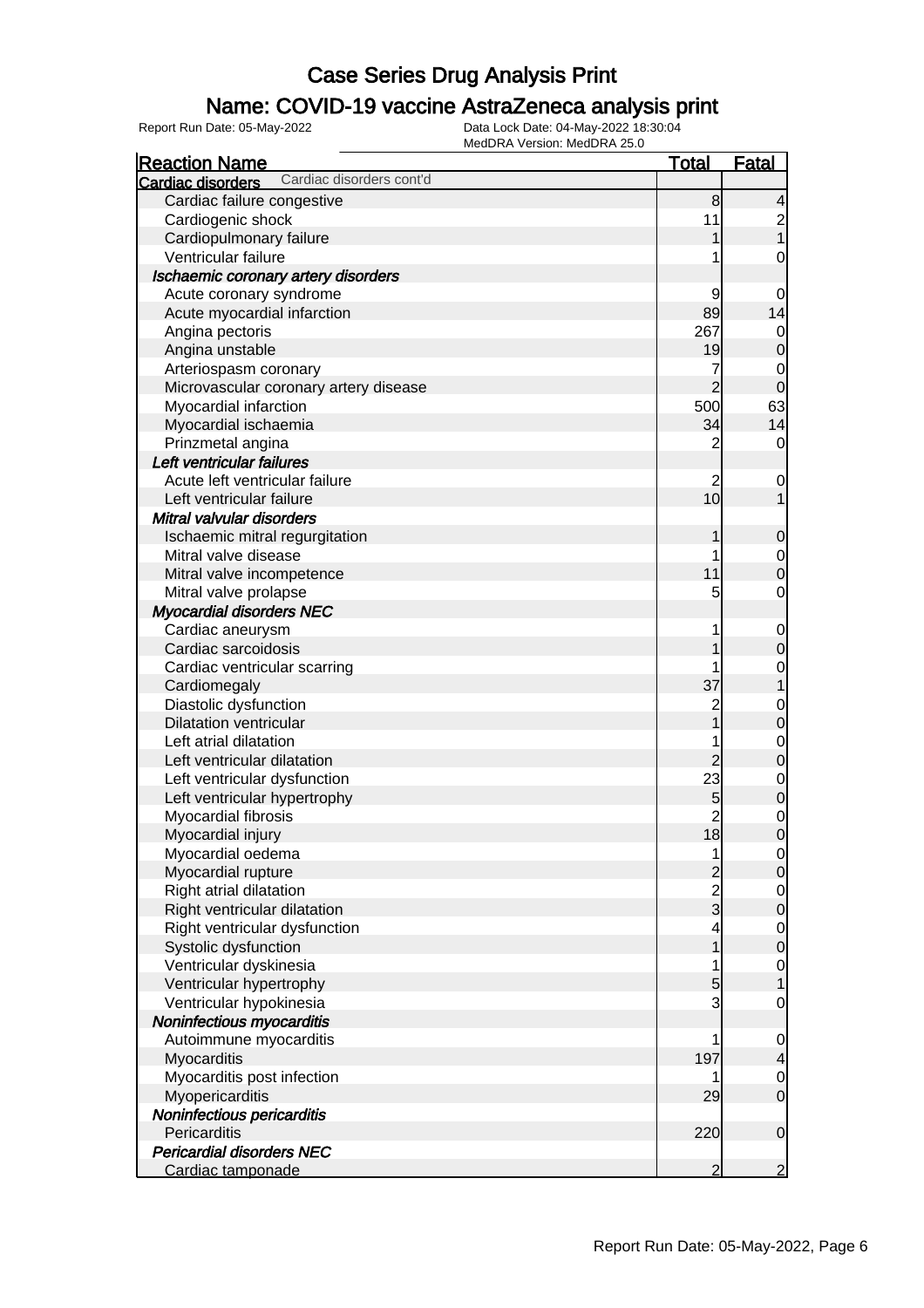### Name: COVID-19 vaccine AstraZeneca analysis print

| <b>Reaction Name</b>                          | <u>Total</u>   | <b>Fatal</b>   |
|-----------------------------------------------|----------------|----------------|
| Cardiac disorders cont'd<br>Cardiac disorders |                |                |
| Pericardial disease                           | 1              | 0              |
| Pericardial effusion                          | 43             | $\mathbf 0$    |
| Pericardial haemorrhage                       | 10             | 4              |
| Pericardial rub                               | 3              | $\overline{0}$ |
| Rate and rhythm disorders NEC                 |                |                |
| Arrhythmia                                    | 165            | 4              |
| Arrhythmia neonatal                           |                | $\mathbf{0}$   |
| Bradyarrhythmia                               |                | $\mathbf 0$    |
| Bradycardia                                   | 94             | $\mathbf 0$    |
| Cardiac fibrillation                          | $\overline{9}$ | $\mathbf 0$    |
| Cardiac flutter                               | 315            | $\mathbf 0$    |
| Extrasystoles                                 | 170            | $\mathbf 0$    |
| Heart alternation                             | 3              | $\mathbf{0}$   |
| Paroxysmal arrhythmia                         | $\overline{2}$ | $\overline{0}$ |
| Postural orthostatic tachycardia syndrome     | 37             | $\mathbf 0$    |
| Tachyarrhythmia                               | 11             | $\mathbf 0$    |
| Tachycardia                                   | 1682           | 0              |
| <b>Right ventricular failures</b>             |                |                |
| Right ventricular failure                     | 4              | 1              |
| Supraventricular arrhythmias                  |                |                |
| Arrhythmia supraventricular                   | 19             | $\mathbf 0$    |
| Atrial fibrillation                           | 365            | 1              |
| <b>Atrial flutter</b>                         | 53             | $\mathbf 0$    |
| Atrial tachycardia                            | 4              | $\mathbf 0$    |
| Sinus arrest                                  | 1              | $\mathbf{0}$   |
| Sinus arrhythmia                              | 3              | $\mathbf 0$    |
| Sinus bradycardia                             | 5              | $\mathbf{0}$   |
| Sinus node dysfunction                        | $\overline{2}$ | $\mathbf 0$    |
| Sinus tachycardia                             | 72             | $\mathbf 0$    |
| Supraventricular extrasystoles                | $\overline{2}$ | $\mathbf 0$    |
| Supraventricular tachycardia                  | 45             | $\mathbf 0$    |
| Tricuspid valvular disorders                  |                |                |
| Tricuspid valve incompetence                  | 9              | 0              |
| Ventricular arrhythmias and cardiac arrest    |                |                |
| Cardiac arrest                                | 194            | 40             |
| Cardio-respiratory arrest                     | $\overline{c}$ | 1              |
| Pulseless electrical activity                 | 7              | $\overline{0}$ |
| Ventricular arrhythmia                        | $\overline{c}$ | $\mathbf 0$    |
| Ventricular extrasystoles                     | 25             | 0              |
| Ventricular fibrillation                      | 10             | 1              |
| Ventricular tachycardia                       | 19             | $\overline{0}$ |
| <b>Cardiac disorders SOC TOTAL</b>            | 11433          | 201            |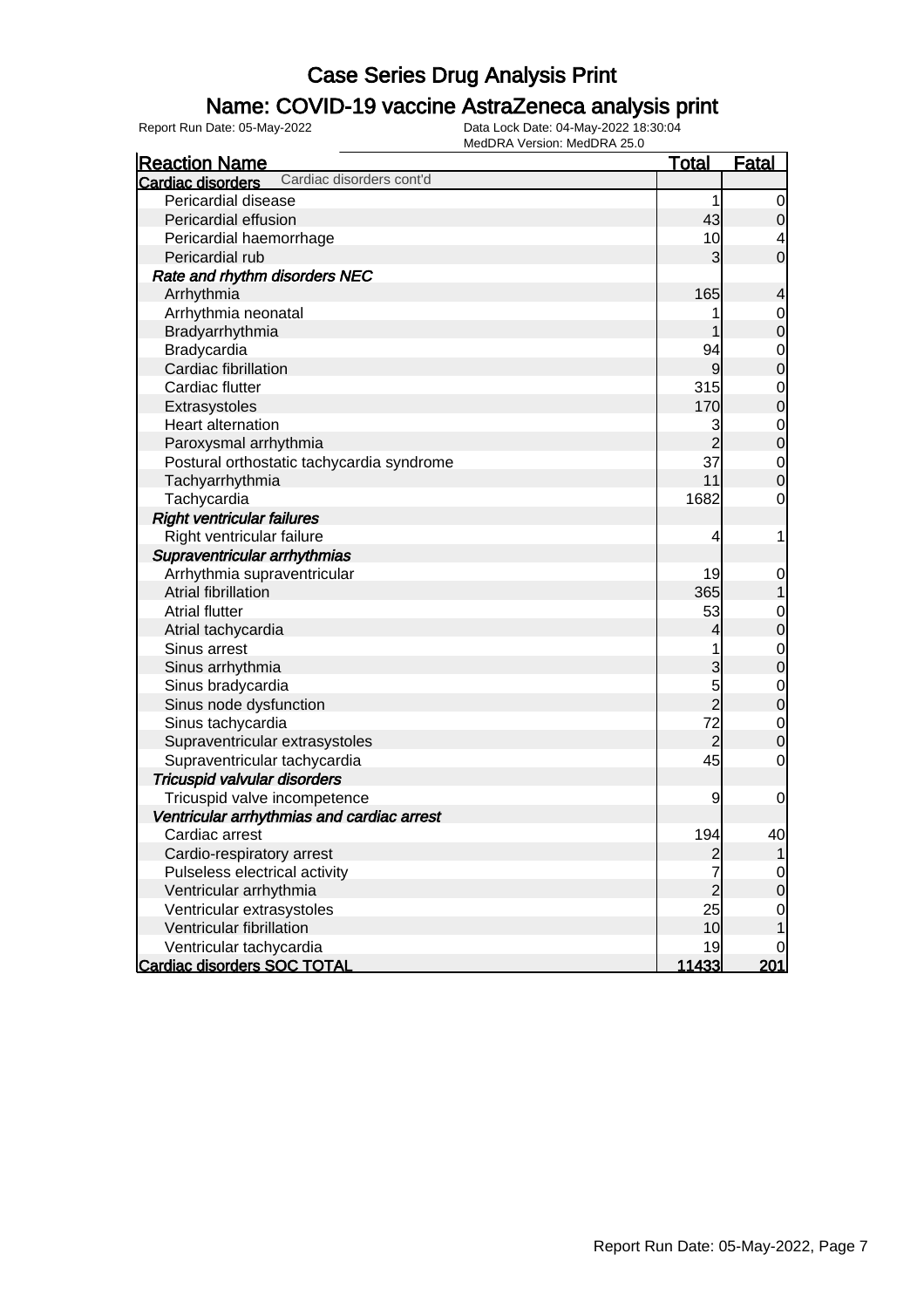### Name: COVID-19 vaccine AstraZeneca analysis print

| <b>Reaction Name</b>                                                             | Total          | <b>Fatal</b>   |
|----------------------------------------------------------------------------------|----------------|----------------|
| <b>Congenital disorders</b>                                                      |                |                |
| Autosomal chromosomal abnormalities                                              |                |                |
| Trisomy 18                                                                       |                | 0              |
| Trisomy 21                                                                       |                | 0              |
| Cardiac disorders congenital NEC                                                 |                |                |
| Brugada syndrome                                                                 |                | 0              |
| Heart disease congenital                                                         | 13             | 0              |
| Cardiac septal defects congenital                                                |                |                |
| Atrial septal defect                                                             |                | 0              |
| Hypertrophic cardiomyopathy                                                      | 3              | 0              |
| Cardiac valve disorders congenital                                               |                |                |
| Bicuspid aortic valve                                                            | 1              | 0              |
| Central nervous system disorders congenital NEC                                  |                |                |
| <b>Brain malformation</b>                                                        |                | 0              |
| Neural tube defect                                                               |                |                |
| Spina bifida                                                                     | 2              | 0              |
| Syringomyelia                                                                    |                | 0              |
| Cerebellar disorders congenital                                                  |                |                |
| Arnold-Chiari malformation                                                       | 2              | $\mathbf 0$    |
| Cerebral disorders congenital                                                    |                |                |
| Anencephaly                                                                      |                | 0              |
| Cerebral palsy                                                                   | 2              | 0              |
| Coagulation disorders congenital                                                 |                |                |
| Factor VII deficiency                                                            | 1              | 0              |
| <b>Congenital disorders NEC</b>                                                  |                |                |
| Congenital anomaly                                                               | 5              | 0              |
| Congenital midline defect                                                        |                | 0              |
| Heterotaxia                                                                      |                | 0              |
| Young's syndrome                                                                 |                | 0              |
| Connective tissue disorders congenital                                           |                |                |
| Ehlers-Danlos syndrome                                                           | 6              | 0              |
| Diaphragmatic disorders congenital                                               |                |                |
| Congenital diaphragmatic hernia                                                  | 2              | 0              |
| Gastrointestinal tract disorders congenital NEC<br>Gastrointestinal malformation |                | $\mathbf 0$    |
| Gene mutations and other alterations NEC                                         |                |                |
| Tuberous sclerosis complex                                                       |                | $\mathbf 0$    |
| Great vessel disorders congenital                                                |                |                |
| Coarctation of the aorta                                                         |                | $\overline{0}$ |
| Transposition of the great vessels                                               | 1              | 0              |
| Immune system abnormalities congenital                                           |                |                |
| Combined immunodeficiency                                                        | 1              | 0              |
| Inborn errors of lipid metabolism                                                |                |                |
| Type IIa hyperlipidaemia                                                         | 1              | 0              |
| Inborn errors of porphyrin metabolism                                            |                |                |
| Porphyria acute                                                                  | 1              | 0              |
| Lacrimal system disorders congenital                                             |                |                |
| Dacryostenosis congenital                                                        | 1              | 0              |
| Lysosomal storage disorders                                                      |                |                |
| Mucolipidosis                                                                    | 1              | 0              |
| Male reproductive tract disorders congenital                                     |                |                |
| Hydrocele                                                                        | 3              | 0              |
| Micropenis                                                                       | $\overline{2}$ | 0              |
| Penoscrotal fusion                                                               | 3              | 0              |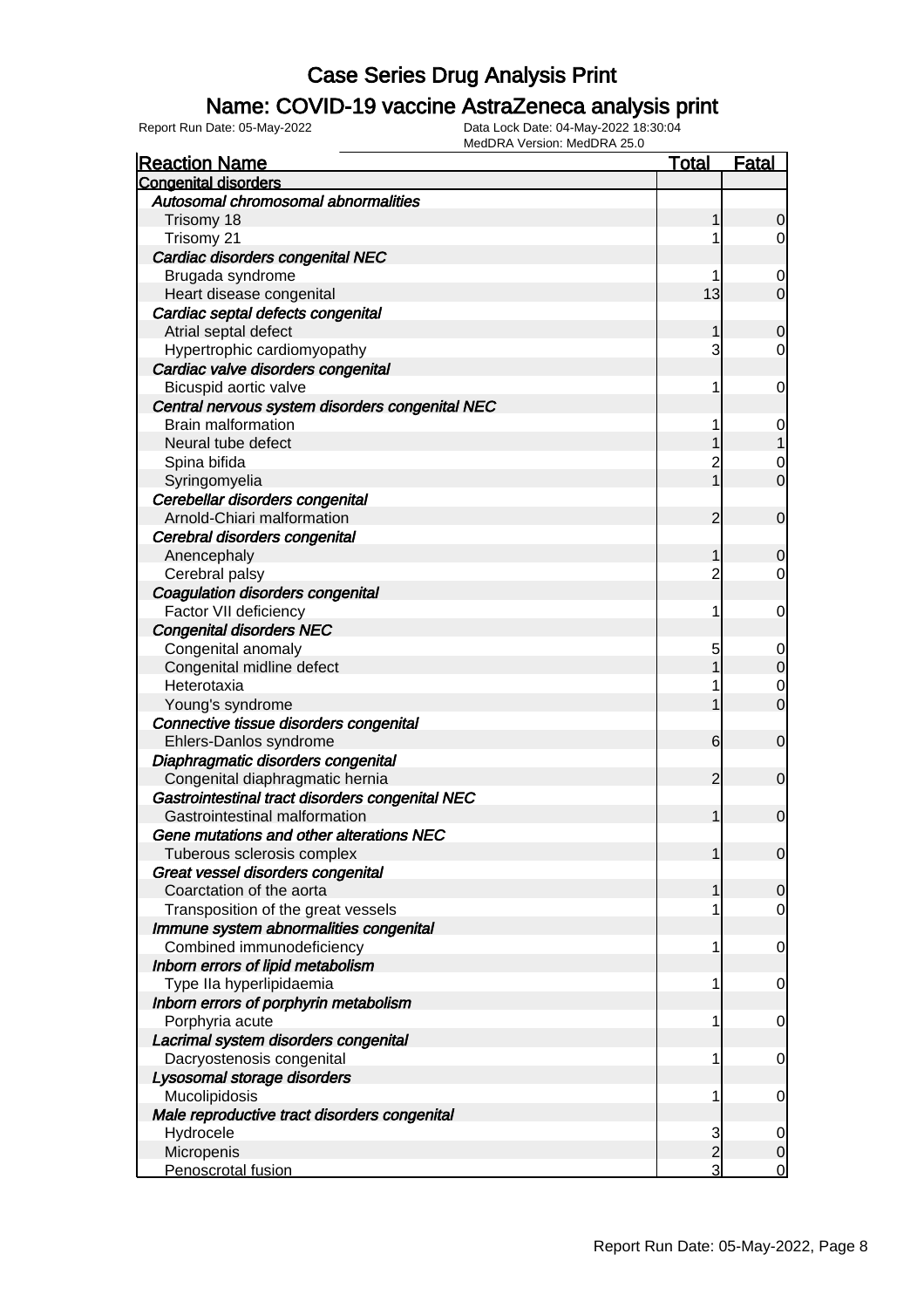### Name: COVID-19 vaccine AstraZeneca analysis print

| <b>Reaction Name</b>                                                  | <u>Total</u>   | <b>Fatal</b>   |
|-----------------------------------------------------------------------|----------------|----------------|
| <b>Congenital disorders</b> Congenital disorders cont'd               |                |                |
| Multiple cardiac abnormalities congenital                             |                |                |
| Multiple cardiac defects                                              | 1              | $\overline{0}$ |
| Musculoskeletal and connective tissue disorders of face, neck and jaw |                |                |
| congenital                                                            |                |                |
| <b>Branchial cyst</b>                                                 | 3              | 0              |
| Musculoskeletal and connective tissue disorders of limbs congenital   |                |                |
| Limb reduction defect                                                 | $\overline{c}$ | 0              |
| Os trigonum                                                           |                | 0              |
| Musculoskeletal disorders congenital NEC                              |                |                |
| Congenital multiplex arthrogryposis                                   | 1              | $\mathbf 0$    |
| Dysmorphism                                                           | $\overline{2}$ | 0              |
| Neurological disorders congenital NEC                                 |                |                |
| Epilepsy with myoclonic-atonic seizures                               | 1              | 0              |
| Familial hemiplegic migraine                                          |                | 0              |
| Huntington's disease                                                  |                | 1              |
| Neurofibromatosis                                                     |                | $\mathbf 0$    |
| Spinal muscular atrophy                                               |                | 0              |
| Tourette's disorder                                                   | 3              | $\overline{0}$ |
| Ocular disorders congenital NEC                                       |                |                |
| Colour blindness                                                      | 9              | $\mathbf 0$    |
| Palate disorders congenital                                           |                |                |
| Cleft lip and palate                                                  | 1              | $\mathbf 0$    |
| Pancreatic disorders congenital                                       |                |                |
| Hereditary pancreatitis                                               | 1              | $\mathbf 0$    |
| Peripheral nervous system disorders congenital NEC                    |                |                |
| Paroxysmal extreme pain disorder                                      | 13             | 0              |
| Pulmonary and bronchial disorders congenital                          |                |                |
| Cystic fibrosis                                                       |                | $\mathbf 0$    |
| Sex chromosomal abnormalities                                         |                |                |
| Klinefelter's syndrome                                                | 1              | $\overline{0}$ |
| Skin and subcutaneous tissue disorders congenital NEC                 |                |                |
| Benign familial pemphigus                                             | 1              | $\mathbf 0$    |
| Tongue disorders congenital                                           |                |                |
| Ankyloglossia congenital                                              |                | 0              |
| Macroglossia                                                          |                | 0              |
| Vascular anomalies congenital NEC                                     |                |                |
| Arteriovenous malformation                                            |                |                |
| <b>Congenital disorders SOC TOTAL</b>                                 | 113            | $\overline{2}$ |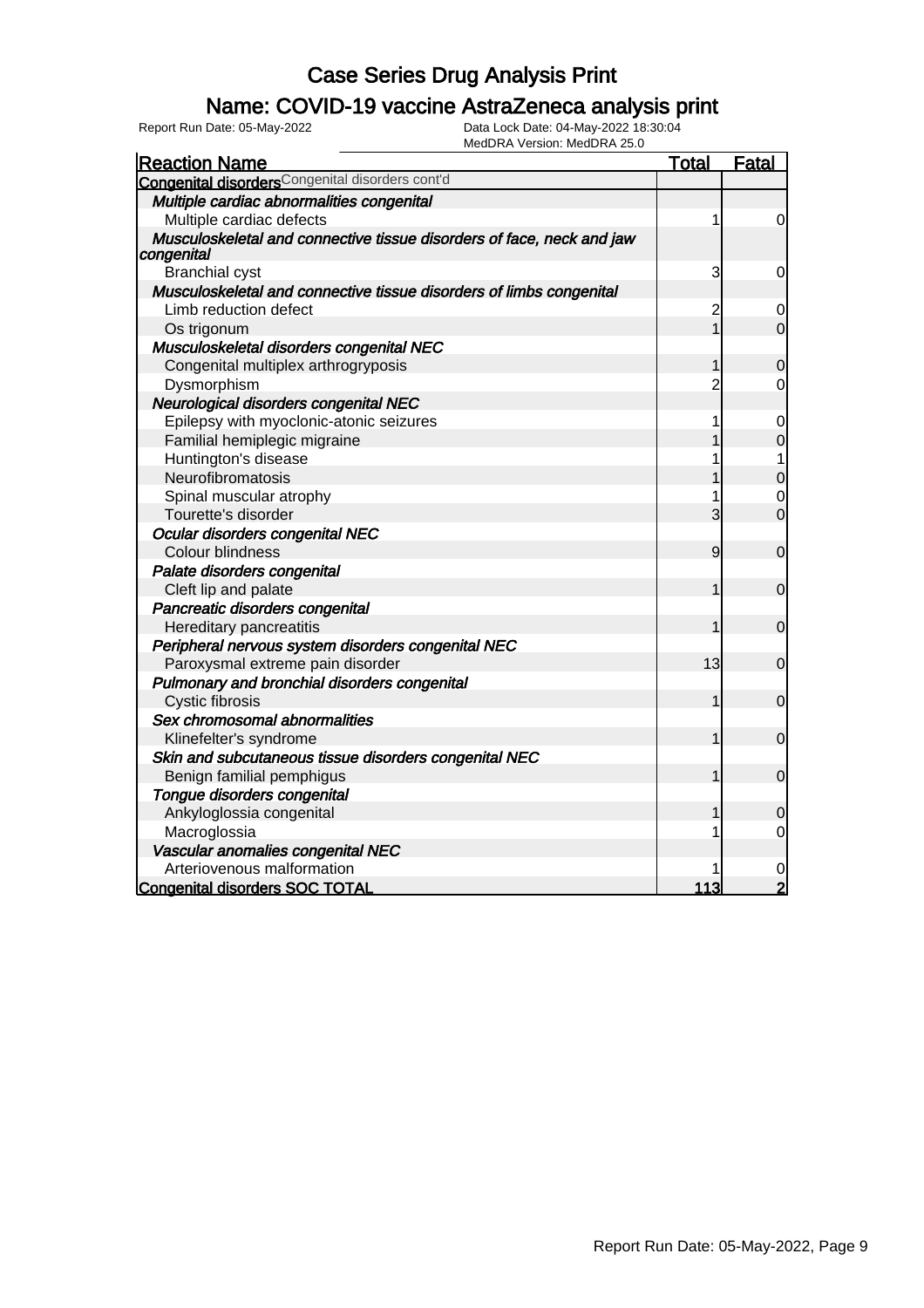### Name: COVID-19 vaccine AstraZeneca analysis print

| <b>Reaction Name</b>                             | <b>Total</b>        | <b>Fatal</b>                  |
|--------------------------------------------------|---------------------|-------------------------------|
| Ear disorders                                    |                     |                               |
| Ear disorders NEC                                |                     |                               |
| Aural polyp                                      | 1                   | 0                             |
| Ear canal erythema                               |                     | $\mathbf 0$                   |
| Ear congestion                                   | 34                  | 0                             |
| Ear discomfort                                   | 128                 | $\mathbf 0$                   |
| Ear disorder                                     | 23                  | 0                             |
| Ear haemorrhage                                  | 20                  | $\mathbf 0$                   |
| Ear inflammation                                 | $\overline{2}$      | 0                             |
| Ear pain                                         | 2119                | $\mathbf 0$                   |
| Ear pruritus                                     | 7                   | 0                             |
| Ear swelling                                     | 79                  | $\mathbf 0$                   |
| Otorrhoea                                        | 8                   | 0                             |
| Paraesthesia ear                                 | 1                   | 0                             |
| Eustachian tube disorders                        |                     |                               |
| Eustachian tube disorder                         | 7                   | $\mathbf 0$                   |
| Eustachian tube dysfunction                      | 6                   | 0                             |
| Eustachian tube obstruction                      | 8                   | 0                             |
| <b>External ear disorders NEC</b>                |                     |                               |
| Excessive cerumen production                     | 42                  | $\mathbf 0$                   |
| External ear pain                                | 14                  | 0                             |
| Juvenile spring eruption                         | 1                   | $\mathbf 0$                   |
| Red ear syndrome                                 | 5                   | 0                             |
| <b>External ear infections and inflammations</b> |                     |                               |
| External ear inflammation                        | 4                   | $\mathbf 0$                   |
| <b>Hearing disorders NEC</b>                     |                     |                               |
| Auditory disorder                                | 8                   | 0                             |
| <b>Dysacusis</b>                                 | 1                   | 0                             |
| <b>Hearing losses</b>                            |                     |                               |
| Conductive deafness                              | 1                   |                               |
| Deafness                                         | 432                 | 0                             |
| Deafness bilateral                               | 21                  |                               |
|                                                  | 42                  | 0<br>0                        |
| Deafness neurosensory<br>Deafness transitory     | 4                   |                               |
| Deafness unilateral                              | 59                  | $\mathbf 0$                   |
|                                                  | 254                 | 0                             |
| Hypoacusis<br>Mixed deafness                     |                     | 0                             |
|                                                  | 3<br>$\overline{2}$ | $\overline{0}$                |
| Neurosensory hypoacusis                          | 86                  | $\overline{0}$<br>$\mathbf 0$ |
| Sudden hearing loss                              |                     |                               |
| Hyperacusia                                      |                     |                               |
| Hyperacusis<br><b>Inner ear disorders NEC</b>    | 179                 | $\mathbf 0$                   |
|                                                  |                     |                               |
| Endolymphatic hydrops                            | 1                   | 0                             |
| Inner ear disorder                               | 8                   | $\mathbf 0$                   |
| Meniere's disease                                | 30                  | 0                             |
| Vestibular disorder                              | 11                  | 0                             |
| Inner ear infections and inflammations           |                     |                               |
| Autoimmune inner ear disease                     | 1                   | 0                             |
| Inner ear inflammation                           | 5                   | 0                             |
| Inner ear signs and symptoms                     |                     |                               |
| Motion sickness                                  | 131                 | 0                             |
| Phobic postural vertigo                          |                     | $\overline{0}$                |
| <b>Tinnitus</b>                                  | 4500                | $\mathbf 0$                   |
| Vertigo                                          | 2337                | $\mathbf 0$                   |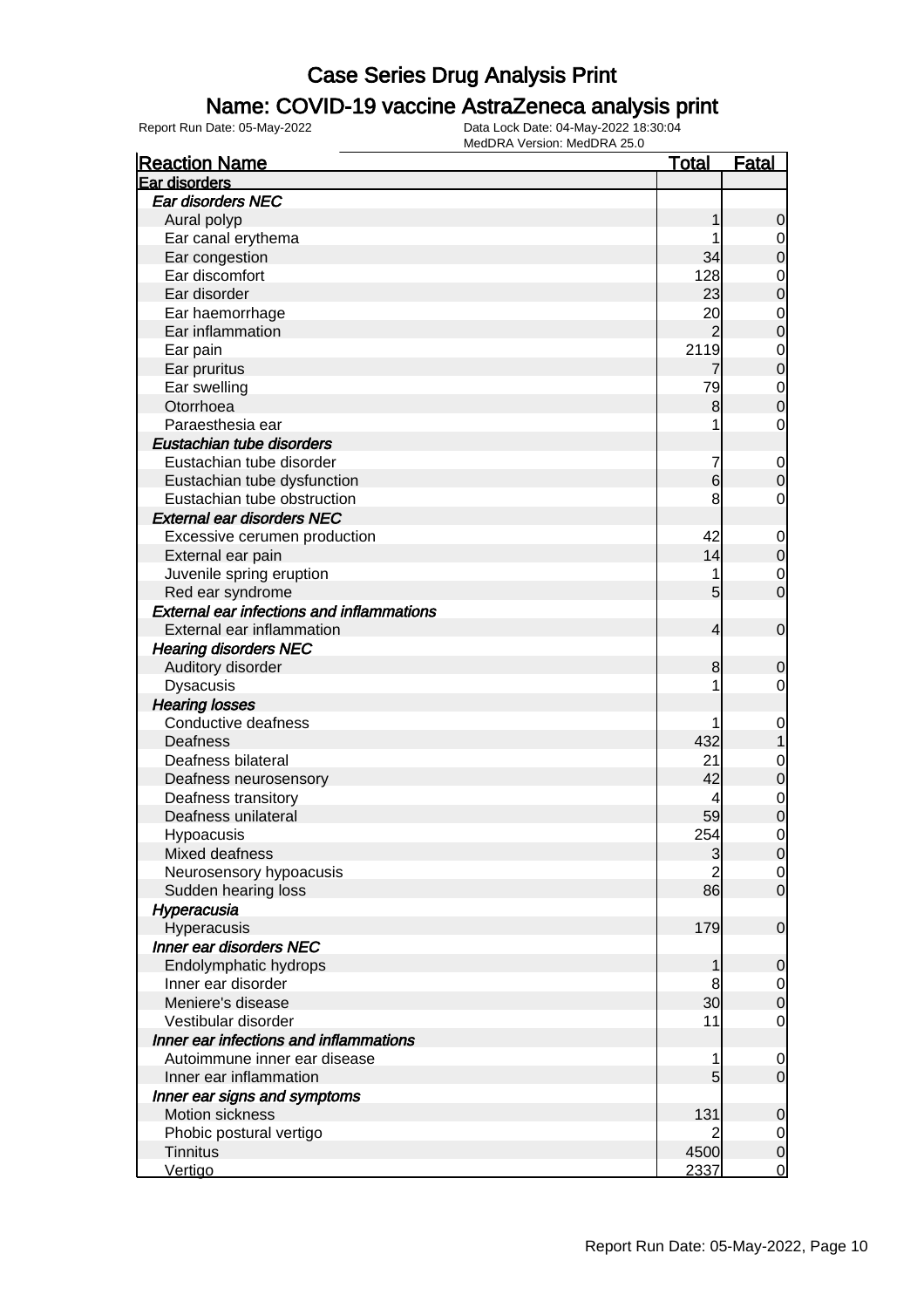### Name: COVID-19 vaccine AstraZeneca analysis print

| <b>Reaction Name</b>                          |                      | Total | Fatal          |
|-----------------------------------------------|----------------------|-------|----------------|
| Ear disorders                                 | Ear disorders cont'd |       |                |
| Vertigo labyrinthine                          |                      | 18    | $\Omega$       |
| Vertigo positional                            |                      | 160   | <sub>0</sub>   |
| Middle ear disorders NEC                      |                      |       |                |
| Middle ear disorder                           |                      |       | 0l             |
| Middle ear effusion                           |                      | 6     | $\overline{0}$ |
| Tympanic membrane disorders (excl infections) |                      |       |                |
| Tympanic membrane perforation                 |                      |       | $\Omega$       |
| Ear disorders SOC TOTAL                       |                      | 10820 |                |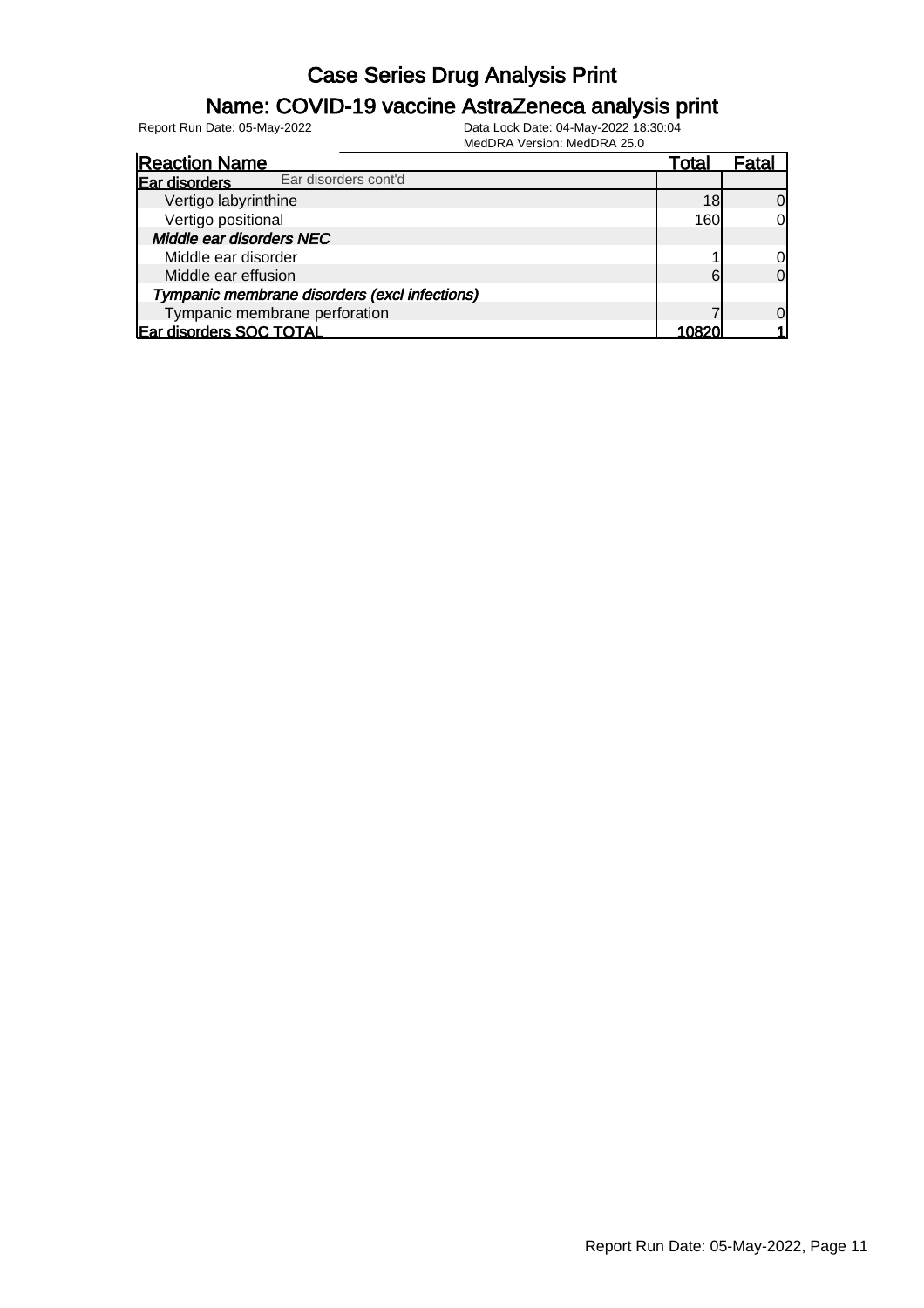### Name: COVID-19 vaccine AstraZeneca analysis print

| Acute and chronic thyroiditis<br>Autoimmune thyroiditis<br>10<br>0<br>21<br>Thyroiditis<br>0<br>Thyroiditis acute<br>9<br>0<br>$\overline{c}$<br>Thyroiditis chronic<br>0<br>$\bf{8}$<br>Thyroiditis subacute<br>0<br><b>Adrenal cortical hyperfunctions</b><br>Cushing's syndrome<br>2<br>0<br>5<br>Cushingoid<br>0<br><b>Adrenal cortical hypofunctions</b><br>Addison's disease<br>4<br>0<br>22<br>Adrenal insufficiency<br>0<br>31<br>Adrenocortical insufficiency acute<br>0<br>Glucocorticoid deficiency<br>0<br><b>Adrenal gland disorders NEC</b><br>Adrenal disorder<br>2<br>0<br>Adrenal haematoma<br>1<br>0<br>Adrenal haemorrhage<br>0<br>Adrenal mass<br>$\overline{c}$<br>0<br>Adrenal thrombosis<br>0<br>$\overline{c}$<br>Adrenomegaly<br>0<br>5<br>Haemorrhagic adrenal infarction<br>0<br>Anterior pituitary hyperfunction<br>Hyperprolactinaemia<br>2<br>$\mathbf 0$<br>Anterior pituitary hypofunction<br>Hypopituitarism<br>2<br>0<br>$\overline{c}$<br>Luteal phase deficiency<br>0<br>Ectopic endocrine disorders<br>Carcinoid syndrome<br>1<br>0<br>Endocrine abnormalities of gonadal function NEC<br>Oestrogenic effect<br>1<br>0<br><b>Endocrine abnormalities of puberty</b><br>Delayed menarche<br>2<br>0<br>17<br>Premature menarche<br>0<br>Female gonadal function disorders<br>Anovulatory cycle<br>23<br>$\Omega$<br>Ovulation delayed<br>18<br>0<br><b>Hyperparathyroid disorders</b><br>Hyperparathyroidism<br>$\overline{c}$<br>0<br><b>Hypoparathyroid disorders</b><br>Hypoparathyroidism<br>$\overline{\mathbf{c}}$<br>0<br>$\overline{1}$<br>Primary hypoparathyroidism<br>$\mathbf 0$<br>Hypothalamic and pituitary disorders NEC<br>Empty sella syndrome<br>0<br>2<br>2<br>Hypothalamo-pituitary disorder<br>0<br>Pituitary apoplexy<br>0<br>Pituitary haemorrhage<br>1<br>0<br>Secondary adrenocortical insufficiency<br>$\mathbf 0$<br><b>Posterior pituitary disorders</b><br>Diabetes insipidus<br>9<br>0<br>Inappropriate antidiuretic hormone secretion<br>1<br>0<br><b>Thyroid disorders NEC</b> | <b>Reaction Name</b>        | <u>Total</u> | <b>Fatal</b> |
|----------------------------------------------------------------------------------------------------------------------------------------------------------------------------------------------------------------------------------------------------------------------------------------------------------------------------------------------------------------------------------------------------------------------------------------------------------------------------------------------------------------------------------------------------------------------------------------------------------------------------------------------------------------------------------------------------------------------------------------------------------------------------------------------------------------------------------------------------------------------------------------------------------------------------------------------------------------------------------------------------------------------------------------------------------------------------------------------------------------------------------------------------------------------------------------------------------------------------------------------------------------------------------------------------------------------------------------------------------------------------------------------------------------------------------------------------------------------------------------------------------------------------------------------------------------------------------------------------------------------------------------------------------------------------------------------------------------------------------------------------------------------------------------------------------------------------------------------------------------------------------------------------------------------------------------------------------------------------------------------------------------------------------------------------|-----------------------------|--------------|--------------|
|                                                                                                                                                                                                                                                                                                                                                                                                                                                                                                                                                                                                                                                                                                                                                                                                                                                                                                                                                                                                                                                                                                                                                                                                                                                                                                                                                                                                                                                                                                                                                                                                                                                                                                                                                                                                                                                                                                                                                                                                                                                    | <b>Endocrine disorders</b>  |              |              |
|                                                                                                                                                                                                                                                                                                                                                                                                                                                                                                                                                                                                                                                                                                                                                                                                                                                                                                                                                                                                                                                                                                                                                                                                                                                                                                                                                                                                                                                                                                                                                                                                                                                                                                                                                                                                                                                                                                                                                                                                                                                    |                             |              |              |
|                                                                                                                                                                                                                                                                                                                                                                                                                                                                                                                                                                                                                                                                                                                                                                                                                                                                                                                                                                                                                                                                                                                                                                                                                                                                                                                                                                                                                                                                                                                                                                                                                                                                                                                                                                                                                                                                                                                                                                                                                                                    |                             |              |              |
|                                                                                                                                                                                                                                                                                                                                                                                                                                                                                                                                                                                                                                                                                                                                                                                                                                                                                                                                                                                                                                                                                                                                                                                                                                                                                                                                                                                                                                                                                                                                                                                                                                                                                                                                                                                                                                                                                                                                                                                                                                                    |                             |              |              |
|                                                                                                                                                                                                                                                                                                                                                                                                                                                                                                                                                                                                                                                                                                                                                                                                                                                                                                                                                                                                                                                                                                                                                                                                                                                                                                                                                                                                                                                                                                                                                                                                                                                                                                                                                                                                                                                                                                                                                                                                                                                    |                             |              |              |
|                                                                                                                                                                                                                                                                                                                                                                                                                                                                                                                                                                                                                                                                                                                                                                                                                                                                                                                                                                                                                                                                                                                                                                                                                                                                                                                                                                                                                                                                                                                                                                                                                                                                                                                                                                                                                                                                                                                                                                                                                                                    |                             |              |              |
|                                                                                                                                                                                                                                                                                                                                                                                                                                                                                                                                                                                                                                                                                                                                                                                                                                                                                                                                                                                                                                                                                                                                                                                                                                                                                                                                                                                                                                                                                                                                                                                                                                                                                                                                                                                                                                                                                                                                                                                                                                                    |                             |              |              |
|                                                                                                                                                                                                                                                                                                                                                                                                                                                                                                                                                                                                                                                                                                                                                                                                                                                                                                                                                                                                                                                                                                                                                                                                                                                                                                                                                                                                                                                                                                                                                                                                                                                                                                                                                                                                                                                                                                                                                                                                                                                    |                             |              |              |
|                                                                                                                                                                                                                                                                                                                                                                                                                                                                                                                                                                                                                                                                                                                                                                                                                                                                                                                                                                                                                                                                                                                                                                                                                                                                                                                                                                                                                                                                                                                                                                                                                                                                                                                                                                                                                                                                                                                                                                                                                                                    |                             |              |              |
|                                                                                                                                                                                                                                                                                                                                                                                                                                                                                                                                                                                                                                                                                                                                                                                                                                                                                                                                                                                                                                                                                                                                                                                                                                                                                                                                                                                                                                                                                                                                                                                                                                                                                                                                                                                                                                                                                                                                                                                                                                                    |                             |              |              |
|                                                                                                                                                                                                                                                                                                                                                                                                                                                                                                                                                                                                                                                                                                                                                                                                                                                                                                                                                                                                                                                                                                                                                                                                                                                                                                                                                                                                                                                                                                                                                                                                                                                                                                                                                                                                                                                                                                                                                                                                                                                    |                             |              |              |
|                                                                                                                                                                                                                                                                                                                                                                                                                                                                                                                                                                                                                                                                                                                                                                                                                                                                                                                                                                                                                                                                                                                                                                                                                                                                                                                                                                                                                                                                                                                                                                                                                                                                                                                                                                                                                                                                                                                                                                                                                                                    |                             |              |              |
|                                                                                                                                                                                                                                                                                                                                                                                                                                                                                                                                                                                                                                                                                                                                                                                                                                                                                                                                                                                                                                                                                                                                                                                                                                                                                                                                                                                                                                                                                                                                                                                                                                                                                                                                                                                                                                                                                                                                                                                                                                                    |                             |              |              |
|                                                                                                                                                                                                                                                                                                                                                                                                                                                                                                                                                                                                                                                                                                                                                                                                                                                                                                                                                                                                                                                                                                                                                                                                                                                                                                                                                                                                                                                                                                                                                                                                                                                                                                                                                                                                                                                                                                                                                                                                                                                    |                             |              |              |
|                                                                                                                                                                                                                                                                                                                                                                                                                                                                                                                                                                                                                                                                                                                                                                                                                                                                                                                                                                                                                                                                                                                                                                                                                                                                                                                                                                                                                                                                                                                                                                                                                                                                                                                                                                                                                                                                                                                                                                                                                                                    |                             |              |              |
|                                                                                                                                                                                                                                                                                                                                                                                                                                                                                                                                                                                                                                                                                                                                                                                                                                                                                                                                                                                                                                                                                                                                                                                                                                                                                                                                                                                                                                                                                                                                                                                                                                                                                                                                                                                                                                                                                                                                                                                                                                                    |                             |              |              |
|                                                                                                                                                                                                                                                                                                                                                                                                                                                                                                                                                                                                                                                                                                                                                                                                                                                                                                                                                                                                                                                                                                                                                                                                                                                                                                                                                                                                                                                                                                                                                                                                                                                                                                                                                                                                                                                                                                                                                                                                                                                    |                             |              |              |
|                                                                                                                                                                                                                                                                                                                                                                                                                                                                                                                                                                                                                                                                                                                                                                                                                                                                                                                                                                                                                                                                                                                                                                                                                                                                                                                                                                                                                                                                                                                                                                                                                                                                                                                                                                                                                                                                                                                                                                                                                                                    |                             |              |              |
|                                                                                                                                                                                                                                                                                                                                                                                                                                                                                                                                                                                                                                                                                                                                                                                                                                                                                                                                                                                                                                                                                                                                                                                                                                                                                                                                                                                                                                                                                                                                                                                                                                                                                                                                                                                                                                                                                                                                                                                                                                                    |                             |              |              |
|                                                                                                                                                                                                                                                                                                                                                                                                                                                                                                                                                                                                                                                                                                                                                                                                                                                                                                                                                                                                                                                                                                                                                                                                                                                                                                                                                                                                                                                                                                                                                                                                                                                                                                                                                                                                                                                                                                                                                                                                                                                    |                             |              |              |
|                                                                                                                                                                                                                                                                                                                                                                                                                                                                                                                                                                                                                                                                                                                                                                                                                                                                                                                                                                                                                                                                                                                                                                                                                                                                                                                                                                                                                                                                                                                                                                                                                                                                                                                                                                                                                                                                                                                                                                                                                                                    |                             |              |              |
|                                                                                                                                                                                                                                                                                                                                                                                                                                                                                                                                                                                                                                                                                                                                                                                                                                                                                                                                                                                                                                                                                                                                                                                                                                                                                                                                                                                                                                                                                                                                                                                                                                                                                                                                                                                                                                                                                                                                                                                                                                                    |                             |              |              |
|                                                                                                                                                                                                                                                                                                                                                                                                                                                                                                                                                                                                                                                                                                                                                                                                                                                                                                                                                                                                                                                                                                                                                                                                                                                                                                                                                                                                                                                                                                                                                                                                                                                                                                                                                                                                                                                                                                                                                                                                                                                    |                             |              |              |
|                                                                                                                                                                                                                                                                                                                                                                                                                                                                                                                                                                                                                                                                                                                                                                                                                                                                                                                                                                                                                                                                                                                                                                                                                                                                                                                                                                                                                                                                                                                                                                                                                                                                                                                                                                                                                                                                                                                                                                                                                                                    |                             |              |              |
|                                                                                                                                                                                                                                                                                                                                                                                                                                                                                                                                                                                                                                                                                                                                                                                                                                                                                                                                                                                                                                                                                                                                                                                                                                                                                                                                                                                                                                                                                                                                                                                                                                                                                                                                                                                                                                                                                                                                                                                                                                                    |                             |              |              |
|                                                                                                                                                                                                                                                                                                                                                                                                                                                                                                                                                                                                                                                                                                                                                                                                                                                                                                                                                                                                                                                                                                                                                                                                                                                                                                                                                                                                                                                                                                                                                                                                                                                                                                                                                                                                                                                                                                                                                                                                                                                    |                             |              |              |
|                                                                                                                                                                                                                                                                                                                                                                                                                                                                                                                                                                                                                                                                                                                                                                                                                                                                                                                                                                                                                                                                                                                                                                                                                                                                                                                                                                                                                                                                                                                                                                                                                                                                                                                                                                                                                                                                                                                                                                                                                                                    |                             |              |              |
|                                                                                                                                                                                                                                                                                                                                                                                                                                                                                                                                                                                                                                                                                                                                                                                                                                                                                                                                                                                                                                                                                                                                                                                                                                                                                                                                                                                                                                                                                                                                                                                                                                                                                                                                                                                                                                                                                                                                                                                                                                                    |                             |              |              |
|                                                                                                                                                                                                                                                                                                                                                                                                                                                                                                                                                                                                                                                                                                                                                                                                                                                                                                                                                                                                                                                                                                                                                                                                                                                                                                                                                                                                                                                                                                                                                                                                                                                                                                                                                                                                                                                                                                                                                                                                                                                    |                             |              |              |
|                                                                                                                                                                                                                                                                                                                                                                                                                                                                                                                                                                                                                                                                                                                                                                                                                                                                                                                                                                                                                                                                                                                                                                                                                                                                                                                                                                                                                                                                                                                                                                                                                                                                                                                                                                                                                                                                                                                                                                                                                                                    |                             |              |              |
|                                                                                                                                                                                                                                                                                                                                                                                                                                                                                                                                                                                                                                                                                                                                                                                                                                                                                                                                                                                                                                                                                                                                                                                                                                                                                                                                                                                                                                                                                                                                                                                                                                                                                                                                                                                                                                                                                                                                                                                                                                                    |                             |              |              |
|                                                                                                                                                                                                                                                                                                                                                                                                                                                                                                                                                                                                                                                                                                                                                                                                                                                                                                                                                                                                                                                                                                                                                                                                                                                                                                                                                                                                                                                                                                                                                                                                                                                                                                                                                                                                                                                                                                                                                                                                                                                    |                             |              |              |
|                                                                                                                                                                                                                                                                                                                                                                                                                                                                                                                                                                                                                                                                                                                                                                                                                                                                                                                                                                                                                                                                                                                                                                                                                                                                                                                                                                                                                                                                                                                                                                                                                                                                                                                                                                                                                                                                                                                                                                                                                                                    |                             |              |              |
|                                                                                                                                                                                                                                                                                                                                                                                                                                                                                                                                                                                                                                                                                                                                                                                                                                                                                                                                                                                                                                                                                                                                                                                                                                                                                                                                                                                                                                                                                                                                                                                                                                                                                                                                                                                                                                                                                                                                                                                                                                                    |                             |              |              |
|                                                                                                                                                                                                                                                                                                                                                                                                                                                                                                                                                                                                                                                                                                                                                                                                                                                                                                                                                                                                                                                                                                                                                                                                                                                                                                                                                                                                                                                                                                                                                                                                                                                                                                                                                                                                                                                                                                                                                                                                                                                    |                             |              |              |
|                                                                                                                                                                                                                                                                                                                                                                                                                                                                                                                                                                                                                                                                                                                                                                                                                                                                                                                                                                                                                                                                                                                                                                                                                                                                                                                                                                                                                                                                                                                                                                                                                                                                                                                                                                                                                                                                                                                                                                                                                                                    |                             |              |              |
|                                                                                                                                                                                                                                                                                                                                                                                                                                                                                                                                                                                                                                                                                                                                                                                                                                                                                                                                                                                                                                                                                                                                                                                                                                                                                                                                                                                                                                                                                                                                                                                                                                                                                                                                                                                                                                                                                                                                                                                                                                                    |                             |              |              |
|                                                                                                                                                                                                                                                                                                                                                                                                                                                                                                                                                                                                                                                                                                                                                                                                                                                                                                                                                                                                                                                                                                                                                                                                                                                                                                                                                                                                                                                                                                                                                                                                                                                                                                                                                                                                                                                                                                                                                                                                                                                    |                             |              |              |
|                                                                                                                                                                                                                                                                                                                                                                                                                                                                                                                                                                                                                                                                                                                                                                                                                                                                                                                                                                                                                                                                                                                                                                                                                                                                                                                                                                                                                                                                                                                                                                                                                                                                                                                                                                                                                                                                                                                                                                                                                                                    |                             |              |              |
|                                                                                                                                                                                                                                                                                                                                                                                                                                                                                                                                                                                                                                                                                                                                                                                                                                                                                                                                                                                                                                                                                                                                                                                                                                                                                                                                                                                                                                                                                                                                                                                                                                                                                                                                                                                                                                                                                                                                                                                                                                                    |                             |              |              |
|                                                                                                                                                                                                                                                                                                                                                                                                                                                                                                                                                                                                                                                                                                                                                                                                                                                                                                                                                                                                                                                                                                                                                                                                                                                                                                                                                                                                                                                                                                                                                                                                                                                                                                                                                                                                                                                                                                                                                                                                                                                    |                             |              |              |
|                                                                                                                                                                                                                                                                                                                                                                                                                                                                                                                                                                                                                                                                                                                                                                                                                                                                                                                                                                                                                                                                                                                                                                                                                                                                                                                                                                                                                                                                                                                                                                                                                                                                                                                                                                                                                                                                                                                                                                                                                                                    |                             |              |              |
|                                                                                                                                                                                                                                                                                                                                                                                                                                                                                                                                                                                                                                                                                                                                                                                                                                                                                                                                                                                                                                                                                                                                                                                                                                                                                                                                                                                                                                                                                                                                                                                                                                                                                                                                                                                                                                                                                                                                                                                                                                                    |                             |              |              |
|                                                                                                                                                                                                                                                                                                                                                                                                                                                                                                                                                                                                                                                                                                                                                                                                                                                                                                                                                                                                                                                                                                                                                                                                                                                                                                                                                                                                                                                                                                                                                                                                                                                                                                                                                                                                                                                                                                                                                                                                                                                    |                             |              |              |
|                                                                                                                                                                                                                                                                                                                                                                                                                                                                                                                                                                                                                                                                                                                                                                                                                                                                                                                                                                                                                                                                                                                                                                                                                                                                                                                                                                                                                                                                                                                                                                                                                                                                                                                                                                                                                                                                                                                                                                                                                                                    |                             |              |              |
|                                                                                                                                                                                                                                                                                                                                                                                                                                                                                                                                                                                                                                                                                                                                                                                                                                                                                                                                                                                                                                                                                                                                                                                                                                                                                                                                                                                                                                                                                                                                                                                                                                                                                                                                                                                                                                                                                                                                                                                                                                                    |                             |              |              |
|                                                                                                                                                                                                                                                                                                                                                                                                                                                                                                                                                                                                                                                                                                                                                                                                                                                                                                                                                                                                                                                                                                                                                                                                                                                                                                                                                                                                                                                                                                                                                                                                                                                                                                                                                                                                                                                                                                                                                                                                                                                    |                             |              |              |
|                                                                                                                                                                                                                                                                                                                                                                                                                                                                                                                                                                                                                                                                                                                                                                                                                                                                                                                                                                                                                                                                                                                                                                                                                                                                                                                                                                                                                                                                                                                                                                                                                                                                                                                                                                                                                                                                                                                                                                                                                                                    |                             |              |              |
|                                                                                                                                                                                                                                                                                                                                                                                                                                                                                                                                                                                                                                                                                                                                                                                                                                                                                                                                                                                                                                                                                                                                                                                                                                                                                                                                                                                                                                                                                                                                                                                                                                                                                                                                                                                                                                                                                                                                                                                                                                                    |                             |              |              |
|                                                                                                                                                                                                                                                                                                                                                                                                                                                                                                                                                                                                                                                                                                                                                                                                                                                                                                                                                                                                                                                                                                                                                                                                                                                                                                                                                                                                                                                                                                                                                                                                                                                                                                                                                                                                                                                                                                                                                                                                                                                    |                             |              |              |
|                                                                                                                                                                                                                                                                                                                                                                                                                                                                                                                                                                                                                                                                                                                                                                                                                                                                                                                                                                                                                                                                                                                                                                                                                                                                                                                                                                                                                                                                                                                                                                                                                                                                                                                                                                                                                                                                                                                                                                                                                                                    |                             |              |              |
|                                                                                                                                                                                                                                                                                                                                                                                                                                                                                                                                                                                                                                                                                                                                                                                                                                                                                                                                                                                                                                                                                                                                                                                                                                                                                                                                                                                                                                                                                                                                                                                                                                                                                                                                                                                                                                                                                                                                                                                                                                                    |                             |              |              |
|                                                                                                                                                                                                                                                                                                                                                                                                                                                                                                                                                                                                                                                                                                                                                                                                                                                                                                                                                                                                                                                                                                                                                                                                                                                                                                                                                                                                                                                                                                                                                                                                                                                                                                                                                                                                                                                                                                                                                                                                                                                    |                             |              |              |
|                                                                                                                                                                                                                                                                                                                                                                                                                                                                                                                                                                                                                                                                                                                                                                                                                                                                                                                                                                                                                                                                                                                                                                                                                                                                                                                                                                                                                                                                                                                                                                                                                                                                                                                                                                                                                                                                                                                                                                                                                                                    |                             |              |              |
|                                                                                                                                                                                                                                                                                                                                                                                                                                                                                                                                                                                                                                                                                                                                                                                                                                                                                                                                                                                                                                                                                                                                                                                                                                                                                                                                                                                                                                                                                                                                                                                                                                                                                                                                                                                                                                                                                                                                                                                                                                                    | Autoimmune thyroid disorder | 1            | 0            |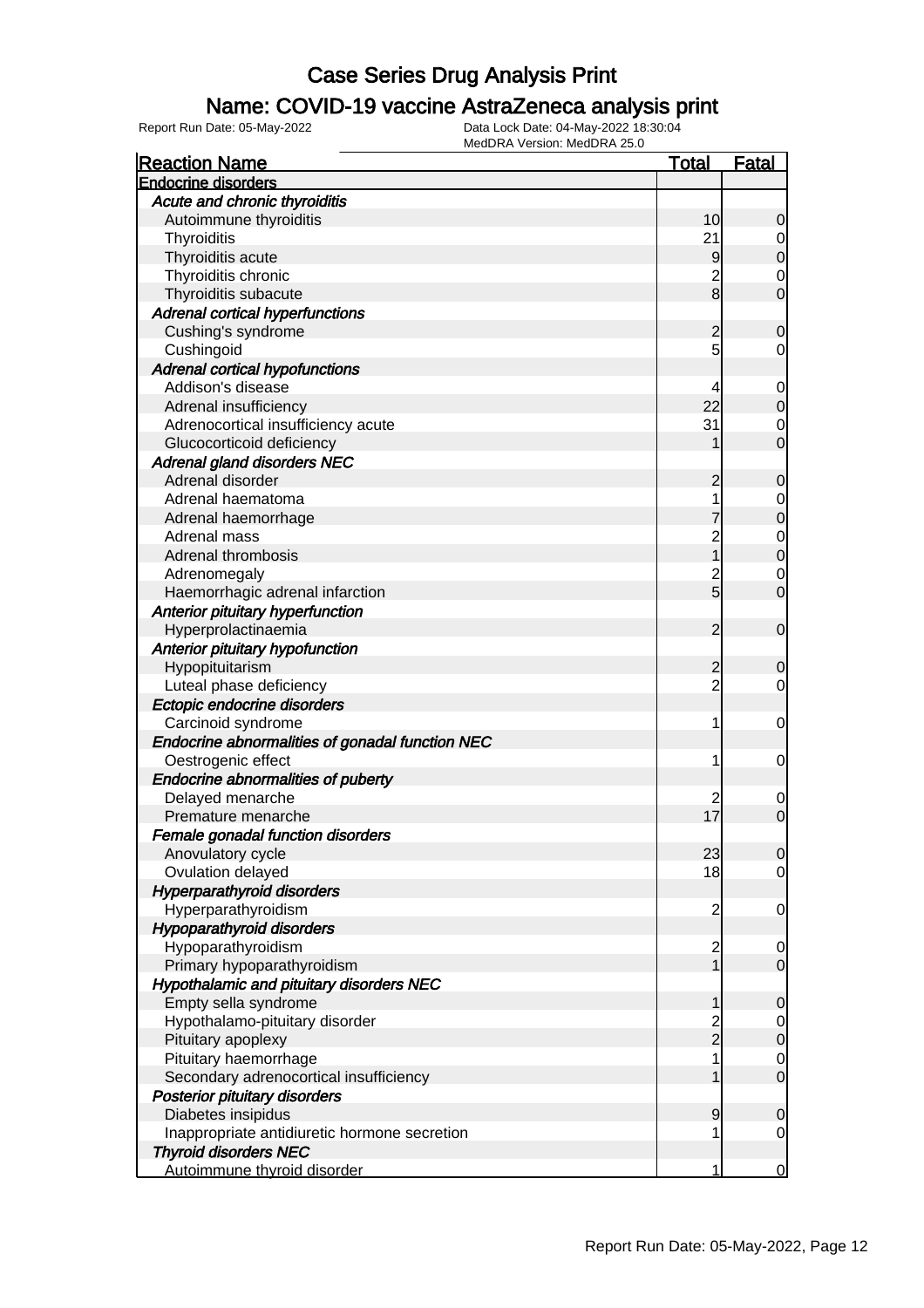### Name: COVID-19 vaccine AstraZeneca analysis print

| <b>Reaction Name</b>                                  | <b>Total</b> | Fatal          |
|-------------------------------------------------------|--------------|----------------|
| <b>Endocrine disorders</b> Endocrine disorders cont'd |              |                |
| Euthyroid sick syndrome                               |              | $\overline{0}$ |
| Goitre                                                | 28           | $\overline{0}$ |
| Thyroid disorder                                      | 28           | $\overline{0}$ |
| Thyroid mass                                          | g            | $\overline{0}$ |
| Thyroid pain                                          | 20           | $\Omega$       |
| <b>Thyroid hyperfunction disorders</b>                |              |                |
| Basedow's disease                                     | 25           | $\overline{0}$ |
| Hyperthyroidism                                       | 65           | 0              |
| Thyrotoxic crisis                                     | 6            | $\overline{0}$ |
| <b>Thyroid hypofunction disorders</b>                 |              |                |
| Hypothyroidism                                        | 68           | $\overline{0}$ |
| Immune-mediated hypothyroidism                        |              | $\overline{0}$ |
| <b>Thyroid neoplasms</b>                              |              |                |
| Thyroid cyst                                          |              | $\overline{0}$ |
| <b>Endocrine disorders SOC TOTAL</b>                  | 478          | 0              |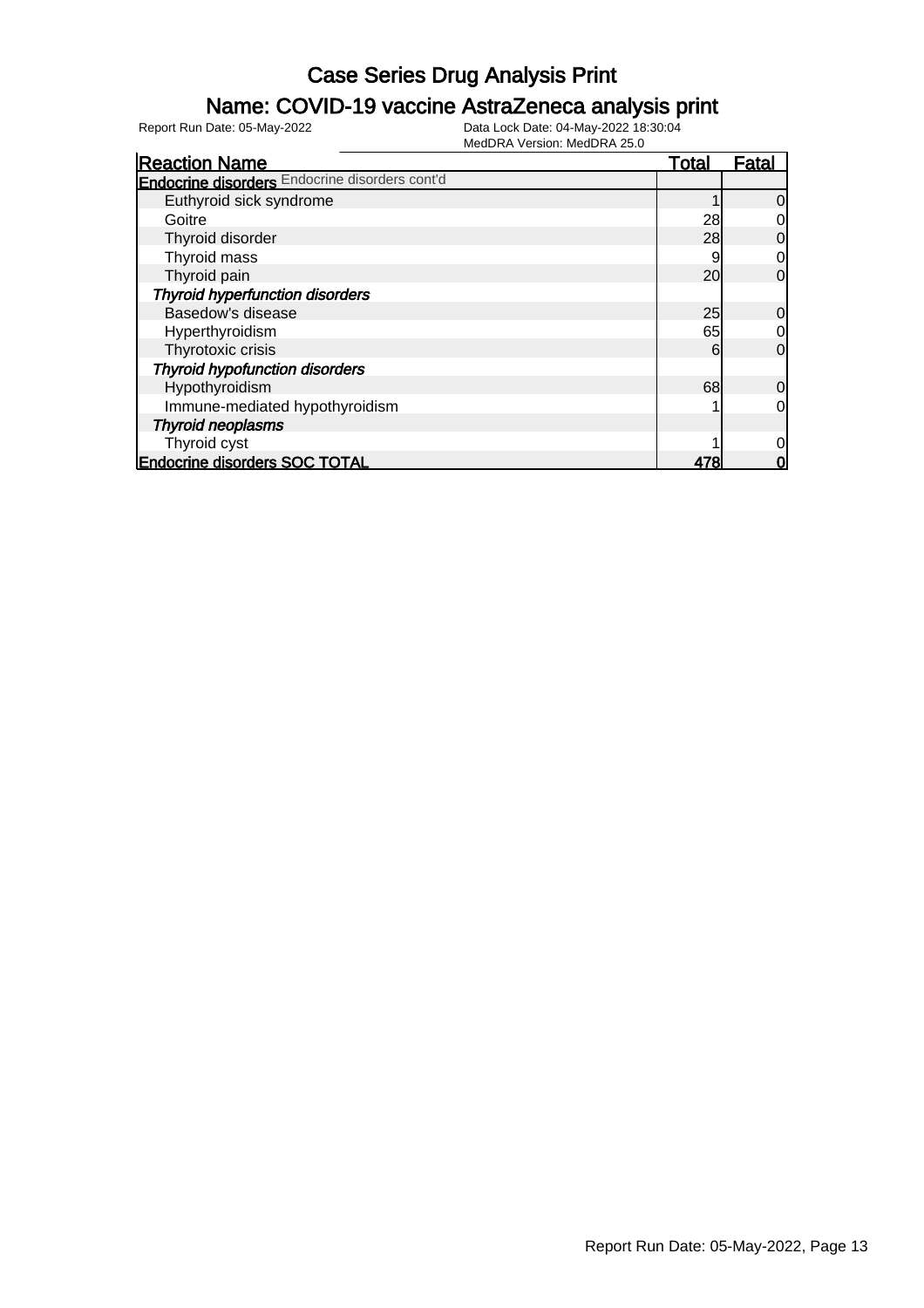### Name: COVID-19 vaccine AstraZeneca analysis print

| <b>Reaction Name</b>                                              | <u>Total</u>   | <b>Fatal</b>   |
|-------------------------------------------------------------------|----------------|----------------|
| Eye disorders                                                     |                |                |
| Amblyopic vision impairment                                       |                |                |
| Amblyopia                                                         | 13             | $\overline{0}$ |
| <b>Cataract conditions</b>                                        |                |                |
| Cataract                                                          | 25             | 0              |
| Cataract cortical                                                 | $\overline{2}$ | 0              |
| Cataract subcapsular                                              | $\overline{4}$ | $\overline{0}$ |
| Choroid and vitreous haemorrhages and vascular disorders          |                |                |
| Vitreous haematoma                                                | 1              | $\overline{0}$ |
| Vitreous haemorrhage                                              | 9              | 0              |
| Choroid and vitreous structural change, deposit and degeneration  |                |                |
| Chorioretinopathy                                                 | 1              | 0              |
| Vitreous detachment                                               | 60             | $\mathbf 0$    |
| Vitreous floaters                                                 | 214            | 0              |
| Vitreous opacities                                                |                | $\mathbf 0$    |
| Colour blindness (incl acquired)                                  |                |                |
| Dyschromatopsia                                                   | 21             | $\mathbf 0$    |
| Conjunctival and corneal bleeding and vascular disorders          |                |                |
| Conjunctival haemorrhage                                          | 131            | 0              |
| Corneal neovascularisation                                        |                | 0              |
| Scleral haemorrhage                                               |                | $\mathbf 0$    |
| Conjunctival infections, irritations and inflammations            |                |                |
| Conjunctival hyperaemia                                           | 2              | $\overline{0}$ |
| Conjunctivitis allergic                                           | $\overline{2}$ | $\overline{0}$ |
| Conjunctival structural change, deposit and degeneration          |                |                |
| Conjunctival bleb                                                 | 1              | 0              |
| Conjunctival disorder                                             |                | $\mathbf 0$    |
| Corneal infections, oedemas and inflammations                     |                |                |
| Keratitis                                                         | 5              | 0              |
| <b>Ulcerative keratitis</b>                                       | 4              | 0              |
| Corneal structural change, deposit and degeneration               |                |                |
| Corneal perforation                                               | 1              | 0              |
| Corneal scar                                                      |                | $\mathbf 0$    |
| <b>Eyelid movement disorders</b>                                  |                |                |
| Blepharospasm                                                     | 163            | 0              |
| Excessive eye blinking                                            | 9              | 0              |
| Eyelid function disorder                                          | 1              | $\overline{0}$ |
| Eyelid myokymia                                                   | $\overline{2}$ | $\overline{0}$ |
| Eyelid ptosis                                                     | 65             | $\mathbf 0$    |
| Paralytic lagophthalmos                                           |                | $\overline{0}$ |
| Glaucomas (excl congenital)                                       |                |                |
| Angle closure glaucoma                                            | 6              | $\mathbf 0$    |
| Glaucoma                                                          | 16             | $\mathbf 0$    |
| Iris and ciliary body structural change, deposit and degeneration |                |                |
| Eye colour change                                                 | $\overline{9}$ | $\mathbf 0$    |
| Iris and uveal tract infections, irritations and inflammations    |                |                |
| Autoimmune uveitis                                                | 1              | 0              |
| Iridocyclitis                                                     | 27             | $\overline{0}$ |
| Iritis                                                            | 15             | $\mathbf 0$    |
| <b>Uveitis</b>                                                    | 54             | $\overline{0}$ |
| <b>Lacrimation disorders</b>                                      |                |                |
| Dry eye                                                           | 331            | 0              |
| Lacrimal disorder                                                 |                | $\mathbf 0$    |
| <b>Lacrimation increased</b>                                      | 267            | $\overline{0}$ |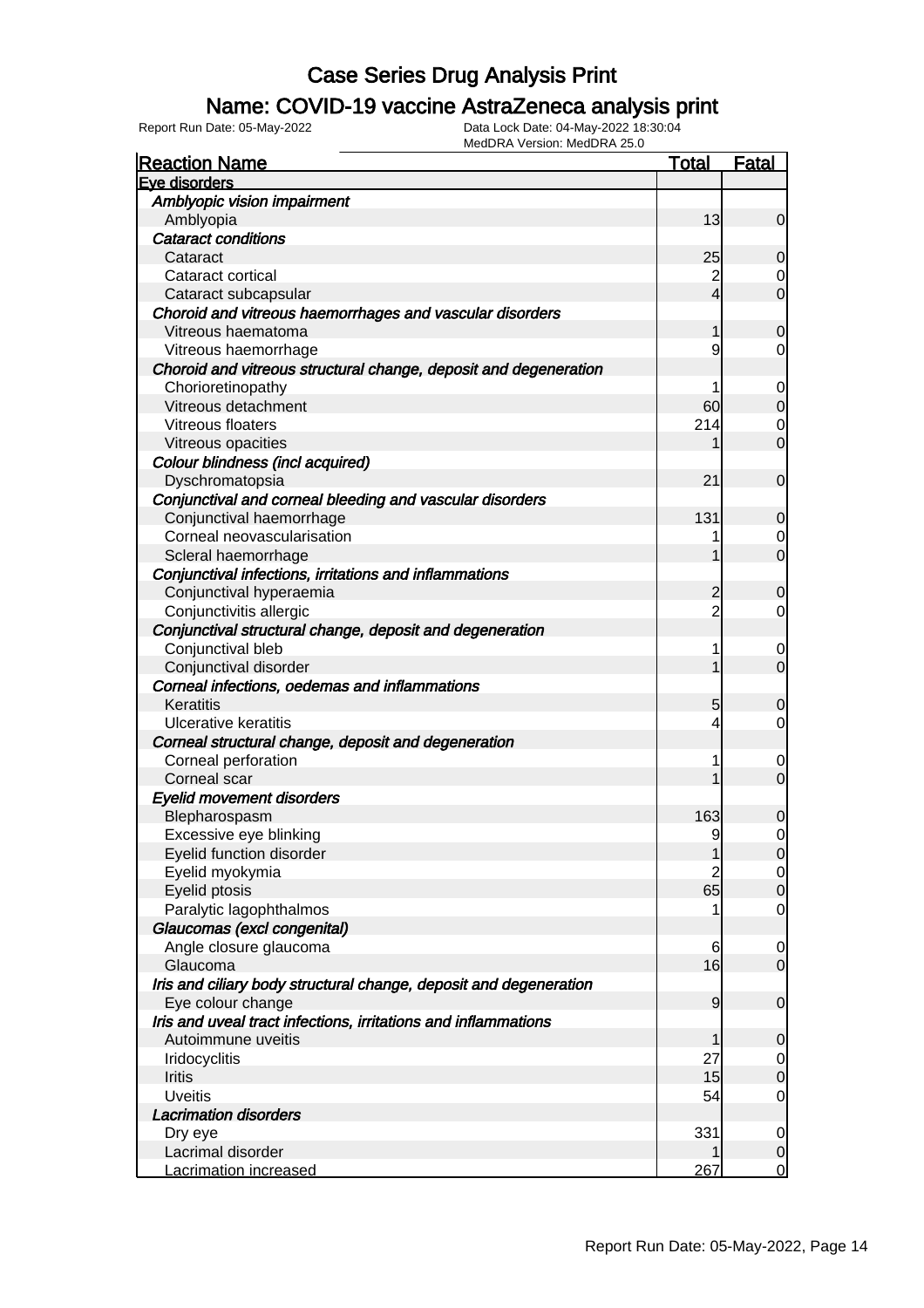#### Name: COVID-19 vaccine AstraZeneca analysis print

| MCGDTVA V CISION. MCGDTVA 20.0<br><b>Reaction Name</b>            | <b>Total</b>    | <b>Fatal</b>                         |
|-------------------------------------------------------------------|-----------------|--------------------------------------|
| Eye disorders cont'd<br>Eye disorders                             |                 |                                      |
| Lens structural change, deposit and degeneration (excl cataracts) |                 |                                      |
| Anterior capsule contraction                                      | $\overline{c}$  | 0                                    |
| Lid bleeding and vascular disorders                               |                 |                                      |
| Eyelid bleeding                                                   | 3               | $\mathbf 0$                          |
| Eyelid haematoma                                                  | $\overline{3}$  | $\overline{0}$                       |
| Lid, lash and lacrimal infections, irritations and inflammations  |                 |                                      |
| <b>Blepharitis</b>                                                | 33              | $\mathbf 0$                          |
| Chalazion                                                         | $\overline{c}$  | $\mathbf 0$                          |
| Eczema eyelids                                                    | $\overline{9}$  | $\mathbf 0$                          |
| Erythema of eyelid                                                | 9               | $\mathbf 0$                          |
| Eyelid cyst                                                       | 20              | $\overline{0}$                       |
| Eyelid irritation                                                 | 5               | $\mathbf 0$                          |
| Eyelid margin crusting                                            | 1               | $\overline{0}$                       |
| Eyelid oedema                                                     | 14              | $\mathbf 0$                          |
| Eyelid rash                                                       | 15              | $\mathbf 0$                          |
| Meibomianitis                                                     |                 | 0                                    |
| Swelling of eyelid                                                | 143             | $\overline{0}$                       |
| Lid, lash and lacrimal structural disorders                       |                 |                                      |
| <b>Blepharal pigmentation</b>                                     |                 | $\mathbf 0$                          |
| Dermatochalasis                                                   |                 | $\mathbf 0$                          |
| Ectropion                                                         |                 | $\overline{0}$                       |
| Eyelid exfoliation                                                | 3               | $\mathbf 0$                          |
| Eyelid skin dryness                                               | $6\overline{6}$ | $\overline{0}$                       |
| Eyelid thickening                                                 | 4               | $\mathbf 0$                          |
| Growth of eyelashes                                               | 10              | $\overline{0}$                       |
| Lagophthalmos                                                     | 5               | 0                                    |
| Ocular bleeding and vascular disorders NEC                        |                 |                                      |
| Eye haematoma                                                     | 4               | $\mathbf 0$                          |
| Eye haemorrhage                                                   | 115             | $\mathbf 0$                          |
| Ocular retrobulbar haemorrhage                                    | 1               | $\mathbf 0$                          |
| Ocular vascular disorder                                          | $\overline{2}$  | $\overline{0}$                       |
| Ophthalmic vein thrombosis                                        | $\overline{4}$  | $\mathbf 0$                          |
| Ocular cysts and polyps                                           |                 |                                      |
| Vitreous cyst                                                     | 1               | $\mathbf 0$                          |
| <b>Ocular disorders NEC</b>                                       |                 |                                      |
| Dark circles under eyes                                           | 12              | 0                                    |
| Eye disorder                                                      | 51              | 0                                    |
| Eye oedema                                                        | 19              | $\begin{matrix} 0 \\ 0 \end{matrix}$ |
| Eye pain                                                          | 3414            |                                      |
| Eye swelling                                                      | 654             | $\begin{matrix} 0 \\ 0 \end{matrix}$ |
| Eye symptom                                                       | 11              |                                      |
| Eye ulcer                                                         | 11              | $\begin{matrix}0\\0\end{matrix}$     |
| Eyelid disorder                                                   | 18              |                                      |
| Eyelid pain                                                       | 21              | $\overline{0}$                       |
| Eyelids pruritus                                                  | 13              | $\overline{0}$                       |
| Ocular discomfort                                                 | 90              | $\begin{matrix} 0 \\ 0 \end{matrix}$ |
| Periorbital discomfort                                            | 1               |                                      |
| Periorbital oedema                                                | 18              | $\overline{0}$                       |
| Periorbital pain                                                  | $\overline{4}$  | $\overline{0}$                       |
| Periorbital swelling                                              | 109             | $\mathbf 0$                          |
| Retinal disorder                                                  | $\overline{2}$  | $\overline{0}$                       |
| Retinal fovea disorder                                            | 1               | $\mathbf 0$                          |
| Ocular infections, inflammations and associated manifestations    |                 |                                      |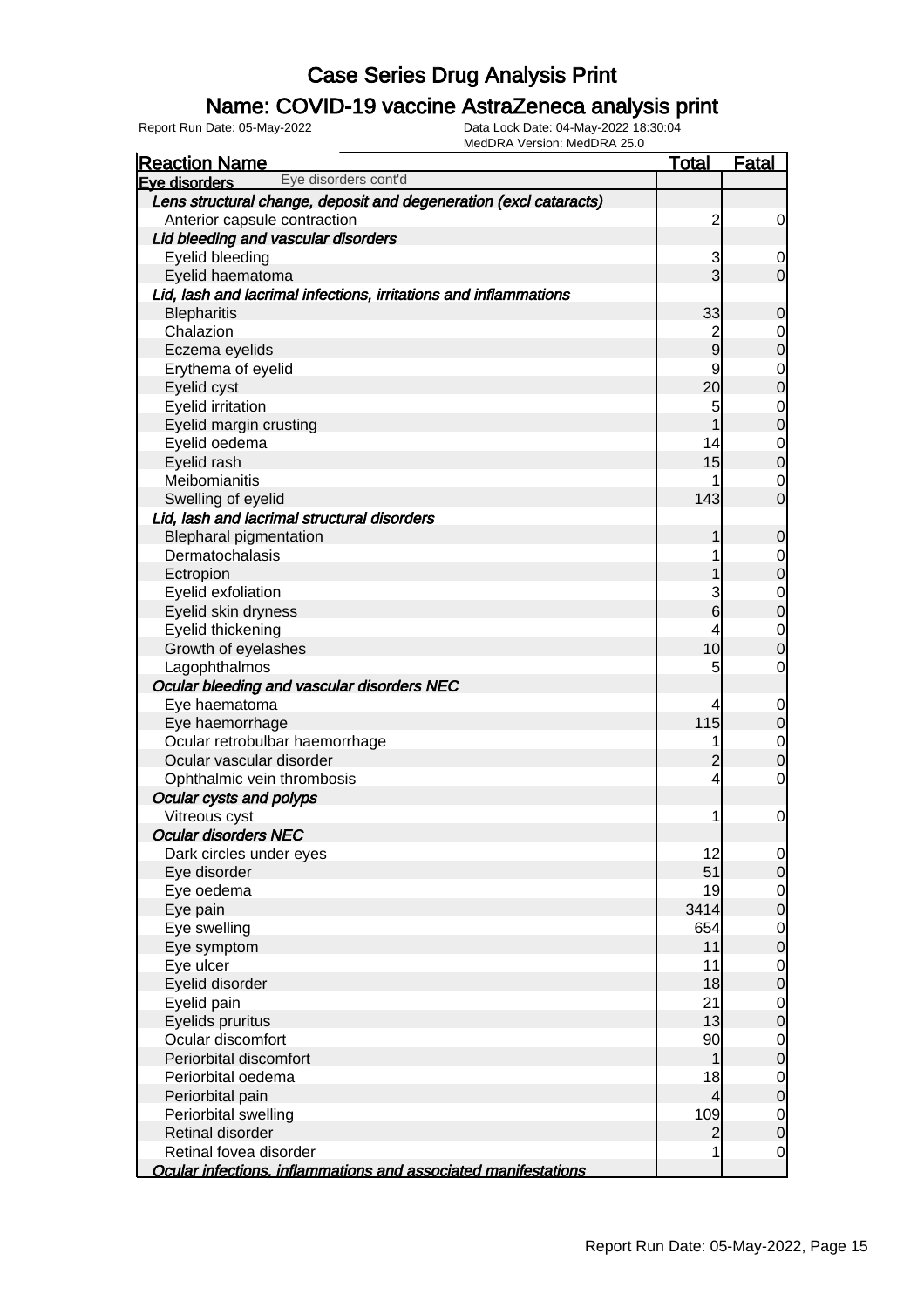### Name: COVID-19 vaccine AstraZeneca analysis print

| <b>Reaction Name</b>                                       | <u>Total</u>        | <u>Fatal</u>     |
|------------------------------------------------------------|---------------------|------------------|
| Eye disorders cont'd<br>Eye disorders                      |                     |                  |
| Autoimmune eye disorder                                    | 1                   | 0                |
| Eye allergy                                                | 31                  | 0                |
| Eye discharge                                              | 30                  | 0                |
| Eye inflammation                                           | 36                  | 0                |
| Eye irritation                                             | 210                 | 0                |
| Eye pruritus                                               | 309                 | $\mathbf 0$      |
| Limbal swelling                                            | 8                   | $\mathbf 0$      |
| Ocular hyperaemia                                          | 478                 | 0                |
| Ocular rosacea                                             | 1                   | 0                |
| Ocular nerve and muscle disorders                          |                     |                  |
| Eye movement disorder                                      | 58                  | $\mathbf 0$      |
| Gaze palsy                                                 | 5                   | 0                |
| Ocular myasthenia                                          | 4                   | 0                |
| Ophthalmoplegia                                            | 15                  | 0                |
| Parinaud syndrome                                          | 1                   | $\mathbf 0$      |
| Strabismus                                                 | 5                   | 0                |
| Tolosa-Hunt syndrome                                       | 1                   | 0                |
| <b>Ocular sensation disorders</b>                          |                     |                  |
| Abnormal sensation in eye                                  | 28                  | $\mathbf 0$      |
| Asthenopia                                                 | 365                 | 0                |
| Eye paraesthesia                                           | 5                   | $\mathbf 0$      |
| Eyelid sensory disorder                                    | 5                   | $\boldsymbol{0}$ |
| Foreign body sensation in eyes                             | 37                  | $\mathbf 0$      |
| Hypoaesthesia eye                                          | 30                  | 0                |
| Photophobia                                                | 1094                | 0                |
| <b>Optic disc abnormalities NEC</b>                        |                     |                  |
| Optic atrophy                                              | $\overline{c}$      | $\mathbf 0$      |
| Optic discs blurred                                        | 3                   | 0                |
| Papilloedema                                               | 17                  | 0                |
| Optic nerve bleeding and vascular disorders                |                     |                  |
| Optic disc haemorrhage                                     | $\overline{c}$      | $\mathbf 0$      |
| Optic ischaemic neuropathy                                 | 11                  | 0                |
| Optic nerve sheath haemorrhage                             | 1                   | 0                |
| Orbital infections, inflammations and irritations          |                     |                  |
| Orbital myositis                                           | 1                   | $\mathbf 0$      |
| Parophthalmia                                              | 1                   | $\overline{0}$   |
| Orbital structural change, deposit and degeneration        |                     |                  |
| Lid sulcus deepened                                        | 3                   | 0                |
| Orbital oedema                                             | $\overline{2}$      |                  |
| <b>Pupil disorders</b>                                     |                     | 0                |
| Anisocoria                                                 | 12                  |                  |
|                                                            | 1                   | 0                |
| Holmes-Adie pupil                                          | 16                  | 0                |
| <b>Miosis</b>                                              | 35                  | $\overline{0}$   |
| <b>Mydriasis</b>                                           | 15                  | 0                |
| Pupil fixed<br>Pupillary deformity                         | 1                   | $\overline{0}$   |
|                                                            |                     | $\mathbf 0$      |
| Pupillary reflex impaired                                  | 4                   | $\mathbf 0$      |
| Refractive and accommodative disorders                     |                     |                  |
| Altered visual depth perception                            | 5<br>$\overline{3}$ | $\mathbf 0$      |
| Hypermetropia                                              |                     | 0                |
| Myopia<br>Refraction disorder                              | 5<br>1              | $\overline{0}$   |
|                                                            |                     | $\boldsymbol{0}$ |
| Retinal bleeding and vascular disorders (excl retinopathy) |                     |                  |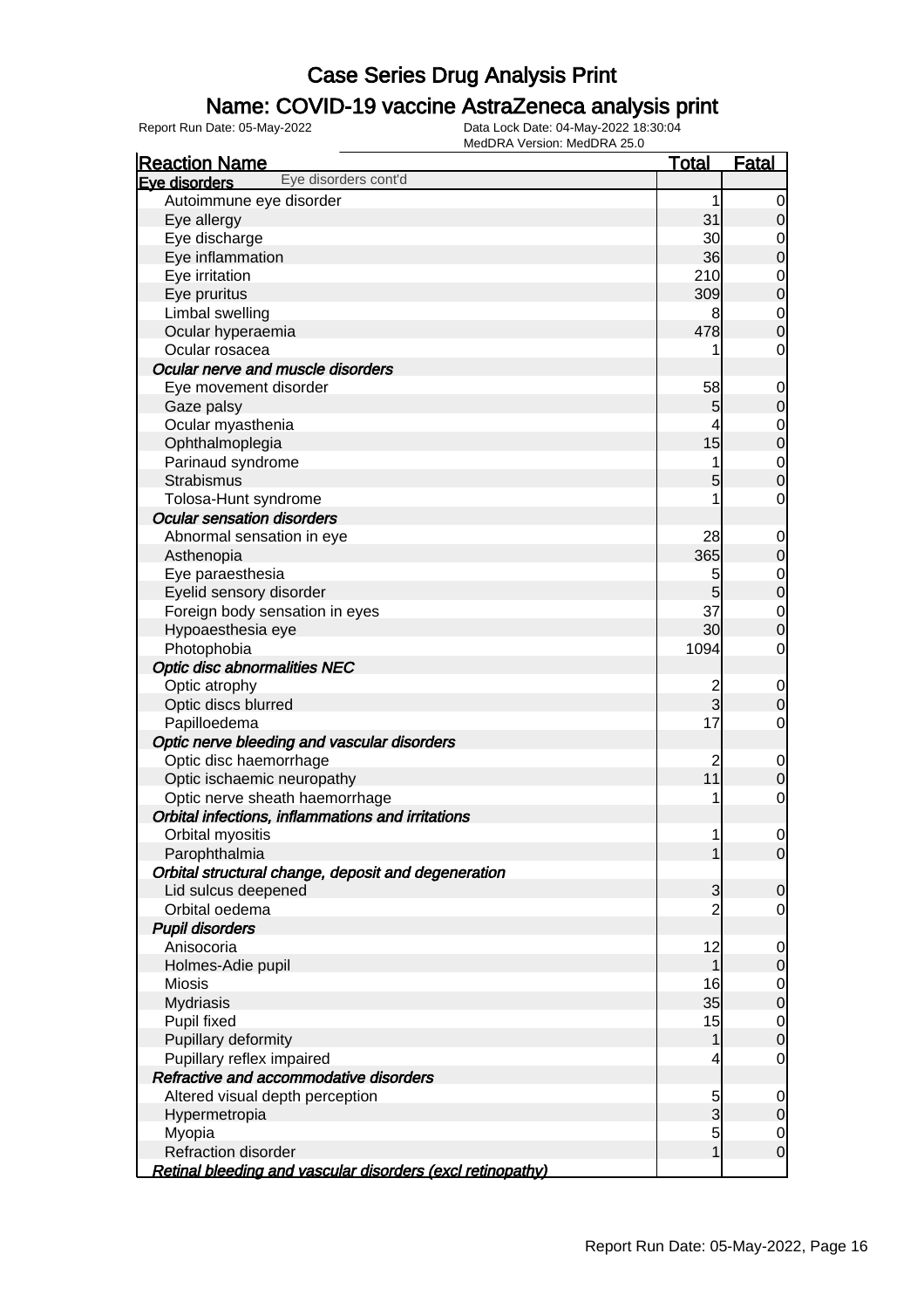### Name: COVID-19 vaccine AstraZeneca analysis print

| <b>Reaction Name</b>                                       | <u>Total</u>   | <b>Fatal</b>                         |
|------------------------------------------------------------|----------------|--------------------------------------|
| Eye disorders cont'd<br>Eve disorders                      |                |                                      |
| Retinal aneurysm                                           | 2              | $\overline{0}$                       |
| Retinal artery embolism                                    | 5              | $\overline{0}$                       |
| Retinal artery occlusion                                   | 29             | $\mathsf{O}\xspace$                  |
| Retinal haemorrhage                                        | 21             | $\overline{0}$                       |
| Retinal infarction                                         | 1              | $\overline{0}$                       |
| Retinal ischaemia                                          |                |                                      |
| Retinal vascular occlusion                                 | 3              | $0\atop 0$                           |
| Retinal vascular thrombosis                                | 4              |                                      |
| Retinal vein occlusion                                     | 106            | $\begin{matrix}0\\0\end{matrix}$     |
| Retinal vein thrombosis                                    | 8              |                                      |
| Retinal vein varices                                       |                | $\begin{matrix} 0 \\ 0 \end{matrix}$ |
| Retinal vessel avulsion                                    |                | $\overline{O}$                       |
| Retinal structural change, deposit and degeneration        |                |                                      |
| Epiretinal membrane                                        | 2              | $\mathbf{0}$                         |
| Macular cyst                                               |                | $\mathbf 0$                          |
| Macular degeneration                                       | 9              |                                      |
| Macular detachment                                         |                | $0\atop 0$                           |
| Macular hole                                               | $\overline{c}$ |                                      |
| Macular rupture                                            | –<br>2         | $\begin{matrix} 0 \\ 0 \end{matrix}$ |
| Maculopathy                                                | 3              |                                      |
| Neovascular age-related macular degeneration               | 12             | $\begin{matrix} 0 \\ 0 \end{matrix}$ |
| Retinal degeneration                                       |                |                                      |
| Retinal detachment                                         | 31             | $\begin{matrix}0\\0\end{matrix}$     |
| Retinal drusen                                             | 1              |                                      |
| <b>Retinal tear</b>                                        | 21             | $\begin{matrix} 0 \\ 0 \end{matrix}$ |
| <b>Retinal toxicity</b>                                    | 5              | $\overline{0}$                       |
| Vitreoretinal traction syndrome                            |                | $\mathbf 0$                          |
| Retinal, choroid and vitreous infections and inflammations |                |                                      |
| Cystoid macular oedema                                     | 1              | $\mathbf 0$                          |
| Macular oedema                                             | 8              |                                      |
| Retinal occlusive vasculitis                               | 1              | $\begin{matrix} 0 \\ 0 \end{matrix}$ |
| Retinal oedema                                             | 3              | $\overline{0}$                       |
| <b>Retinal vasculitis</b>                                  | 1              | $\mathbf 0$                          |
| <b>Retinopathies NEC</b>                                   |                |                                      |
| Acute macular neuroretinopathy                             | 6              | $\mathbf 0$                          |
| Central serous chorioretinopathy                           | 1              | $\overline{0}$                       |
| Diabetic retinopathy                                       | 3              | 0                                    |
| Retinal exudates                                           | 17             | $\overline{0}$                       |
| Retinal white dots syndrome                                | 1              | $\mathbf 0$                          |
| Retinopathy                                                | 8              | $\overline{0}$                       |
| Serous retinopathy                                         | 1              | $\overline{O}$                       |
| Scleral infections, irritations and inflammations          |                |                                      |
| Episcleritis                                               | 22             | $\mathbf 0$                          |
| <b>Scleritis</b>                                           | 14             | $\overline{0}$                       |
| Scleral structural change, deposit and degeneration        |                |                                      |
| Scleral discolouration                                     | 1              | $\overline{0}$                       |
| Structural change, deposit and degeneration of eye NEC     |                |                                      |
| Deposit eye                                                | 1              | $\overline{0}$                       |
| Endocrine ophthalmopathy                                   | 5              | $\overline{0}$                       |
| Exophthalmos                                               | 7              |                                      |
| Eye opacity                                                | 1              | $\overline{0}$<br>$\overline{O}$     |
| <b>Visual colour distortions</b>                           |                |                                      |
|                                                            | 2              | $\mathbf 0$                          |
| Chloropsia                                                 |                |                                      |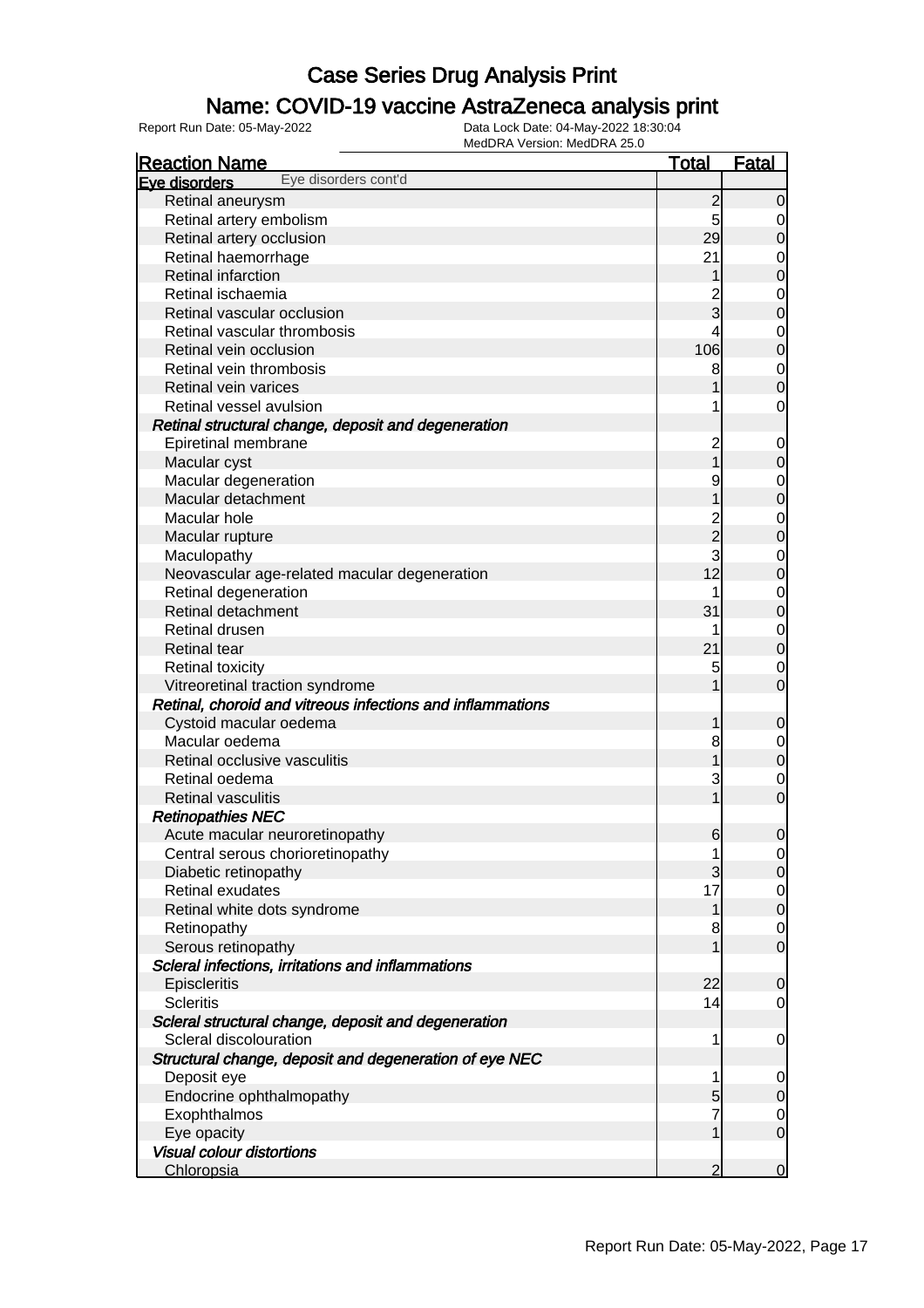### Name: COVID-19 vaccine AstraZeneca analysis print

| <b>Reaction Name</b>                                    | <u>Total</u>   | <b>Fatal</b>                     |
|---------------------------------------------------------|----------------|----------------------------------|
| Eye disorders cont'd<br>Eye disorders                   |                |                                  |
| Chromatopsia                                            | 1              | $\mathbf 0$                      |
| Cyanopsia                                               | 3              | $\boldsymbol{0}$                 |
| Erythropsia                                             | 7              | $\mathbf 0$                      |
| Xanthopsia                                              | 9              | $\overline{0}$                   |
| <b>Visual disorders NEC</b>                             |                |                                  |
| <b>Charles Bonnet syndrome</b>                          |                | $\mathbf 0$                      |
| Delayed dark adaptation                                 |                | $\overline{0}$                   |
| Diplopia                                                | 372            | $\overline{0}$                   |
| Dysmetropsia                                            |                | $\mathbf{0}$                     |
| Halo vision                                             | 13             | $\overline{0}$                   |
| Metamorphopsia                                          | 42             | $\begin{matrix}0\\0\end{matrix}$ |
| Oscillopsia                                             | 1              |                                  |
| Photopsia                                               | 349            | $\begin{matrix}0\\0\end{matrix}$ |
| Scintillating scotoma                                   | 10             |                                  |
| Vision blurred                                          | 3151           | $\mathbf{0}$                     |
| Visual brightness                                       | 10             | $\overline{0}$                   |
| Visual snow syndrome                                    | 6              | $\mathbf 0$                      |
| <b>Visual field disorders</b>                           |                |                                  |
| Visual field defect                                     | 45             | $\mathbf 0$                      |
| Visual impairment and blindness (excl colour blindness) |                |                                  |
| Amaurosis                                               |                | $\mathbf 0$                      |
| Amaurosis fugax                                         | 10             | $\overline{0}$                   |
| <b>Blindness</b>                                        | 325            | $\mathbf{0}$                     |
| <b>Blindness cortical</b>                               |                | $\overline{0}$                   |
| Blindness day                                           |                | $\begin{matrix}0\\0\end{matrix}$ |
| <b>Blindness transient</b>                              | 29             |                                  |
| <b>Blindness unilateral</b>                             | 48             | $\begin{matrix}0\\0\end{matrix}$ |
| Central vision loss                                     | 3              |                                  |
| Night blindness                                         | 6              | $\mathbf{0}$                     |
| Sudden visual loss                                      | 5              | $\overline{0}$                   |
| Visual acuity reduced                                   | 40             | $\mathbf{0}$                     |
| Visual acuity reduced transiently                       |                | $\overline{0}$                   |
| Visual impairment                                       | 839            | $\mathbf 0$                      |
| <b>Visual pathway disorders</b>                         |                |                                  |
| Optic nerve compression                                 | $\overline{c}$ | $\mathbf 0$                      |
| Optic nerve disorder                                    | 5              | $\mathbf 0$                      |
| Optic neuropathy                                        | 11             | $\mathbf 0$                      |
| Eye disorders SOC TOTAL                                 | 14962          | $\overline{0}$                   |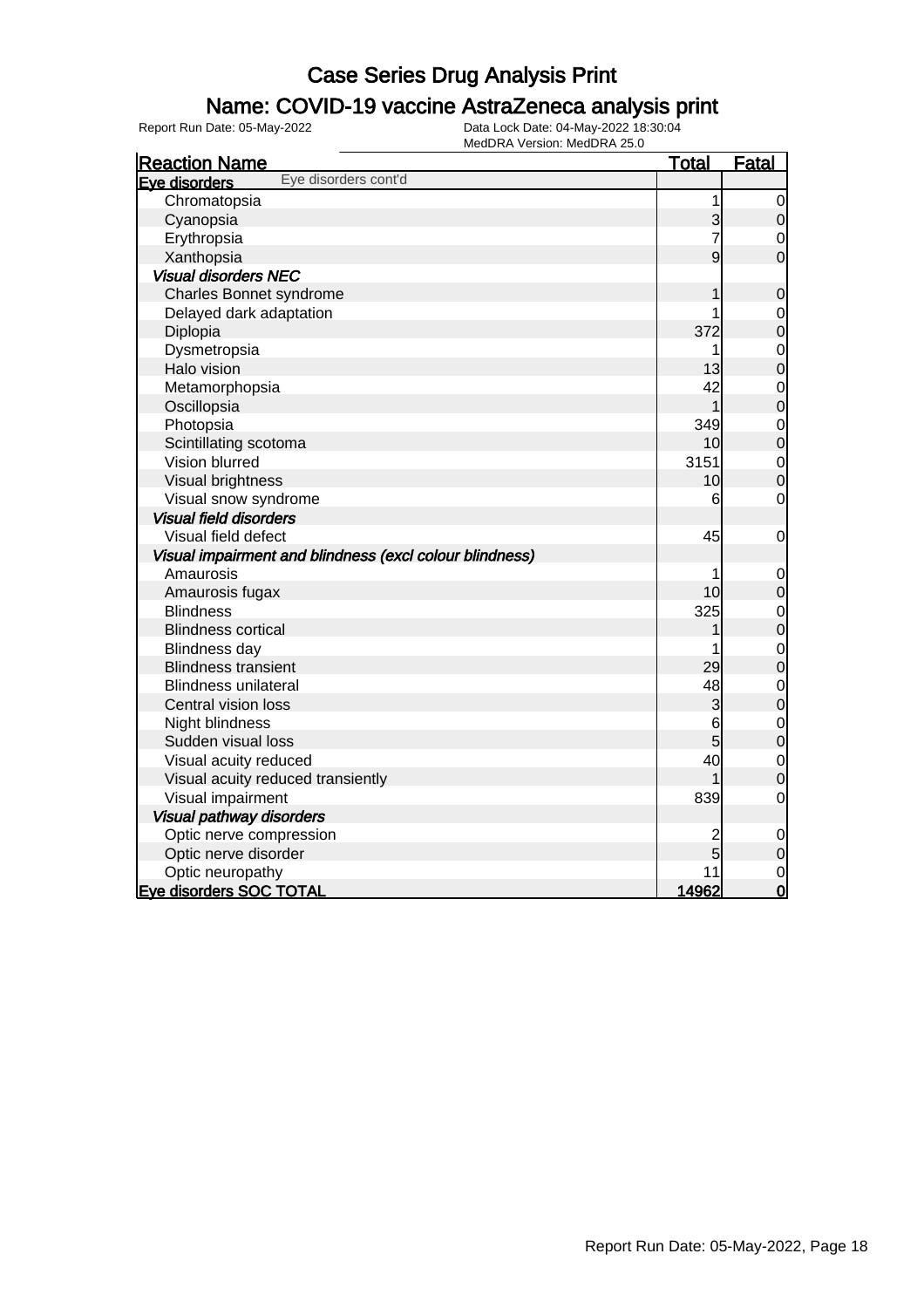### Name: COVID-19 vaccine AstraZeneca analysis print

| <b>Reaction Name</b>                                | <b>Total</b>                     | <b>Fatal</b>                         |
|-----------------------------------------------------|----------------------------------|--------------------------------------|
| <b>Gastrointestinal disorders</b>                   |                                  |                                      |
| Abdominal findings abnormal                         |                                  |                                      |
| Abdominal mass                                      | 4                                | $\mathbf 0$                          |
| Gastrointestinal sounds abnormal                    | 27                               | $\overline{0}$                       |
| <b>Abdominal hernias NEC</b>                        |                                  |                                      |
| Abdominal hernia                                    |                                  | $\mathbf 0$                          |
| Internal hernia                                     |                                  | $\overline{0}$                       |
| Acute and chronic pancreatitis                      |                                  |                                      |
| Obstructive pancreatitis                            |                                  | 1                                    |
| Pancreatitis                                        | 42                               |                                      |
| Pancreatitis acute                                  | 21                               | $\begin{matrix} 2 \\ 0 \end{matrix}$ |
| Pancreatitis chronic                                | 1                                | $\overline{0}$                       |
| Pancreatitis necrotising                            | 2                                | $\overline{0}$                       |
| Anal and rectal disorders NEC                       |                                  |                                      |
| Anal fissure                                        | 2                                | $\mathbf 0$                          |
| Anal and rectal pains                               |                                  |                                      |
| Proctalgia                                          | 28                               | $\mathbf 0$                          |
| Anal and rectal signs and symptoms                  |                                  |                                      |
| Anal blister                                        | 2                                | 0                                    |
| Anal hypoaesthesia                                  |                                  |                                      |
| Anal inflammation                                   | $\overline{2}$                   | $0\atop 0$                           |
| Anal paraesthesia                                   | $\overline{2}$                   |                                      |
| Anal pruritus                                       | 8                                | $0\atop 0$                           |
| Anal rash                                           |                                  |                                      |
|                                                     |                                  | $0\atop 0$                           |
| Anal spasm<br>Anorectal discomfort                  | 12                               |                                      |
|                                                     | 1                                | $\begin{matrix}0\\0\end{matrix}$     |
| Anorectal swelling                                  |                                  |                                      |
| Rectal discharge                                    | $\overline{c}$<br>$\overline{2}$ | $\begin{matrix} 0 \\ 0 \end{matrix}$ |
| Rectal spasm                                        | $\overline{2}$                   |                                      |
| Rectal tenesmus                                     |                                  | $\mathbf 0$                          |
| Anal and rectal ulcers and perforation              |                                  |                                      |
| Anal ulcer                                          | $\overline{2}$                   | $\mathbf 0$                          |
| <b>Benign oral cavity neoplasms</b>                 |                                  |                                      |
| Mouth cyst                                          | 15                               | $\mathbf 0$                          |
| Tongue cyst                                         | 5                                | $\pmb{0}$                            |
| Tongue polyp                                        | $\overline{2}$                   | $\overline{0}$                       |
| Colitis (excl infective)                            |                                  |                                      |
| Autoimmune colitis                                  | 5                                | $\overline{0}$                       |
| Colitis                                             | 64                               | $\overline{0}$                       |
| Colitis ischaemic                                   | 8                                | $\mathbf{1}$                         |
| Colitis microscopic                                 | 6                                | $\mathbf 0$                          |
| Colitis ulcerative                                  | 115                              | $\mathbf 0$                          |
| Crohn's disease                                     | 108                              | $\mathbf 0$                          |
| Inflammatory bowel disease                          | 15                               | $\overline{0}$                       |
| <b>Terminal ileitis</b>                             | 1                                | $\overline{0}$                       |
| Cystic pancreatic disorders                         |                                  |                                      |
| Pancreatic cyst                                     | 1                                | 0                                    |
| Pancreatic pseudocyst                               | 1                                | $\overline{0}$                       |
| Dental and periodontal infections and inflammations |                                  |                                      |
| Dental caries                                       | 8                                | $\overline{0}$                       |
| Periodontal inflammation                            | 1                                | $\overline{0}$                       |
| Dental developmental disorders and anomalies        |                                  |                                      |
| Tooth impacted                                      | 1                                | $\mathbf 0$                          |
| <b>Dental disorders NEC</b>                         |                                  |                                      |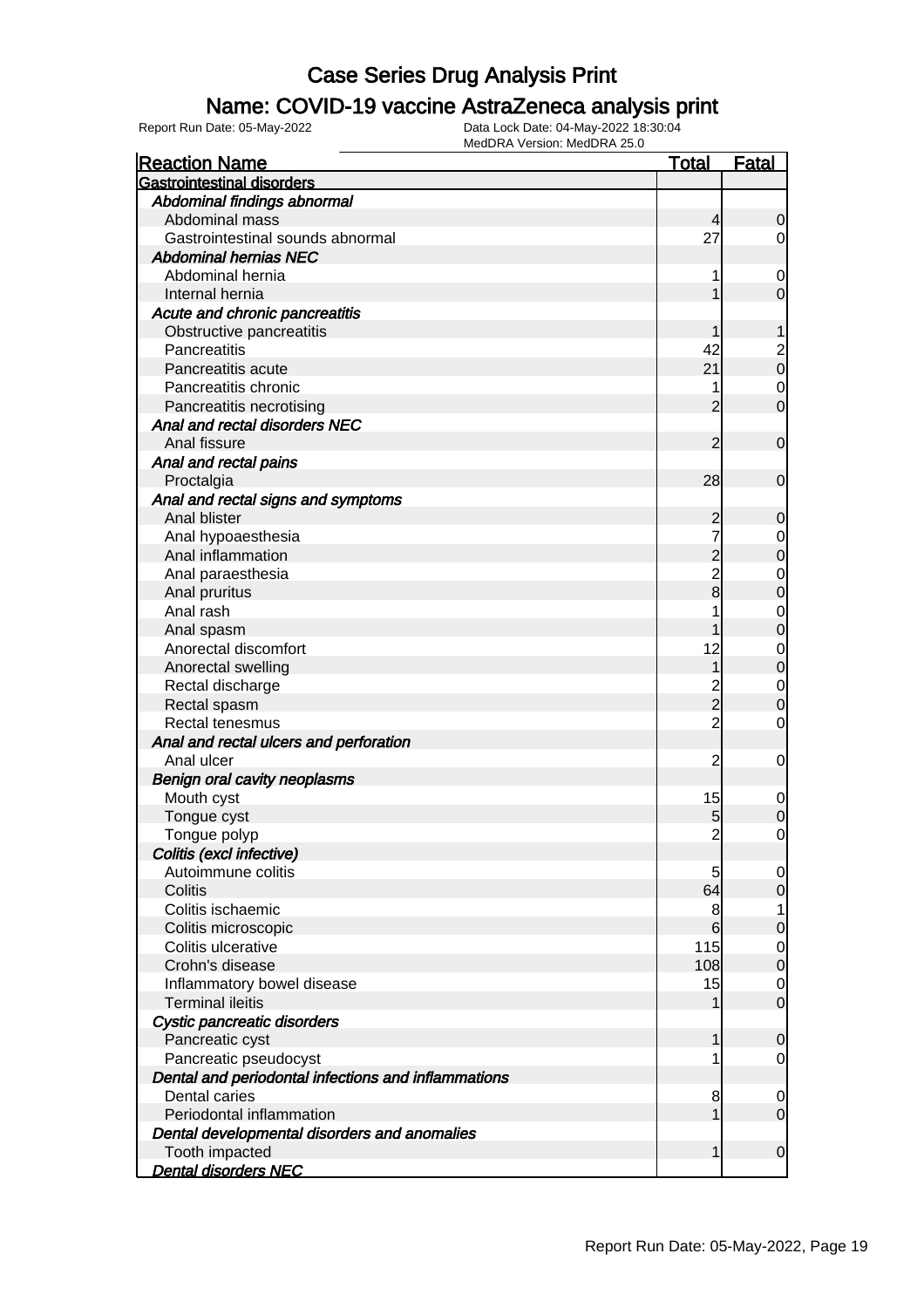### Name: COVID-19 vaccine AstraZeneca analysis print

| <b>Reaction Name</b>                                           | <u>Total</u>   | <b>Fatal</b>   |
|----------------------------------------------------------------|----------------|----------------|
| <b>Gastrointestinal disorders</b> ointestinal disorders cont'd |                |                |
| Diastema                                                       |                | 0              |
| Loose tooth                                                    | 3              | 0              |
| Malpositioned teeth                                            | 3              | 0              |
| Teething                                                       | 22             | 0              |
| Tooth disorder                                                 | 5              | 0              |
| Tooth erosion                                                  |                | 0              |
| Tooth socket haemorrhage                                       | 2              | 0              |
| Dental pain and sensation disorders                            |                |                |
| Dental discomfort                                              | 12             | 0              |
| Dental paraesthesia                                            | 18             | 0              |
| Hyperaesthesia teeth                                           | 67             | 0              |
| Hypoaesthesia teeth                                            |                | 0              |
| Toothache                                                      | 346            | 0              |
| Dental pulp disorders                                          |                |                |
| Dental pulp disorder                                           | 1              | $\mathbf 0$    |
| Dental surface disorders                                       |                |                |
| Tooth discolouration                                           | 19             | $\mathbf 0$    |
| Diaphragmatic hernias                                          |                |                |
| Hiatus hernia                                                  | 21             | $\mathbf 0$    |
| Diarrhoea (excl infective)                                     |                |                |
| Diarrhoea                                                      | 9033           | 0              |
| Diarrhoea haemorrhagic                                         | 34             | 0              |
| <b>Diverticula</b>                                             |                |                |
| Diverticulum                                                   | 12             | 0              |
| Diverticulum intestinal                                        |                | $\mathbf 0$    |
| Duodenal and small intestinal stenosis and obstruction         |                |                |
| Small intestinal obstruction                                   |                | 0              |
| Superior mesenteric artery syndrome                            | 1              | 0              |
| <b>Duodenal ulcers and perforation</b>                         |                |                |
| Duodenal ulcer                                                 | $\overline{c}$ | $\overline{0}$ |
| Duodenal ulcer haemorrhage                                     | $\mathcal{P}$  |                |
| <b>Dyspeptic signs and symptoms</b>                            |                |                |
| Dyspepsia                                                      | 915            | 0              |
| Epigastric discomfort                                          | 20             | $\mathbf 0$    |
| Eructation                                                     | 111            | 0              |
| <b>Faecal abnormalities NEC</b>                                |                |                |
| Abnormal faeces                                                | 27             | 0              |
| Faecaloma                                                      | 4              | 0              |
| Faeces discoloured                                             | 56             | 0              |
| Faeces hard                                                    | 4              | $\mathbf 0$    |
| Faeces pale                                                    | 7              | $\mathbf 0$    |
| Faeces soft                                                    | 23             | 0              |
| Mucous stools                                                  | 16             | $\mathbf 0$    |
| Flatulence, bloating and distension                            |                |                |
| Abdominal distension                                           | 744            | 0              |
| Flatulence                                                     | 409            | 0              |
| Gastric and oesophageal haemorrhages                           |                |                |
| Gastric haemorrhage                                            | 16             | 1              |
| Gastric ulcers and perforation                                 |                |                |
| Gastric ulcer                                                  | 13             | 0              |
| Gastric ulcer haemorrhage                                      |                | 0              |
| Gastric ulcer perforation                                      | 1              | 0              |
| Gastritis (excl infective)                                     |                |                |
|                                                                |                |                |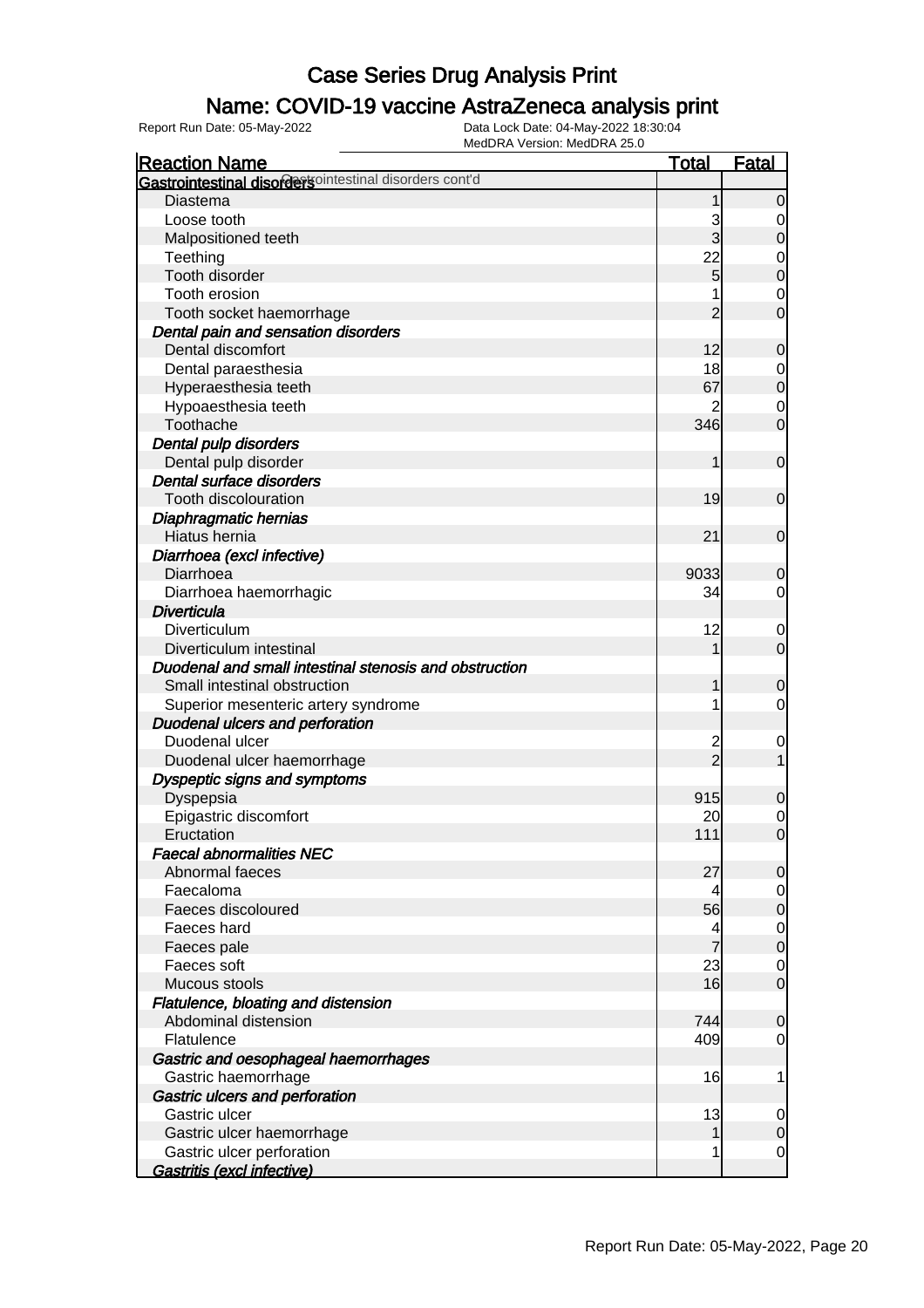### Name: COVID-19 vaccine AstraZeneca analysis print

| <b>Reaction Name</b>                                            | <u>Total</u>        | <b>Fatal</b>                         |
|-----------------------------------------------------------------|---------------------|--------------------------------------|
| Gastrointestinal disordersointestinal disorders cont'd          |                     |                                      |
| Chronic gastritis                                               | 5                   | $\overline{0}$                       |
| Gastritis                                                       | 121                 | $\overline{0}$                       |
| Reflux gastritis                                                | 19                  | $\overline{0}$                       |
| Gastrointestinal and abdominal pains (excl oral and throat)     |                     |                                      |
| Abdominal migraine                                              | 3                   | $\mathbf{0}$                         |
| Abdominal pain                                                  | 4630                | $\overline{1}$                       |
| Abdominal pain lower                                            | 272                 | $\mathbf{0}$                         |
| Abdominal pain upper                                            | 5362                | $\overline{0}$                       |
| Abdominal rigidity                                              | 64                  |                                      |
| Abdominal tenderness                                            | 25                  | $\begin{matrix} 0 \\ 0 \end{matrix}$ |
| Gastrointestinal pain                                           | 332                 | $\mathbf 0$                          |
| Oesophageal pain                                                | 9                   | $\mathbf 0$                          |
| Gastrointestinal atonic and hypomotility disorders NEC          |                     |                                      |
| Constipation                                                    | 517                 | $\mathbf 0$                          |
| Duodenogastric reflux                                           | 4                   |                                      |
| <b>Gastric dilatation</b>                                       | 18                  | $0\atop 0$                           |
| Gastrooesophageal reflux disease                                | 250                 |                                      |
|                                                                 |                     | $\begin{matrix}0\\0\end{matrix}$     |
| Impaired gastric emptying                                       | 8                   |                                      |
| Infrequent bowel movements<br>Intestinal dilatation             | 3<br>$\overline{2}$ | $\begin{matrix} 0 \\ 0 \end{matrix}$ |
|                                                                 | 1                   |                                      |
| Oesophageal hypomotility                                        |                     | $\mathbf 0$                          |
| <b>Gastrointestinal disorders NEC</b>                           |                     |                                      |
| Appendix disorder                                               | 4                   | $\boldsymbol{0}$                     |
| Food poisoning                                                  | 13                  | $\mathbf 0$                          |
| Functional gastrointestinal disorder                            | 24                  | $0$<br>0                             |
| Gastric disorder                                                | 20                  |                                      |
| Gastrointestinal disorder                                       | 54                  | $\begin{matrix}0\\0\end{matrix}$     |
| Gastrointestinal oedema                                         | 3                   |                                      |
| Gastroptosis                                                    | 1                   | $\begin{matrix} 0 \\ 0 \end{matrix}$ |
| Neurogenic bowel                                                | 3                   |                                      |
| Stomach mass                                                    | $\overline{c}$      | $\overline{O}$                       |
| Gastrointestinal dyskinetic disorders                           |                     |                                      |
| Bowel movement irregularity                                     | 8                   | $\mathbf{0}$                         |
| Change of bowel habit                                           | 25                  | $\overline{0}$                       |
| Dyschezia                                                       | 14                  | $\mathsf{O}\xspace$                  |
| Gastrointestinal motility disorder                              | $\overline{4}$      | $\Omega$                             |
| Oesophageal achalasia                                           | $5\overline{)}$     | $\overline{0}$                       |
| Gastrointestinal fistulae                                       |                     |                                      |
| Anal fistula                                                    | 1                   | $\overline{0}$                       |
| Gastrointestinal inflammatory disorders NEC                     |                     |                                      |
| Appendicitis noninfective                                       | $\overline{c}$      | $\overline{0}$                       |
| <b>Duodenitis</b>                                               | $\overline{1}$      | $\mathbf 0$                          |
| <b>Enteritis</b>                                                | 1                   | $\overline{0}$                       |
| Gastrointestinal inflammation                                   | 3                   | $\mathbf 0$                          |
| Gastrointestinal tract irritation                               | 4                   | $\overline{0}$                       |
| Intestinal angioedema                                           | 1                   | $\mathbf 0$                          |
| Ischaemic enteritis                                             | 1                   | 0                                    |
| Gastrointestinal mucosal dystrophies and secretion disorders    |                     |                                      |
| Achlorhydria                                                    | 1                   | $\overline{0}$                       |
| Barrett's oesophagus                                            | 1                   | $\mathbf 0$                          |
| Hyperchlorhydria                                                | 4                   | 0                                    |
| Gastrointestinal necrosis and gangrene (excl gangrenous hernia) |                     |                                      |
| Gastrointestinal necrosis                                       | 2                   | $\overline{0}$                       |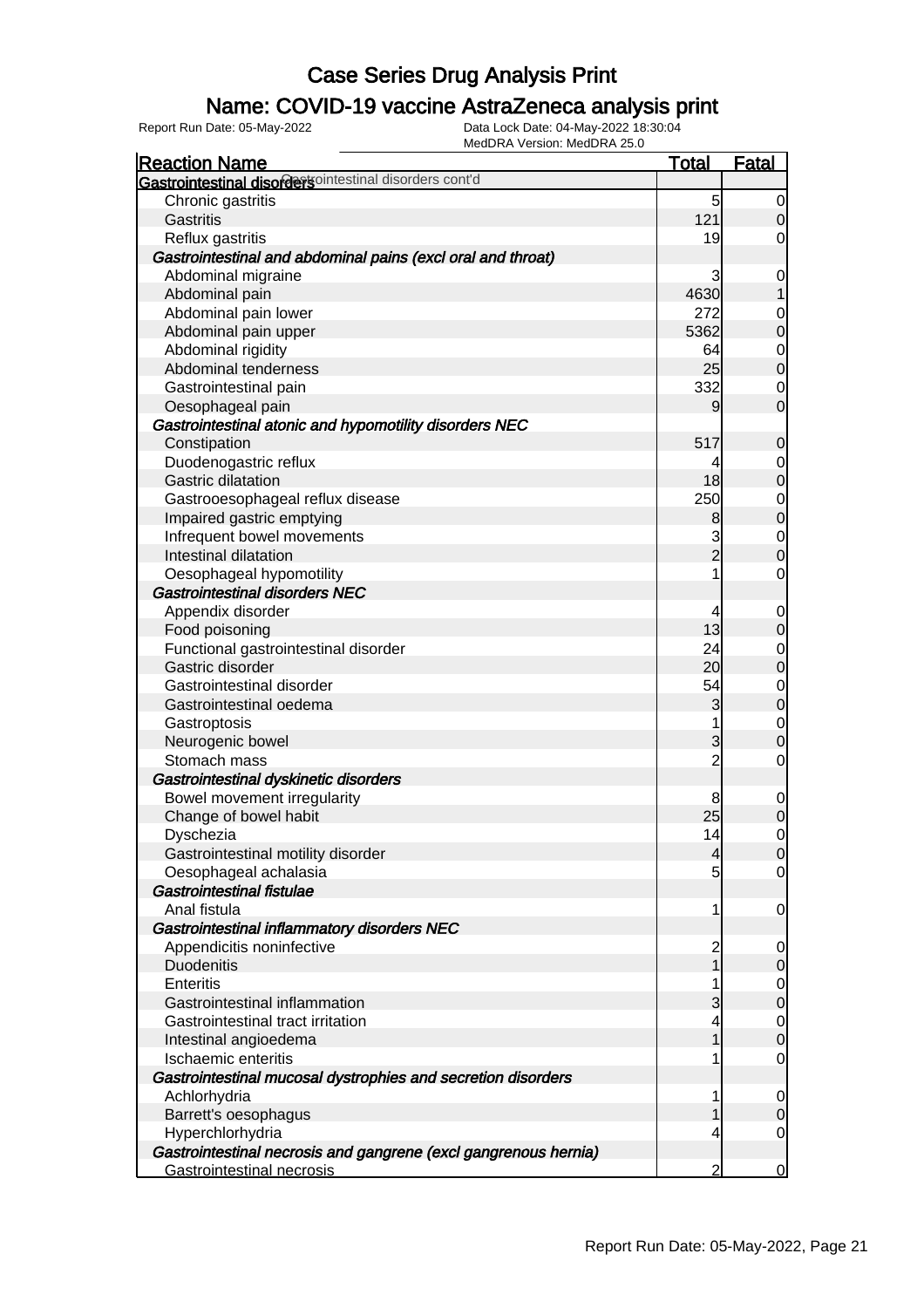#### Name: COVID-19 vaccine AstraZeneca analysis print

| <b>Reaction Name</b>                                      | <b>Total</b>   | <b>Fatal</b>                         |
|-----------------------------------------------------------|----------------|--------------------------------------|
| Gastrointestinal disordersointestinal disorders cont'd    |                |                                      |
| Gastrointestinal signs and symptoms NEC                   |                |                                      |
| Abdominal discomfort                                      | 1622           | 0                                    |
| Abdominal symptom                                         | 6              | $\overline{0}$                       |
| Acute abdomen                                             | 18             | $\mathbf 0$                          |
| Anal incontinence                                         | 61             | $\overline{0}$                       |
| Breath odour                                              | 25             |                                      |
| Dysphagia                                                 | 308            | $0\atop 0$                           |
| Intestinal congestion                                     | 1              |                                      |
| Odynophagia                                               | 35             | $\begin{matrix}0\\0\end{matrix}$     |
| Oesophageal discomfort                                    | 1              | 0                                    |
| Gastrointestinal spastic and hypermotility disorders      |                |                                      |
| Cardiospasm                                               | 2              | 1                                    |
| Defaecation urgency                                       | 17             | $\boldsymbol{0}$                     |
| Frequent bowel movements                                  | 51             | $\mathbf 0$                          |
| Irritable bowel syndrome                                  | 165            | $\overline{0}$                       |
| Oesophageal spasm                                         | 9              | 0                                    |
| Gastrointestinal stenosis and obstruction NEC             |                |                                      |
| Intestinal obstruction                                    | 7              | $\mathbf 0$                          |
| Intussusception                                           | 1              | $\overline{0}$                       |
| Volvulus                                                  |                | 1                                    |
| Gastrointestinal ulcers and perforation, site unspecified |                |                                      |
| Diverticular perforation                                  | $\overline{c}$ | $\mathbf 0$                          |
| Gastrointestinal perforation                              | $\overline{1}$ | $\mathbf 0$                          |
| Gastrointestinal ulcer                                    |                | 0                                    |
| Gastrointestinal vascular malformations                   |                |                                      |
| Gastric antral vascular ectasia                           | 12             | $\mathbf 0$                          |
| Gastrointestinal vascular occlusion and infarction        |                |                                      |
| Intestinal infarction                                     | 6              |                                      |
| Intestinal ischaemia                                      | 39             |                                      |
| Mesenteric arterial occlusion                             | 1              | $\mathbf 0$                          |
| Mesenteric artery embolism                                |                | $\overline{0}$                       |
| Mesenteric artery stenosis                                | $\overline{c}$ |                                      |
| Mesenteric artery thrombosis                              | $\overline{5}$ | $0\atop 0$                           |
| Mesenteric vein thrombosis                                | 23             |                                      |
| Mesenteric venous occlusion                               | 1              | $\begin{matrix} 0 \\ 0 \end{matrix}$ |
| Thrombosis mesenteric vessel                              | $\overline{4}$ | $\overline{0}$                       |
| Visceral venous thrombosis                                | 15             | $\overline{1}$                       |
| Gingival disorders, signs and symptoms NEC                |                |                                      |
| Amalgam tattoo                                            | 1              | $\mathbf 0$                          |
| <b>Epulis</b>                                             |                | $\overline{0}$                       |
| Gingival atrophy                                          |                | $\pmb{0}$                            |
| <b>Gingival blister</b>                                   | 23             |                                      |
| Gingival discolouration                                   | 1              | $\begin{matrix} 0 \\ 0 \end{matrix}$ |
| Gingival discomfort                                       | 8              |                                      |
| Gingival disorder                                         | 17             | $\begin{matrix} 0 \\ 0 \end{matrix}$ |
| Gingival hypertrophy                                      | 1              |                                      |
| Gingival oedema                                           | $\overline{2}$ | $\begin{matrix}0\\0\end{matrix}$     |
| Gingival pain                                             | 241            |                                      |
| Gingival pruritus                                         | 1              | $\begin{matrix}0\\0\end{matrix}$     |
| Gingival recession                                        | 3              |                                      |
| <b>Gingival swelling</b>                                  | 57             | $0$<br>0                             |
| Gingival ulceration                                       | 10             |                                      |
| Gingivitis ulcerative                                     | $\overline{2}$ | $\begin{matrix} 0 \\ 0 \end{matrix}$ |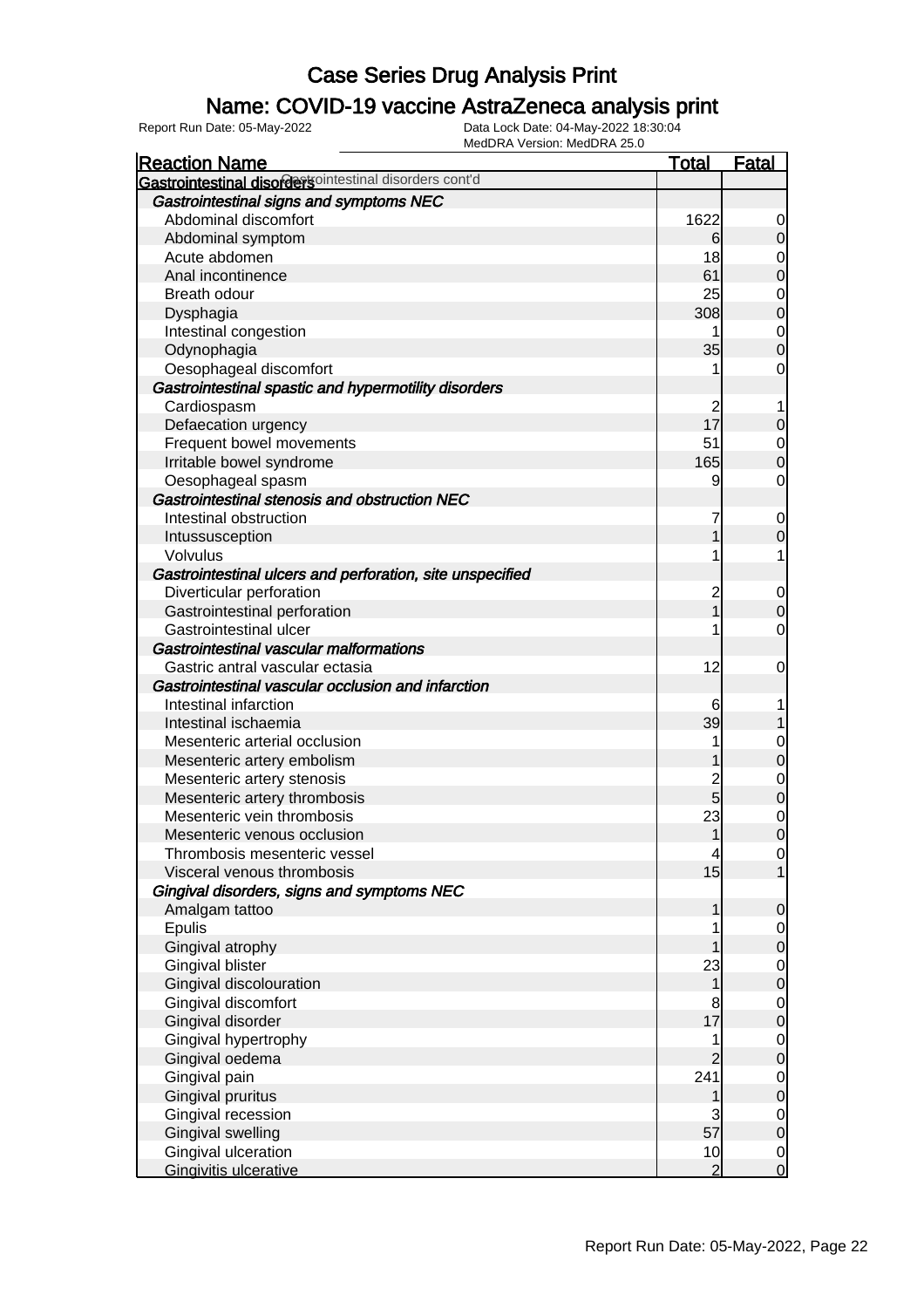### Name: COVID-19 vaccine AstraZeneca analysis print

| Gastrointestinal disordersointestinal disorders cont'd<br>Noninfective gingivitis<br>24<br>Gingival haemorrhages<br>Gingival bleeding<br>185<br>Haemorrhoids and gastrointestinal varices (excl oesophageal)<br>Anorectal varices<br>1<br>Haemorrhoidal haemorrhage<br>4<br>72<br>Haemorrhoids<br>15<br>Haemorrhoids thrombosed<br>Inguinal hernias<br>Inguinal hernia<br>5<br>Intestinal haemorrhages<br>Anal haemorrhage<br>52<br>Intestinal haemorrhage<br>1 |
|-----------------------------------------------------------------------------------------------------------------------------------------------------------------------------------------------------------------------------------------------------------------------------------------------------------------------------------------------------------------------------------------------------------------------------------------------------------------|
|                                                                                                                                                                                                                                                                                                                                                                                                                                                                 |
|                                                                                                                                                                                                                                                                                                                                                                                                                                                                 |
|                                                                                                                                                                                                                                                                                                                                                                                                                                                                 |
|                                                                                                                                                                                                                                                                                                                                                                                                                                                                 |
|                                                                                                                                                                                                                                                                                                                                                                                                                                                                 |
|                                                                                                                                                                                                                                                                                                                                                                                                                                                                 |
|                                                                                                                                                                                                                                                                                                                                                                                                                                                                 |
|                                                                                                                                                                                                                                                                                                                                                                                                                                                                 |
|                                                                                                                                                                                                                                                                                                                                                                                                                                                                 |
|                                                                                                                                                                                                                                                                                                                                                                                                                                                                 |
|                                                                                                                                                                                                                                                                                                                                                                                                                                                                 |
|                                                                                                                                                                                                                                                                                                                                                                                                                                                                 |
|                                                                                                                                                                                                                                                                                                                                                                                                                                                                 |
|                                                                                                                                                                                                                                                                                                                                                                                                                                                                 |
| 3<br>Lower gastrointestinal haemorrhage                                                                                                                                                                                                                                                                                                                                                                                                                         |
| 5<br>Mesenteric haemorrhage                                                                                                                                                                                                                                                                                                                                                                                                                                     |
| 122<br>Rectal haemorrhage                                                                                                                                                                                                                                                                                                                                                                                                                                       |
| Small intestinal haemorrhage<br>27                                                                                                                                                                                                                                                                                                                                                                                                                              |
| Intestinal ulcers and perforation NEC                                                                                                                                                                                                                                                                                                                                                                                                                           |
| Intestinal perforation<br>5                                                                                                                                                                                                                                                                                                                                                                                                                                     |
| Large intestine perforation                                                                                                                                                                                                                                                                                                                                                                                                                                     |
| Large intestinal stenosis and obstruction                                                                                                                                                                                                                                                                                                                                                                                                                       |
| Large intestinal obstruction                                                                                                                                                                                                                                                                                                                                                                                                                                    |
| Large intestinal stenosis                                                                                                                                                                                                                                                                                                                                                                                                                                       |
| <b>Malabsorption syndromes</b>                                                                                                                                                                                                                                                                                                                                                                                                                                  |
| Bile acid malabsorption                                                                                                                                                                                                                                                                                                                                                                                                                                         |
| Coeliac disease<br>25                                                                                                                                                                                                                                                                                                                                                                                                                                           |
| 2<br>Steatorrhoea                                                                                                                                                                                                                                                                                                                                                                                                                                               |
| Nausea and vomiting symptoms                                                                                                                                                                                                                                                                                                                                                                                                                                    |
| Acetonaemic vomiting                                                                                                                                                                                                                                                                                                                                                                                                                                            |
| $\overline{2}$<br>Cyclic vomiting syndrome                                                                                                                                                                                                                                                                                                                                                                                                                      |
| 19<br>Discoloured vomit                                                                                                                                                                                                                                                                                                                                                                                                                                         |
| 3<br>Faecal vomiting                                                                                                                                                                                                                                                                                                                                                                                                                                            |
| Infantile spitting up                                                                                                                                                                                                                                                                                                                                                                                                                                           |
| Infantile vomiting<br>6                                                                                                                                                                                                                                                                                                                                                                                                                                         |
| 33649<br>Nausea                                                                                                                                                                                                                                                                                                                                                                                                                                                 |
| Regurgitation<br>3                                                                                                                                                                                                                                                                                                                                                                                                                                              |
| 237<br>Retching                                                                                                                                                                                                                                                                                                                                                                                                                                                 |
| Vomiting<br>11497                                                                                                                                                                                                                                                                                                                                                                                                                                               |
| Vomiting projectile<br>157                                                                                                                                                                                                                                                                                                                                                                                                                                      |
| Non-site specific gastrointestinal haemorrhages                                                                                                                                                                                                                                                                                                                                                                                                                 |
| Gastrointestinal haemorrhage<br>41                                                                                                                                                                                                                                                                                                                                                                                                                              |
| 82<br>Haematemesis                                                                                                                                                                                                                                                                                                                                                                                                                                              |
| 109<br>Haematochezia                                                                                                                                                                                                                                                                                                                                                                                                                                            |
| $\overline{2}$<br>Intra-abdominal haematoma                                                                                                                                                                                                                                                                                                                                                                                                                     |
| $\overline{2}$<br>Intra-abdominal haemorrhage                                                                                                                                                                                                                                                                                                                                                                                                                   |
| 10<br>Melaena                                                                                                                                                                                                                                                                                                                                                                                                                                                   |
| 10<br>Upper gastrointestinal haemorrhage                                                                                                                                                                                                                                                                                                                                                                                                                        |
| Oesophageal disorders NEC                                                                                                                                                                                                                                                                                                                                                                                                                                       |
| Oesophageal disorder<br>$\overline{c}$                                                                                                                                                                                                                                                                                                                                                                                                                          |
| Oesophageal stenosis and obstruction                                                                                                                                                                                                                                                                                                                                                                                                                            |
| Acquired oesophageal web<br>1                                                                                                                                                                                                                                                                                                                                                                                                                                   |
| Oesophageal obstruction<br>1                                                                                                                                                                                                                                                                                                                                                                                                                                    |
| Oesophageal ulcers and perforation                                                                                                                                                                                                                                                                                                                                                                                                                              |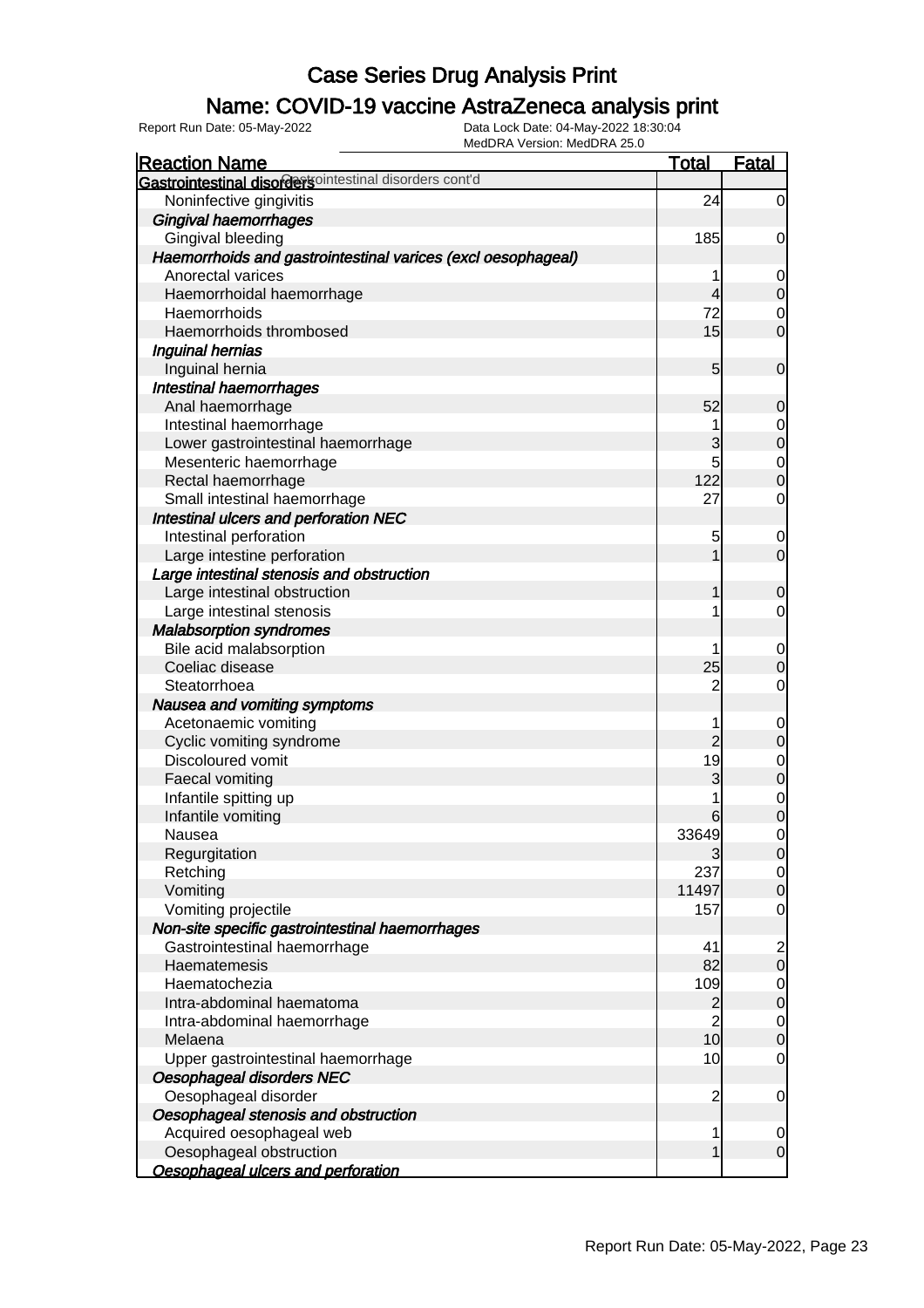### Name: COVID-19 vaccine AstraZeneca analysis print

| <b>Reaction Name</b>                                   | <b>Total</b>   | <b>Fatal</b>     |
|--------------------------------------------------------|----------------|------------------|
| Gastrointestinal disordersointestinal disorders cont'd |                |                  |
| Oesophageal rupture                                    | 1              | 1                |
| Oesophageal ulcer                                      | 1              | $\overline{0}$   |
| Oesophageal varices                                    |                |                  |
| Varices oesophageal                                    | 3              | $\mathbf 0$      |
| Oesophagitis (excl infective)                          |                |                  |
| Eosinophilic oesophagitis                              | 3              | 0                |
| Oesophagitis                                           | 21             | $\mathbf 0$      |
| Oral dryness and saliva altered                        |                |                  |
| Aptyalism                                              | 5              | $\mathbf 0$      |
| Dry mouth                                              | 1169           | $\mathbf 0$      |
| Lip dry                                                | 80             | $\mathbf 0$      |
| Saliva altered                                         | 9              | $\mathbf 0$      |
| Saliva discolouration                                  |                | $\overline{0}$   |
| Salivary hypersecretion                                | 95             | $\mathbf 0$      |
| Oral soft tissue disorders NEC                         |                |                  |
| Angina bullosa haemorrhagica                           | 4              | $\mathbf 0$      |
| Chapped lips                                           | 25             | $\mathbf 0$      |
| <b>Cheilitis</b>                                       | 41             | $\mathbf 0$      |
| Chronic cheek biting                                   |                | $\boldsymbol{0}$ |
| Enlarged uvula                                         | 11             | $\mathbf 0$      |
| Leukoplakia oral                                       | $\overline{2}$ | $\mathbf 0$      |
| Lip blister                                            | 38             | $\mathbf 0$      |
| Lip disorder                                           | 6              | $\mathbf 0$      |
| Oral disorder                                          | 21             | $\mathbf 0$      |
| Oral lichen planus                                     | 18             | $\mathbf 0$      |
| Oral papule                                            |                | $\mathbf 0$      |
| Palatal disorder                                       | $\frac{2}{2}$  | $\mathbf 0$      |
| <b>Uvulitis</b>                                        | 5              | $\mathbf 0$      |
| Oral soft tissue haemorrhages                          |                |                  |
| Lip haemorrhage                                        | 4              | $\mathbf 0$      |
| Mouth haemorrhage                                      | 60             | $\mathbf 0$      |
| Oral blood blister                                     | 55             | $\mathbf 0$      |
| Oral purpura                                           | 2              | $\mathbf 0$      |
| Oral soft tissue infections                            |                |                  |
| Angular cheilitis                                      | 12             | $\mathbf 0$      |
| Oral soft tissue signs and symptoms                    |                |                  |
| Anaesthesia oral                                       | 8              | $\mathbf 0$      |
| Burning mouth syndrome                                 | 17             | $\overline{0}$   |
| Coating in mouth                                       | 4              | $\boldsymbol{0}$ |
| Hypoaesthesia oral                                     | 684            | $\mathbf 0$      |
| Lip discolouration                                     | 5              | $\mathbf 0$      |
| Lip erythema                                           | 4              | $\mathbf 0$      |
| Lip exfoliation                                        | $\overline{9}$ | $\boldsymbol{0}$ |
| Lip pain                                               | 61             | $\mathbf 0$      |
| Lip pruritus                                           | 16             | $\boldsymbol{0}$ |
| Oral discharge                                         |                | $\mathbf 0$      |
| Oral discomfort                                        | 116            | $\boldsymbol{0}$ |
| Oral dysaesthesia                                      |                | $\mathbf 0$      |
| Oral mucosal blistering                                | 35             | $\boldsymbol{0}$ |
| Oral mucosal discolouration                            | 1              | $\mathbf 0$      |
| Oral mucosal eruption                                  | 33             | $\boldsymbol{0}$ |
| Oral mucosal erythema                                  | 3              | $\overline{0}$   |
| Oral mucosal exfoliation                               | 11             | $\overline{0}$   |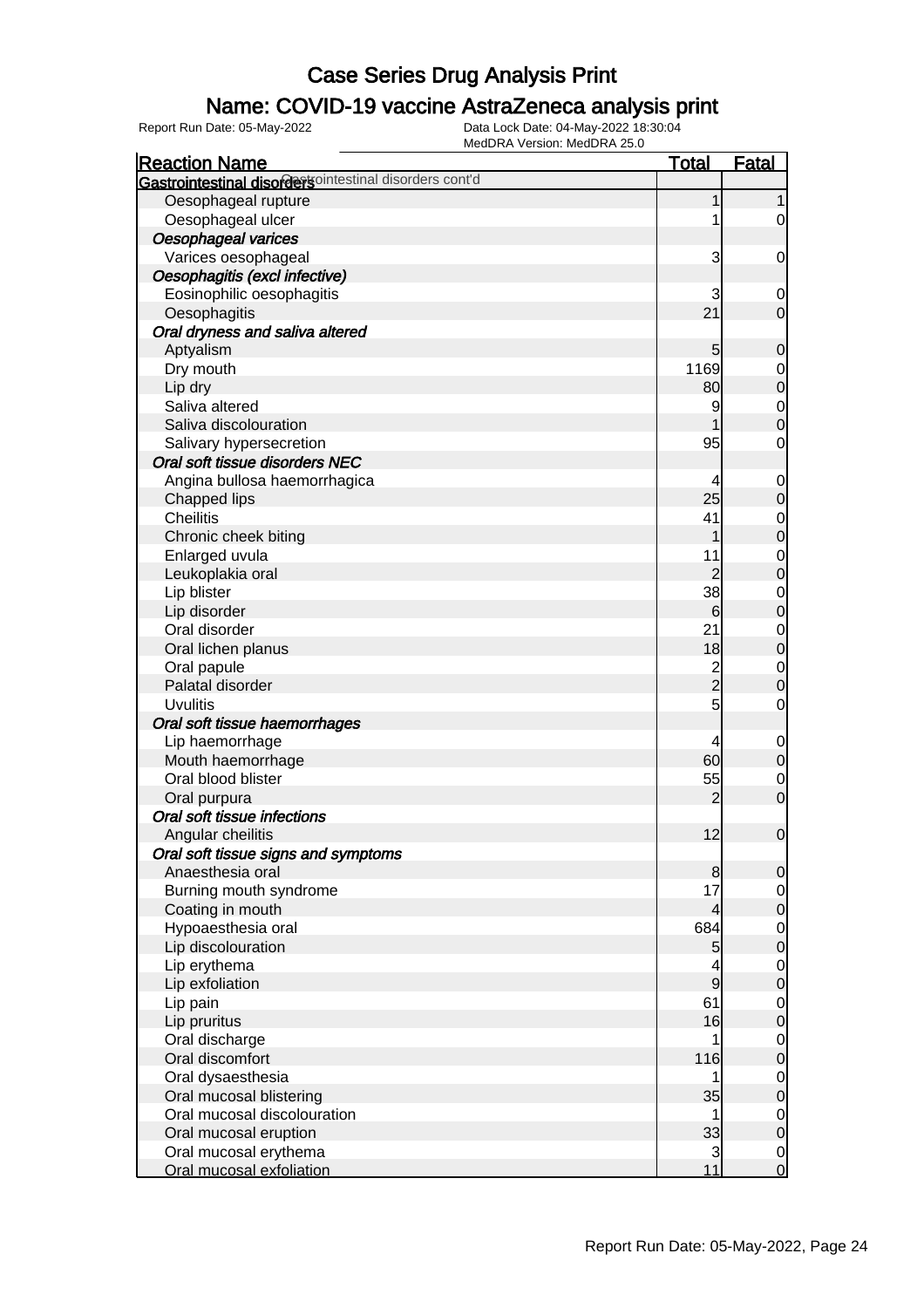### Name: COVID-19 vaccine AstraZeneca analysis print

| <b>Reaction Name</b>                                   | <u>Total</u>   | <u>Fatal</u>   |
|--------------------------------------------------------|----------------|----------------|
| Gastrointestinal disordersointestinal disorders cont'd |                |                |
| Oral mucosal roughening                                | 3              | 0              |
| Oral pain                                              | 372            | 0              |
| Oral pruritus                                          | 21             | 0              |
| Paraesthesia oral                                      | 880            | 0              |
| Oral soft tissue swelling and oedema                   |                |                |
| Lip oedema                                             | 10             | 0              |
| Lip swelling                                           | 1018           | 0              |
| Mouth swelling                                         | 141            | $\mathbf 0$    |
| Oedema mouth                                           | 1              | $\mathbf 0$    |
| Palatal oedema                                         |                | $\Omega$       |
| Palatal swelling                                       | 14             | 0              |
| <b>Pancreatic disorders NEC</b>                        |                |                |
| Pancreatic disorder                                    | 1              | $\mathbf 0$    |
| Pancreatic failure                                     |                | 0              |
| Pancreatic mass                                        | 1              | 0              |
| Pancreatic steatosis                                   |                | $\mathbf 0$    |
| Peptic ulcers and perforation                          |                |                |
| Peptic ulcer                                           | 2              | 0              |
| Peptic ulcer haemorrhage                               | 9              | 0              |
| Peritoneal and retroperitoneal disorders               |                |                |
| Ascites                                                | 9              | $\mathbf 0$    |
| Pneumoperitoneum                                       |                | $\mathbf 0$    |
| Peritoneal and retroperitoneal fibrosis and adhesions  |                |                |
| Abdominal adhesions                                    | 2              | 0              |
| Peritoneal and retroperitoneal haemorrhages            |                |                |
| Haemoperitoneum                                        | $\overline{c}$ | 0              |
| Retroperitoneal haematoma                              | 1              | $\mathbf 0$    |
| Retroperitoneal haemorrhage                            | 1              | $\mathbf 0$    |
| <b>Rectal inflammations NEC</b>                        |                |                |
| <b>Proctitis</b>                                       | 5              | 0              |
| <b>Salivary gland disorders NEC</b>                    |                |                |
| Salivary gland calculus                                | 4              | 0              |
| Salivary gland cyst                                    | 1              | $\mathbf 0$    |
| Salivary gland disorder                                |                | 0              |
| Salivary gland mass                                    | $\overline{c}$ | 0              |
| Salivary gland pain                                    | 13             | $\overline{0}$ |
| Salivary gland enlargements                            |                |                |
| Parotid gland enlargement                              | 14             | 0              |
| Salivary gland enlargement                             | 6              | $\mathbf 0$    |
| Salivary gland infections and inflammations            |                |                |
| Noninfective sialoadenitis                             | $\overline{2}$ | $\mathbf 0$    |
| <b>Stomatitis and ulceration</b>                       |                |                |
| Aphthous ulcer                                         | 66             | $\mathbf 0$    |
| Lip ulceration                                         | 19             | 0              |
| Mouth ulceration                                       | 780            | $\overline{0}$ |
| <b>Stomatitis</b>                                      | 112            | $\mathbf 0$    |
| <b>Tongue disorders</b>                                |                |                |
| Acquired macroglossia                                  | 1              | 0              |
| Glossitis                                              | 18             | $\overline{0}$ |
| Plicated tongue                                        | 4              | 0              |
| Tongue disorder                                        | 37             | $\overline{0}$ |
| Tongue geographic                                      | 5              | $\mathbf 0$    |
| Tonque haemorrhage                                     |                | 0              |
|                                                        |                |                |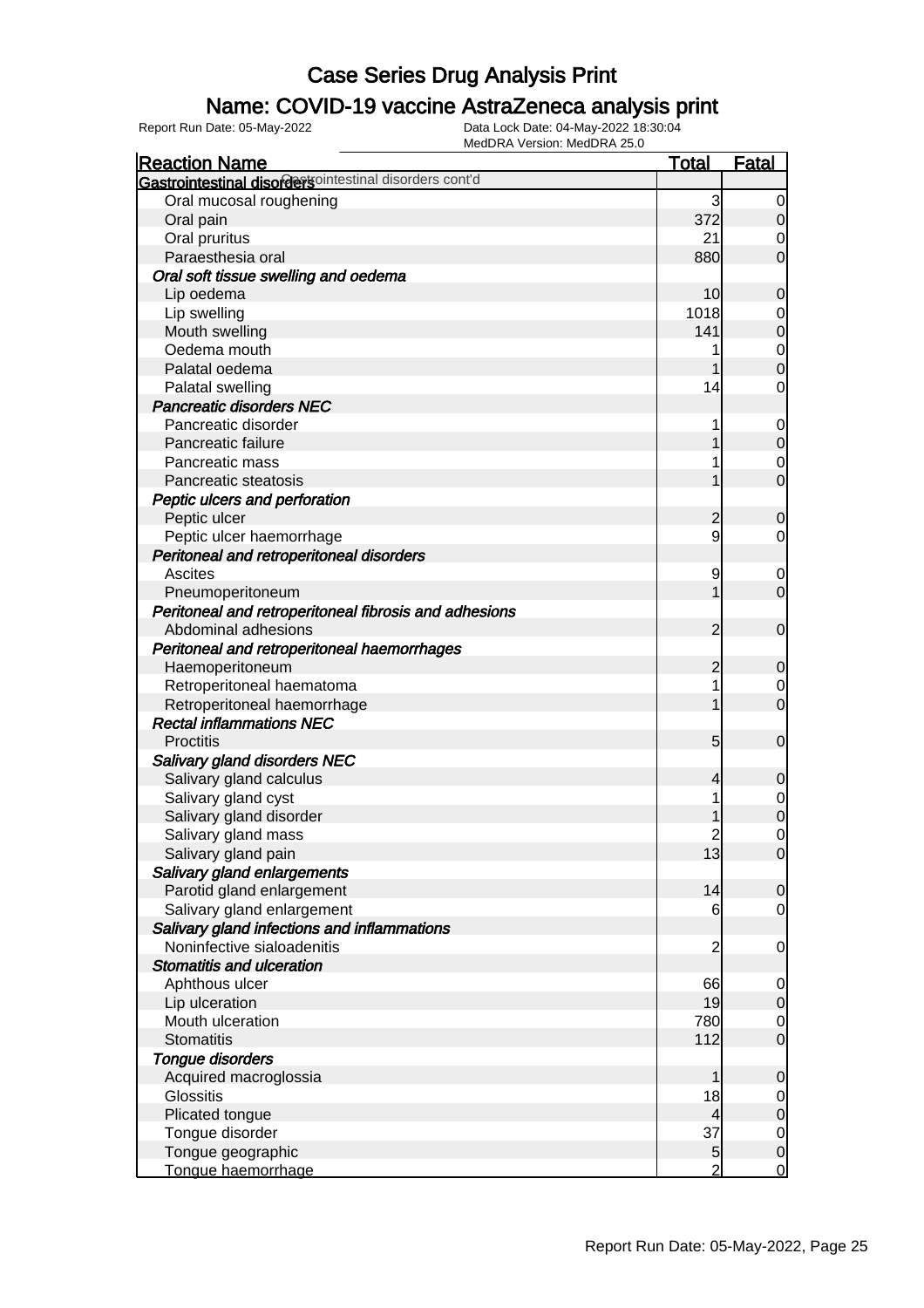### Name: COVID-19 vaccine AstraZeneca analysis print

| <b>Reaction Name</b>                                          | <b>Total</b> | <b>Fatal</b>     |
|---------------------------------------------------------------|--------------|------------------|
| <b>Gastrointestinal disordersointestinal disorders cont'd</b> |              |                  |
| Tongue ulceration                                             | 33           | 0                |
| Trichoglossia                                                 |              | $\overline{0}$   |
| Tongue signs and symptoms                                     |              |                  |
| Glossodynia                                                   | 269          | $\mathbf 0$      |
| Scalloped tongue                                              |              | $\boldsymbol{0}$ |
| Stiff tongue                                                  | 6            | $\mathbf 0$      |
| Strawberry tongue                                             |              | $\mathbf 0$      |
| Swollen tongue                                                | 643          | $\mathbf 0$      |
| Tongue blistering                                             | 29           | $\mathbf 0$      |
| Tongue coated                                                 | 37           | $\mathbf 0$      |
| Tongue discolouration                                         | 40           | $\mathbf 0$      |
| Tongue discomfort                                             | 59           | $\mathbf{0}$     |
| Tongue dry                                                    | 24           | $\mathbf 0$      |
| Tongue eruption                                               | 12           | $\mathbf 0$      |
| Tongue erythema                                               | 7            | $\boldsymbol{0}$ |
| Tongue exfoliation                                            | 2            | $\mathbf 0$      |
| Tongue movement disturbance                                   | 9            | $\mathbf 0$      |
| Tongue oedema                                                 | 17           | $\mathbf 0$      |
| Tongue pruritus                                               | 3            | $\mathbf 0$      |
| Tongue rough                                                  | 3            | $\mathbf 0$      |
| Tongue spasm                                                  | 6            | $\mathbf 0$      |
| <b>Tooth missing</b>                                          |              |                  |
| <b>Tooth loss</b>                                             | 12           | $\mathbf 0$      |
| Gastrointestinal disorders SOC TOTAL                          | <u>81065</u> | 15               |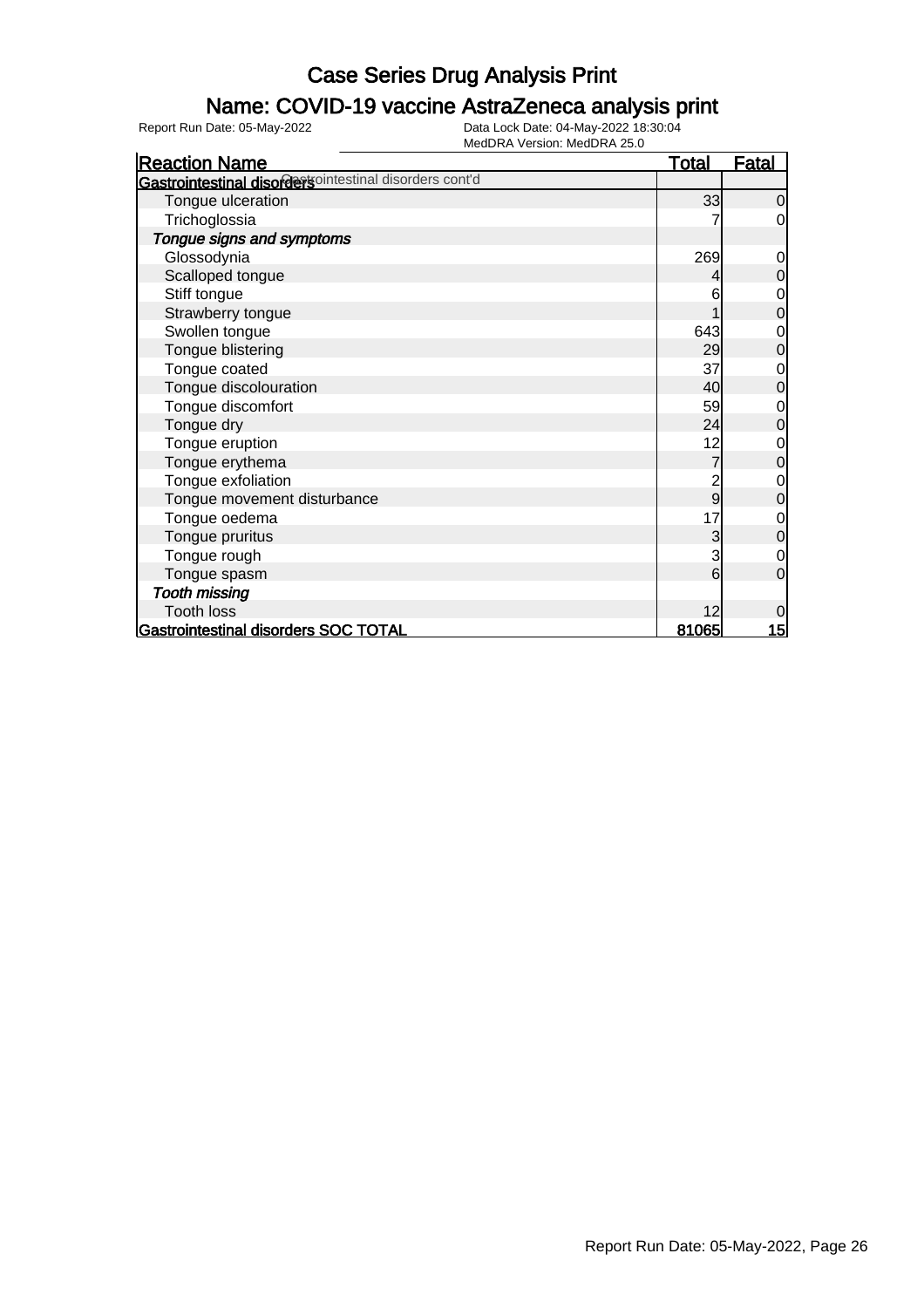### Name: COVID-19 vaccine AstraZeneca analysis print

| <b>Reaction Name</b>                        | Total          | Fatal            |
|---------------------------------------------|----------------|------------------|
| General disorders                           |                |                  |
| <b>Administration site reactions NEC</b>    |                |                  |
| Administration site bruise                  | 18             | 0                |
| Administration site coldness                |                | 0                |
| Administration site erythema                |                | 0                |
| Administration site extravasation           |                | $\mathbf 0$      |
| Administration site haemorrhage             |                | 0                |
| Administration site indentation             |                | $\mathbf 0$      |
| Administration site induration              |                | 0                |
| Administration site injury                  |                | $\mathbf 0$      |
| Administration site irritation              |                | 0                |
| Administration site mass                    |                | $\mathbf 0$      |
| Administration site movement impairment     |                | 0                |
| Administration site pain                    | 45             | $\mathbf 0$      |
| Administration site rash                    | 5              | 0                |
| Administration site reaction                | 6              | $\mathbf 0$      |
| Administration site swelling                | 3              | 0                |
| Administration site urticaria               | 5              | $\mathbf 0$      |
| Administration site warmth                  | $\overline{2}$ | 0                |
| Puncture site bruise                        | 61             | $\mathbf 0$      |
| Puncture site haemorrhage                   |                | 0                |
| Puncture site pain                          | 22             | $\mathbf 0$      |
| Puncture site reaction                      | 3              | $\overline{0}$   |
| Puncture site swelling                      |                | $\mathbf 0$      |
| Vessel puncture site bruise                 | 2              | 0                |
| Adverse effect absent                       |                |                  |
| No adverse event                            | 3              | $\mathbf 0$      |
| Application and instillation site reactions |                |                  |
| Application site acne                       |                | 0                |
| Application site bruise                     | 25             | 0                |
| Application site burn                       | 4              | 0                |
| Application site coldness                   | 2              | $\mathbf 0$      |
| Application site discharge                  |                | 0                |
| Application site discolouration             |                | $\mathbf 0$      |
| Application site erythema                   | 29             | 0                |
| Application site exfoliation                | 1              | 0                |
| Application site haemorrhage                |                | U                |
| Application site hypersensitivity           |                | 0                |
| Application site hypoaesthesia              |                | 0                |
| Application site inflammation               | $\overline{2}$ | $\mathbf 0$      |
| Application site joint pain                 |                | $\mathbf 0$      |
| Application site laceration                 |                | $\mathbf 0$      |
| Application site movement impairment        |                | 0                |
| Application site odour                      |                | $\mathbf 0$      |
| Application site pain                       | 53             | 0                |
| Application site pruritus                   | 20             | $\mathbf 0$      |
| Application site rash                       | 4              | $\mathbf 0$      |
| Application site reaction                   |                | $\mathbf 0$      |
| Application site scar                       |                | $\mathbf 0$      |
| Application site swelling                   | 4              | $\mathbf 0$      |
| Application site vesicles                   | 14             | $\mathbf 0$      |
| Application site warmth                     | $\overline{2}$ | $\mathbf 0$      |
| Application site wound                      |                | $\boldsymbol{0}$ |
| Instillation site bruise                    |                | $\overline{0}$   |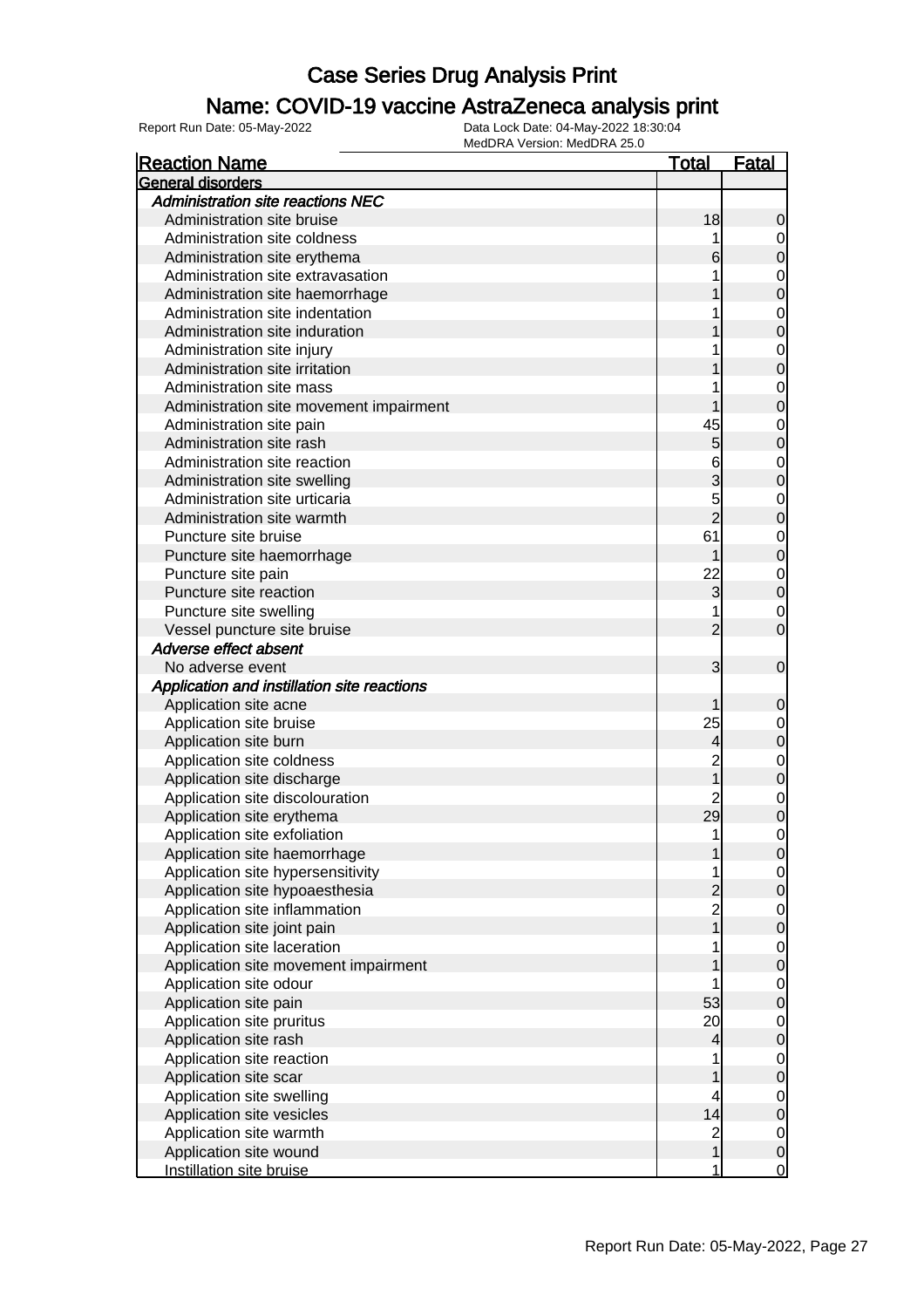### Name: COVID-19 vaccine AstraZeneca analysis print

| <b>Reaction Name</b>                                | <b>Total</b>   | <b>Fatal</b>                         |
|-----------------------------------------------------|----------------|--------------------------------------|
| General disorders cont'd<br>General disorders       |                |                                      |
| Instillation site discomfort                        | 1              | $\overline{0}$                       |
| Instillation site pain                              | 5              | $\overline{O}$                       |
| Instillation site pruritus                          |                | $\overline{0}$                       |
| Instillation site warmth                            | 12             | 0                                    |
| <b>Asthenic conditions</b>                          |                |                                      |
| Asthenia                                            | 5194           |                                      |
| Chronic fatigue syndrome                            | 175            | $\begin{matrix} 2 \\ 0 \end{matrix}$ |
| Decreased activity                                  | 16             |                                      |
| Fatigue                                             | 51357          | $0$<br>0                             |
| Malaise                                             | 12859          | $\boldsymbol{0}$                     |
| Sluggishness                                        | 32             | $\mathbf 0$                          |
| <b>Body temperature altered</b>                     |                |                                      |
| Hyperthermia                                        | 13             | $\mathbf 0$                          |
| Hypothermia                                         | 58             | $\overline{0}$                       |
| Temperature regulation disorder                     | 31             | $\mathbf 0$                          |
| Breast complications associated with device         |                |                                      |
| Capsular contracture associated with breast implant | 1              | $\mathbf 0$                          |
| Complications associated with device NEC            |                |                                      |
| Complication of device removal                      | 1              | $\mathbf 0$                          |
| Injury associated with device                       | 10             |                                      |
| Medical device site dysaesthesia                    |                | $\begin{matrix} 0 \\ 0 \end{matrix}$ |
| Medical device site joint pain                      |                | $\mathbf 0$                          |
| Phantom shocks                                      | 4              | $\overline{0}$                       |
| Death and sudden death                              |                |                                      |
| Brain death                                         | 5              |                                      |
| Cardiac death                                       | 8              |                                      |
| Death                                               | 327            | 327                                  |
| Drowning                                            | 1              | 0                                    |
| Hanging                                             |                |                                      |
| Sudden cardiac death                                | 2              | $\overline{\mathbf{c}}$              |
| Sudden death                                        | 43             | 43                                   |
| Sudden unexplained death in epilepsy                |                | 1                                    |
| <b>Febrile disorders</b>                            |                |                                      |
| Hyperpyrexia                                        | 42             |                                      |
| Masked fever                                        | 1              | $\mathbf{0}$<br>$\mathbf 0$          |
|                                                     |                |                                      |
| PFAPA syndrome<br>Pyrexia                           | 55678          | $\overline{0}$<br>$\overline{0}$     |
| <b>Feelings and sensations NEC</b>                  |                |                                      |
| Chills                                              |                |                                      |
|                                                     | 43262          | $\mathbf 0$                          |
| Early satiety                                       | 3438           | $\overline{0}$                       |
| Feeling abnormal                                    |                | $\pmb{0}$                            |
| Feeling cold                                        | 5305           | $\mathbf 0$                          |
| Feeling drunk                                       | 132<br>2497    | $\pmb{0}$                            |
| Feeling hot                                         |                | $\mathbf 0$                          |
| Feeling jittery                                     | 49             | $\pmb{0}$                            |
| Feeling of body temperature change                  | 975            | $\overline{0}$                       |
| Feeling of relaxation                               | $\overline{2}$ | $\pmb{0}$                            |
| Hangover                                            | 199            | $\mathbf 0$                          |
| Humidity intolerance                                |                | $\boldsymbol{0}$                     |
| Hunger                                              | 84             | $\overline{0}$                       |
| Sensation of blood flow                             | 17             | $\boldsymbol{0}$                     |
| Sensation of foreign body                           | 57             | $\overline{0}$                       |
| Temperature intolerance                             | 91             | $\overline{O}$                       |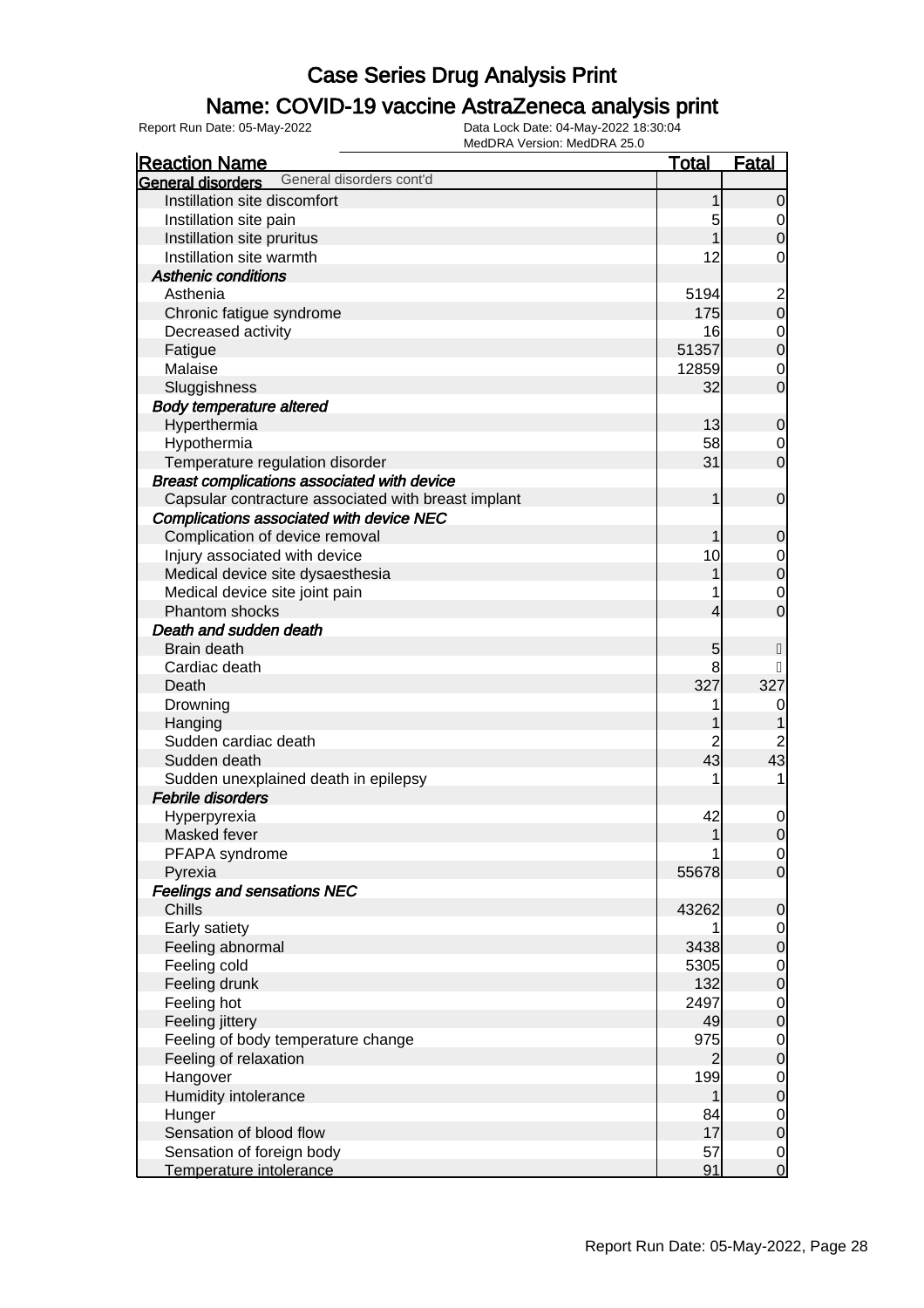### Name: COVID-19 vaccine AstraZeneca analysis print

| <b>Reaction Name</b>                          | <b>Total</b>   | <u>Fatal</u>     |
|-----------------------------------------------|----------------|------------------|
| General disorders cont'd<br>General disorders |                |                  |
| <b>Thirst</b>                                 | 1276           | 0                |
| Thirst decreased                              | 11             | $\overline{0}$   |
| <b>Fibrosis NEC</b>                           |                |                  |
| Fibrosis                                      | 8              | 0                |
| Gait disturbances                             |                |                  |
| Decreased gait velocity                       | 3              | 0                |
| Gait disturbance                              | 521            | 0                |
| Gait inability                                | 246            | 0                |
| Loss of control of legs                       | 63             | 0                |
| General signs and symptoms NEC                |                |                  |
| Apparent death                                | 1              | $\mathbf 0$      |
| Chronic disease                               |                | 0                |
| Condition aggravated                          | 359            | 0                |
| Crepitations                                  | 10             | 0                |
| Crying                                        | 305            | $\mathbf 0$      |
| Deformity                                     |                | $\mathbf 0$      |
| Developmental delay                           | 3              | 0                |
| Discharge                                     | 9              | 0                |
| Disease prodromal stage                       | 1              | $\mathbf 0$      |
| Disease progression                           | 3              | 1                |
| Disease recurrence                            | 2<br>2         | $\mathbf 0$      |
| Effusion                                      |                | $\mathbf 0$      |
| Energy increased                              | 26             | 0                |
| Exercise tolerance decreased                  | 47             | $\mathbf 0$      |
| Foaming at mouth                              | 6              | $\mathbf 0$      |
| General physical health deterioration         | 34             | $\overline{c}$   |
| General symptom                               | 12             | $\mathbf 0$      |
| Glassy eyes                                   | 8              | $\boldsymbol{0}$ |
| High-pitched crying                           | 8              | $\mathbf 0$      |
| Idiopathic environmental intolerance          | $\overline{c}$ | $\mathbf 0$      |
| Ill-defined disorder                          | 14             | $\mathbf 0$      |
| <b>Illness</b>                                | 5168           | 1                |
| Impaired self-care                            | 2              | $\mathbf 0$      |
| Induration                                    | 23             | 0                |
| Influenza like illness                        | 9737           | $\mathbf 0$      |
| Irritability postvaccinal                     | $\mathbf{3}$   | $\overline{0}$   |
| Local reaction                                | 157            | $\overline{0}$   |
| Moaning                                       | $\overline{9}$ | $\overline{0}$   |
| Multiple organ dysfunction syndrome           | 28             | 15               |
| Nonspecific reaction                          | 3              | $\overline{0}$   |
| Organ failure                                 | 3              | $\overline{0}$   |
| Perforation                                   | $\overline{2}$ | 0                |
| Performance status decreased                  | 1              | $\overline{0}$   |
| Peripheral swelling                           | 6078           | 0                |
| Pre-existing condition improved               | 19             | $\overline{0}$   |
| Premature ageing                              | 3              | 0                |
| Prolapse                                      |                | $\overline{0}$   |
| Screaming                                     | 32             | 0                |
| Secretion discharge                           | 36             | $\overline{0}$   |
| Sensitivity to weather change                 | 3              | $\mathbf 0$      |
| <b>Stenosis</b>                               | 3              | $\overline{0}$   |
| Swelling                                      | 2865           | $\mathbf 0$      |
| Swelling face                                 | 1136           | $\overline{0}$   |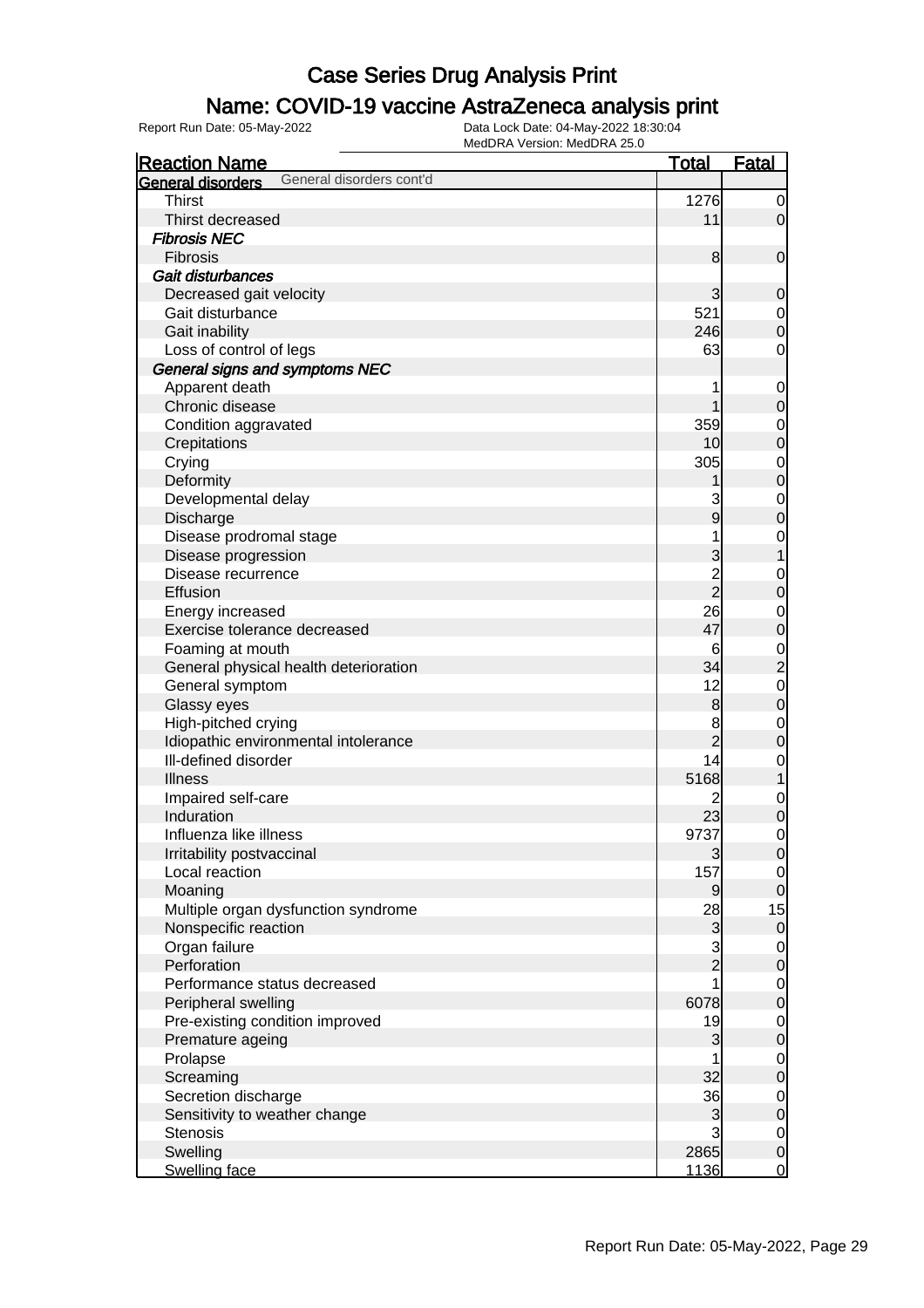### Name: COVID-19 vaccine AstraZeneca analysis print

| <b>Reaction Name</b>                          | <b>Total</b>    | <b>Fatal</b>     |
|-----------------------------------------------|-----------------|------------------|
| General disorders cont'd<br>General disorders |                 |                  |
| Symptom masked                                |                 | $\mathbf 0$      |
| Symptom recurrence                            |                 | 0                |
| <b>Tissue discolouration</b>                  |                 | $\boldsymbol{0}$ |
| <b>Tissue infiltration</b>                    |                 | 0                |
| Unevaluable event                             | 9               | $\overline{0}$   |
| <b>Healing abnormal NEC</b>                   |                 |                  |
| Impaired healing                              | 8               | $\mathbf 0$      |
| <b>Hernias NEC</b>                            |                 |                  |
| Hernia                                        | 6               | $\mathbf 0$      |
| Implant and catheter site reactions           |                 |                  |
| Catheter site urticaria                       |                 | 0                |
| Implant site coldness                         |                 | $\mathbf 0$      |
| Implant site discharge                        |                 | $\mathbf 0$      |
| Implant site discolouration                   |                 | $\mathbf 0$      |
| Implant site hypoaesthesia                    | $\overline{2}$  | $\mathbf 0$      |
| Implant site pain                             | 5               | $\mathbf 0$      |
| Implant site rash                             |                 | $\mathbf 0$      |
| Implant site swelling                         |                 | $\mathbf 0$      |
| Implant site urticaria                        | 3               | $\mathbf 0$      |
| Implant site vesicles                         |                 | 0                |
| Implant site warmth                           |                 | $\overline{0}$   |
| <b>Inflammations</b>                          |                 |                  |
| Granuloma                                     | 2               | $\mathbf 0$      |
| Inflammation                                  | 913             | 0                |
| Papillitis                                    |                 | $\boldsymbol{0}$ |
| Scar inflammation                             |                 | $\mathbf 0$      |
| Serositis                                     |                 | $\mathbf{0}$     |
| Systemic inflammatory response syndrome       |                 | 0                |
| Infusion site reactions                       |                 |                  |
| Infusion site bruising                        |                 | $\mathbf 0$      |
| Infusion site discomfort                      |                 | $\boldsymbol{0}$ |
| Infusion site erythema                        | 3               | $\mathbf 0$      |
| Infusion site joint pain                      |                 | $\boldsymbol{0}$ |
| Infusion site mass                            | 5               | $\mathbf{0}$     |
| Infusion site mobility decreased              | 1               | $\overline{0}$   |
| Infusion site nodule                          | $\overline{c}$  | $\overline{0}$   |
| Infusion site pain                            | 14              | $\overline{O}$   |
| Infusion site urticaria                       | $\overline{2}$  | $\overline{0}$   |
| Infusion site warmth                          | $6 \overline{}$ | $\overline{0}$   |
| Injection site reactions                      |                 |                  |
| Injected limb mobility decreased              | 47              | $\mathbf 0$      |
| Injection site atrophy                        | 9               | $\overline{0}$   |
| Injection site bruising                       | 126             | $\mathbf 0$      |
| Injection site coldness                       | 6               | $\overline{0}$   |
| Injection site cyst                           | $6 \overline{}$ | $\mathbf 0$      |
| Injection site deformation                    |                 | $\overline{0}$   |
| Injection site discharge                      |                 | $\mathbf 0$      |
| Injection site discolouration                 | 8               | $\mathbf 0$      |
| Injection site discomfort                     | 24              | $\boldsymbol{0}$ |
| Injection site dryness                        |                 | $\overline{0}$   |
| Injection site erythema                       | 605             | $\mathbf 0$      |
| Injection site exfoliation                    |                 | $\overline{0}$   |
| Injection site extravasation                  | $\overline{2}$  | $\overline{0}$   |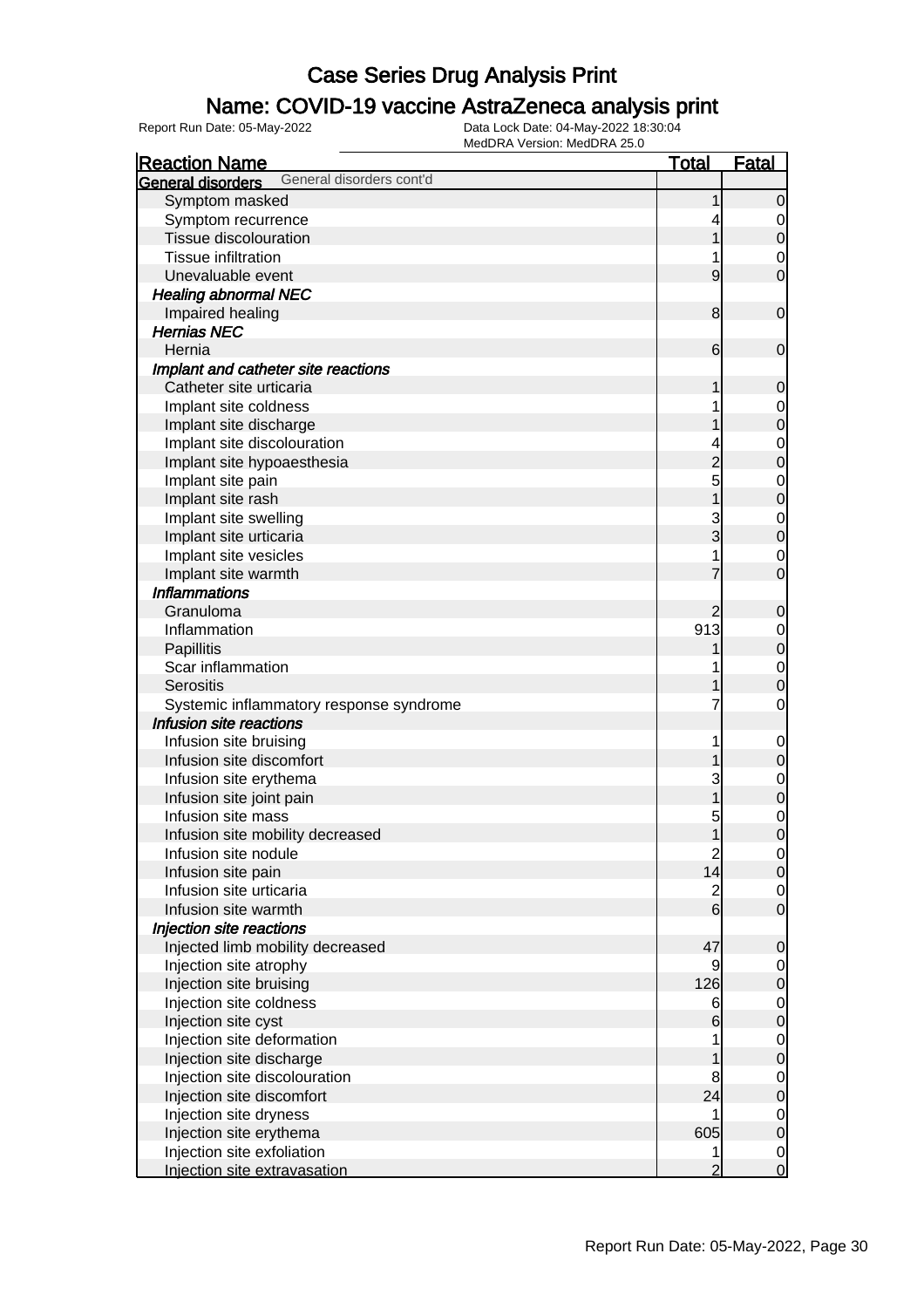### Name: COVID-19 vaccine AstraZeneca analysis print

| <b>Reaction Name</b>                          | <u>Total</u>     | <b>Fatal</b>        |
|-----------------------------------------------|------------------|---------------------|
| General disorders cont'd<br>General disorders |                  |                     |
| Injection site haematoma                      | 3                | 0                   |
| Injection site haemorrhage                    | 22               | 0                   |
| Injection site hypersensitivity               | 5                | $\mathbf 0$         |
| Injection site hypoaesthesia                  | 17               | $\mathbf 0$         |
| Injection site indentation                    | 22               | $\mathbf 0$         |
| Injection site induration                     | 11               | $\mathbf{0}$        |
| Injection site inflammation                   | 67               | $\mathbf{0}$        |
| Injection site injury                         | $6 \overline{6}$ | $\overline{0}$      |
| Injection site irritation                     |                  | $\mathbf{0}$        |
| Injection site joint discomfort               |                  | $\overline{0}$      |
| Injection site joint erythema                 | 8                | $\mathbf{0}$        |
| Injection site joint pain                     | 35               | $\overline{0}$      |
| Injection site joint swelling                 |                  | $\mathbf{0}$        |
| Injection site mass                           | 1429             | $\overline{0}$      |
| Injection site movement impairment            | 5                | $\mathbf{0}$        |
| Injection site muscle weakness                | $\overline{2}$   | $\mathbf 0$         |
| Injection site necrosis                       |                  | $\mathbf{0}$        |
| Injection site nerve damage                   | $\overline{2}$   | $\mathbf 0$         |
| Injection site nodule                         | 5                | $\mathbf{0}$        |
| Injection site oedema                         | 28               | $\mathbf 0$         |
| Injection site pain                           | 4546             | $\mathbf{0}$        |
| Injection site papule                         | 2                | $\mathbf 0$         |
| Injection site paraesthesia                   | 26               | $\mathbf 0$         |
| Injection site pruritus                       | 302              | $\mathbf 0$         |
| Injection site rash                           | 311              | $\mathbf 0$         |
| Injection site reaction                       | 124              | $\boldsymbol{0}$    |
| Injection site scab                           | 4                | $\mathbf 0$         |
| Injection site scar                           | 6                | $\mathbf 0$         |
| Injection site swelling                       | 267              | $\mathbf 0$         |
| Injection site thrombosis                     |                  | $\boldsymbol{0}$    |
| Injection site ulcer                          |                  | $\mathbf 0$         |
| Injection site urticaria                      | 41               | $\mathbf 0$         |
| Injection site vesicles                       | 16               | $\mathbf 0$         |
| Injection site warmth                         | 356              | $\overline{0}$      |
| <b>Interactions</b>                           |                  |                     |
| Drug interaction                              | 37               | 0                   |
| Food interaction                              | $\overline{2}$   | $\overline{0}$      |
| Inhibitory drug interaction                   | 12               | $\overline{0}$      |
| <b>Mass conditions NEC</b>                    |                  |                     |
| Cyst                                          | 39               | $\mathbf 0$         |
| Mass                                          | 100              | 0                   |
| Nodule                                        | 27               | $\mathbf 0$         |
| Pelvic mass                                   | 1                | $\mathbf 0$         |
| Mucosal findings abnormal                     |                  |                     |
| Mucosa vesicle                                | 2                | $\mathbf 0$         |
| Mucosal disorder                              | $_{2}^{-}$       | 0                   |
| Mucosal dryness                               | 1                | $\overline{0}$      |
| Mucosal haemorrhage                           | 12               | $\boldsymbol{0}$    |
| Mucosal inflammation                          | 11               | $\mathbf 0$         |
| Mucosal pain                                  | $\overline{c}$   | $\mathsf{O}\xspace$ |
| Mucosal ulceration                            | 1                | $\overline{0}$      |
| Oedema mucosal                                | 3                | $\mathbf 0$         |
| Polyp                                         | 6                | $\overline{0}$      |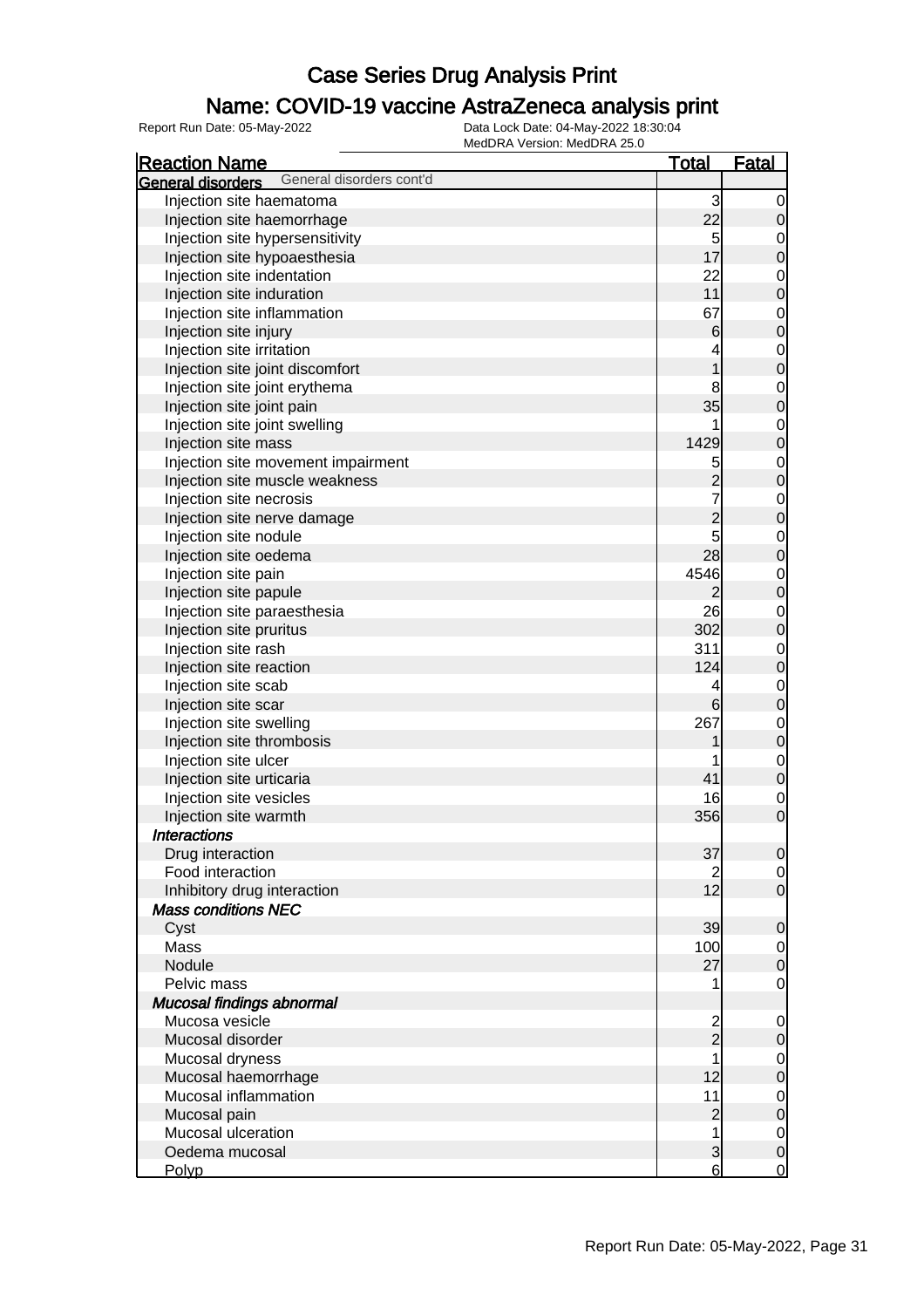### Name: COVID-19 vaccine AstraZeneca analysis print

| <b>Reaction Name</b>                          | <u>Total</u>   | <b>Fatal</b>     |
|-----------------------------------------------|----------------|------------------|
| General disorders cont'd<br>General disorders |                |                  |
| <b>Necrosis NEC</b>                           |                |                  |
| Fat necrosis                                  | 5              | 0                |
| <b>Necrosis</b>                               | $\overline{9}$ | $\overline{0}$   |
| Oedema NEC                                    |                |                  |
| Face oedema                                   | 36             | $\mathbf 0$      |
| Generalised oedema                            |                | $\mathbf 0$      |
| Localised oedema                              | 13             | $\boldsymbol{0}$ |
| Oedema                                        | 97             | $\mathbf 0$      |
| Oedema peripheral                             | 174            | $\overline{0}$   |
| <b>Pain and discomfort NEC</b>                |                |                  |
| Axillary pain                                 | 780            | $\mathbf 0$      |
| Chest discomfort                              | 2182           | 0                |
| Chest pain                                    | 6173           | $\boldsymbol{0}$ |
| <b>Discomfort</b>                             | 665            | $\mathbf 0$      |
| Facial discomfort                             | 22             | $\boldsymbol{0}$ |
| Facial pain                                   | 304            | $\mathbf 0$      |
| Hernia pain                                   | 4              | $\mathbf 0$      |
| Inflammatory pain                             | 37             | $\mathbf 0$      |
| Non-cardiac chest pain                        | 48             | $\boldsymbol{0}$ |
| Pain                                          | 17995          | $\mathbf 0$      |
| Suprapubic pain                               |                | $\boldsymbol{0}$ |
| Tenderness                                    | 1850           | 0                |
| Visceral pain                                 | 3              | $\overline{0}$   |
| Therapeutic and nontherapeutic responses      |                |                  |
| Adverse drug reaction                         | 14             | $\mathbf 0$      |
| Adverse event                                 | 10             | $\mathbf 0$      |
| Adverse food reaction                         | $\overline{2}$ | $\boldsymbol{0}$ |
| Adverse reaction                              | 11             | $\mathbf 0$      |
| Diet failure                                  |                | $\mathbf 0$      |
| Drug effect less than expected                |                | $\mathbf 0$      |
| Drug ineffective                              | 222            | 1                |
| Drug intolerance                              | 9              | $\mathbf 0$      |
| Idiosyncratic drug reaction                   |                | $\boldsymbol{0}$ |
| Immediate post-injection reaction             |                | $\mathbf 0$      |
| Inadequate analgesia                          | 32             | $\overline{0}$   |
| No reaction on previous exposure to drug      | 11             | $\overline{0}$   |
| Remission not achieved                        | 1              | $\mathbf 0$      |
| Similar reaction on previous exposure to drug |                | $\overline{0}$   |
| Therapeutic product effect decreased          | 3              | $\mathbf 0$      |
| Therapeutic product effect delayed            | 1              | $\overline{0}$   |
| Therapeutic product effect incomplete         | $\overline{c}$ | $\boldsymbol{0}$ |
| Therapeutic product effect prolonged          | 1              | $\mathbf 0$      |
| Therapeutic product ineffective               | 9              | $\boldsymbol{0}$ |
| Therapeutic reaction time decreased           |                | $\mathbf 0$      |
| Therapeutic response changed                  |                | $\boldsymbol{0}$ |
| Therapeutic response decreased                |                | $\mathbf 0$      |
| Therapeutic response delayed                  |                | $\boldsymbol{0}$ |
| Therapeutic response shortened                | $\overline{2}$ | $\mathbf 0$      |
| Therapeutic response unexpected               | 190            | $\pmb{0}$        |
| Therapy non-responder                         | 3              | $\overline{0}$   |
| <b>Treatment failure</b>                      | 20             | $\mathbf 0$      |
| Treatment noncompliance                       |                | $\overline{0}$   |
| Vaccination failure                           | 44             | $\overline{0}$   |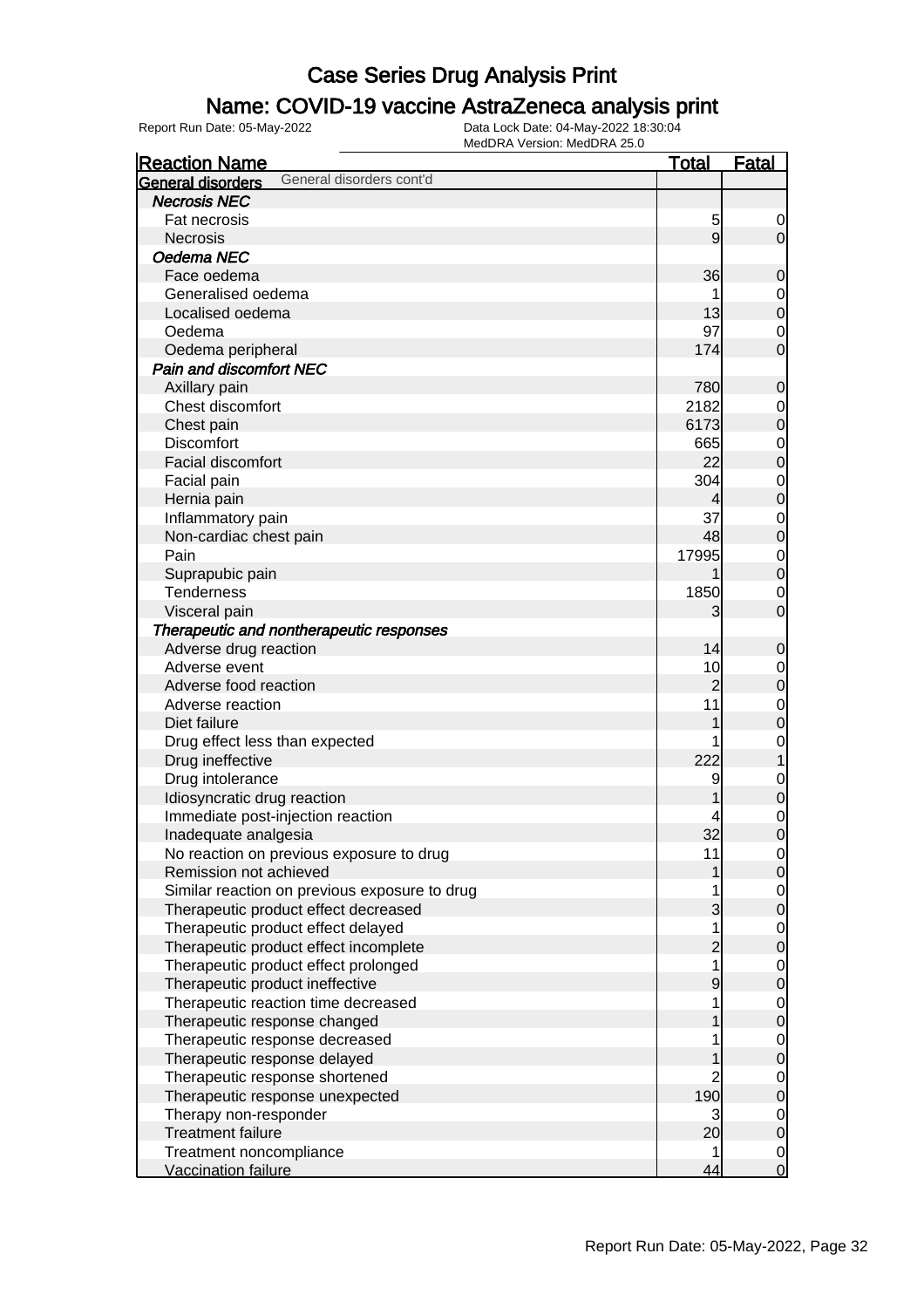#### Name: COVID-19 vaccine AstraZeneca analysis print

| <b>Reaction Name</b>                              | <b>Total</b>   | <b>Fatal</b>   |
|---------------------------------------------------|----------------|----------------|
| General disorders cont'd<br>General disorders     |                |                |
| Vaccine positive rechallenge                      | 1              | $\overline{0}$ |
| <b>Trophic disorders</b>                          |                |                |
| Atrophy                                           | 4              | $\mathbf 0$    |
| Calcinosis                                        | $\overline{c}$ | $\mathbf 0$    |
| Dysplasia                                         | 3              | 0              |
| Hyperplasia                                       | $\overline{2}$ | $\mathbf 0$    |
| <b>Ulcers NEC</b>                                 |                |                |
| Ulcer                                             | 48             | $\mathbf 0$    |
| Ulcer haemorrhage                                 | 4              | $\overline{0}$ |
| Vaccination site reactions                        |                |                |
| Extensive swelling of vaccinated limb             | 19             | $\mathbf 0$    |
| Shoulder injury related to vaccine administration | 117            | $\mathbf 0$    |
| Vaccination site atrophy                          |                | $\mathbf 0$    |
| Vaccination site bruising                         | 141            | $\mathbf 0$    |
| Vaccination site coldness                         |                | $\mathbf 0$    |
| Vaccination site cyst                             | 3              | $\mathbf 0$    |
| Vaccination site discharge                        |                | $\mathbf 0$    |
| Vaccination site discolouration                   | 18             | $\mathbf 0$    |
| Vaccination site discomfort                       | 50             | $\mathbf 0$    |
| Vaccination site dryness                          |                | $\mathbf 0$    |
| Vaccination site erythema                         | 722            | $\mathbf 0$    |
| Vaccination site extravasation                    |                | $\mathbf 0$    |
| Vaccination site granuloma                        | 8              | $\mathbf 0$    |
| Vaccination site haematoma                        |                | $\pmb{0}$      |
| Vaccination site haemorrhage                      | 11             | $\mathbf 0$    |
| Vaccination site hyperaesthesia                   | 1              | $\mathbf 0$    |
| Vaccination site hypersensitivity                 | 4              | $\mathbf 0$    |
| Vaccination site hypoaesthesia                    | 25             | $\pmb{0}$      |
| Vaccination site induration                       | 71             | $\mathbf 0$    |
| Vaccination site inflammation                     | 57             | $\pmb{0}$      |
| Vaccination site injury                           | 4              | $\mathbf 0$    |
| Vaccination site irritation                       | 14             | $\mathbf 0$    |
| Vaccination site joint discomfort                 | $\overline{c}$ | $\mathbf 0$    |
| Vaccination site joint erythema                   | 5              | $\mathbf 0$    |
| Vaccination site joint inflammation               | 1              | $\mathbf 0$    |
| Vaccination site joint movement impairment        | 18             | $\overline{0}$ |
| Vaccination site joint pain                       | 56             | $\overline{0}$ |
| Vaccination site joint swelling                   | 4              | $\mathbf 0$    |
| Vaccination site joint warmth                     | $\overline{c}$ | $\overline{0}$ |
| Vaccination site lymphadenopathy                  | $\overline{2}$ | $\pmb{0}$      |
| Vaccination site mass                             | 571            | $\mathbf 0$    |
| Vaccination site movement impairment              | 113            | $\mathbf 0$    |
| Vaccination site nerve damage                     | 2              | $\mathbf 0$    |
| Vaccination site nodule                           |                | $\mathbf 0$    |
| Vaccination site oedema                           | 3              | $\mathbf 0$    |
| Vaccination site pain                             | 2150           | $\mathbf 0$    |
| Vaccination site papule                           | 4              | $\mathbf 0$    |
| Vaccination site paraesthesia                     | 13             | $\mathbf 0$    |
| Vaccination site pruritus                         | 113            | $\mathbf 0$    |
| Vaccination site rash                             | 195            | $\mathbf 0$    |
| Vaccination site reaction                         | 26             | $\overline{0}$ |
| Vaccination site scab                             | $\overline{c}$ | $\mathbf 0$    |
| Vaccination site scar                             | $\bf{8}$       | $\overline{0}$ |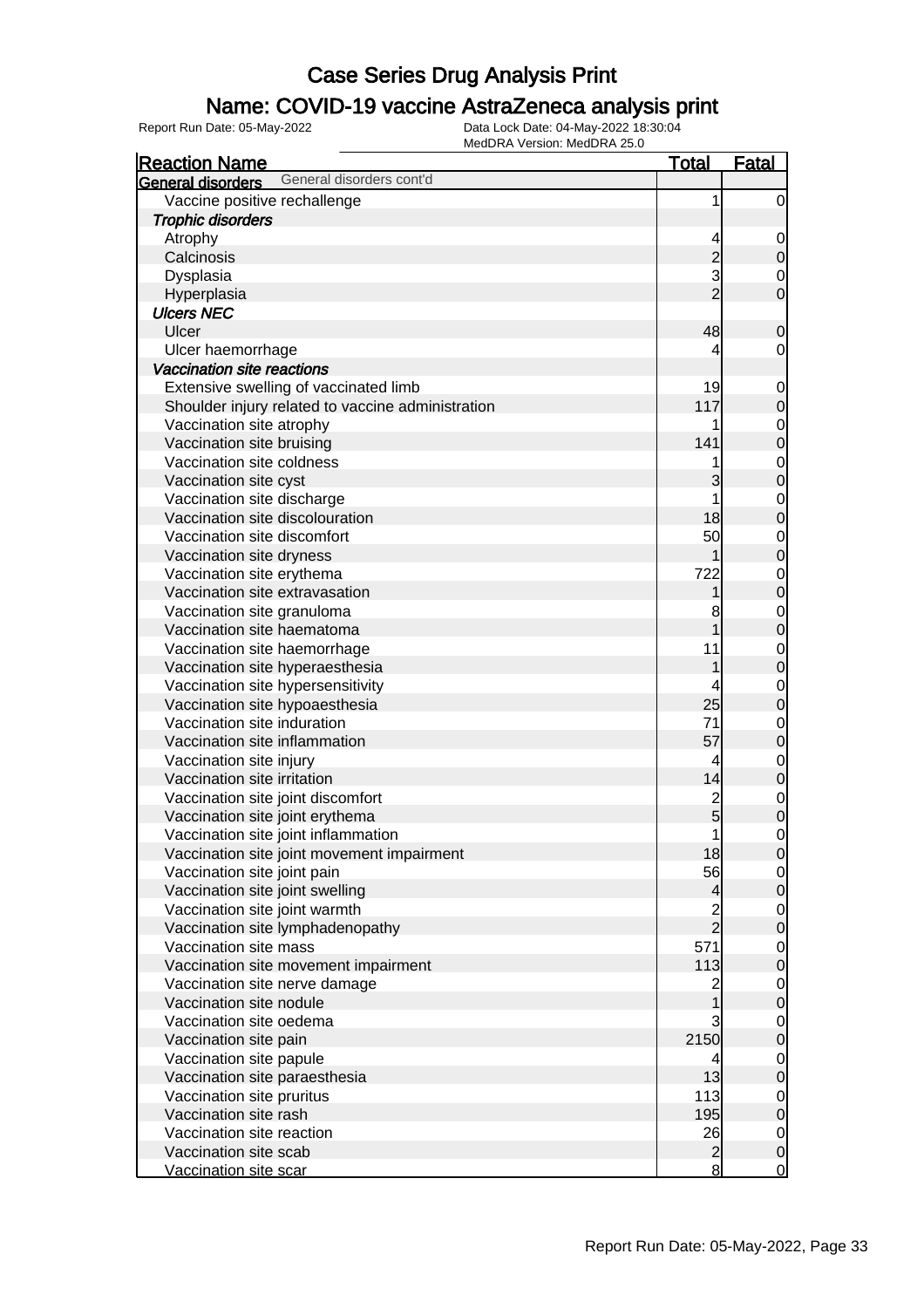### Name: COVID-19 vaccine AstraZeneca analysis print

| <b>Reaction Name</b>                          | Total  | Fatal |
|-----------------------------------------------|--------|-------|
| General disorders cont'd<br>General disorders |        |       |
| Vaccination site swelling                     | 519    | 0l    |
| Vaccination site urticaria                    | 13     | 0l    |
| Vaccination site vesicles                     |        | 0l    |
| Vaccination site warmth                       | 387    | Οl    |
| Vascular complications associated with device |        |       |
| Vascular stent occlusion                      |        | 0     |
| Vascular stent thrombosis                     |        | 0l    |
| Withdrawal and rebound effects                |        |       |
| Drug withdrawal syndrome                      | 8      | 0l    |
| Withdrawal syndrome                           | 104    | 0     |
| <b>General disorders SOC TOTAL</b>            | 257121 |       |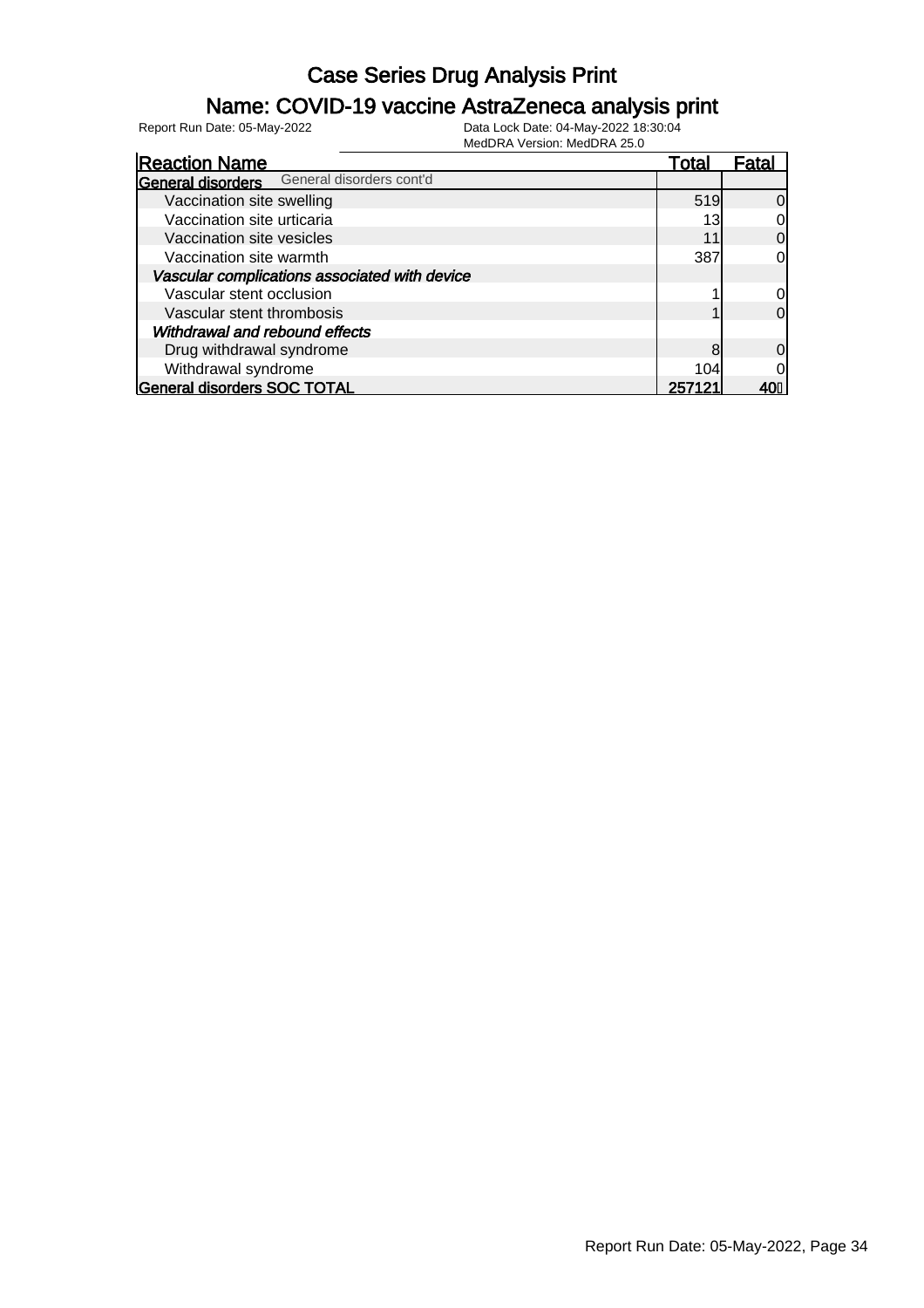### Name: COVID-19 vaccine AstraZeneca analysis print

| <b>Reaction Name</b>                           | <u>Total</u>   | <b>Fatal</b>   |
|------------------------------------------------|----------------|----------------|
| <b>Hepatic disorders</b>                       |                |                |
| <b>Bile duct infections and inflammations</b>  |                |                |
| <b>Biliary colic</b>                           | 33             | 0              |
| Cholangitis                                    | 3              | 0              |
| <b>Cholecystitis and cholelithiasis</b>        |                |                |
| Cholecystitis                                  | 16             | 0              |
| Cholecystitis acute                            | 3              | 0              |
| Cholelithiasis                                 | 16             | 0              |
| <b>Cholestasis and jaundice</b>                |                |                |
| Cholestasis                                    |                | $\mathbf 0$    |
| Cholestasis of pregnancy                       |                | $\mathbf 0$    |
| Jaundice                                       | 58             | 0              |
| Jaundice cholestatic                           | 12             | 0              |
| Ocular icterus                                 |                | 0              |
| Gallbladder disorders NEC                      |                |                |
| Gallbladder disorder                           | 4              | $\mathbf 0$    |
| Gallbladder oedema                             |                | $\overline{0}$ |
| Gallbladder polyp                              |                | 0              |
| <b>Hepatic and hepatobiliary disorders NEC</b> |                |                |
| Liver disorder                                 | 21             | 0              |
| Hepatic enzymes and function abnormalities     |                |                |
| Hepatic function abnormal                      | 13             | 0              |
| Hypertransaminasaemia                          | 10             | 0              |
| Hepatic failure and associated disorders       |                |                |
| Acute hepatic failure                          | 2              | 0              |
| Hepatic failure                                | 13             |                |
| Hepatorenal syndrome                           |                | 0              |
| Subacute hepatic failure                       | 3              | 0              |
| <b>Hepatic fibrosis and cirrhosis</b>          |                |                |
| Hepatic cirrhosis                              | 9              |                |
| Hepatic vascular disorders                     |                |                |
| Budd-Chiari syndrome                           | $\overline{c}$ |                |
| Hepatic artery thrombosis                      |                | 0              |
| Hepatic haemorrhage                            |                | 0              |
| Hepatic hypoperfusion                          |                | 0              |
| Hepatic infarction                             | $\overline{c}$ | 1              |
| Hepatic vascular thrombosis                    | Z              |                |
| Hepatic vein thrombosis                        | 16             | $\Omega$       |
| Portal hypertension                            | 4              | $\overline{0}$ |
| Portal vein phlebitis                          |                | $\mathbf 0$    |
| Portal vein thrombosis                         | 74             | 3              |
| Portosplenomesenteric venous thrombosis        | $\overline{2}$ | $\mathbf 0$    |
| <b>Hepatobiliary signs and symptoms</b>        |                |                |
| Hepatic pain                                   | 82             | 0              |
| Hepatomegaly                                   | 5              | 0              |
| Liver tenderness                               | 6              | 0              |
| <b>Hepatocellular damage and hepatitis NEC</b> |                |                |
| Acute yellow liver atrophy                     |                | 0              |
| Allergic hepatitis                             |                | 0              |
| Autoimmune hepatitis                           | 13             | 0              |
| Cholestatic liver injury                       | 1              | $\overline{0}$ |
| Drug-induced liver injury                      | $\overline{c}$ | $\mathbf 0$    |
| Hepatic necrosis                               | $\overline{2}$ | 1              |
| Hepatic steatosis                              | 13             | $\overline{0}$ |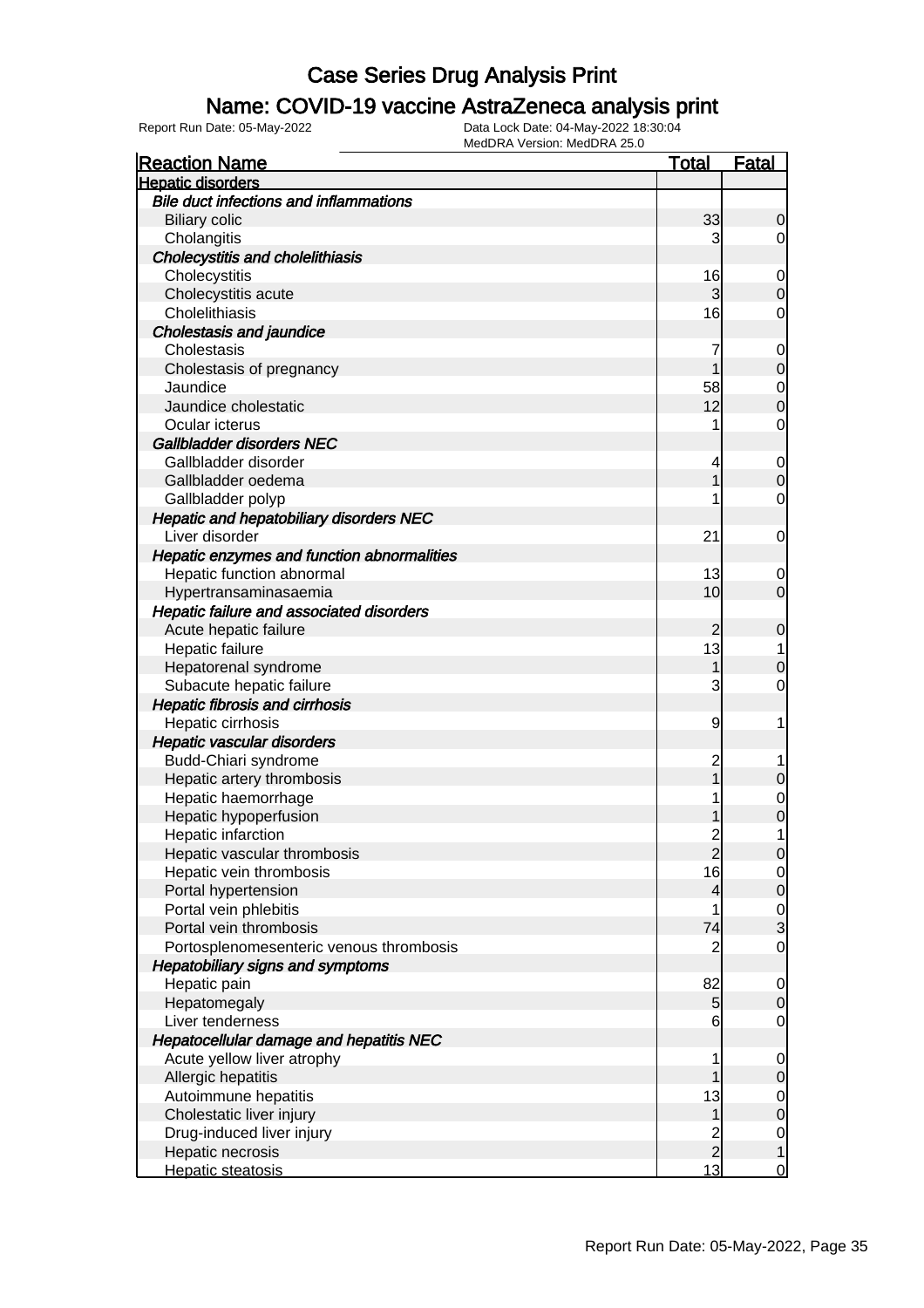### Name: COVID-19 vaccine AstraZeneca analysis print

| <b>Reaction Name</b>                                 | <u>Total</u> | <u>Fatal</u> |
|------------------------------------------------------|--------------|--------------|
| Hepatic disorders cont'd<br><b>Hepatic disorders</b> |              |              |
| Hepatitis                                            | 33           | 0            |
| Hepatitis acute                                      |              |              |
| Immune-mediated hepatitis                            |              | 0            |
| Ischaemic hepatitis                                  |              |              |
| Liver injury                                         | 31           | 0            |
| Non-alcoholic fatty liver                            |              |              |
| Reye's syndrome                                      |              | 0            |
| Obstructive bile duct disorders (excl neoplasms)     |              |              |
| <b>Biliary obstruction</b>                           |              | 0            |
| Sphincter of Oddi dysfunction                        |              |              |
| <b>Hepatic disorders SOC TOTAL</b>                   | 540          | 9            |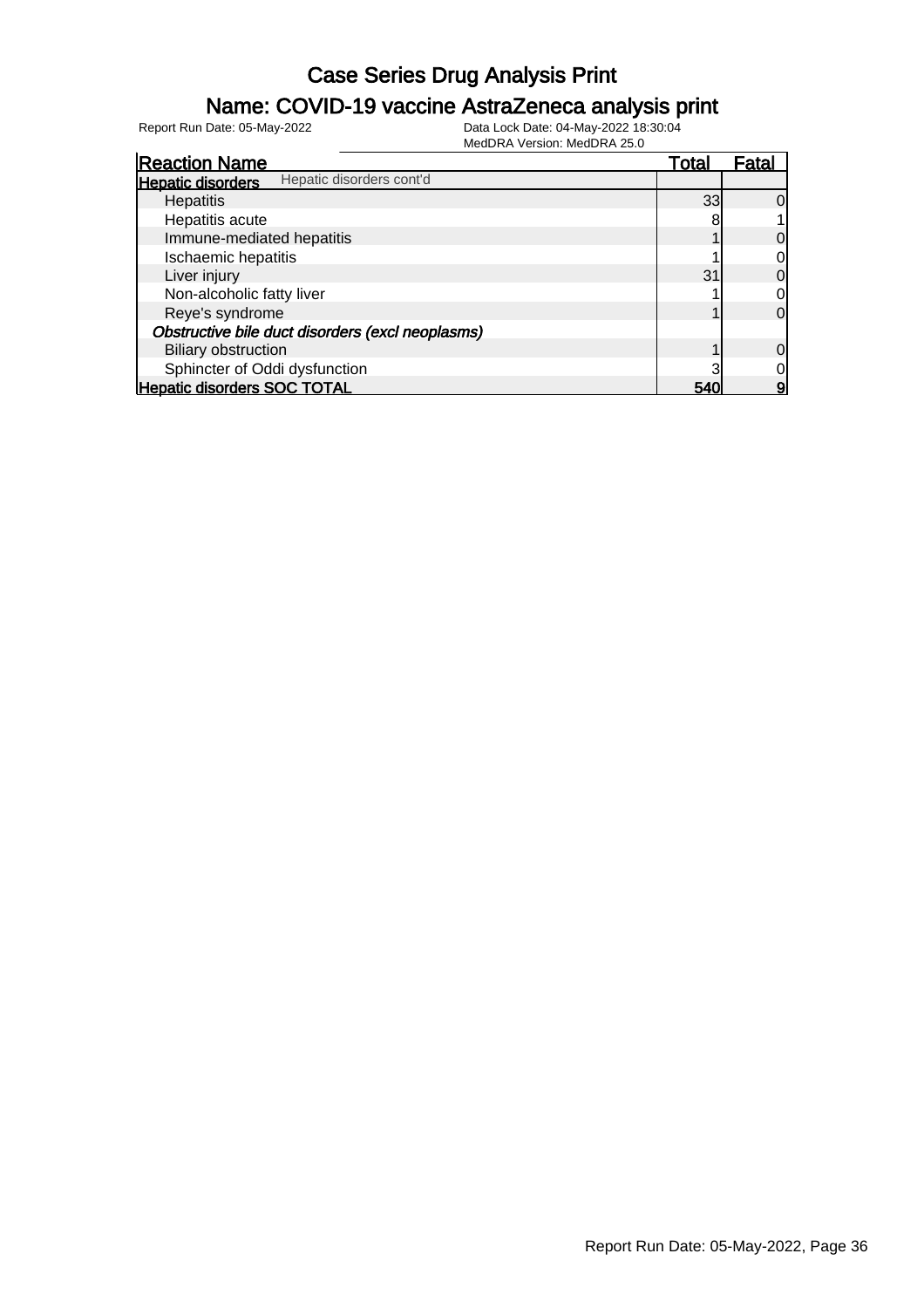#### Name: COVID-19 vaccine AstraZeneca analysis print

| <b>Reaction Name</b>                                          | <u>Total</u>   | <b>Fatal</b>   |
|---------------------------------------------------------------|----------------|----------------|
| Immune system disorders                                       |                |                |
| Acute and chronic sarcoidosis                                 |                |                |
| Sarcoidosis                                                   | 31             | 0              |
| <b>Allergic conditions NEC</b>                                |                |                |
| Allergic oedema                                               | 22             | 0              |
| Allergy to animal                                             |                | 0              |
| Allergy to arthropod bite                                     |                | $\mathbf 0$    |
| Allergy to arthropod sting                                    |                | $\mathbf 0$    |
| Allergy to metals                                             |                | $\mathbf 0$    |
| Allergy to sting                                              |                | $\mathbf 0$    |
| Allergy to venom                                              |                | 0              |
| Dust allergy                                                  | 3              | $\mathbf 0$    |
| Hypersensitivity                                              | 1591           | $\overline{c}$ |
| Infusion related hypersensitivity reaction                    | 5              | $\mathbf 0$    |
| Mite allergy                                                  | $\overline{2}$ | $\mathbf 0$    |
| Multiple allergies                                            | 28             | $\mathbf 0$    |
| Serum sickness                                                | 15             | $\mathbf 0$    |
| Serum sickness-like reaction                                  | 13             | $\mathbf 0$    |
| Type I hypersensitivity                                       | 1              | $\mathbf 0$    |
| Type III immune complex mediated reaction                     | 8              | 0              |
| Type IV hypersensitivity reaction                             | 4              | 0              |
| Allergies to foods, food additives, drugs and other chemicals |                |                |
| Allergic reaction to excipient                                | 3              | 0              |
| Allergy to chemicals                                          | 10             | 0              |
| Allergy to vaccine                                            | 62             | $\mathbf 0$    |
| Contrast media reaction                                       | 4              | $\mathbf 0$    |
| Drug hypersensitivity                                         | 72             | $\mathbf 0$    |
| Food allergy                                                  | 62             | $\mathbf 0$    |
| Milk allergy                                                  | 1              | $\mathbf 0$    |
| Oral allergy syndrome                                         | 5              | $\mathbf 0$    |
| Polymers allergy                                              |                | $\mathbf 0$    |
| Reaction to colouring                                         | $\overline{c}$ | $\mathbf 0$    |
| Reaction to excipient                                         | 14             | $\mathbf 0$    |
| Reaction to flavouring                                        |                | $\mathbf 0$    |
| Reaction to preservatives                                     | 16             | 0              |
| Rubber sensitivity                                            | 3              | 0              |
| Smoke sensitivity                                             | $\overline{3}$ | $\overline{0}$ |
| Anaphylactic and anaphylactoid responses                      |                |                |
| Anaphylactic reaction                                         | 726            | $\overline{2}$ |
| Anaphylactic shock                                            | 129            | $\overline{0}$ |
| Anaphylactoid reaction                                        | 25             | $\mathbf 0$    |
| Anaphylactoid shock                                           | 4              | $\overline{0}$ |
| <b>Atopic disorders</b>                                       |                |                |
| Atopy                                                         | 5              | 0              |
| Seasonal allergy                                              | 149            | $\mathbf 0$    |
| Autoimmune disorders NEC                                      |                |                |
| Autoimmune disorder                                           | 80             | $\mathbf 0$    |
| <b>Autoinflammatory diseases</b>                              |                |                |
| Autoinflammatory disease                                      | 1              | $\mathbf 0$    |
| Endocrine autoimmune disorders                                |                |                |
| Hashitoxicosis                                                | 1              | $\mathbf 0$    |
| Immune and associated conditions NEC                          |                |                |
| Bacille Calmette-Guerin scar reactivation                     | 38             | 0              |
| Cytokine release syndrome                                     | 2              | 0              |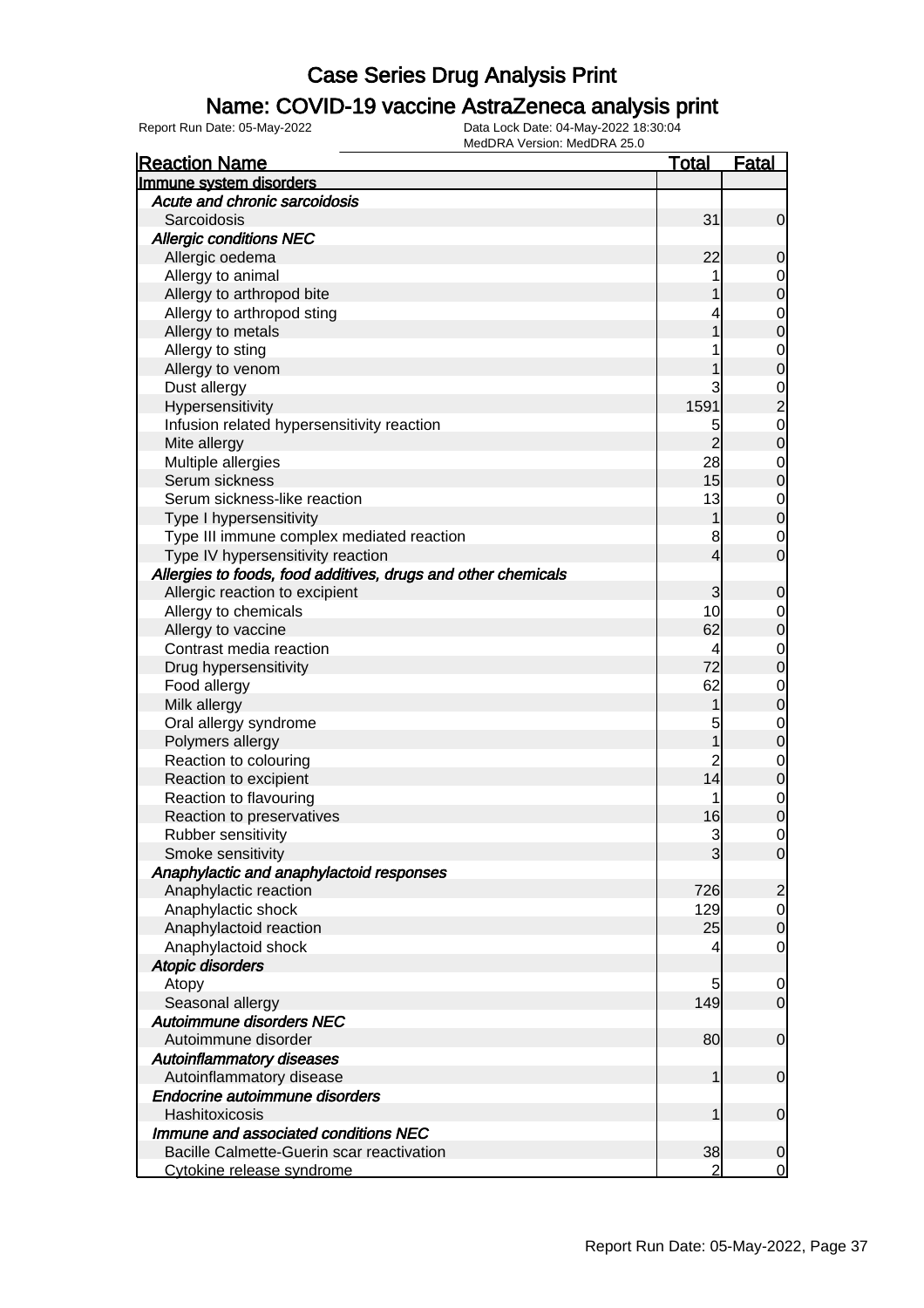### Name: COVID-19 vaccine AstraZeneca analysis print

| <b>Reaction Name</b>                                     | <u>Total</u> | <u>Fatal</u> |
|----------------------------------------------------------|--------------|--------------|
| Immune system disorderune system disorders cont'd        |              |              |
| Cytokine storm                                           | 6            | 0            |
| Decreased immune responsiveness                          |              |              |
| Haemophagocytic lymphohistiocytosis                      | 15           |              |
| Hypocomplementaemia                                      |              |              |
| Immune system disorder                                   | 63           |              |
| Immune-mediated adverse reaction                         |              |              |
| Immunisation reaction                                    | 114          | 0            |
| Multisystem inflammatory syndrome                        |              | 0            |
| Pre-engraftment immune reaction                          |              | 0            |
| Sensitisation                                            | 34           |              |
| Systemic immune activation                               |              | 0            |
| Immunodeficiency disorders NEC                           |              |              |
| Immunodeficiency                                         | 17           | 0            |
| Immunosuppression                                        |              | 0            |
| <b>Transplant rejections</b>                             |              |              |
| Corneal graft rejection                                  | 3            | 0            |
| Transplant rejection                                     |              | $\Omega$     |
| <b>Vasculitides</b>                                      |              |              |
| Anti-neutrophil cytoplasmic antibody positive vasculitis |              |              |
| Eosinophilic granulomatosis with polyangiitis            |              | 0            |
| Immune system disorders SOC TOTAL                        |              | 6            |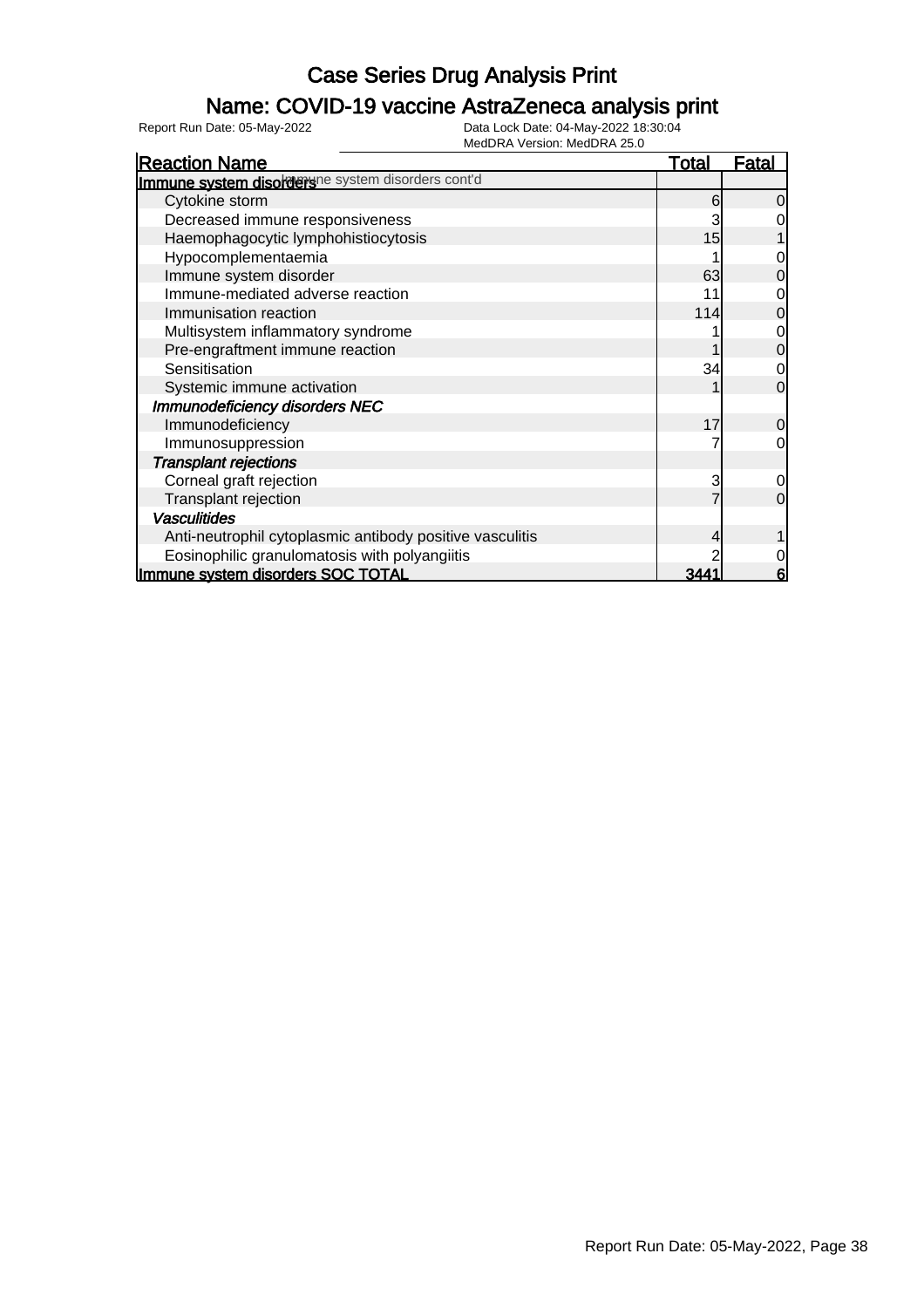#### Name: COVID-19 vaccine AstraZeneca analysis print

| Infections<br>Abdominal and gastrointestinal infections<br>Abdominal infection<br>0<br>Abdominal wall infection<br>0<br>Anal abscess<br>0<br>43<br>Appendicitis<br>0<br>Appendicitis perforated<br>5<br>0<br>Diarrhoea infectious<br>0<br>33<br><b>Diverticulitis</b><br>0<br>5<br><b>Dysentery</b><br>0<br>Gastric infection<br>0<br>Gastroenteritis<br>46<br>$\mathbf 0$<br>Gastrointestinal infection<br>0<br>6<br>Large intestine infection<br>2<br>$\mathbf 0$<br>Peritonitis<br>5<br>0<br><b>Adenoviral infections</b><br>Adenovirus infection<br>$\mathbf 0$<br><b>Bacillary infections</b><br><b>Bacillus infection</b><br>0<br>Gastroenteritis bacillus<br>0<br><b>Bacterial infections NEC</b><br>Abscess bacterial<br>$\mathbf 0$<br>Administration site cellulitis<br>0<br>Arthritis bacterial<br>10<br>0<br>38<br><b>Bacterial infection</b><br><b>Bacterial sepsis</b><br>0<br>Bacterial vaginosis<br>0<br>Bacterial vulvovaginitis<br>0<br>546<br>Cellulitis<br>0<br>Cellulitis orbital<br>0<br>4<br>Ear infection bacterial<br>0<br><b>Endocarditis bacterial</b><br>$\overline{c}$<br>0<br>Eye infection bacterial<br>0<br>13<br><b>Folliculitis</b><br>0<br>Gangrene<br>4<br>0<br>8<br>Injection site cellulitis<br>0<br>Janeway lesion<br>U<br>Meningitis bacterial<br>0<br>Perichondritis<br>0<br>Periorbital cellulitis<br>5<br>0<br>Pneumonia bacterial<br>Post procedural cellulitis<br>0<br>1<br>Skin bacterial infection<br>6<br>0<br>Urinary tract infection bacterial<br>5<br>0<br>22<br>Vaccination site cellulitis<br>0<br><b>Bone and joint infections</b><br>Abscess jaw<br>0<br>Arthritis infective<br>4<br>0<br><b>Bursitis infective</b><br>3<br>0<br>3<br>Intervertebral discitis<br>0<br>$\overline{2}$<br>Osteomyelitis<br><b>Bordetella infections</b><br>Pertussis<br>3<br>$\mathbf 0$ | <b>Reaction Name</b> | <u>Total</u> | <b>Fatal</b> |
|-------------------------------------------------------------------------------------------------------------------------------------------------------------------------------------------------------------------------------------------------------------------------------------------------------------------------------------------------------------------------------------------------------------------------------------------------------------------------------------------------------------------------------------------------------------------------------------------------------------------------------------------------------------------------------------------------------------------------------------------------------------------------------------------------------------------------------------------------------------------------------------------------------------------------------------------------------------------------------------------------------------------------------------------------------------------------------------------------------------------------------------------------------------------------------------------------------------------------------------------------------------------------------------------------------------------------------------------------------------------------------------------------------------------------------------------------------------------------------------------------------------------------------------------------------------------------------------------------------------------------------------------------------------------------------------------------------------------------------------------------------------------------------------------------------------------------------|----------------------|--------------|--------------|
|                                                                                                                                                                                                                                                                                                                                                                                                                                                                                                                                                                                                                                                                                                                                                                                                                                                                                                                                                                                                                                                                                                                                                                                                                                                                                                                                                                                                                                                                                                                                                                                                                                                                                                                                                                                                                               |                      |              |              |
|                                                                                                                                                                                                                                                                                                                                                                                                                                                                                                                                                                                                                                                                                                                                                                                                                                                                                                                                                                                                                                                                                                                                                                                                                                                                                                                                                                                                                                                                                                                                                                                                                                                                                                                                                                                                                               |                      |              |              |
|                                                                                                                                                                                                                                                                                                                                                                                                                                                                                                                                                                                                                                                                                                                                                                                                                                                                                                                                                                                                                                                                                                                                                                                                                                                                                                                                                                                                                                                                                                                                                                                                                                                                                                                                                                                                                               |                      |              |              |
|                                                                                                                                                                                                                                                                                                                                                                                                                                                                                                                                                                                                                                                                                                                                                                                                                                                                                                                                                                                                                                                                                                                                                                                                                                                                                                                                                                                                                                                                                                                                                                                                                                                                                                                                                                                                                               |                      |              |              |
|                                                                                                                                                                                                                                                                                                                                                                                                                                                                                                                                                                                                                                                                                                                                                                                                                                                                                                                                                                                                                                                                                                                                                                                                                                                                                                                                                                                                                                                                                                                                                                                                                                                                                                                                                                                                                               |                      |              |              |
|                                                                                                                                                                                                                                                                                                                                                                                                                                                                                                                                                                                                                                                                                                                                                                                                                                                                                                                                                                                                                                                                                                                                                                                                                                                                                                                                                                                                                                                                                                                                                                                                                                                                                                                                                                                                                               |                      |              |              |
|                                                                                                                                                                                                                                                                                                                                                                                                                                                                                                                                                                                                                                                                                                                                                                                                                                                                                                                                                                                                                                                                                                                                                                                                                                                                                                                                                                                                                                                                                                                                                                                                                                                                                                                                                                                                                               |                      |              |              |
|                                                                                                                                                                                                                                                                                                                                                                                                                                                                                                                                                                                                                                                                                                                                                                                                                                                                                                                                                                                                                                                                                                                                                                                                                                                                                                                                                                                                                                                                                                                                                                                                                                                                                                                                                                                                                               |                      |              |              |
|                                                                                                                                                                                                                                                                                                                                                                                                                                                                                                                                                                                                                                                                                                                                                                                                                                                                                                                                                                                                                                                                                                                                                                                                                                                                                                                                                                                                                                                                                                                                                                                                                                                                                                                                                                                                                               |                      |              |              |
|                                                                                                                                                                                                                                                                                                                                                                                                                                                                                                                                                                                                                                                                                                                                                                                                                                                                                                                                                                                                                                                                                                                                                                                                                                                                                                                                                                                                                                                                                                                                                                                                                                                                                                                                                                                                                               |                      |              |              |
|                                                                                                                                                                                                                                                                                                                                                                                                                                                                                                                                                                                                                                                                                                                                                                                                                                                                                                                                                                                                                                                                                                                                                                                                                                                                                                                                                                                                                                                                                                                                                                                                                                                                                                                                                                                                                               |                      |              |              |
|                                                                                                                                                                                                                                                                                                                                                                                                                                                                                                                                                                                                                                                                                                                                                                                                                                                                                                                                                                                                                                                                                                                                                                                                                                                                                                                                                                                                                                                                                                                                                                                                                                                                                                                                                                                                                               |                      |              |              |
|                                                                                                                                                                                                                                                                                                                                                                                                                                                                                                                                                                                                                                                                                                                                                                                                                                                                                                                                                                                                                                                                                                                                                                                                                                                                                                                                                                                                                                                                                                                                                                                                                                                                                                                                                                                                                               |                      |              |              |
|                                                                                                                                                                                                                                                                                                                                                                                                                                                                                                                                                                                                                                                                                                                                                                                                                                                                                                                                                                                                                                                                                                                                                                                                                                                                                                                                                                                                                                                                                                                                                                                                                                                                                                                                                                                                                               |                      |              |              |
|                                                                                                                                                                                                                                                                                                                                                                                                                                                                                                                                                                                                                                                                                                                                                                                                                                                                                                                                                                                                                                                                                                                                                                                                                                                                                                                                                                                                                                                                                                                                                                                                                                                                                                                                                                                                                               |                      |              |              |
|                                                                                                                                                                                                                                                                                                                                                                                                                                                                                                                                                                                                                                                                                                                                                                                                                                                                                                                                                                                                                                                                                                                                                                                                                                                                                                                                                                                                                                                                                                                                                                                                                                                                                                                                                                                                                               |                      |              |              |
|                                                                                                                                                                                                                                                                                                                                                                                                                                                                                                                                                                                                                                                                                                                                                                                                                                                                                                                                                                                                                                                                                                                                                                                                                                                                                                                                                                                                                                                                                                                                                                                                                                                                                                                                                                                                                               |                      |              |              |
|                                                                                                                                                                                                                                                                                                                                                                                                                                                                                                                                                                                                                                                                                                                                                                                                                                                                                                                                                                                                                                                                                                                                                                                                                                                                                                                                                                                                                                                                                                                                                                                                                                                                                                                                                                                                                               |                      |              |              |
|                                                                                                                                                                                                                                                                                                                                                                                                                                                                                                                                                                                                                                                                                                                                                                                                                                                                                                                                                                                                                                                                                                                                                                                                                                                                                                                                                                                                                                                                                                                                                                                                                                                                                                                                                                                                                               |                      |              |              |
|                                                                                                                                                                                                                                                                                                                                                                                                                                                                                                                                                                                                                                                                                                                                                                                                                                                                                                                                                                                                                                                                                                                                                                                                                                                                                                                                                                                                                                                                                                                                                                                                                                                                                                                                                                                                                               |                      |              |              |
|                                                                                                                                                                                                                                                                                                                                                                                                                                                                                                                                                                                                                                                                                                                                                                                                                                                                                                                                                                                                                                                                                                                                                                                                                                                                                                                                                                                                                                                                                                                                                                                                                                                                                                                                                                                                                               |                      |              |              |
|                                                                                                                                                                                                                                                                                                                                                                                                                                                                                                                                                                                                                                                                                                                                                                                                                                                                                                                                                                                                                                                                                                                                                                                                                                                                                                                                                                                                                                                                                                                                                                                                                                                                                                                                                                                                                               |                      |              |              |
|                                                                                                                                                                                                                                                                                                                                                                                                                                                                                                                                                                                                                                                                                                                                                                                                                                                                                                                                                                                                                                                                                                                                                                                                                                                                                                                                                                                                                                                                                                                                                                                                                                                                                                                                                                                                                               |                      |              |              |
|                                                                                                                                                                                                                                                                                                                                                                                                                                                                                                                                                                                                                                                                                                                                                                                                                                                                                                                                                                                                                                                                                                                                                                                                                                                                                                                                                                                                                                                                                                                                                                                                                                                                                                                                                                                                                               |                      |              |              |
|                                                                                                                                                                                                                                                                                                                                                                                                                                                                                                                                                                                                                                                                                                                                                                                                                                                                                                                                                                                                                                                                                                                                                                                                                                                                                                                                                                                                                                                                                                                                                                                                                                                                                                                                                                                                                               |                      |              |              |
|                                                                                                                                                                                                                                                                                                                                                                                                                                                                                                                                                                                                                                                                                                                                                                                                                                                                                                                                                                                                                                                                                                                                                                                                                                                                                                                                                                                                                                                                                                                                                                                                                                                                                                                                                                                                                               |                      |              |              |
|                                                                                                                                                                                                                                                                                                                                                                                                                                                                                                                                                                                                                                                                                                                                                                                                                                                                                                                                                                                                                                                                                                                                                                                                                                                                                                                                                                                                                                                                                                                                                                                                                                                                                                                                                                                                                               |                      |              |              |
|                                                                                                                                                                                                                                                                                                                                                                                                                                                                                                                                                                                                                                                                                                                                                                                                                                                                                                                                                                                                                                                                                                                                                                                                                                                                                                                                                                                                                                                                                                                                                                                                                                                                                                                                                                                                                               |                      |              |              |
|                                                                                                                                                                                                                                                                                                                                                                                                                                                                                                                                                                                                                                                                                                                                                                                                                                                                                                                                                                                                                                                                                                                                                                                                                                                                                                                                                                                                                                                                                                                                                                                                                                                                                                                                                                                                                               |                      |              |              |
|                                                                                                                                                                                                                                                                                                                                                                                                                                                                                                                                                                                                                                                                                                                                                                                                                                                                                                                                                                                                                                                                                                                                                                                                                                                                                                                                                                                                                                                                                                                                                                                                                                                                                                                                                                                                                               |                      |              |              |
|                                                                                                                                                                                                                                                                                                                                                                                                                                                                                                                                                                                                                                                                                                                                                                                                                                                                                                                                                                                                                                                                                                                                                                                                                                                                                                                                                                                                                                                                                                                                                                                                                                                                                                                                                                                                                               |                      |              |              |
|                                                                                                                                                                                                                                                                                                                                                                                                                                                                                                                                                                                                                                                                                                                                                                                                                                                                                                                                                                                                                                                                                                                                                                                                                                                                                                                                                                                                                                                                                                                                                                                                                                                                                                                                                                                                                               |                      |              |              |
|                                                                                                                                                                                                                                                                                                                                                                                                                                                                                                                                                                                                                                                                                                                                                                                                                                                                                                                                                                                                                                                                                                                                                                                                                                                                                                                                                                                                                                                                                                                                                                                                                                                                                                                                                                                                                               |                      |              |              |
|                                                                                                                                                                                                                                                                                                                                                                                                                                                                                                                                                                                                                                                                                                                                                                                                                                                                                                                                                                                                                                                                                                                                                                                                                                                                                                                                                                                                                                                                                                                                                                                                                                                                                                                                                                                                                               |                      |              |              |
|                                                                                                                                                                                                                                                                                                                                                                                                                                                                                                                                                                                                                                                                                                                                                                                                                                                                                                                                                                                                                                                                                                                                                                                                                                                                                                                                                                                                                                                                                                                                                                                                                                                                                                                                                                                                                               |                      |              |              |
|                                                                                                                                                                                                                                                                                                                                                                                                                                                                                                                                                                                                                                                                                                                                                                                                                                                                                                                                                                                                                                                                                                                                                                                                                                                                                                                                                                                                                                                                                                                                                                                                                                                                                                                                                                                                                               |                      |              |              |
|                                                                                                                                                                                                                                                                                                                                                                                                                                                                                                                                                                                                                                                                                                                                                                                                                                                                                                                                                                                                                                                                                                                                                                                                                                                                                                                                                                                                                                                                                                                                                                                                                                                                                                                                                                                                                               |                      |              |              |
|                                                                                                                                                                                                                                                                                                                                                                                                                                                                                                                                                                                                                                                                                                                                                                                                                                                                                                                                                                                                                                                                                                                                                                                                                                                                                                                                                                                                                                                                                                                                                                                                                                                                                                                                                                                                                               |                      |              |              |
|                                                                                                                                                                                                                                                                                                                                                                                                                                                                                                                                                                                                                                                                                                                                                                                                                                                                                                                                                                                                                                                                                                                                                                                                                                                                                                                                                                                                                                                                                                                                                                                                                                                                                                                                                                                                                               |                      |              |              |
|                                                                                                                                                                                                                                                                                                                                                                                                                                                                                                                                                                                                                                                                                                                                                                                                                                                                                                                                                                                                                                                                                                                                                                                                                                                                                                                                                                                                                                                                                                                                                                                                                                                                                                                                                                                                                               |                      |              |              |
|                                                                                                                                                                                                                                                                                                                                                                                                                                                                                                                                                                                                                                                                                                                                                                                                                                                                                                                                                                                                                                                                                                                                                                                                                                                                                                                                                                                                                                                                                                                                                                                                                                                                                                                                                                                                                               |                      |              |              |
|                                                                                                                                                                                                                                                                                                                                                                                                                                                                                                                                                                                                                                                                                                                                                                                                                                                                                                                                                                                                                                                                                                                                                                                                                                                                                                                                                                                                                                                                                                                                                                                                                                                                                                                                                                                                                               |                      |              |              |
|                                                                                                                                                                                                                                                                                                                                                                                                                                                                                                                                                                                                                                                                                                                                                                                                                                                                                                                                                                                                                                                                                                                                                                                                                                                                                                                                                                                                                                                                                                                                                                                                                                                                                                                                                                                                                               |                      |              |              |
|                                                                                                                                                                                                                                                                                                                                                                                                                                                                                                                                                                                                                                                                                                                                                                                                                                                                                                                                                                                                                                                                                                                                                                                                                                                                                                                                                                                                                                                                                                                                                                                                                                                                                                                                                                                                                               |                      |              |              |
|                                                                                                                                                                                                                                                                                                                                                                                                                                                                                                                                                                                                                                                                                                                                                                                                                                                                                                                                                                                                                                                                                                                                                                                                                                                                                                                                                                                                                                                                                                                                                                                                                                                                                                                                                                                                                               |                      |              |              |
|                                                                                                                                                                                                                                                                                                                                                                                                                                                                                                                                                                                                                                                                                                                                                                                                                                                                                                                                                                                                                                                                                                                                                                                                                                                                                                                                                                                                                                                                                                                                                                                                                                                                                                                                                                                                                               |                      |              |              |
|                                                                                                                                                                                                                                                                                                                                                                                                                                                                                                                                                                                                                                                                                                                                                                                                                                                                                                                                                                                                                                                                                                                                                                                                                                                                                                                                                                                                                                                                                                                                                                                                                                                                                                                                                                                                                               |                      |              |              |
|                                                                                                                                                                                                                                                                                                                                                                                                                                                                                                                                                                                                                                                                                                                                                                                                                                                                                                                                                                                                                                                                                                                                                                                                                                                                                                                                                                                                                                                                                                                                                                                                                                                                                                                                                                                                                               |                      |              |              |
|                                                                                                                                                                                                                                                                                                                                                                                                                                                                                                                                                                                                                                                                                                                                                                                                                                                                                                                                                                                                                                                                                                                                                                                                                                                                                                                                                                                                                                                                                                                                                                                                                                                                                                                                                                                                                               |                      |              |              |
|                                                                                                                                                                                                                                                                                                                                                                                                                                                                                                                                                                                                                                                                                                                                                                                                                                                                                                                                                                                                                                                                                                                                                                                                                                                                                                                                                                                                                                                                                                                                                                                                                                                                                                                                                                                                                               |                      |              |              |
|                                                                                                                                                                                                                                                                                                                                                                                                                                                                                                                                                                                                                                                                                                                                                                                                                                                                                                                                                                                                                                                                                                                                                                                                                                                                                                                                                                                                                                                                                                                                                                                                                                                                                                                                                                                                                               |                      |              |              |
|                                                                                                                                                                                                                                                                                                                                                                                                                                                                                                                                                                                                                                                                                                                                                                                                                                                                                                                                                                                                                                                                                                                                                                                                                                                                                                                                                                                                                                                                                                                                                                                                                                                                                                                                                                                                                               |                      |              |              |
| <b>Borrelial infections</b>                                                                                                                                                                                                                                                                                                                                                                                                                                                                                                                                                                                                                                                                                                                                                                                                                                                                                                                                                                                                                                                                                                                                                                                                                                                                                                                                                                                                                                                                                                                                                                                                                                                                                                                                                                                                   |                      |              |              |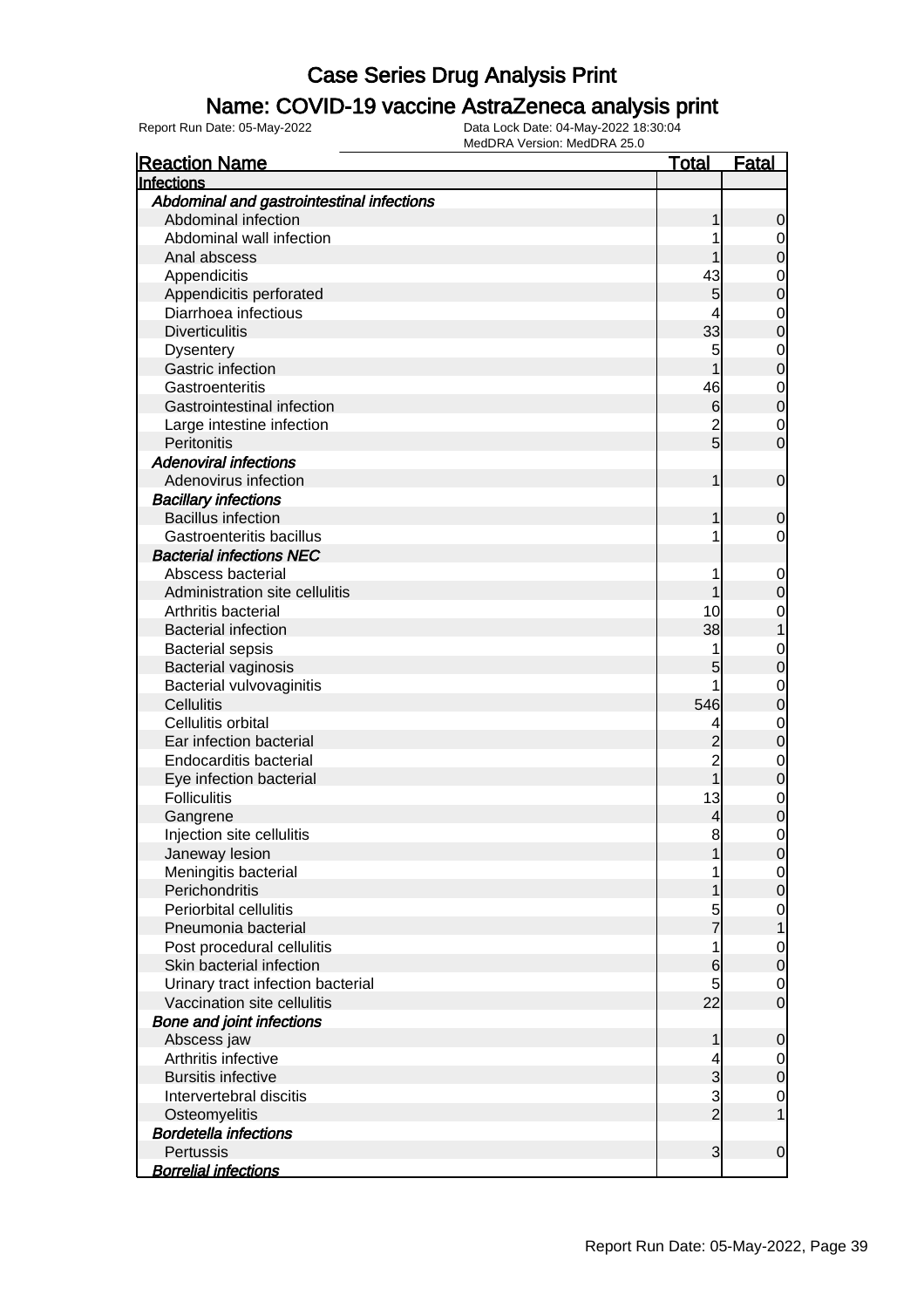### Name: COVID-19 vaccine AstraZeneca analysis print

| <b>Reaction Name</b>                         | <b>Total</b>    | <b>Fatal</b>     |
|----------------------------------------------|-----------------|------------------|
| Infections cont'd<br>Infections              |                 |                  |
| Erythema migrans                             | $\overline{c}$  | $\mathbf 0$      |
| Lyme disease                                 | 8               | 0                |
| <b>Relapsing fever</b>                       |                 | $\mathbf 0$      |
| <b>Breast infections</b>                     |                 |                  |
| <b>Breast abscess</b>                        | 3               | $\mathbf 0$      |
| <b>Mastitis</b>                              | 47              | 0                |
| <b>Brucella infections</b>                   |                 |                  |
| <b>Brucellosis</b>                           | 1               | $\mathbf 0$      |
| <b>Caliciviral infections</b>                |                 |                  |
| Gastroenteritis norovirus                    |                 | 0                |
| Norovirus infection                          |                 | $\mathbf 0$      |
| <b>Campylobacter infections</b>              |                 |                  |
| Campylobacter colitis                        |                 | $\mathbf 0$      |
| Campylobacter gastroenteritis                |                 | 0                |
| Campylobacter infection                      |                 | $\overline{0}$   |
| Candida infections                           |                 |                  |
| Anal candidiasis                             | 2               | $\mathbf 0$      |
| Balanitis candida                            |                 | 0                |
| Candida infection                            | 83              | $\pmb{0}$        |
| Oral candidiasis                             | 64              | $\mathbf 0$      |
| Skin candida                                 | 3               | $\mathbf 0$      |
| Vulvovaginal candidiasis                     | 63              | 0                |
| <b>Cardiac infections</b>                    |                 |                  |
| Acute endocarditis                           | 2               | $\mathbf 0$      |
| Cardiac infection                            |                 | $\pmb{0}$        |
| Endocarditis                                 | 8               | 0                |
| Myocarditis infectious                       |                 | 0                |
| Central nervous system and spinal infections |                 |                  |
| <b>Brain abscess</b>                         | 3               | $\mathbf 0$      |
| Cavernous sinus thrombosis                   | 9               | 0                |
| Central nervous system infection             | $\overline{2}$  | $\mathbf 0$      |
| Encephalitis                                 | 50              | 1                |
| Encephalomyelitis                            | 3               | $\mathbf 0$      |
| <b>Extradural abscess</b>                    |                 | $\mathbf 0$      |
| Meningitis                                   | 30 <sub>l</sub> | $\overline{0}$   |
| <b>Myelitis</b>                              | 32              | $\overline{0}$   |
| <b>Chlamydial infections</b>                 |                 |                  |
| Chlamydial infection                         | 1               | $\mathbf 0$      |
| <b>Clostridia infections</b>                 |                 |                  |
| Clostridium difficile colitis                | 5               | 0                |
| Clostridium difficile infection              | $\overline{3}$  | $\mathbf 0$      |
| <b>Tetanus</b>                               | 5               | $\overline{0}$   |
| <b>Coronavirus infections</b>                |                 |                  |
| Asymptomatic COVID-19                        | 5               | 0                |
| COVID-19                                     | 1884            | 31               |
| COVID-19 pneumonia                           | 73              | 10               |
| Coronavirus infection                        | 7               | $\overline{0}$   |
| Post-acute COVID-19 syndrome                 | 22              | $\overline{0}$   |
| SARS-CoV-2 sepsis                            | 1               | $\boldsymbol{0}$ |
| Severe acute respiratory syndrome            | 5               | $\overline{0}$   |
| Suspected COVID-19                           | 54              | $\boldsymbol{0}$ |
| Vaccine derived SARS-CoV-2 infection         |                 | $\mathbf 0$      |
| Corvnebacteria infections                    |                 |                  |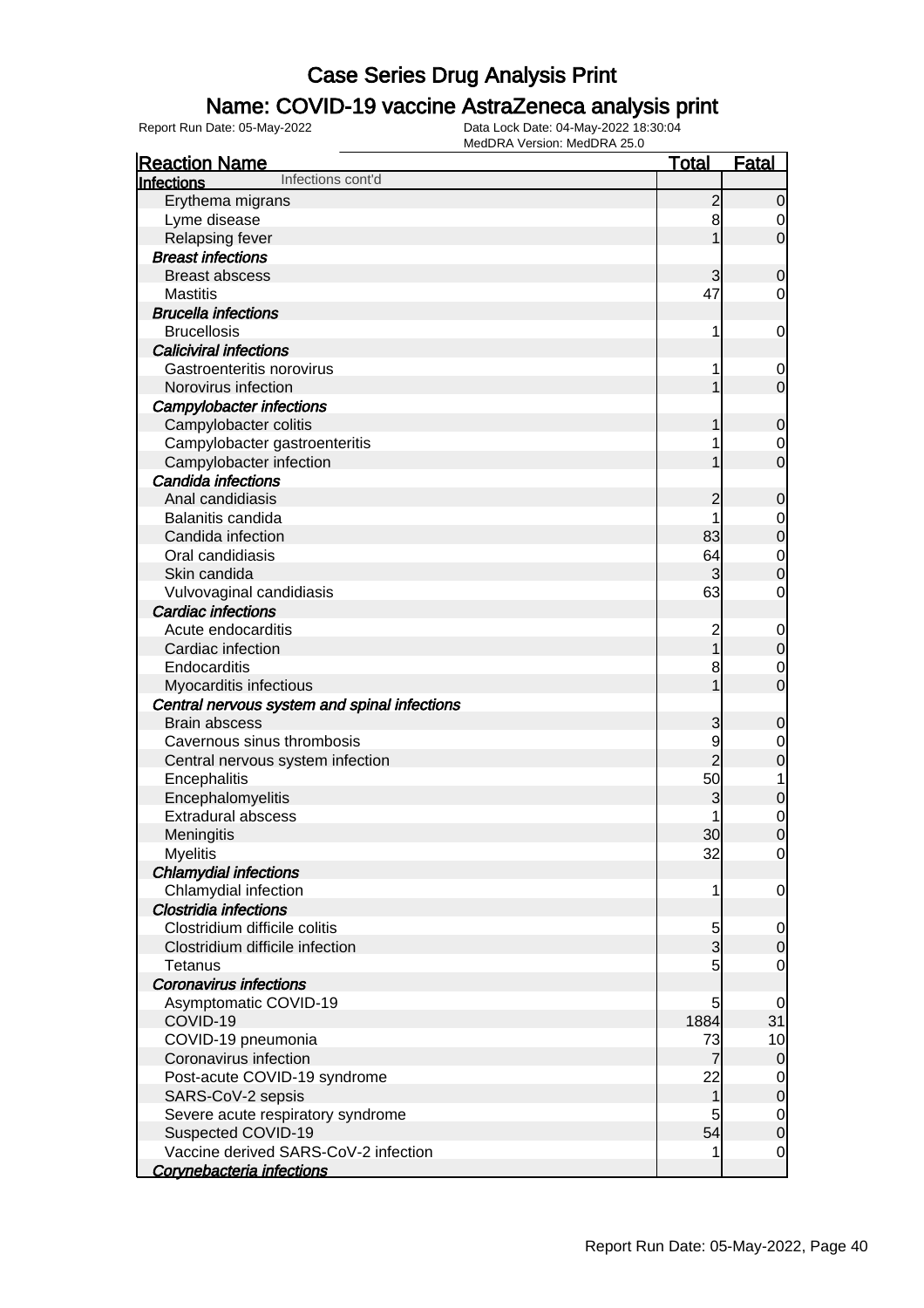#### Name: COVID-19 vaccine AstraZeneca analysis print

| <b>Reaction Name</b>                      | <b>Total</b>            | <b>Fatal</b>                     |
|-------------------------------------------|-------------------------|----------------------------------|
| Infections cont'd<br>Infections           |                         |                                  |
| Diphtheria                                | 3                       | $\overline{0}$                   |
| Coxiella infections                       |                         |                                  |
| Q fever                                   | 114                     | $\mathbf 0$                      |
| <b>Coxsackie viral infections</b>         |                         |                                  |
| Coxsackie bronchitis                      | 1                       | $\mathbf 0$                      |
| <b>Cytomegaloviral infections</b>         |                         |                                  |
| Encephalitis cytomegalovirus              | 1                       | $\mathbf 0$                      |
| Dental and oral soft tissue infections    |                         |                                  |
| Abscess oral                              |                         | $\mathbf 0$                      |
| Gingival abscess                          | 9                       | $\mathbf 0$                      |
| Gingivitis                                | 31                      | $\mathbf{0}$                     |
| Lip infection                             |                         | $\overline{0}$                   |
| Oral infection                            |                         |                                  |
| Oral pustule                              | 3                       | $0\atop 0$                       |
| Parotitis                                 | 15                      | $\mathbf{0}$                     |
| Pericoronitis                             | 3                       | $\overline{0}$                   |
| Periodontitis                             | $\overline{c}$          |                                  |
| Pulpitis dental                           | $\overline{1}$          | $\begin{matrix}0\\0\end{matrix}$ |
| Sialoadenitis                             | 3                       |                                  |
| Tongue abscess                            | 5                       | $\begin{matrix}0\\0\end{matrix}$ |
| Tooth abscess                             | 16                      | $\mathbf 0$                      |
| Tooth infection                           | 15                      | $\overline{0}$                   |
| Ear infections                            |                         |                                  |
| Ear infection                             | 152                     | $\mathbf 0$                      |
| Labyrinthitis                             | 193                     | $\mathbf{0}$                     |
| Mastoiditis                               | 5                       | $\overline{0}$                   |
| Otitis externa                            |                         |                                  |
| Otitis media                              | 9                       | $\begin{matrix}0\\0\end{matrix}$ |
| Otitis media chronic                      | 15                      | $\mathbf 0$                      |
| Otosalpingitis                            |                         | $\overline{0}$                   |
| <b>Ectoparasitic infestations</b>         |                         |                                  |
| Acarodermatitis                           | 10                      | $\mathbf 0$                      |
| Infestation                               | 1                       | $\mathbf 0$                      |
| Trombidiasis                              | 3                       | $\mathbf 0$                      |
| <b>Epstein-Barr viral infections</b>      |                         |                                  |
| Epstein-Barr virus infection              | $6 \,$                  | 0                                |
| Epstein-Barr virus infection reactivation | 3                       | $\overline{0}$                   |
| Infectious mononucleosis                  | 60                      | $\overline{0}$                   |
| <b>Escherichia infections</b>             |                         |                                  |
| Escherichia infection                     | $\overline{\mathbf{c}}$ | $\mathbf 0$                      |
| Escherichia sepsis                        | $\overline{2}$          | $\overline{0}$                   |
| Gastroenteritis Escherichia coli          | $\overline{1}$          | $\overline{0}$                   |
| Eye and eyelid infections                 |                         |                                  |
| Conjunctivitis                            | 87                      | $\mathbf 0$                      |
| Eye infection                             | 48                      | $\overline{0}$                   |
| Eyelid boil                               | 3                       | $\mathsf{O}\xspace$              |
| Eyelid infection                          | 5                       | $\mathbf 0$                      |
| Hordeolum                                 | 42                      | $\boldsymbol{0}$                 |
| Keratouveitis                             | 1                       | $\mathbf 0$                      |
| <b>Retinitis</b>                          | 4                       | $\mathbf 0$                      |
| Female reproductive tract infections      |                         |                                  |
| Endometritis                              | 3                       | $\mathbf 0$                      |
| Fallopian tube abscess                    | 1                       | $\mathbf 0$                      |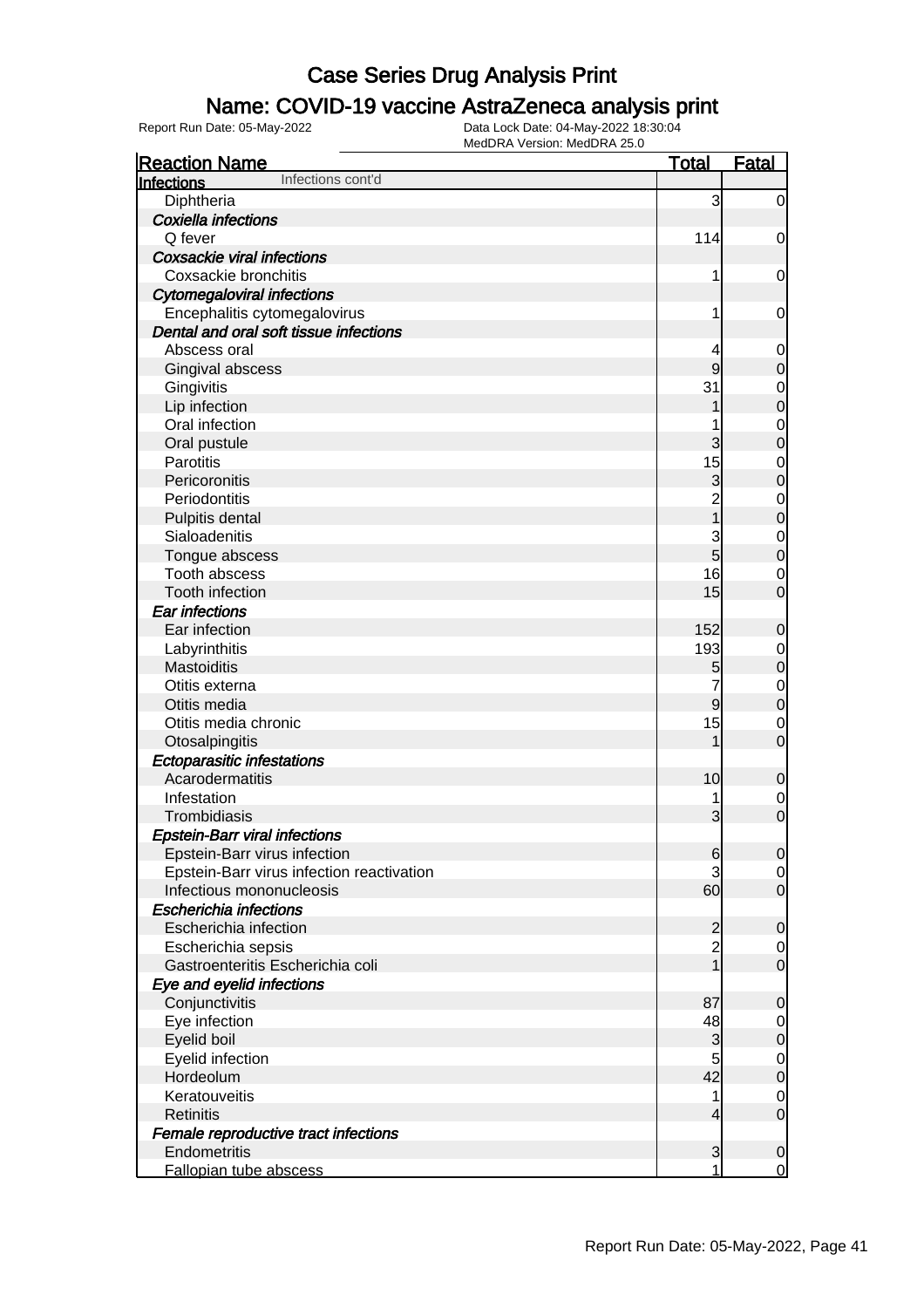### Name: COVID-19 vaccine AstraZeneca analysis print

| <b>Reaction Name</b>                                    | <b>Total</b>                           | <b>Fatal</b>                         |
|---------------------------------------------------------|----------------------------------------|--------------------------------------|
| Infections cont'd<br><b>Infections</b>                  |                                        |                                      |
| Genital infection female                                | 1                                      | $\overline{0}$                       |
| Ovarian abscess                                         |                                        | 0                                    |
| Pelvic inflammatory disease                             | $\overline{c}$                         | $\mathbf 0$                          |
| Pyometra                                                | $\overline{2}$                         | 1                                    |
| Vaginal abscess                                         | 3                                      | $\mathbf 0$                          |
| Vaginal infection                                       | 6                                      | $\mathbf 0$                          |
| Vulval abscess                                          | 1                                      | $\overline{0}$                       |
| <b>Flaviviral infections</b>                            |                                        |                                      |
| Dengue fever                                            | 1                                      | $\mathbf 0$                          |
| Yellow fever                                            |                                        | $\mathbf 0$                          |
| Yellow fever vaccine-associated neurotropic disease     |                                        | $\mathbf 0$                          |
| <b>Fungal infections NEC</b>                            |                                        |                                      |
| Ear infection fungal                                    | 2                                      | $\mathbf 0$                          |
| Fungal infection                                        | 32                                     | $\mathbf 0$                          |
| Fungal skin infection                                   | 10                                     | $\mathbf 0$                          |
| Oral fungal infection                                   | 1                                      | $\overline{0}$                       |
| Overgrowth fungal                                       |                                        | $\overline{0}$                       |
| Pneumonia fungal                                        | 1                                      |                                      |
| Severe asthma with fungal sensitisation                 | 5                                      | $\begin{matrix} 0 \\ 0 \end{matrix}$ |
| Tonsillitis fungal                                      | 1                                      | $\mathbf 0$                          |
| Vulvovaginal mycotic infection                          | 4                                      | $\mathbf 0$                          |
| <b>Helicobacter infections</b>                          |                                        |                                      |
| Helicobacter infection                                  | 1                                      | $\mathbf 0$                          |
|                                                         |                                        |                                      |
| <b>Hepatitis virus infections</b><br><b>Hepatitis E</b> | 1                                      | $\mathbf 0$                          |
|                                                         |                                        |                                      |
| Hepatobiliary and spleen infections                     |                                        |                                      |
| <b>Biliary sepsis</b><br>Liver abscess                  | 5                                      | 1                                    |
|                                                         | 1                                      | 0<br>$\mathbf 0$                     |
| Splenic infection                                       |                                        |                                      |
| <b>Herpes viral infections</b>                          |                                        |                                      |
| Eczema herpeticum<br><b>Genital herpes</b>              | 4<br>84                                | $\boldsymbol{0}$                     |
|                                                         |                                        | $\overline{0}$                       |
| Genital herpes simplex                                  | 1                                      | $\mathbf 0$                          |
| Genital herpes zoster                                   |                                        | $\begin{matrix} 0 \\ 0 \end{matrix}$ |
| Haemorrhagic varicella syndrome                         | 1                                      |                                      |
| Herpes dermatitis                                       | $\begin{array}{c} 2 \\ 16 \end{array}$ | $\overline{0}$                       |
| Herpes ophthalmic                                       |                                        | 0                                    |
| Herpes pharyngitis                                      | 1                                      | $\overline{0}$                       |
| Herpes simplex                                          | 50                                     | $\mathbf 0$                          |
| Herpes simplex reactivation                             | 4                                      | $\overline{0}$                       |
| Herpes virus infection                                  | 17                                     | $\boldsymbol{0}$                     |
| Herpes zoster                                           | 1699                                   | $\overline{0}$                       |
| Herpes zoster disseminated                              | 1                                      | $\boldsymbol{0}$                     |
| Herpes zoster oticus                                    | 16                                     | $\overline{0}$                       |
| Herpes zoster reactivation                              | $\overline{c}$                         | $\boldsymbol{0}$                     |
| Meningoencephalitis herpetic                            | $\overline{2}$                         | $\mathbf 0$                          |
| Nasal herpes                                            | 16                                     | $\boldsymbol{0}$                     |
| Ophthalmic herpes simplex                               | $\overline{2}$                         | $\overline{0}$                       |
| Ophthalmic herpes zoster                                | 10                                     | $\boldsymbol{0}$                     |
| Oral herpes                                             | 725                                    | $\mathbf 0$                          |
| Varicella                                               | 43                                     | $\boldsymbol{0}$                     |
| Varicella zoster virus infection                        | 4                                      | $\overline{0}$                       |
| <b>Infections NEC</b>                                   |                                        |                                      |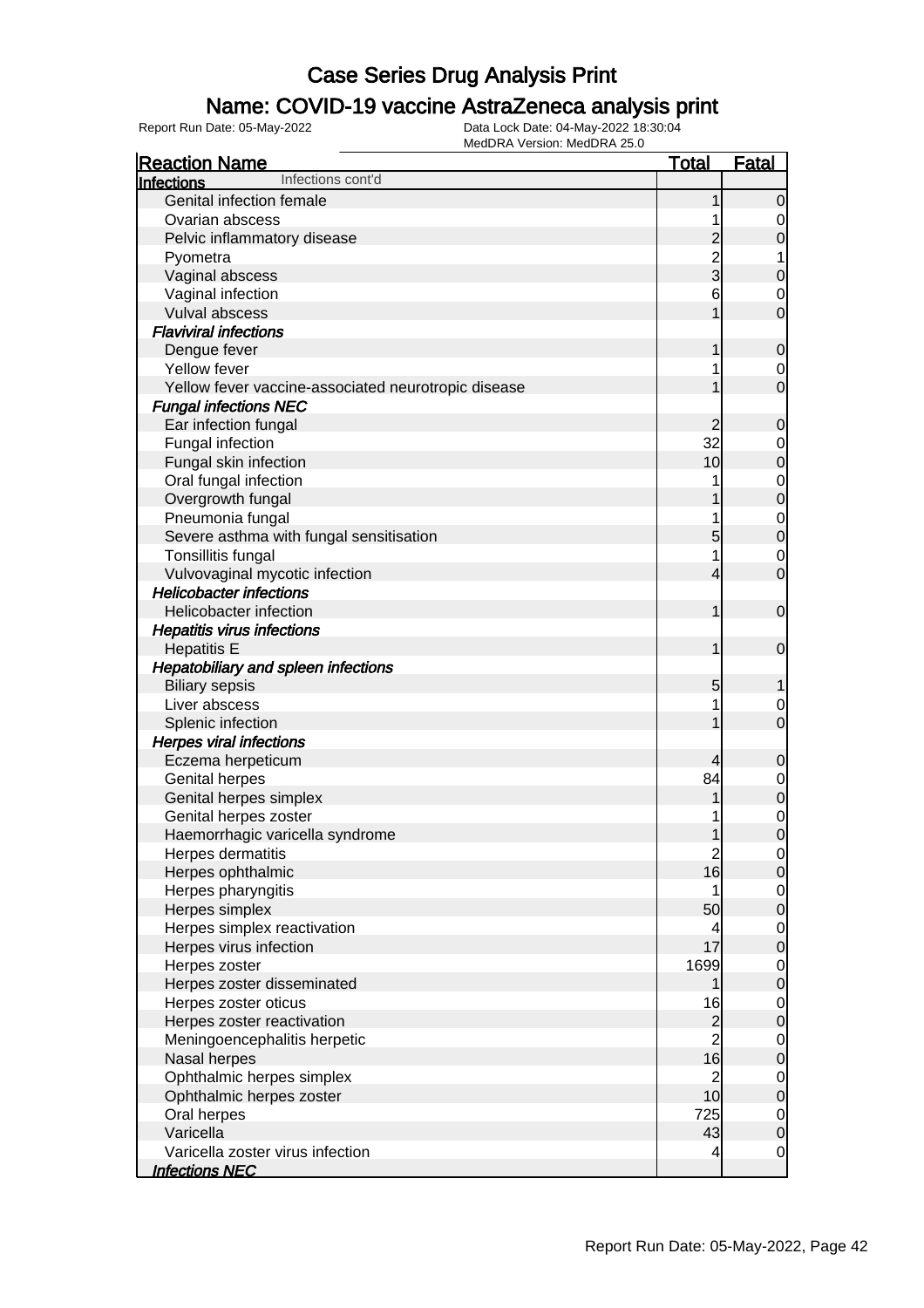### Name: COVID-19 vaccine AstraZeneca analysis print

| <b>Reaction Name</b>                                                    | <u>Total</u>   | <b>Fatal</b>               |
|-------------------------------------------------------------------------|----------------|----------------------------|
| Infections cont'd<br><b>Infections</b>                                  |                |                            |
| Abscess                                                                 | 55             | 0                          |
| Abscess limb                                                            | 25             | 0                          |
| Abscess soft tissue                                                     | $\overline{c}$ | $\mathbf 0$                |
| Catheter site infection                                                 |                | $\mathbf 0$                |
| Coinfection                                                             |                | $\mathbf 0$                |
| Device related infection                                                | 3              | $\mathbf 0$                |
| Empyema                                                                 |                | $\mathbf 0$                |
| Genital abscess                                                         |                | $\mathbf 0$                |
| Groin abscess                                                           |                | $\mathbf 0$                |
| Groin infection                                                         |                | $\mathbf 0$                |
| Infected bite                                                           | 5              |                            |
| Infected cyst                                                           | 4              | $\mathbf 0$<br>$\mathbf 0$ |
| Infection                                                               | 552            |                            |
|                                                                         |                | 4                          |
| Infection in an immunocompromised host                                  | 3              | $\mathbf 0$                |
| Infectious thyroiditis                                                  |                | $\mathbf 0$                |
| Injection site abscess                                                  | 3              | $\mathbf 0$                |
| Injection site infection                                                | 22             | $\mathbf 0$                |
| Localised infection                                                     | 110            | $\mathbf 0$                |
| Lymph gland infection                                                   | 9              | $\mathbf 0$                |
| Lymph node abscess                                                      | 2              | $\mathbf 0$                |
| Omphalitis                                                              |                | $\mathbf 0$                |
| Pathogen resistance                                                     | 3              | $\mathbf 0$                |
| Pelvic infection                                                        |                | $\mathbf 0$                |
| Pyuria                                                                  |                | $\mathbf 0$                |
| Respiratory tract infection                                             | 10             | 1                          |
| Toxic shock syndrome                                                    |                | $\mathbf 0$                |
| Vaccination site abscess                                                |                | $\mathbf 0$                |
| Vaccination site infection                                              | 25             | $\mathbf 0$                |
| Vaccine breakthrough infection                                          | 3              | $\mathbf 0$                |
| Vestibulitis                                                            | 4              | $\mathbf 0$                |
| Wound abscess                                                           | 1              | $\mathbf 0$                |
| Infectious disorders carrier                                            |                |                            |
| SARS-CoV-2 carrier                                                      | 1              | $\mathbf 0$                |
| Infectious transmissions                                                |                |                            |
| Secondary transmission                                                  | 16             | $\mathbf 0$                |
| Vaccine virus shedding                                                  | 1              | $\overline{0}$             |
| Influenza viral infections                                              |                |                            |
| H1N1 influenza                                                          |                | $\mathbf 0$                |
| H2N2 influenza                                                          |                | 0                          |
| Influenza                                                               | 6847           | $\mathbf 0$                |
| <b>Klebsiella infections</b>                                            |                |                            |
| Cystitis klebsiella                                                     | 1              | 0                          |
| Pneumonia klebsiella                                                    |                | $\overline{0}$             |
| Lower respiratory tract and lung infections                             |                |                            |
| Atypical pneumonia                                                      | 2              | 0                          |
| <b>Bronchitis</b>                                                       | 28             | 0                          |
|                                                                         |                |                            |
| Infectious pleural effusion<br>Infective exacerbation of bronchiectasis | 4              | 0                          |
|                                                                         |                | 0                          |
| Infective pulmonary exacerbation of cystic fibrosis                     |                | 1                          |
| Lower respiratory tract infection                                       | 349            | 3                          |
| Pleural infection                                                       |                | 0                          |
| Pneumonia                                                               | 291            | 31                         |
| Pneumonia aspiration                                                    | 31             | 6                          |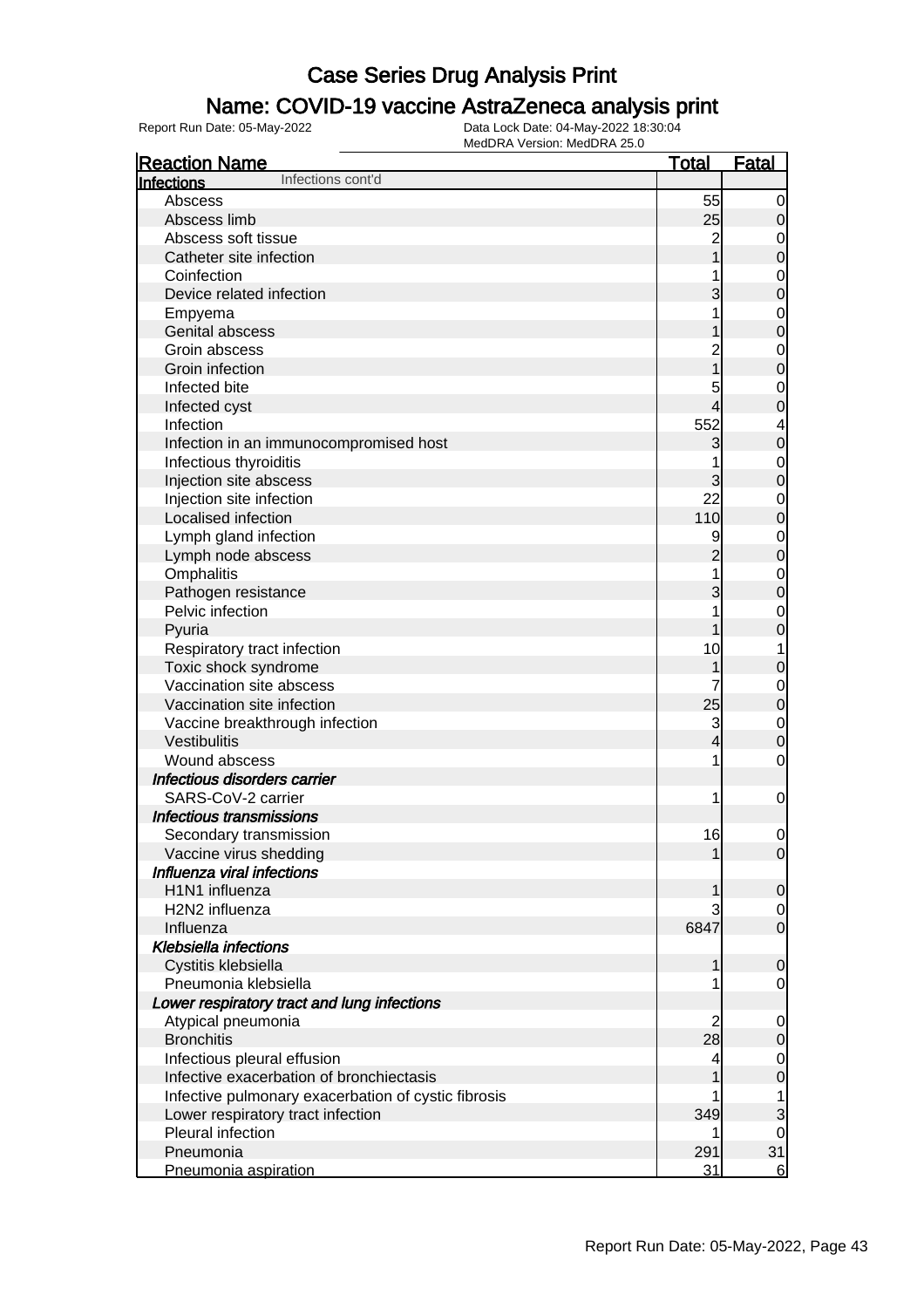### Name: COVID-19 vaccine AstraZeneca analysis print

| <b>Reaction Name</b>                            | <u>Total</u>    | <u>Fatal</u>   |
|-------------------------------------------------|-----------------|----------------|
| Infections cont'd<br>Infections                 |                 |                |
| Sputum purulent                                 | 3               | $\overline{0}$ |
| Male reproductive tract infections              |                 |                |
| Epididymitis                                    | 10 <sup>1</sup> | 0              |
| Orchitis                                        | 7               | 0              |
| Molluscum contagiosum viral infections          |                 |                |
| Molluscum contagiosum                           | 1               | 0              |
| <b>Mumps viral infections</b>                   |                 |                |
| <b>Mumps</b>                                    | 13              | 0              |
| Muscle and soft tissue infections               |                 |                |
| Muscle abscess                                  | 1               | $\mathbf 0$    |
| Necrotising fasciitis                           |                 | 0              |
| Soft tissue infection                           | 5               | 0              |
| Neisseria infections                            |                 |                |
| Gonorrhoea                                      | 1               | $\mathbf 0$    |
| Prostatitis gonococcal                          |                 | $\overline{0}$ |
| <b>Orthopox viral infections</b>                |                 |                |
| Cow pox                                         |                 | 0              |
| Vaccinia virus infection                        | $\overline{2}$  | 0              |
| Papilloma viral infections                      |                 |                |
| Papilloma viral infection                       | 1               | 0              |
| Paravaccinia infections                         |                 |                |
| Paravaccinia                                    | 1               | 0              |
| <b>Phleboviral infections</b>                   |                 |                |
| Severe fever with thrombocytopenia syndrome     | $\overline{c}$  | 0              |
| <b>Plasmodia infections</b>                     |                 |                |
| Malaria                                         | 7               | 0              |
| <b>Pneumocystis infections</b>                  |                 |                |
| Pneumocystis jirovecii pneumonia                | 1               | 0              |
| <b>Prion-associated disorders</b>               |                 |                |
| Creutzfeldt-Jakob disease                       | $\overline{c}$  | 0              |
| <b>Pseudomonal infections</b>                   |                 |                |
| Pseudomonas infection                           | 1               | 0              |
| <b>Retroviral infections</b>                    |                 |                |
| Acquired immunodeficiency syndrome              | 2               | $\mathbf 0$    |
| <b>HIV</b> infection                            | $\overline{3}$  | $\mathbf 0$    |
| HIV-associated neurocognitive disorder          |                 | $\overline{0}$ |
| Persistent generalised lymphadenopathy          |                 | $\overline{0}$ |
| <b>Rotaviral infections</b>                     |                 |                |
| Gastroenteritis rotavirus                       |                 | $\mathbf 0$    |
| Rotavirus infection                             | 1               | $\mathbf 0$    |
| <b>Rubella viral infections</b>                 |                 |                |
| Rubella                                         | 1               | 0              |
| <b>Rubeola viral infections</b>                 |                 |                |
| <b>Measles</b>                                  | 6               | $\mathbf 0$    |
| Measles post vaccine                            |                 | $\mathbf 0$    |
| Salmonella infections                           |                 |                |
| <b>Typhoid fever</b>                            | 2               | $\mathbf 0$    |
| Sepsis, bacteraemia, viraemia and fungaemia NEC |                 |                |
| Abdominal sepsis                                | $\overline{2}$  | 0              |
| Bacteraemia                                     | 1               | $\overline{0}$ |
| Neutropenic sepsis                              | 9               | $\mathbf 0$    |
| Pelvic sepsis                                   | 1               | $\mathbf 0$    |
| Pulmonary sepsis                                | 1               | $\overline{0}$ |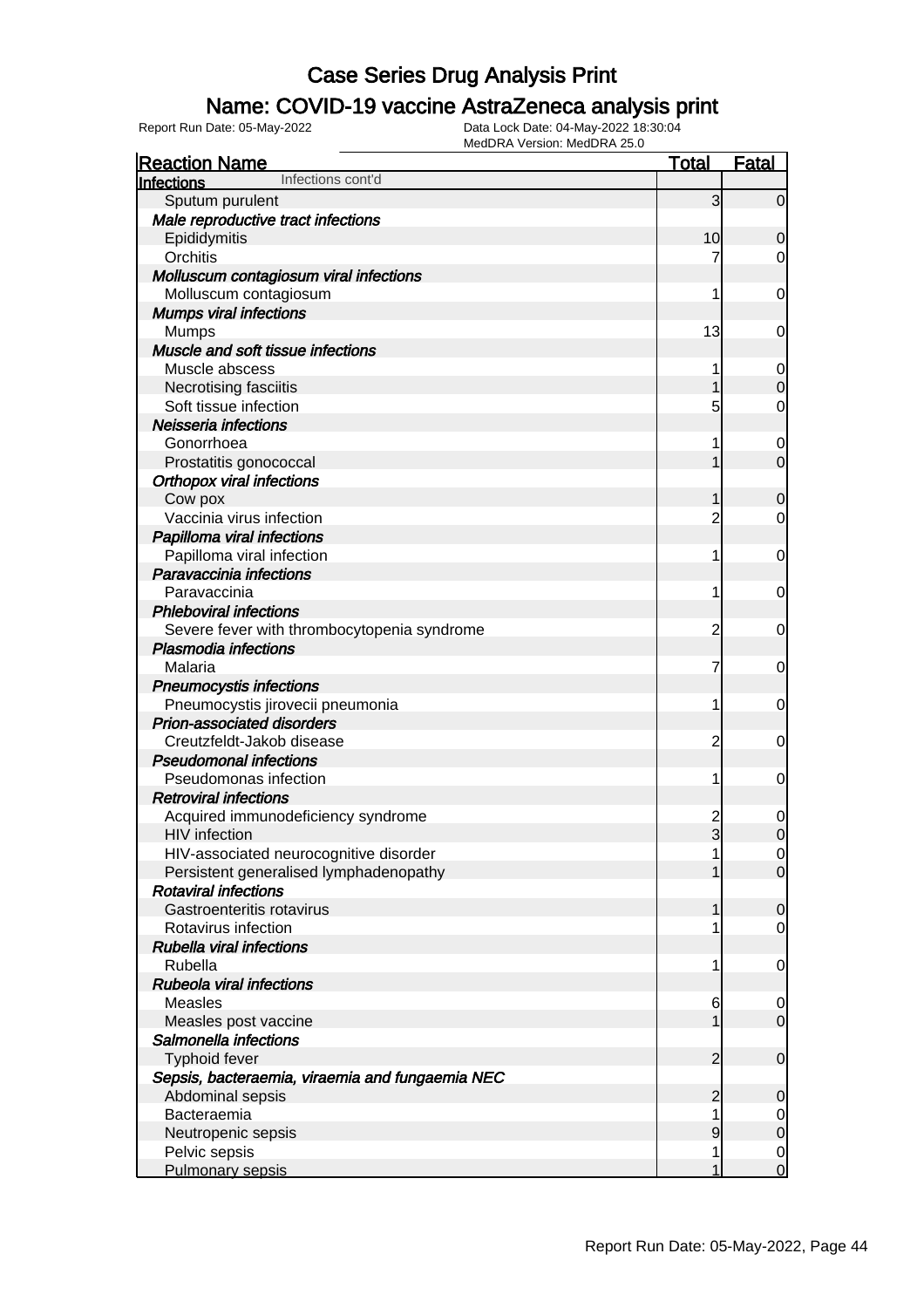### Name: COVID-19 vaccine AstraZeneca analysis print

| <b>Reaction Name</b>                       | <b>Total</b>   | <b>Fatal</b>                         |
|--------------------------------------------|----------------|--------------------------------------|
| Infections cont'd<br>Infections            |                |                                      |
| Sepsis                                     | 124            | 15                                   |
| Sepsis syndrome                            |                | $\overline{0}$                       |
| Septic pulmonary embolism                  |                | $\mathbf 0$                          |
| Septic rash                                | 13             | $\mathbf 0$                          |
| Septic shock                               | 5              | 1                                    |
| Urosepsis                                  | 11             | 1                                    |
| Viraemia                                   | 4              | $\mathbf 0$                          |
| Skin structures and soft tissue infections |                |                                      |
| <b>Blister infected</b>                    | $\overline{c}$ | $\mathbf 0$                          |
| Carbuncle                                  | $\overline{1}$ | $\mathbf 0$                          |
| Dermatitis infected                        | 10             | $\overline{0}$                       |
| Dermo-hypodermitis                         | 1              | $\overline{0}$                       |
| Eczema infected                            |                |                                      |
| Impetigo                                   | 13             | $\begin{matrix} 0 \\ 0 \end{matrix}$ |
| Infected dermal cyst                       | 3              | $\overline{0}$                       |
| Pilonidal disease                          | $\overline{c}$ | $\overline{0}$                       |
| Pustule                                    | 27             | $\mathbf{0}$                         |
| Pyoderma                                   | 1              | $\overline{0}$                       |
| Rash pustular                              | 19             | $\mathbf{0}$                         |
| Skin infection                             | 75             | $\overline{0}$                       |
| Subcutaneous abscess                       | 10             | $\mathbf 0$                          |
| Vaccination site pustule                   | 5              | $\mathbf 0$                          |
| Staphylococcal infections                  |                |                                      |
| Furuncle                                   | 57             | $\mathbf 0$                          |
| Pneumonia staphylococcal                   | 1              | $\overline{0}$                       |
| Staphylococcal bacteraemia                 | $\overline{c}$ | $\overline{0}$                       |
| Staphylococcal infection                   | 3              | $\mathbf{0}$                         |
| Staphylococcal scalded skin syndrome       | 1              | $\mathbf 0$                          |
| Staphylococcal sepsis                      | 4              | $\overline{1}$                       |
| Toxic shock syndrome staphylococcal        |                | $\mathbf 0$                          |
| Vulvovaginitis staphylococcal              |                | $\mathbf 0$                          |
| Wound infection staphylococcal             |                | $\overline{0}$                       |
| <b>Streptococcal infections</b>            |                |                                      |
| Beta haemolytic streptococcal infection    | 1              | $\mathbf 0$                          |
| Cellulitis streptococcal                   | 1              | $\mathbf 0$                          |
| Erysipelas                                 | 1              | $\overline{0}$                       |
| Meningitis pneumococcal                    |                | $\mathbf{1}$                         |
| Pharyngitis streptococcal                  | $\frac{2}{9}$  | $\pmb{0}$                            |
| Pneumonia pneumococcal                     |                | $\boldsymbol{0}$                     |
| Scarlet fever                              |                | $\overline{0}$                       |
| Streptococcal bacteraemia                  |                | $\overline{0}$                       |
| Streptococcal infection                    | 5              | $\overline{0}$                       |
| Streptococcal sepsis                       |                | $\mathbf 0$                          |
| Tonsillitis streptococcal                  |                | $\overline{0}$                       |
| <b>Tinea infections</b>                    |                |                                      |
| Body tinea                                 | 9              | $\mathbf 0$                          |
| Tinea cruris                               | 3              | $\overline{0}$                       |
| Tinea infection                            | $\overline{3}$ | $\mathbf 0$                          |
| Tinea pedis                                | 4              | $\mathbf 0$                          |
| Tinea versicolour                          | $\overline{2}$ | $\mathbf 0$                          |
| <b>Treponema infections</b>                |                |                                      |
| Neurosyphilis                              | 1              | $\mathbf 0$                          |
| <b>Pinta</b>                               | 1              | $\overline{0}$                       |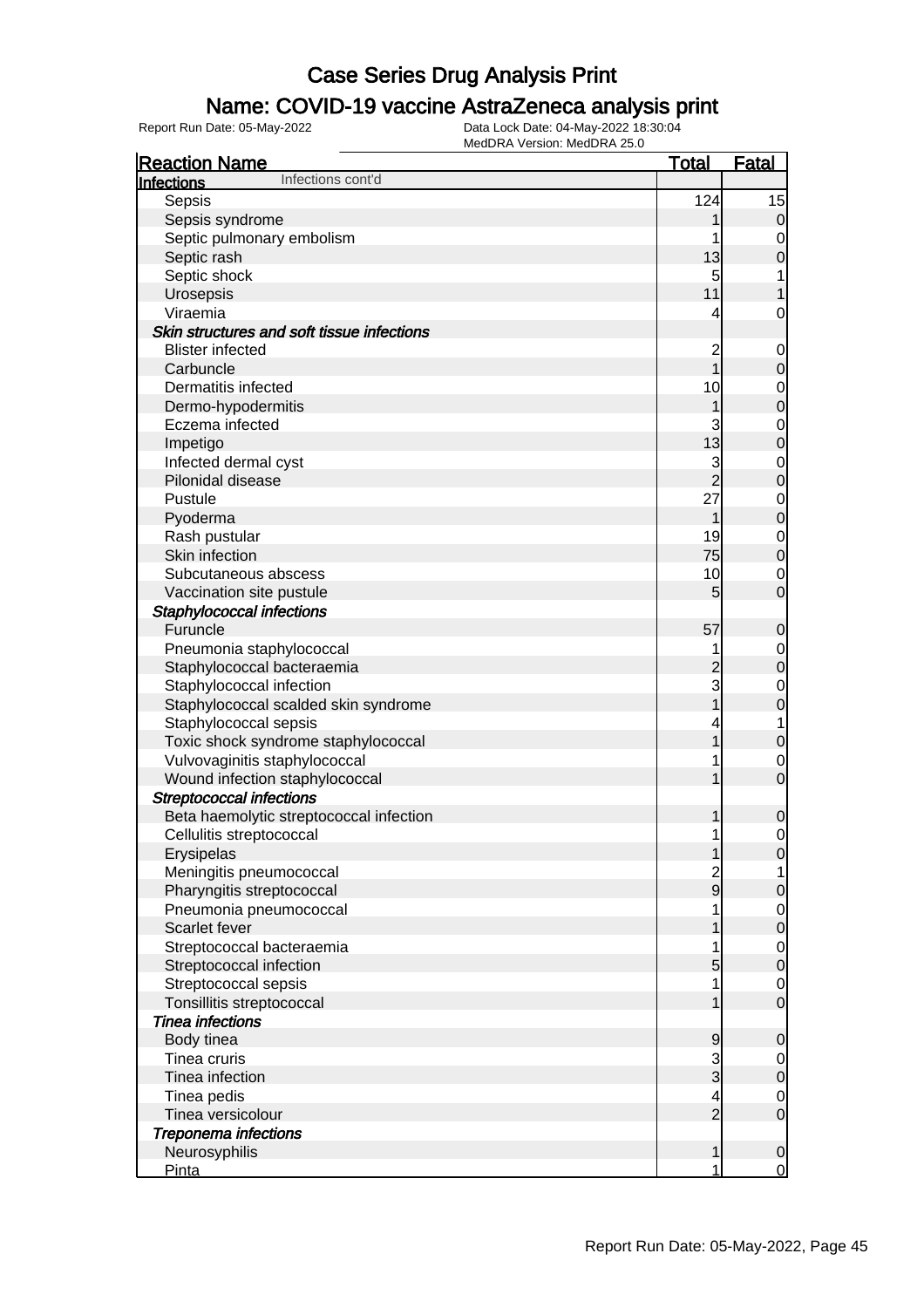### Name: COVID-19 vaccine AstraZeneca analysis print

| <b>Reaction Name</b>                            | <b>Total</b>             | <b>Fatal</b>     |
|-------------------------------------------------|--------------------------|------------------|
| Infections cont'd<br>Infections                 |                          |                  |
| Syphilis                                        | $\overline{\mathcal{L}}$ | $\overline{0}$   |
| <b>Trypanosomal infections</b>                  |                          |                  |
| African trypanosomiasis                         | 6                        | $\mathbf 0$      |
| <b>Tuberculous infections</b>                   |                          |                  |
| Disseminated Bacillus Calmette-Guerin infection | 1                        | $\mathbf 0$      |
| Erythema induratum                              |                          | $\overline{0}$   |
| Lymph node tuberculosis                         | 3                        | $\pmb{0}$        |
| Meningitis tuberculous                          |                          | $\mathbf 0$      |
| Pulmonary tuberculosis                          | $\overline{c}$           | $\mathbf 0$      |
| <b>Tuberculosis</b>                             | 6                        | $\overline{2}$   |
| <b>Upper respiratory tract infections</b>       |                          |                  |
| Acute sinusitis                                 | 6                        | $\mathbf 0$      |
| Chronic sinusitis                               | 18                       | $\mathbf 0$      |
| Chronic tonsillitis                             |                          | $\mathbf 0$      |
| Croup infectious                                |                          | $\mathbf 0$      |
| Epiglottitis                                    |                          | $\mathbf 0$      |
| Laryngitis                                      | 42                       | $\mathbf 0$      |
| Nasal vestibulitis                              |                          | $\mathbf 0$      |
| Nasopharyngitis                                 | 1948                     | $\mathbf 0$      |
| Peritonsillar abscess                           |                          | $\mathbf 0$      |
| Pharyngeal abscess                              |                          | $\mathbf 0$      |
| Pharyngitis                                     | 44                       | $\mathbf 0$      |
| <b>Rhinitis</b>                                 | 58                       | $\mathbf 0$      |
| Sinobronchitis                                  |                          | $\mathbf 0$      |
| <b>Sinusitis</b>                                | 411                      | $\mathbf 0$      |
| <b>Tonsillitis</b>                              | 90                       | $\mathbf 0$      |
| <b>Tracheitis</b>                               | $\overline{c}$           | $\boldsymbol{0}$ |
| Upper respiratory tract infection               | 12                       | $\mathbf 0$      |
| <b>Urinary tract infections</b>                 |                          |                  |
| Cystitis                                        | 104                      | $\mathbf 0$      |
| Genitourinary tract infection                   |                          | $\pmb{0}$        |
| Kidney infection                                | 63                       | $\mathbf 0$      |
| Pyelonephritis                                  | 9                        | $\pmb{0}$        |
| Pyelonephritis acute                            |                          | $\mathbf 0$      |
| Pyelonephritis chronic                          | 1                        | $\overline{0}$   |
| Renal abscess                                   | $\overline{\mathbf{c}}$  | $\overline{0}$   |
| <b>Urethritis</b>                               |                          | $\mathbf 0$      |
| Urinary tract infection                         | 280                      | $\overline{0}$   |
| <b>Vascular infections</b>                      |                          |                  |
| Haematoma infection                             | $\overline{c}$           | $\mathbf 0$      |
| Infected lymphocele                             | 1                        | $\boldsymbol{0}$ |
| Infected varicose vein                          |                          | 0                |
| Lymphangitis                                    | $6 \overline{}$          | $\overline{0}$   |
| <b>Viral infections NEC</b>                     |                          |                  |
| Arthritis viral                                 | $\overline{c}$           | $\mathbf 0$      |
| <b>Bronchitis viral</b>                         |                          | 0                |
| Conjunctivitis viral                            |                          | $\mathbf 0$      |
| Ear infection viral                             | $\overline{c}$           | $\mathbf 0$      |
| Encephalitis viral                              | $\bf{8}$                 | $\mathbf 0$      |
| Eye infection viral                             |                          | $\mathbf 0$      |
| <b>Gastritis viral</b>                          |                          | $\mathbf 0$      |
| Gastroenteritis viral                           | 70                       | $\overline{0}$   |
| Gastrointestinal viral infection                | 1                        | $\overline{0}$   |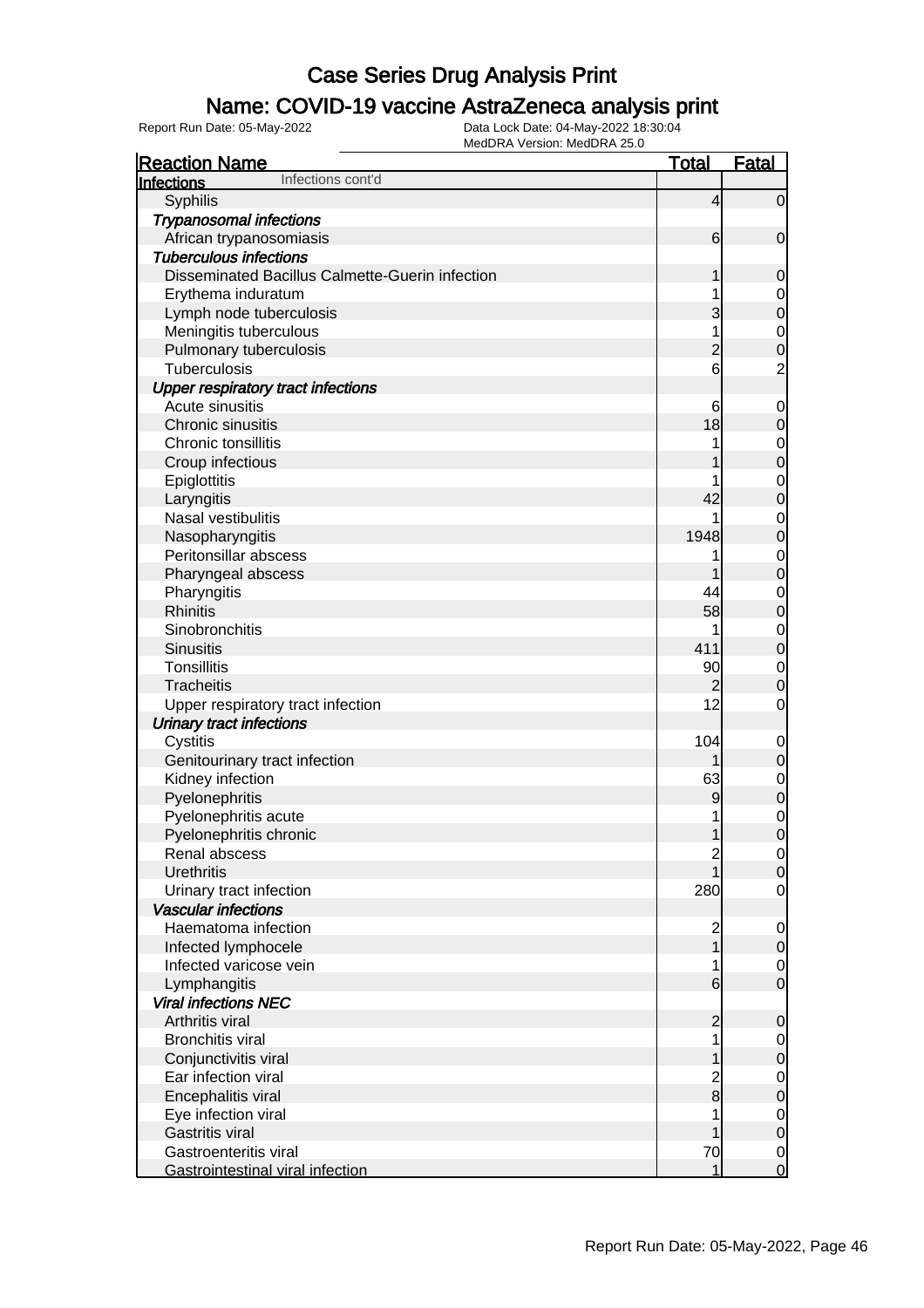### Name: COVID-19 vaccine AstraZeneca analysis print

| <b>Reaction Name</b>                    | <b>Total</b> | Fatal          |
|-----------------------------------------|--------------|----------------|
| Infections cont'd<br><b>Infections</b>  |              |                |
| Hepatitis viral                         | 3            | 0              |
| Meningitis viral                        | 22           | 0              |
| Pleurisy viral                          |              | 0              |
| Pneumonia viral                         | 13           |                |
| Post viral fatigue syndrome             | 158          | 0              |
| Sweating fever                          | 742          | $\overline{0}$ |
| Vestibular neuronitis                   | 44           | 0              |
| Viral diarrhoea                         |              | $\mathbf 0$    |
| Viral infection                         | 90           | 0              |
| Viral labyrinthitis                     |              | $\overline{0}$ |
| Viral myelitis                          |              | 0              |
| Viral myocarditis                       | 3            | $\mathbf 0$    |
| Viral pericarditis                      |              | 0              |
| Viral pharyngitis                       | 31           | $\overline{0}$ |
| Viral rash                              | 81           | 0              |
| Viral sepsis                            |              | $\mathbf 0$    |
| Viral sinusitis                         |              | 0              |
| Viral tonsillitis                       |              | 0              |
| Viral upper respiratory tract infection |              | 0              |
| Infections SOC TOTAL                    | 20439        | <u> 115</u>    |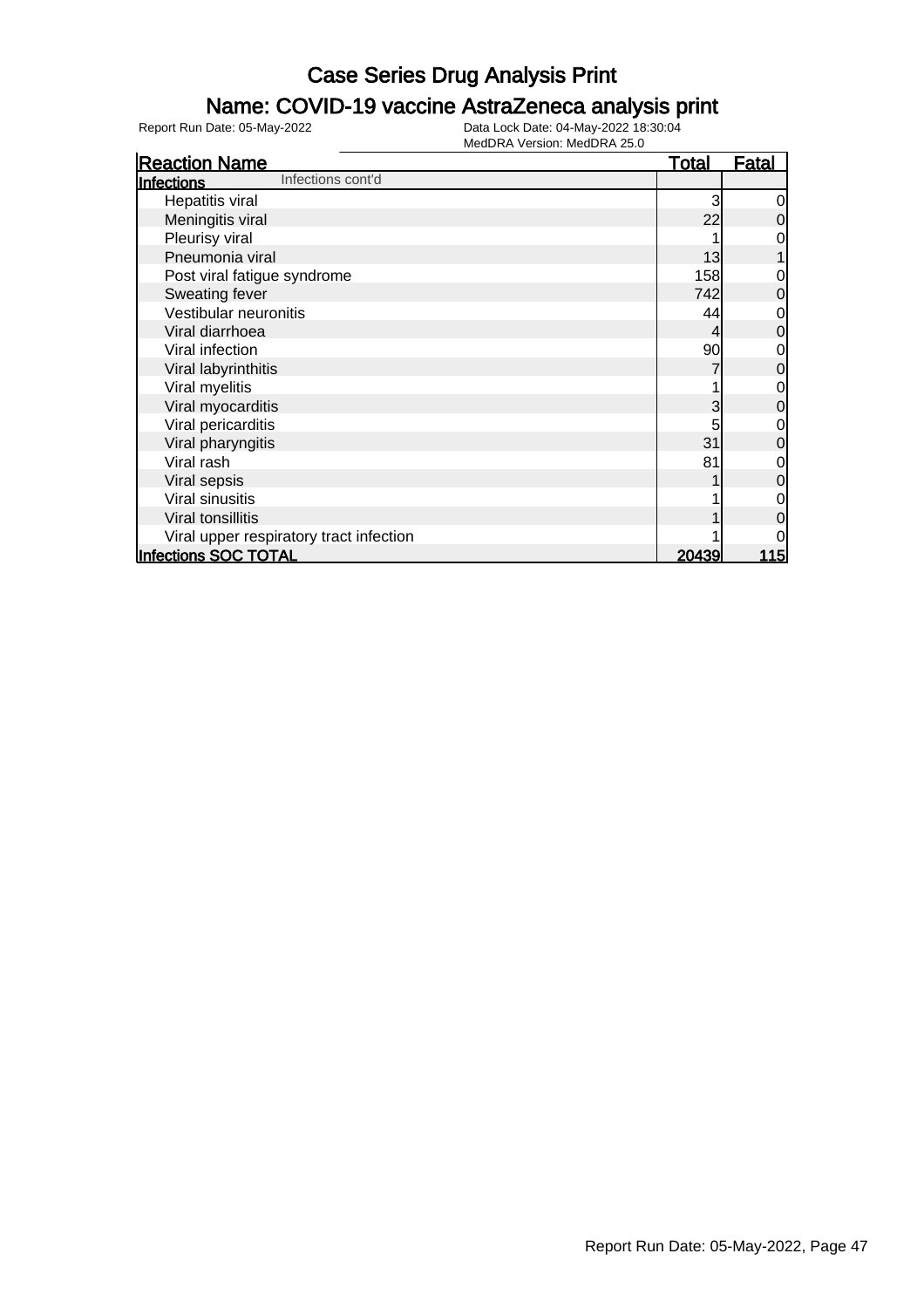### Name: COVID-19 vaccine AstraZeneca analysis print

| <b>Injuries</b><br>Abdominal and gastrointestinal injuries NEC<br>Abdomen crushing<br>3<br>0<br>Abdominal injury<br>0<br>Colon injury<br>0<br>Lip injury<br>$\mathbf 0$<br>3<br>Mouth injury<br>0<br>13<br>Oral contusion<br>$\mathbf 0$<br>$\overline{2}$<br>0<br>Palate injury<br>Pelvic bone injury<br>$\mathbf 0$<br>$\overline{0}$<br>Splenic rupture<br>4<br>3<br>Tongue injury<br>$\mathbf 0$<br>$\overline{2}$<br><b>Tooth fracture</b><br>0<br>$\overline{2}$<br>Tooth injury<br>$\mathbf 0$<br>Accidental exposures to product<br>Accidental exposure to product<br>27<br>$\mathbf 0$<br>Accidental exposure to product packaging<br>0<br>Anaesthetic and allied procedural complications<br>Airway complication of anaesthesia<br>2<br>0<br>3<br>Anaesthetic complication<br>$\mathbf 0$<br>Anaesthetic complication neurological<br>0<br>Delayed recovery from anaesthesia<br>6<br>$\mathbf 0$<br>Atmospheric pressure injuries<br>Barotrauma<br>$\mathbf 0$<br>1<br>Decompression sickness<br>$\overline{c}$<br>0<br>3<br>Hypobarism<br>0<br><b>Bone and joint injuries NEC</b><br>Bursa injury<br>$\overline{c}$<br>$\mathbf 0$<br>$\overline{2}$<br>Cartilage injury<br>0<br>20<br>Joint injury<br>$\mathbf 0$<br>$\overline{0}$<br>Synovial rupture<br>2<br>Cardiac and vascular procedural complications<br>Deep vein thrombosis postoperative<br>$\mathbf 0$<br>Ischaemic contracture of the left ventricle<br>$\mathbf 0$<br>Vascular access site bruising<br>0<br>0<br>Vascular graft occlusion<br>Vascular graft thrombosis<br> 0 <br>Vascular pseudoaneurysm<br>$\overline{0}$<br>Vasoplegia syndrome<br>$\overline{0}$<br>Cardiovascular injuries<br>Arterial injury<br>$\mathbf 0$<br>Vascular injury<br>14<br>$\mathbf 0$<br>$\mathbf 0$<br>Venous injury<br><b>Cerebral injuries NEC</b><br><b>Brain contusion</b><br>16<br>0<br><b>Brain herniation</b><br>6<br>$\mathbf 0$<br>10<br>Concussion<br>$\mathbf 0$<br>Craniocerebral injury<br>$\mathbf 0$<br>Epidural haemorrhage<br>$\mathbf 0$<br>Extradural haematoma<br>$\frac{2}{3}$<br>$\mathbf 0$<br>Subarachnoid haematoma<br>$\mathbf 0$ | <b>Reaction Name</b> | Total | <b>Fatal</b> |
|---------------------------------------------------------------------------------------------------------------------------------------------------------------------------------------------------------------------------------------------------------------------------------------------------------------------------------------------------------------------------------------------------------------------------------------------------------------------------------------------------------------------------------------------------------------------------------------------------------------------------------------------------------------------------------------------------------------------------------------------------------------------------------------------------------------------------------------------------------------------------------------------------------------------------------------------------------------------------------------------------------------------------------------------------------------------------------------------------------------------------------------------------------------------------------------------------------------------------------------------------------------------------------------------------------------------------------------------------------------------------------------------------------------------------------------------------------------------------------------------------------------------------------------------------------------------------------------------------------------------------------------------------------------------------------------------------------------------------------------------------------------------------------------------------------------------------------------------------------------------------------------------------------------------------------------------------------------------------------------------------------------------------------------------------------------------------------------------------------------------------|----------------------|-------|--------------|
|                                                                                                                                                                                                                                                                                                                                                                                                                                                                                                                                                                                                                                                                                                                                                                                                                                                                                                                                                                                                                                                                                                                                                                                                                                                                                                                                                                                                                                                                                                                                                                                                                                                                                                                                                                                                                                                                                                                                                                                                                                                                                                                           |                      |       |              |
|                                                                                                                                                                                                                                                                                                                                                                                                                                                                                                                                                                                                                                                                                                                                                                                                                                                                                                                                                                                                                                                                                                                                                                                                                                                                                                                                                                                                                                                                                                                                                                                                                                                                                                                                                                                                                                                                                                                                                                                                                                                                                                                           |                      |       |              |
|                                                                                                                                                                                                                                                                                                                                                                                                                                                                                                                                                                                                                                                                                                                                                                                                                                                                                                                                                                                                                                                                                                                                                                                                                                                                                                                                                                                                                                                                                                                                                                                                                                                                                                                                                                                                                                                                                                                                                                                                                                                                                                                           |                      |       |              |
|                                                                                                                                                                                                                                                                                                                                                                                                                                                                                                                                                                                                                                                                                                                                                                                                                                                                                                                                                                                                                                                                                                                                                                                                                                                                                                                                                                                                                                                                                                                                                                                                                                                                                                                                                                                                                                                                                                                                                                                                                                                                                                                           |                      |       |              |
|                                                                                                                                                                                                                                                                                                                                                                                                                                                                                                                                                                                                                                                                                                                                                                                                                                                                                                                                                                                                                                                                                                                                                                                                                                                                                                                                                                                                                                                                                                                                                                                                                                                                                                                                                                                                                                                                                                                                                                                                                                                                                                                           |                      |       |              |
|                                                                                                                                                                                                                                                                                                                                                                                                                                                                                                                                                                                                                                                                                                                                                                                                                                                                                                                                                                                                                                                                                                                                                                                                                                                                                                                                                                                                                                                                                                                                                                                                                                                                                                                                                                                                                                                                                                                                                                                                                                                                                                                           |                      |       |              |
|                                                                                                                                                                                                                                                                                                                                                                                                                                                                                                                                                                                                                                                                                                                                                                                                                                                                                                                                                                                                                                                                                                                                                                                                                                                                                                                                                                                                                                                                                                                                                                                                                                                                                                                                                                                                                                                                                                                                                                                                                                                                                                                           |                      |       |              |
|                                                                                                                                                                                                                                                                                                                                                                                                                                                                                                                                                                                                                                                                                                                                                                                                                                                                                                                                                                                                                                                                                                                                                                                                                                                                                                                                                                                                                                                                                                                                                                                                                                                                                                                                                                                                                                                                                                                                                                                                                                                                                                                           |                      |       |              |
|                                                                                                                                                                                                                                                                                                                                                                                                                                                                                                                                                                                                                                                                                                                                                                                                                                                                                                                                                                                                                                                                                                                                                                                                                                                                                                                                                                                                                                                                                                                                                                                                                                                                                                                                                                                                                                                                                                                                                                                                                                                                                                                           |                      |       |              |
|                                                                                                                                                                                                                                                                                                                                                                                                                                                                                                                                                                                                                                                                                                                                                                                                                                                                                                                                                                                                                                                                                                                                                                                                                                                                                                                                                                                                                                                                                                                                                                                                                                                                                                                                                                                                                                                                                                                                                                                                                                                                                                                           |                      |       |              |
|                                                                                                                                                                                                                                                                                                                                                                                                                                                                                                                                                                                                                                                                                                                                                                                                                                                                                                                                                                                                                                                                                                                                                                                                                                                                                                                                                                                                                                                                                                                                                                                                                                                                                                                                                                                                                                                                                                                                                                                                                                                                                                                           |                      |       |              |
|                                                                                                                                                                                                                                                                                                                                                                                                                                                                                                                                                                                                                                                                                                                                                                                                                                                                                                                                                                                                                                                                                                                                                                                                                                                                                                                                                                                                                                                                                                                                                                                                                                                                                                                                                                                                                                                                                                                                                                                                                                                                                                                           |                      |       |              |
|                                                                                                                                                                                                                                                                                                                                                                                                                                                                                                                                                                                                                                                                                                                                                                                                                                                                                                                                                                                                                                                                                                                                                                                                                                                                                                                                                                                                                                                                                                                                                                                                                                                                                                                                                                                                                                                                                                                                                                                                                                                                                                                           |                      |       |              |
|                                                                                                                                                                                                                                                                                                                                                                                                                                                                                                                                                                                                                                                                                                                                                                                                                                                                                                                                                                                                                                                                                                                                                                                                                                                                                                                                                                                                                                                                                                                                                                                                                                                                                                                                                                                                                                                                                                                                                                                                                                                                                                                           |                      |       |              |
|                                                                                                                                                                                                                                                                                                                                                                                                                                                                                                                                                                                                                                                                                                                                                                                                                                                                                                                                                                                                                                                                                                                                                                                                                                                                                                                                                                                                                                                                                                                                                                                                                                                                                                                                                                                                                                                                                                                                                                                                                                                                                                                           |                      |       |              |
|                                                                                                                                                                                                                                                                                                                                                                                                                                                                                                                                                                                                                                                                                                                                                                                                                                                                                                                                                                                                                                                                                                                                                                                                                                                                                                                                                                                                                                                                                                                                                                                                                                                                                                                                                                                                                                                                                                                                                                                                                                                                                                                           |                      |       |              |
|                                                                                                                                                                                                                                                                                                                                                                                                                                                                                                                                                                                                                                                                                                                                                                                                                                                                                                                                                                                                                                                                                                                                                                                                                                                                                                                                                                                                                                                                                                                                                                                                                                                                                                                                                                                                                                                                                                                                                                                                                                                                                                                           |                      |       |              |
|                                                                                                                                                                                                                                                                                                                                                                                                                                                                                                                                                                                                                                                                                                                                                                                                                                                                                                                                                                                                                                                                                                                                                                                                                                                                                                                                                                                                                                                                                                                                                                                                                                                                                                                                                                                                                                                                                                                                                                                                                                                                                                                           |                      |       |              |
|                                                                                                                                                                                                                                                                                                                                                                                                                                                                                                                                                                                                                                                                                                                                                                                                                                                                                                                                                                                                                                                                                                                                                                                                                                                                                                                                                                                                                                                                                                                                                                                                                                                                                                                                                                                                                                                                                                                                                                                                                                                                                                                           |                      |       |              |
|                                                                                                                                                                                                                                                                                                                                                                                                                                                                                                                                                                                                                                                                                                                                                                                                                                                                                                                                                                                                                                                                                                                                                                                                                                                                                                                                                                                                                                                                                                                                                                                                                                                                                                                                                                                                                                                                                                                                                                                                                                                                                                                           |                      |       |              |
|                                                                                                                                                                                                                                                                                                                                                                                                                                                                                                                                                                                                                                                                                                                                                                                                                                                                                                                                                                                                                                                                                                                                                                                                                                                                                                                                                                                                                                                                                                                                                                                                                                                                                                                                                                                                                                                                                                                                                                                                                                                                                                                           |                      |       |              |
|                                                                                                                                                                                                                                                                                                                                                                                                                                                                                                                                                                                                                                                                                                                                                                                                                                                                                                                                                                                                                                                                                                                                                                                                                                                                                                                                                                                                                                                                                                                                                                                                                                                                                                                                                                                                                                                                                                                                                                                                                                                                                                                           |                      |       |              |
|                                                                                                                                                                                                                                                                                                                                                                                                                                                                                                                                                                                                                                                                                                                                                                                                                                                                                                                                                                                                                                                                                                                                                                                                                                                                                                                                                                                                                                                                                                                                                                                                                                                                                                                                                                                                                                                                                                                                                                                                                                                                                                                           |                      |       |              |
|                                                                                                                                                                                                                                                                                                                                                                                                                                                                                                                                                                                                                                                                                                                                                                                                                                                                                                                                                                                                                                                                                                                                                                                                                                                                                                                                                                                                                                                                                                                                                                                                                                                                                                                                                                                                                                                                                                                                                                                                                                                                                                                           |                      |       |              |
|                                                                                                                                                                                                                                                                                                                                                                                                                                                                                                                                                                                                                                                                                                                                                                                                                                                                                                                                                                                                                                                                                                                                                                                                                                                                                                                                                                                                                                                                                                                                                                                                                                                                                                                                                                                                                                                                                                                                                                                                                                                                                                                           |                      |       |              |
|                                                                                                                                                                                                                                                                                                                                                                                                                                                                                                                                                                                                                                                                                                                                                                                                                                                                                                                                                                                                                                                                                                                                                                                                                                                                                                                                                                                                                                                                                                                                                                                                                                                                                                                                                                                                                                                                                                                                                                                                                                                                                                                           |                      |       |              |
|                                                                                                                                                                                                                                                                                                                                                                                                                                                                                                                                                                                                                                                                                                                                                                                                                                                                                                                                                                                                                                                                                                                                                                                                                                                                                                                                                                                                                                                                                                                                                                                                                                                                                                                                                                                                                                                                                                                                                                                                                                                                                                                           |                      |       |              |
|                                                                                                                                                                                                                                                                                                                                                                                                                                                                                                                                                                                                                                                                                                                                                                                                                                                                                                                                                                                                                                                                                                                                                                                                                                                                                                                                                                                                                                                                                                                                                                                                                                                                                                                                                                                                                                                                                                                                                                                                                                                                                                                           |                      |       |              |
|                                                                                                                                                                                                                                                                                                                                                                                                                                                                                                                                                                                                                                                                                                                                                                                                                                                                                                                                                                                                                                                                                                                                                                                                                                                                                                                                                                                                                                                                                                                                                                                                                                                                                                                                                                                                                                                                                                                                                                                                                                                                                                                           |                      |       |              |
|                                                                                                                                                                                                                                                                                                                                                                                                                                                                                                                                                                                                                                                                                                                                                                                                                                                                                                                                                                                                                                                                                                                                                                                                                                                                                                                                                                                                                                                                                                                                                                                                                                                                                                                                                                                                                                                                                                                                                                                                                                                                                                                           |                      |       |              |
|                                                                                                                                                                                                                                                                                                                                                                                                                                                                                                                                                                                                                                                                                                                                                                                                                                                                                                                                                                                                                                                                                                                                                                                                                                                                                                                                                                                                                                                                                                                                                                                                                                                                                                                                                                                                                                                                                                                                                                                                                                                                                                                           |                      |       |              |
|                                                                                                                                                                                                                                                                                                                                                                                                                                                                                                                                                                                                                                                                                                                                                                                                                                                                                                                                                                                                                                                                                                                                                                                                                                                                                                                                                                                                                                                                                                                                                                                                                                                                                                                                                                                                                                                                                                                                                                                                                                                                                                                           |                      |       |              |
|                                                                                                                                                                                                                                                                                                                                                                                                                                                                                                                                                                                                                                                                                                                                                                                                                                                                                                                                                                                                                                                                                                                                                                                                                                                                                                                                                                                                                                                                                                                                                                                                                                                                                                                                                                                                                                                                                                                                                                                                                                                                                                                           |                      |       |              |
|                                                                                                                                                                                                                                                                                                                                                                                                                                                                                                                                                                                                                                                                                                                                                                                                                                                                                                                                                                                                                                                                                                                                                                                                                                                                                                                                                                                                                                                                                                                                                                                                                                                                                                                                                                                                                                                                                                                                                                                                                                                                                                                           |                      |       |              |
|                                                                                                                                                                                                                                                                                                                                                                                                                                                                                                                                                                                                                                                                                                                                                                                                                                                                                                                                                                                                                                                                                                                                                                                                                                                                                                                                                                                                                                                                                                                                                                                                                                                                                                                                                                                                                                                                                                                                                                                                                                                                                                                           |                      |       |              |
|                                                                                                                                                                                                                                                                                                                                                                                                                                                                                                                                                                                                                                                                                                                                                                                                                                                                                                                                                                                                                                                                                                                                                                                                                                                                                                                                                                                                                                                                                                                                                                                                                                                                                                                                                                                                                                                                                                                                                                                                                                                                                                                           |                      |       |              |
|                                                                                                                                                                                                                                                                                                                                                                                                                                                                                                                                                                                                                                                                                                                                                                                                                                                                                                                                                                                                                                                                                                                                                                                                                                                                                                                                                                                                                                                                                                                                                                                                                                                                                                                                                                                                                                                                                                                                                                                                                                                                                                                           |                      |       |              |
|                                                                                                                                                                                                                                                                                                                                                                                                                                                                                                                                                                                                                                                                                                                                                                                                                                                                                                                                                                                                                                                                                                                                                                                                                                                                                                                                                                                                                                                                                                                                                                                                                                                                                                                                                                                                                                                                                                                                                                                                                                                                                                                           |                      |       |              |
|                                                                                                                                                                                                                                                                                                                                                                                                                                                                                                                                                                                                                                                                                                                                                                                                                                                                                                                                                                                                                                                                                                                                                                                                                                                                                                                                                                                                                                                                                                                                                                                                                                                                                                                                                                                                                                                                                                                                                                                                                                                                                                                           |                      |       |              |
|                                                                                                                                                                                                                                                                                                                                                                                                                                                                                                                                                                                                                                                                                                                                                                                                                                                                                                                                                                                                                                                                                                                                                                                                                                                                                                                                                                                                                                                                                                                                                                                                                                                                                                                                                                                                                                                                                                                                                                                                                                                                                                                           |                      |       |              |
|                                                                                                                                                                                                                                                                                                                                                                                                                                                                                                                                                                                                                                                                                                                                                                                                                                                                                                                                                                                                                                                                                                                                                                                                                                                                                                                                                                                                                                                                                                                                                                                                                                                                                                                                                                                                                                                                                                                                                                                                                                                                                                                           |                      |       |              |
|                                                                                                                                                                                                                                                                                                                                                                                                                                                                                                                                                                                                                                                                                                                                                                                                                                                                                                                                                                                                                                                                                                                                                                                                                                                                                                                                                                                                                                                                                                                                                                                                                                                                                                                                                                                                                                                                                                                                                                                                                                                                                                                           |                      |       |              |
|                                                                                                                                                                                                                                                                                                                                                                                                                                                                                                                                                                                                                                                                                                                                                                                                                                                                                                                                                                                                                                                                                                                                                                                                                                                                                                                                                                                                                                                                                                                                                                                                                                                                                                                                                                                                                                                                                                                                                                                                                                                                                                                           |                      |       |              |
|                                                                                                                                                                                                                                                                                                                                                                                                                                                                                                                                                                                                                                                                                                                                                                                                                                                                                                                                                                                                                                                                                                                                                                                                                                                                                                                                                                                                                                                                                                                                                                                                                                                                                                                                                                                                                                                                                                                                                                                                                                                                                                                           |                      |       |              |
|                                                                                                                                                                                                                                                                                                                                                                                                                                                                                                                                                                                                                                                                                                                                                                                                                                                                                                                                                                                                                                                                                                                                                                                                                                                                                                                                                                                                                                                                                                                                                                                                                                                                                                                                                                                                                                                                                                                                                                                                                                                                                                                           |                      |       |              |
|                                                                                                                                                                                                                                                                                                                                                                                                                                                                                                                                                                                                                                                                                                                                                                                                                                                                                                                                                                                                                                                                                                                                                                                                                                                                                                                                                                                                                                                                                                                                                                                                                                                                                                                                                                                                                                                                                                                                                                                                                                                                                                                           |                      |       |              |
|                                                                                                                                                                                                                                                                                                                                                                                                                                                                                                                                                                                                                                                                                                                                                                                                                                                                                                                                                                                                                                                                                                                                                                                                                                                                                                                                                                                                                                                                                                                                                                                                                                                                                                                                                                                                                                                                                                                                                                                                                                                                                                                           |                      |       |              |
|                                                                                                                                                                                                                                                                                                                                                                                                                                                                                                                                                                                                                                                                                                                                                                                                                                                                                                                                                                                                                                                                                                                                                                                                                                                                                                                                                                                                                                                                                                                                                                                                                                                                                                                                                                                                                                                                                                                                                                                                                                                                                                                           |                      |       |              |
|                                                                                                                                                                                                                                                                                                                                                                                                                                                                                                                                                                                                                                                                                                                                                                                                                                                                                                                                                                                                                                                                                                                                                                                                                                                                                                                                                                                                                                                                                                                                                                                                                                                                                                                                                                                                                                                                                                                                                                                                                                                                                                                           |                      |       |              |
|                                                                                                                                                                                                                                                                                                                                                                                                                                                                                                                                                                                                                                                                                                                                                                                                                                                                                                                                                                                                                                                                                                                                                                                                                                                                                                                                                                                                                                                                                                                                                                                                                                                                                                                                                                                                                                                                                                                                                                                                                                                                                                                           |                      |       |              |
|                                                                                                                                                                                                                                                                                                                                                                                                                                                                                                                                                                                                                                                                                                                                                                                                                                                                                                                                                                                                                                                                                                                                                                                                                                                                                                                                                                                                                                                                                                                                                                                                                                                                                                                                                                                                                                                                                                                                                                                                                                                                                                                           |                      |       |              |
|                                                                                                                                                                                                                                                                                                                                                                                                                                                                                                                                                                                                                                                                                                                                                                                                                                                                                                                                                                                                                                                                                                                                                                                                                                                                                                                                                                                                                                                                                                                                                                                                                                                                                                                                                                                                                                                                                                                                                                                                                                                                                                                           |                      | 19    |              |
| Subdural haematoma<br>1                                                                                                                                                                                                                                                                                                                                                                                                                                                                                                                                                                                                                                                                                                                                                                                                                                                                                                                                                                                                                                                                                                                                                                                                                                                                                                                                                                                                                                                                                                                                                                                                                                                                                                                                                                                                                                                                                                                                                                                                                                                                                                   |                      |       |              |
| $6 \,$<br>$\mathbf 0$<br>Subdural haemorrhage<br>1<br>$\mathbf 0$<br>Traumatic intracranial haemorrhage                                                                                                                                                                                                                                                                                                                                                                                                                                                                                                                                                                                                                                                                                                                                                                                                                                                                                                                                                                                                                                                                                                                                                                                                                                                                                                                                                                                                                                                                                                                                                                                                                                                                                                                                                                                                                                                                                                                                                                                                                   |                      |       |              |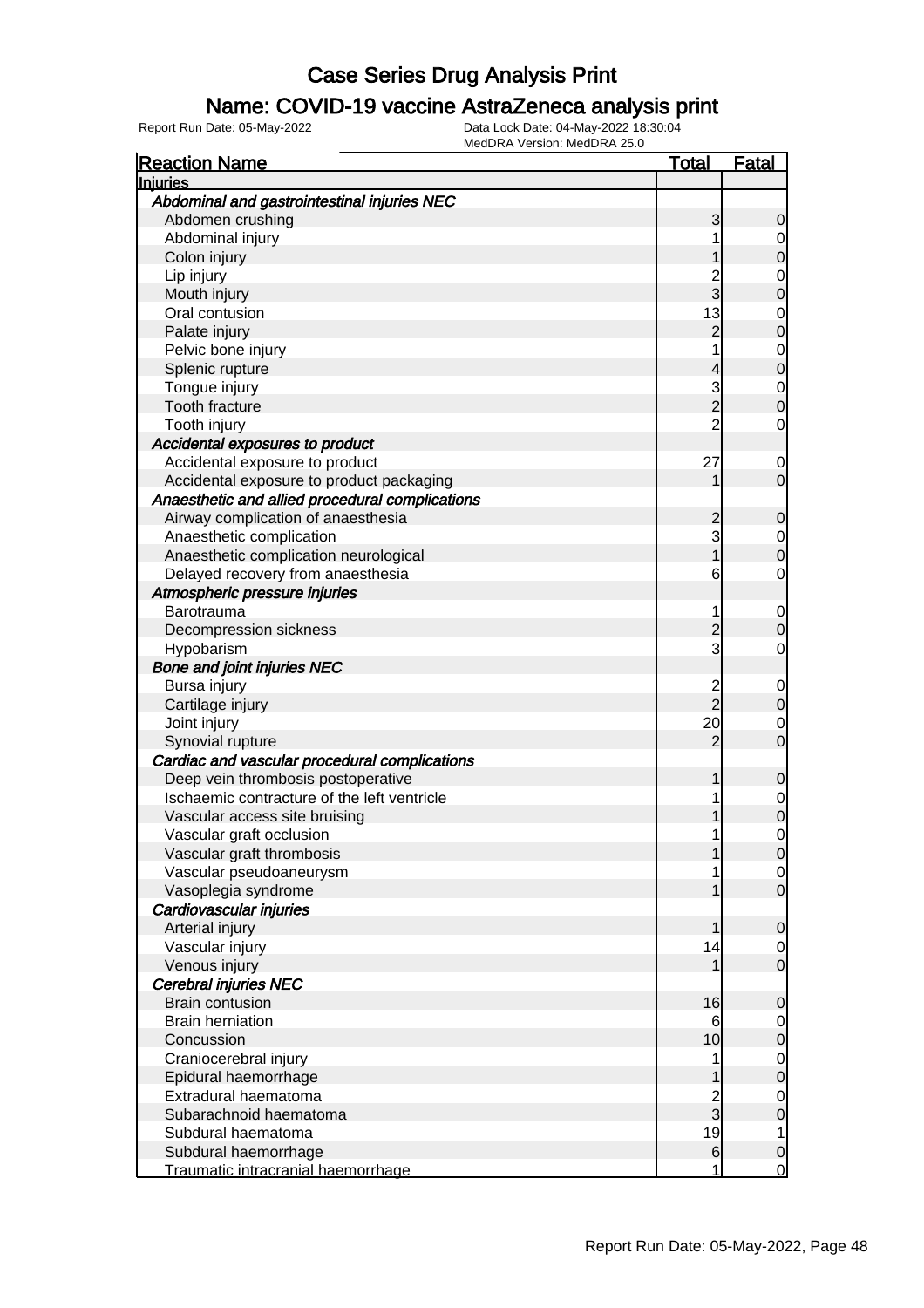### Name: COVID-19 vaccine AstraZeneca analysis print

| <b>Reaction Name</b>                                            | <u>Total</u>                                 | <b>Fatal</b>                         |
|-----------------------------------------------------------------|----------------------------------------------|--------------------------------------|
| Injuries cont'd<br><b>Injuries</b>                              |                                              |                                      |
| <b>Chemical injuries</b>                                        |                                              |                                      |
| Chemical burn                                                   |                                              | $\overline{0}$                       |
| Chemical burn of oral cavity                                    | $\begin{array}{c}\n2 \\ 2 \\ 7\n\end{array}$ | $\overline{0}$                       |
| Chemical burn of skin                                           |                                              | $\begin{matrix} 0 \\ 0 \end{matrix}$ |
| Chemical phlebitis                                              | $\overline{2}$                               |                                      |
| Chest and respiratory tract injuries NEC                        |                                              |                                      |
| Asbestosis                                                      | 1                                            | $\mathbf 0$                          |
| Chest crushing                                                  | 16                                           | $0$ 0                                |
| Chest injury                                                    |                                              |                                      |
| Foreign body in throat                                          | $\begin{array}{c} 2 \\ 2 \\ 1 \end{array}$   | $\begin{matrix}0\\0\end{matrix}$     |
| Traumatic haemothorax                                           |                                              |                                      |
| Traumatic lung injury                                           | 1                                            | $\mathbf 0$                          |
| Conditions caused by cold                                       |                                              |                                      |
| Chillblains                                                     | 77                                           | $\mathbf 0$                          |
| Frostbite                                                       | 1                                            | $\overline{O}$                       |
| Cranial nerve injuries                                          |                                              |                                      |
| Cranial nerve injury                                            | 1                                            | $\mathbf 0$                          |
| Optic nerve injury                                              | 8                                            | $\begin{matrix} 0 \\ 0 \end{matrix}$ |
| Vth nerve injury                                                | 1                                            |                                      |
| Ear injuries NEC                                                |                                              |                                      |
| Deafness traumatic                                              | 1                                            | $\boldsymbol{0}$                     |
| Exposures associated with pregnancy, delivery and lactation     |                                              |                                      |
| Drug exposure before pregnancy                                  | 1                                            | $\mathbf 0$                          |
| Exposure during pregnancy                                       | 19                                           | $0$<br>0                             |
| Exposure via breast milk                                        | 112                                          |                                      |
| Foetal exposure during pregnancy                                | 40                                           | $\begin{matrix}0\\0\end{matrix}$     |
| Maternal exposure before pregnancy                              | 18                                           |                                      |
| Maternal exposure during breast feeding                         | 1397                                         | $\begin{matrix} 0 \\ 0 \end{matrix}$ |
| Maternal exposure during pregnancy                              | 400                                          |                                      |
| Maternal exposure timing unspecified                            | $\frac{2}{2}$                                | $\begin{matrix} 0 \\ 0 \end{matrix}$ |
| Paternal exposure during pregnancy                              |                                              |                                      |
| <b>Exposures to agents or circumstances NEC</b>                 |                                              |                                      |
| Exposure to SARS-CoV-2                                          | 8                                            | $\mathbf 0$                          |
| Exposure to household chemicals                                 | 1                                            | $\begin{matrix} 0 \\ 0 \end{matrix}$ |
| Exposure to toxic agent                                         | 1                                            |                                      |
| Exposure to vaccinated person                                   | $\overline{4}$                               | 0                                    |
| Eye injuries NEC                                                |                                              |                                      |
| Cataract traumatic                                              | 1                                            | $\overline{0}$                       |
| Eye contusion                                                   | 59                                           | $\overline{0}$                       |
| Eye injury                                                      | 56                                           | $\overline{0}$                       |
| Eyelid contusion                                                | $\overline{5}$                               | $\mathbf 0$                          |
| Foreign body in eye                                             | $\frac{2}{1}$                                | $\overline{0}$                       |
| Hyphaema                                                        |                                              | $\boldsymbol{0}$                     |
| Injury corneal                                                  | 1                                            | $\overline{0}$                       |
| Periorbital haematoma                                           | 1                                            | $\mathbf 0$                          |
| Periorbital haemorrhage                                         | $\frac{2}{4}$                                | $\overline{0}$                       |
| Retinal injury                                                  |                                              | $\boldsymbol{0}$                     |
| Superficial injury of eye                                       | 1                                            | $\overline{0}$                       |
| <b>Traumatic iritis</b>                                         | 1                                            | $\overline{O}$                       |
| Foetal and neonatal conditions associated with product exposure |                                              |                                      |
| Intoxication by breast feeding                                  | 1                                            | $\mathbf 0$                          |
| <b>Fractures and dislocations NEC</b>                           |                                              |                                      |
| Fracture                                                        | $\overline{2}$                               | $\overline{0}$                       |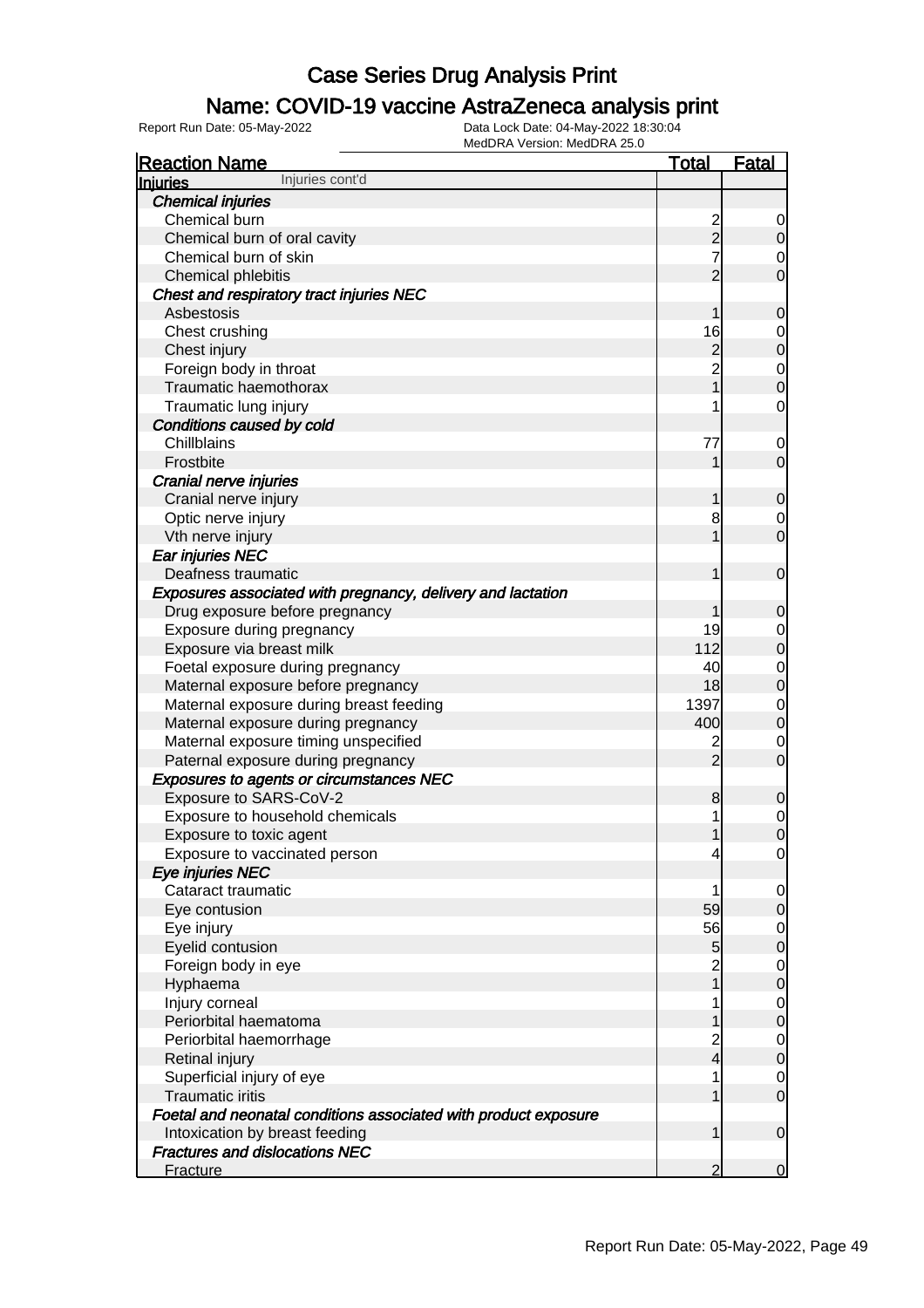### Name: COVID-19 vaccine AstraZeneca analysis print

| <b>Reaction Name</b>                                               | <b>Total</b>   | <b>Fatal</b>     |
|--------------------------------------------------------------------|----------------|------------------|
| Injuries cont'd<br><u>Injuries</u>                                 |                |                  |
| Joint dislocation                                                  | 15             | 1                |
| Multiple fractures                                                 | $\overline{c}$ | 0                |
| <b>Stress fracture</b>                                             |                | 0                |
| <b>Traumatic fracture</b>                                          |                | $\mathbf 0$      |
| Gastrointestinal and hepatobiliary procedural complications        |                |                  |
| Anastomotic ulcer                                                  |                | $\mathbf 0$      |
| Peripancreatic fluid collection                                    |                | 0                |
| Procedural nausea                                                  | 27             | $\mathbf 0$      |
| Procedural vomiting                                                | 7              | 0                |
| Heat injuries (excl thermal burns)                                 |                |                  |
| Heat cramps                                                        | 2              | $\mathbf 0$      |
| Heat exhaustion                                                    | 4              | $\mathbf 0$      |
| <b>Heat illness</b>                                                | 4              | $\mathbf 0$      |
| Heat oedema                                                        | 13             | $\mathbf 0$      |
| Heat stroke                                                        | 11             | $\mathbf 0$      |
| Intentional product misuses                                        |                |                  |
| Intentional product misuse                                         | 15             | $\mathbf 0$      |
| Intentional product use issues                                     |                |                  |
| Intentional dose omission                                          | 21             | 0                |
| Intentional product use issue                                      | $\overline{2}$ | $\mathbf 0$      |
| <b>Limb fractures and dislocations</b>                             |                |                  |
| Ankle fracture                                                     | 3              | 0                |
| Atypical femur fracture                                            |                | 0                |
| Clavicle fracture                                                  | 22             | $\mathbf 0$      |
| Femoral neck fracture                                              |                | $\mathbf 0$      |
| Femur fracture                                                     | $\frac{2}{2}$  | $\mathbf 0$      |
| Foot fracture                                                      | 3              | $\mathbf 0$      |
| Humerus fracture                                                   |                | $\mathbf 0$      |
| Lower limb fracture                                                |                | $\mathbf 0$      |
| Patella fracture                                                   |                | $\mathbf 0$      |
| Tibia fracture                                                     |                | $\mathbf 0$      |
| Upper limb fracture                                                | 3              | $\mathbf 0$      |
| Wrist fracture                                                     | 3              | 0                |
| Medication errors, product use errors and issues NEC               |                |                  |
| Circumstance or information capable of leading to medication error | 16             | 0                |
| Device difficult to use                                            |                | $\overline{0}$   |
| Device use issue                                                   |                | $\overline{0}$   |
| Dose calculation error                                             | 3              | $\mathbf 0$      |
| Drug titration error                                               | 1              | $\mathbf 0$      |
| Inadequate aseptic technique in use of product                     | $\overline{c}$ | $\boldsymbol{0}$ |
| Intercepted medication error                                       | 6              | $\mathbf 0$      |
| Medication error                                                   | 137            | 0                |
| Prescription drug used without a prescription                      | $\overline{c}$ | 0                |
| Product use in unapproved indication                               |                | 0                |
| Product use issue                                                  | 9              | 0                |
| Vaccination error                                                  | 11             | 0                |
| Wrong device used                                                  | 1              | $\mathbf 0$      |
| Wrong drug                                                         | 5              | $\mathbf 0$      |
| Wrong route                                                        | 1              | $\overline{0}$   |
| Wrong schedule                                                     | $\overline{c}$ | 0                |
| Wrong technique in product usage process                           | 13             | $\mathbf 0$      |
| Muscle, tendon and ligament injuries                               |                |                  |
| Epicondylitis                                                      | 33             | $\overline{0}$   |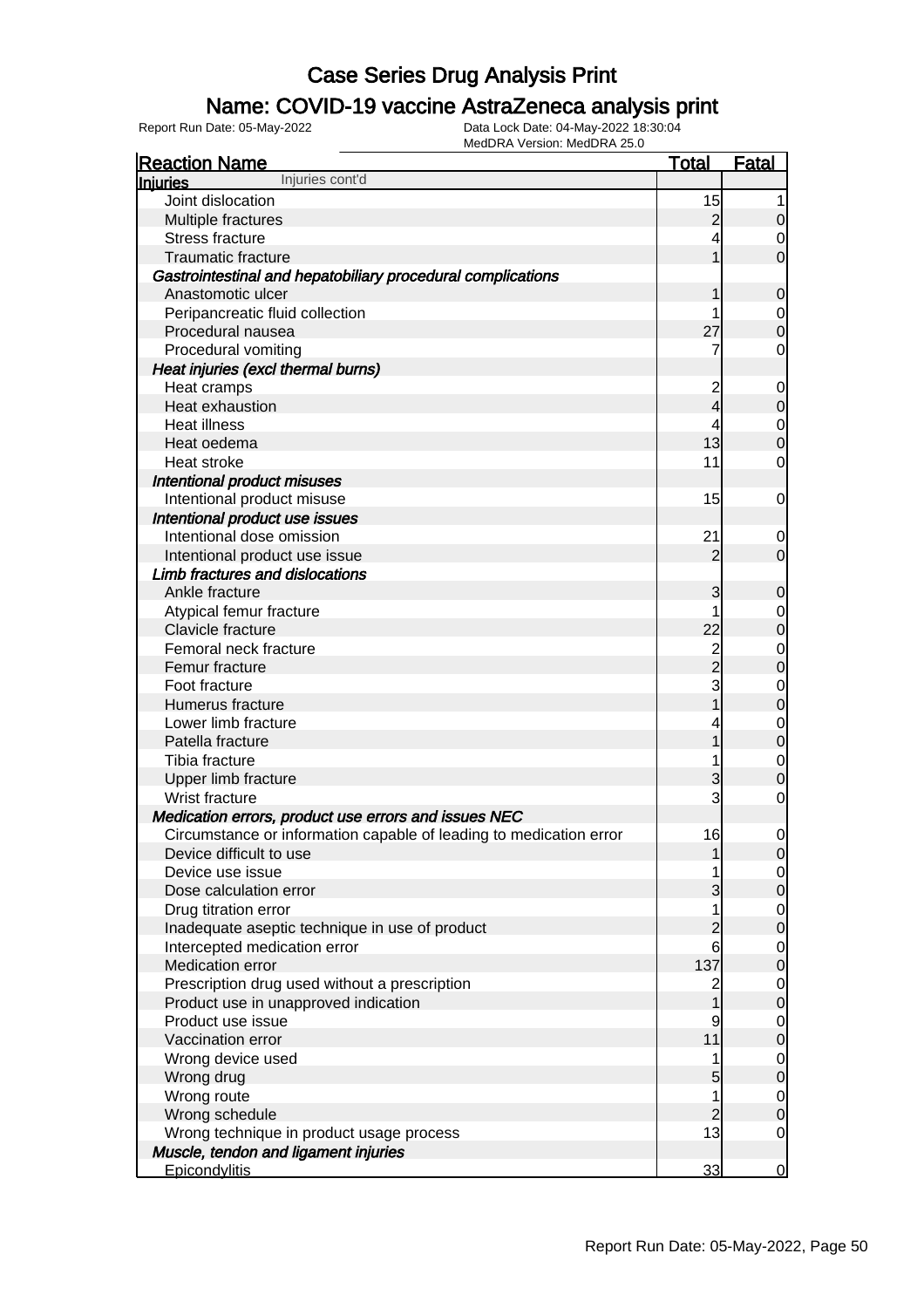### Name: COVID-19 vaccine AstraZeneca analysis print

| <b>Reaction Name</b>                                  | <b>Total</b>        | <b>Fatal</b>     |
|-------------------------------------------------------|---------------------|------------------|
| Injuries cont'd<br>Injuries                           |                     |                  |
| Ligament injury                                       | 4                   | $\overline{0}$   |
| Ligament rupture                                      | $\overline{2}$      | 0                |
| Ligament sprain                                       | 25                  | $\boldsymbol{0}$ |
| Muscle injury                                         | 72                  | $\mathbf 0$      |
| Muscle rupture                                        | 20                  | $\mathbf 0$      |
| Muscle strain                                         | 59                  | $\mathbf{0}$     |
| Post-traumatic neck syndrome                          | 4                   | $\mathbf 0$      |
| Repetitive strain injury                              | 3                   | $\mathbf{0}$     |
| Tendon injury                                         | 8                   | $\mathbf 0$      |
| Tendon rupture                                        | 32                  | $\mathbf 0$      |
| <b>Nerve injuries NEC</b>                             |                     |                  |
| Nerve injury                                          | 223                 | $\mathbf 0$      |
| Neurological and psychiatric procedural complications |                     |                  |
| Post lumbar puncture syndrome                         | 8                   | $\mathbf 0$      |
| Posterior fossa syndrome                              |                     | $\mathbf 0$      |
| Procedural dizziness                                  | 37                  | $\mathbf 0$      |
| Non-occupational environmental exposures              |                     |                  |
| Exposure to chemical pollution                        | 1                   |                  |
|                                                       |                     | $\mathbf 0$      |
| Exposure to extreme temperature                       | 4<br>$\overline{2}$ | $\mathbf 0$      |
| Exposure to noise                                     |                     | $\mathbf 0$      |
| Non-site specific injuries NEC                        |                     |                  |
| Animal bite                                           | 1                   | $\mathbf 0$      |
| Arthropod bite                                        |                     | $\boldsymbol{0}$ |
| Arthropod sting                                       | 13                  | $\mathbf 0$      |
| <b>Bite</b>                                           |                     | $\mathbf 0$      |
| Child maltreatment syndrome                           |                     | $\mathbf 0$      |
| Electric shock                                        | 36                  | $\mathbf 0$      |
| Extraskeletal ossification                            |                     | $\mathbf 0$      |
| Fall                                                  | 315                 | $\mathbf 0$      |
| Foreign body                                          | 3                   | $\mathbf 0$      |
| Inflammation of wound                                 | 4                   | $\boldsymbol{0}$ |
| Injury                                                | 23                  | $\mathbf 0$      |
| Internal injury                                       | 1                   | $\mathbf 0$      |
| Nervous system injury                                 | 5                   | $\mathbf 0$      |
| Post concussion syndrome                              | $\overline{2}$      | $\overline{0}$   |
| Road traffic accident                                 | $\frac{2}{6}$       | $\overline{0}$   |
| Soft tissue injury                                    |                     | $\mathbf 0$      |
| Sports injury                                         |                     | $\mathbf 0$      |
| Struck by lightning                                   |                     | $\boldsymbol{0}$ |
| Tissue injury                                         | 4                   | $\mathbf 0$      |
| Traumatic haematoma                                   | 3                   | $\boldsymbol{0}$ |
| <b>Traumatic shock</b>                                | 1                   | $\mathbf 0$      |
| Wound                                                 | 10                  | $\boldsymbol{0}$ |
| Wound complication                                    | 15                  | $\mathbf 0$      |
| Wound haemorrhage                                     | 11                  | $\boldsymbol{0}$ |
| Wound secretion                                       | 4                   | $\mathbf 0$      |
| Non-site specific procedural complications            |                     |                  |
| Administration related reaction                       | $\overline{c}$      | $\mathbf 0$      |
| Incision site erythema                                |                     | 0                |
| Incision site haemorrhage                             |                     | $\overline{0}$   |
| Incision site oedema                                  |                     | $\boldsymbol{0}$ |
| Incision site pain                                    | 10                  | $\overline{0}$   |
| Infusion related reaction                             | 19                  | $\overline{0}$   |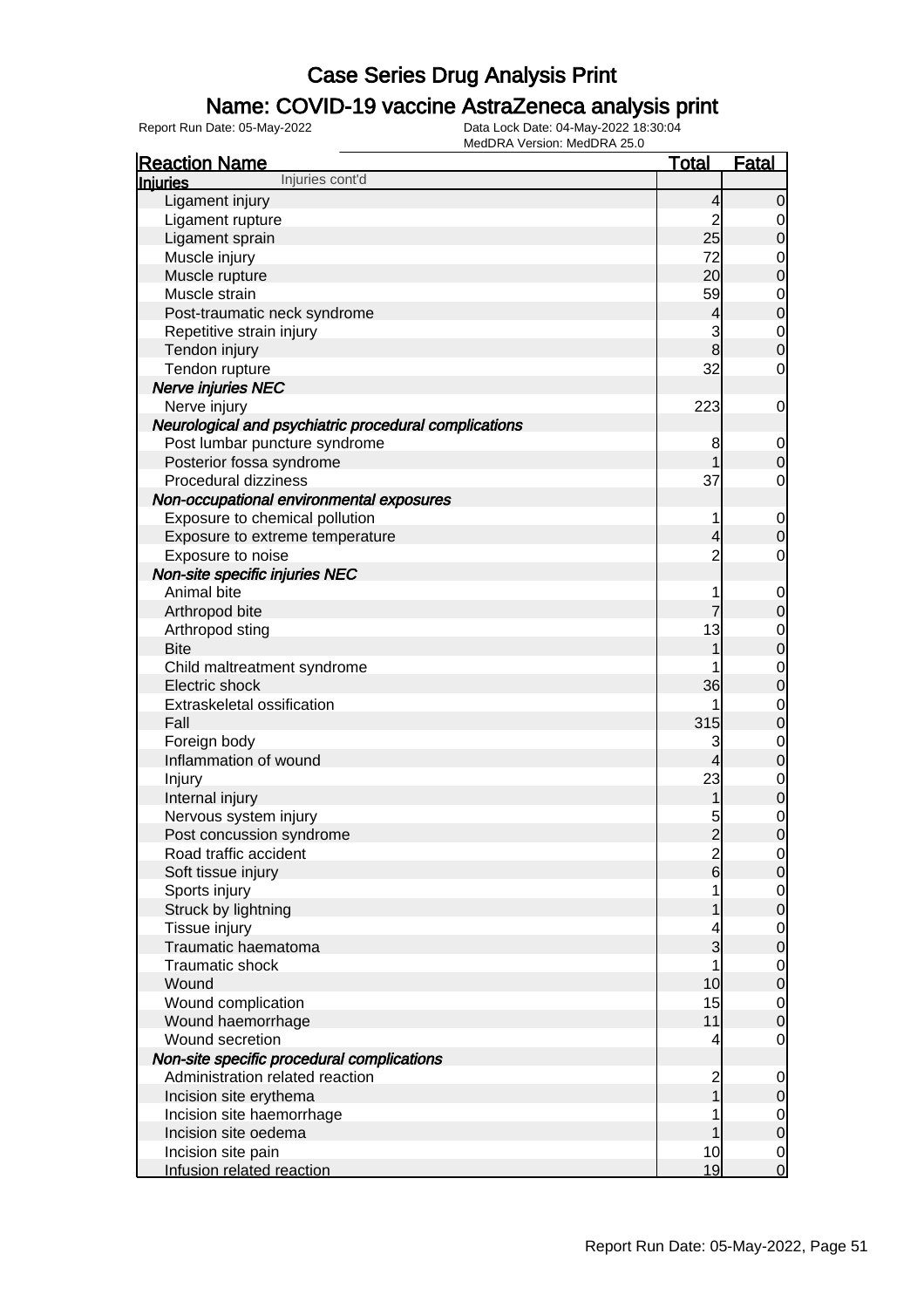### Name: COVID-19 vaccine AstraZeneca analysis print

| <b>Reaction Name</b>                                                                    | <u>Total</u>    | <b>Fatal</b>        |
|-----------------------------------------------------------------------------------------|-----------------|---------------------|
| Injuries cont'd<br><b>Injuries</b>                                                      |                 |                     |
| Injection related reaction                                                              | 613             | 0                   |
| Needle fatigue                                                                          |                 | 0                   |
| Post procedural complication                                                            | 35              | 0                   |
| Post procedural contusion                                                               | 2               | 0                   |
| Post procedural discomfort                                                              | $\overline{c}$  | 0                   |
| Post procedural haematoma                                                               |                 | 0                   |
| Post procedural haemorrhage                                                             |                 | 0                   |
| Procedural complication                                                                 |                 | 0                   |
| Procedural hypertension                                                                 |                 | $\mathbf 0$         |
| Procedural pain                                                                         | 8               | 0                   |
| Procedural site reaction                                                                |                 | 0                   |
| Suture related complication                                                             |                 | 0                   |
| <b>Occupational exposures</b>                                                           |                 |                     |
| Occupational exposure to product                                                        |                 | $\mathbf 0$         |
| Off label uses                                                                          |                 |                     |
| Off label use                                                                           | 111             | $\mathbf 0$         |
| <b>Overdoses NEC</b>                                                                    |                 |                     |
| Intentional overdose                                                                    | 14              | 0                   |
| Overdose                                                                                | 58              | 0                   |
| Prescribed overdose                                                                     |                 | 0                   |
| Pathways and sources of exposure                                                        |                 |                     |
| Exposure via body fluid                                                                 |                 | 0                   |
| Exposure via partner                                                                    | 1               | 0                   |
| Exposure via unknown route                                                              |                 | 0                   |
| Peripheral nerve injuries                                                               |                 |                     |
| Brachial plexus injury                                                                  | 2               | 0                   |
| Median nerve injury                                                                     | $\overline{c}$  | 0                   |
| Peripheral nerve injury                                                                 |                 | 0                   |
| Radial nerve injury                                                                     | $\overline{c}$  | 0                   |
| Sciatic nerve injury                                                                    |                 | 0                   |
| Ulnar nerve injury                                                                      | 3               | 0                   |
| Poisoning and toxicity                                                                  |                 |                     |
| Alcohol poisoning                                                                       | 3               | 0                   |
| Chemical poisoning                                                                      |                 | 0                   |
| Metal poisoning                                                                         | 2               | 0                   |
| Poisoning                                                                               |                 | <sub>0</sub>        |
| Systemic toxicity                                                                       | 2               | 0                   |
| Toxicity to various agents                                                              | 10 <sub>l</sub> | 0                   |
| <b>Product administration errors and issues</b>                                         |                 |                     |
| Accidental overdose                                                                     | 4               | 0                   |
| Accidental underdose                                                                    | $\overline{c}$  | 0                   |
| Booster dose missed                                                                     |                 | 0                   |
| Contraindicated product administered                                                    | 5               | 0                   |
| Drug administered in wrong device                                                       |                 | 0                   |
| Duplicate therapy error                                                                 | $\overline{c}$  | 0                   |
| Expired product administered                                                            | 27              | 0                   |
| Extra dose administered                                                                 | 10              | 0                   |
| Inappropriate schedule of product administration                                        | 153             | 0                   |
| Incomplete course of vaccination                                                        | 80              | 0                   |
| Incorrect dose administered                                                             | 13              | 0                   |
| Incorrect product administration duration                                               | $\overline{c}$  | $\mathbf 0$         |
|                                                                                         |                 |                     |
| Incorrect product formulation administered<br>Incorrect route of product administration | 58              | 0<br>$\overline{0}$ |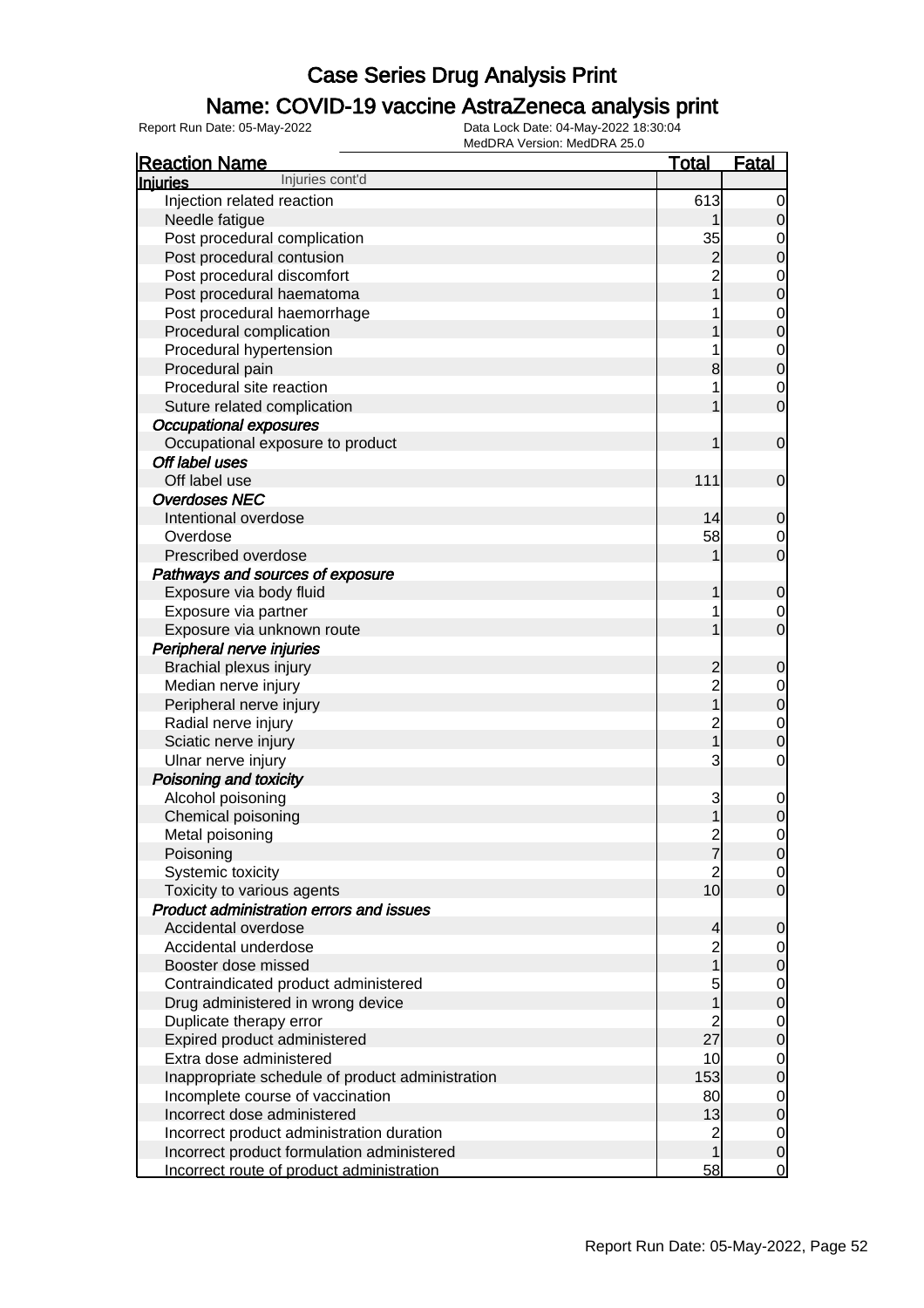### Name: COVID-19 vaccine AstraZeneca analysis print

| <b>Reaction Name</b>                                           | <b>Total</b>   | <b>Fatal</b>     |
|----------------------------------------------------------------|----------------|------------------|
| Injuries cont'd<br><b>Injuries</b>                             |                |                  |
| Intercepted product administration error                       | $\overline{c}$ | $\mathbf 0$      |
| Lack of vaccination site rotation                              | 1              | 0                |
| Poor quality product administered                              | 3              | $\boldsymbol{0}$ |
| Product administered at inappropriate site                     | 33             | 0                |
| Product administered to patient of inappropriate age           | 32             | $\boldsymbol{0}$ |
| Product administration error                                   | 30             | 0                |
| Product dose omission in error                                 | $\overline{2}$ | $\boldsymbol{0}$ |
| Product dose omission issue                                    | 43             | 0                |
| Wrong patient received product                                 | 1              | $\mathbf 0$      |
| Wrong product administered                                     | 22             | 0                |
| <b>Product confusion errors and issues</b>                     |                |                  |
| Product label confusion                                        | 1              | 0                |
| Product name confusion                                         | $\overline{2}$ | $\boldsymbol{0}$ |
| Product packaging confusion                                    |                | $\mathbf 0$      |
| Product dispensing errors and issues                           |                |                  |
| Product dispensing error                                       | 16             | 0                |
| Product monitoring errors and issues                           |                |                  |
| Documented hypersensitivity to administered product            | 1              | 0                |
| Labelled drug-drug interaction medication error                | 1              | $\mathbf 0$      |
| Product monitoring error                                       |                | $\mathbf 0$      |
| Product prescribing errors and issues                          |                |                  |
| Contraindicated product prescribed                             | 10             | 0                |
| Product prescribing error                                      | 5              | $\overline{0}$   |
| <b>Product selection errors and issues</b>                     |                |                  |
| Product selection error                                        | 3              | $\mathbf 0$      |
| Product storage errors and issues in the product use system    |                |                  |
| Intercepted product storage error                              | 1              | $\mathbf 0$      |
| Product storage error                                          | 7              | $\overline{0}$   |
| Product transcribing errors and communication issues           |                |                  |
| Product communication issue                                    | $\overline{c}$ | 0                |
| <b>Radiation injuries</b>                                      |                |                  |
| Sunburn                                                        | 55             | 0                |
| <b>Renal and urinary tract injuries NEC</b>                    |                |                  |
| <b>Bladder injury</b>                                          |                | 0                |
| Kidney rupture                                                 | $\overline{2}$ | $\mathbf 0$      |
| Reproductive system and breast injuries                        |                |                  |
| Penile contusion                                               | 3              | $\overline{0}$   |
| Penis injury                                                   | $\overline{c}$ | $\overline{0}$   |
| Uterine rupture                                                | $\mathbf{1}$   | $\overline{0}$   |
| Reproductive tract and breast procedural complications         |                |                  |
| Ovarian injury                                                 | 1              | $\mathbf 0$      |
| Postmastectomy lymphoedema syndrome                            |                | $\mathbf 0$      |
| Respiratory tract and thoracic cavity procedural complications |                |                  |
| Pulmonary oil microembolism                                    | $\overline{c}$ | $\mathbf 0$      |
| Site specific injuries NEC                                     |                |                  |
| Back injury                                                    | 7              | $\overline{0}$   |
| Central nervous system injury                                  |                | $\mathbf 0$      |
| Face crushing                                                  | 1              | $\overline{0}$   |
| Face injury                                                    | $\overline{c}$ | $\mathbf 0$      |
| Head injury                                                    | 45             | $\overline{0}$   |
| Limb crushing injury                                           | 10             | $\mathbf 0$      |
| Limb injury                                                    | 378            | $\overline{0}$   |
| Nasal injury                                                   | $\overline{2}$ | $\overline{0}$   |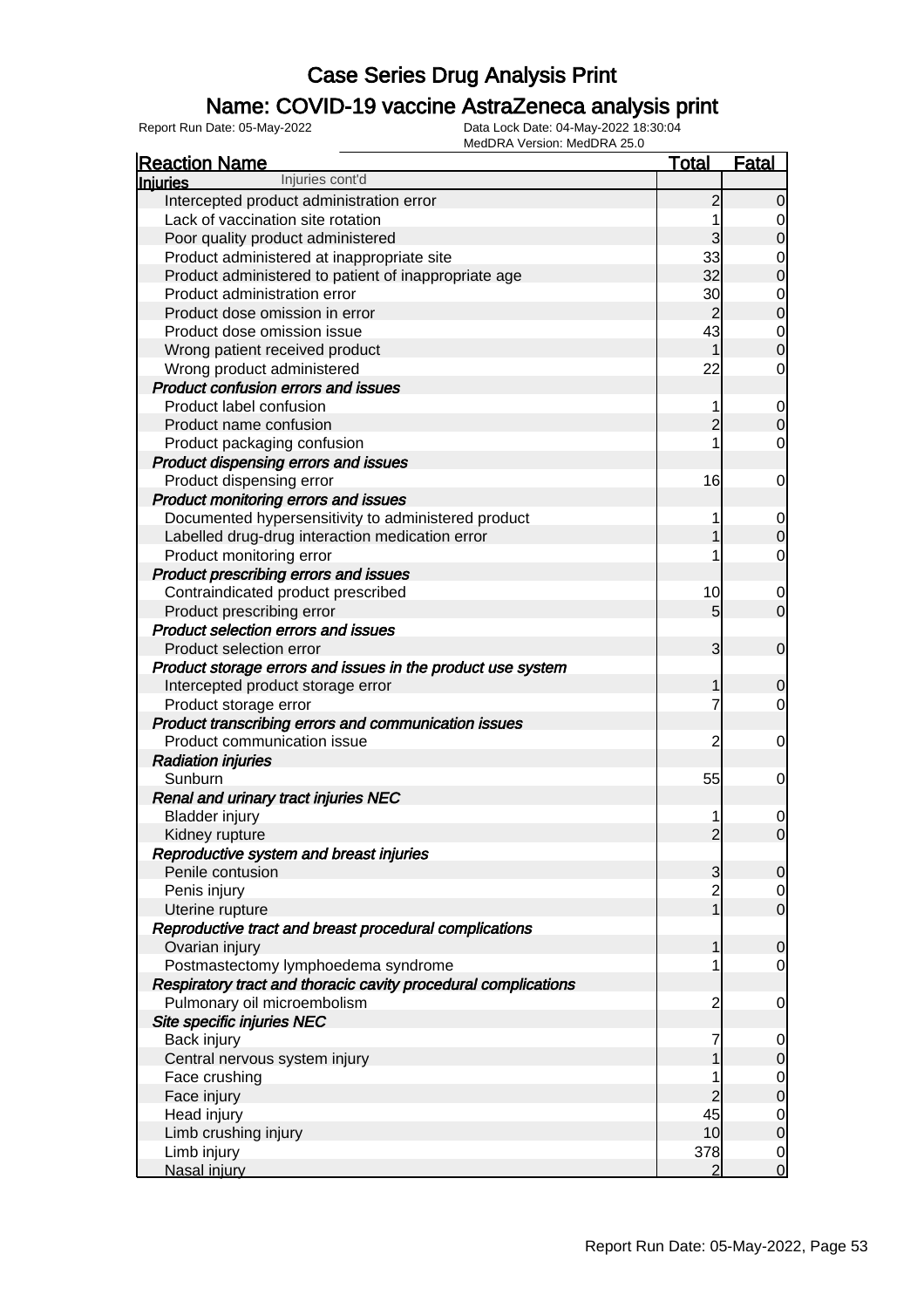### Name: COVID-19 vaccine AstraZeneca analysis print

| <b>Reaction Name</b>                                    | <u>Total</u>   | <u>Fatal</u>                         |
|---------------------------------------------------------|----------------|--------------------------------------|
| Injuries cont'd<br><b>Injuries</b>                      |                |                                      |
| Neck crushing                                           | 1              | $\overline{0}$                       |
| Neck injury                                             | 3              | $\overline{0}$                       |
| Pharyngeal contusion                                    | 3              | $\overline{0}$                       |
| Site specific procedural complications NEC              |                |                                      |
| Axillary web syndrome                                   | 3              | $\mathbf 0$                          |
| Head and neck procedural complication                   |                | $\overline{0}$                       |
| <b>Skin injuries NEC</b>                                |                |                                      |
| Contusion                                               | 3426           | 0                                    |
| Hair injury                                             | 4              |                                      |
| Nail injury                                             | 1              | $\begin{matrix} 0 \\ 0 \end{matrix}$ |
| Scar                                                    | 50             |                                      |
| Scratch                                                 | 6              | $\begin{matrix}0\\0\end{matrix}$     |
| Skin abrasion                                           | 6              |                                      |
| Skin injury                                             | 28             | $\begin{matrix}0\\0\end{matrix}$     |
| Skin laceration                                         | 7              |                                      |
| Skin pressure mark                                      |                | $\begin{matrix} 0 \\ 0 \end{matrix}$ |
| Skin wound                                              | 7              | $\mathbf 0$                          |
| Subcutaneous haematoma                                  | $\overline{3}$ | $\overline{0}$                       |
| Skin procedural complications                           |                |                                      |
| Dermal filler overcorrection                            | 1              | 0                                    |
| Recall phenomenon                                       | $\overline{c}$ | $\overline{0}$                       |
| Skull fractures, facial bone fractures and dislocations |                |                                      |
| Skull fracture                                          | 1              | $\mathbf 0$                          |
| Spinal cord injuries NEC                                |                |                                      |
| Prevertebral soft tissue swelling of cervical space     | 1              | $\overline{0}$                       |
| Spinal cord injury                                      | 6              | $\mathbf 0$                          |
| Spinal cord injury sacral                               | 1              | $\mathbf 0$                          |
| Spinal cord injury thoracic                             | 1              | $\overline{0}$                       |
| Spinal fractures and dislocations                       |                |                                      |
| Spinal compression fracture                             | 4              | $\overline{0}$                       |
| Spinal fracture                                         | 9              | $\overline{0}$                       |
| Stoma complications                                     |                |                                      |
| Gastrointestinal stoma complication                     | $\overline{c}$ | $\mathbf 0$                          |
| Stoma obstruction                                       | $\overline{1}$ | $\mathbf 0$                          |
| Stoma site haemorrhage                                  | 1              | $\mathbf 0$                          |
| Stoma site pain                                         | $\overline{2}$ | $\overline{0}$                       |
| Stoma site rash                                         | 1              | $\overline{0}$                       |
| <b>Thermal burns</b>                                    |                |                                      |
| Airway burns                                            | 1              | $\overline{0}$                       |
| Burn oesophageal                                        |                | $\mathbf 0$                          |
| Burn of internal organs                                 | 4              | $\overline{0}$                       |
| Burn oral cavity                                        | 11             | $\mathbf 0$                          |
| Burns second degree                                     | $\frac{2}{3}$  | $\overline{0}$                       |
| Cold burn                                               |                | $\mathbf 0$                          |
| Thermal burn                                            | 56             | $\overline{0}$                       |
| Thermal burns of eye                                    | 47             | $\overline{0}$                       |
| Thoracic cage fractures and dislocations                |                |                                      |
| <b>Rib fracture</b>                                     | 1              | $\mathbf 0$                          |
| <b>Transplantation complications</b>                    |                |                                      |
| Transplant failure                                      | 1              | $\mathbf 0$                          |
| <b>Underdoses NEC</b>                                   |                |                                      |
| Intentional underdose                                   | 1              | $\mathbf 0$                          |
| <b>Underdose</b>                                        | 11             | $\overline{0}$                       |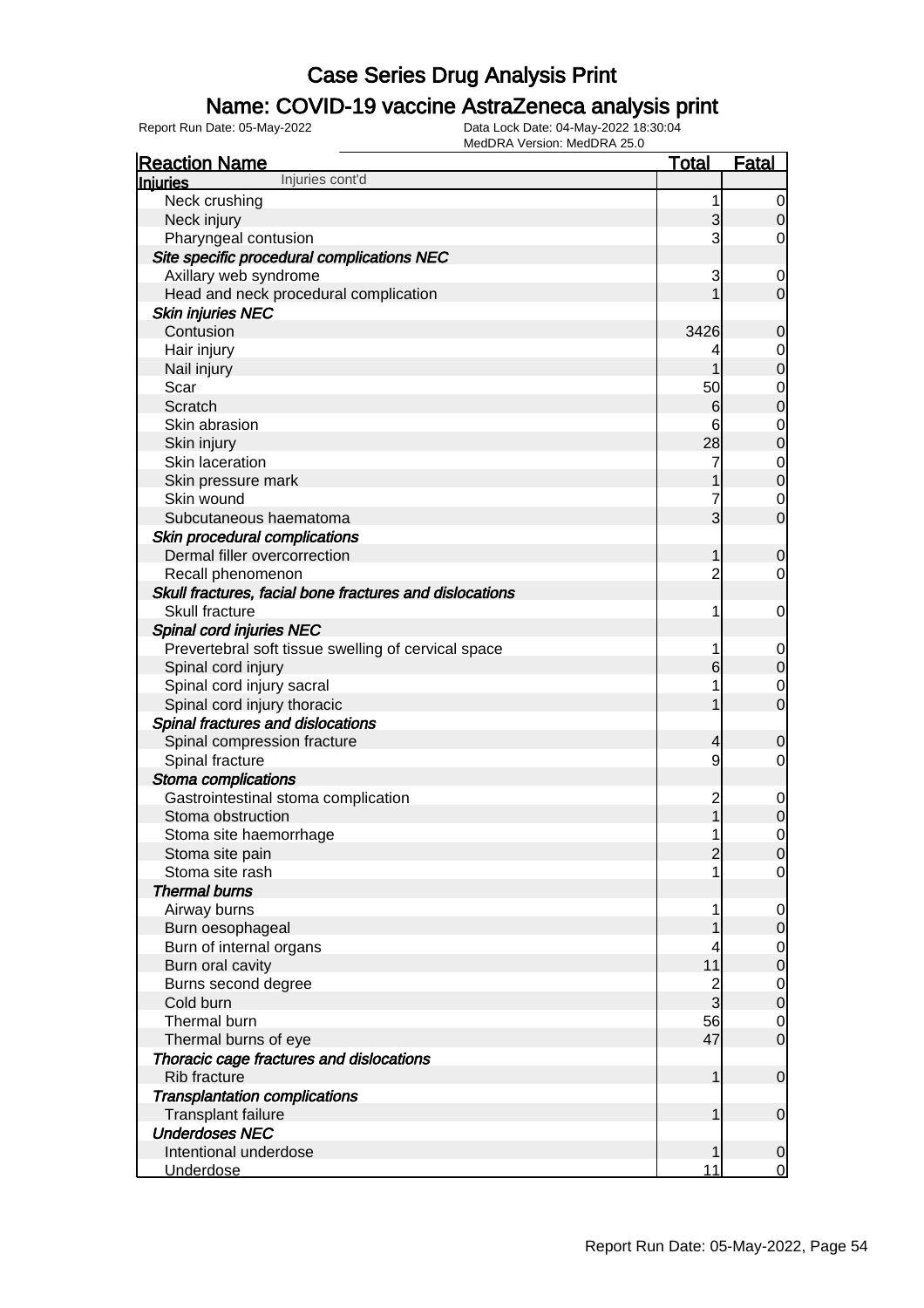### Name: COVID-19 vaccine AstraZeneca analysis print

| <b>Reaction Name</b>                         | Total | Fatal        |
|----------------------------------------------|-------|--------------|
| Injuries cont'd<br>Injuries                  |       |              |
| Vaccination related complications            |       |              |
| Adverse event following immunisation         | 5     |              |
| Post vaccination syndrome                    | 5     | <sub>0</sub> |
| Reaction to previous exposure to any vaccine |       | Οl           |
| Vaccination complication                     | っ     | Οl           |
| Injuries SOC TOTAL                           | 9615  |              |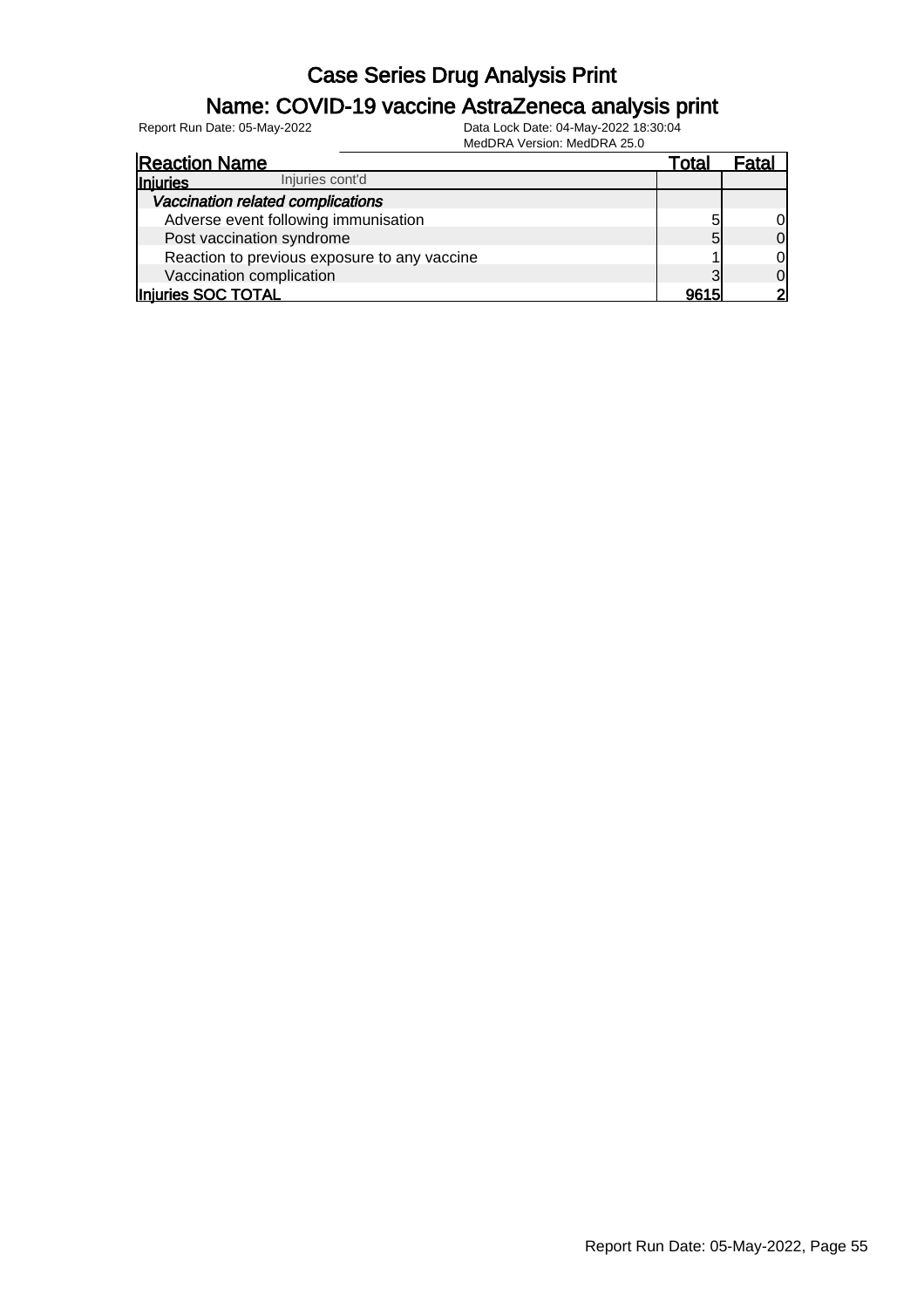### Name: COVID-19 vaccine AstraZeneca analysis print

| <b>Reaction Name</b>                                     | Total          | <b>Fatal</b> |
|----------------------------------------------------------|----------------|--------------|
| Investigations                                           |                |              |
| <b>Adrenal cortex tests</b>                              |                |              |
| <b>Blood cortisol</b>                                    | 1              | 0            |
| Cortisol decreased                                       | 3              | 0            |
| Cortisol increased                                       | $\overline{2}$ | 0            |
| Adrenal medulla tests                                    |                |              |
| Epinephrine increased                                    | 1              | 0            |
| Norepinephrine increased                                 | $\overline{c}$ | 0            |
| Auditory and vestibular diagnostic procedures            |                |              |
| Acoustic stimulation tests                               | 8              | $\mathbf 0$  |
| Audiogram                                                |                | 0            |
| <b>Autoimmunity analyses</b>                             |                |              |
| Anti-sperm antibody                                      |                | 0            |
| Antimitochondrial antibody positive                      | $\overline{c}$ | $\mathbf 0$  |
| Antineutrophil cytoplasmic antibody positive             | 1              | 0            |
| Antinuclear antibody                                     |                | $\mathbf 0$  |
| Antinuclear antibody increased                           | 2<br>2         | 0            |
| Antinuclear antibody positive                            | 3              | $\mathbf 0$  |
| Antiphospholipid antibodies                              | 3              | 0            |
| Antiphospholipid antibodies positive                     | 4              | $\mathbf 0$  |
| Cold agglutinins positive                                | $\overline{2}$ | 0            |
| DNA antibody negative                                    | 1              | $\mathbf 0$  |
| DNA antibody positive                                    |                | 0            |
| Rheumatoid factor                                        | 4              | $\mathbf 0$  |
| Rheumatoid factor increased                              | 3              | 0            |
| Rheumatoid factor negative                               | 1              | 0            |
| Smooth muscle antibody                                   |                | 0            |
| Bacteria identification and serology (excl mycobacteria) |                |              |
| <b>Bacterial test</b>                                    |                | 0            |
| Staphylococcus test positive                             | 1              | $\mathbf 0$  |
| Streptococcus test positive                              |                | 0            |
| Treponema test positive                                  | 1              | 0            |
| <b>Blood counts NEC</b>                                  |                |              |
| Full blood count                                         | 21             | $\mathbf 0$  |
| Full blood count abnormal                                | 13             | 0            |
| Full blood count decreased                               | 3              | 0            |
| Full blood count increased                               |                | Û            |
| Full blood count normal                                  | 1              | 0            |
| Blood gas and acid base analyses                         |                |              |
| Blood gases                                              | 1              | 0            |
| Blood gases abnormal                                     |                | 0            |
| Blood lactic acid                                        | 4              | 0            |
| Blood lactic acid increased                              | 6              | 0            |
| Blood pH                                                 | 18             | 0            |
| Blood pH increased                                       | 15             | 0            |
| Carbon dioxide increased                                 | 1              | 0            |
| Oxygen consumption                                       | 2              | 0            |
| Oxygen saturation                                        | 27             | 0            |
| Oxygen saturation abnormal                               | 3              | 0            |
| Oxygen saturation decreased                              | 200            | 0            |
| Oxygen saturation normal                                 |                | 0            |
| Venous oxygen saturation decreased                       | 1              | 0            |
| Blood grouping and cross-matching analyses               |                |              |
| Blood group O                                            | 2              | $\mathbf 0$  |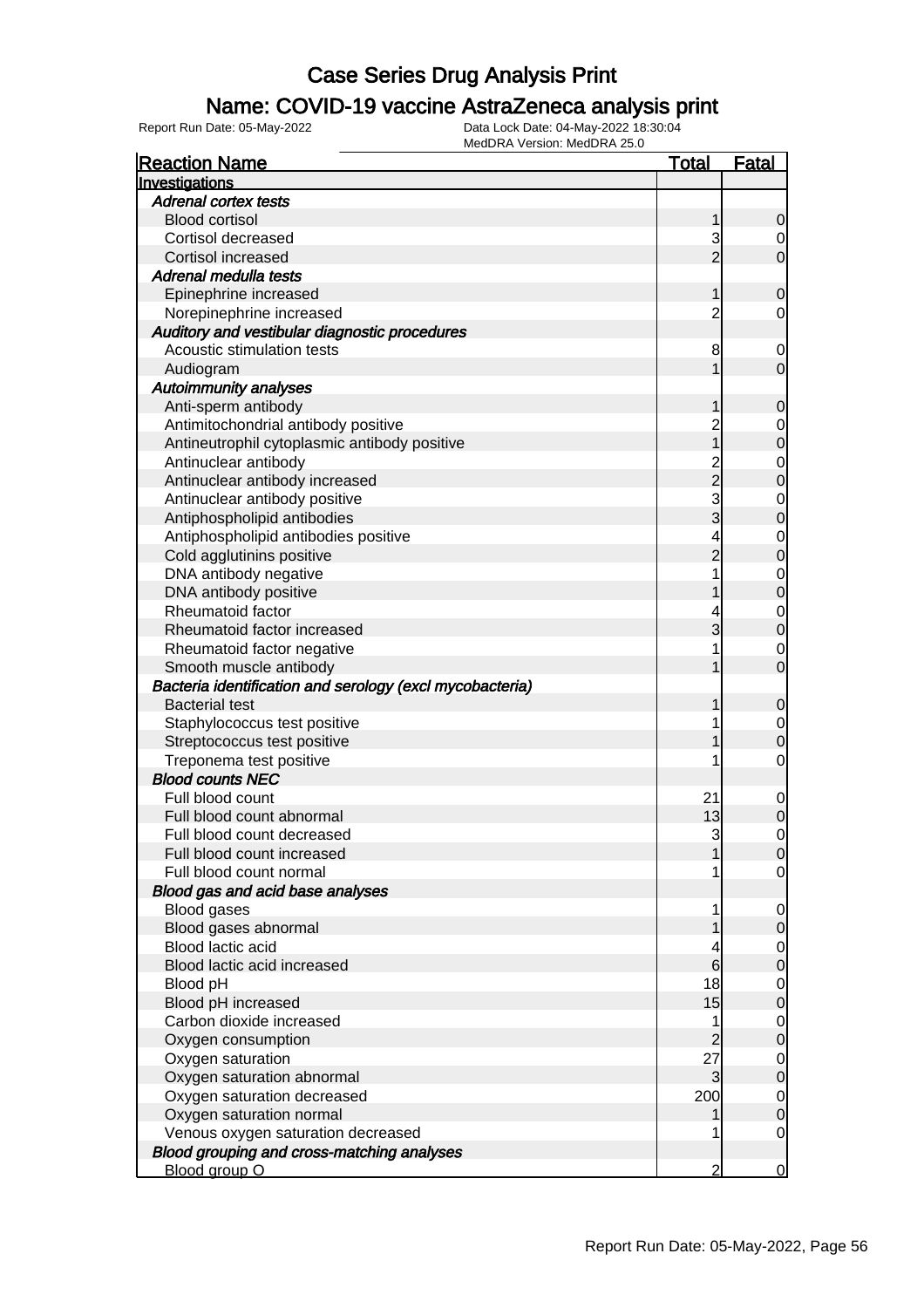### Name: COVID-19 vaccine AstraZeneca analysis print

| <b>Reaction Name</b>                                    | <b>Total</b>   | Fatal          |
|---------------------------------------------------------|----------------|----------------|
| Investigations cont'd<br>Investigations                 |                |                |
| Blood grouping                                          | 1              | $\overline{0}$ |
| Rhesus antigen negative                                 |                | 0              |
| Bone marrow and immune tissue histopathology procedures |                |                |
| Biopsy lymph gland                                      | 1              | $\mathbf 0$    |
| Bone marrow and immune tissue imaging procedures        |                |                |
| Scan lymph nodes                                        | $\overline{c}$ | $\mathbf 0$    |
| Carbohydrate tolerance analyses (incl diabetes)         |                |                |
| Blood glucose                                           | 20             | $\mathbf 0$    |
| Blood glucose abnormal                                  | 23             | $\mathbf 0$    |
| Blood glucose decreased                                 | 45             | $\mathbf{0}$   |
| Blood glucose fluctuation                               | 35             | $\overline{0}$ |
| Blood glucose increased                                 | 193            | $\mathbf 0$    |
| Glycosylated haemoglobin increased                      | 2              | $\overline{O}$ |
| Cardiac auscultatory investigations                     |                |                |
| Cardiac murmur                                          | 44             | $\mathbf 0$    |
| <b>Heart sounds</b>                                     | 19             | $\mathbf 0$    |
| Heart sounds abnormal                                   | 9              | $\overline{O}$ |
| Cardiac function diagnostic procedures                  |                |                |
| Cardiac monitoring                                      | 1              | $\mathbf 0$    |
| Central venous pressure                                 | 1              | $\mathbf{0}$   |
| Echocardiogram                                          | 3              | $\overline{0}$ |
| Ejection fraction decreased                             | 6              |                |
| Myocardial strain imaging                               | 21             | $0\atop 0$     |
| Stroke volume decreased                                 | $\frac{2}{2}$  | $\mathbf{0}$   |
| Stroke volume increased                                 |                | $\overline{0}$ |
| Venous pressure jugular increased                       | 1              | $\mathbf 0$    |
| Cardiac imaging procedures                              |                |                |
| Magnetic resonance imaging heart                        | 1              | $\mathbf 0$    |
| Cell marker analyses                                    |                |                |
| Carbohydrate antigen 15-3                               | 1              | $\mathbf 0$    |
| Carcinoembryonic antigen increased                      | $\overline{2}$ | $\overline{0}$ |
| Prostatic specific antigen decreased                    | 1              | $0\atop 0$     |
| Prostatic specific antigen increased                    | 5              |                |
| Tumour marker increased                                 | 1              | $\mathbf 0$    |
| Central nervous system histopathology procedures        |                |                |
| Biopsy brain                                            | 1              | $\overline{0}$ |
| Central nervous system imaging procedures               |                |                |
| Brain scan abnormal                                     | $\overline{c}$ | $\overline{0}$ |
| Computerised tomogram head                              | 28             | $\mathbf 0$    |
| Magnetic resonance imaging head                         | 47             | $\overline{0}$ |
| Magnetic resonance imaging head abnormal                | 1              | $\mathbf 0$    |
| Scan brain                                              |                | 0              |
| Cerebrospinal fluid tests (excl microbiology)           |                |                |
| CSF cell count abnormal                                 | 1              | $\mathbf 0$    |
| CSF lymphocyte count abnormal                           |                | $\mathbf 0$    |
| CSF oligoclonal band present                            |                | $\overline{0}$ |
| CSF pressure                                            | 4              | $\overline{0}$ |
| CSF protein increased                                   |                | $\overline{0}$ |
| CSF test abnormal                                       |                | $\overline{0}$ |
| CSF white blood cell count increased                    |                | $\overline{0}$ |
| Xanthochromia                                           |                | $\overline{O}$ |
| <b>Chemistry analyses NEC</b>                           |                |                |
| Histamine abnormal                                      | 4              | $\mathbf 0$    |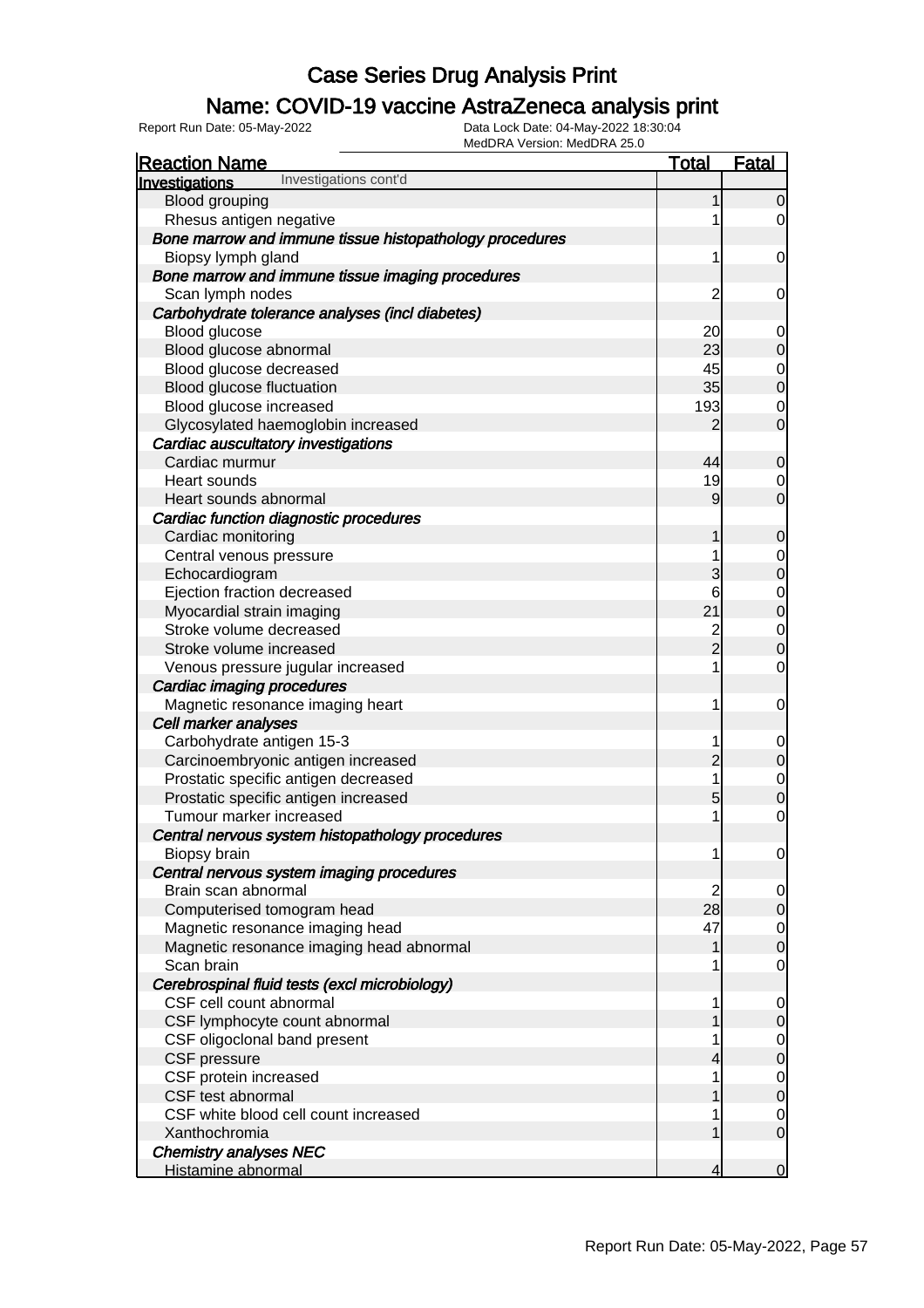### Name: COVID-19 vaccine AstraZeneca analysis print

| <b>Reaction Name</b>                            | <u>Total</u>                               | <b>Fatal</b>                     |
|-------------------------------------------------|--------------------------------------------|----------------------------------|
| Investigations cont'd<br><b>Investigations</b>  |                                            |                                  |
| Histamine level                                 | 4                                          | 0                                |
| Histamine level increased                       | 1                                          | $\mathsf{O}\xspace$              |
| Inflammatory marker decreased                   |                                            | $\mathbf{0}$                     |
| Inflammatory marker increased                   | 14                                         | $\overline{0}$                   |
| Serum serotonin increased                       | 1                                          | $\mathbf 0$                      |
| <b>Cholesterol analyses</b>                     |                                            |                                  |
| Blood cholesterol increased                     | 22                                         | $\mathbf 0$                      |
| Low density lipoprotein                         | 1                                          | $\overline{0}$                   |
| Low density lipoprotein increased               | 1                                          |                                  |
| Very low density lipoprotein decreased          | 1                                          | $\begin{matrix}0\\0\end{matrix}$ |
| Coagulation and bleeding analyses               |                                            |                                  |
| ADAMTS13 activity abnormal                      | 1                                          | $\mathbf 0$                      |
| ADAMTS13 activity decreased                     | 1                                          |                                  |
| Activated partial thromboplastin time           |                                            | $\begin{matrix}0\\0\end{matrix}$ |
| Activated partial thromboplastin time abnormal  |                                            |                                  |
| Activated partial thromboplastin time prolonged | 123                                        | $0\atop 0$                       |
| Anti factor VIII antibody positive              | 1                                          |                                  |
| Anti-platelet factor 4 antibody positive        |                                            | $0\atop 0$                       |
| <b>Bleeding time</b>                            | 11                                         |                                  |
| Bleeding time abnormal                          | 3                                          | $\begin{matrix}0\\0\end{matrix}$ |
| Bleeding time prolonged                         | 6                                          |                                  |
|                                                 |                                            | $0\atop 0$                       |
| Bleeding time shortened                         |                                            |                                  |
| Blood fibrinogen abnormal                       | $\begin{array}{c} 2 \\ 2 \\ 7 \end{array}$ | $0\atop 0$                       |
| Blood fibrinogen decreased                      |                                            |                                  |
| Blood fibrinogen increased                      | $\overline{2}$<br>$\overline{1}$           | $0\atop 0$                       |
| Blood thromboplastin                            |                                            |                                  |
| Blood thromboplastin abnormal                   | 1                                          | $0\atop 0$                       |
| Clot retraction                                 |                                            |                                  |
| Coagulation factor                              | 1                                          | $0\atop 0$                       |
| Coagulation factor VIII level decreased         | 6                                          |                                  |
| Coagulation test abnormal                       | 1                                          | $\begin{matrix}0\\0\end{matrix}$ |
| Coagulation time                                | 10                                         |                                  |
| Coagulation time prolonged                      | 14                                         | $\begin{matrix}0\\0\end{matrix}$ |
| Coagulation time shortened                      | 5                                          |                                  |
| Fibrin D dimer                                  | 1                                          | $\overline{0}$                   |
| Fibrin D dimer decreased                        | 1                                          | $\overline{0}$                   |
| Fibrin D dimer increased                        | 69                                         | $\overline{0}$                   |
| Heparin-induced thrombocytopenia test positive  | 1                                          | $\mathbf 0$                      |
| International normalised ratio                  | 4                                          | $\overline{0}$                   |
| International normalised ratio abnormal         | 11                                         | $\overline{0}$                   |
| International normalised ratio decreased        | 44                                         | $\overline{0}$                   |
| International normalised ratio fluctuation      | $5\overline{)}$                            | $\mathbf 0$                      |
| International normalised ratio increased        | 90                                         | $\overline{0}$                   |
| Prothrombin level increased                     | 1                                          | $\overline{0}$                   |
| Prothrombin time                                |                                            | $\overline{0}$                   |
| Prothrombin time prolonged                      |                                            | $\overline{0}$                   |
| Thrombin time                                   | 1                                          | $\mathbf 0$                      |
| Thrombin time abnormal                          | $\overline{2}$                             | $\overline{0}$                   |
| Digestive enzymes                               |                                            |                                  |
| Amylase increased                               | 1                                          | 0                                |
| Lipase increased                                | 1                                          | 0                                |
| Pancreatic enzymes increased                    | 1                                          | $\mathbf 0$                      |
| <b>ECG investigations</b>                       |                                            |                                  |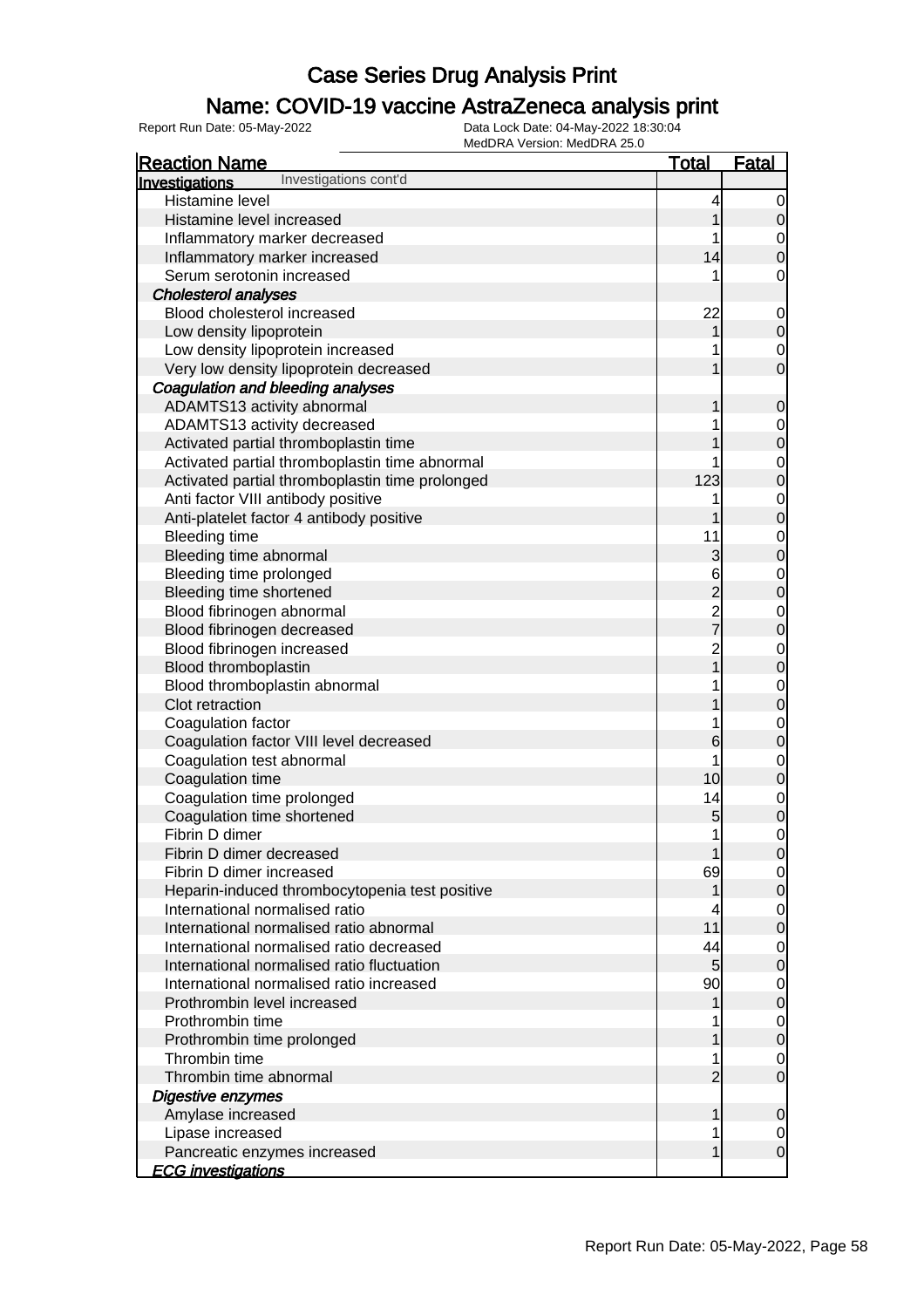### Name: COVID-19 vaccine AstraZeneca analysis print

| <b>Reaction Name</b>                                   | <b>Total</b>   | <u>Fatal</u>                         |
|--------------------------------------------------------|----------------|--------------------------------------|
| Investigations cont'd<br>Investigations                |                |                                      |
| Cardiac telemetry                                      |                | $\overline{0}$                       |
| Electrocardiogram                                      | 8              | $\mathbf 0$                          |
| Electrocardiogram P wave abnormal                      |                | $\overline{0}$                       |
| Electrocardiogram QT prolonged                         |                | $\mathbf{0}$                         |
| Electrocardiogram ST segment elevation                 |                | $\mathbf{0}$                         |
| Electrocardiogram ST-T segment abnormal                | 6              |                                      |
| Electrocardiogram T wave inversion                     | 5              | $\begin{matrix}0\\0\end{matrix}$     |
| Electrocardiogram abnormal                             | 21             |                                      |
| Electrocardiogram change                               | $\overline{2}$ | $\begin{matrix}0\\0\end{matrix}$     |
| Electrocardiogram normal                               |                | $\begin{matrix} 0 \\ 0 \end{matrix}$ |
| Electrocardiogram pacemaker spike                      |                |                                      |
| Exercise electrocardiogram                             |                | $\mathbf 0$                          |
| <b>Endocrine analyses and imaging NEC</b>              |                |                                      |
| Hormone level abnormal                                 | 67             | $\mathbf 0$                          |
| <b>Faecal analyses NEC</b>                             |                |                                      |
| Faecal calprotectin                                    |                | $\mathbf 0$                          |
| Faecal calprotectin increased                          | 9              | $\boldsymbol{0}$                     |
| Occult blood                                           |                | $\mathbf 0$                          |
| Stool analysis abnormal                                | $\overline{2}$ | $\overline{0}$                       |
| <b>Fertility analyses</b>                              |                |                                      |
| Semen analysis abnormal                                | 1              | $\mathbf 0$                          |
| Semen volume decreased                                 | $\overline{c}$ | $\overline{0}$                       |
| Sperm concentration                                    |                | $\overline{0}$                       |
| Spermatozoa abnormal                                   |                | $\mathbf 0$                          |
| Foetal and neonatal diagnostic procedures              |                |                                      |
| Foetal heart rate                                      |                | $\mathbf 0$                          |
| Foetal heart rate abnormal                             |                | $\mathbf 0$                          |
| Fungus identification and serology                     |                |                                      |
| Fungal test                                            |                | $\mathbf 0$                          |
| Gastrointestinal and abdominal imaging procedures      |                |                                      |
| <b>Barium swallow</b>                                  |                | $\mathbf 0$                          |
| Computerised tomogram abdomen                          |                | $\mathbf{0}$                         |
| Magnetic resonance imaging abdominal                   |                | $\overline{0}$                       |
| Stomach scan                                           |                | $\mathbf 0$                          |
| Gastrointestinal function diagnostic procedures        |                |                                      |
| Gastric pH                                             | $\frac{2}{2}$  | $\overline{0}$                       |
| Gastric pH decreased                                   |                | $\overline{0}$                       |
| Gastrointestinal stoma output increased                |                | $\overline{0}$                       |
| Swallow study                                          | 3              | $\overline{O}$                       |
| Gastrointestinal, pancreatic and APUD hormone analyses |                |                                      |
| Blood gastrin                                          | 1              | $\mathbf 0$                          |
| Blood gastrin normal                                   |                | $\overline{0}$                       |
| <b>Blood insulin</b>                                   | 4              | $\pmb{0}$                            |
| Blood insulin abnormal                                 | 1              | $\mathbf 0$                          |
| Blood insulin decreased                                | $\overline{c}$ | $\mathbf 0$                          |
| Blood insulin increased                                | 3              | $\mathbf 0$                          |
| <b>Haematological analyses NEC</b>                     |                |                                      |
| Blood viscosity abnormal                               | 1              | $\mathbf 0$                          |
| Blood viscosity decreased                              |                | $\mathbf 0$                          |
| Blood viscosity increased                              | 4              | $\overline{0}$                       |
| Haematology test abnormal                              | $\overline{2}$ | $\pmb{0}$                            |
| Plasma viscosity abnormal                              | 1              | $\mathbf 0$                          |
| Red blood cell sedimentation rate                      | 1              | $\mathbf 0$                          |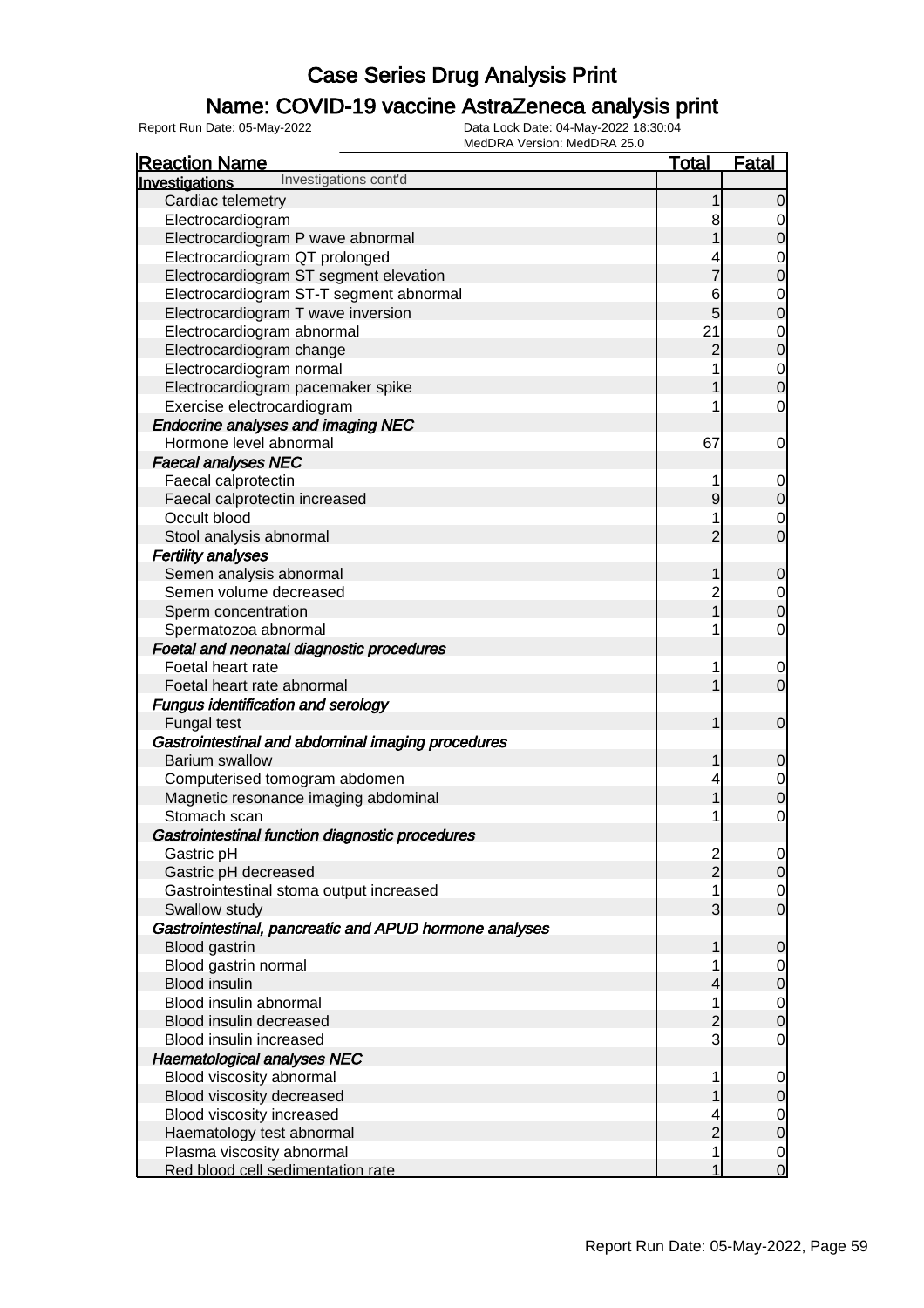### Name: COVID-19 vaccine AstraZeneca analysis print

| <b>Reaction Name</b>                         | <b>Total</b>   | <b>Fatal</b>                  |
|----------------------------------------------|----------------|-------------------------------|
| Investigations cont'd<br>Investigations      |                |                               |
| Red blood cell sedimentation rate abnormal   | 1              | 0                             |
| Red blood cell sedimentation rate increased  | 12             | $\overline{0}$                |
| Heart rate and pulse investigations          |                |                               |
| Brachial pulse decreased                     |                | $\mathbf 0$                   |
| Carotid pulse                                |                |                               |
| Femoral pulse                                |                | $\mathbf 0$                   |
| Heart rate                                   | 1149           | 0                             |
| Heart rate abnormal                          | 72             | $\mathbf 0$                   |
| Heart rate decreased                         | 143            | 0                             |
| Heart rate increased                         | 2177           | $\mathbf 0$                   |
| Heart rate irregular                         | 281            | 0                             |
| Heart rate variability decreased             |                | $\mathbf 0$                   |
| Heart rate variability increased             | 3              | 0                             |
| Maximum heart rate                           | 8              | $\mathbf 0$                   |
| Maximum heart rate decreased                 |                | 0                             |
| Maximum heart rate increased                 | $\overline{c}$ | $\mathbf 0$                   |
| Orthostatic heart rate response increased    |                | 0                             |
| Popliteal pulse                              |                | $\mathbf 0$                   |
| Pulse abnormal                               | 30             | 0                             |
| Pulse absent                                 | 4              | $\mathbf 0$                   |
| Pulse pressure decreased                     |                | 0                             |
| Pulse pressure increased                     | 3              | $\boldsymbol{0}$              |
| Pulse waveform abnormal                      |                | 0                             |
| Radial pulse                                 |                | $\mathbf 0$                   |
| Sinus rhythm                                 | 9              | 0                             |
| Hepatobiliary function diagnostic procedures |                |                               |
| Alanine aminotransferase decreased           |                | 0                             |
| Alanine aminotransferase increased           | 32             | $\mathbf 0$                   |
| Aspartate aminotransferase                   |                | $\mathbf 0$                   |
| Aspartate aminotransferase increased         | 4              | $\mathbf 0$                   |
| <b>Bile output</b>                           |                | 0                             |
| <b>Blood bilirubin</b>                       |                | $\mathbf 0$                   |
| Blood bilirubin increased                    | 7              | $\mathbf 0$                   |
| Gamma-glutamyltransferase increased          | 5              | $\mathbf 0$                   |
| Hepatic enzyme abnormal                      | $\overline{c}$ | 0                             |
| Hepatic enzyme increased                     | 17             | $\overline{0}$                |
| Liver function test                          | 3              | $\overline{0}$                |
| Liver function test abnormal                 | 57             | $\overline{0}$                |
| Liver function test increased                | 17             | $\overline{0}$                |
| Transaminases increased                      | 3              | $\overline{0}$                |
| <b>Histopathology procedures NEC</b>         |                |                               |
| <b>Biopsy</b>                                | 1              | $\mathbf 0$                   |
| Smear test                                   |                | 0                             |
| Imaging procedures NEC                       |                |                               |
| Computerised tomogram                        | 7              | $\mathbf 0$                   |
| Computerised tomogram normal                 |                | $\mathbf 0$                   |
| Magnetic resonance imaging                   | $\overline{c}$ | $\overline{0}$                |
| Magnetic resonance imaging abnormal          |                | $\mathbf 0$                   |
| Magnetic resonance imaging whole body        |                | $\overline{0}$                |
| Scan<br>Ultrasound scan                      |                | $\mathbf 0$                   |
| X-ray                                        |                | $\overline{0}$<br>$\mathbf 0$ |
| <u>Immunoglobulin analyses</u>               |                |                               |
|                                              |                |                               |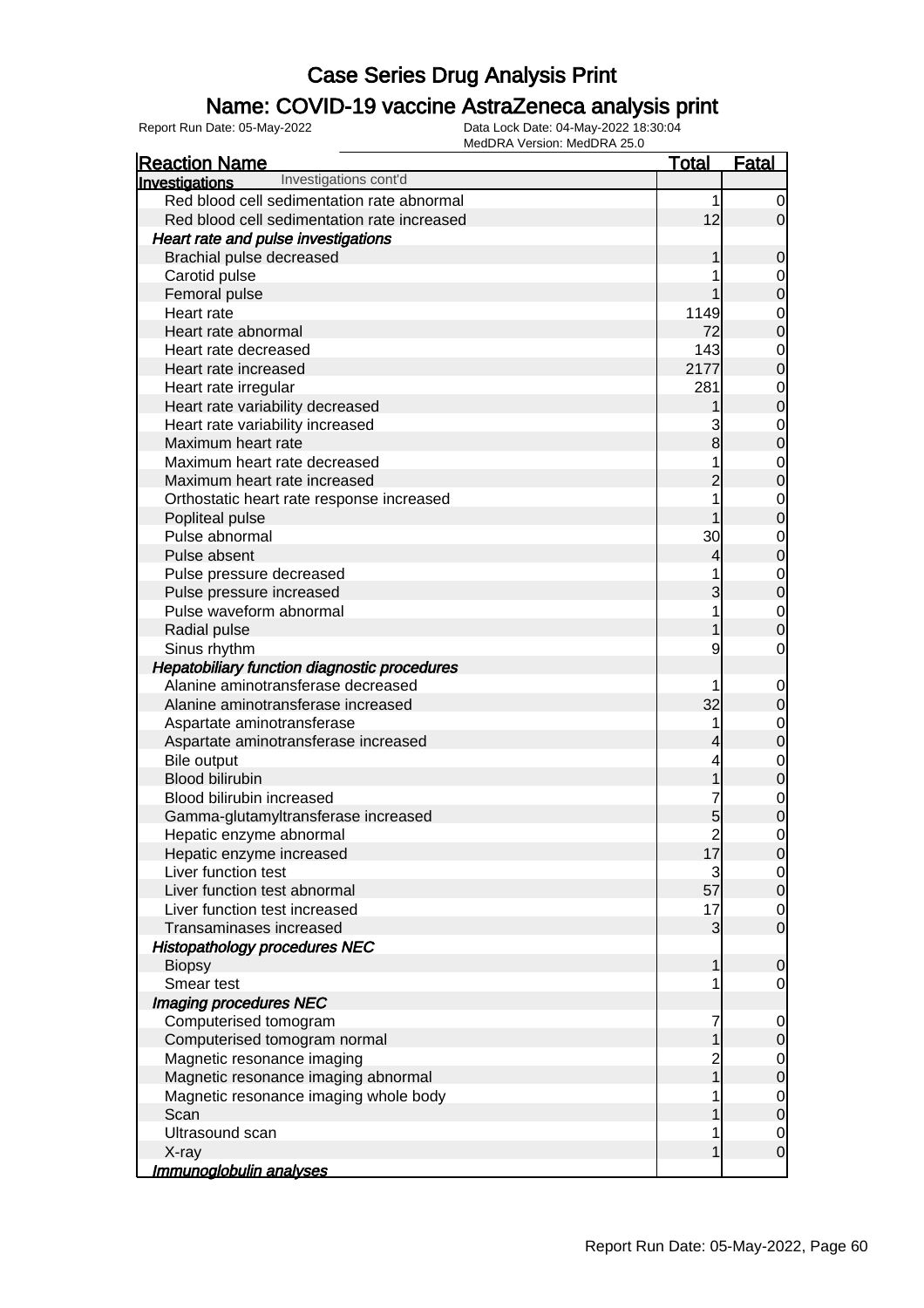#### Name: COVID-19 vaccine AstraZeneca analysis print

| <b>Reaction Name</b>                                      | <b>Total</b>             | <b>Fatal</b>     |
|-----------------------------------------------------------|--------------------------|------------------|
| Investigations cont'd<br><b>Investigations</b>            |                          |                  |
| Blood immunoglobulin A increased                          |                          | $\mathbf 0$      |
| Blood immunoglobulin E                                    |                          | 0                |
| Blood immunoglobulin E increased                          | 3                        | $\pmb{0}$        |
| Blood immunoglobulin G                                    |                          | $\mathbf 0$      |
| Blood immunoglobulin M                                    |                          | $\mathbf 0$      |
| Blood immunoglobulin M increased                          | $\overline{c}$           | $\mathbf 0$      |
| Immunoglobulins decreased                                 | $\overline{2}$           | $\mathbf 0$      |
| Immunology analyses NEC                                   |                          |                  |
| Antibody test                                             | 6                        | $\boldsymbol{0}$ |
| Antibody test abnormal                                    | 8                        | $\mathbf 0$      |
| Antibody test negative                                    | 18                       | $\mathbf 0$      |
| Antibody test positive                                    | 3                        | $\mathbf 0$      |
| Immunology test                                           | 14                       | 1                |
| Immunology test normal                                    |                          | $\mathbf 0$      |
| Mast cell degranulation present                           |                          | $\mathbf 0$      |
| Tryptase increased                                        |                          | $\mathbf 0$      |
| Immunology skin tests NEC                                 |                          |                  |
| Allergy alert test                                        | 3                        | 0                |
| Skin test positive                                        |                          | $\mathbf 0$      |
| <b>Investigations NEC</b>                                 |                          |                  |
| <b>APACHE II score</b>                                    |                          | $\boldsymbol{0}$ |
| <b>Blood test</b>                                         | 53                       | $\mathbf 0$      |
| Blood test abnormal                                       | 95                       | $\mathbf 0$      |
| Blood test normal                                         |                          | $\mathbf 0$      |
| Laboratory test                                           |                          | $\mathbf 0$      |
| Laboratory test abnormal                                  |                          | $\mathbf 0$      |
| Polymerase chain reaction positive                        | 3                        | $\mathbf 0$      |
| Quality of life decreased                                 | 5                        | $\mathbf 0$      |
| <b>Metabolism tests NEC</b>                               |                          |                  |
| Blood ketone body                                         | 10                       | $\mathbf 0$      |
| Blood ketone body increased                               |                          | $\mathbf 0$      |
| Blood ketone body present                                 |                          | $\mathbf 0$      |
| Blood uric acid increased                                 | 4                        | $\pmb{0}$        |
| Brain natriuretic peptide increased                       |                          | $\mathbf{0}$     |
| N-terminal prohormone brain natriuretic peptide increased |                          | $\overline{0}$   |
| Ubiquinone                                                | $\overline{\mathcal{A}}$ | $\overline{0}$   |
| Ubiquinone decreased                                      | $\overline{c}$           | $\overline{0}$   |
| Urine ketone body present                                 | $\overline{2}$           | $\overline{0}$   |
| Microbiology and serology tests NEC                       |                          |                  |
| <b>Blood culture</b>                                      | $\overline{c}$           | $\mathbf 0$      |
| Blood culture negative                                    | $\overline{1}$           | $\mathbf 0$      |
| Septic screen                                             |                          | $\overline{0}$   |
| Serology test                                             |                          | $\mathbf 0$      |
| Mineral and electrolyte analyses                          |                          |                  |
| <b>Blood calcium</b>                                      | 2                        | $\mathbf 0$      |
| Blood calcium increased                                   |                          | 0                |
| Blood cyanide                                             |                          | $\pmb{0}$        |
| <b>Blood iron</b>                                         | 14                       | $\mathbf 0$      |
| Blood iron decreased                                      | 37                       | $\mathbf 0$      |
| Blood iron increased                                      | 6                        | $\overline{0}$   |
| Blood magnesium decreased                                 | 3                        | $\pmb{0}$        |
| Blood phosphorus abnormal                                 | 1                        | $\overline{0}$   |
| Blood phosphorus decreased                                |                          | $\overline{0}$   |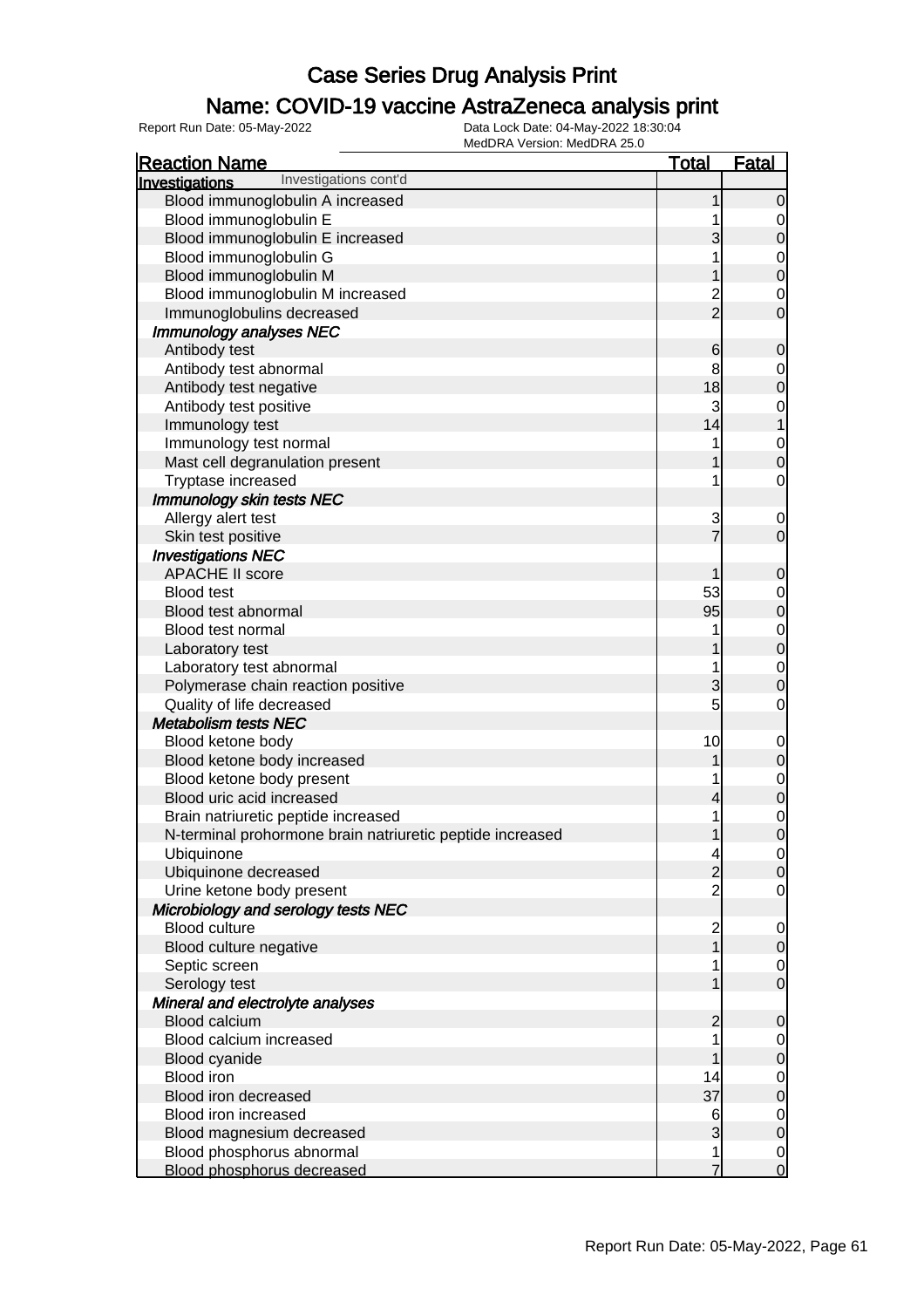### Name: COVID-19 vaccine AstraZeneca analysis print

| <b>Reaction Name</b>                                    | <b>Total</b>   | <b>Fatal</b>                         |
|---------------------------------------------------------|----------------|--------------------------------------|
| Investigations cont'd<br>Investigations                 |                |                                      |
| Blood phosphorus increased                              | 4              | $\overline{0}$                       |
| Blood potassium decreased                               | 12             | $\mathbf 0$                          |
| Blood potassium increased                               | 9              | $\mathbf 0$                          |
| Blood sodium                                            | $\overline{2}$ | $\mathbf 0$                          |
| Blood sodium decreased                                  | 6              |                                      |
| Blood zinc increased                                    |                | $\begin{matrix}0\\0\end{matrix}$     |
| Iron binding capacity total decreased                   |                |                                      |
| Serum ferritin                                          |                | $\begin{matrix}0\\0\end{matrix}$     |
| Serum ferritin decreased                                |                |                                      |
| Serum ferritin increased                                | 9              | $\begin{matrix} 0 \\ 0 \end{matrix}$ |
| Sweat test                                              | 3              | $\mathbf{0}$                         |
| <b>Transferrin decreased</b>                            | 1              | $\overline{0}$                       |
| Urine copper                                            | $\overline{2}$ | $\mathbf 0$                          |
| Musculoskeletal and soft tissue imaging procedures      |                |                                      |
| Bone densitometry                                       | 1              | $\mathbf 0$                          |
| Discogram abnormal                                      |                | $\boldsymbol{0}$                     |
| Magnetic resonance imaging neck                         |                |                                      |
| Skull X-ray                                             | 12             | $\begin{matrix} 0 \\ 0 \end{matrix}$ |
| X-ray limb                                              | $\overline{c}$ | $\mathbf{0}$                         |
| X-ray limb abnormal                                     | $\overline{1}$ | $\overline{0}$                       |
| X-ray of pelvis and hip                                 | $\overline{2}$ | $\mathbf 0$                          |
| Musculoskeletal and soft tissue tests NEC               |                |                                      |
| Muscle mass percentage                                  | 1              | $\mathbf{0}$                         |
| Swollen joint count                                     | $\overline{2}$ | $\boldsymbol{0}$                     |
| Swollen joint count increased                           | 4              | $\mathbf 0$                          |
| Tender joint count                                      | 4              | $\overline{0}$                       |
| Mycobacteria identification and serology                |                |                                      |
| Interferon gamma release assay positive                 | 2              | $\mathbf 0$                          |
| Neurologic diagnostic procedures                        |                |                                      |
| Coma scale abnormal                                     | 19             | $\boldsymbol{0}$                     |
| Electroencephalogram abnormal                           | 1              |                                      |
| Electromyogram abnormal                                 | $\overline{2}$ | $0\atop 0$                           |
| Hoover's sign of leg paresis                            | 1              | $\begin{matrix}0\\0\end{matrix}$     |
| Joint position sense decreased                          | $\overline{2}$ |                                      |
| Lumbar puncture                                         | 19             | $\mathbf 0$                          |
| Nerve conduction studies                                | 1              | $\overline{0}$                       |
| Nerve conduction studies abnormal                       |                | $\overline{0}$                       |
| Nerve stimulation test abnormal                         |                | $\mathsf{O}$                         |
| Neurotransmitter level altered                          |                | $\overline{0}$                       |
| Sensory level abnormal                                  |                | $\overline{0}$                       |
| Sleep study abnormal                                    |                | $\mathbf 0$                          |
| Sleep study normal                                      |                | $\mathbf 0$                          |
| Ophthalmic function diagnostic procedures               |                |                                      |
| Corneal reflex decreased                                | $\overline{2}$ | $\mathbf 0$                          |
| Intraocular pressure increased                          | 8              | $\overline{0}$                       |
| Intraocular pressure test                               | 8              | $\boldsymbol{0}$                     |
| Pupillary light reflex tests abnormal                   |                | $\overline{0}$                       |
| Retinal function test abnormal                          |                | $\mathbf 0$                          |
| Visual tracking test                                    |                | 0                                    |
| <b>Parathyroid analyses</b>                             |                |                                      |
| Blood parathyroid hormone decreased                     | 1              | $\mathbf 0$                          |
| Physical examination procedures and organ system status |                |                                      |
| <b>Body height decreased</b>                            | 1              | $\mathbf 0$                          |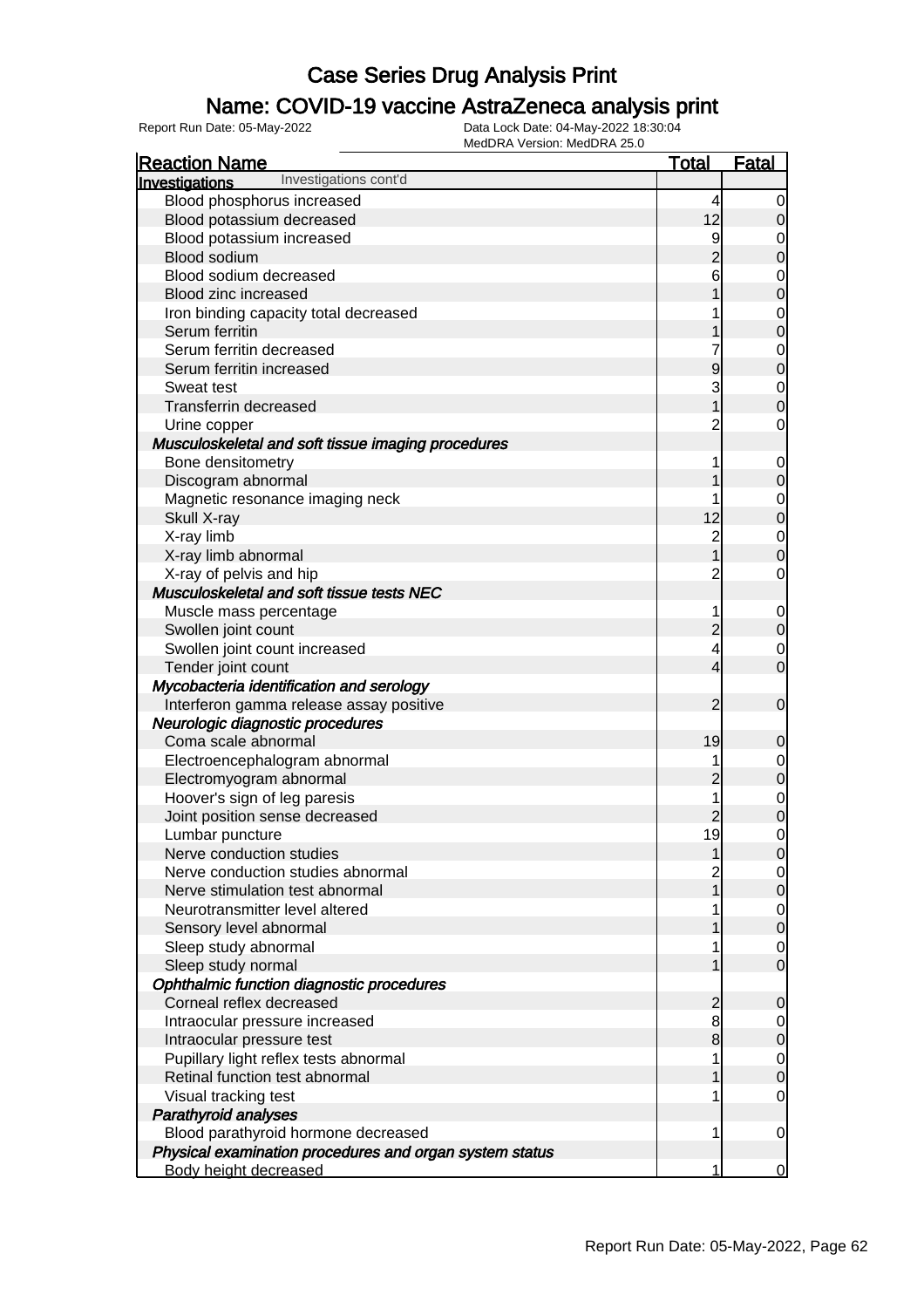### Name: COVID-19 vaccine AstraZeneca analysis print

| <b>Reaction Name</b>                           | <b>Total</b>            | <b>Fatal</b>   |
|------------------------------------------------|-------------------------|----------------|
| Investigations cont'd<br><b>Investigations</b> |                         |                |
| Body surface area                              | 3                       | 0              |
| Body surface area decreased                    |                         | 0              |
| Body temperature                               | 1043                    | 0              |
| Body temperature abnormal                      | 88                      | 0              |
| Body temperature decreased                     | 141                     | 0              |
| Body temperature fluctuation                   | 197                     | 0              |
| Body temperature increased                     | 1176                    | 0              |
| Body temperature normal                        | 3                       | 0              |
| <b>Breath sounds</b>                           |                         | 0              |
| Breath sounds abnormal                         | 8                       | 0              |
| Dermatologic examination abnormal              |                         | 0              |
|                                                |                         |                |
| Emergency care examination                     |                         | 0              |
| General physical condition abnormal            | 4                       | 0              |
| Grip strength                                  | 14                      | 0              |
| Grip strength decreased                        | 42                      | 0              |
| Head lag                                       | 19                      | 0              |
| Lymph node palpable                            | $6 \,$                  | 0              |
| Male genital examination abnormal              | $\overline{\mathbf{c}}$ | 0              |
| Menstruation normal                            | $\overline{7}$          | 0              |
| Muscle strength abnormal                       | 6                       | 0              |
| Neurological examination                       |                         | 0              |
| Neurological examination abnormal              |                         | 0              |
| Neurological examination normal                |                         | 0              |
| Ophthalmological examination                   | 5                       | 0              |
| Ophthalmological examination abnormal          |                         | 0              |
| Palpatory finding abnormal                     |                         | 0              |
| Product residue present                        |                         | 0              |
| Psoriasis area severity index decreased        |                         | 0              |
| Psoriasis area severity index increased        |                         | 0              |
| Respiratory rate                               | 13                      | 0              |
| Respiratory rate decreased                     | 32                      | 0              |
| Respiratory rate increased                     | 85                      | 0              |
| Skin temperature                               | 179                     | 0              |
| Temperature difference of extremities          | 9                       | 0              |
| Urological examination                         |                         | 0              |
| Vital signs measurement                        |                         | $\overline{0}$ |
| Weight decreased                               | 258                     | $\Omega$       |
| Weight increased                               | 77                      | 0              |
| Pituitary analyses anterior                    |                         |                |
| Blood corticotrophin                           | 1                       | 0              |
| Blood follicle stimulating hormone increased   |                         | 0              |
| Blood growth hormone increased                 |                         | $\overline{0}$ |
| Blood prolactin increased                      |                         | 0              |
| Blood thyroid stimulating hormone              |                         | $\mathbf 0$    |
| Blood thyroid stimulating hormone abnormal     |                         | 0              |
| Blood thyroid stimulating hormone decreased    | 4                       | 0              |
| Blood thyroid stimulating hormone increased    | 6                       | 0              |
| <b>Platelet analyses</b>                       |                         |                |
| Platelet count                                 |                         |                |
|                                                | 4<br>2                  | 0              |
| Platelet count abnormal                        | 358                     | 0              |
| Platelet count decreased                       |                         |                |
| Platelet count increased                       | 8                       | $\mathbf 0$    |
| Platelet count normal                          |                         | 0              |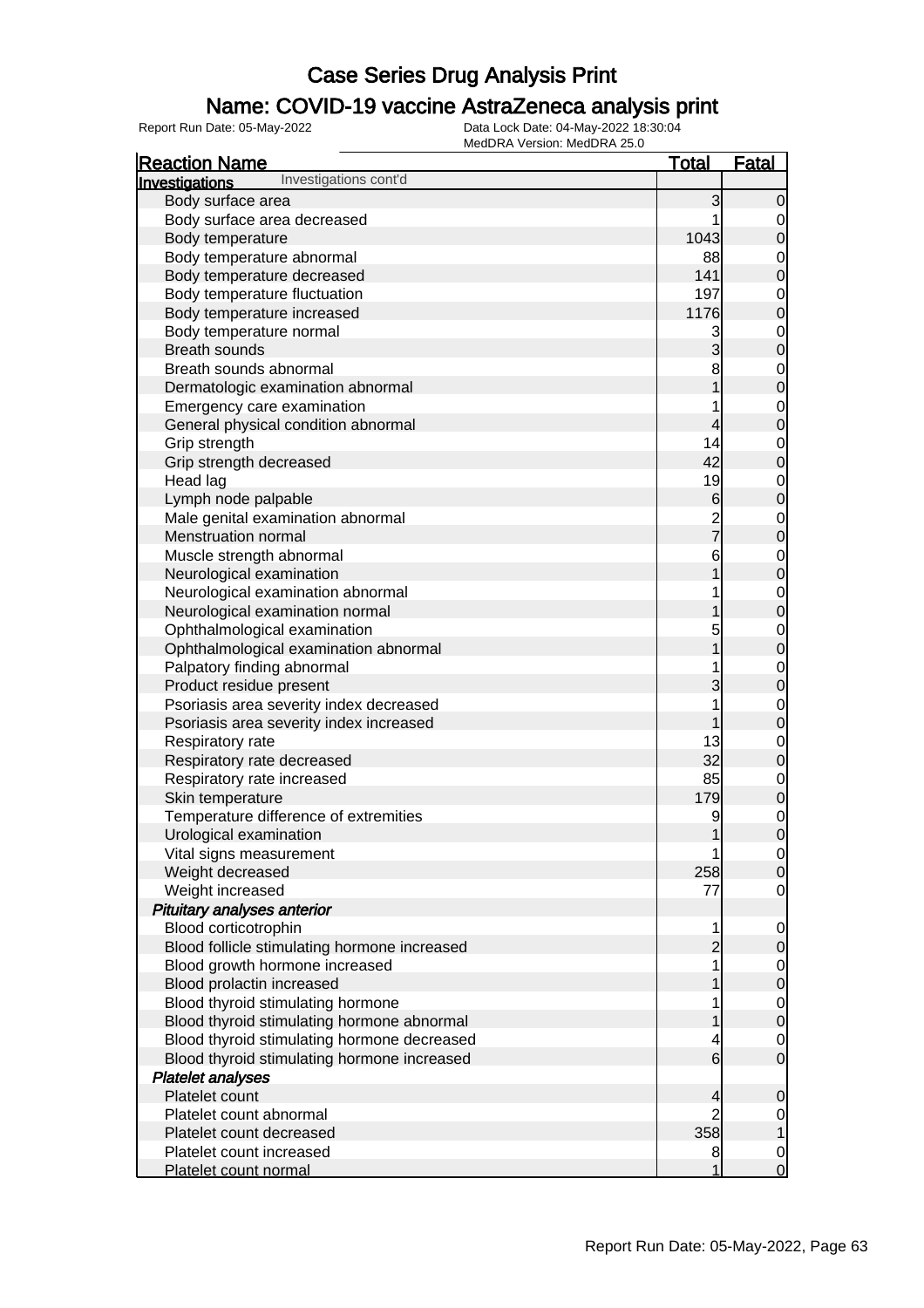#### Name: COVID-19 vaccine AstraZeneca analysis print

| <b>Reaction Name</b>                    | <b>Total</b>   | <b>Fatal</b>                     |
|-----------------------------------------|----------------|----------------------------------|
| Investigations cont'd<br>Investigations |                |                                  |
| Platelet morphology abnormal            | 1              | $\overline{0}$                   |
| Plateletcrit                            |                | $\mathbf 0$                      |
| <b>Protein analyses NEC</b>             |                |                                  |
| Blood albumin abnormal                  |                | $\mathbf 0$                      |
| C-reactive protein                      |                | $\mathbf{0}$                     |
| C-reactive protein abnormal             |                | $\overline{0}$                   |
| C-reactive protein decreased            |                |                                  |
| C-reactive protein increased            | 45             | $\begin{matrix}0\\0\end{matrix}$ |
| Protein total                           | $\overline{2}$ |                                  |
| Protein total abnormal                  |                | $\begin{matrix}0\\0\end{matrix}$ |
| Protein total increased                 | 2              | $\mathbf 0$                      |
| Zinc sulphate turbidity increased       |                | $\overline{0}$                   |
| Red blood cell analyses                 |                |                                  |
| Haematocrit                             | 10             | $\mathbf 0$                      |
| Haematocrit decreased                   |                |                                  |
| Haematocrit increased                   | 3              | $0$ 0                            |
| Haemoglobin                             | 7              |                                  |
| Haemoglobin decreased                   | 22             | $\begin{matrix}0\\0\end{matrix}$ |
| Haemoglobin increased                   | $\overline{c}$ |                                  |
| Mean cell haemoglobin concentration     |                | $\begin{matrix}0\\0\end{matrix}$ |
| Mean cell volume abnormal               | 3              |                                  |
| Red blood cell count                    | 3              | $\begin{matrix}0\\0\end{matrix}$ |
| Red blood cell count decreased          | $\overline{2}$ |                                  |
| Red blood cell count increased          |                | 0                                |
| Red blood cell elliptocytes present     |                |                                  |
| Red blood cell morphology abnormal      |                | $\begin{matrix}0\\0\end{matrix}$ |
| Red blood cell target cells present     |                | $\mathbf 0$                      |
| <b>Renal function analyses</b>          |                |                                  |
| Blood creatine increased                | 1              | $\mathbf{0}$                     |
| Blood creatinine abnormal               |                | $\mathbf 0$                      |
| Blood creatinine decreased              | 2              |                                  |
| Blood creatinine increased              | 3              | 0<br>0                           |
| Blood urea                              | 7              |                                  |
| Blood urea increased                    |                | 0<br>0                           |
| Glomerular filtration rate decreased    | 6              | $\mathbf{0}$                     |
| Reproductive hormone analyses           |                |                                  |
| 17 ketosteroids urine decreased         | 1              | $\overline{0}$                   |
| Anti-Muellerian hormone level decreased | 4              | 0                                |
| Blood oestrogen                         | $\overline{c}$ | $\mathbf 0$                      |
| Blood oestrogen decreased               | 1              | 0                                |
| Blood oestrogen increased               | $\overline{c}$ | $\mathbf 0$                      |
| Blood testosterone decreased            | $\overline{2}$ | 0                                |
| Blood testosterone increased            |                | $\mathbf 0$                      |
| Dihydrotestosterone decreased           |                | 0                                |
| False negative pregnancy test           | 5              | $\mathbf 0$                      |
| Female sex hormone level                |                | $\mathbf 0$                      |
| Human chorionic gonadotropin decreased  |                | $\mathbf 0$                      |
| Oestradiol                              |                | $\mathbf 0$                      |
| Oestradiol decreased                    |                | $\mathbf 0$                      |
| Oestriol                                |                | 0                                |
| Pregnancy test                          | 17             | $\overline{0}$                   |
| Pregnancy test false positive           | $\overline{c}$ | $\pmb{0}$                        |
| Pregnancy test negative                 | $\overline{2}$ | $\overline{0}$                   |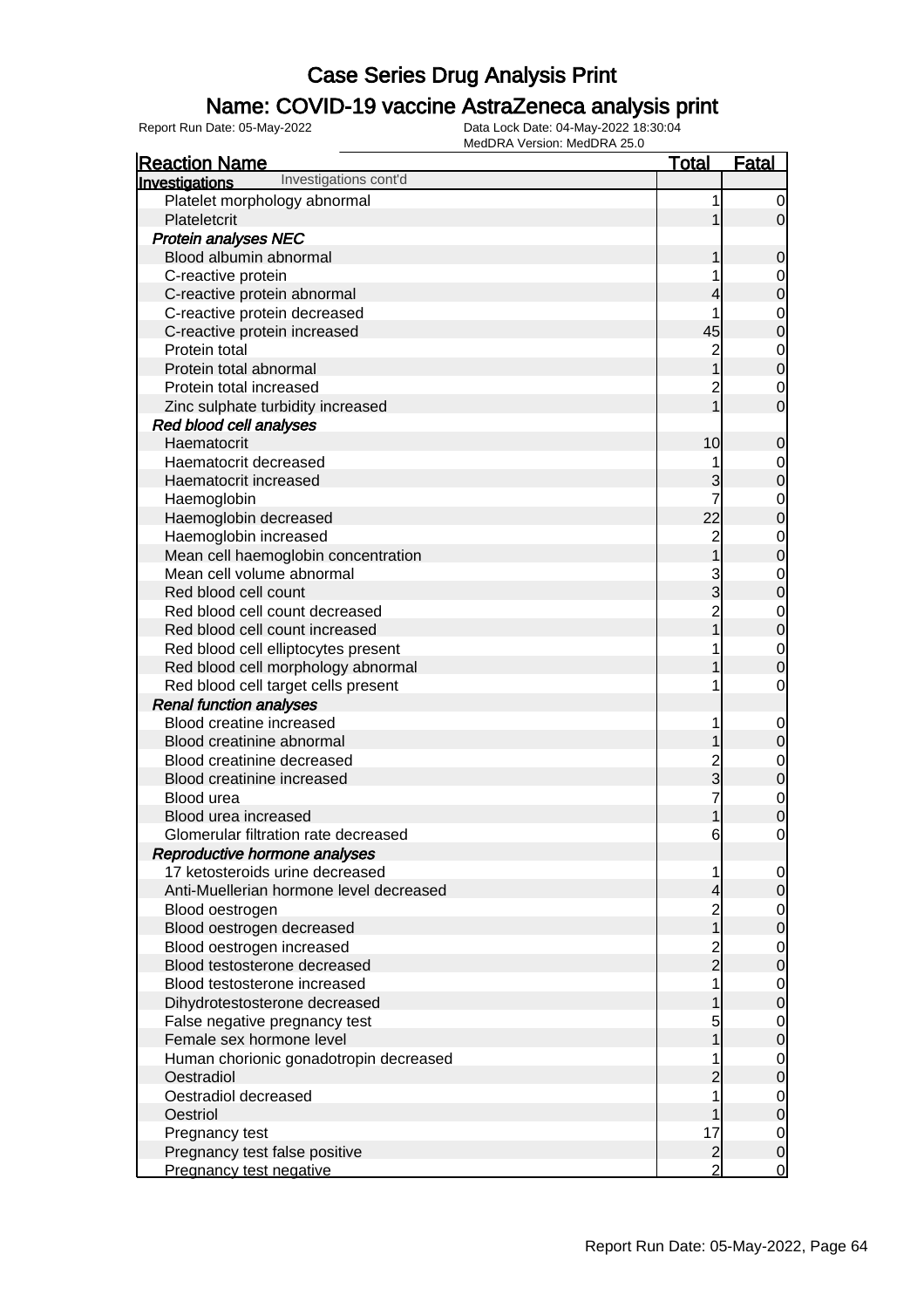### Name: COVID-19 vaccine AstraZeneca analysis print

| <b>Reaction Name</b>                                     | Total               | <b>Fatal</b>                     |
|----------------------------------------------------------|---------------------|----------------------------------|
| Investigations cont'd<br>Investigations                  |                     |                                  |
| Progesterone decreased                                   |                     | 0                                |
| Reproductive hormone                                     | 1                   | 0                                |
| Reproductive organ and breast histopathology procedures  |                     |                                  |
| <b>Biopsy breast</b>                                     | 1                   | $\overline{0}$                   |
| Biopsy vagina                                            |                     |                                  |
| Smear cervix                                             | 1                   | 0                                |
| Reproductive organ and breast imaging procedures         |                     |                                  |
| Mammogram                                                | 1                   | 0                                |
| Ultrasound scan vagina normal                            |                     | 0                                |
| Respiratory and pulmonary function diagnostic procedures |                     |                                  |
| Forced expiratory volume                                 | 2                   | 0                                |
| Forced expiratory volume decreased                       | 1                   | 0                                |
| Forced expiratory volume increased                       | 14                  | 0                                |
| Forced expiratory volume normal                          | 1                   | $\mathbf 0$                      |
| Forced vital capacity decreased                          |                     | 0                                |
| Fractional exhaled nitric oxide normal                   | 1                   | 0                                |
| Maximal voluntary ventilation                            | $\overline{2}$      | 0                                |
| Peak expiratory flow rate                                | 1                   | 0                                |
| Peak expiratory flow rate abnormal                       |                     | 0                                |
| Peak expiratory flow rate decreased                      | 7                   | 0                                |
| Pulmonary function test                                  | 5                   | 0                                |
| Pulmonary function test decreased                        | 6                   | $\mathbf 0$                      |
| Slow vital capacity                                      | 1                   | 0                                |
| Total lung capacity decreased                            | 6                   | 0                                |
| Respiratory tract and thoracic histopathology procedures |                     |                                  |
| Sputum abnormal                                          | 3                   | 0                                |
| Respiratory tract and thoracic imaging procedures        |                     |                                  |
| Chest X-ray                                              | 21                  | $\mathbf 0$                      |
| Computerised tomogram thorax                             | 4                   | 0                                |
| Laryngoscopy                                             | 1                   | 0                                |
| Ventilation/perfusion scan                               | 1                   | $\overline{0}$                   |
| Skeletal and cardiac muscle analyses                     |                     |                                  |
| Blood creatine phosphokinase increased                   | 8<br>1              | 0                                |
| Muscle enzyme increased                                  |                     | 0<br>0                           |
| Myocardial necrosis marker                               |                     |                                  |
| Myocardial necrosis marker increased<br>Troponin         | 1<br>$\overline{2}$ | $\overline{0}$<br>$\overline{0}$ |
| Troponin I increased                                     | 3                   |                                  |
| Troponin T                                               |                     | $\overline{0}$<br>$\mathbf 0$    |
| Troponin T increased                                     | 1                   | $\mathbf 0$                      |
| Troponin increased                                       | 21                  | $\overline{0}$                   |
| Skin histopathology and skin investigations NEC          |                     |                                  |
| Biopsy skin                                              | 2                   | $\mathbf 0$                      |
| <b>Special sense investigations NEC</b>                  |                     |                                  |
| Olfactory test                                           | 1                   | $\mathbf 0$                      |
| Therapeutic drug monitoring analyses                     |                     |                                  |
| Analgesic drug level                                     | 17                  | 0                                |
| Analgesic drug level increased                           | 1                   | $\mathbf 0$                      |
| Analgesic drug level therapeutic                         |                     | $\mathbf 0$                      |
| Anticoagulation drug level above therapeutic             | 3                   | $\mathbf 0$                      |
| Anticoagulation drug level below therapeutic             | $\overline{4}$      | $\mathbf 0$                      |
| Anticoagulation drug level increased                     | 1                   | $\mathbf 0$                      |
| Antidepressant drug level decreased                      | 1                   | $\overline{0}$                   |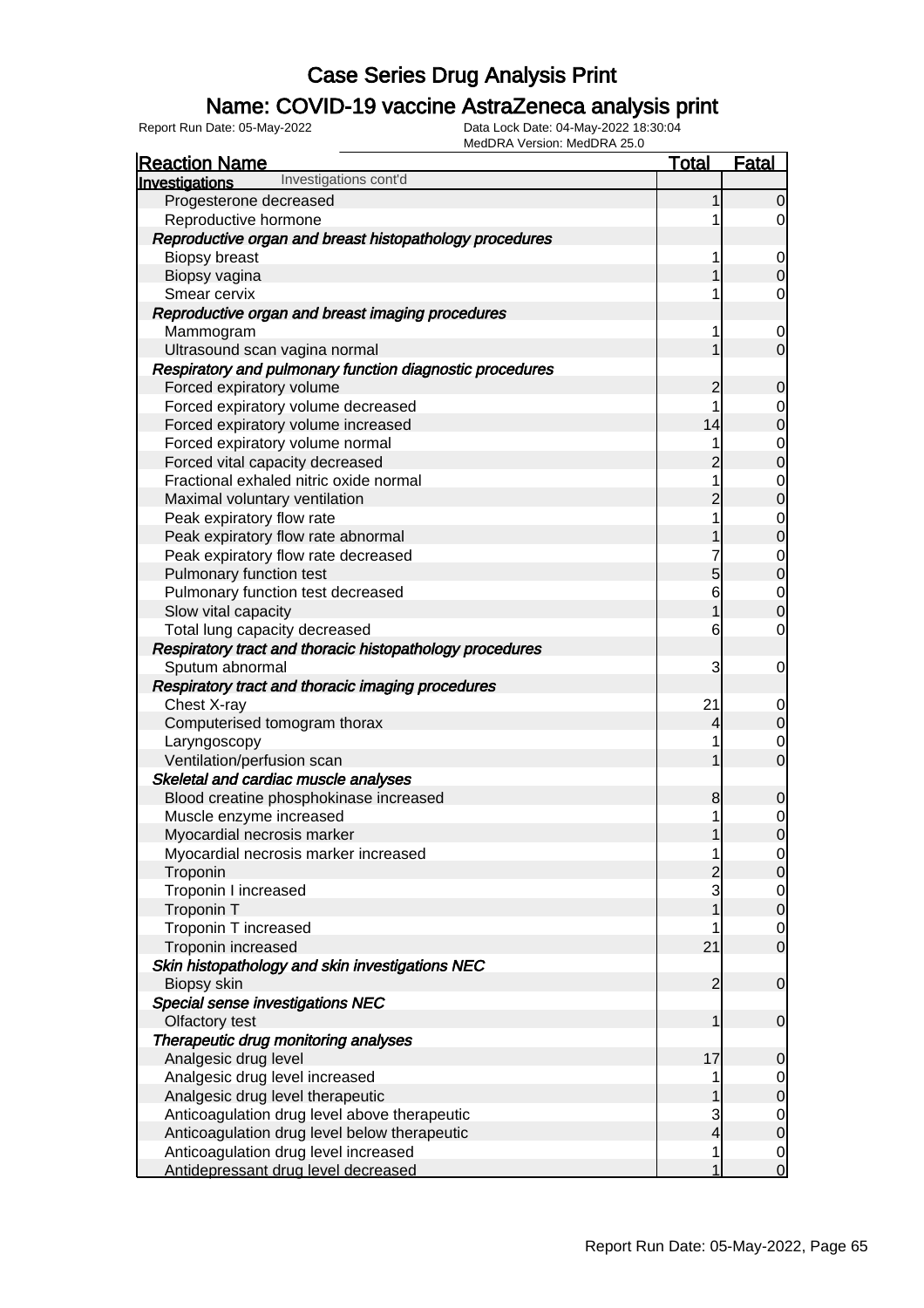### Name: COVID-19 vaccine AstraZeneca analysis print

| <b>Reaction Name</b>                              | <b>Total</b>   | <b>Fatal</b>                     |
|---------------------------------------------------|----------------|----------------------------------|
| Investigations cont'd<br>Investigations           |                |                                  |
| Drug level increased                              | 3              | $\overline{0}$                   |
| <b>Thyroid analyses</b>                           |                |                                  |
| Anti-thyroid antibody                             |                | $\mathbf 0$                      |
| Thyroid function test abnormal                    | 4              | $\mathbf 0$                      |
| Thyroxine                                         |                | $\mathbf 0$                      |
| Thyroxine abnormal                                |                | $\overline{0}$                   |
| Thyroxine free decreased                          |                | $\mathbf 0$                      |
| Thyroxine increased                               | $\overline{c}$ | $\overline{0}$                   |
| Tri-iodothyronine decreased                       | 7              | $\mathbf 0$                      |
| Tissue enzyme analyses NEC                        |                |                                  |
| Blood alkaline phosphatase decreased              | 1              | $\mathbf 0$                      |
| Blood alkaline phosphatase increased              | 3              | $\pmb{0}$                        |
| Blood lactate dehydrogenase                       |                | $\overline{0}$                   |
| Blood lactate dehydrogenase increased             |                | $\overline{0}$                   |
| Lactate dehydrogenase urine increased             |                | $\mathbf 0$                      |
| <b>Toxicology laboratory analyses</b>             |                |                                  |
| Blood aluminium                                   |                | $\mathbf 0$                      |
| Blood arsenic normal                              |                | $\pmb{0}$                        |
| <b>Blood cannabinoids</b>                         |                | $\mathbf 0$                      |
| Blood carbon monoxide increased                   | 3              | $\overline{0}$                   |
| <b>Blood lead</b>                                 |                | $\mathbf 0$                      |
| Drug screen positive                              | 4              | $\overline{0}$                   |
| Heavy metal test                                  |                | $\mathbf 0$                      |
| Triglyceride analyses                             |                |                                  |
| <b>Blood triglycerides</b>                        |                | 0                                |
| Blood triglycerides increased                     |                | $\overline{0}$                   |
| <b>Urinalysis NEC</b>                             |                |                                  |
| <b>Blood urine</b>                                | 40             | $\mathbf 0$                      |
| Blood urine present                               | 97             | $\overline{0}$                   |
| Cells in urine                                    | $\overline{c}$ | $\mathbf 0$                      |
| Crystal urine                                     |                | $\mathbf{0}$                     |
| Glucose urine                                     |                | $\overline{0}$                   |
| Haemoglobin urine                                 |                | $\overline{0}$                   |
| Medication crystals in urine present              |                | $\overline{0}$                   |
| Protein urine                                     | 3              | $\mathbf 0$                      |
| Protein urine present                             | $\overline{2}$ | 0                                |
| Red blood cells urine                             |                | $\overline{0}$                   |
| Urea urine increased                              |                | $\overline{O}$                   |
| Urine analysis                                    |                | $\overline{0}$                   |
| Urine analysis abnormal                           | 17             | $\overline{0}$                   |
| Urine analysis normal                             | 3              | $\overline{0}$                   |
| White blood cells urine positive                  | 1              | $\pmb{0}$                        |
| pH urine                                          | 10             | $\overline{0}$                   |
| pH urine decreased                                | $\overline{c}$ | $\mathbf 0$                      |
| pH urine increased                                | 3              | $\mathbf 0$                      |
| Urinary tract function analyses NEC               |                |                                  |
| Urine output                                      | 50             |                                  |
| Urine output decreased                            | 18             | $\overline{0}$<br>$\overline{0}$ |
| Urine output increased                            | 11             | $\overline{0}$                   |
|                                                   |                |                                  |
| Urinary tract histopathology procedures           | 1              | $\mathbf 0$                      |
| Biopsy kidney<br>Urinary tract imaging procedures |                |                                  |
| <b>Cystoscopy</b>                                 | 3              | $\overline{0}$                   |
|                                                   |                |                                  |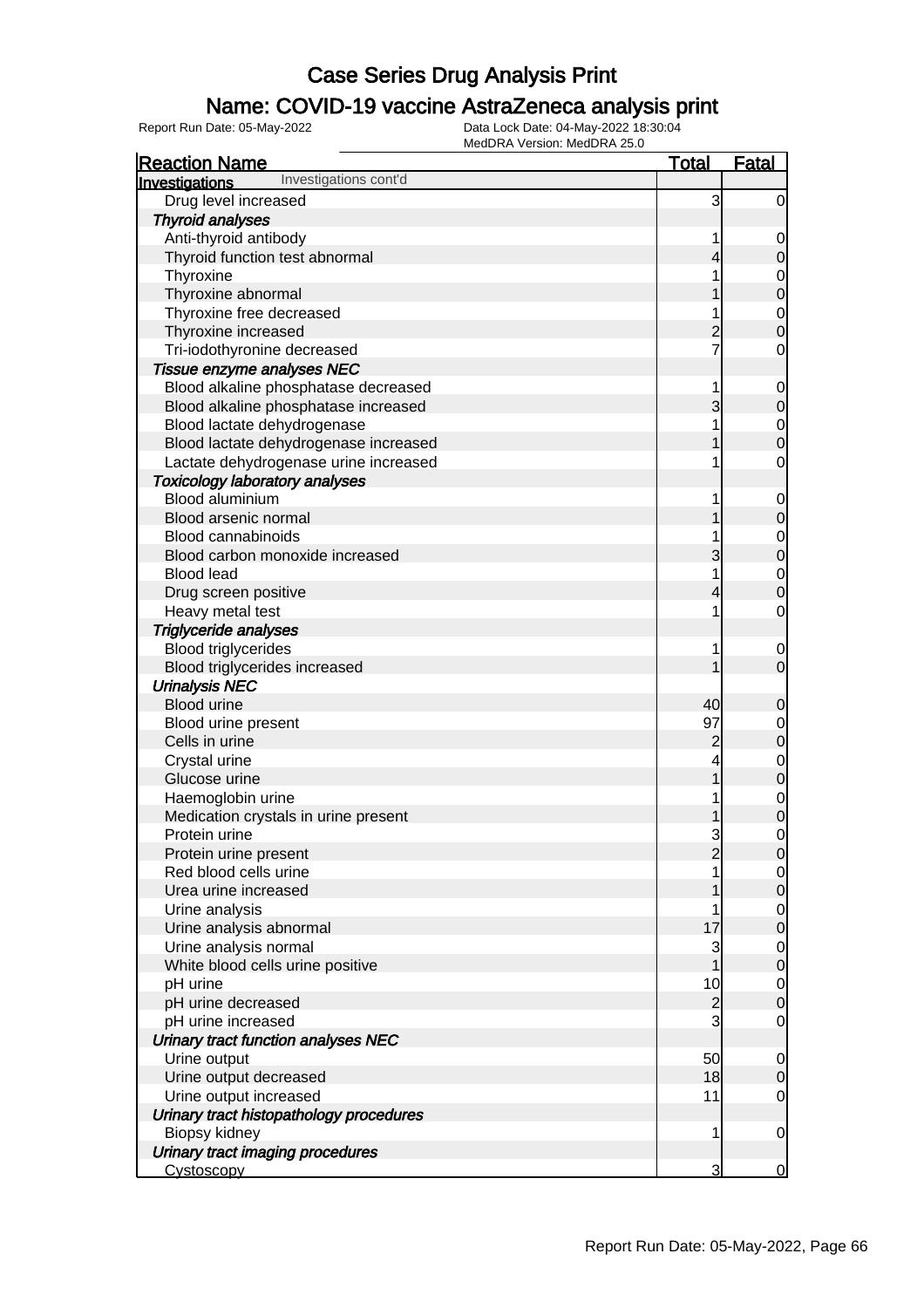### Name: COVID-19 vaccine AstraZeneca analysis print

| <b>Reaction Name</b>                     | <u>Total</u>   | <b>Fatal</b>                         |
|------------------------------------------|----------------|--------------------------------------|
| Investigations cont'd<br>Investigations  |                |                                      |
| Ultrasound kidney                        | 1              | $\overline{0}$                       |
| Vascular auscultatory investigations     |                |                                      |
| Abdominal bruit                          |                | $\mathbf 0$                          |
| Aortic bruit                             |                | $\overline{0}$                       |
| Carotid bruit                            |                | $\mathbf 0$                          |
| Vascular imaging procedures NEC          |                |                                      |
| Arteriogram carotid                      |                | $\mathbf 0$                          |
| Venogram                                 | 2              | $\overline{0}$                       |
| Vascular tests NEC (incl blood pressure) |                |                                      |
| Blood pressure abnormal                  | 19             | $\mathbf{0}$                         |
| Blood pressure decreased                 | 107            | $\mathbf 0$                          |
| Blood pressure diastolic                 |                |                                      |
| Blood pressure diastolic decreased       |                | $0\atop 0$                           |
| Blood pressure diastolic increased       | 5              | $\begin{matrix} 0 \\ 0 \end{matrix}$ |
| Blood pressure difference of extremities |                |                                      |
| Blood pressure increased                 | 362            | $\begin{matrix}0\\0\end{matrix}$     |
| Blood pressure measurement               | 116            |                                      |
| Blood pressure normal                    | 6              | $\begin{matrix}0\\0\end{matrix}$     |
| Blood pressure systolic                  |                |                                      |
| Blood pressure systolic abnormal         |                | $\begin{matrix} 0 \\ 0 \end{matrix}$ |
| Blood pressure systolic increased        | 5              |                                      |
| Capillary nail refill test               |                | $\overline{0}$                       |
| Pulmonary arterial pressure abnormal     |                | $\overline{0}$                       |
| Virus identification and serology        |                |                                      |
| Blood HIV RNA increased                  |                | 0                                    |
| Coronavirus test                         | 43             |                                      |
| Cytomegalovirus test                     |                | $0\atop 0$                           |
| Epstein-Barr virus antibody positive     |                | $0\atop 0$                           |
| HIV antibody negative                    | 2              |                                      |
| Hepatitis B core antibody positive       | 1              | $\begin{matrix}0\\0\end{matrix}$     |
| Hepatitis B surface antibody positive    |                |                                      |
| Herpes virus test                        |                | $\begin{matrix}0\\0\end{matrix}$     |
| Human papilloma virus test negative      |                |                                      |
| Human papilloma virus test positive      |                | $\begin{matrix} 0 \\ 0 \end{matrix}$ |
| SARS-CoV-1 test positive                 |                |                                      |
| SARS-CoV-2 RNA                           | 1              | $\Omega$                             |
| SARS-CoV-2 antibody test                 | 9              | 0                                    |
| SARS-CoV-2 antibody test negative        | 38             | $\overline{0}$                       |
| SARS-CoV-2 antibody test positive        | 11             | $\mathbf 0$                          |
| SARS-CoV-2 test                          | 30             | $\overline{0}$                       |
| SARS-CoV-2 test false negative           | 5              | $\mathbf 0$                          |
| SARS-CoV-2 test false positive           | 4              | $\overline{0}$                       |
| SARS-CoV-2 test negative                 | 19             | $\pmb{0}$                            |
| SARS-CoV-2 test positive                 | 119            | $\overline{0}$                       |
| Varicella virus test positive            |                | $\mathbf 0$                          |
| Viral load                               |                | $\overline{0}$                       |
| Viral test                               | 4              | $\mathbf 0$                          |
| Viral test positive                      | 1              | $\overline{0}$                       |
| Vitamin analyses                         |                |                                      |
| <b>Blood folate</b>                      | 3              | $\overline{0}$                       |
| Blood folate abnormal                    |                | $\mathbf 0$                          |
| Blood folate decreased                   | 14             | $\overline{0}$                       |
| Vitamin B12                              | $\overline{2}$ | $\overline{O}$                       |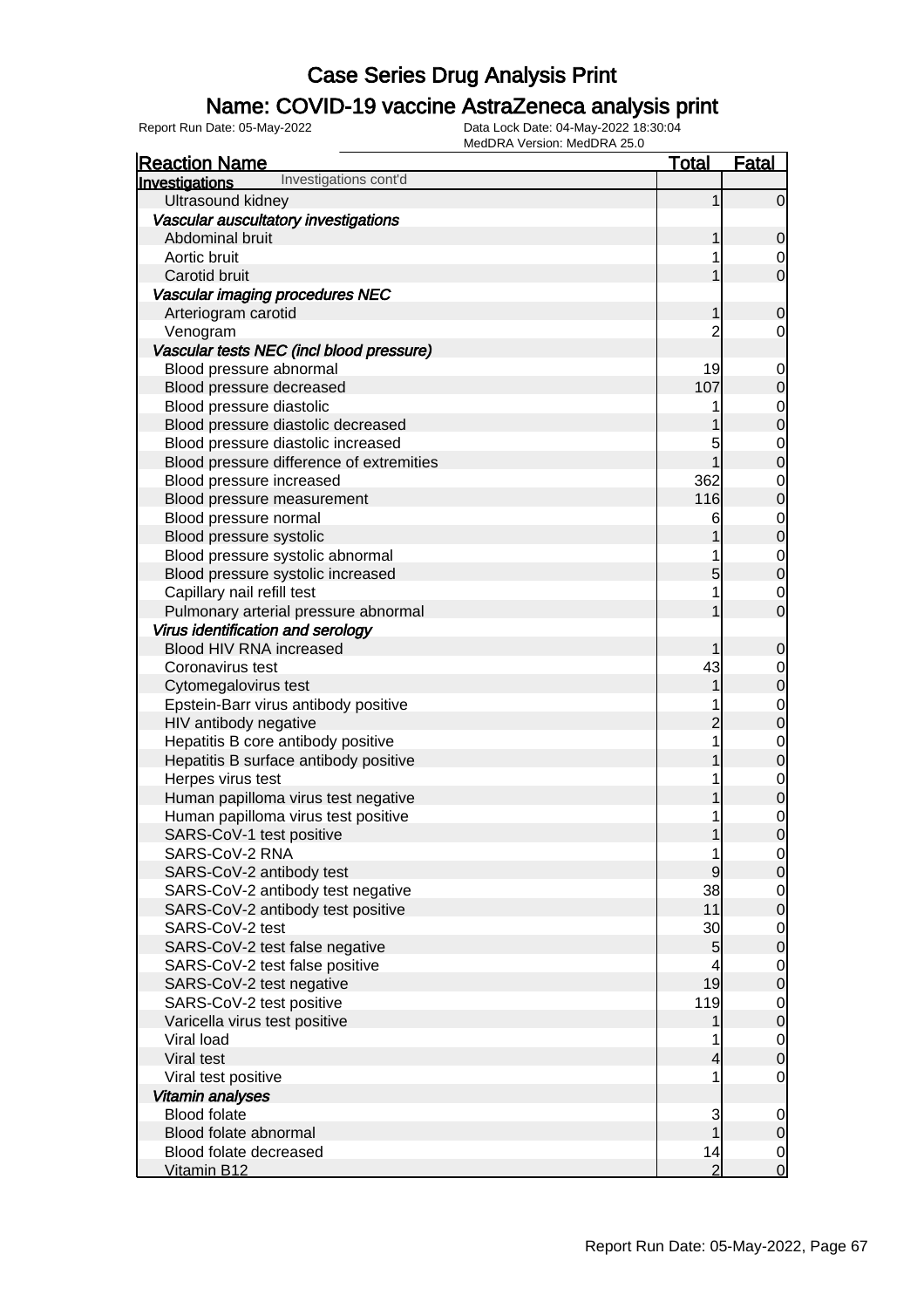### Name: COVID-19 vaccine AstraZeneca analysis print

| <b>Reaction Name</b>                    | <b>Total</b>   | <b>Fatal</b>   |
|-----------------------------------------|----------------|----------------|
| Investigations cont'd<br>Investigations |                |                |
| Vitamin B12 abnormal                    | 3              | 0              |
| Vitamin B12 decreased                   | 6              | $\mathbf 0$    |
| Vitamin D                               |                | $\mathbf 0$    |
| Vitamin D decreased                     |                | $\mathbf 0$    |
| Vitamin D increased                     |                | $\mathbf 0$    |
| Vitamin E decreased                     |                | $\overline{0}$ |
| Water and electrolyte analyses NEC      |                |                |
| Blood electrolytes decreased            | $\overline{2}$ | $\mathbf 0$    |
| <b>Blood osmolarity</b>                 |                | $\overline{0}$ |
| Volume blood                            |                | $\mathbf 0$    |
| White blood cell analyses               |                |                |
| CD4 lymphocytes decreased               |                | $\mathbf 0$    |
| Eosinophil count                        |                | $\mathbf 0$    |
| Eosinophil count abnormal               |                | $\mathbf 0$    |
| Eosinophil count decreased              |                | $\mathbf 0$    |
| Eosinophil count increased              |                | $\mathbf 0$    |
| Lymphocyte count                        | 3              | $\mathbf 0$    |
| Lymphocyte count abnormal               |                | $\overline{0}$ |
| Lymphocyte count decreased              | 6              | $\mathbf 0$    |
| Lymphocyte count increased              | 3              | $\overline{0}$ |
| Monocyte count increased                |                | $\mathbf 0$    |
| Mononuclear cell count abnormal         |                | $\mathbf 0$    |
| Natural killer cell count increased     |                | $\mathbf 0$    |
| Neutrophil count                        |                | $\mathbf 0$    |
| Neutrophil count abnormal               |                | $\mathbf 0$    |
| Neutrophil count decreased              | 22             | $\mathbf 0$    |
| Neutrophil count increased              |                | $\mathbf 0$    |
| Neutrophil toxic granulation present    |                | $\overline{0}$ |
| White blood cell count                  | 21             | $\mathbf 0$    |
| White blood cell count decreased        | 37             | $\mathbf 0$    |
| White blood cell count increased        | 14             | $\mathbf 0$    |
| White blood cell count normal           |                | 0              |
| <b>Investigations SOC TOTAL</b>         | 11749          | 2              |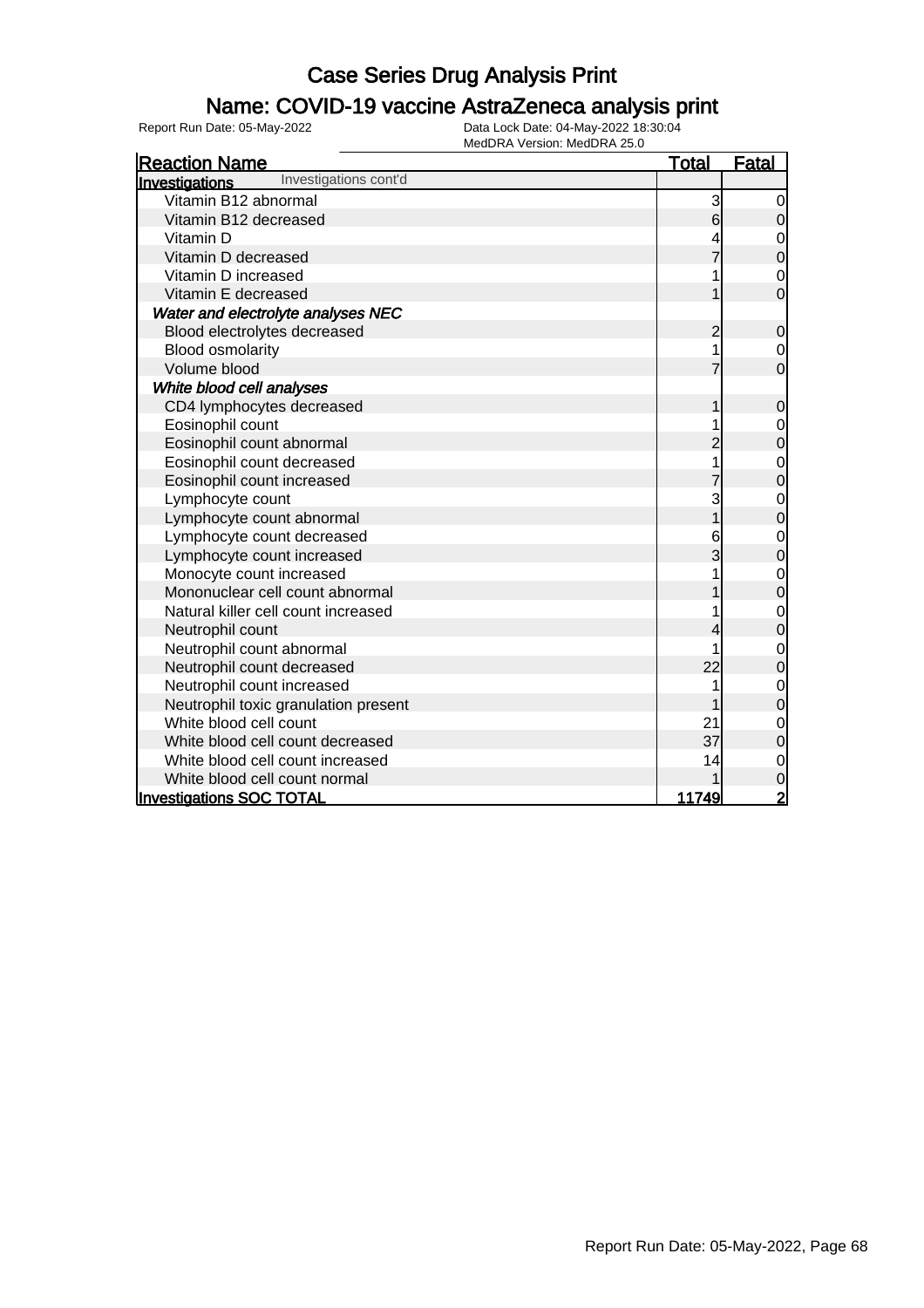### Name: COVID-19 vaccine AstraZeneca analysis print

| <b>Reaction Name</b>                                                  | <u>Total</u>            | <u>Fatal</u>            |
|-----------------------------------------------------------------------|-------------------------|-------------------------|
| <b>Metabolic disorders</b>                                            |                         |                         |
| Appetite disorders                                                    |                         |                         |
| Appetite disorder                                                     | 38                      | 0                       |
| Decreased appetite                                                    | 6504                    | $\overline{0}$          |
| Diet refusal                                                          | $\overline{c}$          | 0                       |
| Eating disorder symptom                                               | 1                       | 0                       |
| Food craving                                                          | 26                      | $\mathbf 0$             |
| Food refusal                                                          | 44                      | 0                       |
| Hyperphagia                                                           | 10                      | $\mathbf 0$             |
| Hypophagia                                                            | 39                      | $\mathbf 0$             |
| Increased appetite                                                    | 62                      | 0                       |
| Salt craving                                                          | 4                       | 0                       |
| Calcium metabolism disorders                                          |                         |                         |
| Hypercalcaemia                                                        | $\overline{\mathbf{c}}$ | $\mathbf 0$             |
| Hypocalcaemia                                                         | 8                       | 0                       |
| Tetany                                                                | 1                       | 0                       |
| Copper metabolism disorders                                           |                         |                         |
| Copper deficiency                                                     | 1                       | $\mathbf 0$             |
| Diabetes mellitus (incl subtypes)                                     |                         |                         |
| Diabetes mellitus                                                     | 125                     | $\mathbf 0$             |
| Diabetes mellitus inadequate control                                  | 29                      | 0                       |
| Increased insulin requirement                                         | 1                       | $\mathbf 0$             |
| Insulin resistant diabetes                                            |                         | $\boldsymbol{0}$        |
| Steroid diabetes                                                      | 1                       | $\mathbf 0$             |
| Type 1 diabetes mellitus                                              | 26                      | 0                       |
| Type 2 diabetes mellitus                                              | 7                       | 0                       |
| <b>Diabetic complications NEC</b>                                     |                         |                         |
| Diabetic ketoacidosis                                                 | 42                      | $\overline{\mathbf{c}}$ |
| Diabetic ketosis                                                      | 5                       | $\mathbf 0$             |
| Euglycaemic diabetic ketoacidosis                                     | 1                       | 0                       |
| Diabetic complications neurological                                   |                         |                         |
| Hyperglycaemic hyperosmolar nonketotic syndrome                       | $\overline{c}$          | $\mathbf 0$             |
| Disorders of purine metabolism                                        |                         |                         |
| Gout                                                                  | 189                     | 0                       |
| Electrolyte imbalance NEC                                             |                         |                         |
| Electrolyte imbalance                                                 | 4                       | $\mathbf 0$             |
| Fluid imbalance                                                       | 1                       | 0                       |
| Hyperosmolar state                                                    | 1                       | $\overline{0}$          |
| <b>Elevated cholesterol</b>                                           |                         |                         |
| Hypercholesterolaemia                                                 | 1                       | $\mathbf 0$             |
| Fat soluble vitamin deficiencies and disorders                        |                         |                         |
| Vitamin D deficiency                                                  | 20                      | 0                       |
| <b>Fluid intake decreased</b>                                         |                         |                         |
| Fluid intake reduced                                                  | 11                      | $\mathbf 0$             |
| <b>Fluid intake increased</b>                                         |                         |                         |
| Polydipsia                                                            | 17                      | $\mathbf 0$             |
| Food malabsorption and intolerance syndromes (excl sugar intolerance) |                         |                         |
| Alcohol intolerance                                                   | 15                      | 0                       |
| Dairy intolerance                                                     | 6                       | 0                       |
| Food intolerance                                                      | 28                      | $\mathbf 0$             |
| Gluten sensitivity                                                    | 6                       | $\mathbf 0$             |
| Histamine intolerance                                                 | 5                       | 0                       |
| <b>General nutritional disorders NEC</b>                              |                         |                         |
| Abnormal loss of weight                                               | 91                      | 0                       |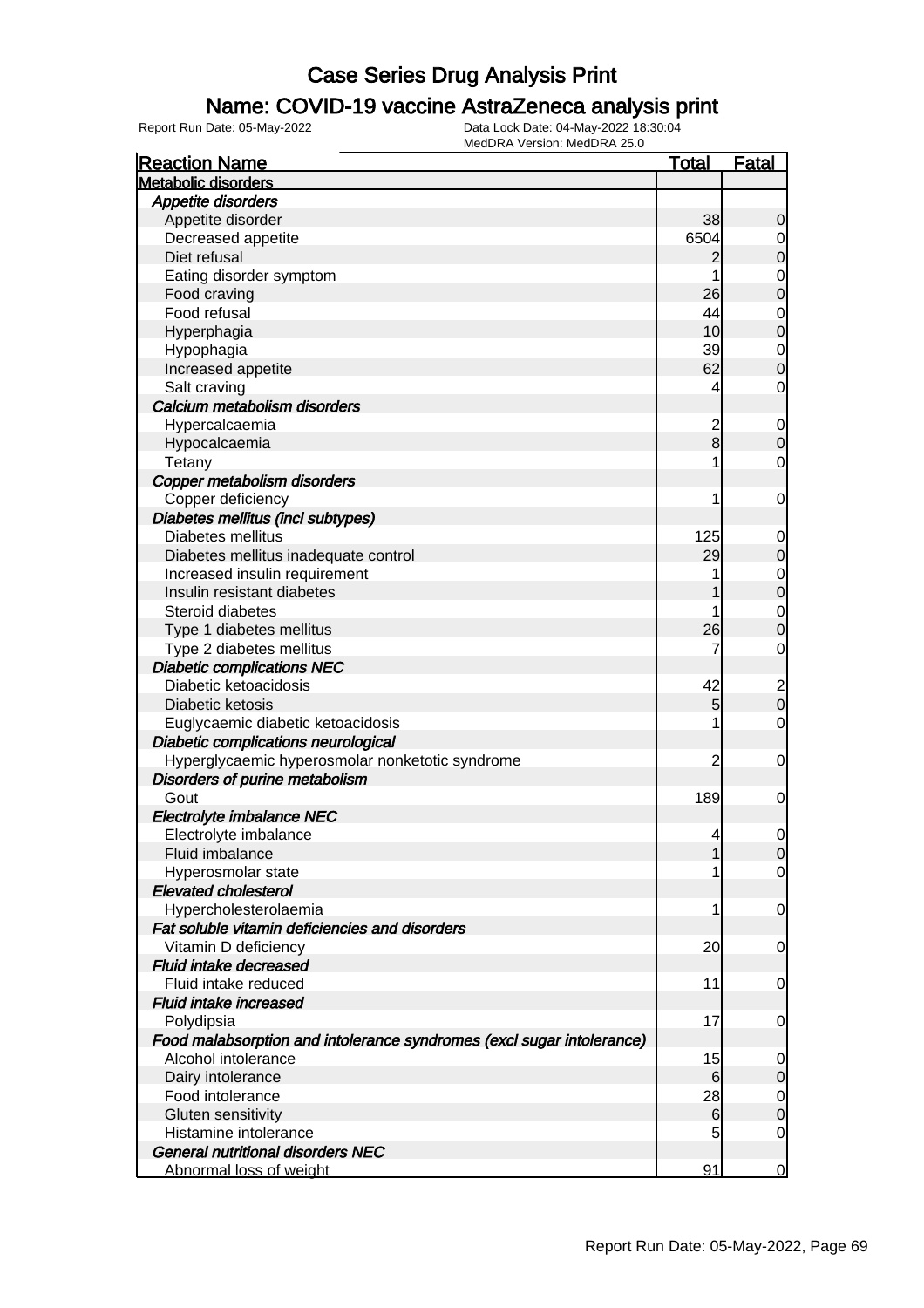### Name: COVID-19 vaccine AstraZeneca analysis print

| Metabolic disorders Metabolic disorders cont'd<br>Abnormal weight gain<br>40<br>Cachexia<br>2<br>220<br>Feeding disorder<br>Food aversion<br>57<br>Malnutrition<br>Neonatal insufficient breast milk syndrome<br>Obesity<br>Overfeeding of infant<br>$\overline{c}$<br>Overweight<br>Poor feeding infant<br>17<br>Protein deficiency |  | <b>Fatal</b>     |
|--------------------------------------------------------------------------------------------------------------------------------------------------------------------------------------------------------------------------------------------------------------------------------------------------------------------------------------|--|------------------|
|                                                                                                                                                                                                                                                                                                                                      |  |                  |
|                                                                                                                                                                                                                                                                                                                                      |  | $\mathbf 0$      |
|                                                                                                                                                                                                                                                                                                                                      |  | 0                |
|                                                                                                                                                                                                                                                                                                                                      |  | $\mathbf 0$      |
|                                                                                                                                                                                                                                                                                                                                      |  | 0                |
|                                                                                                                                                                                                                                                                                                                                      |  | $\mathbf 0$      |
|                                                                                                                                                                                                                                                                                                                                      |  | 0                |
|                                                                                                                                                                                                                                                                                                                                      |  | $\mathbf 0$      |
|                                                                                                                                                                                                                                                                                                                                      |  | 0                |
|                                                                                                                                                                                                                                                                                                                                      |  | $\mathbf 0$      |
|                                                                                                                                                                                                                                                                                                                                      |  | 0                |
|                                                                                                                                                                                                                                                                                                                                      |  | $\mathbf 0$      |
| Starvation                                                                                                                                                                                                                                                                                                                           |  | 0                |
| Underweight<br>$\overline{c}$                                                                                                                                                                                                                                                                                                        |  | $\mathbf 0$      |
| Weight gain poor                                                                                                                                                                                                                                                                                                                     |  | 0                |
| Weight loss poor<br>4                                                                                                                                                                                                                                                                                                                |  | $\overline{0}$   |
| <b>Hyperglycaemic conditions NEC</b>                                                                                                                                                                                                                                                                                                 |  |                  |
| Glucose tolerance impaired<br>4                                                                                                                                                                                                                                                                                                      |  |                  |
| 135                                                                                                                                                                                                                                                                                                                                  |  | $\mathbf 0$      |
| Hyperglycaemia<br>Insulin resistance<br>10                                                                                                                                                                                                                                                                                           |  | 0                |
|                                                                                                                                                                                                                                                                                                                                      |  | $\boldsymbol{0}$ |
| Metabolic syndrome                                                                                                                                                                                                                                                                                                                   |  | 0                |
| <b>Hyperlipidaemias NEC</b>                                                                                                                                                                                                                                                                                                          |  |                  |
| Hyperlipidaemia<br>4                                                                                                                                                                                                                                                                                                                 |  | 0                |
| <b>Hypoglycaemic conditions NEC</b>                                                                                                                                                                                                                                                                                                  |  |                  |
| Hyperinsulinaemic hypoglycaemia                                                                                                                                                                                                                                                                                                      |  | 0                |
| 106<br>Hypoglycaemia                                                                                                                                                                                                                                                                                                                 |  | $\mathbf 0$      |
| Hypoglycaemia unawareness<br>$\overline{c}$                                                                                                                                                                                                                                                                                          |  | 0                |
| 3<br>Postprandial hypoglycaemia                                                                                                                                                                                                                                                                                                      |  | $\overline{0}$   |
| Iron deficiencies                                                                                                                                                                                                                                                                                                                    |  |                  |
| 18<br>Iron deficiency                                                                                                                                                                                                                                                                                                                |  | $\mathbf 0$      |
| Iron excess                                                                                                                                                                                                                                                                                                                          |  |                  |
| 1<br>Iron overload                                                                                                                                                                                                                                                                                                                   |  | $\mathbf 0$      |
| Lipid metabolism and deposit disorders NEC                                                                                                                                                                                                                                                                                           |  |                  |
| Lipoedema<br>1                                                                                                                                                                                                                                                                                                                       |  | $\mathbf 0$      |
| Magnesium metabolism disorders                                                                                                                                                                                                                                                                                                       |  |                  |
| 1<br>Hypomagnesaemia                                                                                                                                                                                                                                                                                                                 |  | $\mathbf 0$      |
| Metabolic acidoses (excl diabetic acidoses)                                                                                                                                                                                                                                                                                          |  |                  |
| $\overline{2}$<br>Hyperlactacidaemia                                                                                                                                                                                                                                                                                                 |  | $\overline{0}$   |
| Ketoacidosis                                                                                                                                                                                                                                                                                                                         |  | 0                |
| Ketosis<br>6                                                                                                                                                                                                                                                                                                                         |  | $\mathbf 0$      |
| Lactic acidosis<br>3                                                                                                                                                                                                                                                                                                                 |  | 0                |
| 13<br>Metabolic acidosis                                                                                                                                                                                                                                                                                                             |  | $\overline{0}$   |
| <b>Metabolic disorders NEC</b>                                                                                                                                                                                                                                                                                                       |  |                  |
| 1<br>Hypometabolism                                                                                                                                                                                                                                                                                                                  |  | $\mathbf 0$      |
| Metabolic disorder<br>$\overline{c}$                                                                                                                                                                                                                                                                                                 |  | 0                |
| Mixed acid-base disorders                                                                                                                                                                                                                                                                                                            |  |                  |
| Acidosis<br>5                                                                                                                                                                                                                                                                                                                        |  | 0                |
| Phosphorus metabolism disorders                                                                                                                                                                                                                                                                                                      |  |                  |
| $\overline{c}$<br>Hypophosphataemia                                                                                                                                                                                                                                                                                                  |  | 0                |
| Potassium imbalance                                                                                                                                                                                                                                                                                                                  |  |                  |
| Hyperkalaemia<br>8                                                                                                                                                                                                                                                                                                                   |  | 0                |
| $6 \overline{}$<br>Hypokalaemia                                                                                                                                                                                                                                                                                                      |  | $\mathbf 0$      |
| 3<br>Hypokalaemic syndrome                                                                                                                                                                                                                                                                                                           |  | $\mathbf 0$      |
| <b>Protein metabolism disorders NEC</b>                                                                                                                                                                                                                                                                                              |  |                  |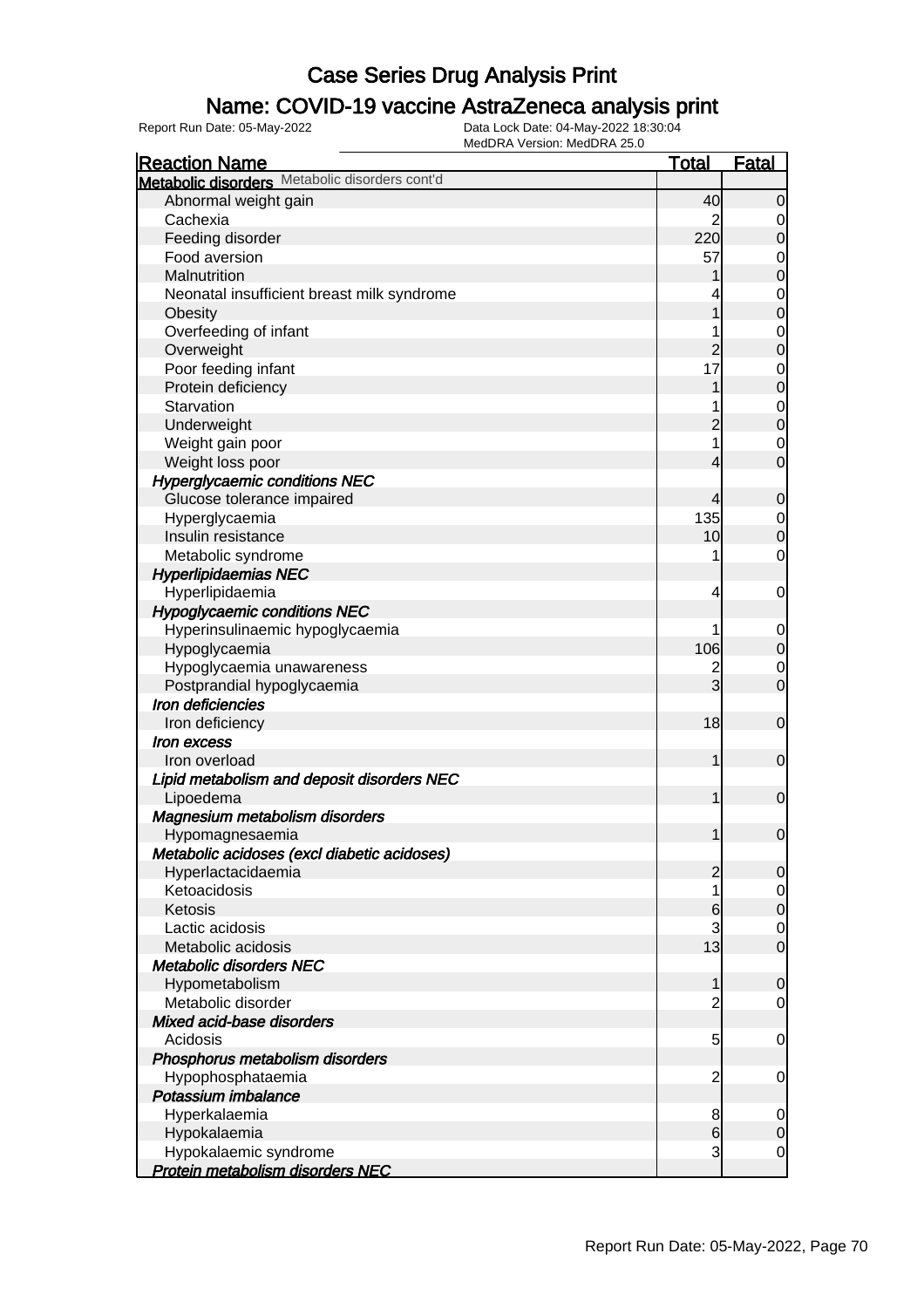### Name: COVID-19 vaccine AstraZeneca analysis print

| <b>Reaction Name</b>                           | <b>Total</b> | <u>Fatal</u>   |
|------------------------------------------------|--------------|----------------|
| Metabolic disorders Metabolic disorders cont'd |              |                |
| Hypoalbuminaemia                               |              | $\overline{0}$ |
| Sodium imbalance                               |              |                |
| Hypernatraemia                                 | 3            | $\overline{0}$ |
| Hyponatraemia                                  | 30           | 0              |
| Hyponatraemic syndrome                         |              |                |
| Sugar intolerance (excl glucose intolerance)   |              |                |
| Lactose intolerance                            | 9            | $\overline{0}$ |
| Total fluid volume decreased                   |              |                |
| Dehydration                                    | 700          | $\overline{0}$ |
| Hypovolaemia                                   |              | $\Omega$       |
| Total fluid volume increased                   |              |                |
| Fluid retention                                | 98           | $\overline{0}$ |
| Hypervolaemia                                  | 13           | 0              |
| Vitamin deficiencies NEC                       |              |                |
| <b>Hypovitaminosis</b>                         | 4            | $\overline{0}$ |
| Water soluble vitamin deficiencies             |              |                |
| Folate deficiency                              | 13           | 0              |
| Vitamin B complex deficiency                   |              | $\overline{0}$ |
| Vitamin B12 deficiency                         | 18           | $\mathbf 0$    |
| <b>Metabolic disorders SOC TOTAL</b>           | 8967         | $\overline{3}$ |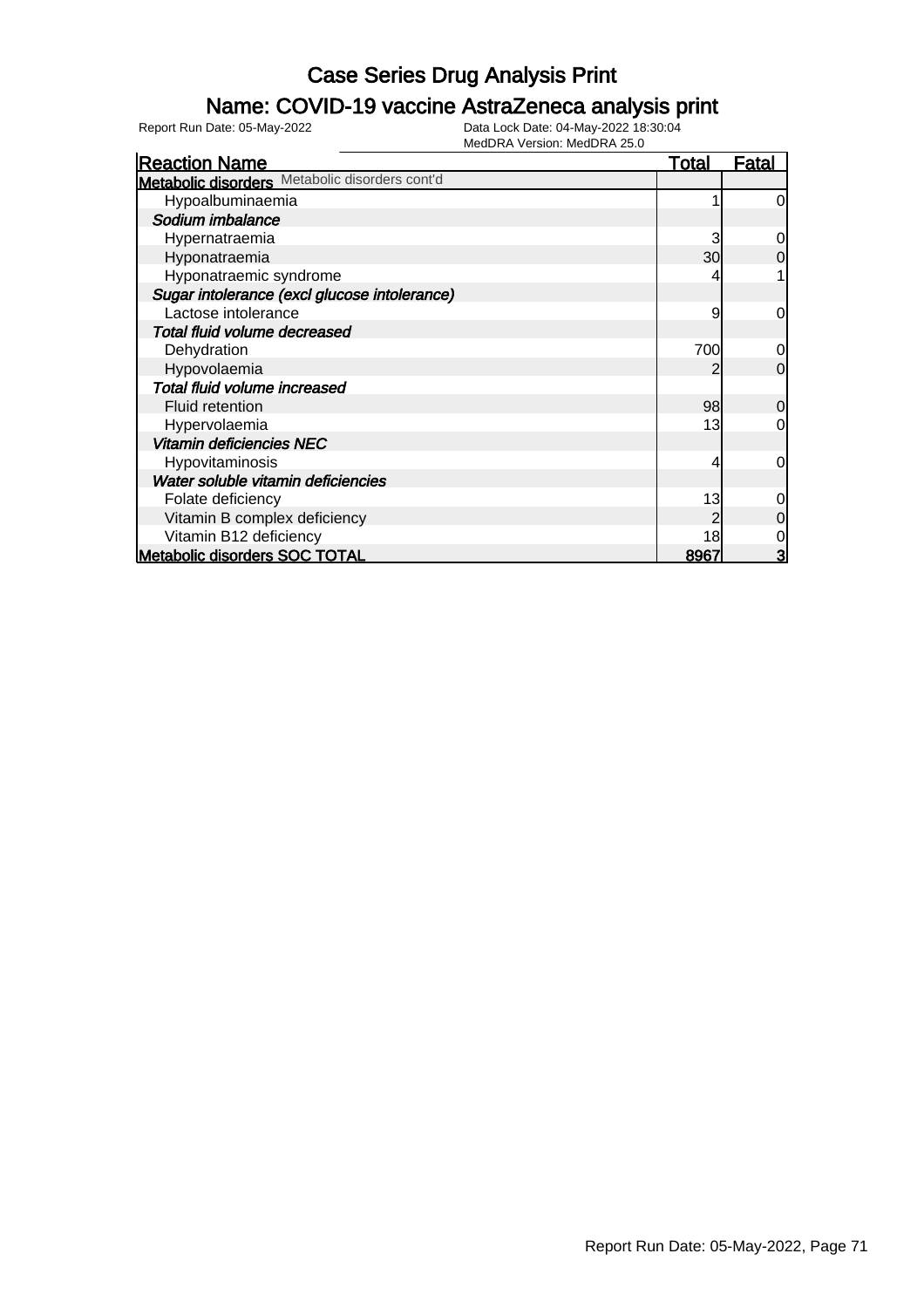#### Name: COVID-19 vaccine AstraZeneca analysis print

| <b>Arthropathies NEC</b><br>Arthritis<br>650<br>0<br>Arthritis enteropathic<br>0<br>Arthropathy<br>42<br>0<br>Autoimmune arthritis<br>12<br>0<br>Haemarthrosis<br>9<br>0<br>Oligoarthritis<br>$\mathbf 0$<br>Palindromic rheumatism<br>9<br>0<br>22<br>Polyarthritis<br>$\mathbf 0$<br>Rheumatic fever<br>0<br>8<br><b>Sacroiliitis</b><br>$\mathbf 0$<br>4<br>Seronegative arthritis<br>0<br>Sympathetic posterior cervical syndrome<br>0<br>1<br><b>Bone disorders NEC</b><br>Bone disorder<br>3<br>$\mathbf 0$<br>Bone erosion<br>0<br>Bone loss<br>$\mathbf 2$<br>$\mathbf 0$<br>$\overline{2}$<br>Exostosis<br>0<br>Jaw cyst<br>1<br>$\mathbf 0$<br>Jaw disorder<br>5<br>0<br>9<br>Medial tibial stress syndrome<br>$\mathbf 0$<br>12<br><b>Osteitis</b><br>0<br>Osteonecrosis<br>4<br>$\mathbf 0$<br>Osteonecrosis of jaw<br>0<br>Osteosclerosis<br>2<br>0<br>$\overline{c}$<br>Spinal disorder<br>0<br>Bone related signs and symptoms<br>1122<br>Bone pain<br>0<br>Bone swelling<br>11<br>$\mathbf 0$<br>Coccydynia<br>0<br>8<br>637<br>Pain in jaw<br>$\mathbf 0$<br>Pubic pain<br>0<br>Spinal pain<br>284<br>0<br><b>Bursal disorders</b><br><b>Bursitis</b><br>229<br>0<br>Cartilage disorders<br>Chondritis<br>0<br>1<br>Chondropathy<br>0<br>Costochondritis<br>95<br>0<br>Osteochondrosis<br>$\Omega$<br>Polychondritis<br>2<br>0<br>Connective tissue disorders NEC<br>Collagen disorder<br>$\overline{c}$<br>0<br>$6 \overline{6}$<br>Connective tissue disorder<br>0<br>Eosinophilic fasciitis<br>0<br>Mixed connective tissue disease<br>0<br>Morphoea<br>0<br>4<br>117<br>Polymyalgia rheumatica<br>0<br>Reynold's syndrome<br>6<br>0 | <b>Reaction Name</b>      | <u>Total</u> | <b>Fatal</b> |
|----------------------------------------------------------------------------------------------------------------------------------------------------------------------------------------------------------------------------------------------------------------------------------------------------------------------------------------------------------------------------------------------------------------------------------------------------------------------------------------------------------------------------------------------------------------------------------------------------------------------------------------------------------------------------------------------------------------------------------------------------------------------------------------------------------------------------------------------------------------------------------------------------------------------------------------------------------------------------------------------------------------------------------------------------------------------------------------------------------------------------------------------------------------------------------------------------------------------------------------------------------------------------------------------------------------------------------------------------------------------------------------------------------------------------------------------------------------------------------------------------------------------------------------------------------------------------------------------------------------------------------------------------------|---------------------------|--------------|--------------|
|                                                                                                                                                                                                                                                                                                                                                                                                                                                                                                                                                                                                                                                                                                                                                                                                                                                                                                                                                                                                                                                                                                                                                                                                                                                                                                                                                                                                                                                                                                                                                                                                                                                          | Muscle & tissue disorders |              |              |
|                                                                                                                                                                                                                                                                                                                                                                                                                                                                                                                                                                                                                                                                                                                                                                                                                                                                                                                                                                                                                                                                                                                                                                                                                                                                                                                                                                                                                                                                                                                                                                                                                                                          |                           |              |              |
|                                                                                                                                                                                                                                                                                                                                                                                                                                                                                                                                                                                                                                                                                                                                                                                                                                                                                                                                                                                                                                                                                                                                                                                                                                                                                                                                                                                                                                                                                                                                                                                                                                                          |                           |              |              |
|                                                                                                                                                                                                                                                                                                                                                                                                                                                                                                                                                                                                                                                                                                                                                                                                                                                                                                                                                                                                                                                                                                                                                                                                                                                                                                                                                                                                                                                                                                                                                                                                                                                          |                           |              |              |
|                                                                                                                                                                                                                                                                                                                                                                                                                                                                                                                                                                                                                                                                                                                                                                                                                                                                                                                                                                                                                                                                                                                                                                                                                                                                                                                                                                                                                                                                                                                                                                                                                                                          |                           |              |              |
|                                                                                                                                                                                                                                                                                                                                                                                                                                                                                                                                                                                                                                                                                                                                                                                                                                                                                                                                                                                                                                                                                                                                                                                                                                                                                                                                                                                                                                                                                                                                                                                                                                                          |                           |              |              |
|                                                                                                                                                                                                                                                                                                                                                                                                                                                                                                                                                                                                                                                                                                                                                                                                                                                                                                                                                                                                                                                                                                                                                                                                                                                                                                                                                                                                                                                                                                                                                                                                                                                          |                           |              |              |
|                                                                                                                                                                                                                                                                                                                                                                                                                                                                                                                                                                                                                                                                                                                                                                                                                                                                                                                                                                                                                                                                                                                                                                                                                                                                                                                                                                                                                                                                                                                                                                                                                                                          |                           |              |              |
|                                                                                                                                                                                                                                                                                                                                                                                                                                                                                                                                                                                                                                                                                                                                                                                                                                                                                                                                                                                                                                                                                                                                                                                                                                                                                                                                                                                                                                                                                                                                                                                                                                                          |                           |              |              |
|                                                                                                                                                                                                                                                                                                                                                                                                                                                                                                                                                                                                                                                                                                                                                                                                                                                                                                                                                                                                                                                                                                                                                                                                                                                                                                                                                                                                                                                                                                                                                                                                                                                          |                           |              |              |
|                                                                                                                                                                                                                                                                                                                                                                                                                                                                                                                                                                                                                                                                                                                                                                                                                                                                                                                                                                                                                                                                                                                                                                                                                                                                                                                                                                                                                                                                                                                                                                                                                                                          |                           |              |              |
|                                                                                                                                                                                                                                                                                                                                                                                                                                                                                                                                                                                                                                                                                                                                                                                                                                                                                                                                                                                                                                                                                                                                                                                                                                                                                                                                                                                                                                                                                                                                                                                                                                                          |                           |              |              |
|                                                                                                                                                                                                                                                                                                                                                                                                                                                                                                                                                                                                                                                                                                                                                                                                                                                                                                                                                                                                                                                                                                                                                                                                                                                                                                                                                                                                                                                                                                                                                                                                                                                          |                           |              |              |
|                                                                                                                                                                                                                                                                                                                                                                                                                                                                                                                                                                                                                                                                                                                                                                                                                                                                                                                                                                                                                                                                                                                                                                                                                                                                                                                                                                                                                                                                                                                                                                                                                                                          |                           |              |              |
|                                                                                                                                                                                                                                                                                                                                                                                                                                                                                                                                                                                                                                                                                                                                                                                                                                                                                                                                                                                                                                                                                                                                                                                                                                                                                                                                                                                                                                                                                                                                                                                                                                                          |                           |              |              |
|                                                                                                                                                                                                                                                                                                                                                                                                                                                                                                                                                                                                                                                                                                                                                                                                                                                                                                                                                                                                                                                                                                                                                                                                                                                                                                                                                                                                                                                                                                                                                                                                                                                          |                           |              |              |
|                                                                                                                                                                                                                                                                                                                                                                                                                                                                                                                                                                                                                                                                                                                                                                                                                                                                                                                                                                                                                                                                                                                                                                                                                                                                                                                                                                                                                                                                                                                                                                                                                                                          |                           |              |              |
|                                                                                                                                                                                                                                                                                                                                                                                                                                                                                                                                                                                                                                                                                                                                                                                                                                                                                                                                                                                                                                                                                                                                                                                                                                                                                                                                                                                                                                                                                                                                                                                                                                                          |                           |              |              |
|                                                                                                                                                                                                                                                                                                                                                                                                                                                                                                                                                                                                                                                                                                                                                                                                                                                                                                                                                                                                                                                                                                                                                                                                                                                                                                                                                                                                                                                                                                                                                                                                                                                          |                           |              |              |
|                                                                                                                                                                                                                                                                                                                                                                                                                                                                                                                                                                                                                                                                                                                                                                                                                                                                                                                                                                                                                                                                                                                                                                                                                                                                                                                                                                                                                                                                                                                                                                                                                                                          |                           |              |              |
|                                                                                                                                                                                                                                                                                                                                                                                                                                                                                                                                                                                                                                                                                                                                                                                                                                                                                                                                                                                                                                                                                                                                                                                                                                                                                                                                                                                                                                                                                                                                                                                                                                                          |                           |              |              |
|                                                                                                                                                                                                                                                                                                                                                                                                                                                                                                                                                                                                                                                                                                                                                                                                                                                                                                                                                                                                                                                                                                                                                                                                                                                                                                                                                                                                                                                                                                                                                                                                                                                          |                           |              |              |
|                                                                                                                                                                                                                                                                                                                                                                                                                                                                                                                                                                                                                                                                                                                                                                                                                                                                                                                                                                                                                                                                                                                                                                                                                                                                                                                                                                                                                                                                                                                                                                                                                                                          |                           |              |              |
|                                                                                                                                                                                                                                                                                                                                                                                                                                                                                                                                                                                                                                                                                                                                                                                                                                                                                                                                                                                                                                                                                                                                                                                                                                                                                                                                                                                                                                                                                                                                                                                                                                                          |                           |              |              |
|                                                                                                                                                                                                                                                                                                                                                                                                                                                                                                                                                                                                                                                                                                                                                                                                                                                                                                                                                                                                                                                                                                                                                                                                                                                                                                                                                                                                                                                                                                                                                                                                                                                          |                           |              |              |
|                                                                                                                                                                                                                                                                                                                                                                                                                                                                                                                                                                                                                                                                                                                                                                                                                                                                                                                                                                                                                                                                                                                                                                                                                                                                                                                                                                                                                                                                                                                                                                                                                                                          |                           |              |              |
|                                                                                                                                                                                                                                                                                                                                                                                                                                                                                                                                                                                                                                                                                                                                                                                                                                                                                                                                                                                                                                                                                                                                                                                                                                                                                                                                                                                                                                                                                                                                                                                                                                                          |                           |              |              |
|                                                                                                                                                                                                                                                                                                                                                                                                                                                                                                                                                                                                                                                                                                                                                                                                                                                                                                                                                                                                                                                                                                                                                                                                                                                                                                                                                                                                                                                                                                                                                                                                                                                          |                           |              |              |
|                                                                                                                                                                                                                                                                                                                                                                                                                                                                                                                                                                                                                                                                                                                                                                                                                                                                                                                                                                                                                                                                                                                                                                                                                                                                                                                                                                                                                                                                                                                                                                                                                                                          |                           |              |              |
|                                                                                                                                                                                                                                                                                                                                                                                                                                                                                                                                                                                                                                                                                                                                                                                                                                                                                                                                                                                                                                                                                                                                                                                                                                                                                                                                                                                                                                                                                                                                                                                                                                                          |                           |              |              |
|                                                                                                                                                                                                                                                                                                                                                                                                                                                                                                                                                                                                                                                                                                                                                                                                                                                                                                                                                                                                                                                                                                                                                                                                                                                                                                                                                                                                                                                                                                                                                                                                                                                          |                           |              |              |
|                                                                                                                                                                                                                                                                                                                                                                                                                                                                                                                                                                                                                                                                                                                                                                                                                                                                                                                                                                                                                                                                                                                                                                                                                                                                                                                                                                                                                                                                                                                                                                                                                                                          |                           |              |              |
|                                                                                                                                                                                                                                                                                                                                                                                                                                                                                                                                                                                                                                                                                                                                                                                                                                                                                                                                                                                                                                                                                                                                                                                                                                                                                                                                                                                                                                                                                                                                                                                                                                                          |                           |              |              |
|                                                                                                                                                                                                                                                                                                                                                                                                                                                                                                                                                                                                                                                                                                                                                                                                                                                                                                                                                                                                                                                                                                                                                                                                                                                                                                                                                                                                                                                                                                                                                                                                                                                          |                           |              |              |
|                                                                                                                                                                                                                                                                                                                                                                                                                                                                                                                                                                                                                                                                                                                                                                                                                                                                                                                                                                                                                                                                                                                                                                                                                                                                                                                                                                                                                                                                                                                                                                                                                                                          |                           |              |              |
|                                                                                                                                                                                                                                                                                                                                                                                                                                                                                                                                                                                                                                                                                                                                                                                                                                                                                                                                                                                                                                                                                                                                                                                                                                                                                                                                                                                                                                                                                                                                                                                                                                                          |                           |              |              |
|                                                                                                                                                                                                                                                                                                                                                                                                                                                                                                                                                                                                                                                                                                                                                                                                                                                                                                                                                                                                                                                                                                                                                                                                                                                                                                                                                                                                                                                                                                                                                                                                                                                          |                           |              |              |
|                                                                                                                                                                                                                                                                                                                                                                                                                                                                                                                                                                                                                                                                                                                                                                                                                                                                                                                                                                                                                                                                                                                                                                                                                                                                                                                                                                                                                                                                                                                                                                                                                                                          |                           |              |              |
|                                                                                                                                                                                                                                                                                                                                                                                                                                                                                                                                                                                                                                                                                                                                                                                                                                                                                                                                                                                                                                                                                                                                                                                                                                                                                                                                                                                                                                                                                                                                                                                                                                                          |                           |              |              |
|                                                                                                                                                                                                                                                                                                                                                                                                                                                                                                                                                                                                                                                                                                                                                                                                                                                                                                                                                                                                                                                                                                                                                                                                                                                                                                                                                                                                                                                                                                                                                                                                                                                          |                           |              |              |
|                                                                                                                                                                                                                                                                                                                                                                                                                                                                                                                                                                                                                                                                                                                                                                                                                                                                                                                                                                                                                                                                                                                                                                                                                                                                                                                                                                                                                                                                                                                                                                                                                                                          |                           |              |              |
|                                                                                                                                                                                                                                                                                                                                                                                                                                                                                                                                                                                                                                                                                                                                                                                                                                                                                                                                                                                                                                                                                                                                                                                                                                                                                                                                                                                                                                                                                                                                                                                                                                                          |                           |              |              |
|                                                                                                                                                                                                                                                                                                                                                                                                                                                                                                                                                                                                                                                                                                                                                                                                                                                                                                                                                                                                                                                                                                                                                                                                                                                                                                                                                                                                                                                                                                                                                                                                                                                          |                           |              |              |
|                                                                                                                                                                                                                                                                                                                                                                                                                                                                                                                                                                                                                                                                                                                                                                                                                                                                                                                                                                                                                                                                                                                                                                                                                                                                                                                                                                                                                                                                                                                                                                                                                                                          |                           |              |              |
|                                                                                                                                                                                                                                                                                                                                                                                                                                                                                                                                                                                                                                                                                                                                                                                                                                                                                                                                                                                                                                                                                                                                                                                                                                                                                                                                                                                                                                                                                                                                                                                                                                                          |                           |              |              |
|                                                                                                                                                                                                                                                                                                                                                                                                                                                                                                                                                                                                                                                                                                                                                                                                                                                                                                                                                                                                                                                                                                                                                                                                                                                                                                                                                                                                                                                                                                                                                                                                                                                          |                           |              |              |
|                                                                                                                                                                                                                                                                                                                                                                                                                                                                                                                                                                                                                                                                                                                                                                                                                                                                                                                                                                                                                                                                                                                                                                                                                                                                                                                                                                                                                                                                                                                                                                                                                                                          |                           |              |              |
|                                                                                                                                                                                                                                                                                                                                                                                                                                                                                                                                                                                                                                                                                                                                                                                                                                                                                                                                                                                                                                                                                                                                                                                                                                                                                                                                                                                                                                                                                                                                                                                                                                                          |                           |              |              |
|                                                                                                                                                                                                                                                                                                                                                                                                                                                                                                                                                                                                                                                                                                                                                                                                                                                                                                                                                                                                                                                                                                                                                                                                                                                                                                                                                                                                                                                                                                                                                                                                                                                          |                           |              |              |
|                                                                                                                                                                                                                                                                                                                                                                                                                                                                                                                                                                                                                                                                                                                                                                                                                                                                                                                                                                                                                                                                                                                                                                                                                                                                                                                                                                                                                                                                                                                                                                                                                                                          |                           |              |              |
| Scleroderma                                                                                                                                                                                                                                                                                                                                                                                                                                                                                                                                                                                                                                                                                                                                                                                                                                                                                                                                                                                                                                                                                                                                                                                                                                                                                                                                                                                                                                                                                                                                                                                                                                              |                           |              |              |
| 0<br>4                                                                                                                                                                                                                                                                                                                                                                                                                                                                                                                                                                                                                                                                                                                                                                                                                                                                                                                                                                                                                                                                                                                                                                                                                                                                                                                                                                                                                                                                                                                                                                                                                                                   |                           |              |              |
| Sjogren's syndrome<br>4<br>0<br>3<br>Systemic scleroderma                                                                                                                                                                                                                                                                                                                                                                                                                                                                                                                                                                                                                                                                                                                                                                                                                                                                                                                                                                                                                                                                                                                                                                                                                                                                                                                                                                                                                                                                                                                                                                                                |                           |              |              |
| 0<br>Crystal arthropathic disorders                                                                                                                                                                                                                                                                                                                                                                                                                                                                                                                                                                                                                                                                                                                                                                                                                                                                                                                                                                                                                                                                                                                                                                                                                                                                                                                                                                                                                                                                                                                                                                                                                      |                           |              |              |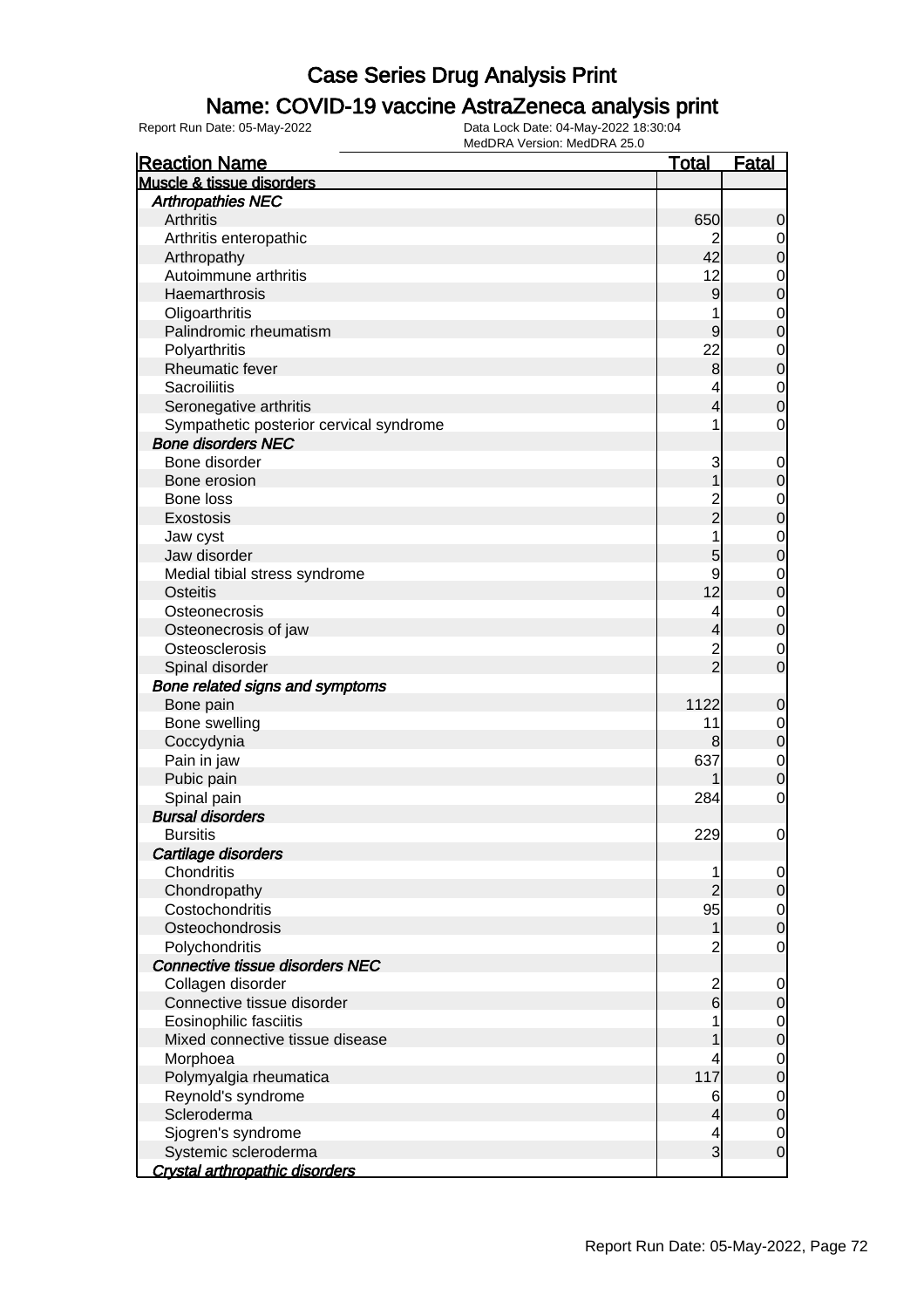### Name: COVID-19 vaccine AstraZeneca analysis print

| <b>Reaction Name</b>                                  | <b>Total</b>   | <b>Fatal</b>     |
|-------------------------------------------------------|----------------|------------------|
| Muscle & tissue disordersle & tissue disorders cont'd |                |                  |
| Chondrocalcinosis pyrophosphate                       | 4              | $\overline{0}$   |
| Gouty tophus                                          |                | $\overline{0}$   |
| <b>Epiphyseal disorders</b>                           |                |                  |
| Epiphyses premature fusion                            | 1              | $\mathbf 0$      |
| <b>Extremity deformities</b>                          |                |                  |
| Acquired claw toe                                     |                | 0                |
| Elbow deformity                                       |                | $\mathbf 0$      |
| Finger deformity                                      | 5              | $\mathbf 0$      |
| Foot deformity                                        |                | $\mathbf 0$      |
| Hand deformity                                        | 4              | $\mathbf 0$      |
| Knee deformity                                        | 1              | $\mathbf 0$      |
| Limb deformity                                        | 9              | $\mathbf 0$      |
| Wrist deformity                                       | $\overline{2}$ | $\mathbf 0$      |
| <b>Fractures NEC</b>                                  |                |                  |
| Osteoporotic fracture                                 | 3              | $\mathbf 0$      |
| Pathological fracture                                 |                | 0                |
| Intervertebral disc disorders NEC                     |                |                  |
| Intervertebral disc degeneration                      | 3              | 0                |
| Intervertebral disc disorder                          |                | $\boldsymbol{0}$ |
| Intervertebral disc protrusion                        | 11             | $\mathbf 0$      |
| Joint related disorders NEC                           |                |                  |
| Ankle impingement                                     |                | $\mathbf 0$      |
| Femoroacetabular impingement                          | $\overline{c}$ | $\pmb{0}$        |
| Greater trochanteric pain syndrome                    | 10             | $\mathbf 0$      |
| Hypermobility syndrome                                | 3              | $\mathbf 0$      |
| Joint adhesion                                        |                | $\mathbf 0$      |
| Joint ankylosis                                       | $\overline{c}$ | $\mathbf 0$      |
| Joint contracture                                     | 1              | $\mathbf 0$      |
| Joint instability                                     | 3              | $\mathbf 0$      |
| Joint laxity                                          | 6              | $\mathbf 0$      |
| Joint lock                                            | 64             | $\mathbf 0$      |
| <b>Ligament laxity</b>                                |                | $\mathbf 0$      |
| Patellofemoral pain syndrome                          |                | $\mathbf 0$      |
| Periarthritis                                         | 556            | $\mathbf 0$      |
| Rotator cuff syndrome                                 | 108            | $\overline{0}$   |
| Temporomandibular joint syndrome                      | 23             | $\overline{0}$   |
| Joint related signs and symptoms                      |                |                  |
| Arthralgia                                            | 23573          | 0                |
| Jaw clicking                                          | 5              | $\mathbf 0$      |
| Joint effusion                                        | 12             | $\overline{0}$   |
| Joint noise                                           | 53             | $\pmb{0}$        |
| Joint range of motion decreased                       |                | $\overline{0}$   |
| Joint stiffness                                       | 497            | $\pmb{0}$        |
| Joint swelling                                        | 1116           | $\overline{0}$   |
| Joint vibration                                       | 6              | $\pmb{0}$        |
| Joint warmth                                          | 39             | $\overline{0}$   |
| Loose body in joint                                   |                | $\mathbf 0$      |
| <b>Ligament disorders</b>                             |                |                  |
| Ligament pain                                         | 11             | $\mathbf 0$      |
| Lupus erythematosus (incl subtypes)                   |                |                  |
| Lupus-like syndrome                                   | 4              | $\mathbf 0$      |
| Systemic lupus erythematosus                          | 40             | $\mathbf 0$      |
| Metabolic bone disorders                              |                |                  |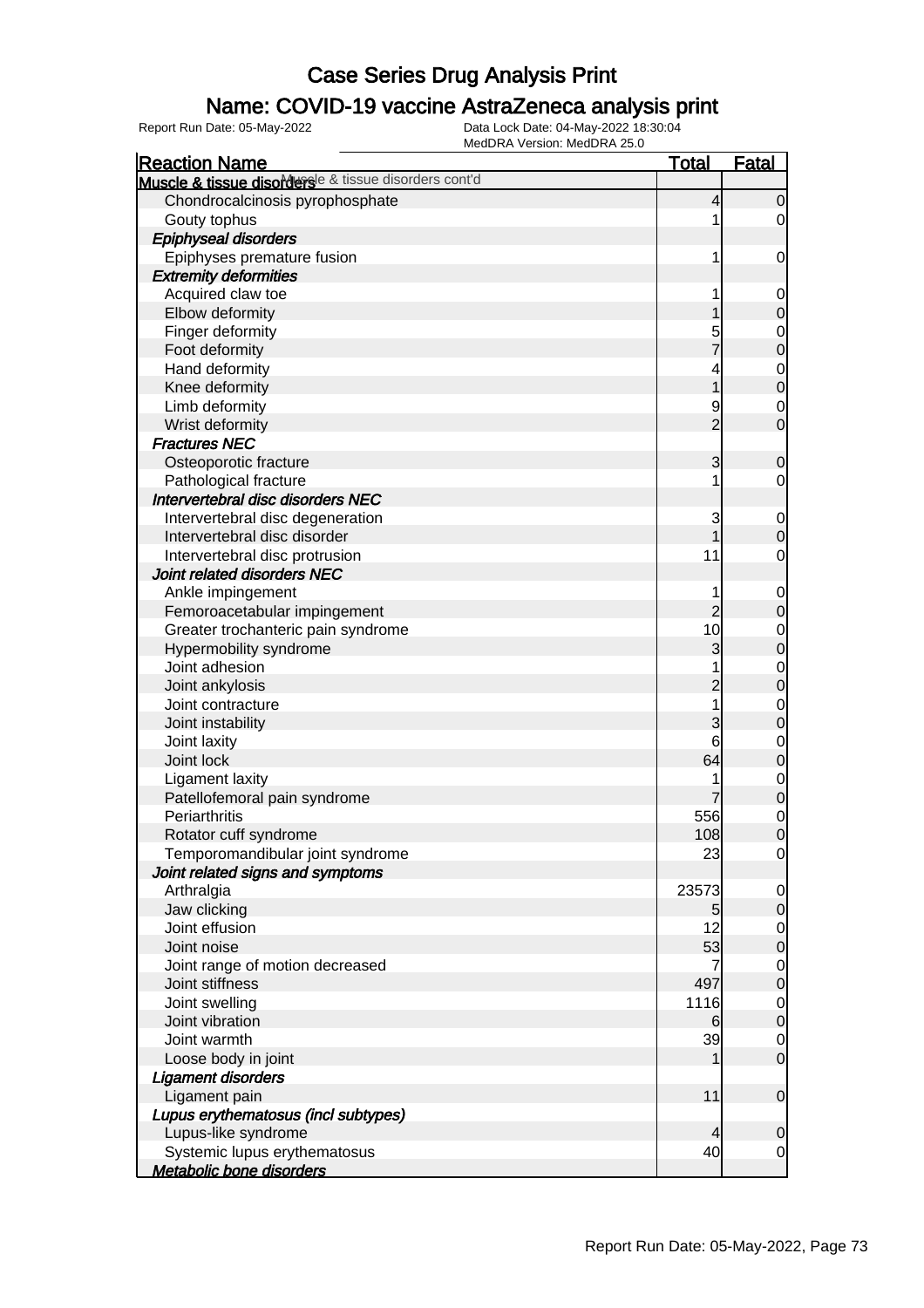### Name: COVID-19 vaccine AstraZeneca analysis print

| <b>Reaction Name</b>                                 | <b>Total</b>   | <b>Fatal</b>               |
|------------------------------------------------------|----------------|----------------------------|
| Muscle & tissue disorderse & tissue disorders cont'd |                |                            |
| Dwarfism                                             | 1              | $\overline{0}$             |
| Low turnover osteopathy                              |                | $\mathbf 0$                |
| Osteopenia                                           | $\overline{c}$ | $\mathbf 0$                |
| Osteoporosis                                         | 12             | $\mathbf 0$                |
| <b>Muscle infections and inflammations</b>           |                |                            |
| Autoimmune myositis                                  |                | $\mathbf 0$                |
| <b>Myositis</b>                                      | 58             | 0                          |
| Polymyositis                                         | 6              | $\mathbf 0$                |
| Muscle pains                                         |                |                            |
| Fibromyalgia                                         | 324            | $\mathbf 0$                |
| Myalgia                                              | 27105          | $\mathbf 0$                |
| Myalgia intercostal                                  | 3              | $\mathbf 0$                |
| Myofascial pain syndrome                             | 29             | $\mathbf 0$                |
| Muscle related signs and symptoms NEC                |                |                            |
| Haematoma muscle                                     | 4              | $\mathbf 0$                |
| Muscle atrophy                                       | 44             | $\mathbf 0$                |
| Muscle discomfort                                    | 22             | $\mathbf 0$                |
| Muscle disorder                                      | 16             | $\mathbf 0$                |
| Muscle fatigue                                       | 1030           | $\mathbf 0$                |
| Muscle haemorrhage                                   | 5              | $\mathbf 0$                |
| Muscle hypertrophy                                   |                | $\mathbf{0}$               |
| Muscle mass                                          | 13             | $\mathbf 0$                |
| Muscle oedema                                        | 3              | $\mathbf{0}$               |
| Muscle spasms                                        | 3654           | $\mathbf 0$                |
| Muscle swelling                                      | 35             | $\mathbf{0}$               |
| Muscle tightness                                     | 202            | $\mathbf 0$                |
| Muscle twitching                                     | 630            | $\mathbf 0$                |
| Muscle tone abnormalities                            |                |                            |
| Muscle rigidity                                      | 55             | $\mathbf 0$                |
| Nuchal rigidity                                      | 19             | $\pmb{0}$                  |
| <b>Torticollis</b>                                   | 14             | $\mathbf 0$                |
| <b>Trismus</b>                                       | 59             | $\mathbf 0$                |
| Muscle weakness conditions                           |                |                            |
| Muscular weakness                                    | 2348           | $\mathbf 0$                |
| Sarcopenia                                           | 1              | $\mathbf 0$                |
| Musculoskeletal and connective tissue conditions NEC |                |                            |
| Back disorder                                        | 4              | $\overline{0}$             |
| Camptocormia                                         | 1              | $\mathbf 0$                |
| <b>Extremity contracture</b>                         | $\overline{c}$ | $\overline{0}$             |
| Infantile back arching                               |                | $\mathbf 0$                |
| Limb mass                                            | 21             | $\mathbf 0$                |
| Mandibular mass                                      | 1              | $\mathbf 0$                |
| Mastication disorder                                 | 9              | $\mathbf 0$                |
| Mobility decreased                                   | 204            | $\mathbf 0$                |
| Muscle contracture                                   | 5              | $\mathbf 0$                |
| Musculoskeletal disorder                             | 3              | $\mathbf 0$                |
| Musculoskeletal stiffness                            | 2466           |                            |
| Pelvic misalignment                                  |                | $\mathbf 0$<br>$\mathbf 0$ |
| Posture abnormal                                     | 3              | $\overline{0}$             |
| Somatic dysfunction                                  | 1              | $\mathbf 0$                |
| Weight bearing difficulty                            | 14             | $\overline{0}$             |
| Winged scapula                                       | $\overline{2}$ | $\mathbf 0$                |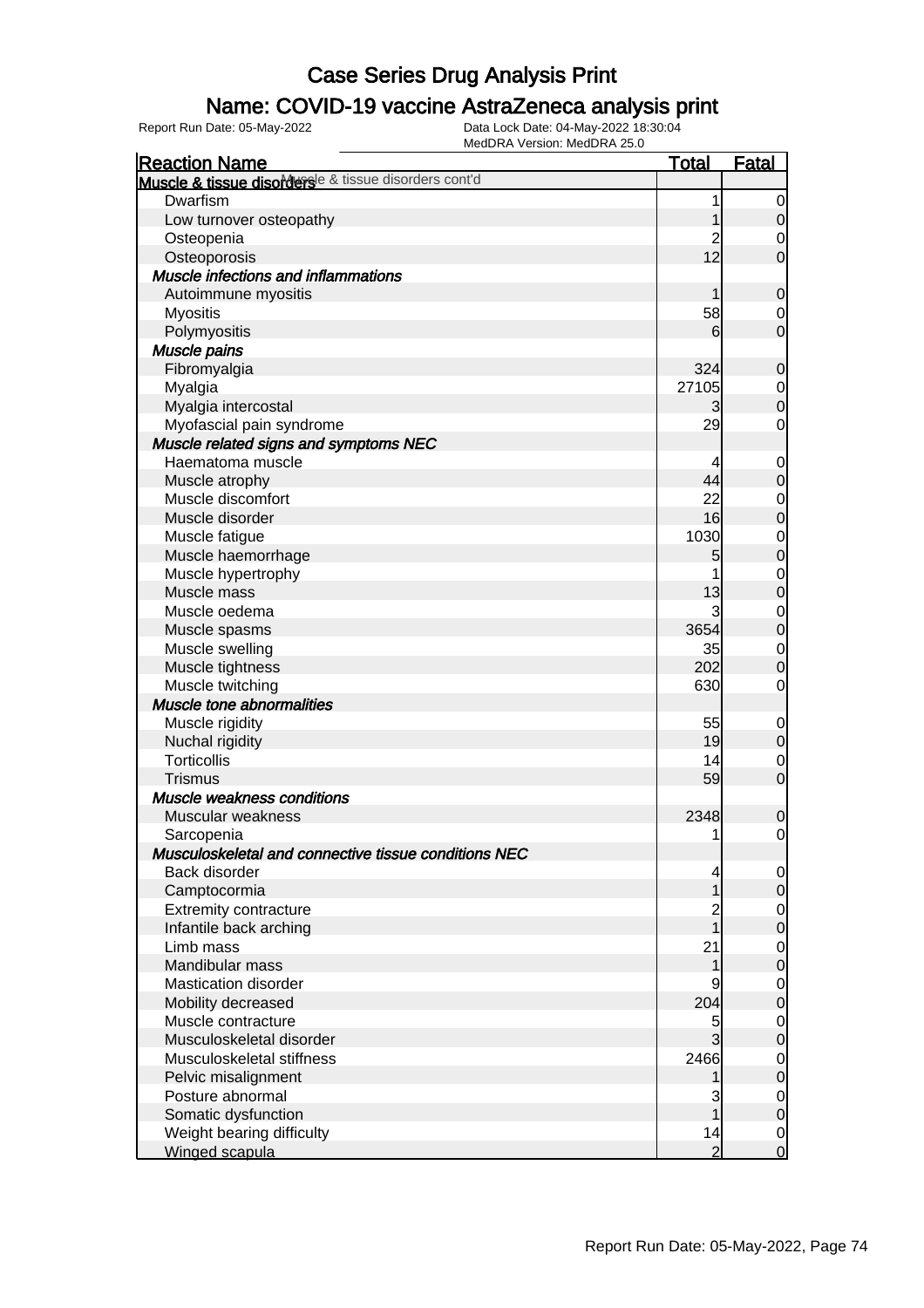### Name: COVID-19 vaccine AstraZeneca analysis print

| <b>Reaction Name</b>                                                                  | <u>Total</u>   | <b>Fatal</b>                     |
|---------------------------------------------------------------------------------------|----------------|----------------------------------|
| Muscle & tissue disorders & tissue disorders cont'd                                   |                |                                  |
| Musculoskeletal and connective tissue deformities of skull, face and<br>buccal cavity |                |                                  |
| Facial asymmetry                                                                      | 3              | $\mathbf 0$                      |
| Head deformity                                                                        | 1              | $\overline{0}$                   |
| Musculoskeletal and connective tissue infections and inflammations NEC                |                |                                  |
| Connective tissue inflammation                                                        | 4              | 0                                |
| <b>Dactylitis</b>                                                                     | 3              | $\overline{0}$                   |
| Dupuytren's contracture                                                               | 6              | $\mathbf 0$                      |
| <b>Fasciitis</b>                                                                      | 1              | $\overline{0}$                   |
| <b>Plantar fasciitis</b>                                                              | 17             | $\mathbf 0$                      |
| Musculoskeletal and connective tissue pain and discomfort                             |                |                                  |
| Amplified musculoskeletal pain syndrome                                               |                | $\mathbf 0$                      |
| Back pain                                                                             | 6020           | $\mathbf 0$                      |
| Flank pain                                                                            | 97             | $\mathbf{0}$                     |
| Growing pains                                                                         | 8              | $\mathbf 0$                      |
| Limb discomfort                                                                       | 2445           |                                  |
| Musculoskeletal chest pain                                                            | 438            | $\begin{matrix}0\\0\end{matrix}$ |
| Musculoskeletal discomfort                                                            | 170            | $\mathbf{0}$                     |
| Musculoskeletal pain                                                                  | 176            | $\overline{0}$                   |
| Neck pain                                                                             | 3216           | $\mathbf 0$                      |
| Pain in extremity                                                                     | 22797          | $\overline{0}$                   |
| Rheumatic disorder                                                                    | 33             | $\mathbf 0$                      |
| Sacral pain                                                                           | 7              | $\overline{0}$                   |
| <b>Myopathies</b>                                                                     |                |                                  |
| Compartment syndrome                                                                  | 6              | $\mathbf 0$                      |
| Muscle necrosis                                                                       | 1              | $\mathbf 0$                      |
| Myopathy                                                                              | 6              | $\overline{0}$                   |
| Rhabdomyolysis                                                                        | 10             | 1                                |
| Osteoarthropathies                                                                    |                |                                  |
| Nodal osteoarthritis                                                                  | 1              |                                  |
| Osteoarthritis                                                                        | 108            | $\mathbf 0$<br>$\mathbf 0$       |
|                                                                                       | 11             | $\mathbf 0$                      |
| Spinal osteoarthritis                                                                 |                |                                  |
| <b>Psoriatic arthropathies</b>                                                        |                |                                  |
| Psoriatic arthropathy                                                                 | 36             | $\mathbf{0}$                     |
| <b>Rheumatoid arthropathies</b>                                                       |                |                                  |
| Felty's syndrome                                                                      | 1              | $\overline{0}$                   |
| Juvenile idiopathic arthritis                                                         | $\overline{2}$ | $\overline{0}$                   |
| Rheumatoid arthritis                                                                  | 229            | $\mathbf 0$                      |
| Rheumatoid nodule                                                                     | 1              | $\overline{0}$                   |
| Still's disease                                                                       | 6              | $\mathbf 0$                      |
| Soft tissue disorders NEC                                                             |                |                                  |
| Axillary mass                                                                         | 87             | $\mathbf 0$                      |
| Clubbing                                                                              | 1              | $\mathbf 0$                      |
| Fistula                                                                               | 3              | $\mathbf 0$                      |
| Groin pain                                                                            | 240            | $\overline{0}$                   |
| Neck mass                                                                             | 27             | $\overline{0}$                   |
| Soft tissue disorder                                                                  | 3              | $\overline{0}$                   |
| Soft tissue mass                                                                      | $rac{3}{7}$    | $\mathbf 0$                      |
| Soft tissue swelling                                                                  |                | $\overline{0}$                   |
| Spine and neck deformities                                                            |                |                                  |
| Kyphosis                                                                              | 6              | $\mathbf 0$                      |
| Scoliosis                                                                             | 5              | $\mathbf 0$                      |
| Spinal stenosis                                                                       | $\overline{3}$ | $\overline{0}$                   |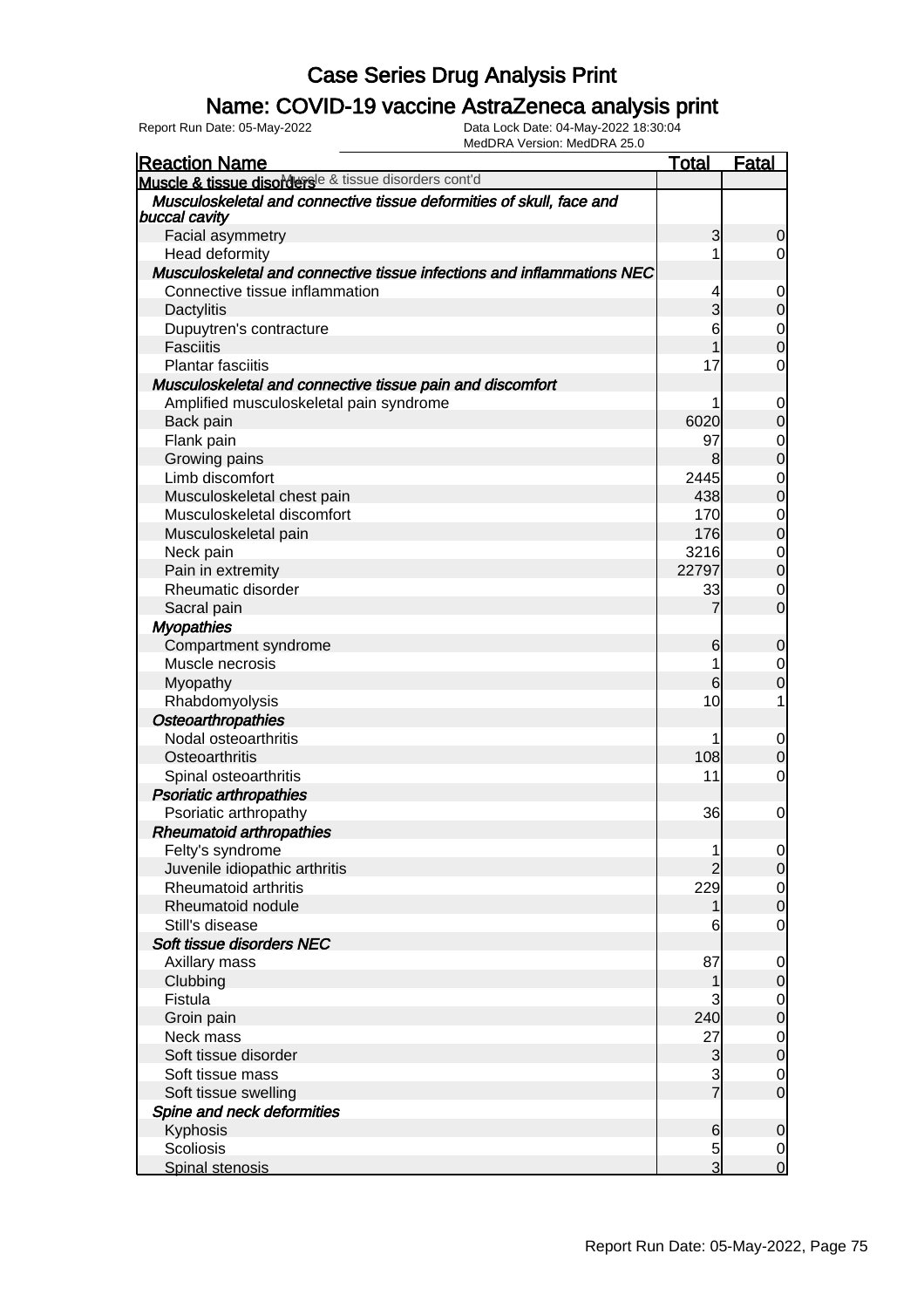### Name: COVID-19 vaccine AstraZeneca analysis print

| <b>Reaction Name</b>                                  | <b>Total</b> | <b>Fatal</b>   |
|-------------------------------------------------------|--------------|----------------|
| Muscle & tissue disordersle & tissue disorders cont'd |              |                |
| Thoracic spinal stenosis                              |              | $\overline{0}$ |
| Spondyloarthropathies                                 |              |                |
| Ankylosing spondylitis                                | 34           | $\overline{0}$ |
| Arthritis reactive                                    | 73           | $\overline{0}$ |
| Axial spondyloarthritis                               |              | $\overline{O}$ |
| Spondylitis                                           | 9            | $\overline{0}$ |
| Spondyloarthropathy                                   | 3            | $\overline{0}$ |
| <b>Synovial disorders</b>                             |              |                |
| Synovial cyst                                         | 17           | $\overline{0}$ |
| Synovitis                                             | 22           | $\overline{0}$ |
| <b>Tendon disorders</b>                               |              |                |
| Enthesopathy                                          | 2            | $\overline{0}$ |
| Tendon discomfort                                     |              | $\overline{O}$ |
| Tendon disorder                                       | 10           | $\overline{0}$ |
| Tendon pain                                           | 50           | $\overline{0}$ |
| Tendon sheath disorder                                |              | $\overline{0}$ |
| <b>Tendonitis</b>                                     | 112          | 0              |
| Tenosynovitis                                         |              | $\overline{0}$ |
| Tenosynovitis stenosans                               |              | $\overline{0}$ |
| Trigger finger                                        | 36           | $\overline{0}$ |
| Muscle & tissue disorders SOC TOTAL                   | 104623       | 1              |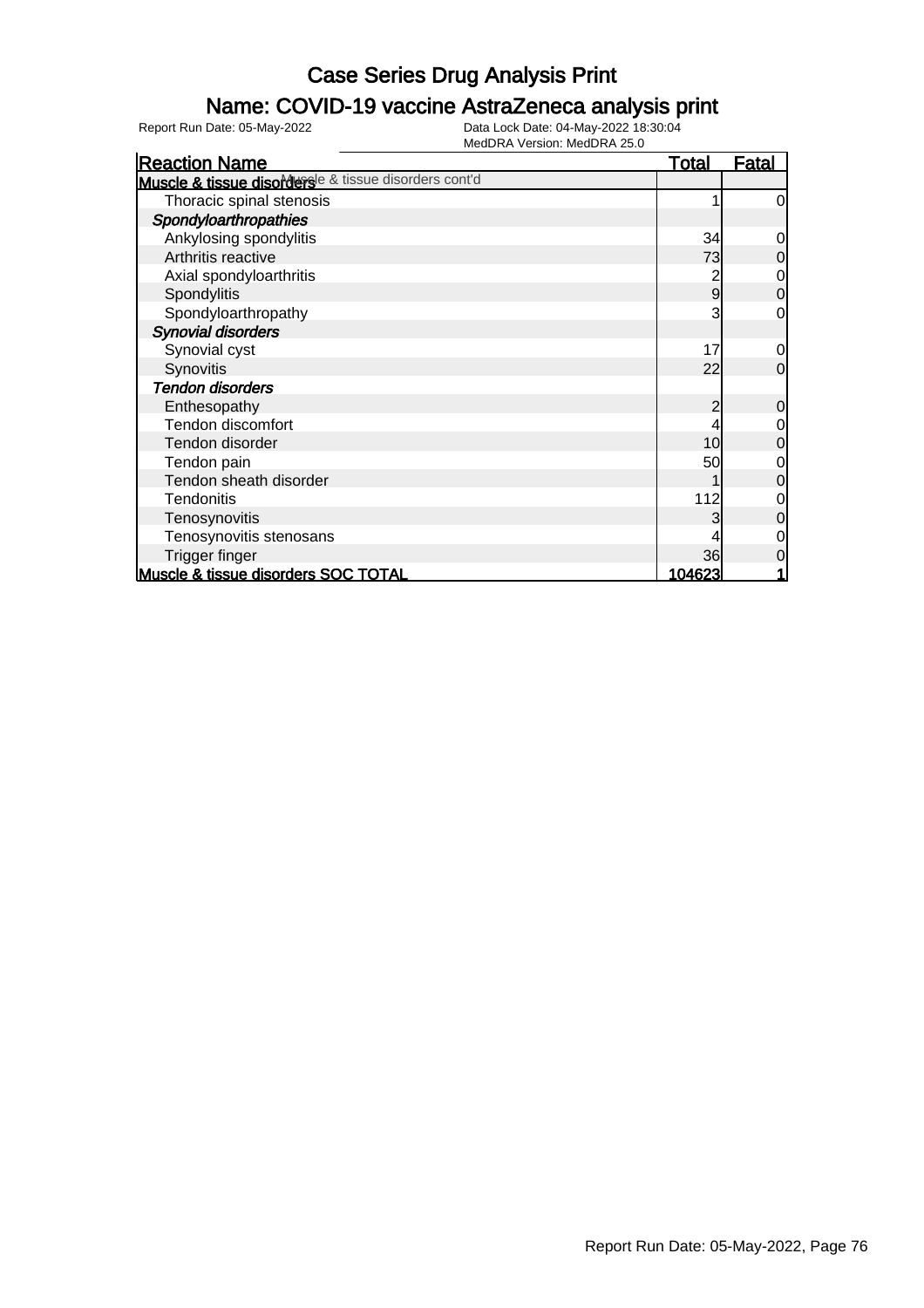### Name: COVID-19 vaccine AstraZeneca analysis print

| <b>Reaction Name</b>                                   | <u>Total</u>   | <b>Fatal</b>   |
|--------------------------------------------------------|----------------|----------------|
| <b>Neoplasms</b>                                       |                |                |
| Anal canal neoplasms malignant                         |                |                |
| Anal cancer                                            | 1              | $\mathbf 0$    |
| Anaplastic large cell lymphomas T- and null-cell types |                |                |
| T-cell lymphoma                                        | 1              | 1              |
| Aural neoplasms benign                                 |                |                |
| Benign ear neoplasm                                    |                | 0              |
| Cholesterol granuloma                                  |                | 0              |
| <b>B-cell lymphomas NEC</b>                            |                |                |
| B-cell lymphoma                                        | $\overline{c}$ | 0              |
| Follicular lymphoma                                    | $\overline{2}$ | $\mathbf 0$    |
| Bile duct neoplasms malignant                          |                |                |
| Bile duct cancer                                       | 1              | $\mathbf 0$    |
| Cholangiocarcinoma                                     |                | 0              |
| Cholangiosarcoma                                       |                | $\mathbf 0$    |
| <b>Bladder neoplasms malignant</b>                     |                |                |
| <b>Bladder cancer</b>                                  | $\overline{2}$ | $\mathbf 0$    |
| Bone neoplasms malignant (excl sarcomas)               |                |                |
| Bone cancer                                            | $\overline{2}$ | $\mathbf 0$    |
| Breast and nipple neoplasms benign                     |                |                |
| Benign breast neoplasm                                 | 4              | 0              |
| Fibroadenoma of breast                                 |                | 0              |
| Breast and nipple neoplasms malignant                  |                |                |
| <b>Breast cancer</b>                                   | 55             | 0              |
| Breast cancer female                                   |                | $\mathbf 0$    |
| Breast cancer in situ                                  |                | 0              |
| Breast cancer male                                     | 3              | 0              |
| Breast cancer metastatic                               |                | 0              |
| Breast cancer stage I                                  |                | 0              |
| Breast cancer stage III                                | 3              | 0              |
| Breast cancer stage IV                                 |                | $\mathbf 0$    |
| Inflammatory carcinoma of breast stage III             |                | $\mathbf 0$    |
| Intraductal proliferative breast lesion                |                | 0              |
| Triple negative breast cancer                          |                | $\mathbf 0$    |
| Cardiovascular neoplasms benign                        |                |                |
| Haemangioma                                            | 7              | $\mathbf 0$    |
| Central nervous system neoplasms malignant NEC         |                |                |
| Brain cancer metastatic                                | $\frac{2}{3}$  | $\overline{0}$ |
| Brain neoplasm malignant                               |                | $\overline{0}$ |
| Cervix neoplasms benign                                |                |                |
| Cervix warts                                           | 1              | $\mathbf 0$    |
| Cervix neoplasms malignant                             |                |                |
| Cervix carcinoma                                       | 3              | $\mathbf 0$    |
| Colorectal neoplasms malignant                         |                |                |
| Colon cancer                                           | $\overline{c}$ | $\mathbf 0$    |
| Colorectal cancer                                      | 3              | $\mathbf 0$    |
| Diffuse large B-cell lymphomas                         |                |                |
| Diffuse large B-cell lymphoma                          | 1              | 0              |
| Diffuse large B-cell lymphoma stage IV                 |                | $\mathbf 0$    |
| Endocrine neoplasms benign NEC                         |                |                |
| Pituitary tumour benign                                | $\overline{2}$ | $\mathbf 0$    |
| Endocrine neoplasms malignant and unspecified NEC      |                |                |
| Neuroendocrine tumour                                  | 1              | $\mathbf 0$    |
| <b>Endometrial neoplasms malignant</b>                 |                |                |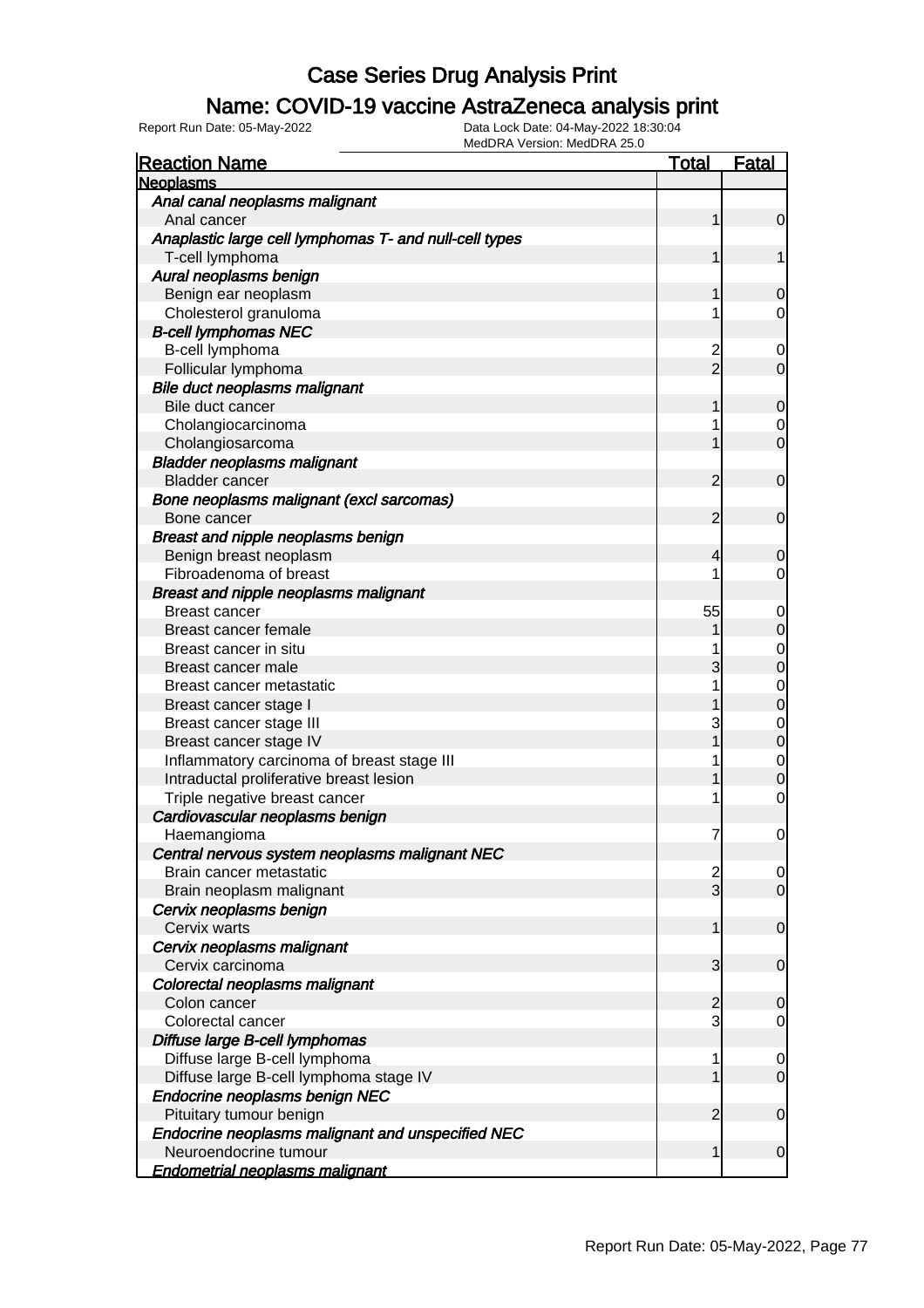### Name: COVID-19 vaccine AstraZeneca analysis print

| <b>Reaction Name</b>                                              | <b>Total</b>   | <b>Fatal</b>     |
|-------------------------------------------------------------------|----------------|------------------|
| Neoplasms cont'd<br><b>Neoplasms</b>                              |                |                  |
| Clear cell endometrial carcinoma                                  | 1              | $\mathbf 0$      |
| <b>Endometrial cancer</b>                                         | $\overline{c}$ | $\overline{0}$   |
| Gastric neoplasms malignant                                       |                |                  |
| Gastric cancer                                                    | 1              | 0                |
| Gastrointestinal neoplasms benign NEC                             |                |                  |
| Gastrointestinal tract adenoma                                    | 1              | 0                |
| Gastrointestinal neoplasms malignant NEC                          |                |                  |
| Gastrointestinal carcinoma                                        | 8              | 0                |
| Glial tumours malignant                                           |                |                  |
| Glioblastoma                                                      | 4              | 0                |
| Glioblastoma multiforme                                           |                | $\mathbf 0$      |
| <b>Haematologic neoplasms NEC</b>                                 |                |                  |
| Benign lymph node neoplasm                                        | 1              | $\mathbf 0$      |
| Haematological malignancy                                         | 2              |                  |
| Systemic mastocytosis                                             |                | $\overline{0}$   |
| <b>Hepatic neoplasms malignant</b>                                |                |                  |
| Hepatic cancer                                                    | 1              | $\mathbf 0$      |
| Hepatocellular carcinoma                                          | 4              | 0                |
| Hepatobiliary neoplasms malignancy unspecified                    |                |                  |
| Hepatic neoplasm                                                  | 1              | 0                |
| Hepatoblastomas                                                   |                |                  |
| Hepatoblastoma                                                    | 1              | 0                |
| <b>Hodgkin's disease NEC</b>                                      |                |                  |
| Hodgkin's disease                                                 | $\overline{c}$ | 0                |
| Leiomyosarcomas                                                   |                |                  |
| Pleomorphic leiomyosarcoma                                        | 1              | 0                |
| Leukaemias NEC                                                    |                |                  |
| Leukaemia                                                         | 5              |                  |
| Leukaemia recurrent                                               |                | $\overline{0}$   |
| Leukaemias acute myeloid                                          |                |                  |
| Acute myeloid leukaemia                                           | 6              | 1                |
| Leukaemias chronic lymphocytic                                    |                |                  |
| Chronic lymphocytic leukaemia                                     | 6              | $\mathbf 0$      |
| Leukaemias chronic myeloid                                        |                |                  |
| Chronic myeloid leukaemia                                         | 1              | $\mathbf 0$      |
| Leukaemias myeloid NEC                                            |                |                  |
| Myeloid leukaemia                                                 | 1              | $\overline{0}$   |
| Lip and oral cavity neoplasms benign                              |                |                  |
| Papillary cystadenoma lymphomatosum                               | 1              | $\mathbf 0$      |
| Lip and oral cavity neoplasms malignant                           |                |                  |
| Lip and/or oral cavity cancer                                     | 1              | $\mathbf 0$      |
| Lip neoplasm malignant stage unspecified                          |                | 0                |
| Squamous cell carcinoma of the oral cavity                        | $\overline{2}$ | $\overline{0}$   |
| <b>Lymphomas unspecified NEC</b>                                  |                |                  |
| Lymphoma                                                          | 21             | $\mathbf 0$      |
| Lymphoproliferative disorders NEC (excl leukaemias and lymphomas) |                |                  |
| Epstein Barr virus positive mucocutaneous ulcer                   | 1              | $\mathbf 0$      |
| Histiocytic necrotising lymphadenitis                             | $\overline{c}$ | 0                |
| Lymphoproliferative disorder                                      | $\overline{1}$ | $\boldsymbol{0}$ |
| Lymphoproliferative disorder in remission                         |                | 0                |
| Mediastinal neoplasms malignancy unspecified NEC                  |                |                  |
| Good syndrome                                                     | 4              | $\mathbf 0$      |
| <b>Mesotheliomas malignant and unspecified</b>                    |                |                  |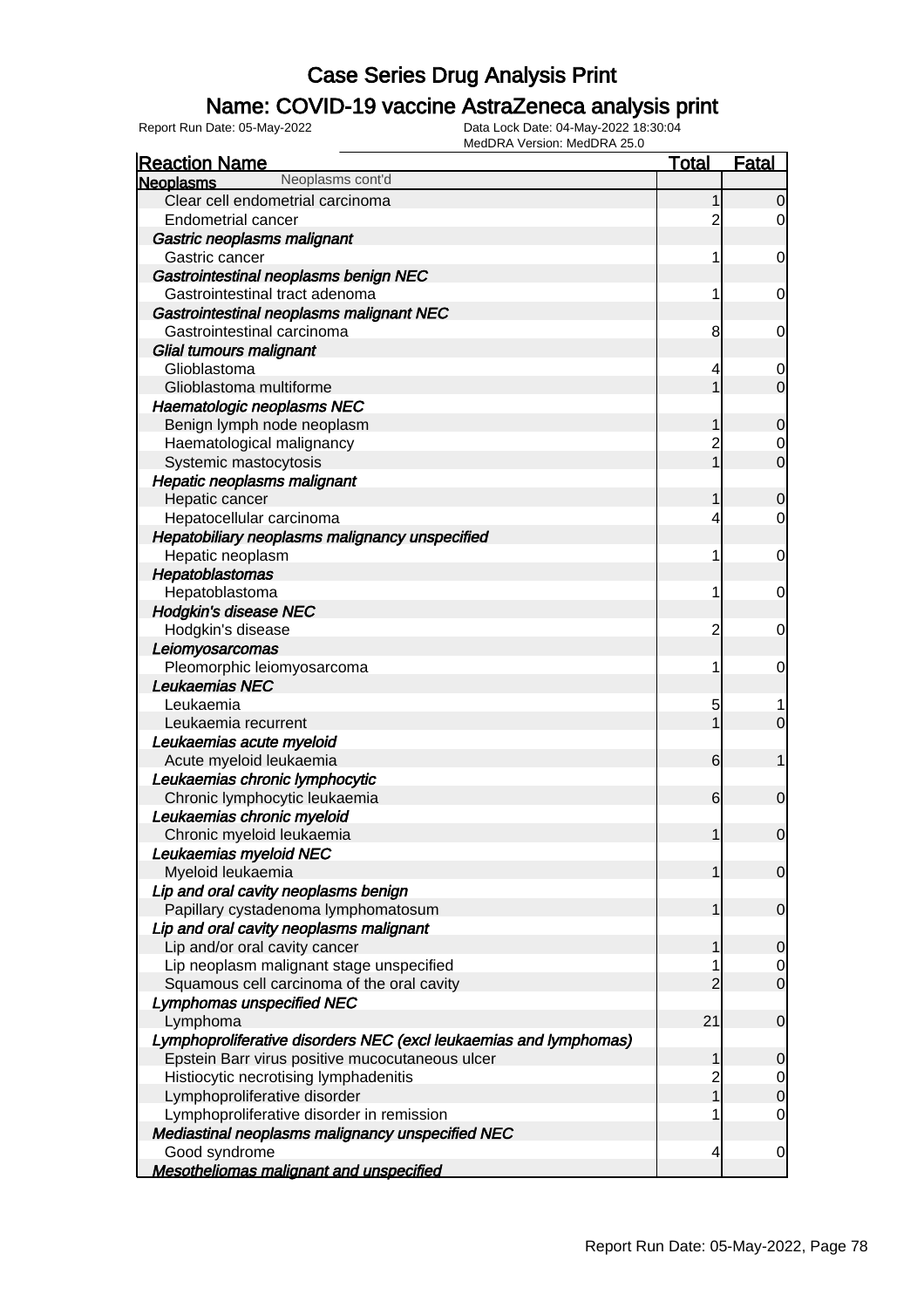### Name: COVID-19 vaccine AstraZeneca analysis print

| <b>Reaction Name</b>                                                               | <b>Total</b>            | <b>Fatal</b>     |
|------------------------------------------------------------------------------------|-------------------------|------------------|
| Neoplasms cont'd<br><b>Neoplasms</b>                                               |                         |                  |
| Mesothelioma                                                                       | 1                       | $\overline{0}$   |
| Metastases to specified sites                                                      |                         |                  |
| Metastases to bone                                                                 | $\overline{c}$          | 0                |
| Metastases to central nervous system                                               |                         | 1                |
| Metastases to liver                                                                |                         | $\mathbf 0$      |
| Metastases to lung                                                                 |                         | 1                |
| Metastases to unknown and unspecified sites                                        |                         |                  |
| Metastasis                                                                         | 4                       | 1                |
| Myelodysplastic syndromes                                                          |                         |                  |
| Myelodysplastic syndrome                                                           | 1                       | $\mathbf 0$      |
| Myeloproliferative disorders (excl leukaemias)                                     |                         |                  |
| Essential thrombocythaemia                                                         | 2                       | 0                |
| Myeloproliferative neoplasm                                                        | 1                       | $\overline{0}$   |
| Neoplasms benign site unspecified NEC                                              |                         |                  |
| Fibroma                                                                            | 1                       | $\mathbf 0$      |
| Neoplasms malignant site unspecified NEC                                           |                         |                  |
| Adenocarcinoma                                                                     | $\overline{c}$          | $\mathbf 0$      |
| Malignant neoplasm progression                                                     |                         | $\boldsymbol{0}$ |
| Metastatic neoplasm                                                                | 3                       |                  |
| Neoplasm malignant                                                                 | 14                      | 0<br>3           |
| Recurrent cancer                                                                   | 1                       | $\mathbf 0$      |
| Squamous cell carcinoma                                                            | 4                       | $\overline{0}$   |
| Neoplasms unspecified malignancy and site unspecified NEC                          |                         |                  |
| Neoplasm                                                                           | 3                       | $\mathbf 0$      |
| Neoplasm progression                                                               | 1                       | 0                |
| Neoplasm recurrence                                                                | 9                       | $\overline{0}$   |
| Nervous system neoplasms unspecified malignancy NEC                                |                         |                  |
| Brain neoplasm                                                                     | 12                      | 3                |
| Meningioma                                                                         | 6                       | $\mathbf 0$      |
| Schwannoma                                                                         |                         | $\mathbf 0$      |
| <b>Neuromas</b>                                                                    |                         |                  |
| Acoustic neuroma                                                                   | 7                       | $\mathbf 0$      |
| Non-Hodgkin's lymphomas NEC                                                        |                         |                  |
| Cutaneous lymphoma                                                                 | 1                       | 0                |
| Non-Hodgkin's lymphoma                                                             | $\overline{\mathbf{c}}$ | $\mathbf{1}$     |
| Non-small cell neoplasms malignant of the respiratory tract cell type<br>specified |                         |                  |
| Lung adenocarcinoma                                                                | 1                       | 1                |
| Ocular neoplasms benign                                                            |                         |                  |
| Eye naevus                                                                         | 4                       | 0                |
| Oesophageal neoplasms malignant                                                    |                         |                  |
| Oesophageal cancer metastatic                                                      | 6                       | 0                |
| Oesophageal carcinoma                                                              | 4                       | 0                |
| Oesophageal squamous cell carcinoma                                                | 1                       | 0                |
| <b>Oncologic complications and emergencies</b>                                     |                         |                  |
| Cancer fatigue                                                                     | 4                       | 0                |
| Cancer pain                                                                        | $\overline{2}$          | 0                |
| Intracranial tumour haemorrhage                                                    | 1                       | $\mathbf 0$      |
| Tumour pain                                                                        |                         | $\overline{0}$   |
| Oropharyngeal, nasopharyngeal and tonsillar neoplasms malignant and<br>unspecified |                         |                  |
| Tonsil cancer                                                                      | 4                       | $\overline{0}$   |
| <b>Ovarian neoplasms malignant (excl germ cell)</b>                                |                         |                  |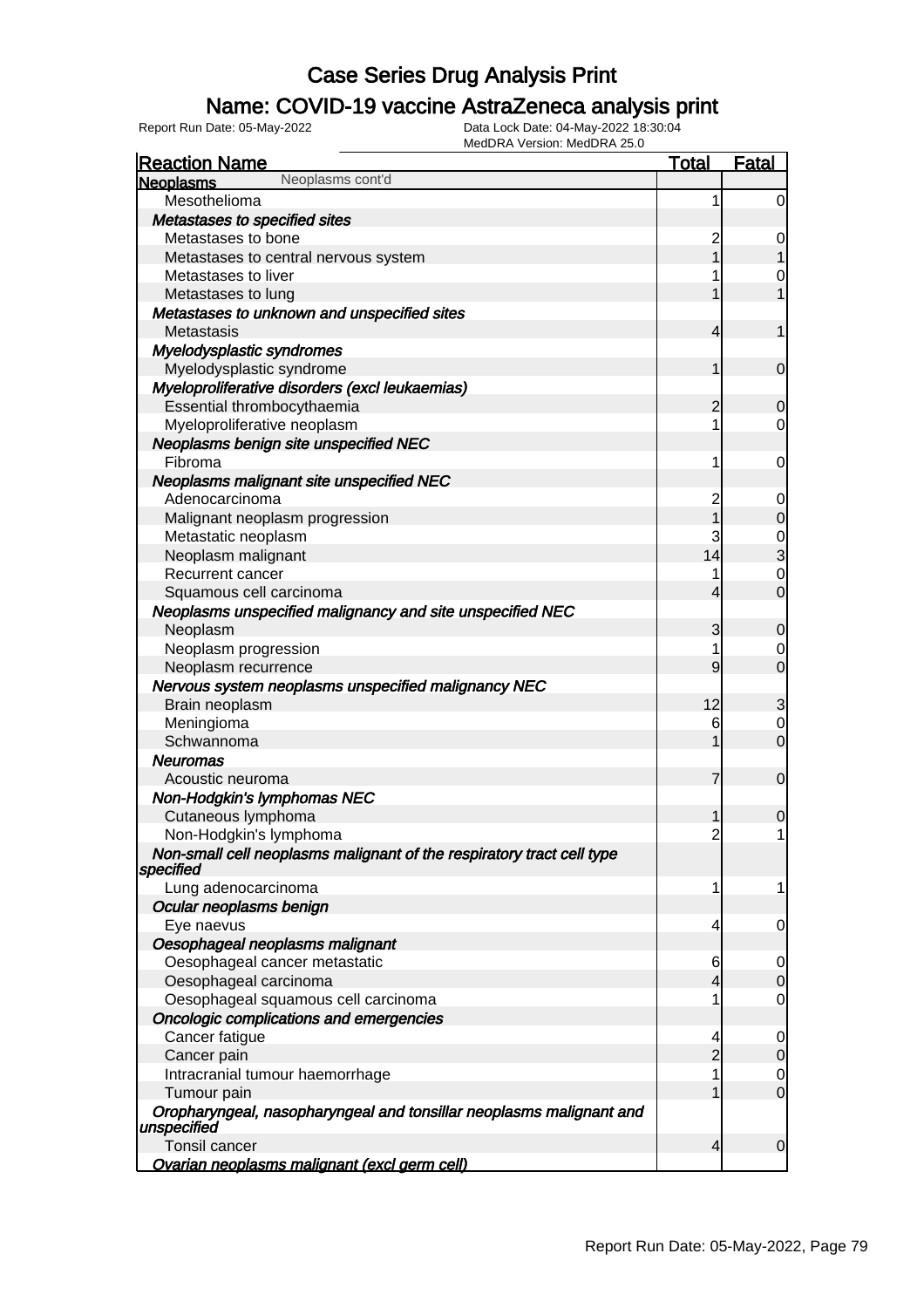### Name: COVID-19 vaccine AstraZeneca analysis print

| <b>Reaction Name</b>                                                    | <b>Total</b>   | <b>Fatal</b>                         |
|-------------------------------------------------------------------------|----------------|--------------------------------------|
| Neoplasms cont'd<br><b>Neoplasms</b>                                    |                |                                      |
| Ovarian cancer                                                          | 10             | $\overline{0}$                       |
| Ovarian cancer recurrent                                                |                |                                      |
| Ovarian cancer stage IV                                                 |                | $\overline{0}$                       |
| Pancreatic neoplasms malignant (excl islet cell and carcinoid)          |                |                                      |
| Pancreatic carcinoma                                                    | 6              | $\overline{0}$                       |
| Pancreatic carcinoma metastatic                                         |                | $\overline{0}$                       |
| Paranasal sinus and nasal cavity neoplasms malignant and unspecified    |                |                                      |
| Nasal cavity cancer                                                     | 1              | $\mathbf 0$                          |
| Paraneoplastic syndromes NEC                                            |                |                                      |
| Paraneoplastic syndrome                                                 | 3              | $\mathbf 0$                          |
| Penile neoplasms malignant                                              |                |                                      |
| Penile cancer                                                           | 1              | $\mathbf 0$                          |
| Plasma cell myelomas                                                    |                |                                      |
| Plasma cell myeloma                                                     | 3              | 0                                    |
| Plasmacytoma                                                            |                | $\overline{0}$                       |
| Plasma cell neoplasms NEC                                               |                |                                      |
| Hypergammaglobulinaemia benign monoclonal                               | 3              | $\overline{0}$                       |
| Prostatic neoplasms malignant                                           |                |                                      |
| Prostate cancer                                                         | 10             | $\overline{0}$                       |
| Renal neoplasms malignant                                               |                |                                      |
| Clear cell renal cell carcinoma                                         | $\overline{c}$ | $\overline{0}$                       |
| Metastatic renal cell carcinoma                                         | 1              | $\overline{0}$                       |
| Renal cancer                                                            | $\overline{2}$ | $\overline{0}$                       |
| Reproductive neoplasms female benign NEC                                |                |                                      |
| Benign hydatidiform mole                                                | $\overline{2}$ | $\overline{0}$                       |
| Reproductive neoplasms male benign NEC                                  |                |                                      |
| Testicle adenoma                                                        | 2              | $\overline{0}$                       |
| Respiratory tract and pleural neoplasms malignancy unspecified NEC      |                |                                      |
| Maxillofacial sinus neoplasm                                            | 1              | $\overline{0}$                       |
| Respiratory tract and pleural neoplasms malignant cell type unspecified |                |                                      |
| NEC                                                                     |                |                                      |
| Bronchial carcinoma                                                     | 4              | 0                                    |
| Lung cancer metastatic                                                  | 1              | 0                                    |
| Lung neoplasm malignant                                                 | 17             |                                      |
| Throat cancer                                                           | 1              | 0                                    |
| Respiratory tract small cell carcinomas                                 |                |                                      |
| Small cell lung cancer                                                  | 1              | $\overline{0}$                       |
| Small cell lung cancer metastatic                                       | 1              | $\overline{1}$                       |
| Salivary gland neoplasms malignant                                      |                |                                      |
| Salivary gland cancer stage 0                                           | 1              | $\mathbf 0$                          |
| Salivary gland cancer stage III                                         | 1              | $\overline{O}$                       |
| Skin melanomas (excl ocular)                                            |                |                                      |
| Acral lentiginous melanoma stage III                                    | 1              |                                      |
| Malignant melanoma                                                      | 5              | $\begin{matrix} 0 \\ 0 \end{matrix}$ |
| Malignant melanoma in situ                                              | 3              |                                      |
| Metastatic malignant melanoma                                           | $\overline{1}$ | $\begin{matrix} 0 \\ 0 \end{matrix}$ |
| Skin neoplasms benign                                                   |                |                                      |
| Acrochordon                                                             | 7              | $\mathbf 0$                          |
| Anogenital warts                                                        | 4              |                                      |
| Haemangioma of skin                                                     | 19             | $\begin{matrix}0\\0\end{matrix}$     |
| Melanocytic naevus                                                      | 5              |                                      |
| Seborrhoeic keratosis                                                   | $\overline{2}$ | $\begin{matrix} 0 \\ 0 \end{matrix}$ |
| Skin papilloma                                                          | 31             | $\overline{0}$                       |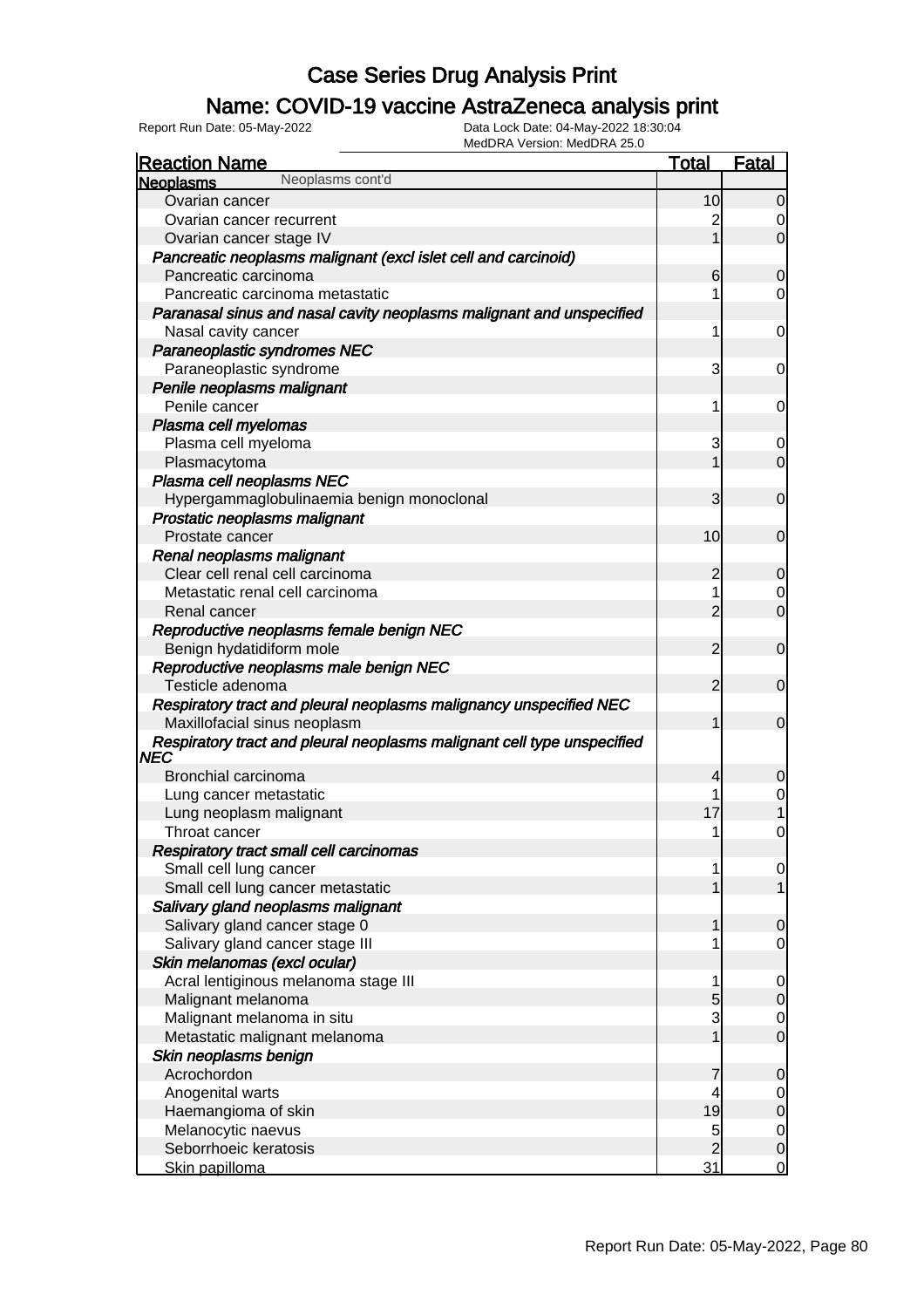### Name: COVID-19 vaccine AstraZeneca analysis print

| <b>Reaction Name</b>                                     | <u>Total</u> | Fatal          |
|----------------------------------------------------------|--------------|----------------|
| Neoplasms cont'd<br><b>Neoplasms</b>                     |              |                |
| Skin neoplasms malignant and unspecified (excl melanoma) |              |                |
| Basal cell carcinoma                                     | 6            |                |
| Bowen's disease                                          |              |                |
| Neoplasm skin                                            |              |                |
| Skin cancer                                              | 9            | 0              |
| Squamous cell carcinoma of skin                          |              | 0              |
| Soft tissue neoplasms benign NEC                         |              |                |
| Knuckle pads                                             |              | 0              |
| Leiomyoma                                                |              | 0              |
| Lipoma                                                   | 10           | 0              |
| Thyroid neoplasms benign                                 |              |                |
| Benign neoplasm of thyroid gland                         |              | 0              |
| Thyroid adenoma                                          |              | $\overline{0}$ |
| Uterine neoplasms benign                                 |              |                |
| Uterine leiomyoma                                        | 24           | $\Omega$       |
| Uterine neoplasms malignant NEC                          |              |                |
| Uterine cancer                                           | 5            | $\overline{0}$ |
| Vulval neoplasms malignant                               |              |                |
| Squamous cell carcinoma of the vulva                     |              | 0              |
| Vulval cancer                                            |              |                |
| <b>Neoplasms SOC TOTAL</b>                               | 534          | 16             |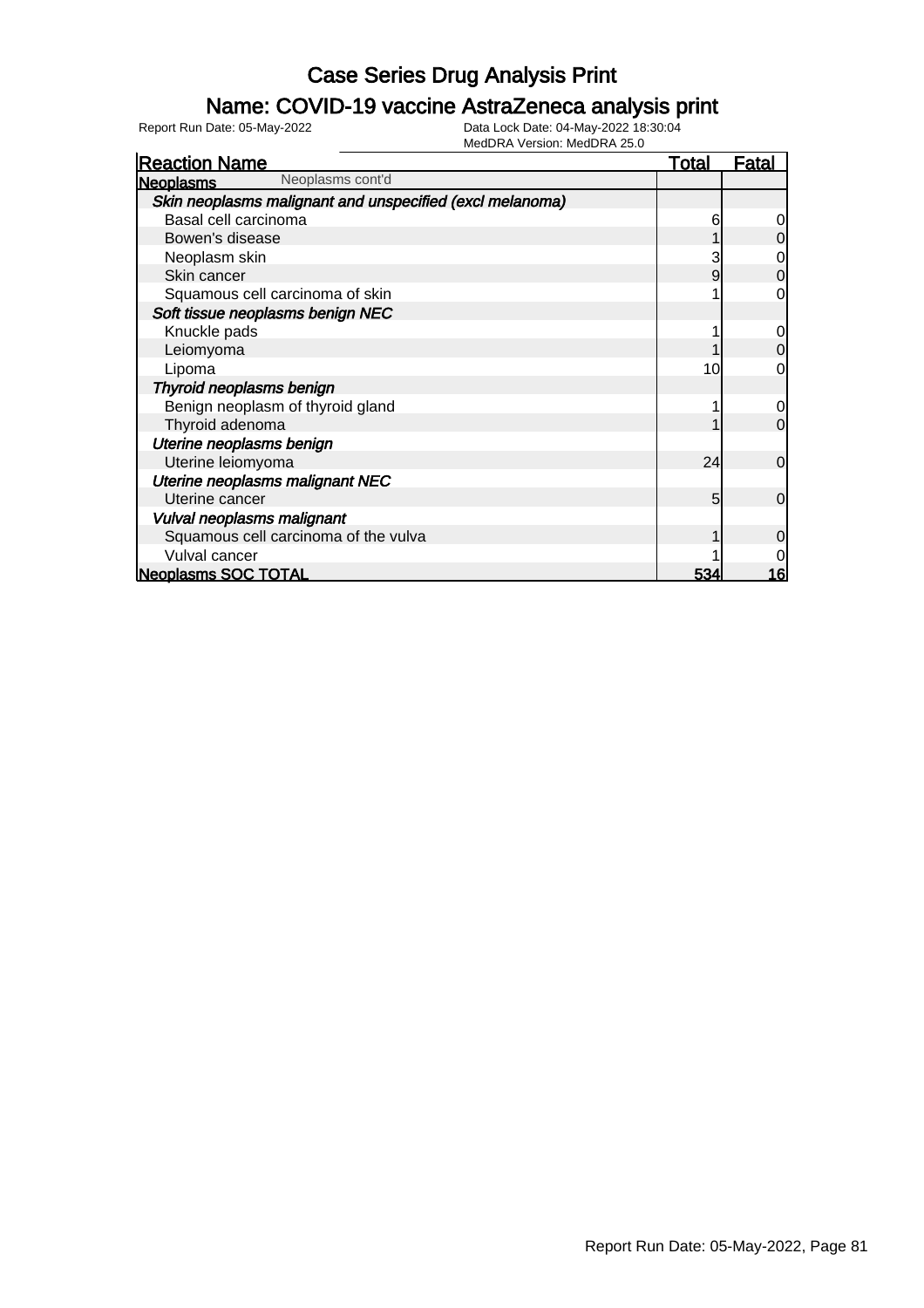### Name: COVID-19 vaccine AstraZeneca analysis print

| <b>Reaction Name</b>                                              | <u>Total</u>    | <b>Fatal</b>  |
|-------------------------------------------------------------------|-----------------|---------------|
| Nervous system disorders                                          |                 |               |
| <b>Abnormal reflexes</b>                                          |                 |               |
| Areflexia                                                         | 35              | 0             |
| Extensor plantar response                                         | 3               | 0             |
| Hyperreflexia                                                     | 10 <sup>1</sup> | 0             |
| Hyporeflexia                                                      | 24              | 0             |
| Poor sucking reflex                                               | 4               | 0             |
| Reflexes abnormal                                                 | $\overline{2}$  | 0             |
| Abnormal sleep-related events                                     |                 |               |
| Sleep paralysis                                                   | 27              | 0             |
| Absence seizures                                                  |                 |               |
| Petit mal epilepsy                                                | 42              | 0             |
| Acute polyneuropathies                                            |                 |               |
| Acute motor axonal neuropathy                                     | 9               | 0             |
| Acute polyneuropathy                                              | 3               | 0             |
| Guillain-Barre syndrome                                           | 495             | 4             |
| Miller Fisher syndrome                                            | 29              | 0             |
| Subacute inflammatory demyelinating polyneuropathy                | 4               | 0             |
| Alzheimer's disease (incl subtypes)                               |                 |               |
| Dementia Alzheimer's type                                         | 1               | 0             |
| Mixed dementia                                                    |                 | 0             |
| Autonomic nervous system disorders                                |                 |               |
|                                                                   | 26              |               |
| Autonomic nervous system imbalance                                |                 | 0             |
| Autonomic neuropathy                                              | 2<br>2          | $\mathbf 0$   |
| Horner's syndrome                                                 |                 | 0             |
| Orthostatic intolerance                                           | 8               | 0             |
| Central nervous system aneurysms and dissections                  |                 |               |
| Carotid artery aneurysm                                           | $\overline{c}$  | 0             |
| Carotid artery dissection                                         |                 | 0             |
| Intracranial aneurysm                                             | 6               | 1             |
| Vertebral artery dissection                                       | 3               | 0             |
| Central nervous system haemorrhages and cerebrovascular accidents |                 |               |
| Basal ganglia haemorrhage                                         | 3               | 0             |
| Basal ganglia infarction                                          | 1               | 0             |
| Basal ganglia stroke                                              | $\overline{c}$  |               |
| Basilar artery occlusion                                          | 1               | 0             |
| Basilar artery thrombosis                                         | $\overline{5}$  |               |
| Brain stem embolism                                               | 1               | 1             |
| Brain stem haemorrhage                                            | 5               |               |
| Brain stem infarction                                             | $\frac{2}{9}$   | $\frac{2}{2}$ |
| Brain stem stroke                                                 |                 |               |
| Brain stem thrombosis                                             | 2<br>3          | 1             |
| Carotid artery occlusion                                          |                 | 0             |
| Carotid artery thrombosis                                         | 11              | 0             |
| Cerebellar haemorrhage                                            | $\overline{5}$  | 0             |
| Cerebellar infarction                                             | 6               | $\mathbf 0$   |
| Cerebellar stroke                                                 | 12              | 0             |
| Cerebral artery embolism                                          | 12              | $\mathbf 0$   |
| Cerebral artery occlusion                                         | $\overline{5}$  |               |
| Cerebral artery thrombosis                                        | 17              | 0             |
| Cerebral haematoma                                                | 14              |               |
| Cerebral haemorrhage                                              | 203             | 55            |
| Cerebral infarction                                               | 99              | 6             |
| Cerebral ischaemia                                                | 4               | 0             |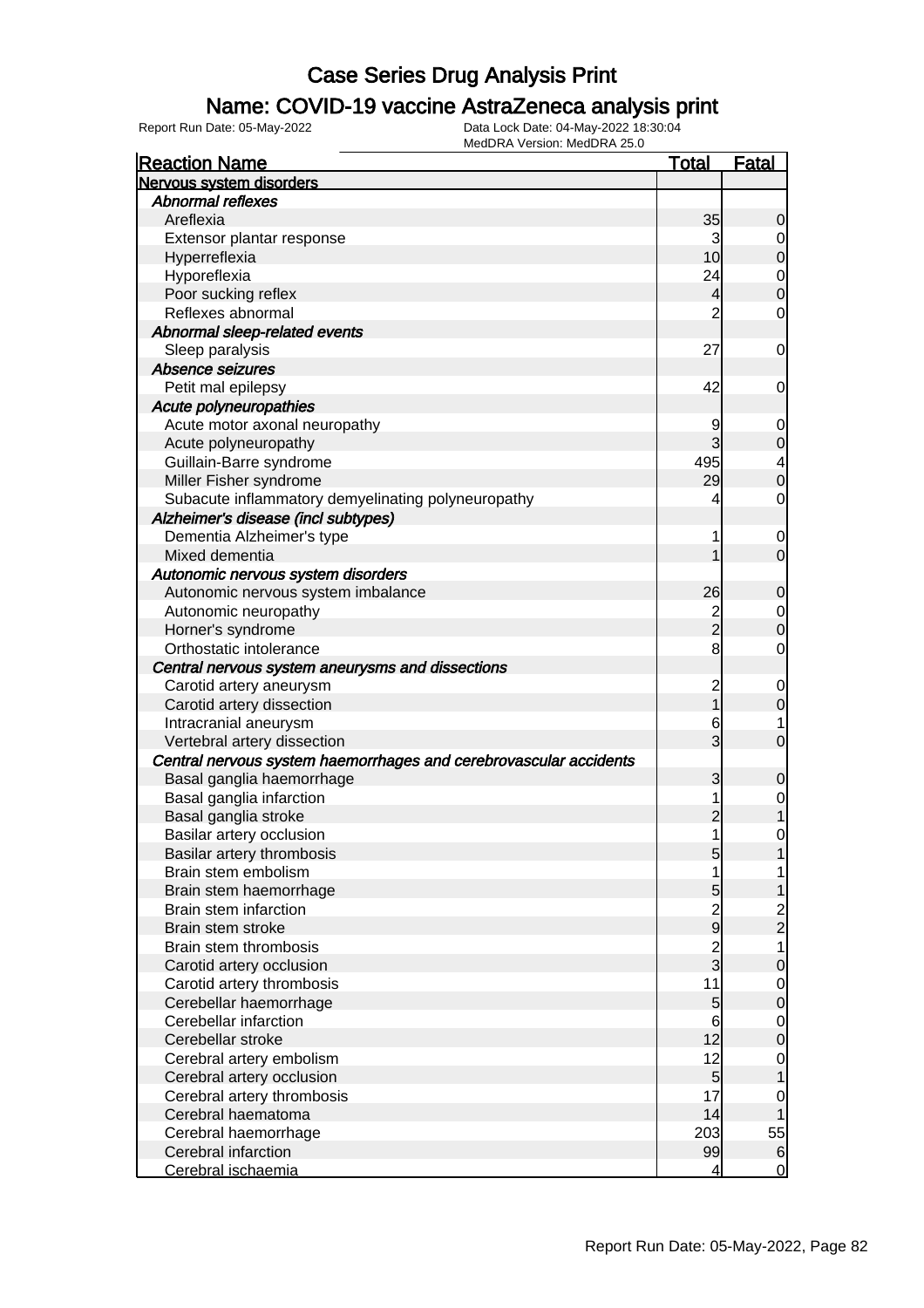### Name: COVID-19 vaccine AstraZeneca analysis print

| <b>Reaction Name</b>                               | <u>Total</u>   | <b>Fatal</b>     |
|----------------------------------------------------|----------------|------------------|
| Nervous system disordersus system disorders cont'd |                |                  |
| Cerebral thrombosis                                | 46             | $\overline{4}$   |
| Cerebral vascular occlusion                        | 2              | 0                |
| Cerebrovascular accident                           | 1372           | 53               |
| Embolic cerebral infarction                        |                | $\mathbf 0$      |
| Embolic stroke                                     | 21             | 1                |
| Haemorrhage intracranial                           | 57             | 14               |
| Haemorrhagic cerebellar infarction                 |                | $\mathbf 0$      |
| Haemorrhagic cerebral infarction                   |                | 1                |
| Haemorrhagic stroke                                | 50             | 9                |
| Haemorrhagic transformation stroke                 | 8              |                  |
| Internal capsule infarction                        |                | $\frac{3}{0}$    |
| Intracranial haematoma                             | 8              | 1                |
| Intraventricular haemorrhage                       | 6              | $\mathbf 0$      |
| Ischaemic cerebral infarction                      | 3              | $\mathbf{0}$     |
| Ischaemic stroke                                   | 169            | 8                |
| Lacunar infarction                                 | 6              | $\mathbf{0}$     |
| Lacunar stroke                                     | 29             | $\mathbf 0$      |
| Perinatal stroke                                   |                | $\mathbf{0}$     |
| Pseudostroke                                       |                | $\mathbf 0$      |
| Ruptured cerebral aneurysm                         |                | $\mathbf{0}$     |
| Spinal cord haematoma                              |                | $\mathbf 0$      |
| Spinal cord infarction                             |                | $\mathbf{0}$     |
| Spinal stroke                                      | 5              | $\mathbf 0$      |
| Stroke in evolution                                |                | $\mathbf{0}$     |
| Subarachnoid haemorrhage                           | 119            | 8                |
| Thalamic infarction                                |                | $\mathbf{0}$     |
| Thalamus haemorrhage                               | 11             | $\mathbf 0$      |
| Thrombotic stroke                                  | 17             | $\mathbf 0$      |
| Vertebral artery occlusion                         |                | $\mathbf 0$      |
| Vertebral artery thrombosis                        | $\overline{c}$ | $\mathbf 0$      |
| Central nervous system inflammatory disorders NEC  |                |                  |
| Arachnoiditis                                      | 4              | $\mathbf 0$      |
| Central nervous system inflammation                | 15             | 0                |
| Neurosarcoidosis                                   | 4              | $\mathbf 0$      |
| Central nervous system vascular disorders NEC      |                |                  |
| Brain hypoxia                                      | 1              | $\overline{0}$   |
| Brain stem microhaemorrhage                        |                | $\mathbf 0$      |
| Carotid arteriosclerosis                           |                | $\overline{0}$   |
| Carotid artery stenosis                            | 4              | 0                |
| Central nervous system vasculitis                  | 3              | $\mathbf 0$      |
| Cerebral amyloid angiopathy                        | $\overline{5}$ | $\boldsymbol{0}$ |
| Cerebral arteriosclerosis                          | 2<br>1         | $\overline{0}$   |
| Cerebral arteritis                                 |                | 0                |
| Cerebral congestion                                |                | $\mathbf 0$      |
| Cerebral microangiopathy                           |                | 0                |
| Cerebral microhaemorrhage                          |                | $\overline{0}$   |
| Cerebral small vessel ischaemic disease            | 3              | 0                |
| Cerebral vasoconstriction                          |                | $\mathbf 0$      |
| Cerebrovascular disorder                           | 2<br>4         | 0                |
| Cerebrovascular insufficiency                      |                | $\overline{0}$   |
| Dural arteriovenous fistula                        |                | $\mathbf 0$      |
| Internal carotid artery deformity                  | 1              | $\mathbf 0$      |
| Reversible cerebral vasoconstriction syndrome      | 4              | $\overline{0}$   |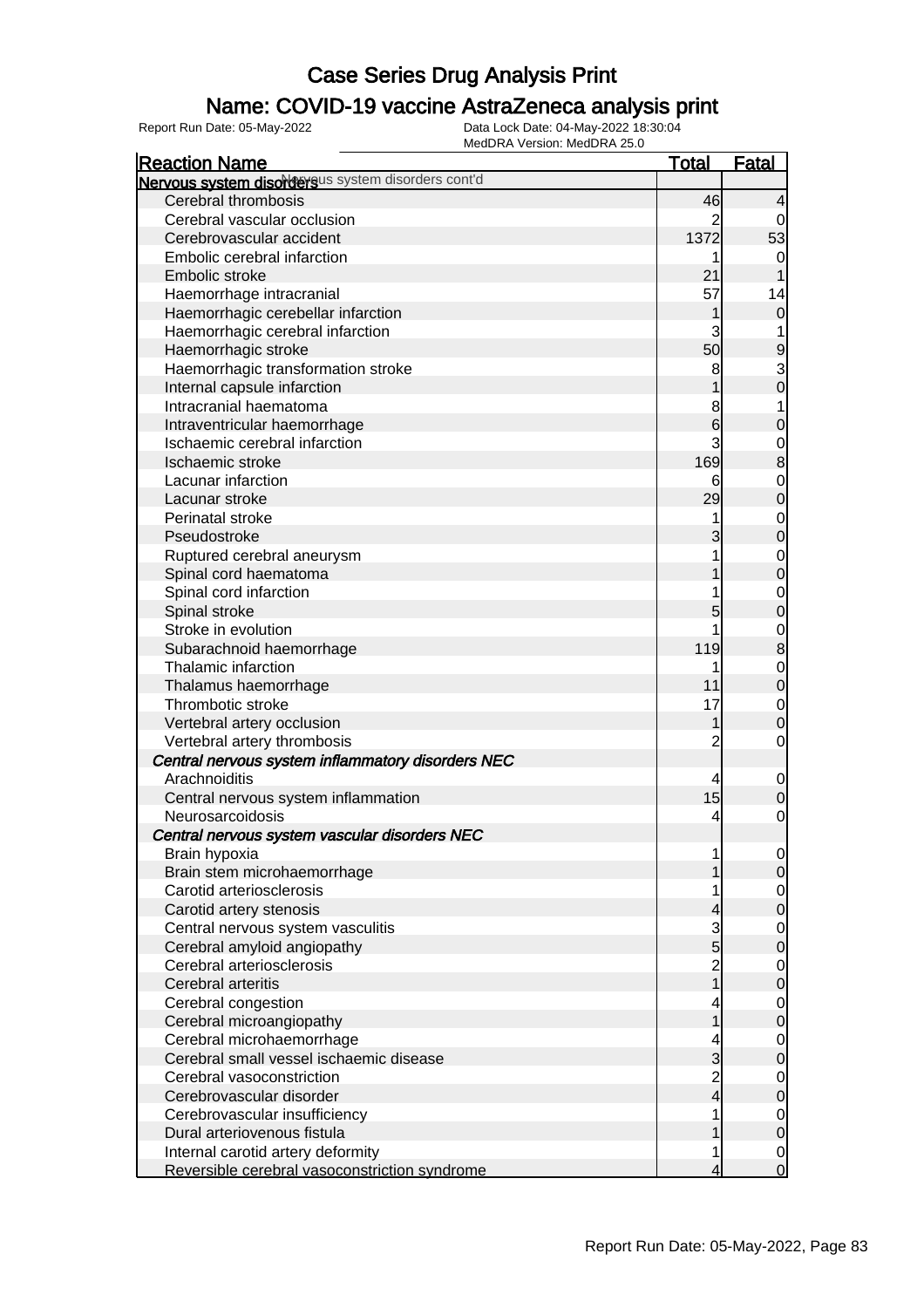### Name: COVID-19 vaccine AstraZeneca analysis print

| <b>Reaction Name</b>                                      | <b>Total</b>    | <b>Fatal</b>                         |
|-----------------------------------------------------------|-----------------|--------------------------------------|
| Nervous system disordersus system disorders cont'd        |                 |                                      |
| Cerebrovascular venous and sinus thrombosis               |                 |                                      |
| Cerebral venous sinus thrombosis                          | 218             | 26                                   |
| Cerebral venous thrombosis                                | 52              | $\frac{6}{3}$                        |
| Superior sagittal sinus thrombosis                        | 34              |                                      |
| Transverse sinus thrombosis                               | 10 <sub>l</sub> | $\mathbf 0$                          |
| Cervical spinal cord and nerve root disorders             |                 |                                      |
| Cervical radiculopathy                                    | 4               | $\mathbf 0$                          |
| Cervicobrachial syndrome                                  | 9               | $\overline{0}$                       |
| <b>Choreiform movements</b>                               |                 |                                      |
| Chorea                                                    | 3               | $\mathbf 0$                          |
| Choreoathetosis                                           | 1               | $\mathbf 0$                          |
| Sydenham's chorea                                         | 1               | $\overline{O}$                       |
| Chronic polyneuropathies                                  |                 |                                      |
| Chronic inflammatory demyelinating polyradiculoneuropathy | 10              | $\mathbf 0$                          |
| Demyelinating polyneuropathy                              | 11              | $\overline{0}$                       |
| Diabetic neuropathy                                       | 3               | $\overline{0}$                       |
| Polyneuropathy chronic                                    | $\overline{2}$  | $\mathbf 0$                          |
| Coma states                                               |                 |                                      |
| Coma                                                      | 27              | $\mathbf 0$                          |
| Diabetic coma                                             | 3               | $\mathbf 0$                          |
| Hypoglycaemic coma                                        | $\overline{2}$  | $\mathbf 0$                          |
| Coordination and balance disturbances                     |                 |                                      |
| Ataxia                                                    | 55              | $\mathbf 0$                          |
| Balance disorder                                          | 1019            | $\mathbf 0$                          |
| Cerebellar ataxia                                         | 5               | $\mathbf 0$                          |
| Cerebellar syndrome                                       | $\overline{2}$  | $\overline{0}$                       |
| Coordination abnormal                                     | 143             | $\mathbf 0$                          |
| Dysdiadochokinesis                                        | 1               | $\overline{0}$                       |
| Dysstasia                                                 | 128             | $\mathbf 0$                          |
| Hand-eye coordination impaired                            | 3               | $\mathbf 0$                          |
| Nystagmus                                                 | 24              | $\mathbf 0$                          |
| <b>Cortical dysfunction NEC</b>                           |                 |                                      |
| Agraphia                                                  |                 | $\mathbf 0$                          |
| Alexia                                                    |                 | $\overline{0}$                       |
| Aphasia                                                   | 195             | $\mathbf 0$                          |
| Apraxia                                                   | $\overline{4}$  | 0                                    |
| Dysgraphia                                                | 8               | $\overline{0}$                       |
| Dyslexia                                                  | $\overline{c}$  | $\mathbf 0$                          |
| Dyspraxia                                                 |                 |                                      |
| Neurologic neglect syndrome                               | $\frac{8}{3}$   | $\begin{matrix} 0 \\ 0 \end{matrix}$ |
| Sensory processing disorder                               | 1               | $\mathbf 0$                          |
| Visuospatial deficit                                      | $\overline{2}$  | $\overline{0}$                       |
| Cranial nerve disorders NEC                               |                 |                                      |
| Cranial nerve disorder                                    | $\overline{2}$  | $\mathbf 0$                          |
| Cranial nerve paralysis                                   | 1               | $\overline{0}$                       |
| Neurovascular conflict                                    | 1               | $\mathbf 0$                          |
| Paresis cranial nerve                                     | $\overline{c}$  | $\mathbf 0$                          |
| Dementia (excl Alzheimer's type)                          |                 |                                      |
| Dementia                                                  | 36              | $\mathbf 0$                          |
| Dementia with Lewy bodies                                 | 3               | $\pmb{0}$                            |
| Frontotemporal dementia                                   | 1               | $\overline{0}$                       |
| Senile dementia                                           | 1               | $\pmb{0}$                            |
| Vascular dementia                                         | 5               | $\overline{0}$                       |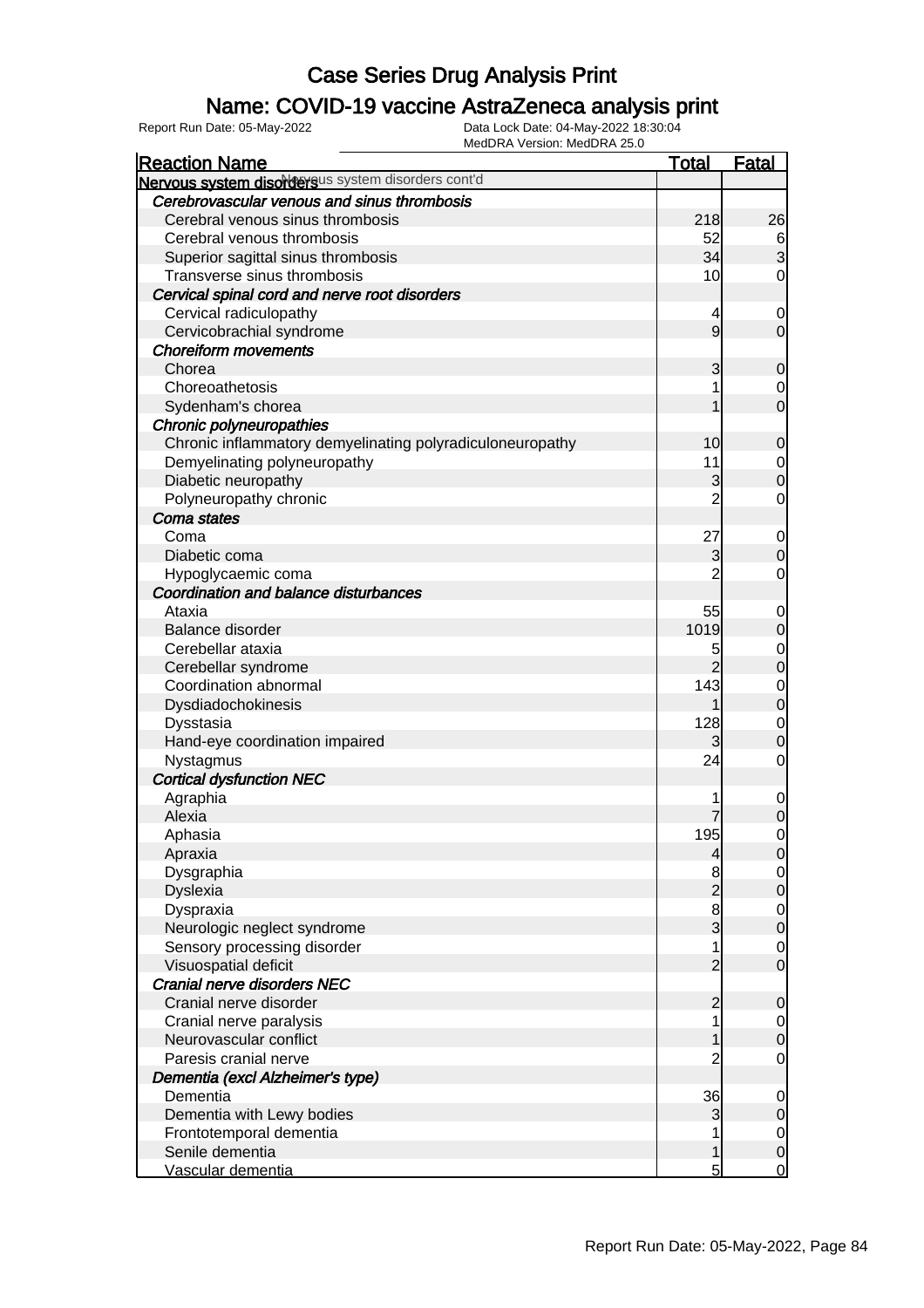### Name: COVID-19 vaccine AstraZeneca analysis print

| <b>Reaction Name</b>                               | <b>Total</b>    | <u>Fatal</u>                         |
|----------------------------------------------------|-----------------|--------------------------------------|
| Nervous system disordersus system disorders cont'd |                 |                                      |
| <b>Demyelinating disorders NEC</b>                 |                 |                                      |
| Acute disseminated encephalomyelitis               | 16              | 0                                    |
| Autoimmune demyelinating disease                   |                 | 0                                    |
| Clinically isolated syndrome                       | 3               |                                      |
| Demyelination                                      | 28              | $\begin{matrix} 0 \\ 0 \end{matrix}$ |
| Neuromyelitis optica spectrum disorder             | 5               | 0                                    |
| Disturbances in consciousness NEC                  |                 |                                      |
| Altered state of consciousness                     | 20              | $\mathbf 0$                          |
| Consciousness fluctuating                          | 4               | $\mathbf 0$                          |
| Depressed level of consciousness                   | 94              |                                      |
| Hypoglycaemic unconsciousness                      |                 | $\begin{matrix}0\\0\end{matrix}$     |
| Lethargy                                           | 5006            |                                      |
| Loss of consciousness                              | 1136            | $0\atop 0$                           |
| Postictal state                                    | 1               |                                      |
| Sedation                                           | 19              | $0\atop 0$                           |
| Sedation complication                              | 4               |                                      |
| Somnolence                                         | 2002            | $0\atop 0$                           |
| Stupor                                             | 10 <sup>1</sup> | $\mathbf 0$                          |
| Syncope                                            | 2679            | $\overline{0}$                       |
| Disturbances in sleep phase rhythm                 |                 |                                      |
| Advanced sleep phase                               | 1               | $\mathbf 0$                          |
| Circadian rhythm sleep disorder                    | 6               |                                      |
| Delayed sleep phase                                |                 | $0\atop 0$                           |
| Irregular sleep phase                              | 4               |                                      |
| Irregular sleep wake rhythm disorder               | 1               | $\begin{matrix}0\\0\end{matrix}$     |
| Non-24-hour sleep-wake disorder                    | $\overline{2}$  | 0                                    |
| Dyskinesias and movement disorders NEC             |                 |                                      |
| Akathisia                                          | 10              |                                      |
| Akinesia                                           |                 | $\mathbf{0}$<br>$\overline{0}$       |
| <b>Ballismus</b>                                   |                 |                                      |
| Bradykinesia                                       | 40              | 0<br>0                               |
| <b>Clumsiness</b>                                  | 55              |                                      |
|                                                    | 130             | $0\atop 0$                           |
| Dyskinesia                                         | 18              |                                      |
| Extrapyramidal disorder                            |                 | $\begin{matrix}0\\0\end{matrix}$     |
| Fine motor delay                                   | 3               |                                      |
| Fine motor skill dysfunction                       | 23<br>27        | 이                                    |
| Hyperkinesia                                       |                 | $\overline{0}$                       |
| Hypokinesia                                        | 117             | $\begin{matrix} 0 \\ 0 \end{matrix}$ |
| Meige's syndrome                                   |                 |                                      |
| Micrographia                                       |                 | $\begin{matrix}0\\0\end{matrix}$     |
| Motor dysfunction                                  | 22              |                                      |
| Movement disorder                                  | 122             | $\begin{matrix}0\\0\end{matrix}$     |
| Psychomotor hyperactivity                          | 40              |                                      |
| Tardive dyskinesia                                 | 1               | $\mathbf 0$                          |
| <b>Dystonias</b>                                   |                 |                                      |
| Dystonia                                           | 22              | $\mathbf{0}$                         |
| Dystonic tremor                                    | 3               | $\mathbf 0$                          |
| Opisthotonus                                       | 4               | $\mathbf 0$                          |
| Writer's cramp                                     | 1               | $\overline{0}$                       |
| <b>Encephalitis NEC</b>                            |                 |                                      |
| Bickerstaff's encephalitis                         | 1               | 0                                    |
| Encephalitis autoimmune                            | 4               | $\begin{matrix}0\\0\end{matrix}$     |
| Limbic encephalitis                                | 1               |                                      |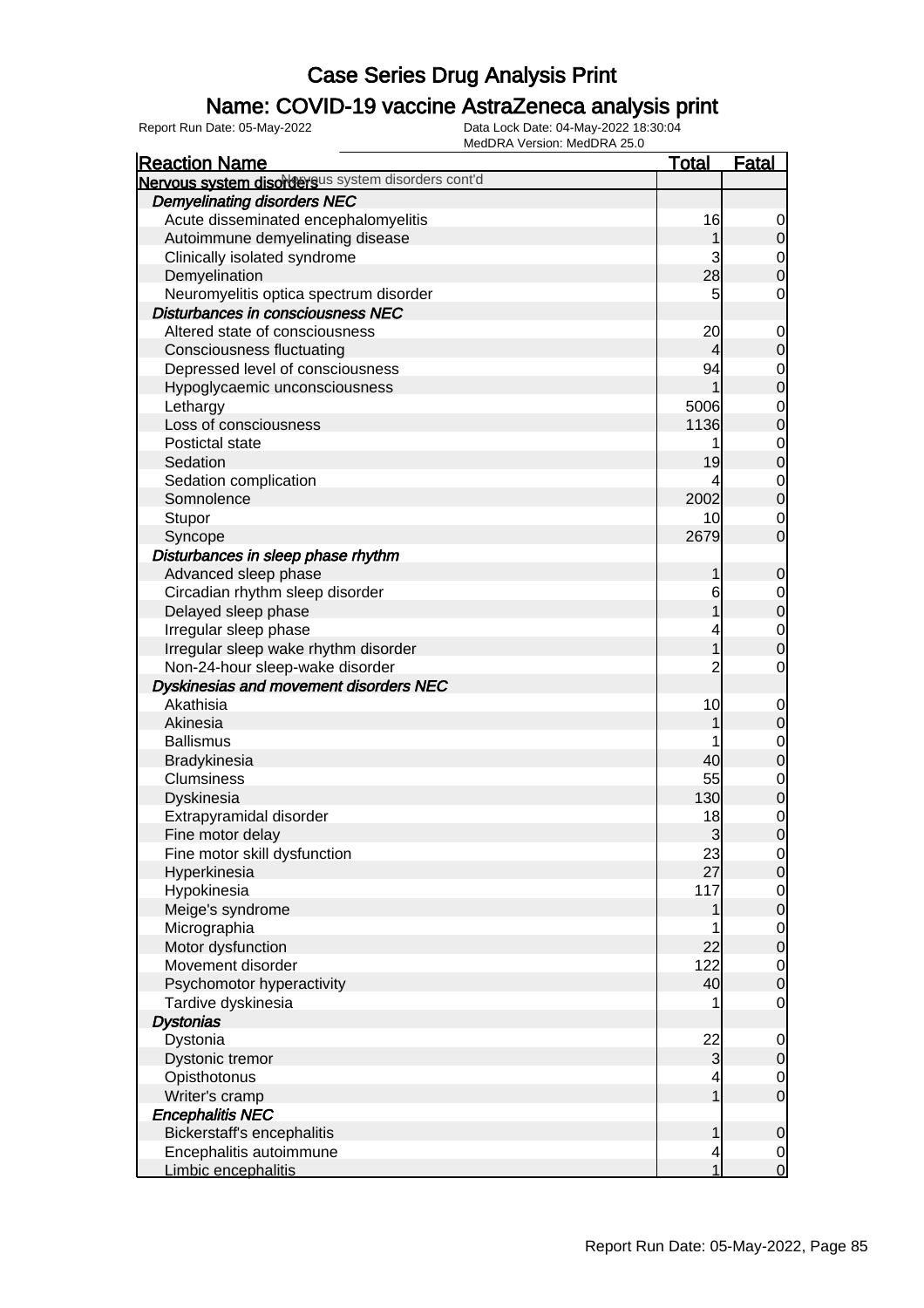### Name: COVID-19 vaccine AstraZeneca analysis print

| <b>Reaction Name</b>                               | <b>Total</b>   | <b>Fatal</b>   |
|----------------------------------------------------|----------------|----------------|
| Nervous system disordersus system disorders cont'd |                |                |
| Noninfective encephalitis                          | 16             | $\overline{0}$ |
| <b>Encephalopathies NEC</b>                        |                |                |
| Autoimmune encephalopathy                          | 6              |                |
| Encephalopathy                                     | 11             | 0              |
| Hypertensive encephalopathy                        |                | $\mathbf 0$    |
| Hypoxic-ischaemic encephalopathy                   |                | $\overline{0}$ |
| Posterior reversible encephalopathy syndrome       | 3              | 0              |
| Encephalopathies toxic and metabolic               |                |                |
| Hepatic encephalopathy                             | $\overline{c}$ | $\mathbf 0$    |
| Eye movement disorders                             |                |                |
| Illrd nerve disorder                               |                | 0              |
| Illrd nerve paralysis                              |                | $\mathbf 0$    |
| Illrd nerve paresis                                |                | 0              |
| IVth nerve paralysis                               |                | $\mathbf 0$    |
| Microvascular cranial nerve palsy                  |                | 0              |
| VIth nerve paralysis                               | 10             | $\overline{0}$ |
| <b>Facial cranial nerve disorders</b>              |                |                |
| Bell's palsy                                       | 639            | 0              |
| Facial nerve disorder                              | 9              | 0              |
| Facial paralysis                                   | 375            | $\mathbf 0$    |
| Facial paresis                                     | 179            | $\mathbf 0$    |
| Facial spasm                                       | 46             | $\mathbf 0$    |
| Oculofacial paralysis                              |                | 0              |
| Generalised tonic-clonic seizures                  |                |                |
| Generalised tonic-clonic seizure                   | 106            | 0              |
| Glossopharyngeal nerve disorders                   |                |                |
| Glossopharyngeal neuralgia                         | 1              | $\mathbf 0$    |
| <b>Headaches NEC</b>                               |                |                |
| Cervicogenic headache                              | 6              | $\mathbf 0$    |
| Chronic paroxysmal hemicrania                      |                | $\mathbf 0$    |
| Cluster headache                                   | 773            | $\mathbf 0$    |
| Cold-stimulus headache                             | 91             | $\mathbf 0$    |
| Drug withdrawal headache                           | 17             | 0              |
| <b>Exertional headache</b>                         | 12             | $\mathbf 0$    |
| External compression headache                      | 5              | 0              |
| Headache                                           | 81915          | $\overline{0}$ |
| Medication overuse headache                        | 19             | $\overline{0}$ |
| New daily persistent headache                      | 20             | $\mathbf 0$    |
| Occipital neuralgia                                | 28             | $\overline{0}$ |
| Ophthalmoplegic migraine                           | 1              | $\mathbf 0$    |
| Post-traumatic headache                            | 3              | $\overline{0}$ |
| Primary cough headache                             | $\overline{2}$ | $\mathbf 0$    |
| Primary headache associated with sexual activity   | 13             | $\overline{0}$ |
| Sinus headache                                     | 962            | $\mathbf 0$    |
| <b>Tension headache</b>                            | 1546           | $\mathbf 0$    |
| Thunderclap headache                               | 52             | 1              |
| Vascular headache                                  | 87             | 0              |
| <b>Hydrocephalic conditions</b>                    |                |                |
| Hydrocephalus                                      | 17             | 1              |
| Hypoglossal nerve disorders                        |                |                |
| Tongue paralysis                                   | 6              | $\mathbf 0$    |
| Increased intracranial pressure disorders          |                |                |
| <b>Brain compression</b>                           | 4              | $\overline{0}$ |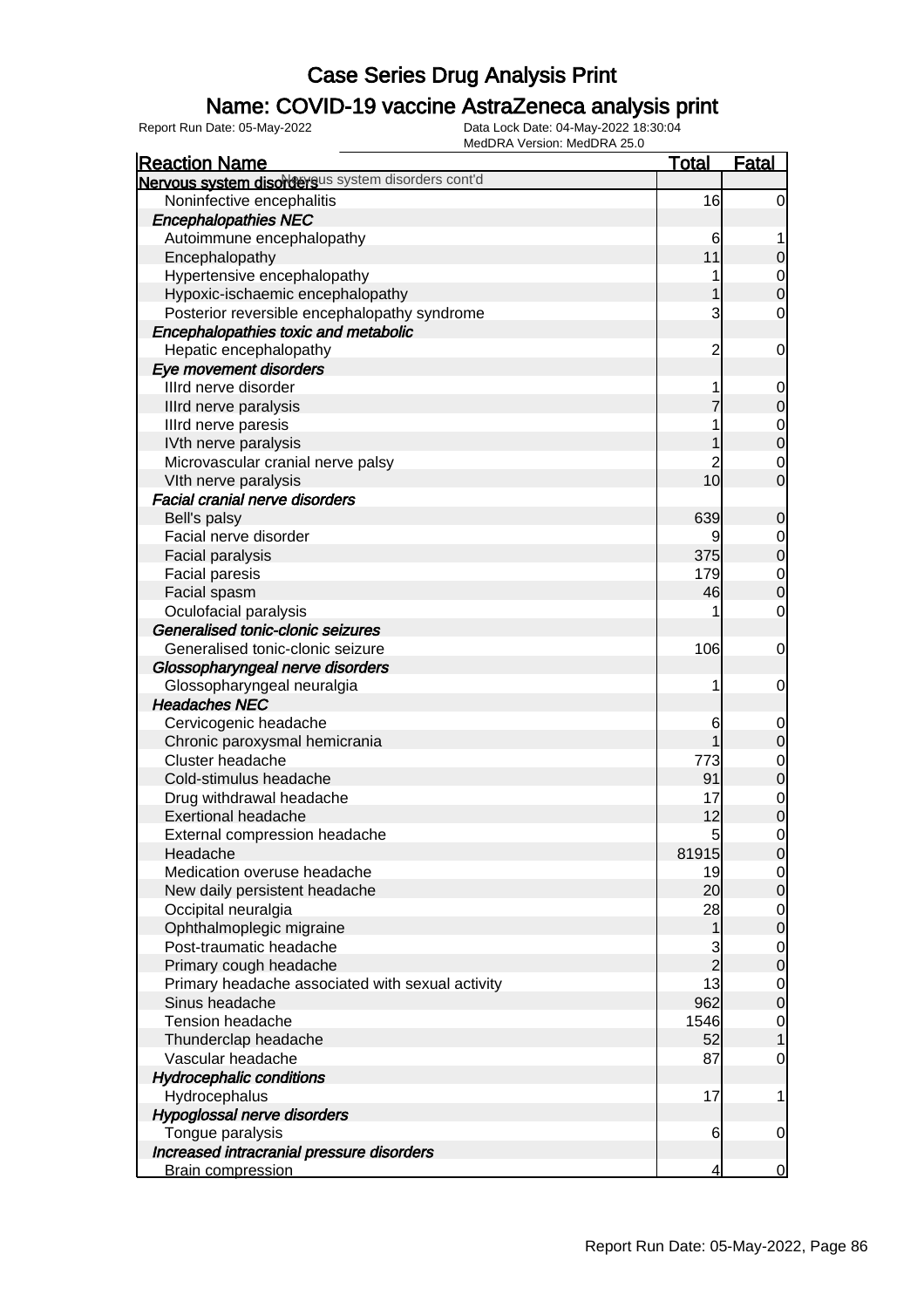### Name: COVID-19 vaccine AstraZeneca analysis print

| MEUDRA VEISION. MEUDRA 23.U<br><b>Reaction Name</b> | <u>Total</u>                               | <b>Fatal</b>                         |
|-----------------------------------------------------|--------------------------------------------|--------------------------------------|
| Nervous system disordersus system disorders cont'd  |                                            |                                      |
| Brain oedema                                        | 40                                         | $\overline{c}$                       |
| Cerebrospinal fluid circulation disorder            | 6                                          |                                      |
| Idiopathic intracranial hypertension                |                                            | $\begin{matrix} 0 \\ 0 \end{matrix}$ |
| Intracranial pressure increased                     | 36                                         | $\mathbf 0$                          |
| Vasogenic cerebral oedema                           |                                            | $\overline{0}$                       |
| <b>Intellectual disabilities</b>                    |                                            |                                      |
| Intellectual disability                             | 11                                         | $\mathbf 0$                          |
| Lumbar spinal cord and nerve root disorders         |                                            |                                      |
|                                                     |                                            |                                      |
| Cauda equina syndrome                               | 6                                          | $\mathbf 0$                          |
| Lumbar radiculopathy<br>Sciatica                    | 245                                        | 0<br>$\overline{0}$                  |
|                                                     |                                            |                                      |
| Memory loss (excl dementia)                         |                                            |                                      |
| Amnesia                                             | 459                                        | $\mathbf 0$                          |
| Memory impairment                                   | 421                                        | $\begin{matrix} 0 \\ 0 \end{matrix}$ |
| Retrograde amnesia                                  | 1                                          |                                      |
| Transient global amnesia                            | 25                                         | 0                                    |
| <b>Meningitis NEC</b>                               |                                            |                                      |
| Meningitis noninfective                             | 1                                          | $\mathbf 0$                          |
| Mental impairment (excl dementia and memory loss)   |                                            |                                      |
| Cognitive disorder                                  | 218                                        | $\mathbf 0$                          |
| Disturbance in attention                            | 780                                        | $\overline{0}$                       |
| Judgement impaired                                  | 5                                          | 0                                    |
| Mental impairment                                   | 150                                        | $\overline{0}$                       |
| <b>Migraine headaches</b>                           |                                            |                                      |
| Basilar migraine                                    | 5                                          | $\mathbf 0$                          |
| Hemiplegic migraine                                 | 55                                         | $\mathbf{0}$                         |
| Migraine                                            | 7803                                       | $\overline{0}$                       |
| Migraine with aura                                  | 406                                        | $\begin{matrix}0\\0\end{matrix}$     |
| Migraine without aura                               | 49                                         |                                      |
| Ophthalmic migraine                                 | 14                                         | $\begin{matrix}0\\0\end{matrix}$     |
| Retinal migraine                                    | 90                                         |                                      |
| Status migrainosus                                  | 5                                          | $\mathbf{0}$                         |
| Typical aura without headache                       | 19                                         | $\overline{0}$                       |
| Vestibular migraine                                 | 41                                         | $\overline{0}$                       |
| Mixed cranial nerve disorders                       |                                            |                                      |
| <b>Bulbar palsy</b>                                 | 4                                          | $\mathbf 0$                          |
| <b>Mononeuropathies</b>                             |                                            |                                      |
| Carpal tunnel syndrome                              | 46                                         | $\overline{0}$                       |
| Cubital tunnel syndrome                             |                                            | $\overline{O}$                       |
| Diabetic mononeuropathy                             |                                            |                                      |
| Long thoracic nerve palsy                           |                                            | $\begin{matrix}0\\0\end{matrix}$     |
| Meralgia paraesthetica                              | $\begin{array}{c} 2 \\ 3 \\ 4 \end{array}$ |                                      |
| Mononeuritis                                        |                                            | $\begin{matrix}0\\0\end{matrix}$     |
| Mononeuropathy                                      | 3                                          |                                      |
| Nerve compression                                   | 58                                         | $\begin{matrix}0\\0\end{matrix}$     |
| Peripheral nerve lesion                             | 1                                          |                                      |
| Peroneal nerve palsy                                | 19                                         | $\begin{matrix}0\\0\end{matrix}$     |
| Piriformis syndrome                                 | $\overline{\mathcal{A}}$                   |                                      |
| Radial nerve palsy                                  |                                            | $\begin{matrix}0\\0\end{matrix}$     |
| Sciatic nerve neuropathy                            | $\begin{array}{c}\n2 \\ 3\n\end{array}$    |                                      |
| Ulnar nerve palsy                                   |                                            | $\begin{matrix}0\\0\end{matrix}$     |
| <b>Ulnar neuritis</b>                               | $\overline{\mathbf{4}}$                    |                                      |
| Ulnar tunnel syndrome                               | 1                                          | $\begin{matrix}0\\0\end{matrix}$     |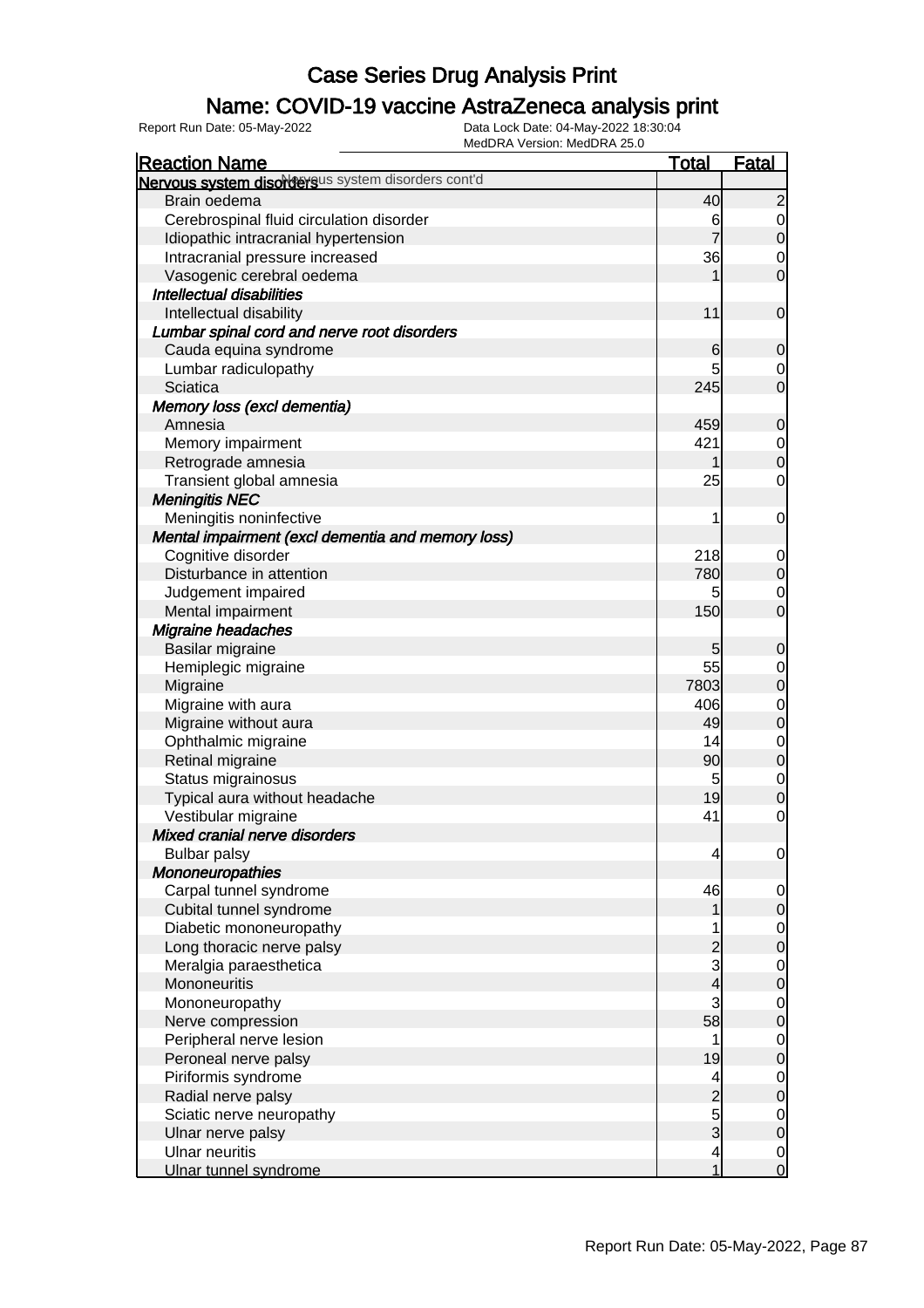### Name: COVID-19 vaccine AstraZeneca analysis print

| <b>Reaction Name</b>                               | <b>Total</b>    | <b>Fatal</b>     |
|----------------------------------------------------|-----------------|------------------|
| Nervous system disordersus system disorders cont'd |                 |                  |
| Motor neurone diseases                             |                 |                  |
| Amyotrophic lateral sclerosis                      | $\overline{c}$  | $\mathbf 0$      |
| Lower motor neurone lesion                         |                 | 0                |
| Motor neurone disease                              | 6               | $\overline{0}$   |
| Multiple sclerosis acute and progressive           |                 |                  |
| <b>Band sensation</b>                              | 6               | $\mathbf 0$      |
| Multiple sclerosis                                 | 65              | 0                |
| Multiple sclerosis pseudo relapse                  | $\overline{c}$  | $\mathbf 0$      |
| Multiple sclerosis relapse                         | 62              | $\mathbf 0$      |
| Progressive multiple sclerosis                     |                 | $\mathbf 0$      |
| Relapsing multiple sclerosis                       |                 | $\mathbf 0$      |
| Relapsing-remitting multiple sclerosis             |                 | $\overline{0}$   |
| Tumefactive multiple sclerosis                     |                 | 0                |
| Uhthoff's phenomenon                               | $\overline{2}$  | $\overline{0}$   |
| Muscle tone abnormal                               |                 |                  |
|                                                    | $\overline{c}$  |                  |
| Drop attacks                                       |                 | $\mathbf 0$      |
| Hypertonia                                         | 5<br>43         | 0                |
| Hypotonia                                          |                 | $\boldsymbol{0}$ |
| Serotonin syndrome                                 |                 | $\mathbf 0$      |
| Stiff leg syndrome                                 | 10              | $\overline{0}$   |
| Stiff person syndrome                              |                 | 0                |
| Myelitis (incl infective)                          |                 |                  |
| Acute flaccid myelitis                             |                 | $\mathbf 0$      |
| Myelitis transverse                                | 122             | $\overline{0}$   |
| Narcolepsy and hypersomnia                         |                 |                  |
| Cataplexy                                          | 1               | $\mathbf 0$      |
| Hypersomnia                                        | 232             | 0                |
| Narcolepsy                                         | 22              | $\overline{0}$   |
| Nervous system cysts and polyps                    |                 |                  |
| Arachnoid cyst                                     | 1               | $\mathbf 0$      |
| Cerebral cyst                                      |                 | $\mathbf 0$      |
| Pineal gland cyst                                  |                 | $\overline{0}$   |
| Nervous system disorders NEC                       |                 |                  |
| Brain stem syndrome                                | 2               | $\mathbf 0$      |
| Central nervous system lesion                      | 12              | $\overline{0}$   |
| Cerebral disorder                                  | 9               | $\overline{0}$   |
| Microglial nodules                                 |                 | $\overline{0}$   |
| Nervous system disorder                            | 92              | $\mathbf 0$      |
| Neurotoxicity                                      | 5               | $\overline{0}$   |
| Psychomotor skills impaired                        | $5\overline{)}$ | $\mathbf 0$      |
| Neurologic visual problems NEC                     |                 |                  |
| Hemianopia                                         | $\overline{9}$  | $\mathbf 0$      |
| Hemianopia homonymous                              | 3               | $\overline{0}$   |
| Quadrantanopia                                     |                 | $\mathbf 0$      |
| <b>Tunnel vision</b>                               | 23              | $\mathbf 0$      |
| Neurological signs and symptoms NEC                |                 |                  |
| Agitation neonatal                                 |                 | $\mathbf 0$      |
| Cerebrospinal fluid leakage                        |                 | $\pmb{0}$        |
| Clonus                                             |                 | $\overline{0}$   |
| <b>Dizziness</b>                                   | 22824           | $\mathbf 0$      |
| Dizziness exertional                               | 104             | $\overline{0}$   |
| Dizziness postural                                 | 2187            | $\mathbf{1}$     |
| Drooling                                           | 27              | $\overline{0}$   |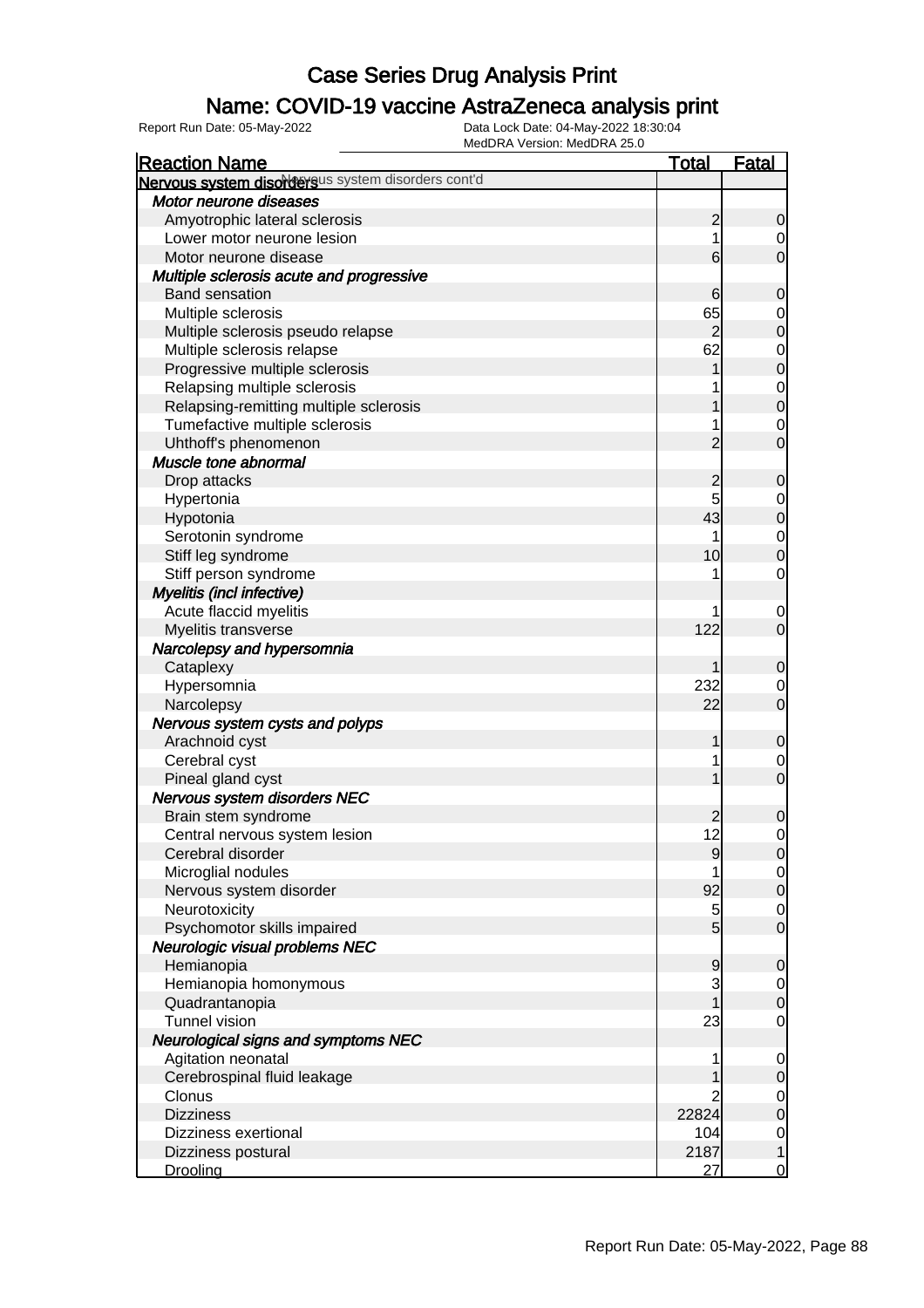#### Name: COVID-19 vaccine AstraZeneca analysis print

| <b>Reaction Name</b>                               | <u>Total</u>   | <b>Fatal</b>                     |
|----------------------------------------------------|----------------|----------------------------------|
| Nervous system disordersus system disorders cont'd |                |                                  |
| Exaggerated startle response                       | 4              | $\mathbf 0$                      |
| Fontanelle bulging                                 | 4              | $\mathbf 0$                      |
| Head discomfort                                    | 789            | $\mathbf 0$                      |
| Hyporesponsive to stimuli                          | 4              | $\mathbf{0}$                     |
| Inability to crawl                                 | $\overline{c}$ | $\overline{0}$                   |
| Infant irritability                                | 6              |                                  |
| Intracranial hypotension                           | 4              | $\begin{matrix}0\\0\end{matrix}$ |
| Meningism                                          | 3              | $\mathbf{0}$                     |
| Myoclonus                                          | 35             | $\overline{0}$                   |
| Neurological decompensation                        | 4              | $\mathbf{0}$                     |
| Neurological symptom                               | 151            | $\overline{0}$                   |
| Patient elopement                                  | 3              | $\mathbf{0}$                     |
| Persistent postural-perceptual dizziness           | 43             | $\overline{0}$                   |
| Pleocytosis                                        | 4              | $\mathbf{0}$                     |
| Presyncope                                         | 627            | $\overline{0}$                   |
| Sensory overload                                   | 12             |                                  |
| Slow response to stimuli                           | 10             | $\begin{matrix}0\\0\end{matrix}$ |
| Spontaneous cerebrospinal fluid leak syndrome      | $\overline{c}$ | $\mathbf{0}$                     |
| Tongue biting                                      | 10             | $\overline{0}$                   |
| Unresponsive to stimuli                            | 111            | $\mathbf 0$                      |
| <b>Neuromuscular disorders NEC</b>                 |                |                                  |
| Hypotonic-hyporesponsive episode                   | 1              | $\mathbf 0$                      |
| Muscle contractions involuntary                    | 44             | $\mathbf 0$                      |
| Muscle spasticity                                  | 36             |                                  |
| Neuromuscular pain                                 | $6 \,$         | $0$<br>0                         |
| Neuromyopathy                                      | 3              | $\mathbf{0}$                     |
| Neuromyotonia                                      | 1              | $\overline{0}$                   |
| Sensorimotor disorder                              | 1              | $\mathbf 0$                      |
| Neuromuscular junction dysfunction                 |                |                                  |
| Myasthenia gravis                                  | 21             | $\mathbf 0$                      |
| Myasthenia gravis crisis                           | 4              | $\mathbf 0$                      |
| <b>Olfactory nerve disorders</b>                   |                |                                  |
| Anosmia                                            | 370            | $\mathbf 0$                      |
| Hyposmia                                           | 11             |                                  |
| Parosmia                                           | 420            | $\begin{matrix}0\\0\end{matrix}$ |
| Optic nerve disorders NEC                          |                |                                  |
| Optic neuritis                                     | 64             | $\overline{0}$                   |
| Paraesthesias and dysaesthesias                    |                |                                  |
| Anaesthesia                                        | 3              | $\mathbf 0$                      |
| Burning feet syndrome                              | 35             | $\overline{0}$                   |
| <b>Burning sensation</b>                           | 1070           | $\mathbf 0$                      |
| Burning sensation mucosal                          | 4              | $\mathbf 0$                      |
| Dysaesthesia                                       | 17             | $\mathbf 0$                      |
| Formication                                        | 85             | $\mathbf 0$                      |
| Hemianaesthesia                                    | $\overline{c}$ | $\mathbf 0$                      |
| Hemihypoaesthesia                                  | 3              | $\mathbf 0$                      |
| Hemiparaesthesia                                   | 5              | $\mathbf 0$                      |
| Hyperaesthesia                                     | 277            | $\mathbf 0$                      |
| Hypoaesthesia                                      | 6254           | $\mathbf 0$                      |
| Lhermitte's sign                                   | 4              | $\mathbf 0$                      |
| Paraesthesia                                       | 10031          | $\mathbf 0$                      |
| Reversed hot-cold sensation                        |                | $\overline{0}$                   |
| <b>Vibration syndrome</b>                          | 3              | $\overline{0}$                   |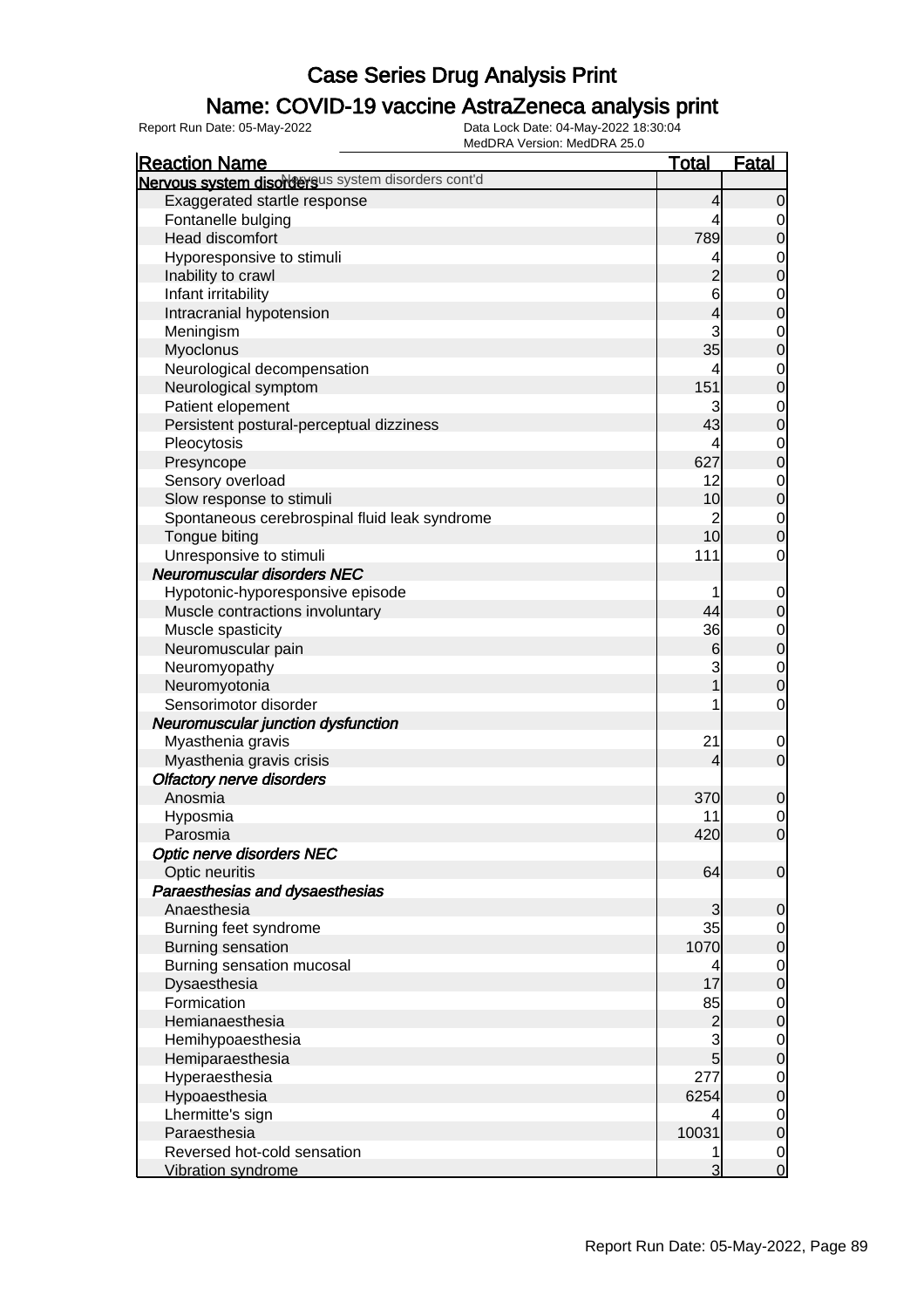### Name: COVID-19 vaccine AstraZeneca analysis print

| <b>Reaction Name</b>                                            | <b>Total</b>    | <b>Fatal</b>               |
|-----------------------------------------------------------------|-----------------|----------------------------|
| Nervous system disordersus system disorders cont'd              |                 |                            |
| Paralysis and paresis (excl cranial nerve)                      |                 |                            |
| Diplegia                                                        | 39              | 0                          |
| Gait spastic                                                    |                 | 0                          |
| Hemiparesis                                                     | 126             | $\boldsymbol{0}$           |
| Hemiplegia                                                      | 57              | $\mathbf 0$                |
| Locked-in syndrome                                              |                 | $\mathbf 0$                |
| Monoparesis                                                     | 122             | $\mathbf 0$                |
| Monoplegia                                                      | 151             | $\mathbf 0$                |
| Paralysis                                                       | 366             | $\mathbf 0$                |
| Paraparesis                                                     | 6               | $\mathbf 0$                |
| Paraplegia                                                      | 5               | $\mathbf 0$                |
| Paresis                                                         | 10              | $\mathbf 0$                |
| Peripheral nerve palsy                                          |                 | $\mathbf 0$                |
| Peripheral paralysis                                            |                 | $\mathbf 0$                |
| Postictal paralysis                                             | 3               | $\mathbf 0$                |
| Quadriparesis                                                   | 3               | $\mathbf 0$                |
| Quadriplegia                                                    | 4               | $\mathbf 0$                |
| Parkinson's disease and parkinsonism                            |                 |                            |
| Freezing phenomenon                                             | 163             | $\mathbf 0$                |
| Parkinson's disease                                             | 19              | $\mathbf 0$                |
| Parkinsonism                                                    | 13              | $\mathbf 0$                |
| Reduced facial expression                                       | $\overline{9}$  | $\mathbf 0$                |
| Vascular parkinsonism                                           |                 | $\mathbf 0$                |
| <b>Partial complex seizures</b>                                 |                 |                            |
| Dreamy state                                                    | 21              | $\mathbf 0$                |
| Focal dyscognitive seizures                                     | 7               | $\mathbf 0$                |
| Temporal lobe epilepsy                                          | 6               | $\mathbf 0$                |
| <b>Partial simple seizures NEC</b>                              |                 |                            |
| Autonomic seizure                                               |                 |                            |
|                                                                 | 1<br>7          | $\mathbf 0$<br>$\mathbf 0$ |
| Simple partial seizures<br><b>Peripheral neuropathies NEC</b>   |                 |                            |
| Autoimmune neuropathy                                           |                 |                            |
|                                                                 | 3               | $\mathbf 0$                |
| Axonal and demyelinating polyneuropathy                         | 1               | $\mathbf 0$                |
| Axonal neuropathy                                               | $\overline{c}$  | $\mathbf 0$                |
| Brachial plexopathy                                             | 1               | $\mathbf 0$                |
| Ischaemic neuropathy                                            | $\overline{2}$  | $\overline{0}$             |
| Neuralgic amyotrophy                                            | 11              | $\overline{0}$             |
| <b>Neuritis</b>                                                 | 19              | 0                          |
| Neuropathy peripheral                                           | 304             | $\overline{0}$             |
| Peripheral motor neuropathy                                     | $\overline{c}$  | $\pmb{0}$                  |
| Peripheral sensorimotor neuropathy                              | 3               | $\overline{0}$             |
| Peripheral sensory neuropathy                                   | 19              | $\boldsymbol{0}$           |
| Polyneuropathy                                                  | 16              | $\overline{0}$             |
| Small fibre neuropathy                                          | $6 \overline{}$ | $\mathbf 0$                |
| Thoracic outlet syndrome                                        | $\overline{2}$  | $\mathbf 0$                |
| Seizures and seizure disorders NEC                              |                 |                            |
| Acute encephalitis with refractory, repetitive partial seizures | 1               | $\mathbf 0$                |
| Alcoholic seizure                                               |                 | $\mathbf 0$                |
| Atonic seizures                                                 | 12              | $\overline{0}$             |
| Change in seizure presentation                                  | $\overline{7}$  | $\mathbf 0$                |
| Clonic convulsion                                               | 10              | $\overline{0}$             |
| Convulsive threshold lowered                                    | 1               | $\mathbf 0$                |
| Drug withdrawal convulsions                                     | 2               | $\overline{0}$             |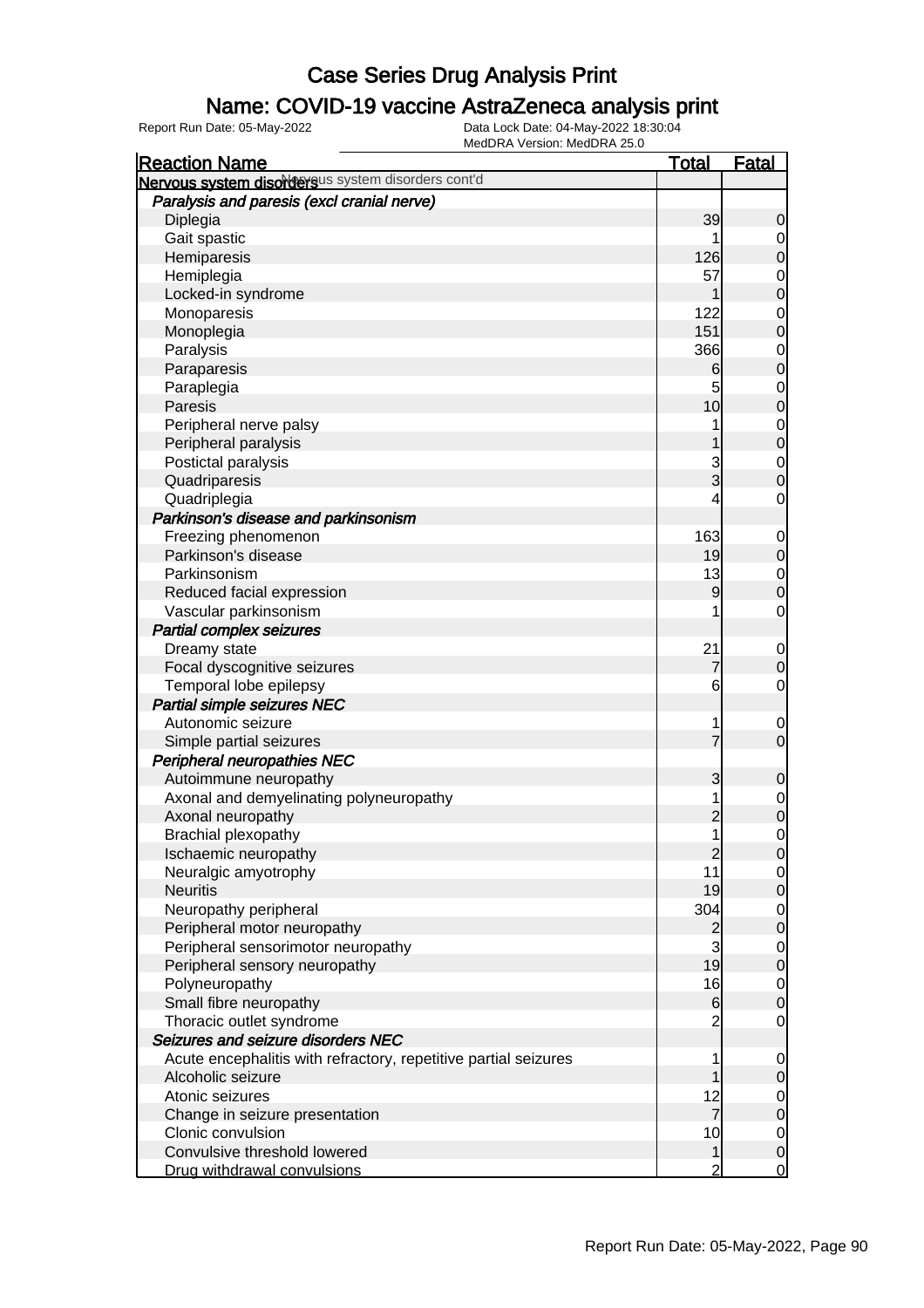### Name: COVID-19 vaccine AstraZeneca analysis print

| <b>Reaction Name</b>                               | <u>Total</u>   | <b>Fatal</b>                     |
|----------------------------------------------------|----------------|----------------------------------|
| Nervous system disordersus system disorders cont'd |                |                                  |
| Epilepsy                                           | 360            | 1                                |
| Epileptic aura                                     | 3              | $\mathbf 0$                      |
| Febrile convulsion                                 | 93             | $\boldsymbol{0}$                 |
| Hypoglycaemic seizure                              | 1              | $\mathbf{0}$                     |
| Migraine-triggered seizure                         | $\overline{c}$ | $\overline{0}$                   |
| Myoclonic epilepsy                                 | 5              | $\overline{0}$                   |
| <b>Partial seizures</b>                            | 60             | $\overline{0}$                   |
| Psychogenic seizure                                | 5              |                                  |
| Seizure                                            | 1432           | $\frac{0}{3}$                    |
| Seizure anoxic                                     | 4              | $\mathbf{0}$                     |
| Seizure cluster                                    | 9              | $\overline{0}$                   |
| Seizure like phenomena                             | 3              |                                  |
| Status epilepticus                                 | 30             | $\frac{0}{2}$                    |
| Tonic clonic movements                             | 3              | $\mathbf{0}$                     |
| Tonic convulsion                                   | 39             | $\overline{0}$                   |
| <b>Sensory abnormalities NEC</b>                   |                |                                  |
| Ageusia                                            | 1118           | $\mathbf 0$                      |
| Allodynia                                          | 63             | $\mathbf{0}$                     |
| Aura                                               | 27             | $\mathbf 0$                      |
| Central pain syndrome                              | $\overline{c}$ |                                  |
| Complex regional pain syndrome                     | 15             | $0\atop 0$                       |
| Decreased vibratory sense                          |                |                                  |
| Dysgeusia                                          | 2033           | $\begin{matrix}0\\0\end{matrix}$ |
| Electric shock sensation                           | 117            | $\mathbf{0}$                     |
| Hypogeusia                                         | 8              | $\overline{0}$                   |
| Intercostal neuralgia                              | 3              | $\mathbf{0}$                     |
| Loss of proprioception                             | $\bf{8}$       | $\overline{0}$                   |
| Neuralgia                                          | 1559           | $\mathbf{0}$                     |
| Persistent genital arousal disorder                | $\overline{2}$ | $\mathbf 0$                      |
| Phantom limb syndrome                              | 19             | $\mathbf{0}$                     |
| Post herpetic neuralgia                            | 15             | $\mathbf 0$                      |
| Restless arm syndrome                              | 15             | $\mathbf{0}$                     |
| Restless legs syndrome                             | 413            | $\mathbf 0$                      |
| Sensory disturbance                                | 174            | $\mathbf 0$                      |
| Sensory loss                                       | 255            | $\overline{0}$                   |
| Taste disorder                                     | 530            | $\overline{0}$                   |
| Vibratory sense increased                          | 5              | $\mathbf 0$                      |
| Visual perseveration                               |                | $\mathbf 0$                      |
| Sleep disturbances NEC                             |                |                                  |
| Microsleep                                         |                | $\mathbf 0$                      |
| Periodic limb movement disorder                    | $\frac{3}{2}$  | $\pmb{0}$                        |
| Sleep deficit                                      | 53             | $\overline{0}$                   |
| Sudden onset of sleep                              |                | $\mathbf 0$                      |
| Speech and language abnormalities                  |                |                                  |
| Dysarthria                                         | 470            | $\mathbf 0$                      |
| Incoherent                                         | 21             | $\overline{0}$                   |
| Language disorder                                  | 3              | $\mathbf 0$                      |
| Muscle tension dysphonia                           | 1              | $\mathbf 0$                      |
| Repetitive speech                                  | 4              | $\mathbf 0$                      |
| Slow speech                                        | 43             | $\mathbf 0$                      |
| Speech disorder                                    | 148            | $\boldsymbol{0}$                 |
| Speech disorder developmental                      | $\overline{2}$ | $\mathbf 0$                      |
| Spinal cord and nerve root disorders NEC           |                |                                  |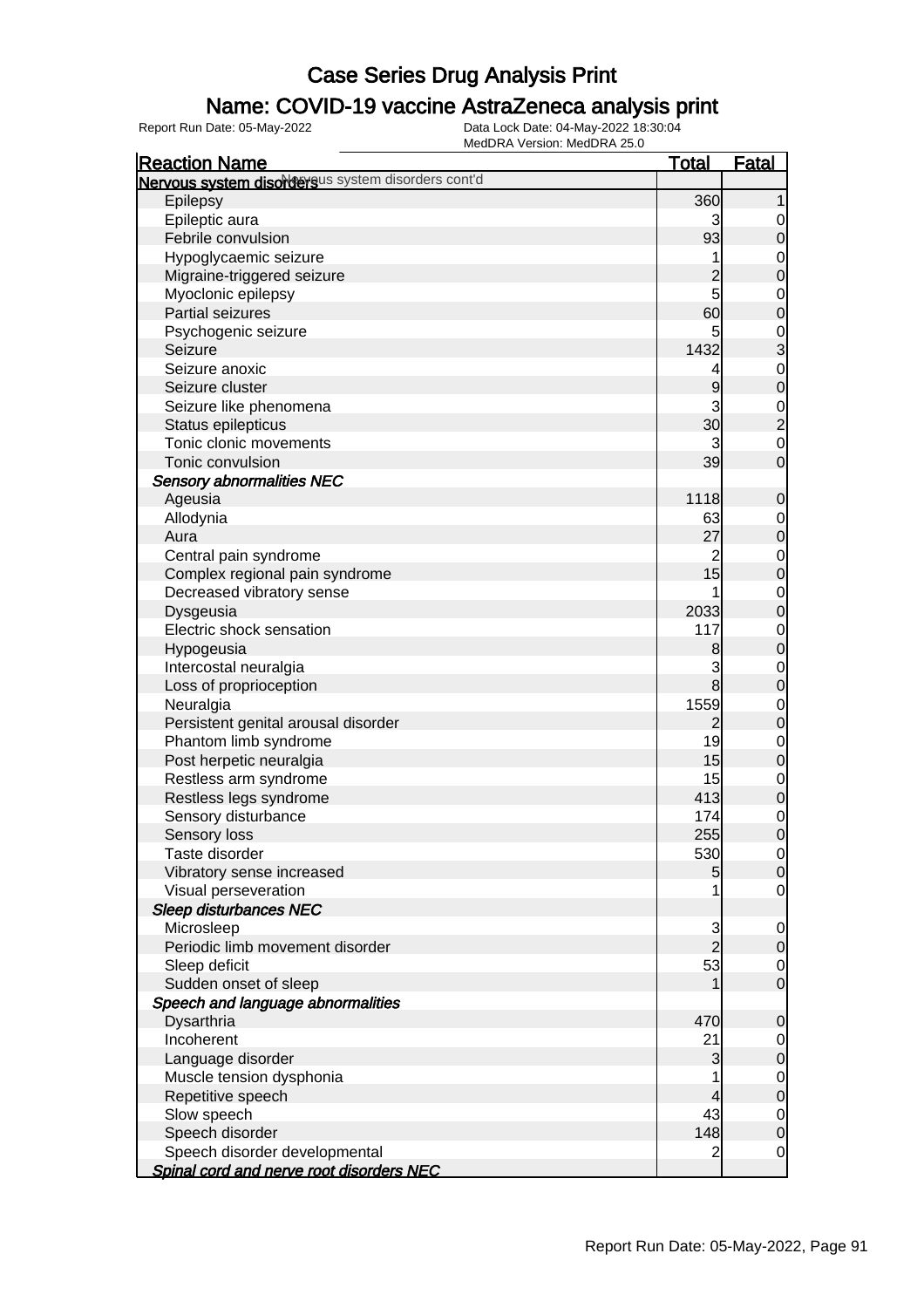#### Name: COVID-19 vaccine AstraZeneca analysis print

| <b>Reaction Name</b>                               | <u>Total</u>   | <b>Fatal</b>                     |
|----------------------------------------------------|----------------|----------------------------------|
| Nervous system disordersus system disorders cont'd |                |                                  |
| Acquired syringomyelia                             | 1              | 0                                |
| Myelopathy                                         | 8              | $\pmb{0}$                        |
| Radicular pain                                     |                | $\mathbf 0$                      |
| Radiculitis brachial                               | 32             | $\overline{0}$                   |
| Radiculopathy                                      | 5              |                                  |
| Spinal cord disorder                               |                | $\begin{matrix}0\\0\end{matrix}$ |
| Spinal cord ischaemia                              | 1              | $\mathbf{0}$                     |
| Spinal cord oedema                                 |                | $\overline{0}$                   |
| Subacute combined cord degeneration                |                | $\overline{0}$                   |
| <b>Structural brain disorders NEC</b>              |                |                                  |
| Brain injury                                       | 47             | 3                                |
| Cerebral mass effect                               | 10             | $\overline{0}$                   |
| Encephalomalacia                                   | 1              |                                  |
| Intracranial mass                                  | 4              | $\begin{matrix}0\\0\end{matrix}$ |
| White matter lesion                                | 5              | $\overline{0}$                   |
| Transient cerebrovascular events                   |                |                                  |
| Transient ischaemic attack                         | 526            | $\overline{\mathbf{c}}$          |
| Tremor (excl congenital)                           |                |                                  |
| Action tremor                                      | 4              | $\mathbf 0$                      |
| Asterixis                                          |                | $\mathbf{0}$                     |
| <b>Essential tremor</b>                            | 9              | $\mathbf 0$                      |
| <b>Head titubation</b>                             | 27             | $\overline{0}$                   |
| Intention tremor                                   |                | $\mathbf{O}$                     |
| Postural tremor                                    | $\overline{c}$ | $\overline{0}$                   |
| Resting tremor                                     | 8              | $\overline{0}$                   |
| Tremor                                             | 9911           |                                  |
| <b>Trigeminal disorders</b>                        |                |                                  |
| Numb chin syndrome                                 | 3              | $\mathbf 0$                      |
| Trigeminal nerve disorder                          |                |                                  |
| Trigeminal neuralgia                               | 152            | $\begin{matrix}0\\0\end{matrix}$ |
| <b>Trigeminal neuritis</b>                         | $\mathbf 2$    | $\overline{0}$                   |
| <b>Trigeminal palsy</b>                            |                | $\overline{0}$                   |
| Vagus nerve disorders                              |                |                                  |
| Vagus nerve paralysis                              |                | 0                                |
| Vocal cord paralysis                               | 6              | $\mathbf 0$                      |
| <b>Vertigos NEC</b>                                |                |                                  |
| Vertigo CNS origin                                 |                |                                  |
| Nervous system disorders SOC TOTAL                 | 183026         | 232                              |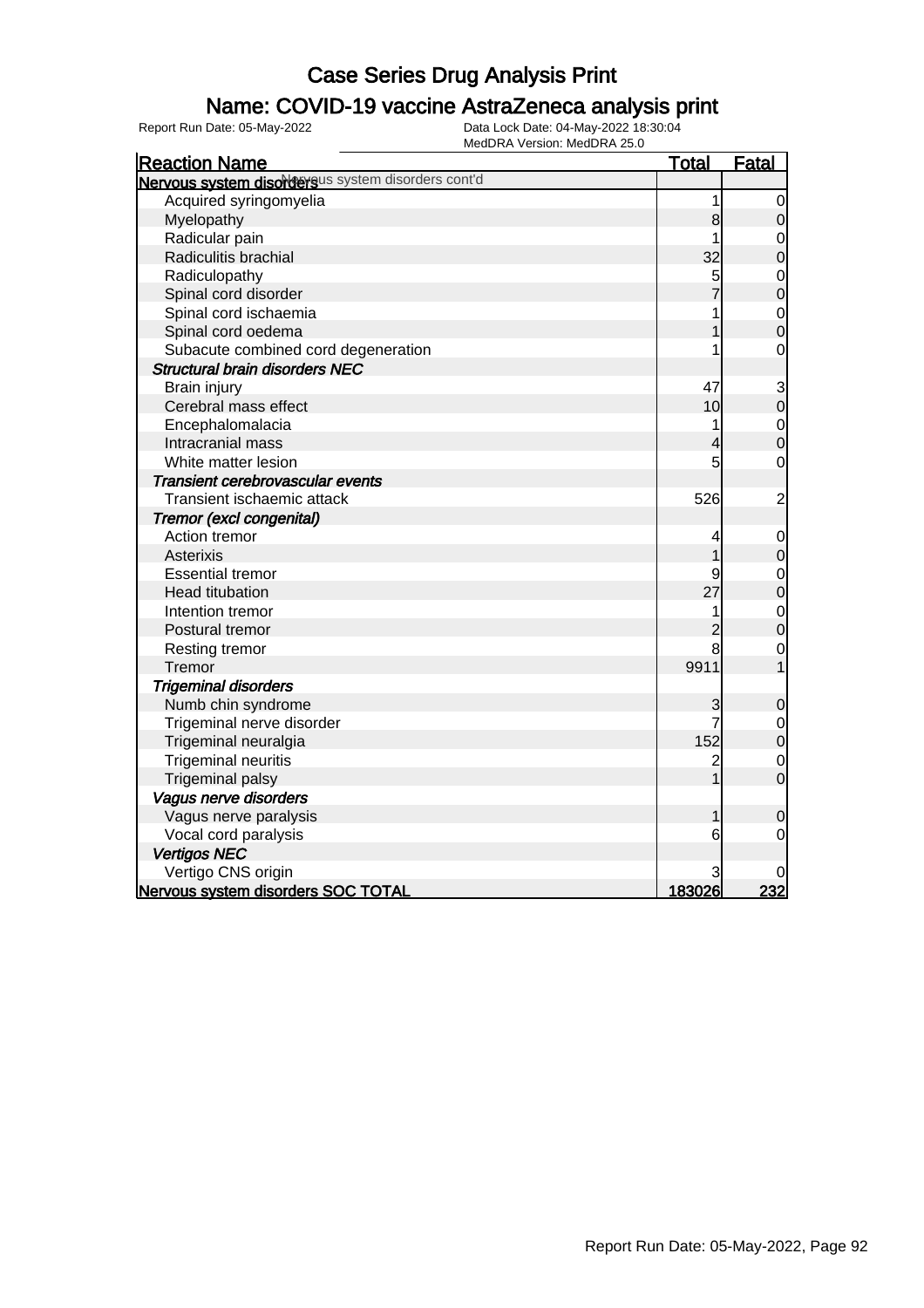### Name: COVID-19 vaccine AstraZeneca analysis print

| <b>Reaction Name</b>                              | <b>Total</b>   | <b>Fatal</b>                  |
|---------------------------------------------------|----------------|-------------------------------|
| <b>Pregnancy conditions</b>                       |                |                               |
| Abortion related conditions and complications     |                |                               |
| Anembryonic gestation                             | 1              | $\mathbf 0$                   |
| Abortions not specified as induced or spontaneous |                |                               |
| Abortion missed                                   | 1              | $\mathbf 0$                   |
| <b>Abortions spontaneous</b>                      |                |                               |
| Abortion spontaneous                              | 235            | $\mathbf 0$                   |
| <b>Foetal complications NEC</b>                   |                |                               |
| Haemorrhage foetal                                | 1              | $\mathbf 0$                   |
| Foetal position and presentation abnormalities    |                |                               |
| Face presentation                                 | 1              | $\mathbf 0$                   |
| Gestational age and weight conditions             |                |                               |
| Low birth weight baby                             | 1              | 0                             |
| Premature baby                                    | 2              | 0                             |
| Haemorrhagic complications of pregnancy           |                |                               |
| Haemorrhage in pregnancy                          |                | 0                             |
| Subchorionic haemorrhage                          |                | $\mathbf 0$                   |
| <b>High risk pregnancies</b>                      |                |                               |
| Pregnancy of unknown location                     | 1              | $\mathbf 0$                   |
| Hypertension associated disorders of pregnancy    |                |                               |
| Pre-eclampsia                                     | 4              | $\mathbf 0$                   |
| Labour onset and length abnormalities             |                |                               |
| Precipitate labour                                | 1              | $\mathbf 0$                   |
| Premature labour                                  |                | 0                             |
| Premature rupture of membranes                    | 3              | $\mathbf 0$                   |
| Prolonged labour                                  |                | $\mathbf 0$                   |
| <b>Maternal complications of delivery NEC</b>     |                |                               |
| Traumatic delivery                                | 1              | 0                             |
| <b>Maternal complications of labour NEC</b>       |                |                               |
| Uterine contractions abnormal                     | $\overline{2}$ | 0                             |
| <b>Maternal complications of pregnancy NEC</b>    |                |                               |
| <b>Biochemical pregnancy</b>                      | 3              | 0                             |
| Decidual cast                                     | 3              | $\mathbf 0$                   |
| Ectopic pregnancy                                 | 8              | $\mathbf 0$                   |
| Hyperemesis gravidarum                            | $\overline{2}$ | $\mathbf 0$                   |
| Morning sickness                                  | 1              | 0                             |
| Pelvic girdle pain                                | 2              | $\overline{0}$                |
| Preterm premature rupture of membranes            |                | $\overline{0}$                |
| Somatic symptom disorder of pregnancy             |                | $\overline{0}$                |
| Multiple pregnancies                              |                |                               |
| Twin pregnancy                                    | $\overline{2}$ | $\mathbf 0$                   |
| Normal pregnancy, labour and delivery             |                |                               |
| Delivery                                          | 1              |                               |
|                                                   |                | $\mathbf 0$                   |
| Labour pain<br>Live birth                         | 2              | $\overline{0}$<br>$\mathbf 0$ |
|                                                   | 23             |                               |
| Pregnancy                                         |                | $\overline{0}$<br>$\mathbf 0$ |
| Uterine contractions during pregnancy             |                |                               |
| Placental abnormalities (excl neoplasms)          |                |                               |
| Foetal vascular malperfusion                      | 1              | $\mathbf 0$                   |
| Placental calcification                           |                | 0                             |
| Placental disorder                                |                | $\mathbf 0$                   |
| Pregnancy complicated by maternal disorders       |                |                               |
| <b>Gestational diabetes</b>                       | 6              | $\mathbf 0$                   |
| Peripartum cardiomyopathy                         |                | $\mathbf 0$                   |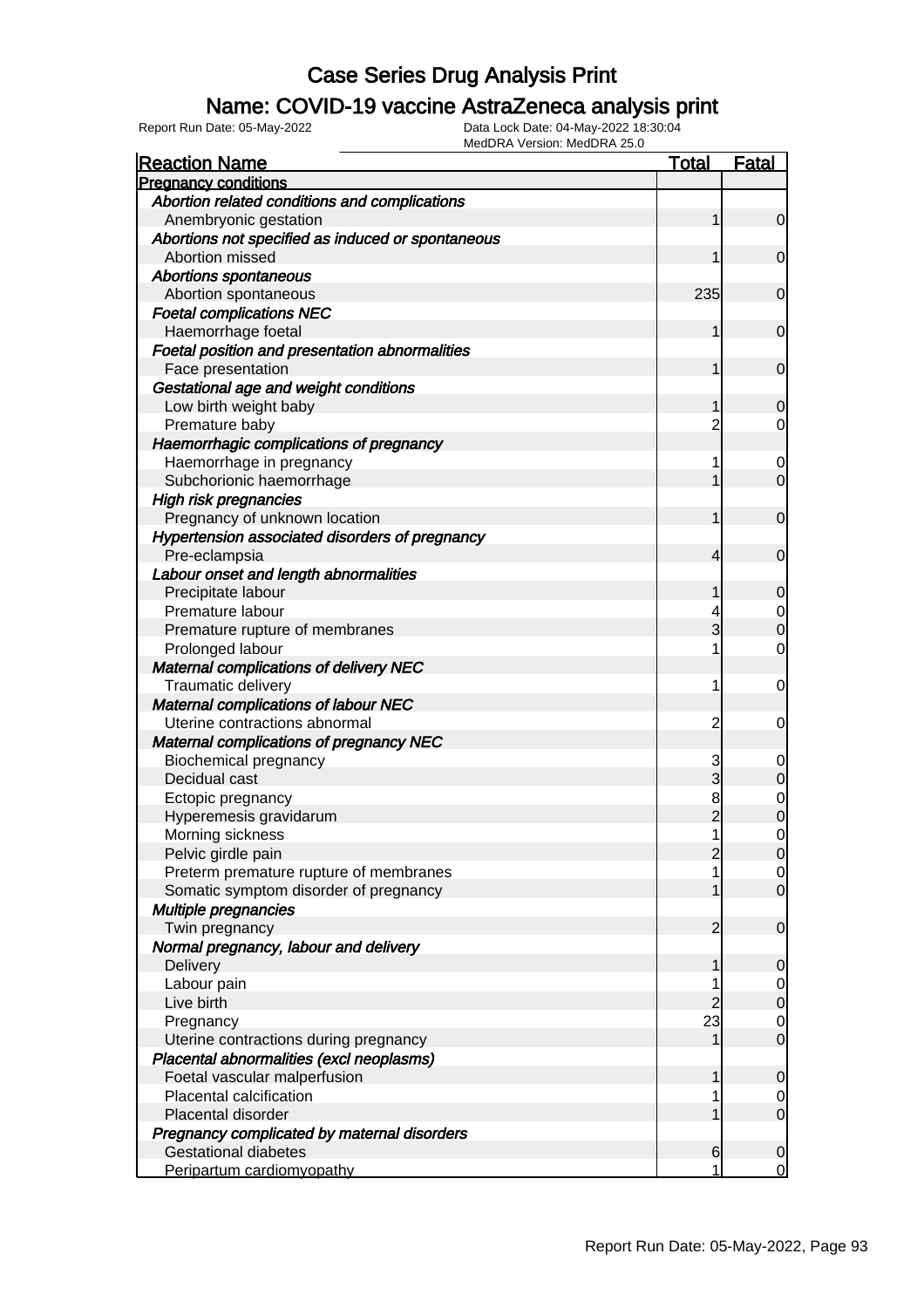### Name: COVID-19 vaccine AstraZeneca analysis print

| <b>Reaction Name</b>                            | Total | Fatal |
|-------------------------------------------------|-------|-------|
| Pregnancy conditions regnancy conditions cont'd |       |       |
| Stillbirth and foetal death                     |       |       |
| <b>Stillbirth</b>                               | 5     | 5     |
| <b>Umbilical cord complications</b>             |       |       |
| Umbilical cord around neck                      |       |       |
| Unintended pregnancies                          |       |       |
| Pregnancy after post coital contraception       |       |       |
| Pregnancy on contraceptive                      | 5     |       |
| Pregnancy with implant contraceptive            |       |       |
| Unintended pregnancy                            |       |       |
| <b>Pregnancy conditions SOC TOTAL</b>           | 339   | 5     |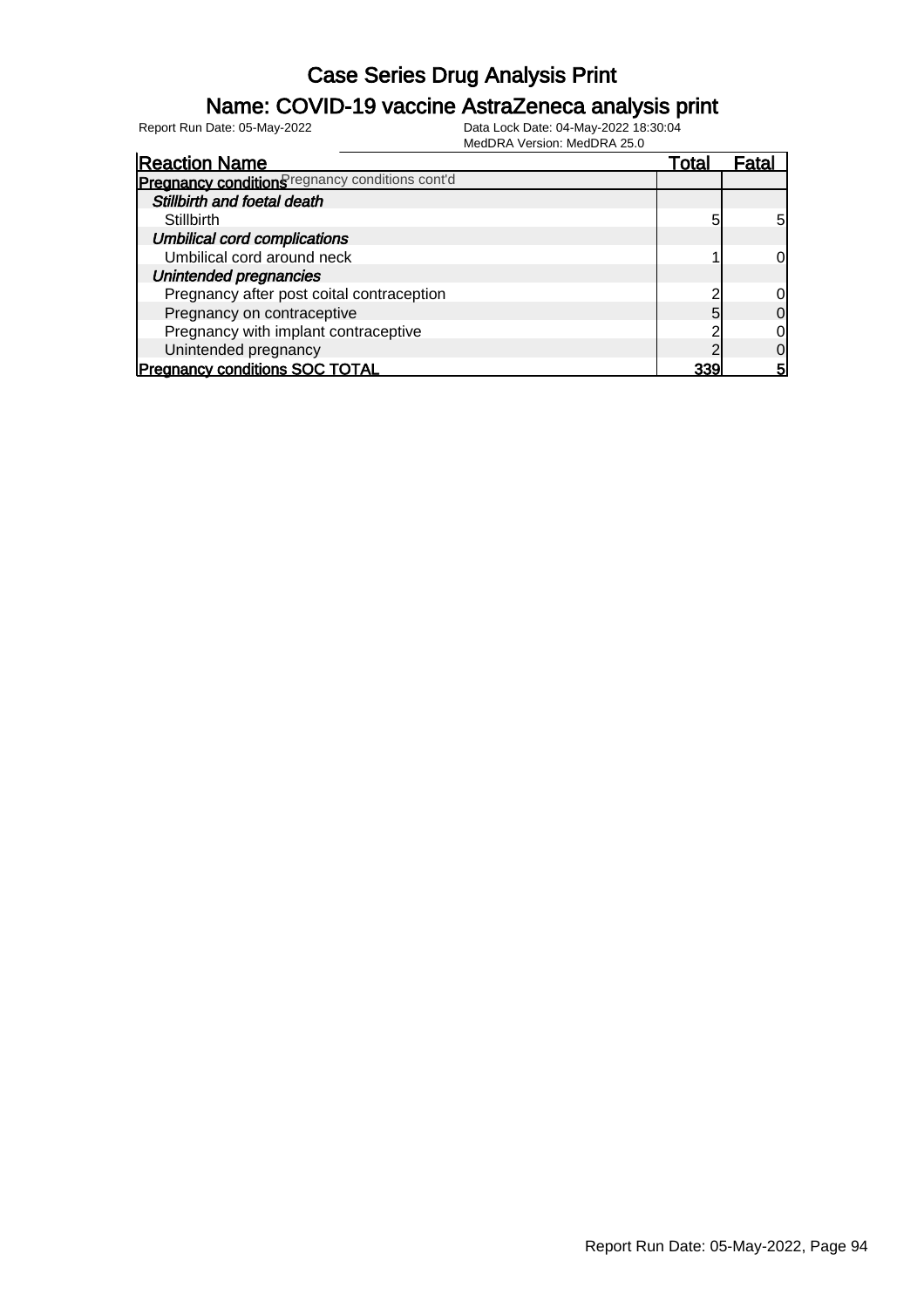### Name: COVID-19 vaccine AstraZeneca analysis print

| <b>INICULARY VEISIUIL INICULATE 20.0</b><br><b>Reaction Name</b> | <u>Total</u>   | <u>Fatal</u>     |
|------------------------------------------------------------------|----------------|------------------|
| Counterfeit, falsified and substandard products                  |                |                  |
| Suspected counterfeit product                                    | $\overline{2}$ | $\mathbf 0$      |
| <b>Device electrical issues</b>                                  |                |                  |
| Device electrical impedance issue                                | 1              | 0                |
| Electromagnetic interference                                     | 1              | 0                |
| Device incompatibility issues                                    |                |                  |
| Patient-device incompatibility                                   | $\overline{c}$ | 0                |
| <b>Device issues NEC</b>                                         |                |                  |
| Device expulsion                                                 | 3              | $\overline{0}$   |
| Device issue                                                     | 4              | 0                |
| Device leakage                                                   | $\overline{c}$ | 0                |
| Device malfunction events NEC                                    |                |                  |
| Device occlusion                                                 | 1              | $\mathbf 0$      |
| Oversensing                                                      | 36             | $\mathbf 0$      |
| Stent malfunction                                                | 1              | $\mathbf 0$      |
| Thrombosis in device                                             | 69             |                  |
| Undersensing                                                     | 7              | 0                |
| Device physical property and chemical issues                     |                |                  |
| Needle issue                                                     | 11             | $\mathbf 0$      |
| Syringe issue                                                    |                | $\mathbf 0$      |
| Manufacturing facilities and equipment issues                    |                |                  |
| Manufacturing equipment issue                                    | 1              | $\mathbf 0$      |
| Product contamination and sterility issues                       |                |                  |
| Product contamination                                            | 1              | 0                |
| Suspected product contamination                                  | 1              | 0                |
| Product distribution and storage issues                          |                |                  |
| Product temperature excursion issue                              | 5              | 0                |
| <b>Product label issues</b>                                      |                |                  |
| Product barcode issue                                            | 1              | $\boldsymbol{0}$ |
| Product label issue                                              | $\overline{c}$ | $\mathbf 0$      |
| <b>Product packaging issues</b>                                  |                |                  |
| Product container issue                                          | $\overline{2}$ | $\mathbf 0$      |
| <b>Product physical issues</b>                                   |                |                  |
| Liquid product physical issue                                    | 1              | 0                |
| Product after taste                                              | 8              | $\mathbf 0$      |
| Product colour issue                                             | $\overline{4}$ | $\overline{0}$   |
| Product leakage                                                  |                | $\mathbf 0$      |
| Product odour abnormal                                           | 3              | 0                |
| Product physical issue                                           | $\frac{2}{8}$  | $\mathbf 0$      |
| Product taste abnormal                                           |                | $\mathbf 0$      |
| <b>Product quality issues NEC</b>                                |                |                  |
| Product formulation issue                                        | 1              | 0                |
| Product origin unknown                                           | 3              | $\mathbf 0$      |
| Product quality issue                                            |                | 0                |
| Suspected product quality issue                                  | 2              | 0                |
| Product supply and availability issues                           |                |                  |
| Product availability issue                                       | 4              | $\mathbf 0$      |
| null SOC TOTAL                                                   | 192            | 1                |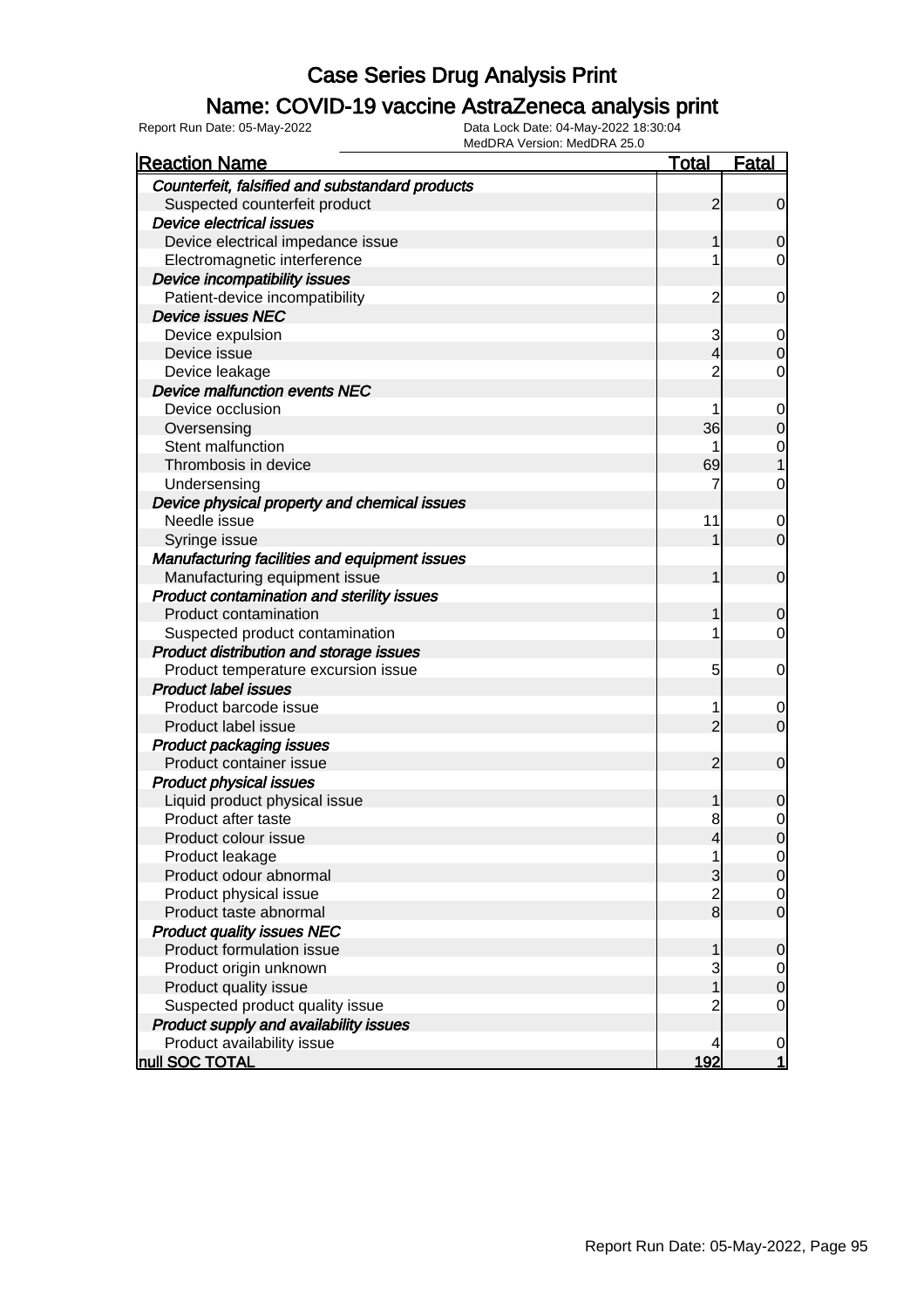### Name: COVID-19 vaccine AstraZeneca analysis print

| <b>Reaction Name</b>                                      | <u>Total</u>    | <b>Fatal</b>   |
|-----------------------------------------------------------|-----------------|----------------|
| <b>Psychiatric disorders</b>                              |                 |                |
| <b>Abnormal behaviour NEC</b>                             |                 |                |
| Abnormal behaviour                                        | 28              | 0              |
| Behaviour disorder                                        |                 | 0              |
| <b>Breath holding</b>                                     | 5               | $\overline{0}$ |
| Sexually inappropriate behaviour                          |                 | $\mathbf 0$    |
| Staring                                                   | 14              | 0              |
| Abnormal food elimination                                 |                 |                |
| Self-induced vomiting                                     |                 | $\mathbf 0$    |
| <b>Adjustment disorders</b>                               |                 |                |
| Adjustment disorder                                       |                 | $\overline{0}$ |
| Adjustment disorder with depressed mood                   | 6               | $\mathbf 0$    |
| Adjustment disorder with mixed anxiety and depressed mood | 2               | $\overline{0}$ |
| <b>Affect alterations NEC</b>                             |                 |                |
| <b>Affect lability</b>                                    | 14              | 0              |
| <b>Blunted affect</b>                                     | 1               | $\mathbf 0$    |
| <b>Constricted affect</b>                                 | 16              | $\overline{0}$ |
| <b>Flat affect</b>                                        | 12              | $\mathbf 0$    |
| Inappropriate affect                                      | 18              | $\overline{0}$ |
| <b>Amnestic symptoms</b>                                  |                 |                |
| Paramnesia                                                | 9               | $\mathbf 0$    |
| <b>Anxiety disorders NEC</b>                              |                 |                |
|                                                           |                 |                |
| Anxiety disorder                                          | 6               | $\overline{0}$ |
| Generalised anxiety disorder                              | 5               | $\mathbf 0$    |
| <b>Neurosis</b>                                           |                 | $\overline{0}$ |
| <b>Anxiety symptoms</b>                                   |                 |                |
| Agitation                                                 | 214             | $\overline{0}$ |
| Anxiety                                                   | 1376            | $\mathbf 0$    |
| Immunisation stress-related response                      |                 | $\overline{0}$ |
| <b>Nervousness</b>                                        | 613             | $\mathbf 0$    |
| Procedural anxiety                                        |                 | $\overline{0}$ |
| <b>Stress</b>                                             | 173             | $\mathbf 0$    |
| Tension                                                   | 73              | $\overline{0}$ |
| Attention deficit and disruptive behaviour disorders      |                 |                |
| Attention deficit hyperactivity disorder                  | 21              | $\mathbf 0$    |
| <b>Behaviour and socialisation disturbances</b>           |                 |                |
| Aggression                                                | 19              | $\Omega$       |
| Antisocial behaviour                                      | $\overline{c}$  | $\overline{0}$ |
| Asocial behaviour                                         |                 | 0              |
| Attention-seeking behaviour                               |                 | $\mathbf 0$    |
| Aversion                                                  |                 | $\mathbf 0$    |
| Disinhibition                                             | $\overline{c}$  | $\mathbf 0$    |
| Homicidal ideation                                        |                 | $\mathbf 0$    |
| Impatience                                                | 2               | $\mathbf 0$    |
| Indifference                                              | 10              | $\mathbf 0$    |
| Paranoia                                                  | 43              | $\mathbf 0$    |
| Personality change                                        | 11              | $\mathbf 0$    |
| Social avoidant behaviour                                 | 8               | $\mathbf 0$    |
| Soliloquy                                                 | 3               | $\mathbf 0$    |
| Violence-related symptom                                  | 3               | $\mathbf 0$    |
| <b>Bipolar disorders</b>                                  |                 |                |
| Bipolar I disorder                                        | 8               | $\mathbf 0$    |
| Bipolar disorder                                          | $6 \overline{}$ | $\mathbf 0$    |
| Cognitive and attention disorders and disturbances NEC    |                 |                |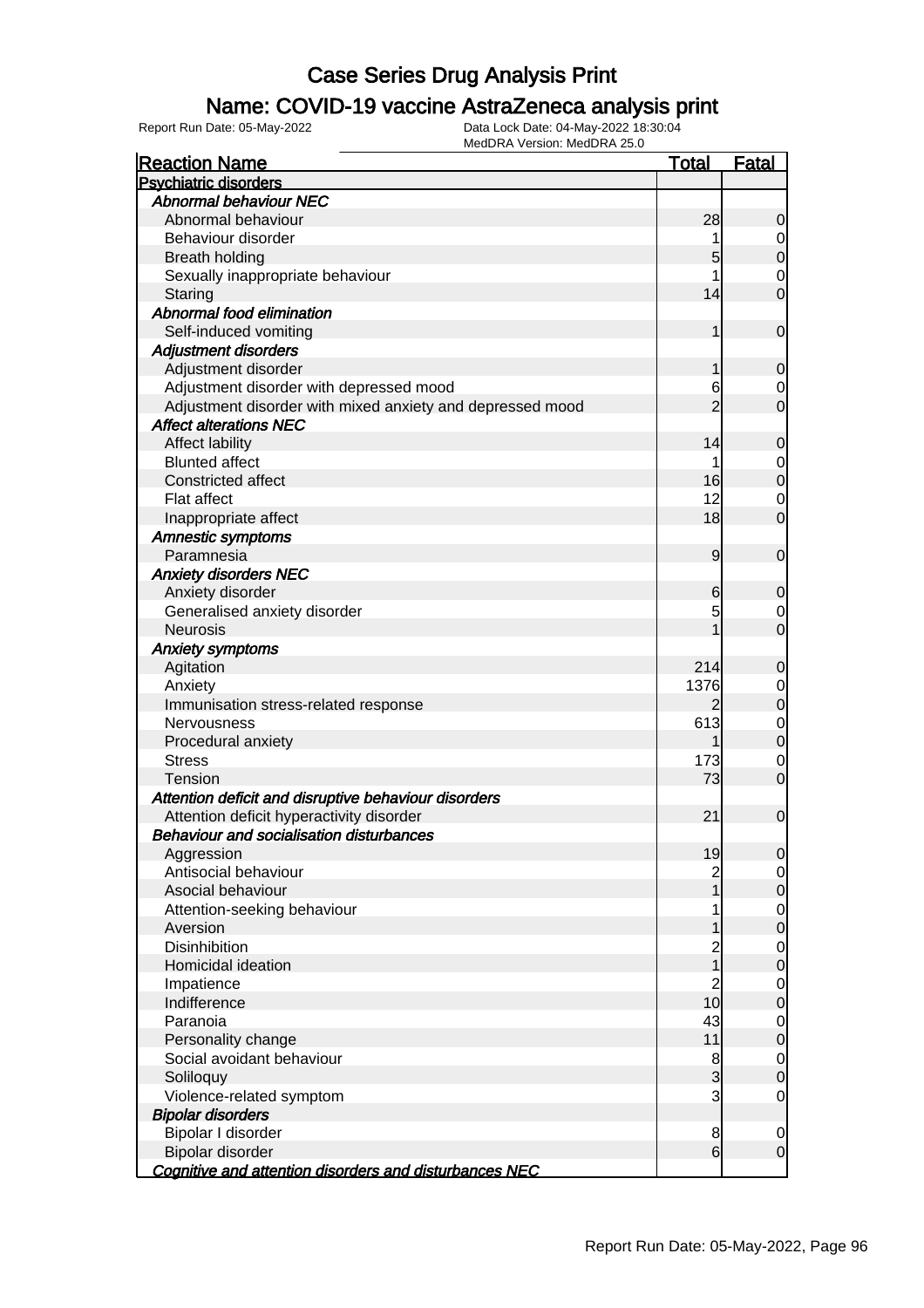#### Name: COVID-19 vaccine AstraZeneca analysis print

| <b>Reaction Name</b>                               | <b>Total</b>   | <b>Fatal</b>   |
|----------------------------------------------------|----------------|----------------|
| Psychiatric disorders Psychiatric disorders cont'd |                |                |
| Change in sustained attention                      | 1              | $\mathbf 0$    |
| Daydreaming                                        | 17             | 0              |
| Distractibility                                    | $\overline{2}$ | $\mathbf 0$    |
| Mental fatigue                                     | 501            | 0              |
| <b>Communications disorders</b>                    |                |                |
| Communication disorder                             | 11             | $\mathbf 0$    |
| Mutism                                             | $6 \,$         | $\mathbf 0$    |
| Speech sound disorder                              | 2              | $\mathbf 0$    |
| <b>Confusion and disorientation</b>                |                |                |
| Confusional state                                  | 2236           | $\mathbf 0$    |
| Disorientation                                     | 749            | $\mathbf 0$    |
| Decreased physical activity levels                 |                |                |
| Catatonia                                          | 3              | $\mathbf 0$    |
| Deliria                                            |                |                |
| Delirium                                           | 492            | $\mathbf 0$    |
| Delirium febrile                                   | 3              | $\overline{0}$ |
| <b>Delusional disorders</b>                        |                |                |
| Alice in wonderland syndrome                       | 3              | 0              |
| <b>Delusional symptoms</b>                         |                |                |
| Delusion                                           | 54             | $\mathbf 0$    |
| Delusion of parasitosis                            | 3              | $\mathbf 0$    |
| Mixed delusion                                     |                | $\overline{0}$ |
| Thought withdrawal                                 |                | $\mathbf 0$    |
| <b>Dementia NEC</b>                                |                |                |
| Pseudodementia                                     | 1              | $\mathbf 0$    |
|                                                    |                |                |
| Depressive disorders                               |                |                |
| Agitated depression                                | 4              | $\mathbf 0$    |
| Childhood depression                               | 724            | 0              |
| Depression                                         |                | $\pmb{0}$      |
| Depression suicidal                                | 18             | $\mathbf 0$    |
| Major depression                                   | 25             | $\pmb{0}$      |
| Menopausal depression                              | $\overline{c}$ | $\mathbf 0$    |
| Mixed anxiety and depressive disorder              | 3              | $\mathbf 0$    |
| <b>Dissociative states</b>                         |                |                |
| Depersonalisation/derealisation disorder           | 21             | $\mathbf 0$    |
| <b>Dissociation</b>                                | 82             | $\overline{0}$ |
| Dissociative amnesia                               | 1              | $\overline{0}$ |
| Dissociative disorder                              | 2              | $\overline{0}$ |
| Disturbances in initiating and maintaining sleep   |                |                |
| Initial insomnia                                   | 44             | $\mathbf 0$    |
| Insomnia                                           | 3190           | $\mathbf 0$    |
| Middle insomnia                                    | 74             | $\overline{0}$ |
| Terminal insomnia                                  | 27             | $\mathbf 0$    |
| <b>Dyssomnias</b>                                  |                |                |
| Dyssomnia                                          | 5              | $\mathbf 0$    |
| Poor quality sleep                                 | 679            | $\mathbf 0$    |
| <b>Eating disorders NEC</b>                        |                |                |
| <b>Binge eating</b>                                |                | $\mathbf 0$    |
| Eating disorder                                    | 21             | $\mathbf 0$    |
| Pica                                               | 1              | $\overline{0}$ |
| Selective eating disorder                          | $\overline{2}$ | $\mathbf 0$    |
| <b>Emotional and mood disturbances NEC</b>         |                |                |
| Anger                                              | 91             | $\overline{0}$ |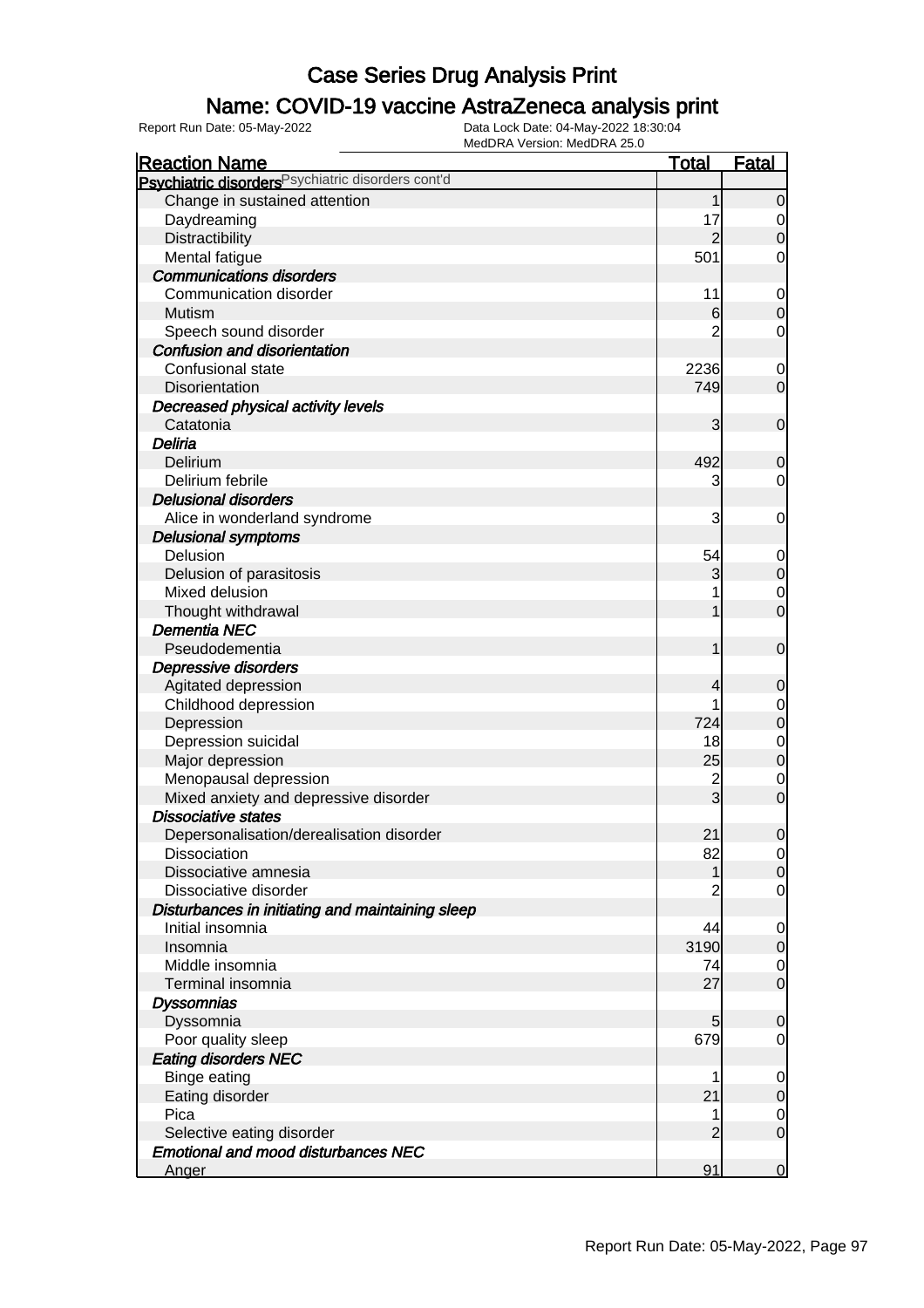### Name: COVID-19 vaccine AstraZeneca analysis print

| <b>Reaction Name</b>                                           | <b>Total</b>   | <b>Fatal</b>     |
|----------------------------------------------------------------|----------------|------------------|
| Psychiatric disorders Psychiatric disorders cont'd             |                |                  |
| Dysphoria                                                      | $\overline{2}$ | 0                |
| <b>Emotional disorder</b>                                      | 104            | $\mathbf 0$      |
| <b>Emotional distress</b>                                      | 90             | 0                |
| <b>Emotional poverty</b>                                       | $\overline{2}$ | $\boldsymbol{0}$ |
| Euphoric mood                                                  | 69             | 0                |
| Frustration tolerance decreased                                | 16             | $\boldsymbol{0}$ |
| Irritability                                                   | 328            | 0                |
| Mood altered                                                   | 90             | $\overline{0}$   |
| <b>Factitious disorders</b>                                    |                |                  |
| Factitious disorder                                            | 4              | $\mathbf 0$      |
| Fear symptoms and phobic disorders (incl social phobia)        |                |                  |
| Acrophobia                                                     | $\overline{c}$ | $\mathbf 0$      |
| Agoraphobia                                                    | 5              | 0                |
| Claustrophobia                                                 |                | $\boldsymbol{0}$ |
| Fear                                                           | 79             | 0                |
| Fear of death                                                  | 20             | $\boldsymbol{0}$ |
| Fear of disease                                                | $\overline{c}$ | 0                |
| Fear of eating                                                 |                | $\boldsymbol{0}$ |
| Fear of falling                                                | 6              | 0                |
| Fear of injection                                              | $\overline{2}$ | $\mathbf 0$      |
| Fear of open spaces                                            |                | 0                |
| Fear-related avoidance of activities                           | 3              | $\mathbf 0$      |
| Performance fear                                               |                | 0                |
| Phobia                                                         | 3              | $\mathbf 0$      |
| Phonophobia                                                    | 5              | 0                |
| Social anxiety disorder                                        |                | $\mathbf 0$      |
| Social fear                                                    | 2              | 0                |
| Thanatophobia                                                  |                | $\overline{0}$   |
| <b>Fluctuating mood symptoms</b>                               |                |                  |
| Mood swings                                                    | 151            | $\mathbf 0$      |
| Hallucinations (excl sleep-related)                            |                |                  |
| Hallucination                                                  | 947            | 0                |
| Hallucination, auditory                                        | 49             | $\overline{0}$   |
| Hallucination, olfactory                                       | 14             | $\mathbf 0$      |
| Hallucination, tactile                                         | 1              | $\mathbf 0$      |
| Hallucination, visual                                          | 61             | $\overline{0}$   |
| Hallucinations, mixed                                          | 9              | $\overline{0}$   |
| Somatic hallucination                                          |                | $\overline{0}$   |
| Impulse control disorders                                      |                |                  |
| Clinomania                                                     | 1              | $\mathbf 0$      |
| Impulse-control disorder                                       | 3              | 0                |
| Impulsive behaviour                                            | $\overline{2}$ | $\mathbf 0$      |
| Intermittent explosive disorder                                |                | $\overline{0}$   |
| Increased physical activity levels                             |                |                  |
| <b>Restlessness</b>                                            | 495            | $\mathbf 0$      |
| Infancy, childhood and adolescence psychiatric disorders NEC   |                |                  |
| Emotional disorder of childhood                                | 1              | 0                |
| Learning disorders                                             |                |                  |
| Reading disorder                                               | $\overline{c}$ | 0                |
| <b>Mental disorders NEC</b>                                    |                |                  |
| Mental disorder                                                | 33             | 0                |
| Mental status changes                                          | 6              | $\overline{0}$   |
| <b>Mental disorders due to a general medical condition NEC</b> |                |                  |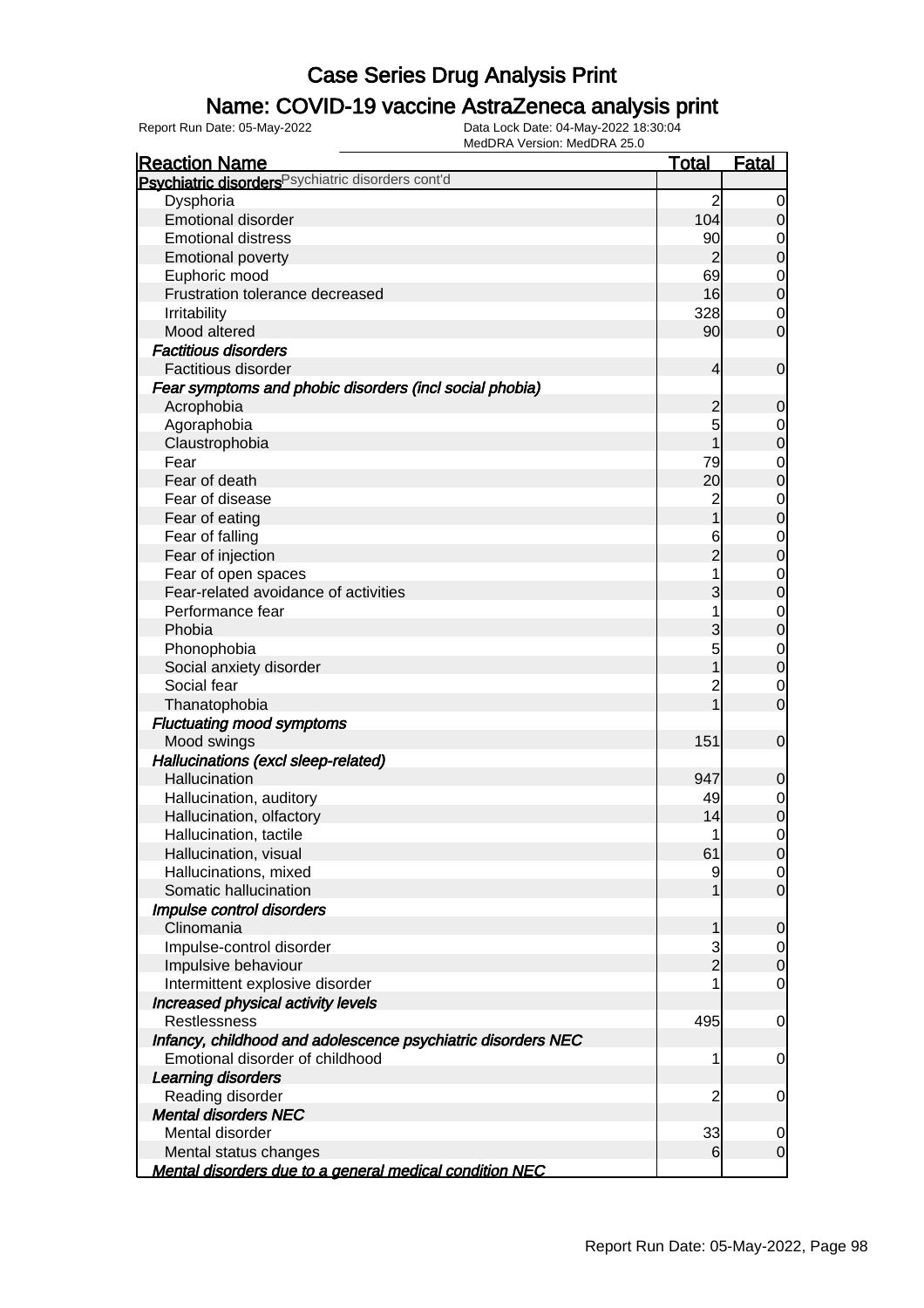### Name: COVID-19 vaccine AstraZeneca analysis print

| <b>Reaction Name</b>                                          | <b>Total</b>    | <b>Fatal</b>                     |
|---------------------------------------------------------------|-----------------|----------------------------------|
| Psychiatric disorders <sup>Psychiatric disorders cont'd</sup> |                 |                                  |
| Mental disorder due to a general medical condition            |                 | $\overline{0}$                   |
| Neuropsychiatric symptoms                                     | 2               | $\overline{0}$                   |
| Mood alterations with depressive symptoms                     |                 |                                  |
| Anhedonia                                                     | 4               | $\overline{0}$                   |
| Decreased interest                                            | 18              | $\mathbf 0$                      |
| Depressed mood                                                | 715             | $\mathbf 0$                      |
| Depressive symptom                                            | 2               | $\overline{0}$                   |
| Feeling guilty                                                |                 | $\mathbf 0$                      |
| Feeling of despair                                            | 20 <sup>1</sup> | $\overline{0}$                   |
| Negative thoughts                                             | 11              | $\mathbf 0$                      |
| Sense of a foreshortened future                               | 3               | $\overline{0}$                   |
| <b>Tearfulness</b>                                            | 104             | $\mathbf 0$                      |
| Mood alterations with manic symptoms                          |                 |                                  |
| Hypomania                                                     |                 | $\mathbf 0$                      |
| Mania                                                         | 32              | $\overline{0}$                   |
| <b>Mood disorders NEC</b>                                     |                 |                                  |
| Affective disorder                                            | 4               | $\mathbf 0$                      |
|                                                               | 80              |                                  |
| Apathy<br>Laziness                                            | $\overline{2}$  | $\overline{0}$<br>$\overline{0}$ |
| Listless                                                      | 125             |                                  |
|                                                               |                 | $\mathbf 0$<br>$\overline{0}$    |
| Mood disorder due to a general medical condition              |                 |                                  |
| Substance-induced mood disorder                               |                 | $\mathbf 0$                      |
| Narcolepsy and associated conditions                          |                 |                                  |
| Hypnagogic hallucination                                      | 4               | $\mathbf 0$                      |
| Sleep attacks                                                 | $\overline{2}$  | $\overline{0}$                   |
| Obsessive-compulsive disorders and symptoms                   |                 |                                  |
| Body dysmorphic disorder                                      | $\overline{c}$  | $\boldsymbol{0}$                 |
| Compulsive shopping                                           | $\frac{2}{2}$   | $\overline{0}$                   |
| Dermatillomania                                               |                 | $\mathbf 0$                      |
| Obsessive thoughts                                            | 3               | $\mathbf 0$                      |
| Obsessive-compulsive disorder                                 | $\overline{2}$  | $\overline{0}$                   |
| Obsessive-compulsive symptom                                  | 1               | $\mathbf 0$                      |
| Orgasmic disorders and disturbances                           |                 |                                  |
| Anorgasmia                                                    | 6               | $\mathbf 0$                      |
| Female orgasmic disorder                                      | 1               | $\overline{0}$                   |
| Orgasm abnormal                                               | 1               | $\overline{0}$                   |
| Orgasmic sensation decreased                                  | 4               | 0                                |
| Premature ejaculation                                         |                 | $\mathbf 0$                      |
| <b>Panic attacks and disorders</b>                            |                 |                                  |
| Limited symptom panic attack                                  |                 | $\overline{0}$                   |
| Panic attack                                                  | 363             | $\overline{O}$                   |
| Panic disorder                                                | 10              | $\overline{0}$                   |
| Panic reaction                                                | 43              | $\overline{0}$                   |
| Paraphilias and paraphilic disorders                          |                 |                                  |
| Fetishism                                                     | $\overline{2}$  | $\mathbf 0$                      |
| Parasomnias                                                   |                 |                                  |
| Abnormal dreams                                               | 371             | $\boldsymbol{0}$                 |
| Abnormal sleep-related event                                  | 2               | 0                                |
| Confusional arousal                                           | 3               | $\overline{O}$                   |
| Exploding head syndrome                                       | 7               | $\overline{0}$                   |
| Nightmare                                                     | 470             | $\mathbf 0$                      |
| Parasomnia                                                    |                 | $\overline{0}$                   |
| Rapid eye movements sleep abnormal                            | 4               | $\overline{0}$                   |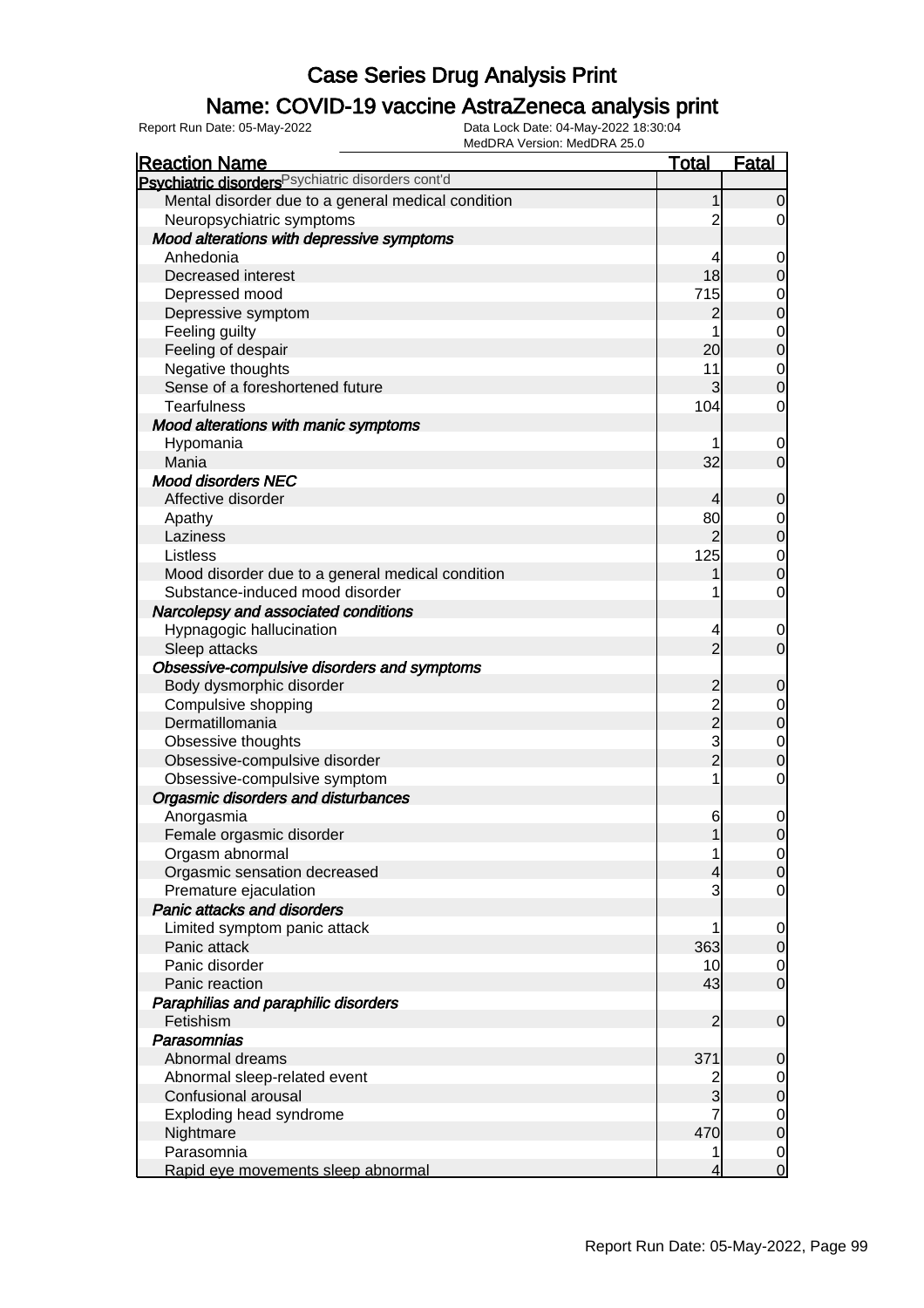### Name: COVID-19 vaccine AstraZeneca analysis print

| <b>Reaction Name</b>                                          | <b>Total</b>        | <b>Fatal</b>     |
|---------------------------------------------------------------|---------------------|------------------|
| Psychiatric disorders <sup>Psychiatric disorders cont'd</sup> |                     |                  |
| Sleep inertia                                                 | 1                   | $\mathbf 0$      |
| Sleep talking                                                 | 17                  | $\mathbf 0$      |
| Sleep terror                                                  | 63                  | 0                |
| Sleep-related eating disorder                                 | $\overline{2}$      | $\mathbf 0$      |
| Somnambulism                                                  | 11                  | $\mathbf 0$      |
| <b>Perception disturbances NEC</b>                            |                     |                  |
| Autoscopy                                                     | 29                  | $\mathbf 0$      |
| Deja vu                                                       | 4                   | $\mathbf 0$      |
| Delusional perception                                         | $\overline{c}$      | $\mathbf 0$      |
| Derealisation                                                 | 18                  | $\mathbf 0$      |
| Flashback                                                     | 3                   | $\mathbf 0$      |
| <b>Illusion</b>                                               | 12                  | $\mathbf 0$      |
| Imperception                                                  | 1                   | $\mathbf 0$      |
| Jamais vu                                                     |                     | $\mathbf 0$      |
| Near death experience                                         |                     | $\mathbf 0$      |
| Pseudohallucination                                           |                     | $\mathbf 0$      |
| Time perception altered                                       | 6                   | $\mathbf 0$      |
| <b>Personality disorders NEC</b>                              |                     |                  |
| Personality disorder                                          | 1                   | $\mathbf 0$      |
| Pervasive developmental disorders NEC                         |                     |                  |
| Autism spectrum disorder                                      | 4                   | $\mathbf 0$      |
| <b>Psychiatric elimination disorders</b>                      |                     |                  |
| Enuresis                                                      | 62                  | $\mathbf 0$      |
| <b>Psychiatric symptoms NEC</b>                               |                     |                  |
| Abulia                                                        |                     |                  |
|                                                               |                     | 0                |
| Decreased eye contact<br>Helplessness                         | $\overline{c}$<br>3 | $\mathbf 0$      |
|                                                               | 12                  | $\mathbf 0$      |
| Hypervigilance                                                | 16                  | $\mathbf 0$      |
| Psychiatric symptom                                           | 5                   | 0<br>$\mathbf 0$ |
| Psychological trauma                                          |                     |                  |
| <b>Psychotic disorder NEC</b>                                 |                     |                  |
| Acute psychosis                                               | 6<br>$\overline{2}$ | $\mathbf 0$      |
| Psychotic behaviour                                           | 47                  | 0                |
| Psychotic disorder                                            |                     | $\boldsymbol{0}$ |
| Psychotic symptom                                             | 1                   | $\mathbf 0$      |
| Rebound psychosis                                             | 1                   | $\overline{0}$   |
| Schizoaffective and schizophreniform disorders                |                     |                  |
| Schizoaffective disorder                                      | 1                   | $\mathbf 0$      |
| Schizophrenia NEC                                             |                     |                  |
| Schizophrenia                                                 | 1                   | $\mathbf 0$      |
| Sexual arousal disorders                                      |                     |                  |
| Disturbance in sexual arousal                                 | 6                   | 0                |
| Sexual desire disorders                                       |                     |                  |
| Excessive masturbation                                        | 1                   | 0                |
| Hypersexuality                                                |                     | 0                |
| Libido decreased                                              | 25                  | $\mathbf 0$      |
| Libido disorder                                               | 1                   | 0                |
| Libido increased                                              | 9                   | $\mathbf 0$      |
| Loss of libido                                                | 58                  | 0                |
| <b>Sexual dysfunction NEC</b>                                 |                     |                  |
| Genito-pelvic pain/penetration disorder                       | 1                   | $\mathbf 0$      |
| <b>Sleep disorders NEC</b>                                    |                     |                  |
| Sleep disorder                                                | 457                 | 0                |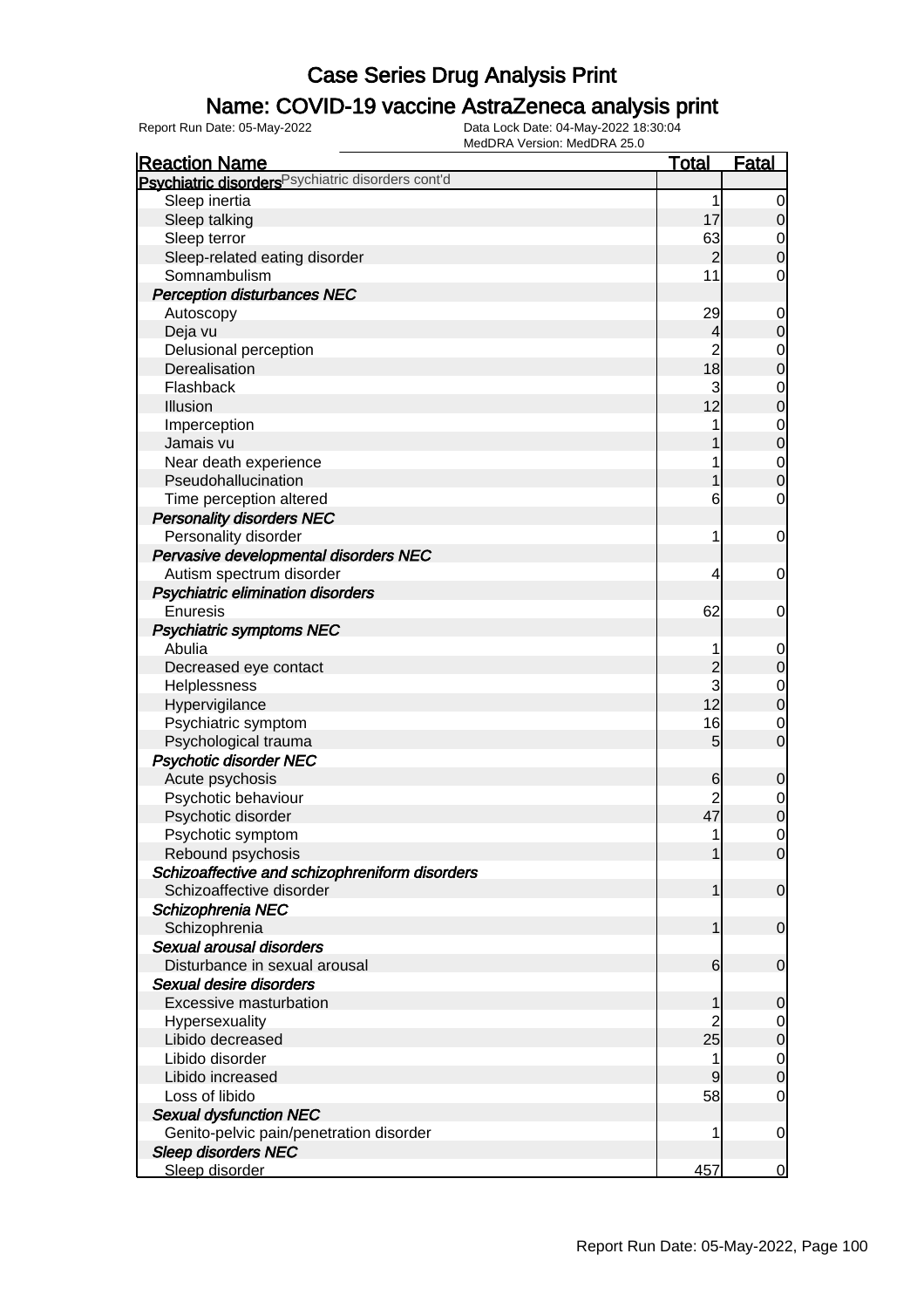### Name: COVID-19 vaccine AstraZeneca analysis print

| <b>Reaction Name</b>                                           | <u>Total</u>    | <b>Fatal</b>                         |
|----------------------------------------------------------------|-----------------|--------------------------------------|
| Psychiatric disorders Psychiatric disorders cont'd             |                 |                                      |
| Sleep disorder due to a general medical condition              |                 | $\overline{0}$                       |
| Sleep disorder due to general medical condition, insomnia type | 3               | $\overline{0}$                       |
| Somatic symptom disorders                                      |                 |                                      |
| Conversion disorder                                            | 40              | $\overline{0}$                       |
| Habit cough                                                    | 39              | $\overline{O}$                       |
| Illness anxiety disorder                                       | 1               | $\mathbf 0$                          |
| Psychogenic tremor                                             | $\overline{c}$  | $\overline{0}$                       |
| Somatic symptom disorder                                       |                 | $\mathbf 0$                          |
| Speech and language usage disturbances                         |                 |                                      |
| Disorganised speech                                            | 23              | $\overline{0}$                       |
| Logorrhoea                                                     | 3               | $\overline{0}$                       |
| Pedantic speech                                                |                 | $\mathbf 0$                          |
| Poverty of speech                                              |                 | $\overline{0}$                       |
| Verbigeration                                                  |                 | $\mathbf 0$                          |
| Speech articulation and rhythm disturbances                    |                 |                                      |
| Dysphemia                                                      | 38              | $\mathbf 0$                          |
| Lack of spontaneous speech                                     | 3               | $\overline{0}$                       |
| <b>Stereotypies and automatisms</b>                            |                 |                                      |
| <b>Bruxism</b>                                                 | 35              | $\overline{0}$                       |
| Head banging                                                   | 49              | 0                                    |
| Waxy flexibility                                               | $\overline{2}$  | $\overline{0}$                       |
| <b>Stress disorders</b>                                        |                 |                                      |
| Acute stress disorder                                          | 4               | $\mathbf 0$                          |
| Burnout syndrome                                               | 15              | $\mathbf 0$                          |
| Catastrophic reaction                                          | $\overline{2}$  | $\overline{1}$                       |
| Hyperarousal                                                   | 3               | 0                                    |
| Post-traumatic stress disorder                                 | 16              | $\overline{0}$                       |
| Substance related and addictive disorders                      |                 |                                      |
| Alcohol abuse                                                  | $\overline{c}$  | 0                                    |
| Alcohol use disorder                                           | 3               | $\mathbf 0$                          |
| Alcoholic hangover                                             | $\overline{1}$  | $\overline{0}$                       |
| Alcoholism                                                     | 3               |                                      |
| Dependence                                                     | $\overline{2}$  | $\begin{matrix} 0 \\ 0 \end{matrix}$ |
| Drug abuse                                                     | 1               | $\mathbf 0$                          |
| Drug dependence                                                | 1               | $\overline{0}$                       |
| Nicotine dependence                                            |                 | $\overline{0}$                       |
| Substance abuse                                                | $\overline{2}$  | $\overline{O}$                       |
| Suicidal and self-injurious behaviour                          |                 |                                      |
| Completed suicide                                              | 4               | $\overline{a}$                       |
| Intentional self-injury                                        |                 | $\overline{0}$                       |
| Self-injurious ideation                                        | 3               | $\overline{0}$                       |
| Suicidal behaviour                                             |                 |                                      |
| Suicidal ideation                                              | 122             | $\begin{matrix} 0 \\ 0 \end{matrix}$ |
| Suicide attempt                                                | 31              | $\overline{O}$                       |
| Suicide threat                                                 |                 | $\overline{0}$                       |
| <b>Thinking disturbances</b>                                   |                 |                                      |
| Bradyphrenia                                                   | 98              | $\mathbf 0$                          |
| Confabulation                                                  |                 |                                      |
| Illogical thinking                                             |                 | $\overline{0}$<br>$\overline{0}$     |
| Impaired reasoning                                             | 3               |                                      |
| Intrusive thoughts                                             | 6               | $\begin{matrix} 0 \\ 0 \end{matrix}$ |
| Morbid thoughts                                                | 5               | $\overline{0}$                       |
| <b>Tachyphrenia</b>                                            | $\overline{23}$ | $\overline{0}$                       |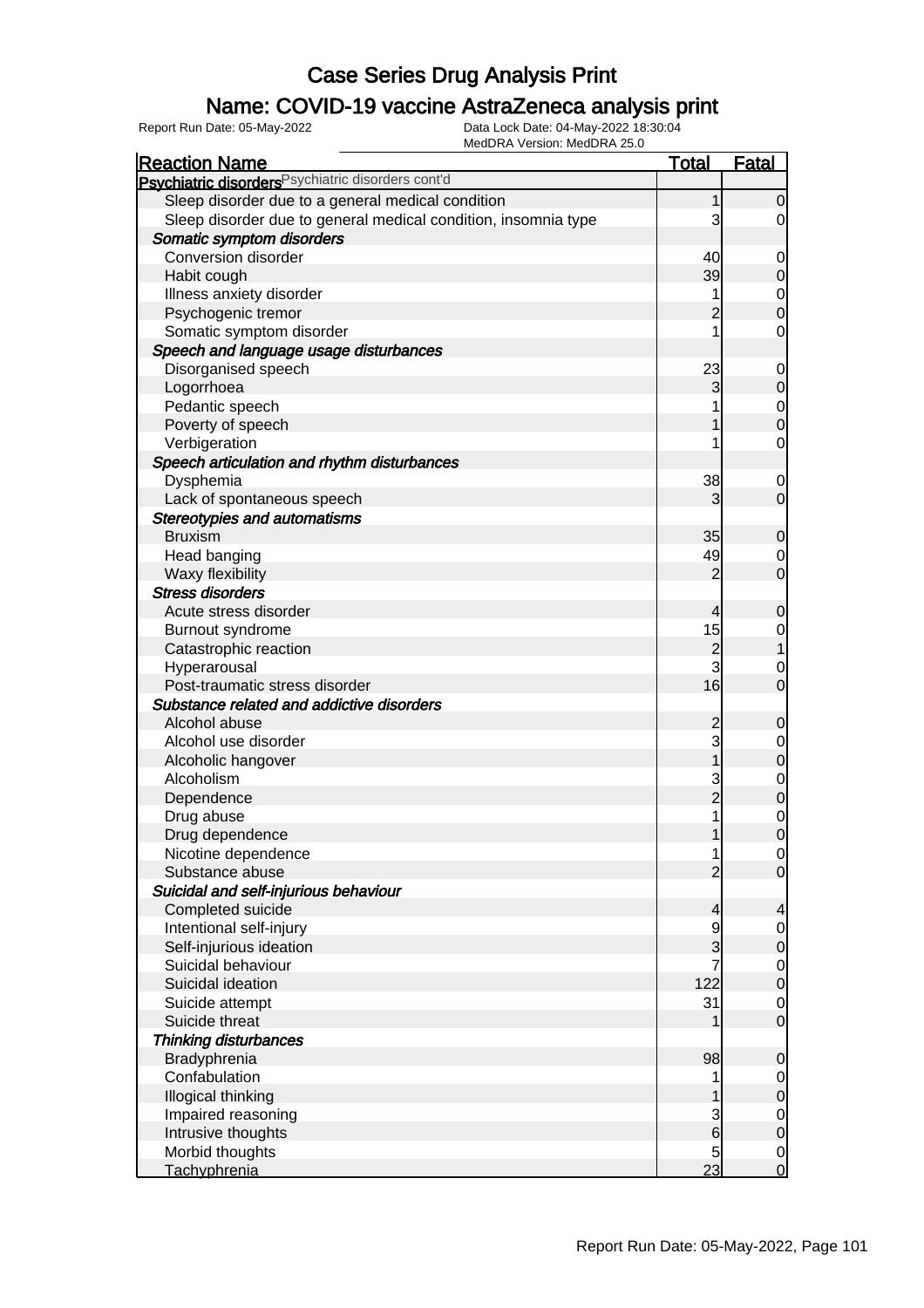### Name: COVID-19 vaccine AstraZeneca analysis print

| <b>Reaction Name</b>                               | Total | Fatal |
|----------------------------------------------------|-------|-------|
| Psychiatric disorders Psychiatric disorders cont'd |       |       |
| Thinking abnormal                                  | 30    |       |
| Thought blocking                                   | 8     | ΩI    |
| <b>Tic disorders</b>                               |       |       |
| Secondary tic                                      |       | OI    |
| Tic                                                | 23    | Οl    |
| <b>Psychiatric disorders SOC TOTAL</b>             | 18466 | 5     |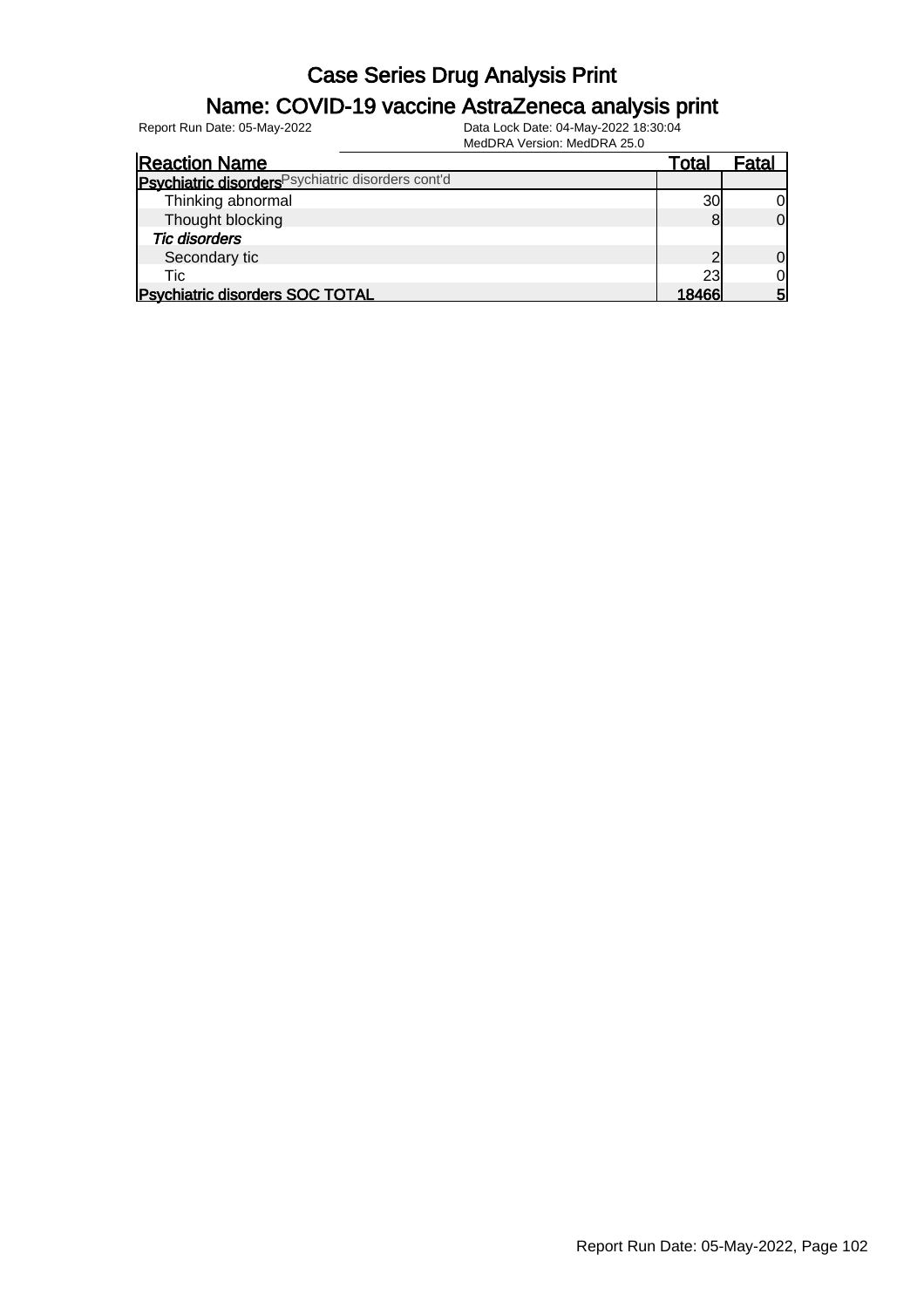#### Name: COVID-19 vaccine AstraZeneca analysis print

| <b>Reaction Name</b>                                                   | <u>Total</u>   | <b>Fatal</b>     |
|------------------------------------------------------------------------|----------------|------------------|
| <b>Renal &amp; urinary disorders</b>                                   |                |                  |
| <b>Bladder and urethral symptoms</b>                                   |                |                  |
| <b>Bladder discomfort</b>                                              | 10             | 0                |
| <b>Bladder irritation</b>                                              | 9              | 0                |
| <b>Bladder</b> pain                                                    | 67             | 0                |
| Bladder spasm                                                          |                | 0                |
| Dysuria                                                                | 94             | 0                |
| Incontinence                                                           | 99             | $\mathbf 0$      |
| Micturition disorder                                                   | 4              | 0                |
| Micturition frequency decreased                                        |                | 0                |
| Micturition urgency                                                    | 103            | 0                |
| Mixed incontinence                                                     |                | 0                |
| Pollakiuria                                                            | 309            | 0                |
| Stress urinary incontinence                                            |                | $\mathbf 0$      |
| Urethral pain                                                          | 6              | 0                |
| Urge incontinence                                                      | $\overline{c}$ | $\mathbf 0$      |
| Urinary hesitation                                                     |                | 0                |
| Urinary incontinence                                                   | 136            | 0                |
| Urinary retention                                                      | 103            | 0                |
| Urine flow decreased                                                   | 23             | 0                |
| <b>Bladder disorders NEC</b>                                           |                |                  |
| <b>Bladder dilatation</b>                                              |                |                  |
| <b>Bladder disorder</b>                                                | 24             | $\mathbf 0$<br>0 |
|                                                                        | 1              |                  |
| <b>Bladder prolapse</b>                                                |                | 0                |
| Urinary bladder haemorrhage                                            | 18             |                  |
| Urinary bladder rupture<br><b>Bladder infections and inflammations</b> |                | 0                |
|                                                                        |                |                  |
| Cystitis haemorrhagic                                                  | 1              | $\mathbf 0$      |
| Cystitis interstitial                                                  | 12             | 0                |
| Cystitis noninfective                                                  | 3              | 0                |
| <b>Bladder neoplasms</b>                                               |                |                  |
| <b>Bladder</b> cyst                                                    | 1              | 0                |
| Genital and urinary tract disorders NEC                                |                |                  |
| Urinary tract disorder                                                 | 12             | $\mathbf 0$      |
| Urogenital haemorrhage                                                 |                | 0                |
| Glomerulonephritis and nephrotic syndrome                              |                |                  |
| Anti-glomerular basement membrane disease                              |                | U                |
| Focal segmental glomerulosclerosis                                     | 2              | 0                |
| Glomerulonephritis                                                     |                | 0                |
| Glomerulonephritis membranoproliferative                               |                | $\mathbf 0$      |
| Glomerulonephritis membranous                                          |                | $\mathbf 0$      |
| Glomerulonephritis minimal lesion                                      | 5              | $\mathbf 0$      |
| IgA nephropathy                                                        | 4              | 0                |
| Nephrotic syndrome                                                     | 19             | 0                |
| Myoneurogenic bladder disorders                                        |                |                  |
| Atonic urinary bladder                                                 | 1              | 0                |
| Automatic bladder                                                      |                | 0                |
| <b>Bladder dysfunction</b>                                             | 15             | $\mathbf 0$      |
| Hypertonic bladder                                                     | 17             | $\mathbf 0$      |
| Loss of bladder sensation                                              | 13             | $\mathbf 0$      |
| Neurogenic bladder                                                     | 4              | $\mathbf 0$      |
| <b>Nephritis NEC</b>                                                   |                |                  |
| Lupus nephritis                                                        | $\overline{c}$ | $\mathbf 0$      |
| <b>Nephritis</b>                                                       | $\overline{7}$ | $\overline{0}$   |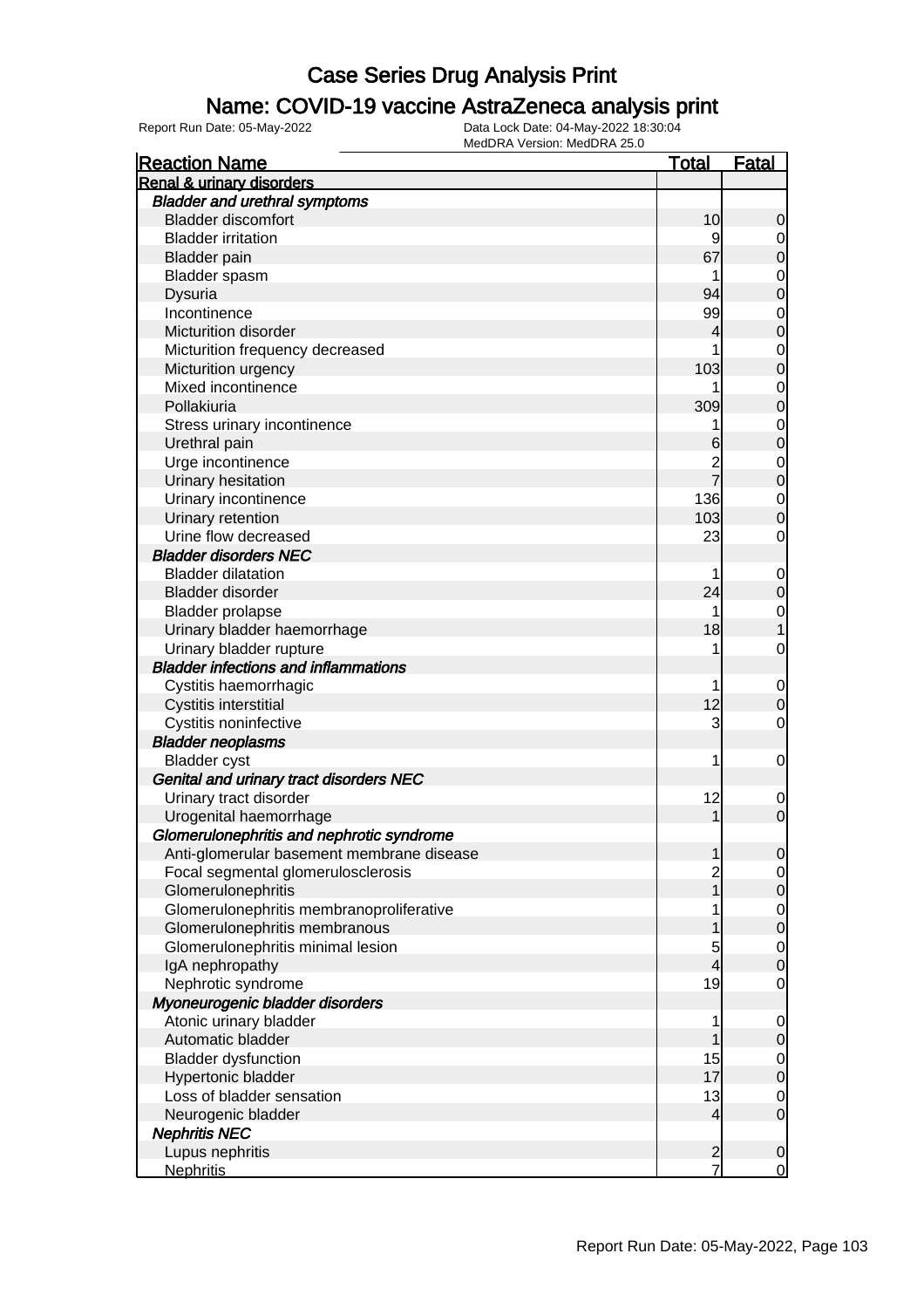### Name: COVID-19 vaccine AstraZeneca analysis print

| <b>Reaction Name</b>                                            | <b>Total</b>                          | <b>Fatal</b>                  |
|-----------------------------------------------------------------|---------------------------------------|-------------------------------|
| Renal & urinary disorders & urinary disorders cont'd            |                                       |                               |
| Tubulointerstitial nephritis                                    | 7                                     | $\overline{0}$                |
| Nephropathies and tubular disorders NEC                         |                                       |                               |
| Nephropathy                                                     | $\overline{c}$                        | 0                             |
| Nephrosclerosis                                                 |                                       | 0                             |
| <b>Renal disorders NEC</b>                                      |                                       |                               |
| Oedematous kidney                                               |                                       | $\mathbf 0$                   |
| Renal disorder                                                  | 16                                    | $\mathbf 0$                   |
| Renal haemorrhage                                               | 3                                     | 0                             |
| Renal failure and impairment                                    |                                       |                               |
| Acute kidney injury                                             | 74                                    | 1                             |
| Anuria                                                          | 5                                     | 0                             |
| Chronic kidney disease                                          | 15                                    | 1                             |
| End stage renal disease                                         | 1                                     | $\mathbf 0$                   |
| Oliguria                                                        | 11                                    | $\mathbf 0$                   |
| <b>Renal failure</b>                                            | 52                                    | $\overline{c}$                |
| Renal impairment                                                | 26                                    | $\mathbf 0$                   |
| Renal injury                                                    | 9                                     | 1                             |
| <b>Renal failure complications</b>                              |                                       |                               |
| Malnutrition-inflammation-atherosclerosis syndrome              | 1                                     | $\mathbf 0$                   |
| Renal hypertension and related conditions                       |                                       |                               |
| Hypertensive nephropathy                                        | 1                                     | $\mathbf 0$                   |
| <b>Renal lithiasis</b>                                          |                                       |                               |
| Nephrolithiasis                                                 | 23                                    | $\mathbf 0$                   |
| Renal obstructive disorders                                     |                                       |                               |
| Hydronephrosis                                                  | 1                                     | $\mathbf 0$                   |
| Renal structural abnormalities and trauma                       |                                       |                               |
| Acquired cystic kidney disease                                  | 1                                     | 0                             |
| Kidney enlargement                                              |                                       | 0                             |
| Renal atrophy                                                   | 2                                     | $\overline{0}$                |
| Renal vascular and ischaemic conditions                         |                                       |                               |
| Renal artery occlusion                                          | 3                                     | 0                             |
| Renal artery thrombosis                                         |                                       | 0                             |
| Renal cortical necrosis<br>Renal embolism                       |                                       | $\mathbf 0$                   |
|                                                                 |                                       | $\mathbf 0$                   |
| <b>Renal infarct</b><br>Renal ischaemia                         | 17                                    | 1                             |
|                                                                 | $\begin{array}{c} 2 \\ 1 \end{array}$ | $\overline{0}$<br>$\mathbf 0$ |
| Renal tubular injury<br>Renal vascular thrombosis               |                                       |                               |
| Renal vasculitis                                                | 2<br>2                                | 0<br>$\boldsymbol{0}$         |
| Renal vein embolism                                             | 1                                     | $\mathbf 0$                   |
| Renal vein occlusion                                            | 3                                     | $\mathbf 0$                   |
| Renal vein thrombosis                                           | 9                                     | $\overline{0}$                |
| Structural and obstructive urethral disorders (excl congenital) |                                       |                               |
| Urethral spasm                                                  | 1                                     | 0                             |
| Urethral stenosis                                               |                                       | $\mathbf 0$                   |
| <b>Ureteric disorders NEC</b>                                   |                                       |                               |
| Ureteral disorder                                               | 2                                     | $\mathbf 0$                   |
| <b>Urinary abnormalities</b>                                    |                                       |                               |
| Chromaturia                                                     | 111                                   | $\mathbf 0$                   |
| Glycosuria                                                      |                                       | 0                             |
| Haematinuria                                                    |                                       | $\mathbf 0$                   |
| Haematuria                                                      | 70                                    | $\overline{0}$                |
| Microalbuminuria                                                | 1                                     | $\overline{0}$                |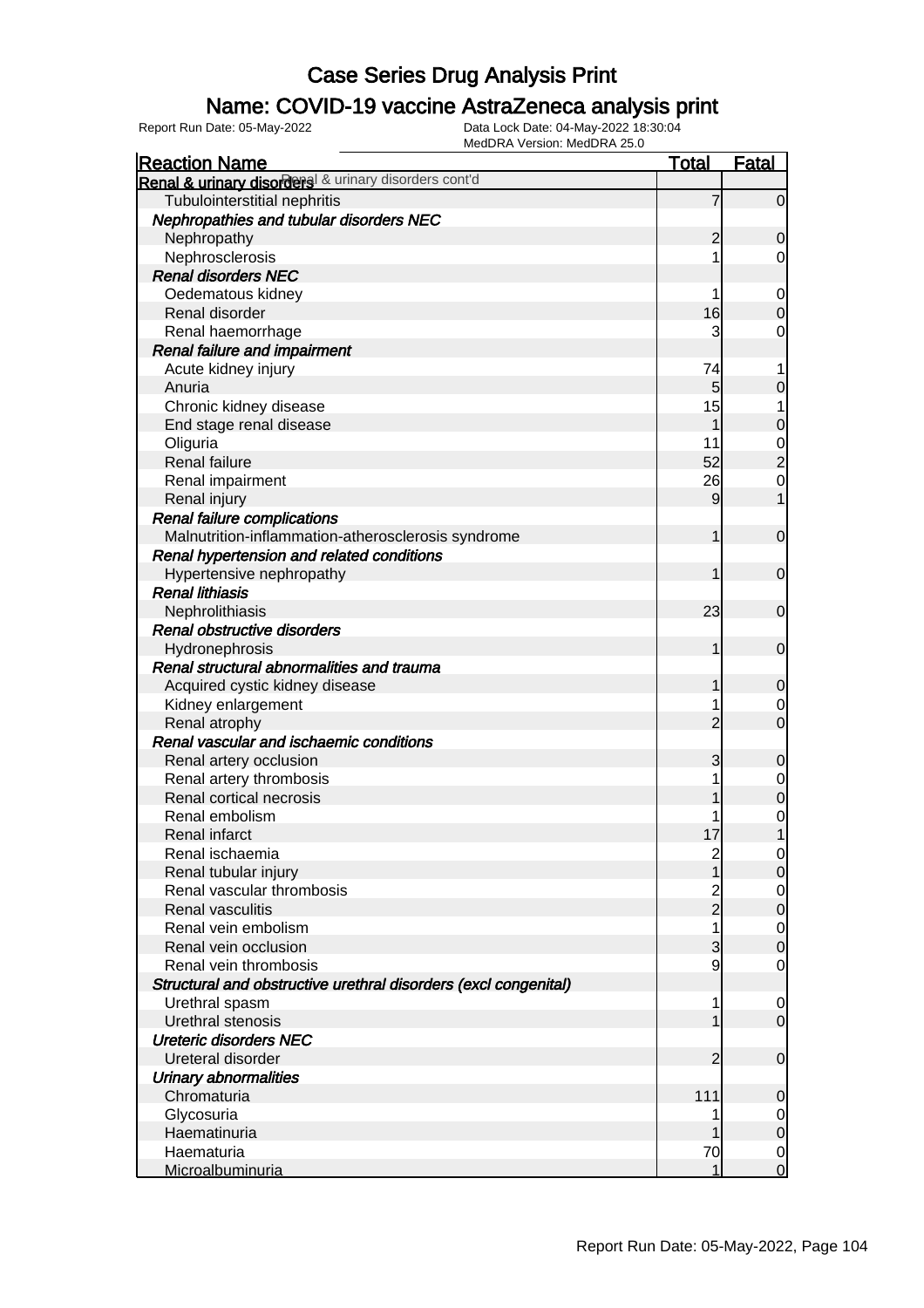### Name: COVID-19 vaccine AstraZeneca analysis print

| <b>Reaction Name</b>                                 | Total | <u>Fatal</u> |
|------------------------------------------------------|-------|--------------|
| Renal & urinary disorders & urinary disorders cont'd |       |              |
| Proteinuria                                          | 12    | 0            |
| Urine abnormality                                    | 21    | 0            |
| Urine odour abnormal                                 | 22    |              |
| Urinary tract signs and symptoms NEC                 |       |              |
| Costovertebral angle tenderness                      |       | 0            |
| Haemorrhage urinary tract                            | 60    | 0            |
| Nocturia                                             | 23    | 0            |
| Polyuria                                             | 34    | 0            |
| Renal colic                                          |       |              |
| Renal pain                                           | 952   | 0            |
| Urinary tract discomfort                             |       | 0            |
| Urinary tract pain                                   | 16    | 0            |
| Renal & urinary disorders SOC TOTAL                  |       |              |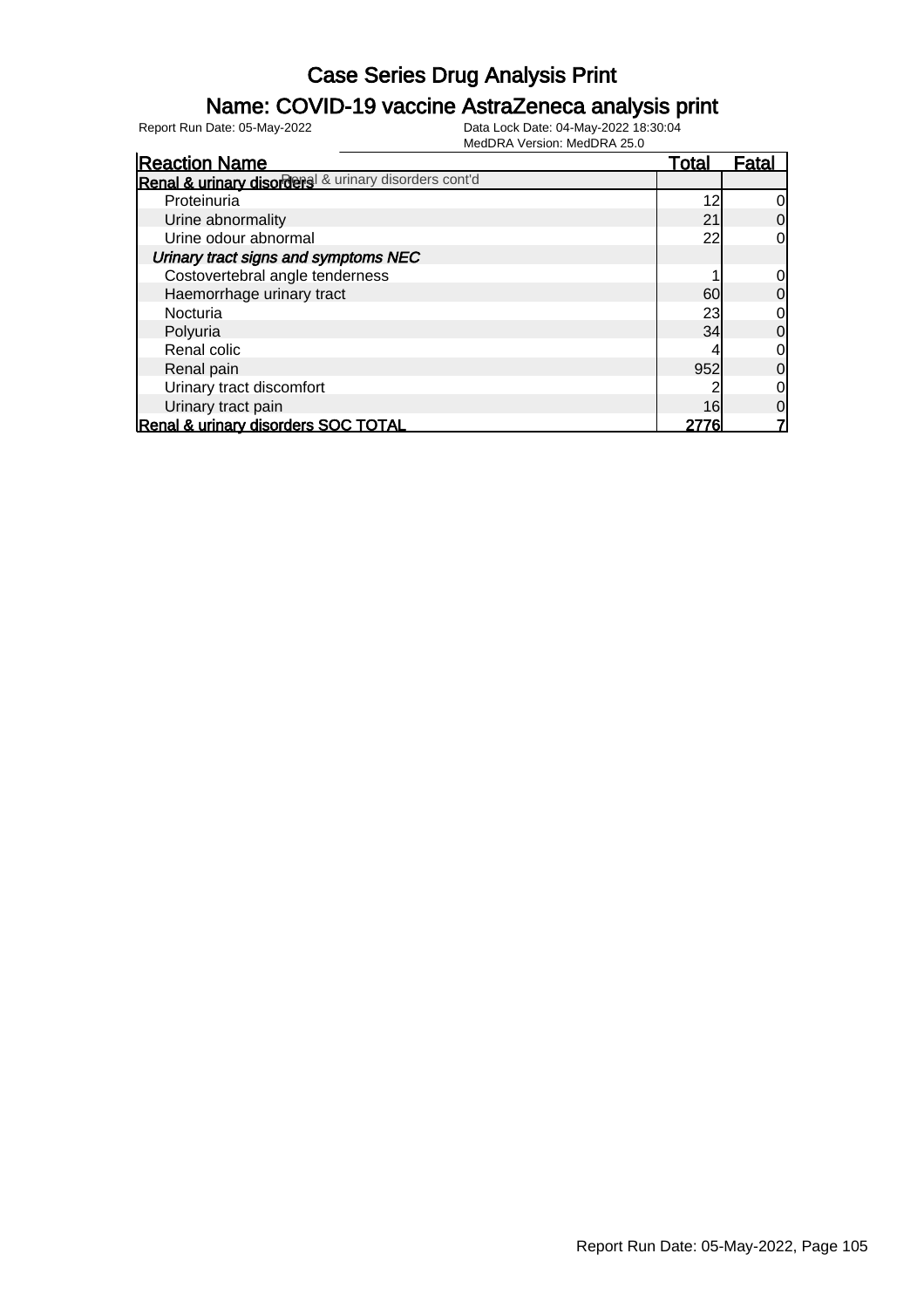#### Name: COVID-19 vaccine AstraZeneca analysis print

| <b>Reaction Name</b>                                  | <u>Total</u>   | <b>Fatal</b>     |
|-------------------------------------------------------|----------------|------------------|
| Reproductive & breast disorders                       |                |                  |
| Benign and malignant breast neoplasms                 |                |                  |
| <b>Breast cyst</b>                                    | 14             | $\mathbf 0$      |
| <b>Breast disorders NEC</b>                           |                |                  |
| Anisomastia                                           |                | 0                |
| <b>Breast disorder</b>                                | 4              | $\mathbf 0$      |
| <b>Breast enlargement</b>                             | 11             | $\mathbf 0$      |
| <b>Breast mass</b>                                    | 77             | $\mathbf 0$      |
| Gynaecomastia                                         | 10             | $\mathbf 0$      |
| Mammary duct ectasia                                  |                | $\mathbf 0$      |
| Nipple disorder                                       |                | 0                |
| <b>Breast infections and inflammations</b>            |                |                  |
| <b>Breast inflammation</b>                            | 4              | 0                |
| Nipple inflammation                                   | 1              | 0                |
| <b>Breast signs and symptoms</b>                      |                |                  |
| Breast discharge                                      | 9              |                  |
| <b>Breast discolouration</b>                          |                | $\mathbf 0$      |
| <b>Breast discomfort</b>                              |                | 0                |
|                                                       | 12             | $\mathbf 0$      |
| Breast engorgement                                    | 6              | 0                |
| Breast haemorrhage                                    |                | 0                |
| <b>Breast induration</b>                              |                | 0                |
| Breast oedema                                         |                | 0                |
| <b>Breast pain</b>                                    | 506            | 0                |
| <b>Breast swelling</b>                                | 75             | 0                |
| <b>Breast tenderness</b>                              | 79             | $\mathbf 0$      |
| Nipple exudate bloody                                 |                | 0                |
| Nipple pain                                           | 38             | 0                |
| Nipple swelling                                       | 4              | 0                |
| Cervix disorders NEC                                  |                |                  |
| Cervical friability                                   | 1              | $\mathbf 0$      |
| Cervix haemorrhage uterine                            |                | $\mathbf 0$      |
| Ectropion of cervix                                   | $\overline{c}$ | 0                |
| Cervix neoplasms                                      |                |                  |
| Cervical polyp                                        | 1              | $\mathbf 0$      |
| Erection and ejaculation conditions and disorders     |                |                  |
| Ejaculation delayed                                   | $\overline{c}$ | 0                |
| Ejaculation disorder                                  | 4              | 0                |
| Ejaculation failure                                   | 4              | $\mathbf 0$      |
| Erectile dysfunction                                  | 102            | $\boldsymbol{0}$ |
| Erection increased                                    | 7              | $\mathbf 0$      |
| Organic erectile dysfunction                          | 20             | $\mathbf 0$      |
| Painful ejaculation                                   | 1              | $\mathbf 0$      |
| Painful erection                                      | $\overline{c}$ | $\mathbf 0$      |
| Priapism                                              | 3              | $\mathbf 0$      |
| Retrograde ejaculation                                | $\overline{4}$ | $\mathbf 0$      |
| Spontaneous penile erection                           | 4              | $\mathbf 0$      |
| Fallopian tube and ovary infections and inflammations |                |                  |
| Noninfective oophoritis                               | 1              | $\mathbf 0$      |
| <b>Lactation disorders</b>                            |                |                  |
| Galactorrhoea                                         | 3              | $\mathbf 0$      |
| Galactostasis                                         | $\overline{c}$ | $\mathbf 0$      |
| Lactation disorder                                    |                | $\mathbf 0$      |
| Lactation puerperal increased                         | $\frac{2}{6}$  | $\boldsymbol{0}$ |
| <b>Suppressed lactation</b>                           | 28             | $\overline{0}$   |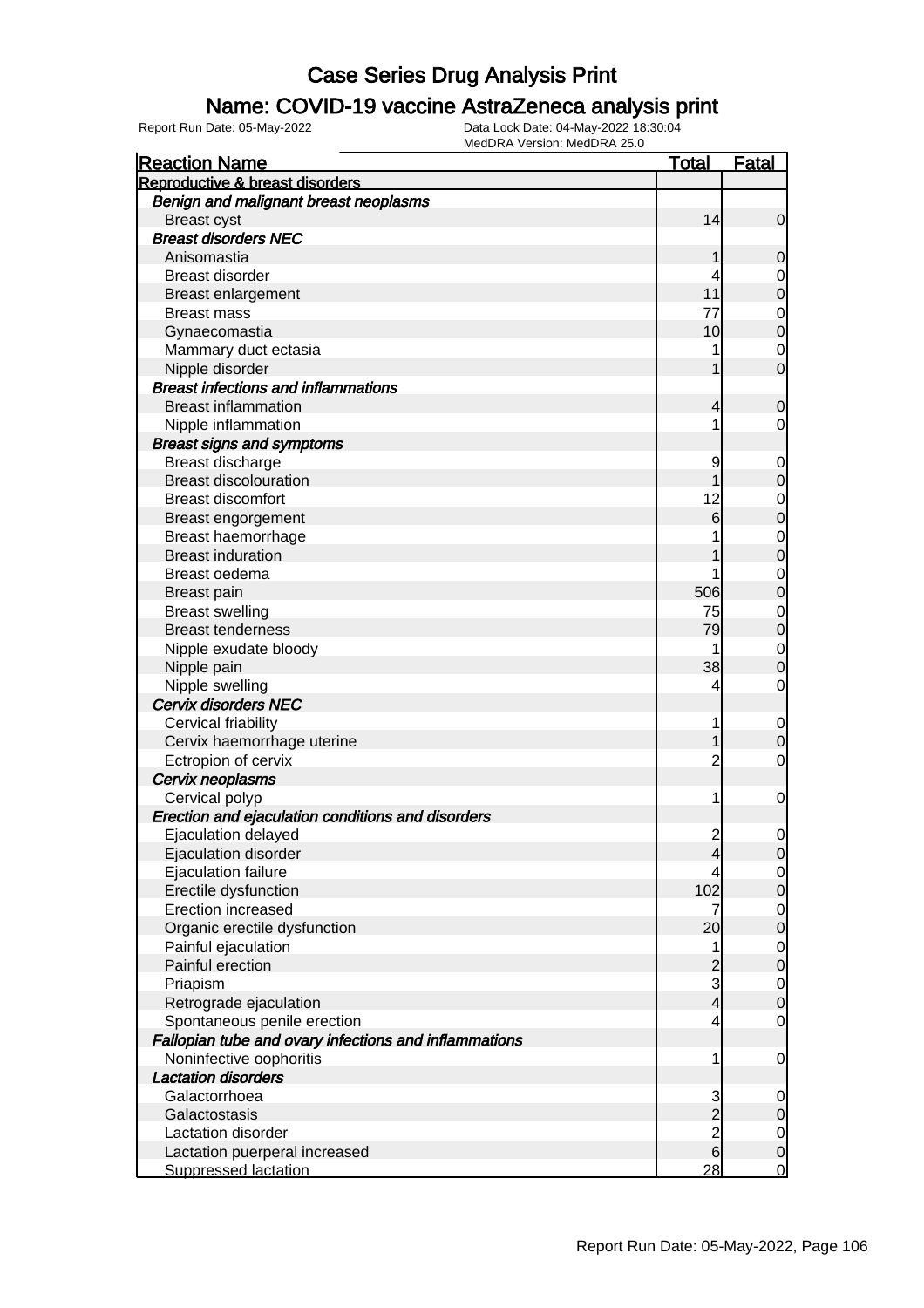### Name: COVID-19 vaccine AstraZeneca analysis print

| <b>Reaction Name</b>                                      | <b>Total</b>   | <b>Fatal</b>                     |
|-----------------------------------------------------------|----------------|----------------------------------|
| Reproductive & breast disorders & breast disorders cont'd |                |                                  |
| Menopausal effects NEC                                    |                |                                  |
| Artificial menopause                                      |                | $\overline{0}$                   |
| Menopausal disorder                                       | $\frac{2}{3}$  | 0                                |
| Menopausal symptoms                                       | 68             | $\overline{0}$                   |
| Menopause delayed                                         | 5 <sup>1</sup> | $\overline{0}$                   |
| Premature menopause                                       | 52             | $\mathbf 0$                      |
| Menopausal effects on the genitourinary tract             |                |                                  |
| Atrophic vulvovaginitis                                   |                | $\mathbf 0$                      |
| Postmenopausal haemorrhage                                | 310            | $\overline{0}$                   |
| <b>Menstruation and uterine bleeding NEC</b>              |                |                                  |
| Abnormal uterine bleeding                                 | 9              | $\mathbf 0$                      |
| Abnormal withdrawal bleeding                              | 6              |                                  |
| Dysmenorrhoea                                             | 1497           | $0\atop 0$                       |
| Intermenstrual bleeding                                   | 721            |                                  |
| Menstrual discomfort                                      | 18             | $\begin{matrix}0\\0\end{matrix}$ |
| Menstrual disorder                                        | 1613           | $\overline{0}$                   |
| Menstruation irregular                                    | 2442           | $\overline{0}$                   |
| Premenstrual dysphoric disorder                           | 7              |                                  |
| Premenstrual headache                                     | 12             | $\begin{matrix}0\\0\end{matrix}$ |
| Premenstrual pain                                         | 86             |                                  |
| Premenstrual syndrome                                     | 61             | $\begin{matrix}0\\0\end{matrix}$ |
| Retrograde menstruation                                   | 4              | $\mathbf 0$                      |
| Withdrawal bleed                                          | 14             | $\overline{0}$                   |
| <b>Menstruation with decreased bleeding</b>               |                |                                  |
| Amenorrhoea                                               | 634            | $\mathbf 0$                      |
| Hypomenorrhoea                                            | 446            | $\overline{0}$                   |
| Menstruation delayed                                      | 3345           | $\mathbf 0$                      |
| Oligomenorrhoea                                           | 127            | $\mathbf 0$                      |
| <b>Menstruation with increased bleeding</b>               |                |                                  |
| Heavy menstrual bleeding                                  | 4847           | $\mathbf 0$                      |
| Menometrorrhagia                                          | 18             | $\mathbf 0$                      |
| Polymenorrhoea                                            | 726            | $\overline{0}$                   |
| Ovarian and fallopian tube cysts and neoplasms            |                |                                  |
| Ovarian cyst                                              | 35             | $\overline{0}$                   |
| Ovarian cyst ruptured                                     | $\overline{2}$ | $\overline{O}$                   |
| Polycystic ovaries                                        | 45             | $\overline{0}$                   |
| Ovarian and fallopian tube disorders NEC                  |                |                                  |
| Fallopian tube spasm                                      |                | $\overline{0}$                   |
| Ovarian adhesion                                          |                | $\overline{0}$                   |
| Ovarian enlargement                                       | 3              | $\overline{0}$                   |
| Ovarian failure                                           | $\overline{4}$ | $\mathbf 0$                      |
| Ovarian haemorrhage                                       | 5              | $\overline{0}$                   |
| Ovarian hyperstimulation syndrome                         |                | $\mathbf 0$                      |
| Ovarian mass                                              |                | $\overline{0}$                   |
| Ovarian necrosis                                          |                | $\mathbf 0$                      |
| Ovarian oedema                                            |                | $\overline{0}$                   |
| Ovarian vein thrombosis                                   | $\overline{c}$ | $\mathbf 0$                      |
| Ovulation pain                                            | 63             | $\overline{0}$                   |
| Premature ovulation                                       | 8              | $\overline{0}$                   |
| Pelvic prolapse conditions                                |                |                                  |
| Cystocele                                                 | 1              | $\mathbf 0$                      |
| Vaginal prolapse                                          | $\overline{c}$ | $\overline{0}$                   |
| Pelvis and broad ligament disorders NEC                   |                |                                  |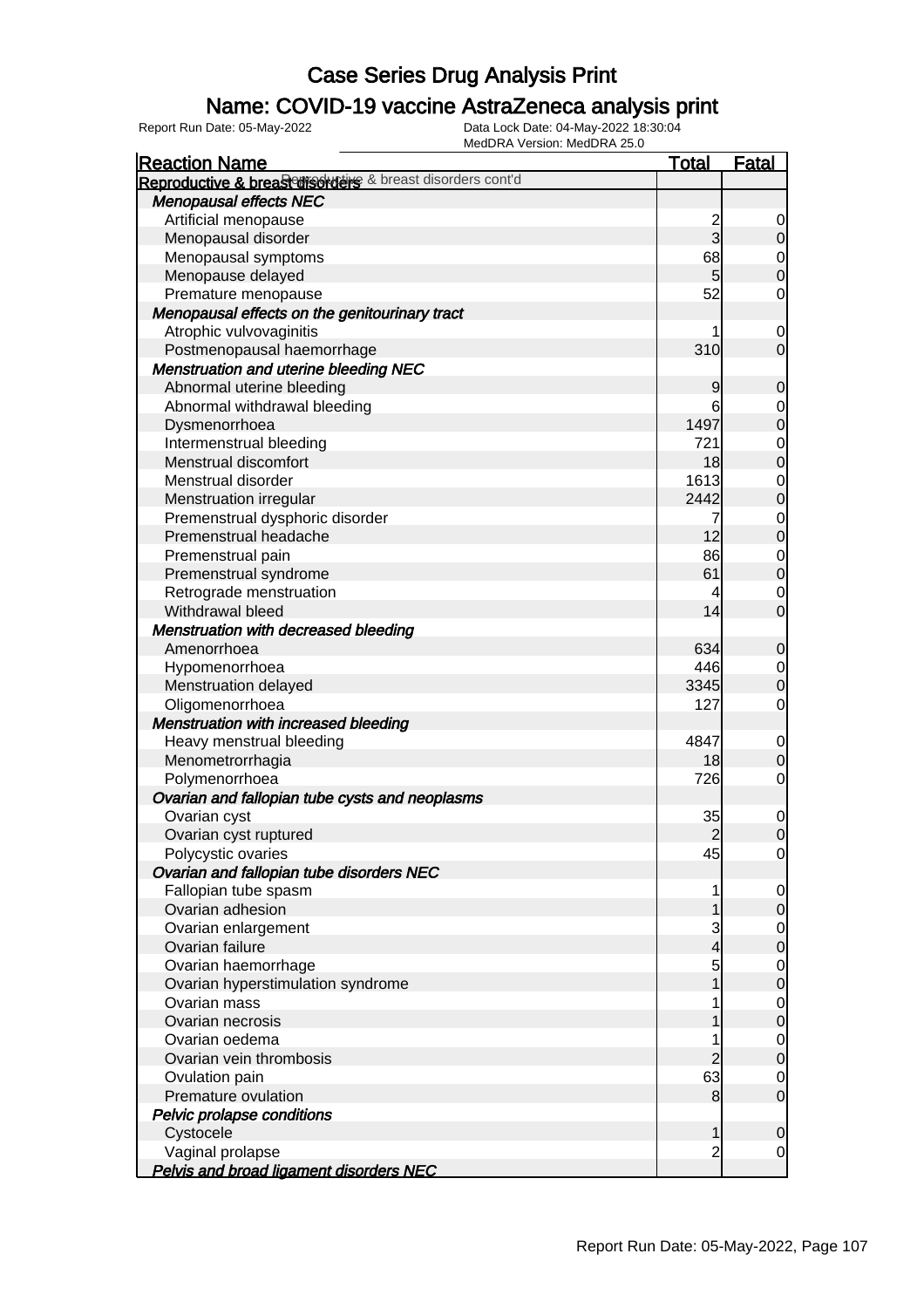### Name: COVID-19 vaccine AstraZeneca analysis print

| <b>Reaction Name</b>                                       | <u>Total</u>   | Fatal          |
|------------------------------------------------------------|----------------|----------------|
| Reproductive & breast disorders & breast disorders cont'd  |                |                |
| Adnexa uteri pain                                          | 45             | $\overline{0}$ |
| Pelvic haematoma                                           |                | $\overline{O}$ |
| Pelvic haemorrhage                                         | 27             | 0              |
| Pelvic organ prolapse                                      |                | $\overline{0}$ |
| Penile and scrotal infections and inflammations            |                |                |
| Balanoposthitis                                            | 4              | $\mathbf 0$    |
| Penile disorders NEC (excl erection and ejaculation)       |                |                |
| Penile blister                                             | 6              | $\mathbf 0$    |
| Penile burning sensation                                   |                | $\mathbf 0$    |
| Penile curvature                                           |                | $\mathbf 0$    |
| Penile discharge                                           | 5              | $\mathbf 0$    |
| Penile erosion                                             |                | $\overline{0}$ |
| Penile exfoliation                                         |                | $\mathbf 0$    |
| Penile haemorrhage                                         |                | $\overline{0}$ |
| Penile oedema                                              | 3              | $\mathbf 0$    |
| Penile pain                                                | $\overline{2}$ | $\overline{0}$ |
| Penile size reduced                                        | $\overline{c}$ | $\overline{0}$ |
| Penis disorder                                             | 11             | $\overline{0}$ |
| Peyronie's disease                                         | 4              | $\mathbf 0$    |
| Prostate and seminal vesicles infections and inflammations |                |                |
| Prostatitis                                                | 6              | $\mathbf 0$    |
| Prostatic neoplasms and hypertrophy                        |                |                |
| Benign prostatic hyperplasia                               | $\overline{c}$ | $\mathbf 0$    |
| Prostatic signs, symptoms and disorders NEC                |                |                |
| Prostatic pain                                             | 1              | $\mathbf 0$    |
| Prostatism                                                 |                | $\mathbf 0$    |
| Prostatomegaly                                             | 3              | $\mathbf 0$    |
| Reproductive tract disorders NEC (excl neoplasms)          |                |                |
| Female genital tract fistula                               |                | $\mathbf 0$    |
| <b>Genital blister</b>                                     | 5              | $\mathbf 0$    |
| Genital dysaesthesia                                       |                | $\mathbf 0$    |
| Genital haemorrhage                                        | 34             | $\mathbf 0$    |
| Genital hyperaesthesia                                     |                | $\overline{0}$ |
| Genital hypoaesthesia                                      |                | $\overline{0}$ |
| <b>Genital lesion</b>                                      | $\overline{2}$ | $\mathbf 0$    |
| Genital paraesthesia                                       | 5              | $\overline{0}$ |
| Genital ulceration                                         | 14             | $\overline{0}$ |
| Perineal disorder                                          | $\overline{2}$ | 0              |
| Varicose veins pelvic                                      |                | $\mathbf 0$    |
| Reproductive tract infections and inflammations NEC        |                |                |
| Genital tract inflammation                                 | $\overline{c}$ | $\mathbf 0$    |
| Reproductive tract neoplasms NEC                           |                |                |
| Genital cyst                                               | $\overline{c}$ | $\overline{0}$ |
| Reproductive tract signs and symptoms NEC                  |                |                |
| Genital burning sensation                                  | 8              | $\overline{0}$ |
| Genital discomfort                                         | 3              | $\overline{0}$ |
| Genital erythema                                           |                | $\overline{0}$ |
| Genital pain                                               | 5              | $\overline{0}$ |
| Genital rash                                               | 6              | $\overline{0}$ |
| <b>Genital swelling</b>                                    | $\overline{2}$ | $\overline{0}$ |
| Pelvic discomfort                                          | 4              | $\overline{0}$ |
| Pelvic pain                                                | 182            | $\overline{0}$ |
| Perineal pain                                              | $\overline{2}$ | $\mathbf 0$    |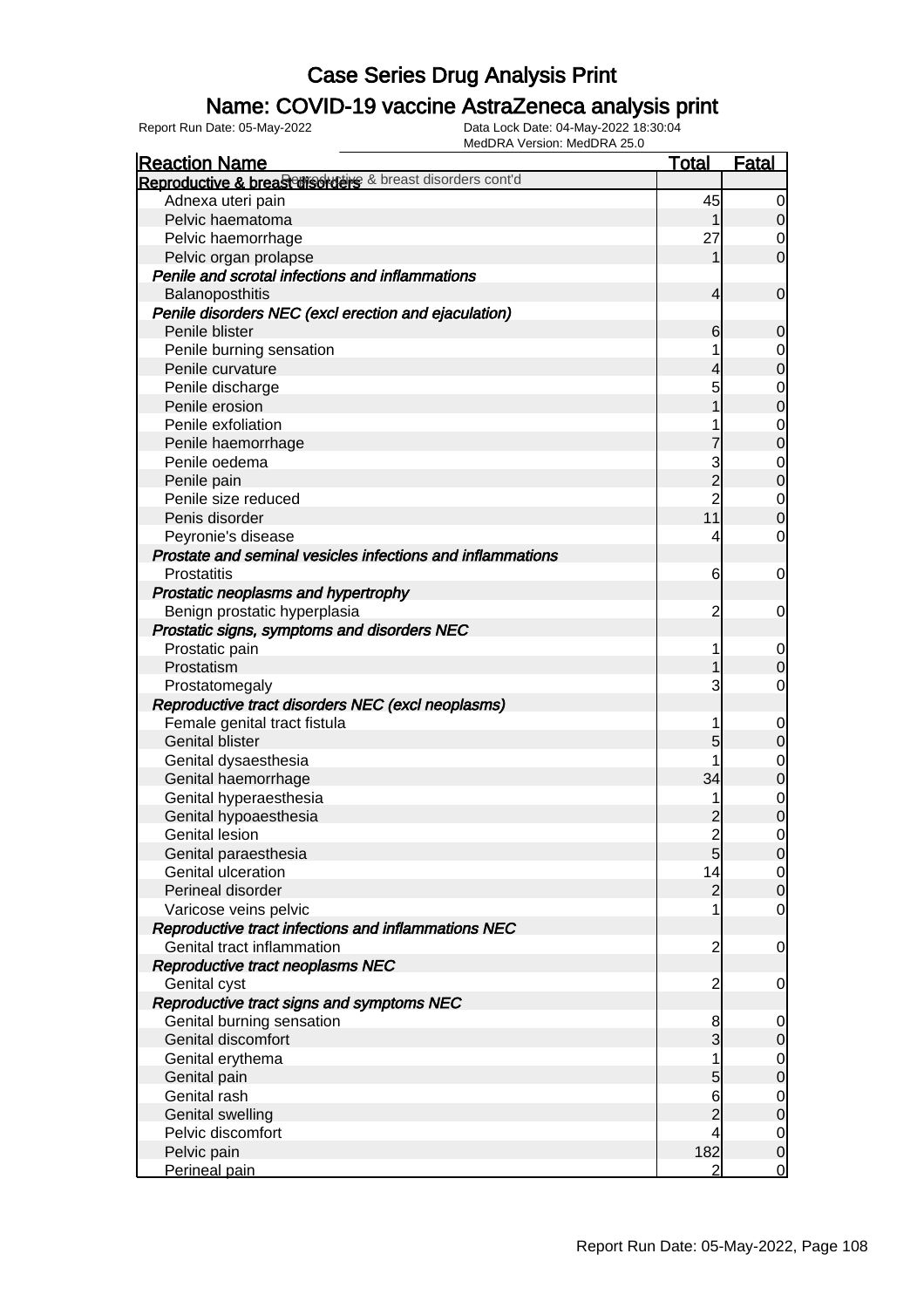### Name: COVID-19 vaccine AstraZeneca analysis print

| <b>Reaction Name</b>                                      | <b>Total</b>             | <b>Fatal</b>     |
|-----------------------------------------------------------|--------------------------|------------------|
| Reproductive & breastorisorders & breast disorders cont'd |                          |                  |
| Pruritus genital                                          | 9                        | $\overline{0}$   |
| <b>Scrotal disorders NEC</b>                              |                          |                  |
| Scrotal dermatitis                                        | 1                        | 0                |
| Scrotal oedema                                            |                          | 0                |
| Scrotal pain                                              | 20                       | $\mathbf 0$      |
| Scrotal swelling                                          |                          | $\mathbf 0$      |
| Varicocele                                                | $\overline{2}$           | $\mathbf 0$      |
| Sexual function and fertility disorders NEC               |                          |                  |
| Dyspareunia                                               |                          | $\mathbf 0$      |
| Female sexual dysfunction                                 |                          | 0                |
| Infertility                                               | 15                       | $\pmb{0}$        |
| Infertility female                                        |                          | $\mathbf 0$      |
| Infertility male                                          | 3                        | $\mathbf 0$      |
| Male sexual dysfunction                                   | $\overline{2}$           | 0                |
| Sexual dysfunction                                        | 15                       | $\mathbf 0$      |
| Spermatogenesis and semen disorders                       |                          |                  |
| Aspermia                                                  | $\overline{c}$           | $\mathbf 0$      |
| Haematospermia                                            | 18                       | 0                |
| Semen discolouration                                      | $\overline{2}$           | $\mathbf 0$      |
| <b>Testicular and epididymal disorders NEC</b>            |                          |                  |
| Testicular atrophy                                        | 1                        | $\mathbf 0$      |
| <b>Testicular disorder</b>                                | 9                        | 0                |
| <b>Testicular mass</b>                                    |                          | $\mathbf 0$      |
| Testicular oedema                                         | 2                        | $\mathbf 0$      |
| Testicular pain                                           | 115                      | $\mathbf 0$      |
| <b>Testicular retraction</b>                              | 3                        | $\mathbf 0$      |
| <b>Testicular swelling</b>                                | 25                       | $\mathbf 0$      |
| Testis discomfort                                         | 6                        | $\mathbf 0$      |
| Testicular and epididymal infections and inflammations    |                          |                  |
| Orchitis noninfective                                     | 1                        | $\mathbf 0$      |
| Testicular and epididymal neoplasms                       |                          |                  |
| Epididymal cyst                                           |                          | 0                |
| <b>Testicular cyst</b>                                    |                          | $\mathbf 0$      |
| <b>Uterine disorders NEC</b>                              |                          |                  |
| Adenomyosis                                               | 15                       | $\boldsymbol{0}$ |
| Endometrial hyperplasia                                   | $\frac{2}{3}$            | $\overline{0}$   |
| <b>Endometrial thickening</b>                             |                          | $\mathbf 0$      |
| Endometriosis                                             | 91                       | $\overline{0}$   |
| Metrorrhoea                                               | 1                        | $\pmb{0}$        |
| Uterine enlargement                                       | $\overline{2}$           | $\mathbf 0$      |
| Uterine haemorrhage                                       | 73                       | $\boldsymbol{0}$ |
| Uterine pain                                              | 10                       | $\mathbf 0$      |
| <b>Uterine neoplasms</b>                                  |                          |                  |
| Uterine cyst                                              | 1                        | $\mathbf 0$      |
| Uterine polyp                                             | $\overline{\mathcal{L}}$ | $\overline{0}$   |
| <b>Uterine tone disorders</b>                             |                          |                  |
| Uterine spasm                                             | 25                       | $\mathbf 0$      |
| Vaginal and vulval infections and inflammations           |                          |                  |
| Vulvovaginal inflammation                                 | 3                        | $\mathbf 0$      |
| Vulvovaginal cysts and neoplasms                          |                          |                  |
| Bartholin's cyst                                          | 3                        | $\mathbf 0$      |
| Vaginal cyst                                              | 15                       | $\overline{0}$   |
| Vulva cyst                                                | 1                        | $\overline{0}$   |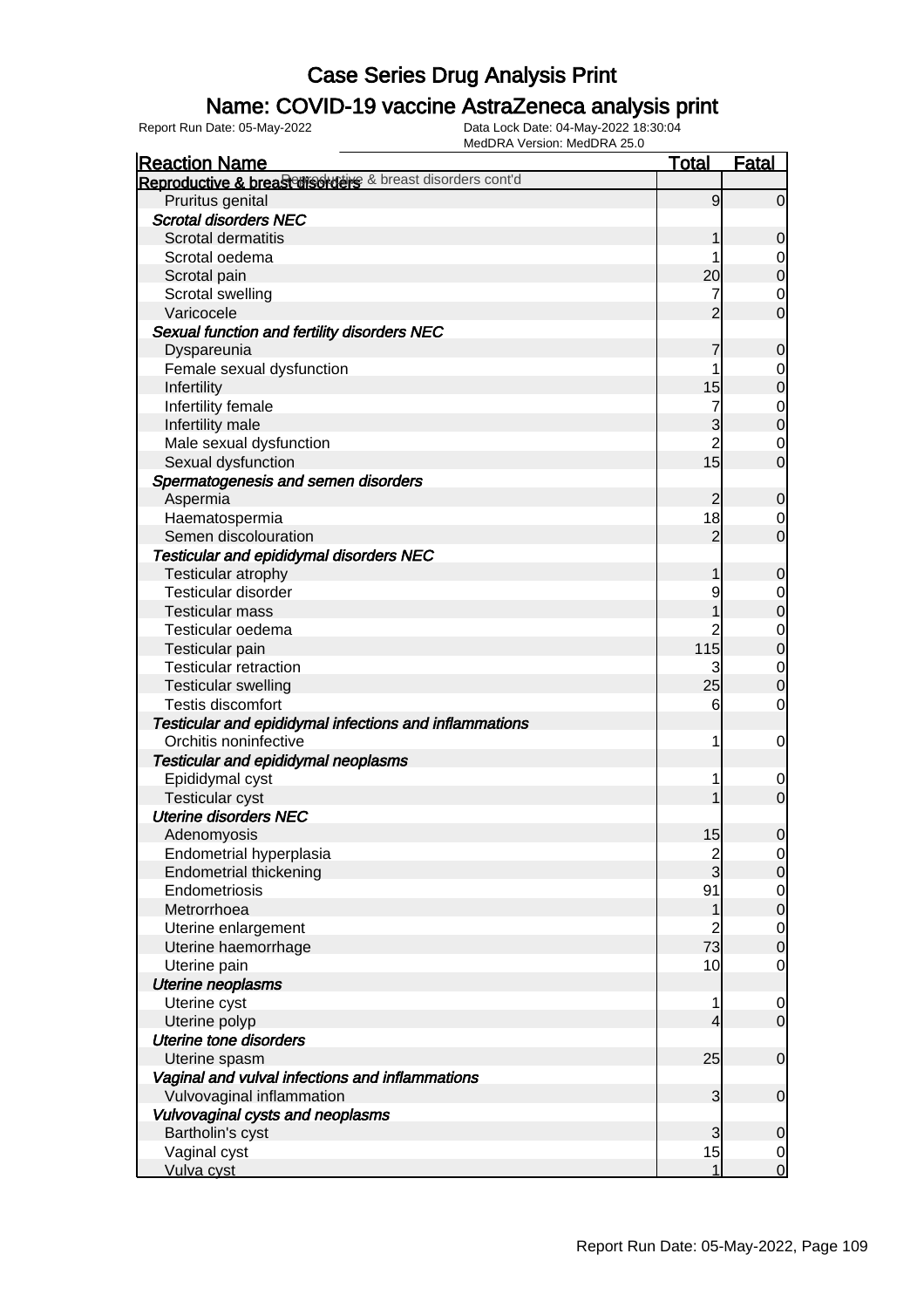### Name: COVID-19 vaccine AstraZeneca analysis print

| <b>Reaction Name</b>                                      | <b>Total</b> | <b>Fatal</b>   |
|-----------------------------------------------------------|--------------|----------------|
| Reproductive & breast disorders & breast disorders cont'd |              |                |
| <b>Vulvovaginal disorders NEC</b>                         |              |                |
| Vaginal disorder                                          |              | 0              |
| Vaginal haemorrhage                                       | 1336         | 0              |
| Vaginal mucosal blistering                                |              | 0              |
| Vaginal ulceration                                        |              | $\mathbf 0$    |
| Vulval disorder                                           | 3            | $\overline{0}$ |
| Vulval haemorrhage                                        | 34           | 0              |
| <b>Vulval ulceration</b>                                  |              | $\mathbf 0$    |
| Vulvovaginal disorder                                     |              | $\mathbf 0$    |
| Vulvovaginal ulceration                                   | 3            | $\overline{0}$ |
| Vulvovaginal signs and symptoms                           |              |                |
| Clitoral engorgement                                      |              | $\mathbf 0$    |
| Coital bleeding                                           | 8            | $\mathbf 0$    |
| <b>Enlarged clitoris</b>                                  |              | $\mathbf 0$    |
| Labia enlarged                                            |              | 0              |
| Vaginal discharge                                         | 92           | 0              |
| Vaginal lesion                                            |              | 0              |
| Vaginal odour                                             |              | $\mathbf 0$    |
| Vulval oedema                                             |              | 0              |
| Vulvovaginal burning sensation                            | 11           | 0              |
| Vulvovaginal discomfort                                   | 10           | 0              |
| Vulvovaginal dryness                                      | 13           | 0              |
| Vulvovaginal erythema                                     |              | 0              |
| Vulvovaginal pain                                         | 40           | 0              |
| Vulvovaginal pruritus                                     | 12           | $\mathbf 0$    |
| Vulvovaginal rash                                         |              | $\mathbf 0$    |
| Vulvovaginal swelling                                     |              | $\mathbf 0$    |
| Reproductive & breast disorders SOC TOTAL                 | 20867        | $\mathbf 0$    |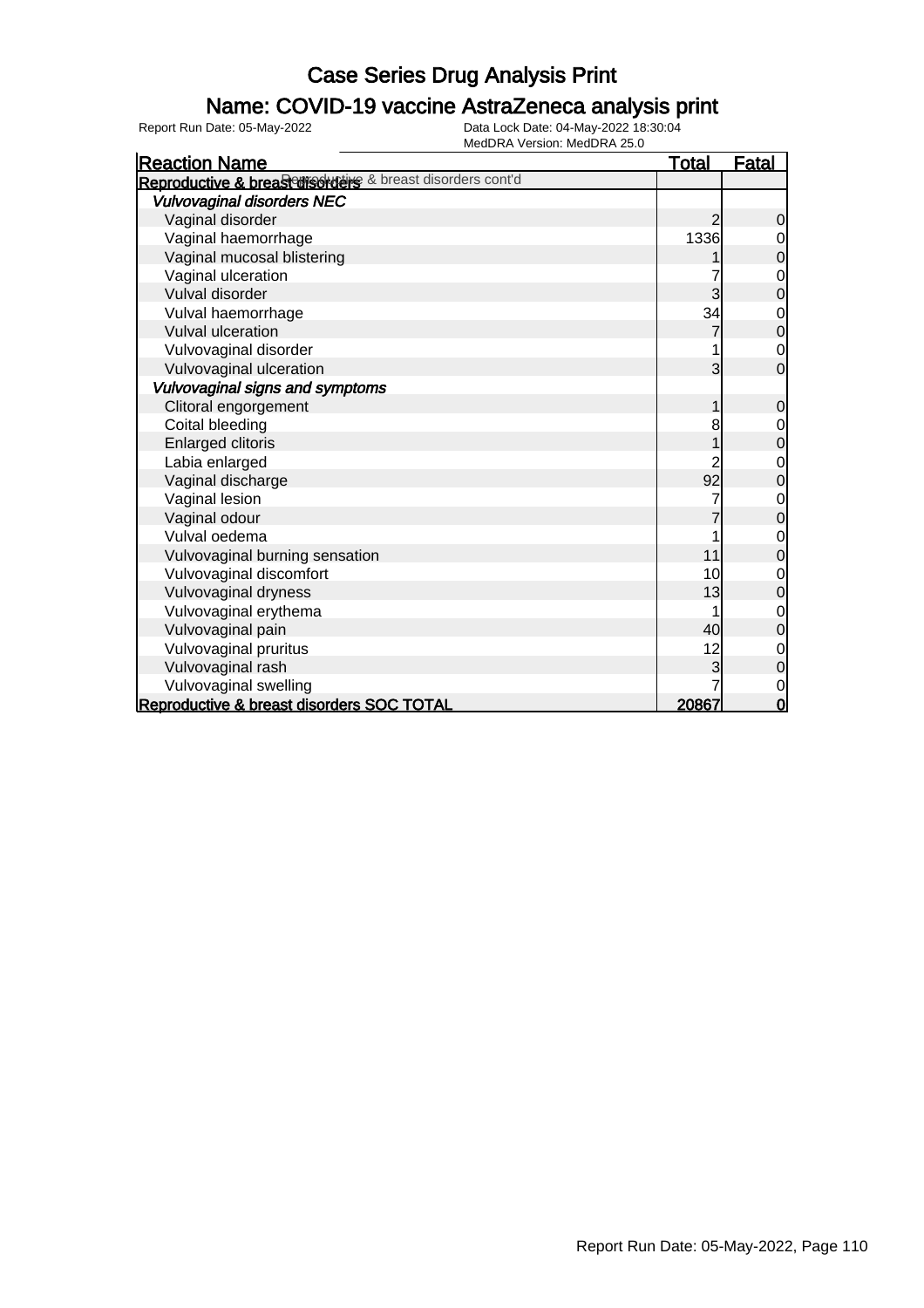### Name: COVID-19 vaccine AstraZeneca analysis print

| <b>Reaction Name</b>                                          | <u>Total</u>   | <u>Fatal</u>                  |
|---------------------------------------------------------------|----------------|-------------------------------|
| <b>Respiratory disorders</b>                                  |                |                               |
| <b>Breathing abnormalities</b>                                |                |                               |
| Apnoea                                                        | 13             | 0                             |
| Apnoeic attack                                                |                | 0                             |
| Cheyne-Stokes respiration                                     |                | $\overline{0}$                |
| Dyspnoea                                                      | 8122           | $\mathbf 0$                   |
| Dyspnoea at rest                                              | 15             | $\overline{0}$                |
| Dyspnoea exertional                                           | 65             | $\mathbf 0$                   |
| Dyspnoea paroxysmal nocturnal                                 |                | $\overline{0}$                |
| Grunting                                                      | 2              | $\mathbf 0$                   |
| Hyperventilation                                              | 102            | $\overline{0}$                |
| Hypopnoea                                                     | 239            | $\mathbf 0$                   |
| Hypoventilation                                               |                | $\overline{0}$                |
| Irregular breathing                                           | 28             | $\mathbf 0$                   |
| Mouth breathing                                               | 8              | $\overline{0}$                |
| Orthopnoea                                                    | 3              | $\mathbf 0$                   |
| Respiration abnormal                                          | 119            | $\overline{0}$                |
| Respiratory arrest                                            | 29             | $\mathbf 0$                   |
| <b>Respiratory distress</b>                                   | 13             | $\overline{0}$                |
|                                                               |                |                               |
| Respiratory fatigue                                           | 8<br>34        | $\mathbf 0$<br>$\overline{0}$ |
| Sleep apnoea syndrome                                         | 41             |                               |
| Tachypnoea                                                    |                | 0                             |
| <b>Bronchial conditions NEC</b>                               |                |                               |
| Bronchial haemorrhage                                         | 1              | $\mathbf 0$                   |
| <b>Bronchial secretion retention</b>                          | $\overline{c}$ | 0                             |
| <b>Bronchiectasis</b>                                         | 16             | 0                             |
| Bronchospasm and obstruction                                  |                |                               |
| Aspirin-exacerbated respiratory disease                       |                | $\mathbf 0$                   |
| Asthma                                                        | 657            | $\mathbf 0$                   |
| Asthma exercise induced                                       | 4              | $\mathbf 0$                   |
| Asthma late onset                                             | 3              | $\overline{0}$                |
| Asthma-chronic obstructive pulmonary disease overlap syndrome | $\frac{2}{6}$  | $\mathbf 0$                   |
| Asthmatic crisis                                              |                | $\overline{0}$                |
| Bronchial oedema                                              | 1              | $\mathbf 0$                   |
| <b>Bronchitis chronic</b>                                     | $\overline{c}$ | $\mathbf 0$                   |
| Bronchospasm                                                  | 19             | 0                             |
| Chronic obstructive pulmonary disease                         | 56             | 4                             |
| Cough variant asthma                                          | 9              | $\overline{0}$                |
| Obstructive airways disorder                                  |                | $\mathbf 0$                   |
| Reversible airways obstruction                                |                | 0                             |
| Wheezing                                                      | 653            | $\mathbf 0$                   |
| Conditions associated with abnormal gas exchange              |                |                               |
| Asphyxia                                                      | 4              | 1                             |
| Hypercapnia                                                   |                | $\mathbf 0$                   |
| Hypoxia                                                       | 73             | 1                             |
| Coughing and associated symptoms                              |                |                               |
| Allergic cough                                                | 8              | 0                             |
| Cough                                                         | 4082           | $\overline{0}$                |
| Haemoptysis                                                   | 150            | $\boldsymbol{0}$              |
| Productive cough                                              | 218            | $\mathbf 0$                   |
| Sputum discoloured                                            | 15             | $\mathbf 0$                   |
| Sputum increased                                              | 3              | $\mathbf 0$                   |
| Sputum retention                                              |                | $\mathbf 0$                   |
| Diaphragmatic disorders                                       |                |                               |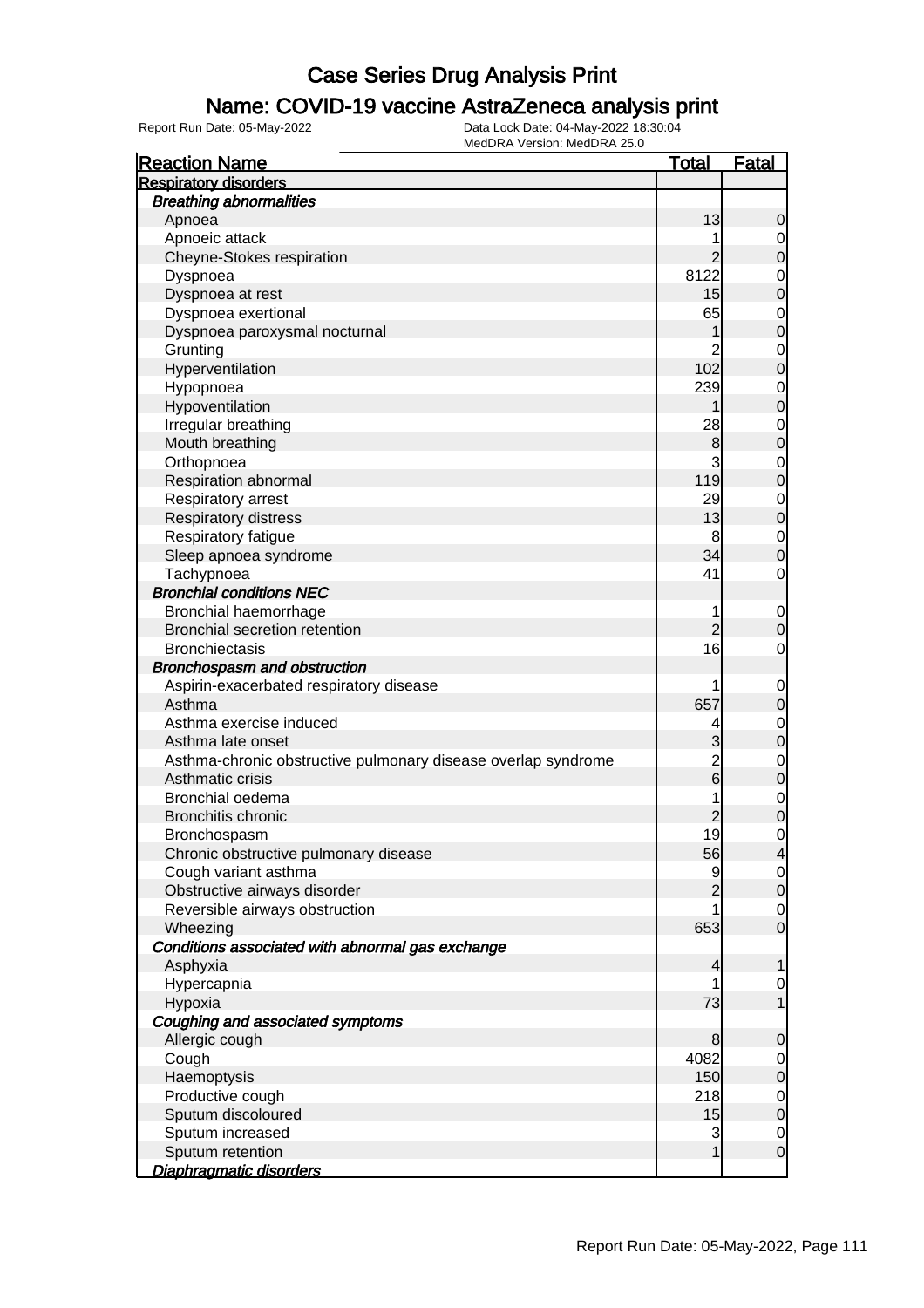### Name: COVID-19 vaccine AstraZeneca analysis print

| <b>Reaction Name</b>                                                          | <u>Total</u>            | <b>Fatal</b>                   |
|-------------------------------------------------------------------------------|-------------------------|--------------------------------|
| Respiratory disorders espiratory disorders cont'd                             |                         |                                |
| Diaphragmatic paralysis                                                       | 1                       | $\overline{0}$                 |
| Diaphragmatic spasm                                                           | $\overline{2}$          | $\overline{0}$                 |
| Laryngeal and adjacent sites disorders NEC (excl infections and<br>neoplasms) |                         |                                |
| Reflux laryngitis                                                             | 4                       |                                |
| Vocal cord disorder                                                           | 5                       | $\overline{0}$                 |
| Vocal cord dysfunction                                                        | 8                       | $\overline{0}$                 |
| Vocal cord thickening                                                         | $\overline{2}$          | $\overline{0}$                 |
| Laryngeal spasm, oedema and obstruction                                       |                         |                                |
| Epiglottic oedema                                                             |                         | 0                              |
| Laryngeal oedema                                                              | 3                       | $\mathbf 0$                    |
| Laryngospasm                                                                  | 3                       | $\overline{0}$                 |
| Stridor                                                                       | 23                      | 0                              |
| Lower respiratory tract inflammatory and immunologic conditions               |                         |                                |
| <b>Alveolitis</b>                                                             | $\overline{\mathbf{c}}$ | $\mathbf 0$                    |
| Autoimmune lung disease                                                       | 1                       | $\overline{0}$                 |
| Eosinophilic pneumonia                                                        |                         | 0                              |
| Hypersensitivity pneumonitis                                                  | $\frac{2}{2}$           | $\overline{0}$                 |
| Pneumonitis                                                                   | 38                      |                                |
| Pulmonary sarcoidosis                                                         | 3                       | 0                              |
| Pulmonary vasculitis                                                          |                         | 0                              |
| Lower respiratory tract signs and symptoms                                    |                         |                                |
| Hiccups                                                                       | 48                      | $\overline{0}$                 |
| Lower respiratory tract congestion                                            | 4                       | $\mathbf 0$                    |
| Lung hyperinflation                                                           | 1                       | $\mathbf 0$                    |
| Lung opacity                                                                  | 8                       | $\overline{0}$                 |
| Pleuritic pain                                                                | 49                      | 0                              |
| Pulmonary haemorrhage                                                         | 8                       |                                |
| Pulmonary pain                                                                | 238                     | 0                              |
| Rales                                                                         | 2                       | $\overline{0}$                 |
| <b>Mediastinal disorders</b>                                                  |                         |                                |
| Pulmonary hilum mass                                                          |                         | $\mathbf 0$                    |
| Nasal congestion and inflammations                                            |                         |                                |
| Nasal congestion                                                              | 479                     | 0                              |
| Nasal inflammation                                                            | 10                      | $\mathbf 0$                    |
| Rhinitis allergic                                                             | 28                      | $\overline{0}$                 |
| Rhinitis perennial                                                            | 1                       | $\overline{0}$                 |
| Nasal disorders NEC                                                           |                         |                                |
| Epistaxis                                                                     | 2302                    | $\overline{0}$                 |
| Intranasal hypoaesthesia                                                      |                         | $\mathbf 0$                    |
| Nasal crusting                                                                | 6                       | $\overline{0}$                 |
| Nasal cyst                                                                    |                         | 0                              |
| Nasal disorder                                                                | 8                       | $\overline{0}$                 |
| Nasal dryness                                                                 | 71                      | $\overline{0}$                 |
| Nasal mucosal blistering                                                      |                         |                                |
| Nasal mucosal discolouration                                                  |                         | $\mathbf{0}$<br>$\overline{0}$ |
| Nasal odour                                                                   |                         |                                |
| Nasal oedema                                                                  | $\frac{2}{17}$          | $\mathbf 0$<br>$\overline{0}$  |
| Nasal polyps                                                                  | 1                       |                                |
| Nasal pruritus                                                                | 12                      | $\mathbf 0$<br>$\overline{0}$  |
| Nasal septum deviation                                                        | 1                       |                                |
| Nasal septum perforation                                                      |                         | $0\atop 0$                     |
| Nasal ulcer                                                                   | 4                       | $\overline{0}$                 |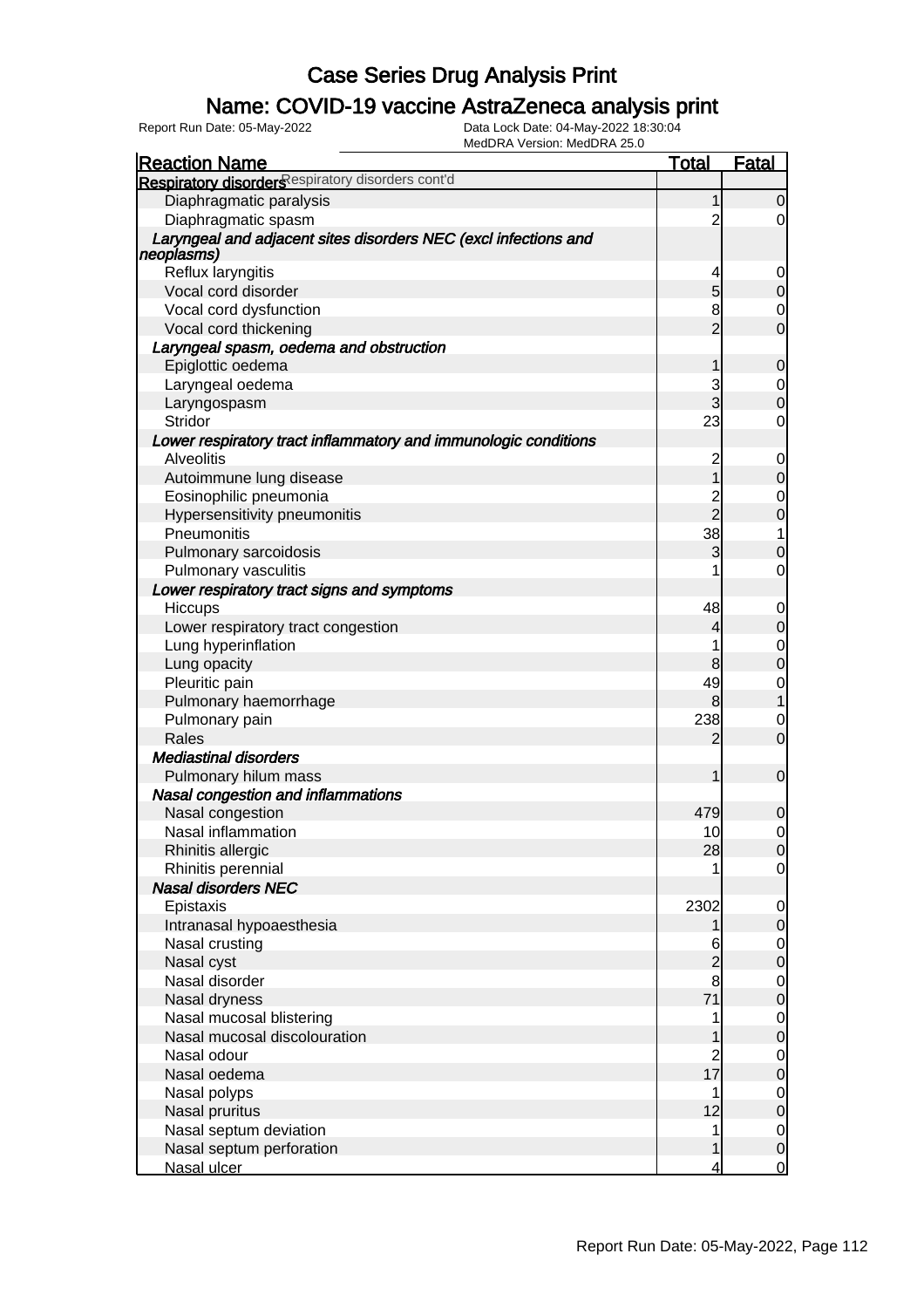### Name: COVID-19 vaccine AstraZeneca analysis print

| <b>Reaction Name</b>                                      | <b>Total</b>   | <b>Fatal</b>                               |
|-----------------------------------------------------------|----------------|--------------------------------------------|
| Respiratory disorders espiratory disorders cont'd         |                |                                            |
| <b>Neonatal hypoxic conditions</b>                        |                |                                            |
| Brief resolved unexplained event                          | 1              | 0                                          |
| Gasping syndrome                                          | $\overline{2}$ | $\overline{O}$                             |
| Paranasal sinus disorders (excl infections and neoplasms) |                |                                            |
| Allergic sinusitis                                        | $\overline{c}$ | $\mathbf 0$                                |
| Paranasal sinus haemorrhage                               | 5              |                                            |
| Paranasal sinus hypersecretion                            | 1              | $0\atop 0$                                 |
| Paranasal sinus inflammation                              | 4              |                                            |
| Sinonasal obstruction                                     | 14             | $0$ 0                                      |
| Sinus congestion                                          | 92             |                                            |
| Sinus disorder                                            | 20             | $\begin{matrix}0\\0\end{matrix}$           |
| Sinus polyp                                               | 3              | $\mathbf 0$                                |
| Parenchymal lung disorders NEC                            |                |                                            |
| Alveolar proteinosis                                      | 1              | $\mathbf 0$                                |
| Atelectasis                                               | 8              | $\mathbf 0$                                |
| Cystic lung disease                                       | 1              |                                            |
| Emphysema                                                 | 6              | $0\0$                                      |
| Idiopathic pulmonary fibrosis                             | 4              | $\overline{1}$                             |
| Interstitial lung disease                                 | 9              |                                            |
| Lung consolidation                                        | 10             |                                            |
| Lung cyst                                                 | 1              | $\begin{array}{c} 2 \\ 0 \\ 0 \end{array}$ |
| Lung induration                                           |                |                                            |
|                                                           | $\overline{c}$ | $\begin{matrix}0\\0\end{matrix}$           |
| Lung infiltration                                         | 1              |                                            |
| Pulmonary alveolar haemorrhage                            | 1              | $\begin{matrix}0\\0\end{matrix}$           |
| Pulmonary calcification                                   |                |                                            |
| Pulmonary cavitation                                      | 3<br>12        | $\mathbf 0$<br>$\overline{0}$              |
| Pulmonary fibrosis                                        |                |                                            |
| Pharyngeal disorders (excl infections and neoplasms)      |                |                                            |
| Oropharyngeal swelling                                    | $\overline{c}$ | $\mathbf 0$                                |
| Pharyngeal erythema                                       | 5              | $0\atop 0$                                 |
| Pharyngeal haemorrhage                                    | 1              |                                            |
| Pharyngeal hypoaesthesia                                  | 42             | $\begin{matrix}0\\0\end{matrix}$           |
| Pharyngeal inflammation                                   | 1              |                                            |
| Pharyngeal oedema                                         | 14             | $\begin{matrix}0\\0\end{matrix}$           |
| Pharyngeal paraesthesia                                   | 38             |                                            |
| Pharyngeal swelling                                       | 317            | $\Omega$                                   |
| Pharyngeal ulceration                                     | 17             | $\overline{0}$                             |
| Tonsillar disorder                                        |                | $\begin{matrix} 0 \\ 0 \end{matrix}$       |
| Tonsillar erythema                                        |                |                                            |
| Tonsillar haemorrhage                                     | 1              | $\begin{matrix} 0 \\ 0 \end{matrix}$       |
| Tonsillar hypertrophy                                     | 66             |                                            |
| Tonsillar inflammation                                    | $\overline{5}$ | $\begin{matrix} 0 \\ 0 \end{matrix}$       |
| Tonsillar ulcer                                           | $\overline{c}$ |                                            |
| Tonsillolith                                              | $\overline{2}$ | $\overline{O}$                             |
| <b>Pleural conditions NEC</b>                             |                |                                            |
| Pleural thickening                                        | 1              | $\overline{0}$                             |
| Pleural infections and inflammations                      |                |                                            |
| Lupus pleurisy                                            | $\overline{2}$ | $\mathbf 0$                                |
| Pleurisy                                                  | 55             | $\mathbf 0$                                |
| Pneumothorax and pleural effusions NEC                    |                |                                            |
| Haemothorax                                               | 1              | $\pmb{0}$                                  |
| Pleural effusion                                          | 56             | 1                                          |
| Pneumothorax                                              | 14             | $\overline{0}$                             |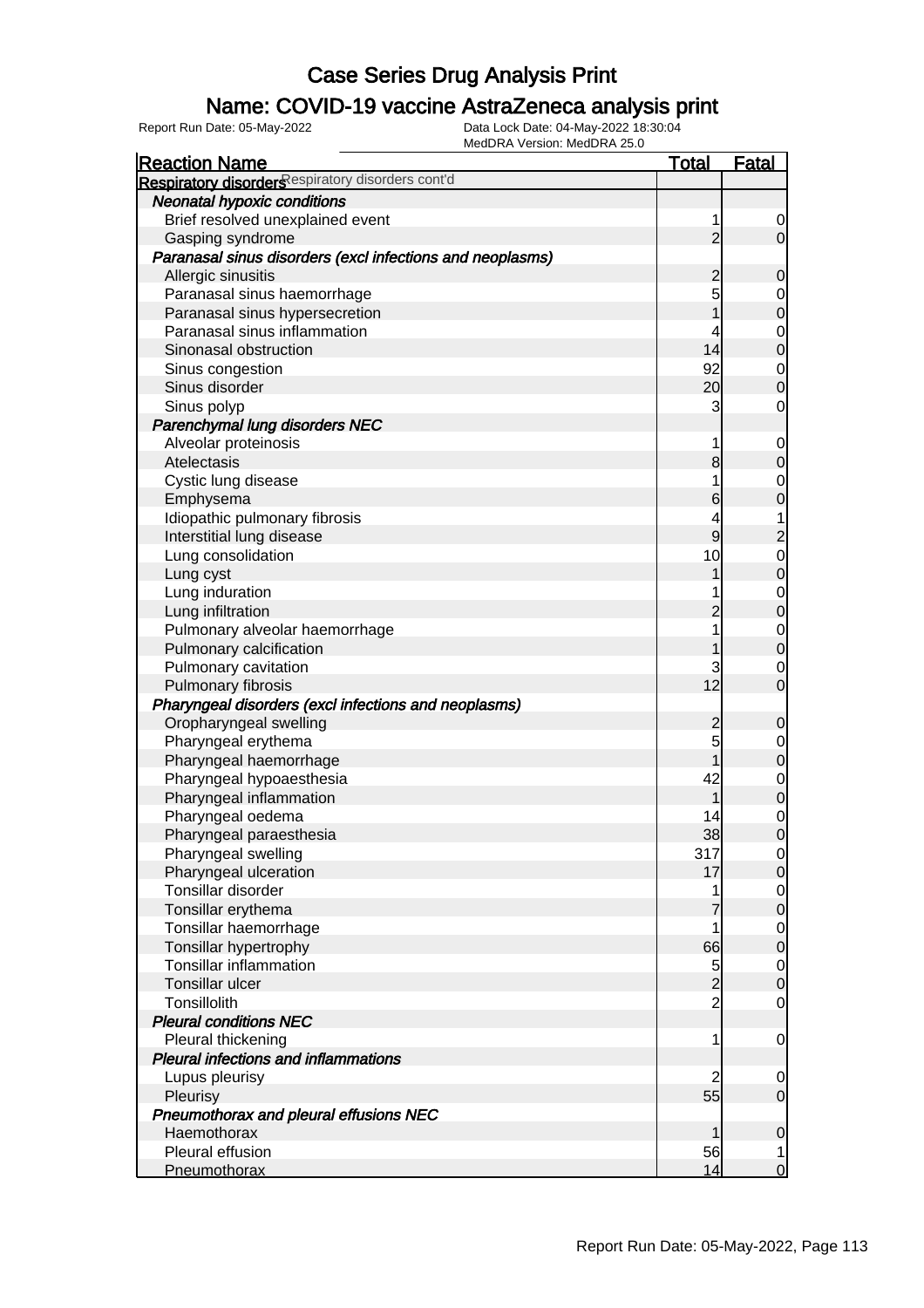### Name: COVID-19 vaccine AstraZeneca analysis print

| <b>Reaction Name</b>                               | <u>Total</u>   | <b>Fatal</b>                     |
|----------------------------------------------------|----------------|----------------------------------|
| Respiratory disorders espiratory disorders cont'd  |                |                                  |
| Pneumothorax spontaneous                           | $\overline{c}$ | $\mathbf 0$                      |
| <b>Pulmonary hypertensions</b>                     |                |                                  |
| Pulmonary hypertension                             | 6              | 1                                |
| <b>Pulmonary oedemas</b>                           |                |                                  |
| Acute lung injury                                  | 1              | $\mathbf 0$                      |
| Acute pulmonary oedema                             | 3              | $\mathbf 0$                      |
| Acute respiratory distress syndrome                | $\overline{2}$ |                                  |
| Pulmonary congestion                               | 23             | $\begin{matrix}0\\0\end{matrix}$ |
| Pulmonary oedema                                   | 42             | 1                                |
| Pulmonary thrombotic and embolic conditions        |                |                                  |
| Pulmonary artery thrombosis                        | 3              | 0                                |
| Pulmonary embolism                                 | 1760           | 119                              |
| Pulmonary infarction                               | 15             | 1                                |
| Pulmonary thrombosis                               | 35             | 7                                |
| Pulmonary venous thrombosis                        | 4              | $\mathbf 0$                      |
| Respiratory failures (excl neonatal)               |                |                                  |
| Acute respiratory failure                          | 3              | 1                                |
| Respiratory failure                                | 30             | 3                                |
| <b>Respiratory signs and symptoms NEC</b>          |                |                                  |
| Allergic respiratory symptom                       | 11             | $\mathbf 0$                      |
| Diaphragmalgia                                     | 16             |                                  |
| Nasal flaring                                      | 1              | $0\atop 0$                       |
| Painful respiration                                | 12             |                                  |
| Pleural rub                                        | 1              | $\begin{matrix}0\\0\end{matrix}$ |
| Respiratory symptom                                | 26             | $\begin{matrix}0\\0\end{matrix}$ |
| Suffocation feeling                                | 5              |                                  |
| Use of accessory respiratory muscles               | 3              | $\mathbf 0$                      |
| <b>Respiratory tract disorders NEC</b>             |                |                                  |
| Allergic respiratory disease                       | 1              |                                  |
| Aspiration                                         | 10             | $\frac{0}{2}$                    |
| Chronic respiratory disease                        | $\overline{2}$ | 1                                |
| Lung disorder                                      | 18             | $\mathbf 0$                      |
| Pulmonary mass                                     | 9              | $\begin{matrix}0\\0\end{matrix}$ |
| Respiratory disorder                               | 9              |                                  |
| Respiratory tract congestion                       | 10             | $\overline{0}$                   |
| Respiratory tract haemorrhage                      | $\overline{2}$ | 0                                |
| Respiratory tract irritation                       | 10             | $\overline{0}$                   |
| Respiratory tract oedema                           | 4              | $\overline{0}$                   |
| Thoracic musculoskeletal disorders                 |                |                                  |
| Respiratory muscle weakness                        | 2              | $\mathbf 0$                      |
| Tracheal disorders (excl infections and neoplasms) |                |                                  |
| <b>Tracheal fistula</b>                            | 1              | 0                                |
| Tracheal pain                                      | 4              | $\overline{0}$                   |
| Tracheomalacia                                     |                | $\mathbf 0$                      |
| Upper respiratory tract signs and symptoms         |                |                                  |
| Aphonia                                            | 124            | $\mathbf 0$                      |
| Catarrh                                            | 70             | $\overline{0}$                   |
| Choking                                            | 23             | $\boldsymbol{0}$                 |
| Choking sensation                                  | 14             | $\overline{0}$                   |
| Dry throat                                         | 262            | $\mathbf 0$                      |
| Dysphonia                                          | 181            | $\overline{0}$                   |
| Increased upper airway secretion                   | $\overline{4}$ | $\pmb{0}$                        |
| Increased viscosity of upper respiratory secretion | 23             | $\mathbf 0$                      |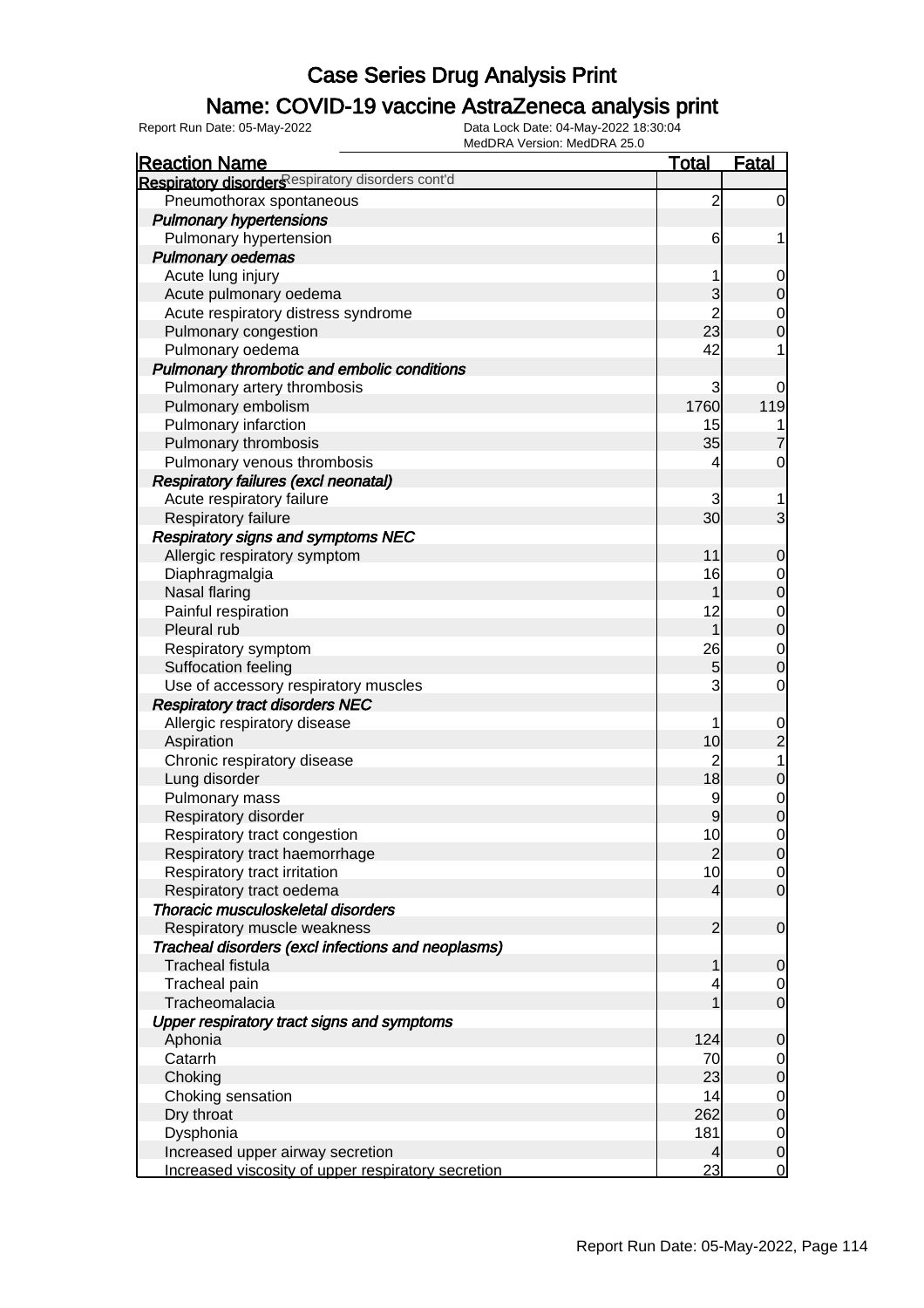### Name: COVID-19 vaccine AstraZeneca analysis print

| <b>Reaction Name</b>                              | <u>Total</u> | <b>Fatal</b>   |
|---------------------------------------------------|--------------|----------------|
| Respiratory disorders espiratory disorders cont'd |              |                |
| Laryngeal pain                                    |              | $\Omega$       |
| Nasal discharge discolouration                    | 2            | 0              |
| Nasal discomfort                                  | 116          | 0              |
| Nasal obstruction                                 |              | 0              |
| Oropharyngeal blistering                          | 27           | 0              |
| Oropharyngeal discolouration                      |              | 0              |
| Oropharyngeal discomfort                          | 45           | 0              |
| Oropharyngeal pain                                | 4256         | 0              |
| Oropharyngeal plaque                              |              | 0              |
| Paranasal sinus discomfort                        | 80           | 0              |
| Rhinalgia                                         | 35           | 0              |
| Rhinorrhoea                                       | 1706         | 0              |
| Sinus pain                                        | 612          | 0              |
| Sneezing                                          | 533          | 0              |
| Snoring                                           | 6            | $\overline{0}$ |
| Throat clearing                                   | 8            | Ω              |
| Throat irritation                                 | 223          | 0              |
| Throat lesion                                     |              | 0              |
| Throat tightness                                  | 247          | $\Omega$       |
| Upper airway obstruction                          |              | $\mathbf 0$    |
| Upper respiratory tract congestion                |              | $\overline{0}$ |
| Upper-airway cough syndrome                       | 29           | $\mathbf 0$    |
| Yawning                                           | 73           | $\overline{0}$ |
| Vascular pulmonary disorders NEC                  |              |                |
| Pulmonary artery occlusion                        |              | 0              |
| Pulmonary vascular disorder                       |              | 0              |
| <b>Respiratory disorders SOC TOTAL</b>            | 29894        | 148            |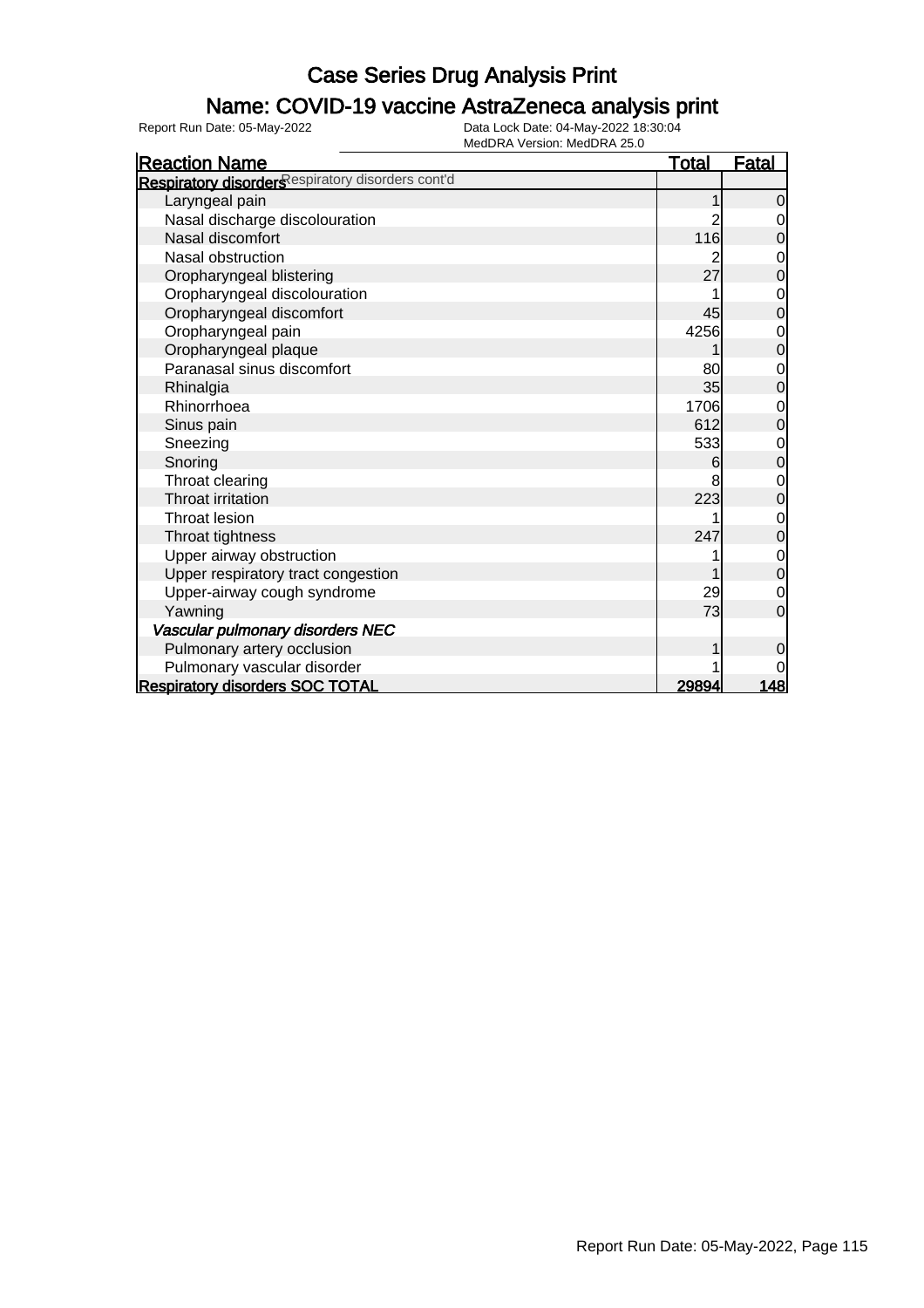### Name: COVID-19 vaccine AstraZeneca analysis print

| <b>Reaction Name</b>                               | <u>Total</u>   | <u>Fatal</u>   |
|----------------------------------------------------|----------------|----------------|
| <b>Skin disorders</b>                              |                |                |
| Acnes                                              |                |                |
| Acne                                               | 153            | 0              |
| Acne cystic                                        | 12             | 0              |
| Acne varioliformis                                 |                | 0              |
| Dermatitis acneiform                               | 13             | 0              |
| <b>Alopecias</b>                                   |                |                |
| Alopecia                                           | 503            | 0              |
| Alopecia areata                                    | 55             | 0              |
| Alopecia scarring                                  |                | 0              |
| Alopecia totalis                                   | 2<br>3         | 0              |
| Alopecia universalis                               |                | $\mathbf 0$    |
| Androgenetic alopecia                              | 3<br>2         | 0              |
| Diffuse alopecia                                   | 5              | $\mathbf 0$    |
| Hypotrichosis                                      |                | $\overline{0}$ |
| Lichen planopilaris                                | $\overline{c}$ | 0              |
| Madarosis                                          | 6              | 0              |
| Angioedemas                                        |                |                |
| Angioedema                                         | 366            | 0              |
| Circumoral oedema                                  |                |                |
|                                                    | 2<br>3         | 0              |
| Idiopathic angioedema                              |                | 0              |
| Apocrine and eccrine gland disorders<br>Anhidrosis |                |                |
|                                                    | 2              | 0              |
| Cold sweat                                         | 1738           | 0              |
| Hidradenitis                                       | 4              | 0              |
| Hyperhidrosis                                      | 9308           | 0              |
| Hypohidrosis                                       | 6              | $\mathbf 0$    |
| Miliaria                                           | 225            | $\mathbf 0$    |
| Night sweats                                       | 1954           | 0              |
| Sweat discolouration                               | 3              | 0              |
| Sweat gland disorder                               |                | 0              |
| <b>Bullous conditions</b>                          |                |                |
| Autoimmune blistering disease                      |                | 0              |
| <b>Blister</b>                                     | 667            | $\mathbf 0$    |
| <b>Blister rupture</b>                             |                | $\mathbf 0$    |
| <b>Blood blister</b>                               | 115            | 0              |
| Bullous haemorrhagic dermatosis                    |                | U              |
| Dermatitis bullous                                 | 19             | 0              |
| Dermatitis herpetiformis                           | $\overline{2}$ | 0              |
| Erythema multiforme                                | 40             | 0              |
| Linear IgA disease                                 |                | $\mathbf 0$    |
| Oedema blister                                     |                | $\mathbf 0$    |
| Pemphigoid                                         | 38             | 0              |
| Pemphigus                                          | 9              | $\mathbf 0$    |
| Stevens-Johnson syndrome                           | $\overline{7}$ | 0              |
| Toxic epidermal necrolysis                         | 2              | 0              |
| Connective tissue disorders                        |                |                |
| Chronic cutaneous lupus erythematosus              | 4              | 0              |
| Dermatomyositis                                    |                | 0              |
| Subacute cutaneous lupus erythematosus             |                | 0              |
| Dermal and epidermal conditions NEC                |                |                |
| Acute febrile neutrophilic dermatosis              | 4              | 0              |
| Dermatosis                                         |                | 0              |
| Dry skin                                           | 474            | $\overline{0}$ |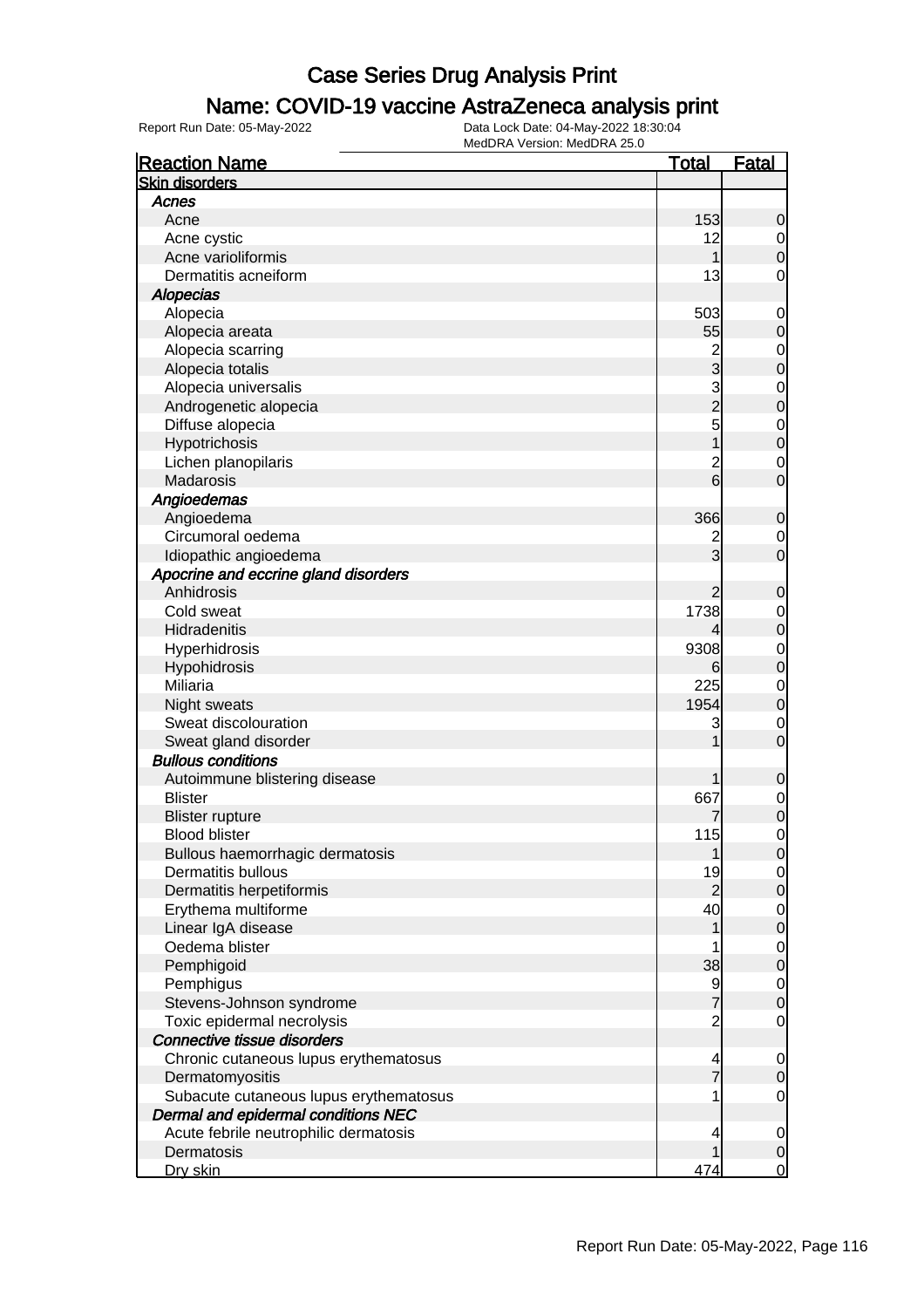### Name: COVID-19 vaccine AstraZeneca analysis print

| <b>Reaction Name</b>                           | <u>Total</u>   | <b>Fatal</b>     |
|------------------------------------------------|----------------|------------------|
| Skin disorders cont'd<br><b>Skin disorders</b> |                |                  |
| Macule                                         | 13             | $\mathbf 0$      |
| Myxoid cyst                                    | 2              | $\overline{0}$   |
| Neutrophilic dermatosis                        |                | $\mathbf 0$      |
| Pain of skin                                   | 952            | $\mathbf 0$      |
| Papule                                         | 127            | $\mathbf 0$      |
| Scab                                           | 33             | $\mathbf 0$      |
| Scar discomfort                                |                | $\mathbf 0$      |
| Scar pain                                      | 19             | $\mathbf 0$      |
| Sensitive skin                                 | 605            | $\mathbf 0$      |
| Skin burning sensation                         | 599            | $\mathbf 0$      |
| Skin discolouration                            | 233            | $\mathbf 0$      |
| Skin discomfort                                | 6              | $\mathbf 0$      |
| Skin disorder                                  | 51             | $\mathbf 0$      |
| <b>Skin fissures</b>                           | 18             | $\mathbf 0$      |
|                                                | 3              | $\mathbf 0$      |
| Skin fragility<br>Skin indentation             | 18             |                  |
| Skin induration                                |                | $\mathbf 0$      |
|                                                | 18             | $\mathbf 0$      |
| Skin laxity                                    |                | $\mathbf 0$      |
| Skin lesion                                    | 67             | $\mathbf 0$      |
| Skin necrosis                                  | 8              | $\mathbf 0$      |
| Skin odour abnormal                            | 52             | $\mathbf 0$      |
| Skin plaque                                    | 3              | $\mathbf 0$      |
| Skin reaction                                  | 280            | $\mathbf 0$      |
| Skin sensitisation                             | 90             | $\mathbf 0$      |
| Skin swelling                                  | 101            | $\mathbf 0$      |
| Skin texture abnormal                          | 2              | $\mathbf 0$      |
| Skin tightness                                 | 44             | $\mathbf 0$      |
| Skin warm                                      | 590            | $\mathbf 0$      |
| Skin weeping                                   | 11             | $\mathbf 0$      |
| Sticky skin                                    | 9              | $\mathbf 0$      |
| Target skin lesion                             | $\overline{c}$ | $\mathbf 0$      |
| Transient acantholytic dermatosis              | $\overline{2}$ | $\mathbf 0$      |
| Yellow skin                                    | 33             | $\mathbf 0$      |
| Dermatitis and eczema                          |                |                  |
| Autoimmune dermatitis                          | $\overline{2}$ | $\boldsymbol{0}$ |
| Dermatitis                                     | 205            | $\overline{0}$   |
| Dermatitis allergic                            | 335            | $\overline{0}$   |
| Dermatitis atopic                              | 47             | $\mathbf 0$      |
| Dermatitis contact                             | 37             | $\pmb{0}$        |
| Dermatitis diaper                              | 3              | $\mathbf 0$      |
| Dyshidrotic eczema                             | 21             | $\pmb{0}$        |
| Eczema                                         | 401            | $\mathbf 0$      |
| Eczema asteatotic                              | 22             | $\pmb{0}$        |
| Eczema nummular                                | $\overline{5}$ | $\mathbf 0$      |
| Eczema weeping                                 | $\overline{3}$ | $\pmb{0}$        |
| Hand dermatitis                                |                | $\mathbf 0$      |
| Intertrigo                                     | $\frac{8}{3}$  | $\pmb{0}$        |
| Neurodermatitis                                |                | $\mathbf 0$      |
| Perioral dermatitis                            | $\frac{3}{5}$  | $\pmb{0}$        |
| Prurigo                                        | $\overline{c}$ | $\mathbf 0$      |
| Rebound eczema                                 | $\overline{1}$ | $\pmb{0}$        |
| Seborrhoeic dermatitis                         | 15             | $\mathbf 0$      |
| <b>Skin irritation</b>                         | 168            | $\overline{0}$   |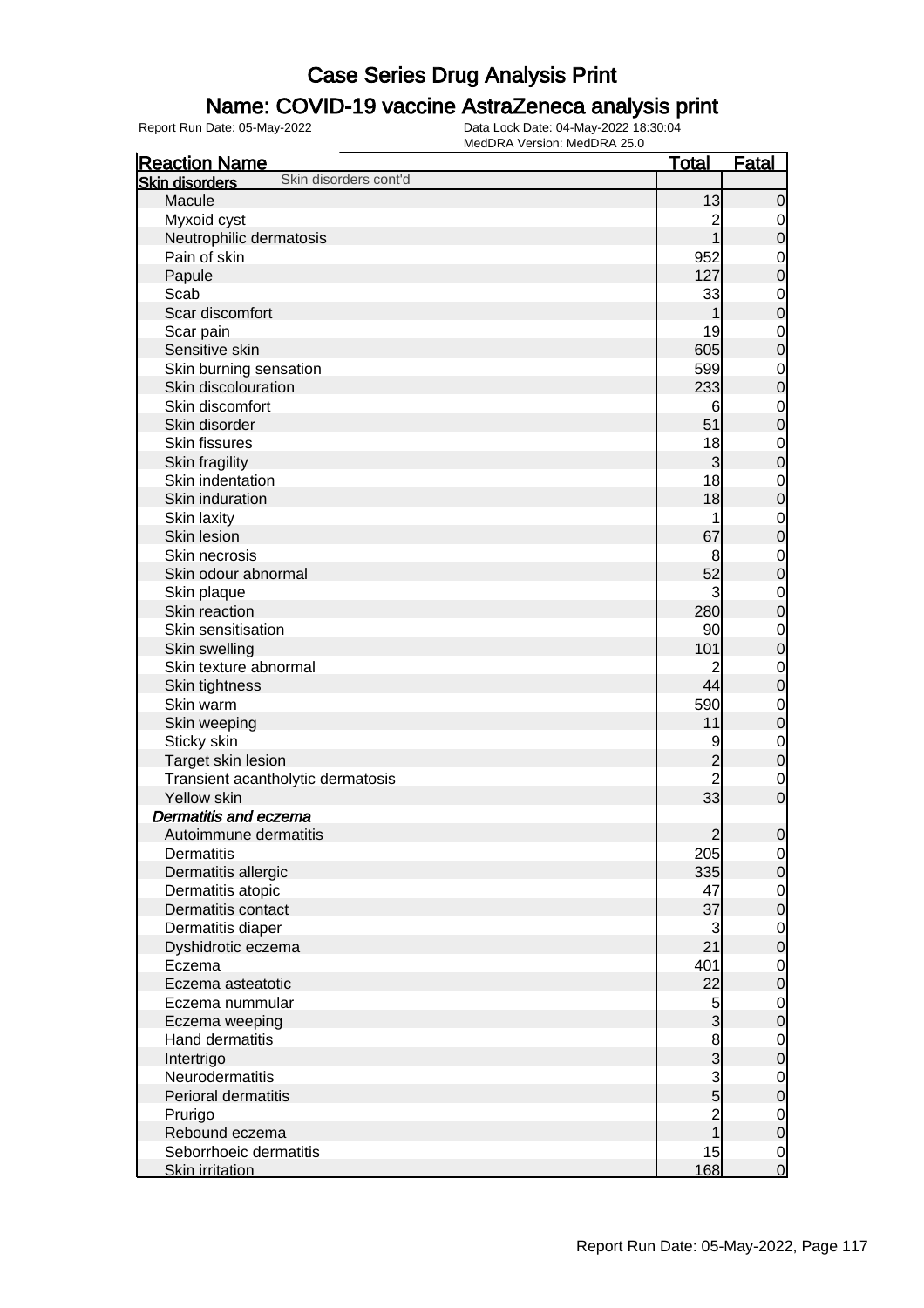### Name: COVID-19 vaccine AstraZeneca analysis print

| <b>INIEUDRA VEISIUII. INIEUDRA ZO.U</b><br><b>Reaction Name</b> | <b>Total</b>                           | <b>Fatal</b>                     |
|-----------------------------------------------------------------|----------------------------------------|----------------------------------|
| Skin disorders cont'd<br><b>Skin disorders</b>                  |                                        |                                  |
| Stasis dermatitis                                               |                                        | 0                                |
| <b>Urticarial dermatitis</b>                                    |                                        | $\overline{0}$                   |
| Dermatitis ascribed to specific agent                           |                                        |                                  |
| Drug eruption                                                   | 38                                     | $\overline{0}$                   |
| Drug reaction with eosinophilia and systemic symptoms           | 14                                     | $\mathbf 0$                      |
| Fixed eruption                                                  | 9                                      | $\overline{0}$                   |
| Palmar-plantar erythrodysaesthesia syndrome                     | 3                                      | 0                                |
| Erythemas                                                       |                                        |                                  |
| Erythema                                                        | 3456                                   | $\mathbf 0$                      |
| Erythema ab igne                                                |                                        | $\overline{0}$                   |
| Palmar erythema                                                 |                                        | $\mathbf 0$                      |
| Plantar erythema                                                | 3                                      | $\overline{0}$                   |
| <b>Exfoliative conditions</b>                                   |                                        |                                  |
| Dermatitis exfoliative                                          |                                        | $\mathbf 0$                      |
|                                                                 | 2                                      |                                  |
| Dermatitis exfoliative generalised                              | 20 <sub>l</sub>                        | $\mathbf 0$<br>$\overline{O}$    |
| <b>Exfoliative rash</b>                                         |                                        |                                  |
| Skin exfoliation                                                | 201                                    | 0                                |
| Granulomatous and deep cutaneous inflammatory conditions        |                                        |                                  |
| Cutaneous sarcoidosis                                           |                                        | $\mathbf 0$                      |
| Granuloma annulare                                              | 10                                     | $\overline{0}$                   |
| Granuloma skin                                                  |                                        | 0                                |
| <b>Hyperkeratoses</b>                                           |                                        |                                  |
| Hyperkeratosis                                                  | $\overline{c}$                         | $\overline{0}$                   |
| Lichenoid keratosis                                             |                                        | $\overline{0}$                   |
| <b>Hyperpigmentation disorders</b>                              |                                        |                                  |
| Chloasma                                                        | 2                                      | 0                                |
| Ephelides                                                       |                                        | $\mathbf 0$                      |
| Melanoderma                                                     | $\overline{c}$                         | $\overline{0}$                   |
| Skin hyperpigmentation                                          | 10                                     | $\mathbf 0$                      |
| Solar lentigo                                                   | 7                                      | $\overline{0}$                   |
| <b>Hypertrichoses</b>                                           |                                        |                                  |
| Hypertrichosis                                                  | 5                                      | $\mathbf 0$                      |
| <b>Hypopigmentation disorders</b>                               |                                        |                                  |
| Skin depigmentation                                             | 10                                     | $\mathbf 0$                      |
| Skin hypopigmentation                                           | 3                                      | $\overline{0}$                   |
| Vitiligo                                                        | 37                                     | $\overline{0}$                   |
| Lipodystrophies                                                 |                                        |                                  |
| Lipoatrophy                                                     | 2                                      | $\overline{0}$                   |
| Lipohypertrophy                                                 | $\overline{c}$                         | $\overline{0}$                   |
| Progressive facial hemiatrophy                                  |                                        | $\overline{0}$                   |
| Nail and nail bed conditions (excl infections and infestations) |                                        |                                  |
| Anonychia                                                       |                                        | $\mathbf 0$                      |
| Ingrowing nail                                                  |                                        | $\mathbf 0$                      |
| Nail bed bleeding                                               | 2<br>2                                 | $\mathbf 0$                      |
| Nail bed disorder                                               | $\frac{2}{1}$                          |                                  |
| Nail bed inflammation                                           |                                        | $\begin{matrix}0\\0\end{matrix}$ |
| Nail bed tenderness                                             |                                        | $\mathbf{0}$                     |
| Nail discolouration                                             | $\begin{array}{c} 2 \\ 17 \end{array}$ | $\overline{0}$                   |
| Nail disorder                                                   | 5                                      | $\mathbf{0}$                     |
| Nail growth abnormal                                            | 3                                      | $\overline{0}$                   |
| Nail hypertrophy                                                |                                        | $\mathbf 0$                      |
| Nail necrosis                                                   |                                        | $\mathbf 0$                      |
| Nail pigmentation                                               | 2                                      | $\overline{0}$                   |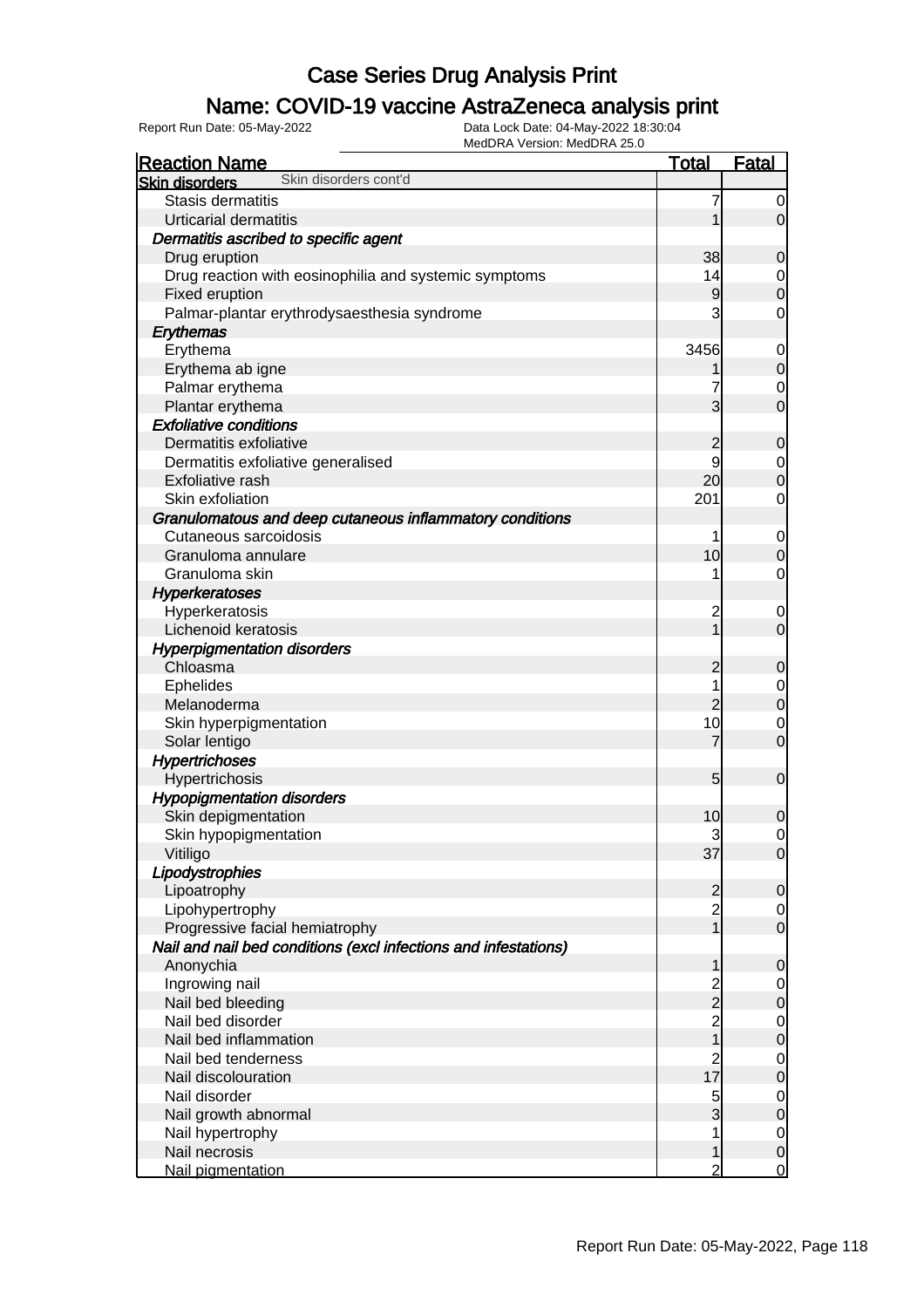#### Name: COVID-19 vaccine AstraZeneca analysis print

| <b>Reaction Name</b>                            | <b>Total</b>                               | <b>Fatal</b>                       |
|-------------------------------------------------|--------------------------------------------|------------------------------------|
| Skin disorders cont'd<br><b>Skin disorders</b>  |                                            |                                    |
| Nail pitting                                    |                                            | $\overline{0}$                     |
| Nail ridging                                    | 9                                          | 0                                  |
| Onychalgia                                      |                                            | $\boldsymbol{0}$                   |
| Onychoclasis                                    | 12                                         | $\mathbf 0$                        |
| Onycholysis                                     | $\overline{\mathcal{L}}$                   | $\mathbf 0$                        |
| Onychomadesis                                   | 5                                          | $\mathbf 0$                        |
| Splinter haemorrhages                           | $6 \overline{}$                            | $\mathbf 0$                        |
| <b>Panniculitides</b>                           |                                            |                                    |
| Erythema nodosum                                | 42                                         | 0                                  |
| Panniculitis                                    | 5                                          | 0                                  |
| Papulosquamous conditions                       |                                            |                                    |
| Erythema annulare                               | 2                                          | $\mathbf 0$                        |
| Lichen planus                                   | 45                                         | 0                                  |
| Lichen sclerosus                                | 10                                         | $\mathbf 0$                        |
| Lichen striatus                                 |                                            | $\mathbf 0$                        |
| Parapsoriasis                                   | 2                                          | $\mathbf{0}$                       |
| Pityriasis lichenoides et varioliformis acuta   | $\overline{1}$                             | $\mathbf 0$                        |
| Pityriasis rosea                                | 69                                         | $\mathbf 0$                        |
| Pityriasis rubra pilaris                        | 2                                          | $\mathbf 0$                        |
| Photosensitivity and photodermatosis conditions |                                            |                                    |
| Photodermatosis                                 | 2                                          | $\mathbf 0$                        |
| Photosensitivity reaction                       | 171                                        | $\mathbf 0$                        |
| Polymorphic light eruption                      | 6                                          | $\boldsymbol{0}$                   |
| Solar dermatitis                                |                                            | $\mathbf 0$                        |
| <b>Pigmentation changes NEC</b>                 |                                            |                                    |
| <b>Pigmentation disorder</b>                    | 18                                         | $\mathbf 0$                        |
| <b>Pilar disorders NEC</b>                      |                                            |                                    |
| Hair colour changes                             | 16                                         | 0                                  |
| Hair disorder                                   | $\overline{c}$                             | $\mathbf 0$                        |
| Hair growth abnormal                            | 9                                          | $\mathbf 0$                        |
| Hair texture abnormal                           | 15                                         | $\boldsymbol{0}$                   |
| Piloerection                                    | 102                                        | $\mathbf 0$                        |
| Pseudofolliculitis                              | $\overline{c}$                             | $\mathbf 0$                        |
| Trichodynia                                     |                                            | $\mathbf 0$                        |
| Trichorrhexis                                   | 7                                          | $\overline{0}$                     |
| <b>Pruritus NEC</b>                             |                                            |                                    |
| Itching scar                                    | 5                                          | $\mathbf 0$                        |
| Pruritus                                        | 8450                                       | $\overline{0}$                     |
| Pruritus allergic                               |                                            | $\boldsymbol{0}$                   |
| Senile pruritus<br><b>Psoriatic conditions</b>  |                                            | $\mathbf 0$                        |
|                                                 |                                            |                                    |
| Dermatitis psoriasiform                         | $\overline{c}$<br>$\overline{\mathcal{A}}$ | $\mathbf 0$                        |
| Erythrodermic psoriasis<br>Guttate psoriasis    | 31                                         | $\mathbf 0$                        |
| Nail psoriasis                                  |                                            | $\overline{0}$<br>$\boldsymbol{0}$ |
| Palmoplantar pustulosis                         |                                            | $\mathbf 0$                        |
| Psoriasis                                       | 277                                        | $\mathbf 0$                        |
| Pustular psoriasis                              | 9                                          | $\mathbf 0$                        |
| Purpura and related conditions                  |                                            |                                    |
| Ecchymosis                                      | 6                                          | $\mathbf 0$                        |
| Henoch-Schonlein purpura                        | 18                                         | $\mathbf 0$                        |
| Petechiae                                       | 383                                        | $\overline{0}$                     |
| Purpura                                         | 151                                        | $\mathbf 0$                        |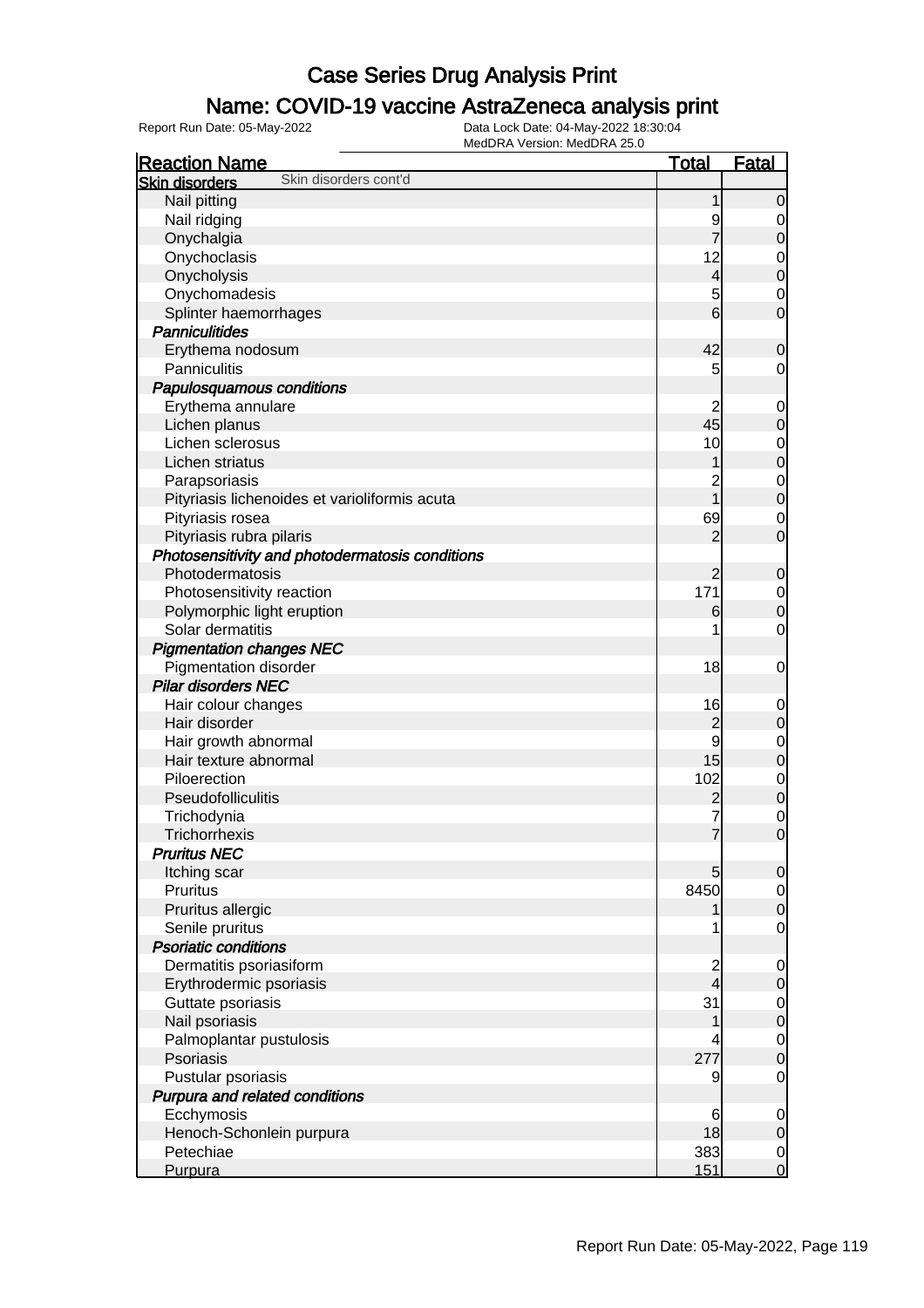### Name: COVID-19 vaccine AstraZeneca analysis print

| <b>Reaction Name</b>                           | <u>Total</u>   | <b>Fatal</b>                     |
|------------------------------------------------|----------------|----------------------------------|
| Skin disorders cont'd<br><b>Skin disorders</b> |                |                                  |
| <b>Pustular conditions</b>                     |                |                                  |
| Acute generalised exanthematous pustulosis     | 1              | 0                                |
| Rash follicular                                | 4              | 0                                |
| Rashes, eruptions and exanthems NEC            |                |                                  |
| <b>Butterfly rash</b>                          | 8              | $\mathbf 0$                      |
| Nodular rash                                   |                | $\mathbf 0$                      |
| Rash                                           | 9301           | $\mathbf{0}$                     |
| Rash erythematous                              | 2306           | 0                                |
| Rash macular                                   | 789            |                                  |
| Rash maculo-papular                            | 71             | $\begin{matrix}0\\0\end{matrix}$ |
| Rash morbilliform                              | 50             |                                  |
| Rash papular                                   | 584            | $\begin{matrix}0\\0\end{matrix}$ |
| Rash pruritic                                  | 2001           |                                  |
| Rash rubelliform                               |                | $\begin{matrix}0\\0\end{matrix}$ |
| Rash scarlatiniform                            | $\overline{2}$ | $\begin{matrix}0\\0\end{matrix}$ |
| Rash vesicular                                 | 108            |                                  |
| Systemic lupus erythematosus rash              | 9              | 0                                |
| Rosaceas                                       |                |                                  |
| Erythematotelangiectatic rosacea               | 3              | $\mathbf 0$                      |
| Granulomatous rosacea                          |                | $\overline{0}$                   |
| Papulopustular rosacea                         |                | $\mathbf 0$                      |
| Rosacea                                        | 49             | $\overline{0}$                   |
| <b>Scaly conditions</b>                        |                |                                  |
| Dandruff                                       | 3              | 0                                |
| Pityriasis                                     | 14             | 0                                |
| Sebaceous gland disorders                      |                |                                  |
| Sebaceous glands overactivity                  | 1              | $\mathbf 0$                      |
| Seborrhoea                                     | 16             | $\mathbf 0$                      |
| Skin and subcutaneous conditions NEC           |                |                                  |
| Cellulite                                      | 3              | 0                                |
| Cutaneous symptom                              | 11             | $\mathbf{0}$                     |
| Skin discharge                                 |                | $\overline{0}$                   |
| Skin mass                                      | 48             | $\mathbf 0$                      |
| Skin and subcutaneous tissue ulcerations       |                |                                  |
| Diabetic foot                                  | $\overline{c}$ | $\mathbf{0}$                     |
| Diabetic ulcer                                 | 1              | $\overline{0}$                   |
| Ischaemic skin ulcer                           | 1              | $\overline{0}$                   |
| Pyoderma gangrenosum                           | 3              | $\overline{0}$                   |
| Skin erosion                                   | 61             |                                  |
| Skin ulcer                                     | 38             | $\begin{matrix}0\\0\end{matrix}$ |
| Vasculitic ulcer                               |                | $\mathbf 0$                      |
| Skin cysts and polyps                          |                |                                  |
| Dermal cyst                                    | 28             | $\mathbf 0$                      |
| <b>Skin dystrophies</b>                        |                |                                  |
| Keloid scar                                    | 3              | $\mathbf 0$                      |
| Skin wrinkling                                 | 6              | $\mathbf 0$                      |
| Skin haemorrhages                              |                |                                  |
| Haemorrhage subcutaneous                       | 23             | 0                                |
| Mucocutaneous haemorrhage                      | 3              | $\mathbf 0$                      |
| Skin haemorrhage                               | 54             | $\overline{0}$                   |
| Skin hyperplasias and hypertrophies            |                |                                  |
| Skin hypertrophy                               | 4              | $\mathbf 0$                      |
| <b>Skin hypoplasias and atrophies</b>          |                |                                  |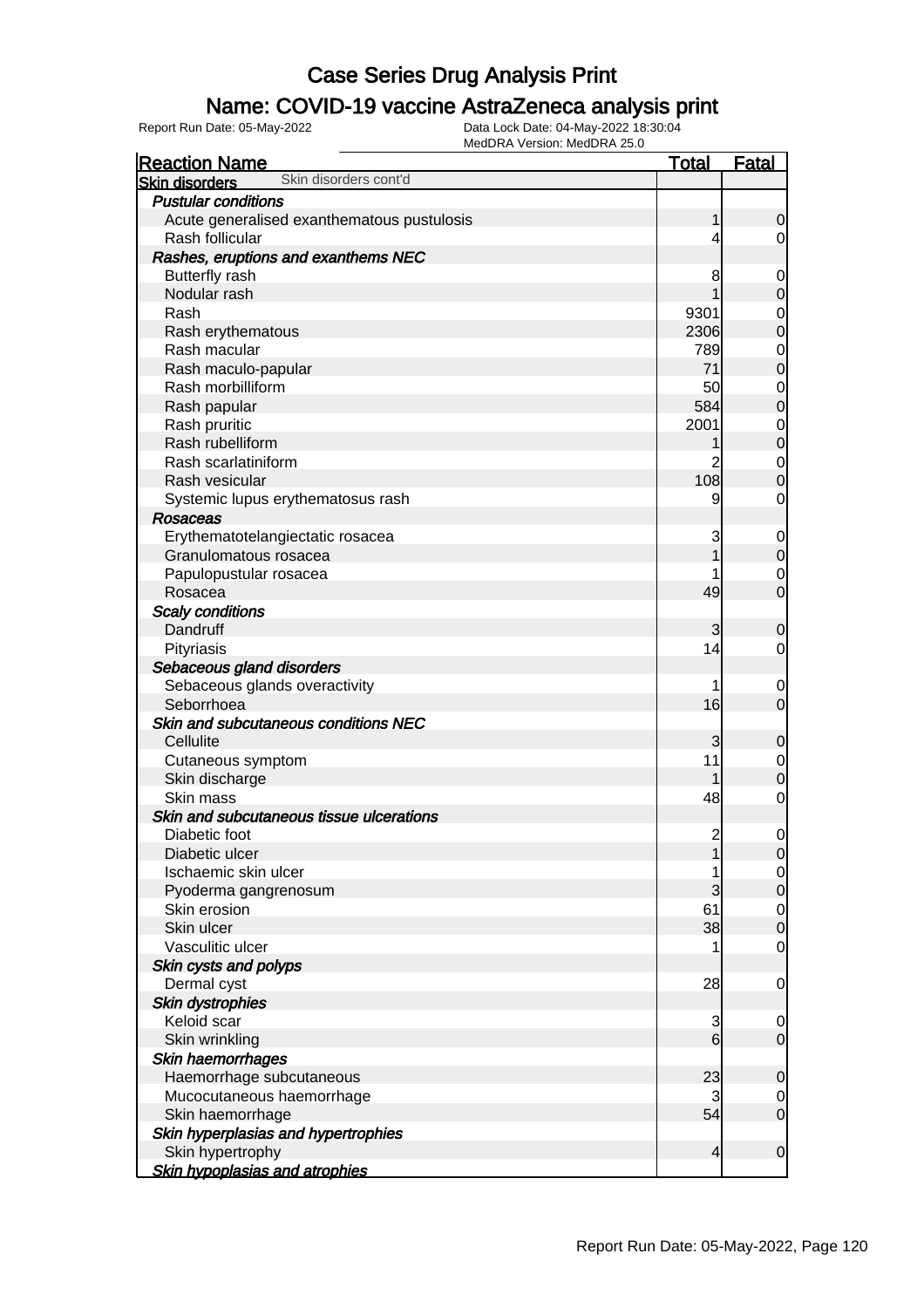### Name: COVID-19 vaccine AstraZeneca analysis print

| <b>VEISIUII. IVICULITA ZU.U</b><br><b>Reaction Name</b> | <b>Total</b>   | <b>Fatal</b>   |
|---------------------------------------------------------|----------------|----------------|
| Skin disorders cont'd<br><b>Skin disorders</b>          |                |                |
| Skin atrophy                                            | 13             | $\overline{0}$ |
| Skin striae                                             | 13             | 0              |
| Skin injuries and mechanical dermatoses                 |                |                |
| Decubitus ulcer                                         | 7              | $\mathbf 0$    |
| Needle track marks                                      | $\overline{3}$ | $\mathbf 0$    |
| Skin preneoplastic conditions NEC                       |                |                |
| Actinic keratosis                                       | 3              | $\mathbf 0$    |
| Leukoplakia                                             |                | $\mathbf 0$    |
| <b>Skin vascular conditions NEC</b>                     |                |                |
| Angiodermatitis                                         | 1              | $\mathbf 0$    |
| Haemangioma-thrombocytopenia syndrome                   |                | $\overline{0}$ |
| Skin oedema                                             | 3              | $\mathbf 0$    |
| Skin vasculitides                                       |                |                |
| Capillaritis                                            | 1              | $\mathbf 0$    |
| <b>Cutaneous vasculitis</b>                             | 15             | $\mathbf 0$    |
| Hypersensitivity vasculitis                             | 4              | $\mathbf{0}$   |
| Nodular vasculitis                                      |                | $\overline{0}$ |
| Vasculitic rash                                         | 30             | $\mathbf 0$    |
| Skin vasomotor conditions                               |                |                |
| Livedo reticularis                                      | 60             | $\mathbf 0$    |
| Telangiectasia and related conditions                   |                |                |
| Spider naevus                                           | 5              | 0              |
| Telangiectasia                                          | $\overline{5}$ | $\overline{0}$ |
| <b>Urticarias</b>                                       |                |                |
| Chronic spontaneous urticaria                           | 9              | $\mathbf 0$    |
| Cold urticaria                                          | 12             | $\mathbf 0$    |
| Idiopathic urticaria                                    | 11             | $\overline{0}$ |
| Mechanical urticaria                                    | 9              | $\mathbf{0}$   |
| Solar urticaria                                         |                | $\overline{0}$ |
| Urticaria                                               | 2668           | $\mathbf{0}$   |
| Urticaria cholinergic                                   | 2              | $\overline{0}$ |
| Urticaria chronic                                       | 55             | $\mathbf 0$    |
| Urticaria contact                                       | 3              | $\overline{0}$ |
| Urticaria papular                                       | 3              | $\mathbf{0}$   |
| Urticaria pigmentosa                                    |                | $\overline{0}$ |
| Urticaria thermal                                       |                | $\mathbf 0$    |
| Urticarial vasculitis                                   |                | $\overline{0}$ |
| <b>Skin disorders SOC TOTAL</b>                         | 53452          | $\overline{0}$ |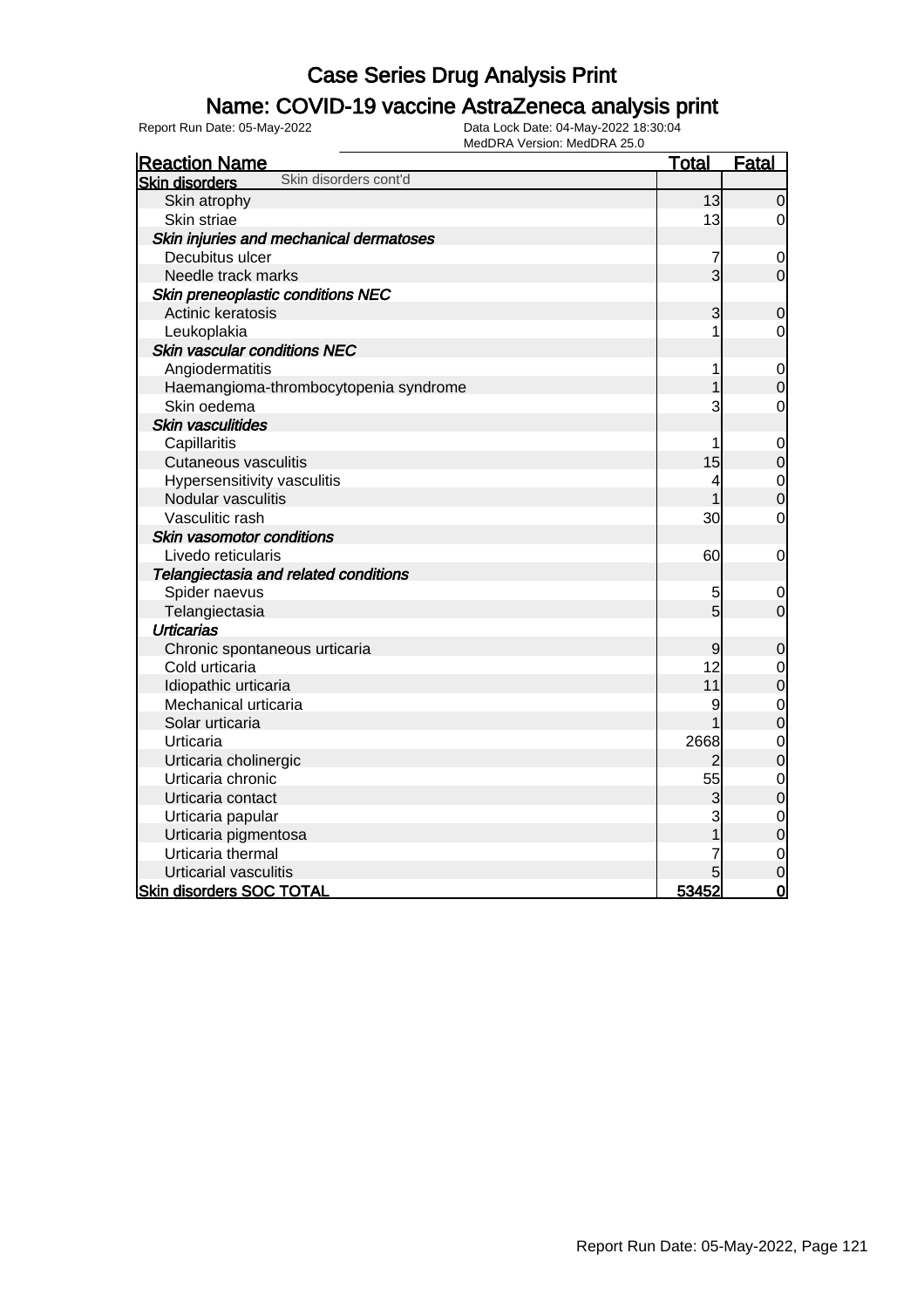### Name: COVID-19 vaccine AstraZeneca analysis print

| <b>Reaction Name</b>                                    | <u>Total</u>   | <b>Fatal</b>   |
|---------------------------------------------------------|----------------|----------------|
| Social circumstances                                    |                |                |
| Age related issues                                      |                |                |
| Childhood                                               | 1              | 0              |
| Life expectancy shortened                               | $\overline{c}$ | $\overline{0}$ |
| Menarche                                                | 3              | 0              |
| Menopause                                               | 80             | 0              |
| Postmenopause                                           | 18             | 0              |
| Alcohol product use                                     |                |                |
| Alcoholic                                               | 4              | $\mathbf 0$    |
| <b>Crime victims</b>                                    |                |                |
| Victim of abuse                                         | 1              | $\mathbf 0$    |
| Criminal activity                                       |                |                |
| <b>Chemical submission</b>                              |                | 0              |
| Verbal abuse                                            | 1              | 0              |
| <b>Dependents</b>                                       |                |                |
| Sick relative                                           | 1              | 0              |
| Dietary and nutritional issues                          |                |                |
| Inadequate diet                                         | 1              | $\overline{0}$ |
| Kosher diet                                             |                | 0              |
| <b>Disability issues</b>                                |                |                |
| Bedridden                                               | 102            | 0              |
| Breast prosthesis user                                  | $\mathbf 2$    | 0              |
| Corrective lens user                                    |                | 0              |
| Dependence on oxygen therapy                            |                | 0              |
| <b>Disability</b>                                       | 10             | 0              |
| Hearing aid user                                        | 3              | 0              |
| Hearing disability                                      | $\overline{2}$ | 0              |
| Housebound                                              | 4              | 0              |
| Immobile                                                | 58             | 0              |
| Immobilisation prolonged                                | 4              | 0              |
| Impaired driving ability                                | 8              | 0              |
| Impaired work ability                                   | 41             | 0              |
| Loss of personal independence in daily activities       | 14             | 0              |
| Mental disability                                       | 1              | 0              |
| Paralytic disability                                    |                | 0              |
| Physical disability                                     | 5              | 0              |
| Sight disability                                        | 27             | $\overline{0}$ |
| Sitting disability                                      | 4              | $\overline{0}$ |
| Walking aid user                                        |                | $\mathbf 0$    |
| Walking disability                                      | 12             | 0              |
| Wheelchair user                                         | 4              | $\mathbf 0$    |
| <b>Educational issues</b>                               |                |                |
| <b>Educational problem</b>                              | 1              | 0              |
| Illiteracy                                              | 4              | 0              |
| <b>Employment issues</b>                                |                |                |
| Job dissatisfaction                                     | 3              | 0              |
| Retirement                                              | $\overline{5}$ | 0              |
| Stress at work                                          | $\overline{c}$ | $\mathbf 0$    |
| Unemployment                                            | $\overline{1}$ | $\mathbf 0$    |
| <b>Family and partner issues</b>                        |                |                |
| Homosexual parent                                       |                | 0              |
| Partner stress                                          | 1              | 0              |
| Non-occupational and unspecified environmental problems |                |                |
| Food contamination                                      | 1              | $\overline{0}$ |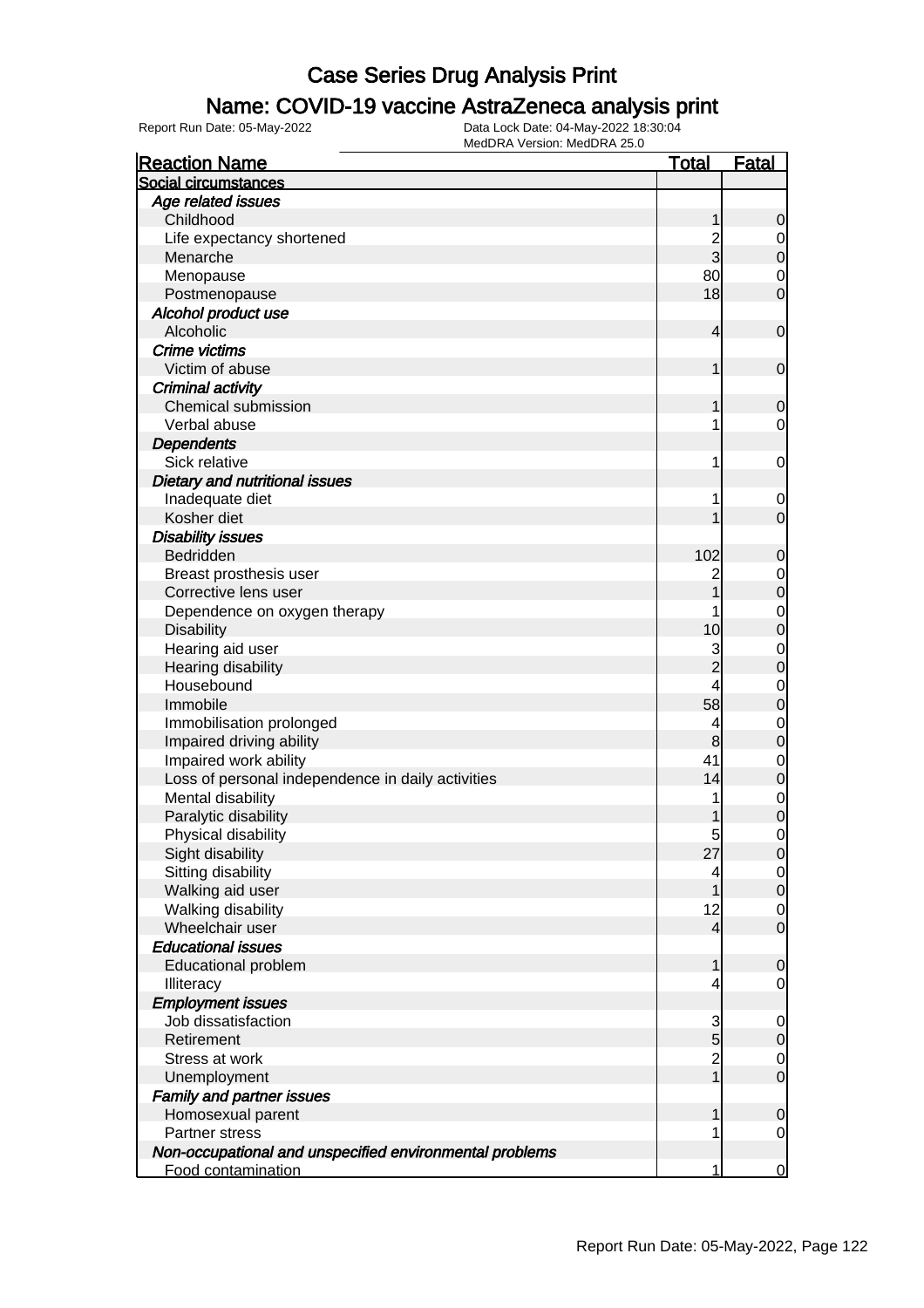### Name: COVID-19 vaccine AstraZeneca analysis print

| <b>Reaction Name</b>                            | <b>Total</b> | <b>Fatal</b>   |
|-------------------------------------------------|--------------|----------------|
| Social circumstances ocial circumstances cont'd |              |                |
| Water pollution                                 | 4            | $\Omega$       |
| Pregnancy related circumstances                 |              |                |
| <b>Breast feeding</b>                           | 9            | $\mathbf 0$    |
| <b>Sexuality issues</b>                         |              |                |
| Anal sex                                        |              | $\overline{0}$ |
| Homosexuality                                   |              | 0              |
| <b>Social issues NEC</b>                        |              |                |
| Blood donor                                     |              | 0              |
| Contraindication to medical treatment           |              | 0              |
| Contraindication to vaccination                 |              | 0              |
| Convalescent                                    |              | 0              |
| Hair dye user                                   |              | 0              |
| Impaired quality of life                        |              | 0              |
| Refusal of treatment by patient                 |              | 0              |
| Refusal of vaccination                          | 3            | 0              |
| Tanning                                         |              | 0              |
| Tattoo                                          |              | $\Omega$       |
| Tobacco use                                     |              |                |
| Non-tobacco user                                |              | 0              |
| Tobacco user                                    |              |                |
| Social circumstances SOC TOTAL                  | 483          | 0              |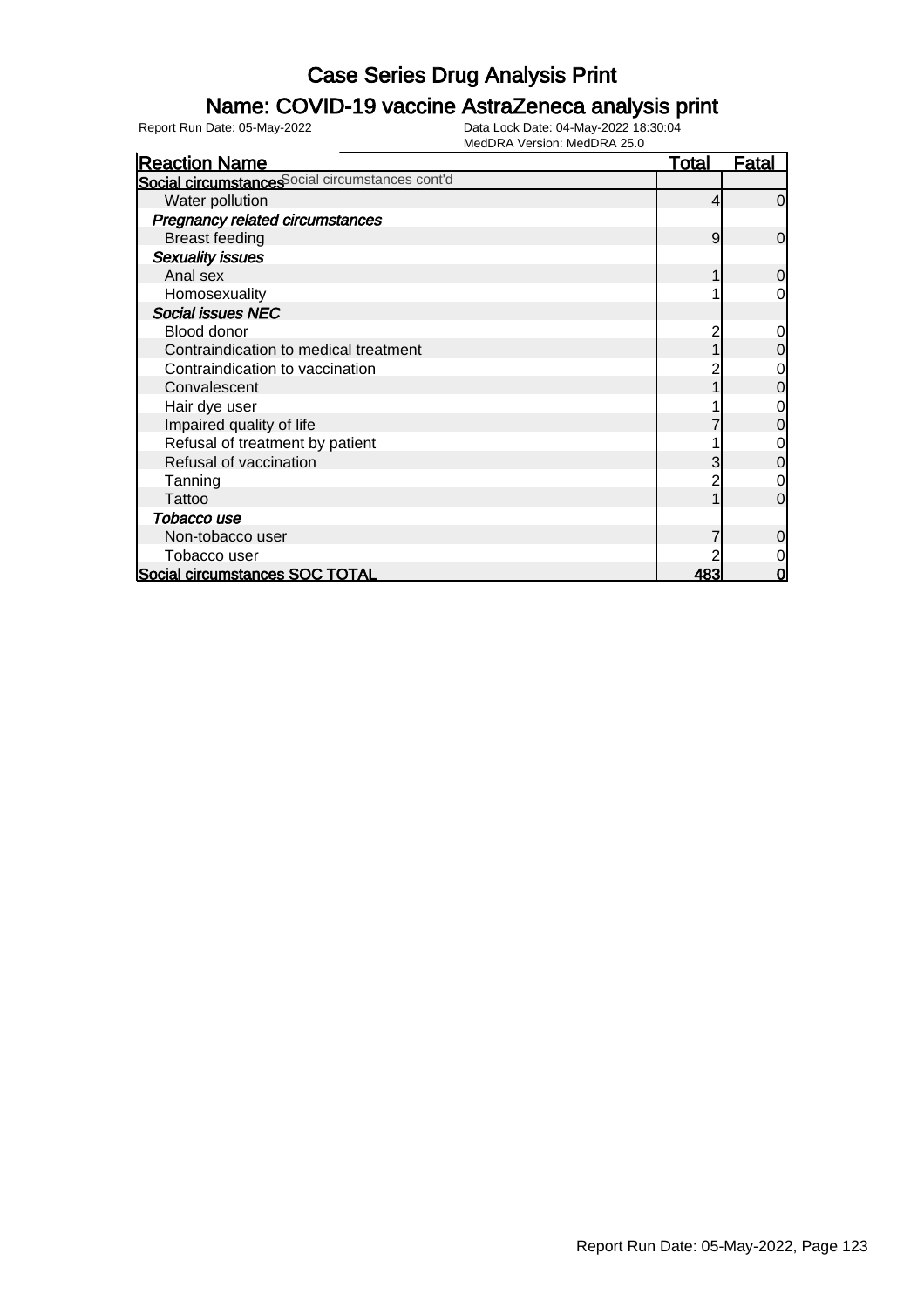#### Name: COVID-19 vaccine AstraZeneca analysis print

| <b>Reaction Name</b>                                      | <b>Total</b>                  | <b>Fatal</b>     |
|-----------------------------------------------------------|-------------------------------|------------------|
| Surgical & medical procedures                             |                               |                  |
| Adrenal gland therapeutic procedures                      |                               |                  |
| Adrenalectomy                                             | 1                             | $\mathbf 0$      |
| Anaesthesia and allied procedures                         |                               |                  |
| Local anaesthesia                                         | 3                             | 0                |
| Nerve block                                               | 5                             | 0                |
| Analgesia supportive care                                 |                               |                  |
| Analgesic therapy                                         | $\overline{2}$                | 0                |
| Antiinfective therapies                                   |                               |                  |
| Antibiotic therapy                                        | $\overline{c}$                | 0                |
| COVID-19 treatment                                        | 7                             | $\mathbf 0$      |
| Arterial therapeutic procedures (excl aortic)             |                               |                  |
| Cerebral revascularisation                                | 1                             | $\overline{0}$   |
| Coronary artery bypass                                    | $\overline{2}$                | 0                |
| Autonomic nerve therapeutic procedures                    |                               |                  |
| Vagotomy                                                  | 3                             | 0                |
| Biliary tract and gallbladder therapeutic procedures      |                               |                  |
| Cholecystectomy                                           | 1                             | 0                |
| Cholelithotomy                                            |                               | $\overline{0}$   |
| <b>Blood and blood product treatment</b>                  |                               |                  |
| Photopheresis                                             | 1                             | 0                |
| Transfusion                                               | 1                             | 0                |
| <b>Breast therapeutic procedures NEC</b>                  |                               |                  |
| Axillary lymphadenectomy                                  | 1                             | 0                |
| Bronchial and pulmonary therapeutic procedures            |                               |                  |
| Airway secretion clearance therapy                        | 1                             | 0                |
| Antitussive therapy                                       |                               | $\overline{0}$   |
| Cardiac device therapeutic procedures                     |                               |                  |
| Cardiac pacemaker insertion                               | 2                             | 0                |
| Pacemaker generated rhythm                                | 1                             | 0                |
| Cardiac therapeutic procedures NEC                        |                               |                  |
| Cardiac operation                                         | 1                             | 0                |
| Pericardial excision                                      | $\overline{2}$                | $\mathbf 0$      |
| Cardiac valve therapeutic procedures                      |                               |                  |
| Aortic valve replacement                                  | 1                             | 0                |
| Heart valve replacement                                   | 1                             | 0                |
| <b>Chemotherapies</b>                                     |                               |                  |
| Chemotherapy toxicity attenuation                         | 1                             | 0                |
| Contraceptive methods female                              |                               |                  |
| Contraception                                             | 3                             | 0                |
| Contraceptive diaphragm                                   | $\overline{3}$                | $\mathbf 0$      |
| Intrauterine contraception                                | 1                             | $\overline{0}$   |
| Oral contraception                                        | $\overline{2}$                | $\mathbf 0$      |
| Corneal and scleral therapeutic procedures                |                               |                  |
| Corneal transplant                                        | $\overline{2}$                | $\mathbf 0$      |
| Dental and gingival therapeutic procedures<br>Dental care |                               |                  |
| Tooth extraction                                          | 1                             | 0                |
| <b>Tooth restoration</b>                                  | 4<br>$\overline{\mathcal{L}}$ | 0<br>$\mathbf 0$ |
|                                                           |                               |                  |
| Dietary and nutritional therapies<br>Fluid replacement    | 1                             | $\mathbf 0$      |
| Gluten free diet                                          | 1                             | 0                |
| Medical diet                                              | 6                             | $\mathbf 0$      |
| Mineral supplementation                                   | 1                             | 0                |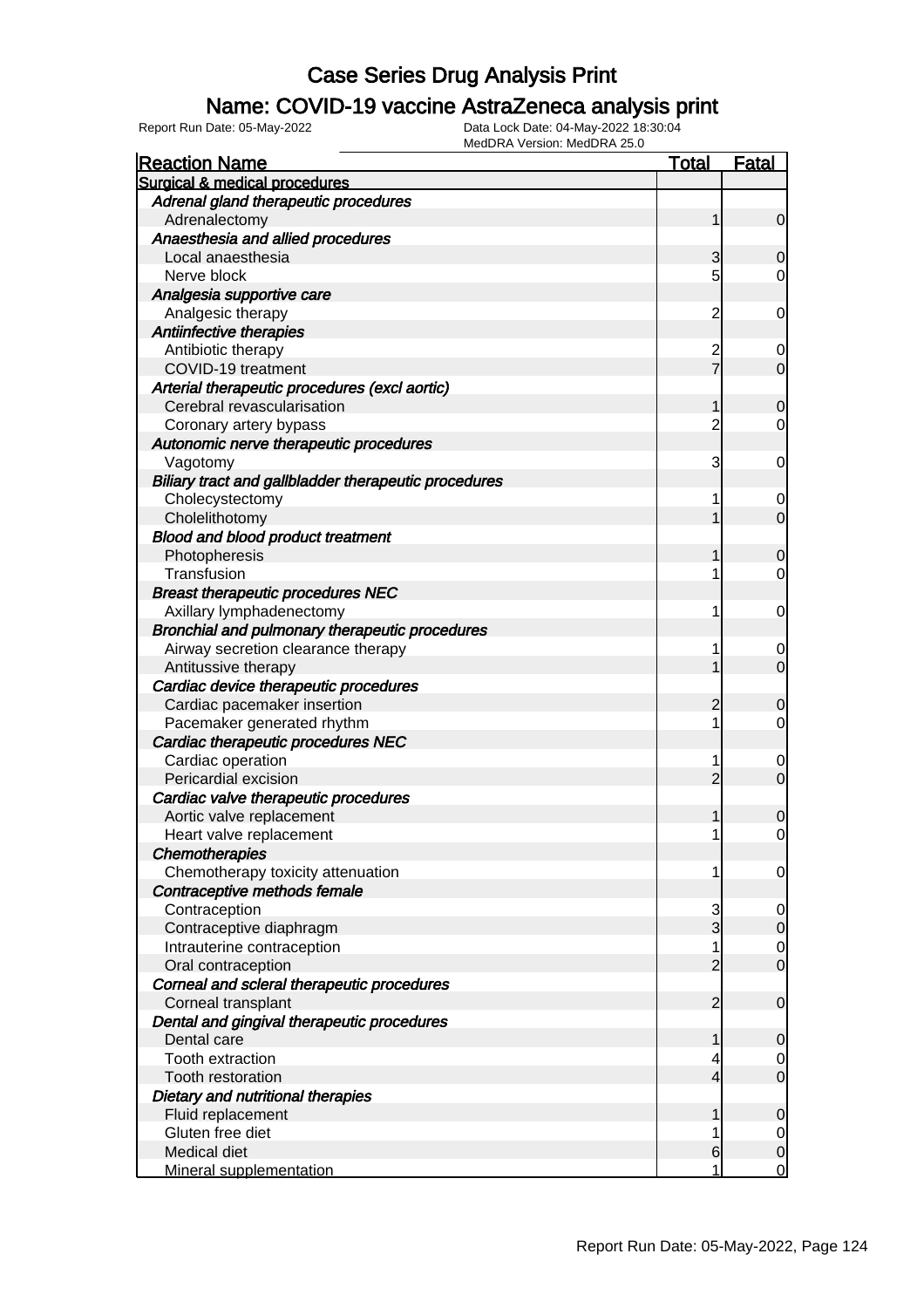### Name: COVID-19 vaccine AstraZeneca analysis print

| MEUDRA VEISION. MEUDRA 23.0<br><b>Reaction Name</b>                  | <u>Total</u>                     | <b>Fatal</b>        |
|----------------------------------------------------------------------|----------------------------------|---------------------|
| Surgical & medical proceeder esmedical procedures cont'd             |                                  |                     |
| Nothing by mouth order<br><b>External ear therapeutic procedures</b> | 8                                | $\mathbf 0$         |
| Cerumen removal                                                      | $\overline{2}$                   | $\mathbf 0$         |
| Eye therapeutic procedures NEC                                       |                                  |                     |
| Eye irrigation                                                       | $\overline{4}$                   | $\mathbf 0$         |
| <b>Facial therapeutic procedures</b>                                 |                                  |                     |
| <b>Face lift</b>                                                     | 3                                | $\mathbf 0$         |
| Fallopian tube therapeutic procedures                                |                                  |                     |
| Fallopian tube operation                                             | 1                                | $\mathbf 0$         |
| <b>Fascial and bursal therapeutic procedures</b>                     |                                  |                     |
| Bursa removal                                                        | 1                                | $\mathbf 0$         |
| Fertility and fertilisation interventions female                     |                                  |                     |
| Ovulation induction                                                  | 2                                | $\mathbf 0$         |
| Gastric therapeutic procedures                                       |                                  |                     |
| Antacid therapy                                                      | 1                                | $\mathbf 0$         |
| Gastrointestinal therapeutic procedures NEC                          |                                  |                     |
| Intestinal resection                                                 |                                  | $\overline{0}$      |
| Prophylaxis against gastrointestinal ulcer                           |                                  | 0                   |
| Prophylaxis of nausea and vomiting                                   | 28                               | $\overline{0}$      |
| Gynaecological therapeutic procedures NEC                            |                                  |                     |
| Gynaecological disorder prophylaxis                                  | 1                                | 0                   |
| Menstrual cycle management                                           | 4                                | 0                   |
| Haematological therapeutic procedures NEC                            |                                  |                     |
| Anticoagulant therapy                                                |                                  |                     |
| Haemofiltration                                                      | $\overline{c}$<br>$\overline{1}$ | 0<br>$\overline{0}$ |
| Thrombosis prophylaxis                                               | 2                                | 0                   |
| Head, neck and oral cavity therapeutic procedures NEC                |                                  |                     |
| Neck lift                                                            | 1                                | 0                   |
| Hormonal therapeutic procedures NEC                                  |                                  |                     |
| Hormone replacement therapy                                          | 6                                | 0                   |
| Hormone therapy                                                      | 9                                | 0                   |
| Steroid therapy                                                      |                                  | 0                   |
| <b>Immunisations</b>                                                 |                                  |                     |
| COVID-19 immunisation                                                | 221                              | 0                   |
| Immunisation                                                         | 118                              | $\Omega$            |
| Influenza immunisation                                               |                                  | $\overline{0}$      |
| Tuberculosis immunisation                                            |                                  | $\overline{0}$      |
| Induced abortions                                                    |                                  |                     |
| Abortion induced                                                     |                                  | $\mathbf 0$         |
| Iris and ciliary body therapeutic procedures                         |                                  |                     |
| Pupil constriction procedure                                         |                                  | $\mathbf 0$         |
| Joint therapeutic procedures                                         |                                  |                     |
| Hip surgery                                                          |                                  | 0                   |
| Joint injection                                                      | 6                                | $\mathbf{0}$        |
| Joint stabilisation                                                  | $\overline{c}$                   | $\overline{0}$      |
| Knee operation                                                       | $\frac{2}{3}$                    | $\mathbf 0$         |
| Shoulder operation                                                   |                                  | 0                   |
| Large intestine therapeutic procedures                               |                                  |                     |
| Appendicectomy                                                       | 8                                | 0                   |
| Colectomy                                                            | 2                                | 0                   |
| Limb therapeutic procedures                                          |                                  |                     |
| Arm amputation                                                       | 1                                | 0                   |
| Foot amputation                                                      | 2                                | $\Omega$            |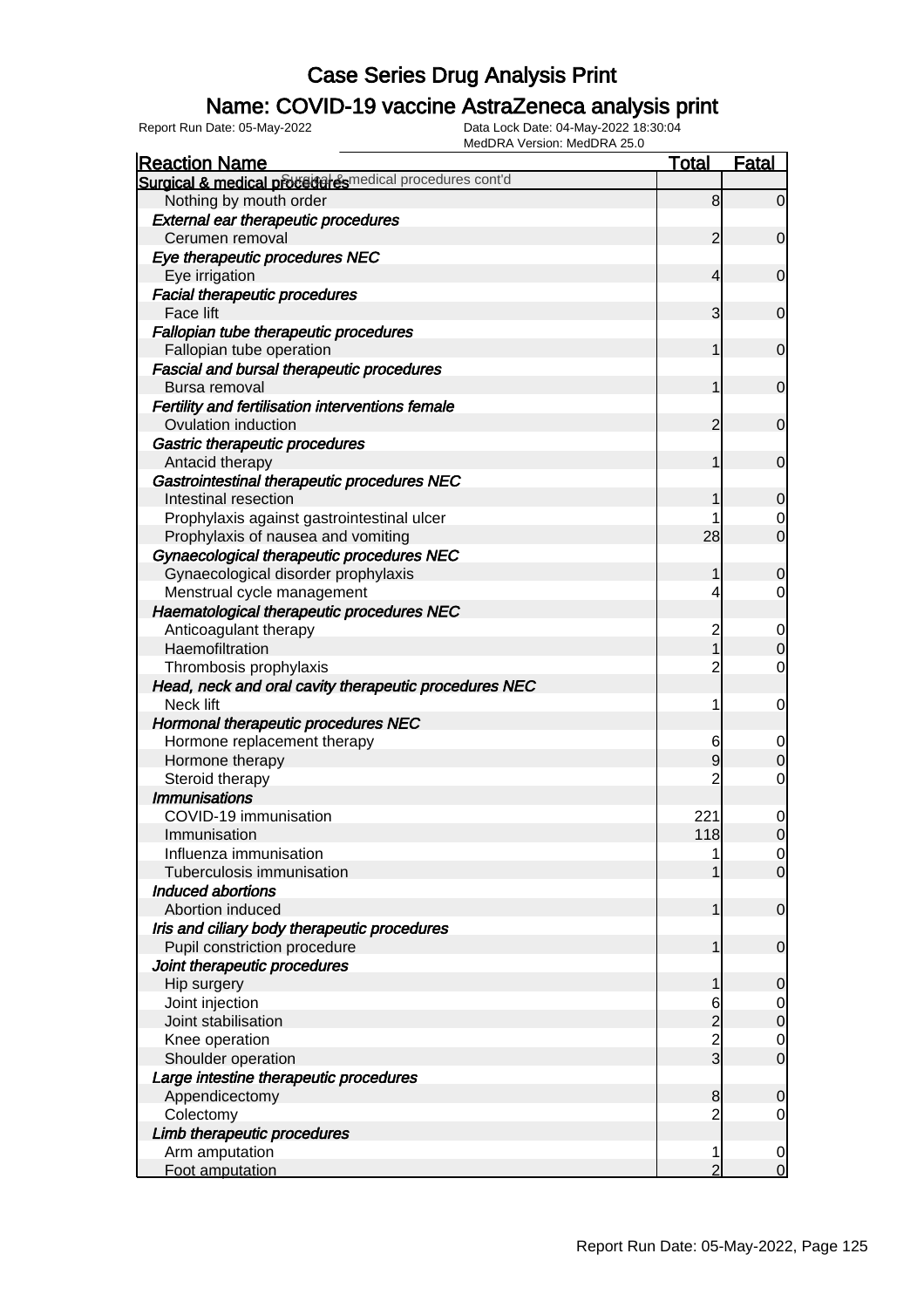### Name: COVID-19 vaccine AstraZeneca analysis print

| <b>Reaction Name</b>                                    | <b>Total</b>   | <b>Fatal</b>   |
|---------------------------------------------------------|----------------|----------------|
| Surgical & medical proceed esmedical procedures cont'd  |                |                |
| Leg amputation                                          | 6              | 0              |
| Limb immobilisation                                     | 28             | $\mathbf 0$    |
| Limb operation                                          | 16             | 0              |
| Limb reattachment surgery                               | 1              | $\mathbf 0$    |
| Toe amputation                                          | 5              | $\mathbf 0$    |
| <b>Mastectomies</b>                                     |                |                |
| Breast conserving surgery                               | $\overline{c}$ | 0              |
| Muscle therapeutic procedures                           |                |                |
| Muscle relaxant therapy                                 | 3              | 0              |
| Nail therapeutic procedures                             |                |                |
| Nail operation                                          | $\overline{c}$ | 0              |
| Nasal therapeutic procedures                            |                |                |
| Nasal irrigation                                        | 1              | 0              |
| Nervous system therapeutic procedures NEC               |                |                |
| Central nervous system stimulation                      | 3              | 0              |
| Multiple sclerosis relapse prophylaxis                  | $\overline{2}$ | $\mathbf 0$    |
| Neurological rehabilitation                             | 1              | $\mathbf 0$    |
| Orbit and globe therapeutic procedures                  |                |                |
| Eye muscle operation                                    | 1              | 0              |
| <b>Patient positioning</b>                              |                |                |
| Prone position                                          | 1              | 0              |
| Peripheral nerve therapeutic procedures                 |                |                |
| Carpal tunnel decompression                             | 1              | 0              |
| Phototherapies                                          |                |                |
| UV light therapy                                        | 1              | 0              |
| Prophylactic procedures NEC                             |                |                |
| Anaphylaxis prophylaxis                                 | 3              | 0              |
| Reproductive system disorder prophylaxis                |                | $\overline{0}$ |
| <b>Psychiatric therapies</b>                            |                |                |
| Antidepressant therapy                                  | 1              | $\mathbf 0$    |
| Psychotherapy                                           | 1              | $\overline{0}$ |
| Renal therapeutic procedures                            |                |                |
| <b>Dialysis</b>                                         | 1              | 0              |
| Respiratory tract therapeutic procedures NEC            |                |                |
| Asthma prophylaxis                                      | 1              | $\overline{0}$ |
| Respiratory therapy                                     | 1              | $\overline{0}$ |
| Skin and subcutaneous tissue therapeutic procedures NEC |                |                |
| Dermal filler injection                                 | 1              | $\mathbf 0$    |
| <b>Skin lesion excisions</b>                            |                |                |
| Skin neoplasm excision                                  | 1              | $\mathbf 0$    |
| Tattoo excision                                         |                | $\overline{0}$ |
| Skull and brain therapeutic procedures                  |                |                |
| <b>Brain operation</b>                                  | 1              | 0              |
| Small intestine therapeutic procedures                  |                |                |
| lleostomy                                               | 3              | 0              |
| Spine and spinal cord therapeutic procedures            |                |                |
| Spinal operation                                        | 1              | 0              |
| Spinal rod insertion                                    |                | $\mathbf 0$    |
| <b>Testicular and scrotal therapeutic procedures</b>    |                |                |
| <b>Testes exploration</b>                               | 1              | $\mathbf 0$    |
| Therapeutic bladder catheterisation                     |                |                |
| <b>Bladder catheterisation</b>                          | 1              | $\mathbf 0$    |
| <b>Therapeutic procedures NEC</b>                       |                |                |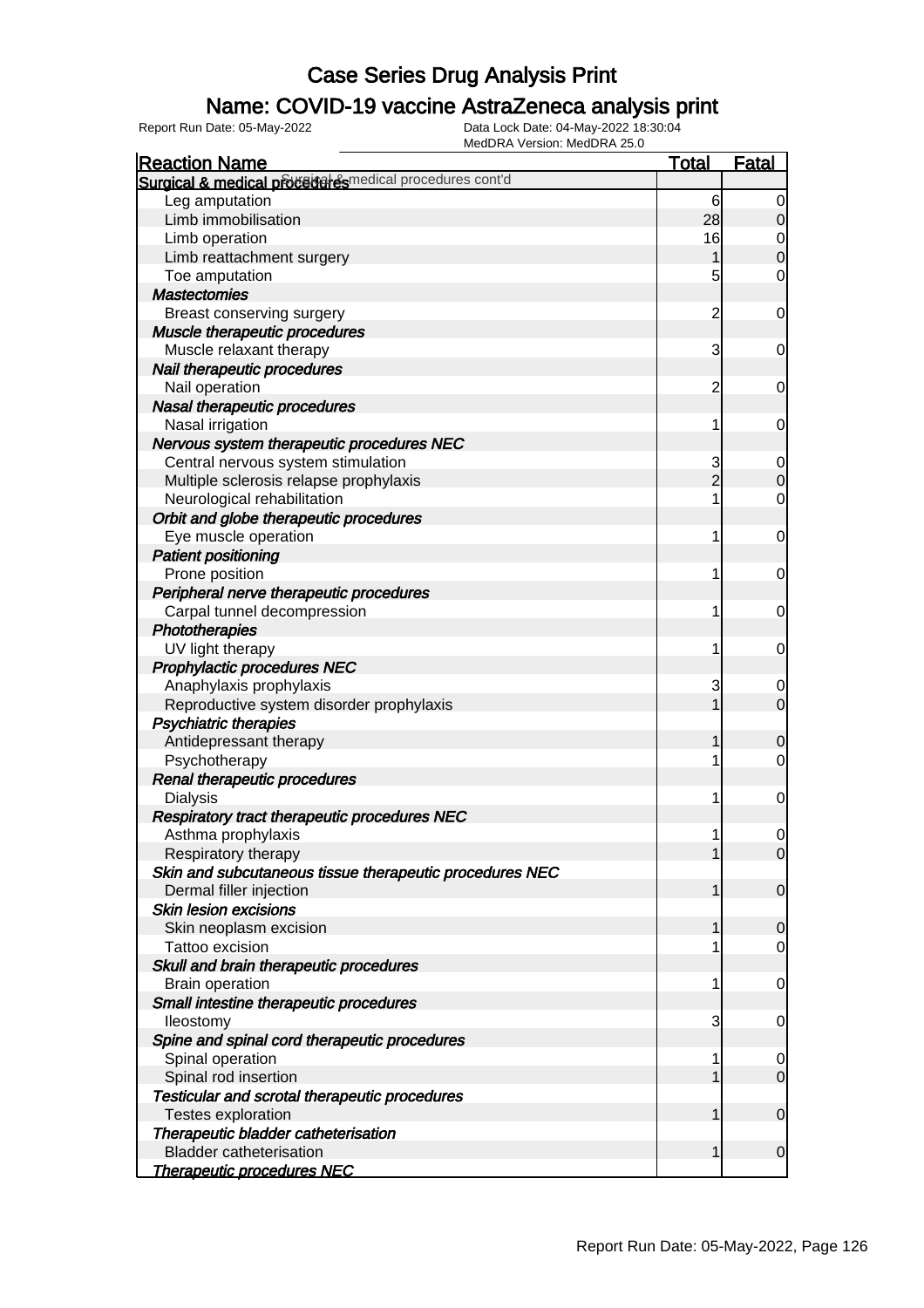### Name: COVID-19 vaccine AstraZeneca analysis print

| <b>Reaction Name</b>                                     | <u>Total</u>   | <b>Fatal</b>     |
|----------------------------------------------------------|----------------|------------------|
| Surgical & medical proceeder esmedical procedures cont'd |                |                  |
| Anaphylaxis treatment                                    | 4              | $\mathbf 0$      |
| Antiallergic therapy                                     | 1              | $\mathbf 0$      |
| Bed rest                                                 | 26             | $\mathbf 0$      |
| Catheter management                                      |                | $\mathbf 0$      |
| Catheter placement                                       |                | $\mathbf 0$      |
| Continuous passive motion machine therapy                |                | $\mathbf{0}$     |
| Fatigue management                                       |                | $\overline{0}$   |
| Heat therapy                                             | 3              | $\mathbf{0}$     |
| Hospitalisation                                          | 30             | $\overline{0}$   |
| Immobilisation bandage                                   |                | $\mathbf{0}$     |
| Injection                                                | 54             | $\overline{0}$   |
| Interchange of vaccine products                          | 93             | $\mathbf{0}$     |
| Localised alternating hot and cold therapy               | 6              | $\overline{0}$   |
| Magnetic therapy                                         |                | $\mathbf{0}$     |
| Manipulation                                             | 1              | $\overline{0}$   |
| Mass excision                                            | 10             | $\mathbf{0}$     |
| <b>Medication dilution</b>                               | 3              | $\overline{0}$   |
| Occupational therapy                                     |                | $\mathbf{0}$     |
| Physical fitness training                                | 4              | $\overline{0}$   |
| Physiotherapy                                            | 1              | $\mathbf{0}$     |
| Product used for unknown indication                      | 2              | $\overline{0}$   |
| Promotion of wound healing                               |                | $\mathbf{0}$     |
| Self-medication                                          |                | $\overline{0}$   |
| Smoking cessation therapy                                |                | $\mathbf{0}$     |
| Specialist consultation                                  |                | $\overline{0}$   |
| Stoma care                                               |                | $\mathbf{0}$     |
| Surgery                                                  | 2              | $\overline{0}$   |
| Therapeutic hypothermia                                  | $\overline{2}$ | $\mathbf{0}$     |
| Therapy change                                           | $_3^-$         | $\overline{0}$   |
| Transgender operation                                    | 1              | $\mathbf{0}$     |
| Tumour excision                                          | 1              | $\mathbf 0$      |
| Wound treatment                                          | 1              | $\mathbf 0$      |
| Tonsillar therapeutic procedures                         |                |                  |
| Tonsillectomy                                            | 1              | 0                |
| <b>Tracheal therapeutic procedures</b>                   |                |                  |
| Tracheostomy                                             | 1              | $\overline{0}$   |
| <b>Tumour vaccine therapies</b>                          |                |                  |
| Tumour vaccine therapy                                   | 1              | $\mathbf 0$      |
| Uterine therapeutic procedures                           |                |                  |
| <b>Endometrial ablation</b>                              | 6              | $\overline{0}$   |
| Hysterectomy                                             | 1              | $\boldsymbol{0}$ |
| Uterine dilation and evacuation                          | 1              | $\mathbf 0$      |
| Vascular therapeutic procedures NEC                      |                |                  |
| Clamping of blood vessel                                 | 1              | $\mathbf 0$      |
| Thrombectomy                                             | 3              | $\mathbf 0$      |
| Thromboembolectomy                                       | 1              | $\overline{0}$   |
| Thrombolysis                                             | $\overline{c}$ | $\boldsymbol{0}$ |
| Vascular graft                                           | 1              | $\mathbf 0$      |
| Venous therapeutic procedures                            |                |                  |
| Phlebotomy                                               | 2              | 0                |
| Surgical & medical procedures SOC TOTAL                  | 900            | $\mathbf 0$      |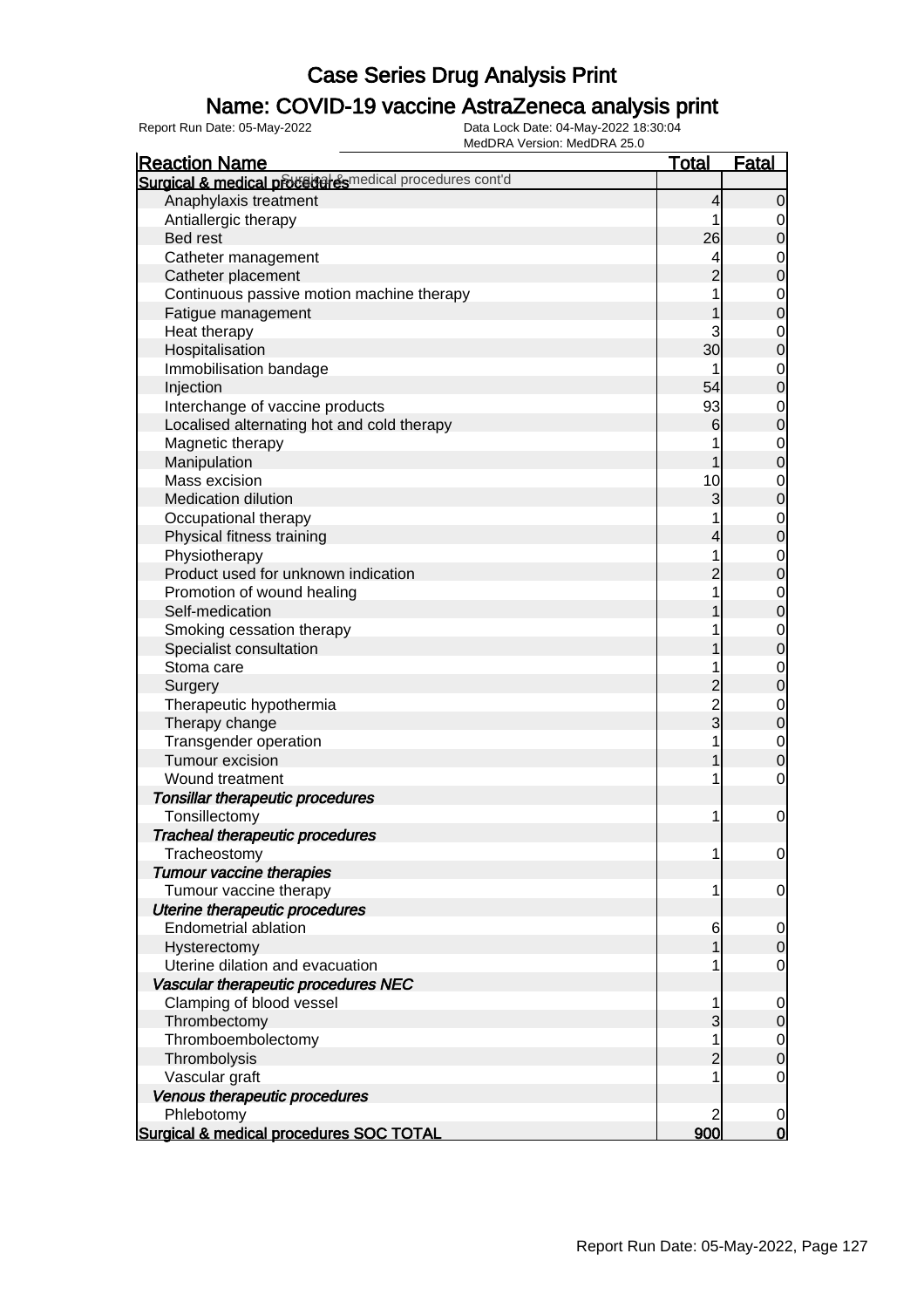#### Name: COVID-19 vaccine AstraZeneca analysis print

| <b>Reaction Name</b>                        | <u>Total</u>            | <b>Fatal</b>   |
|---------------------------------------------|-------------------------|----------------|
| <b>Vascular disorders</b>                   |                         |                |
| Accelerated and malignant hypertension      |                         |                |
| Accelerated hypertension                    |                         | 0              |
| Hypertensive crisis                         | 16                      |                |
| Hypertensive emergency                      | $\overline{c}$          | 0              |
| Hypertensive urgency                        | 4                       | 0              |
| Malignant hypertension                      |                         | 0              |
| Tyramine reaction                           |                         | 0              |
| Aneurysms and dissections non-site specific |                         |                |
| Aneurysm                                    | 18                      |                |
| Aneurysm ruptured                           |                         | 0              |
| Artery dissection                           | 4                       | 0              |
| Venous aneurysm                             |                         | 0              |
| Aortic aneurysms and dissections            |                         |                |
| Acute aortic syndrome                       |                         | 0              |
| Aortic aneurysm                             |                         |                |
| Aortic aneurysm rupture                     |                         |                |
| Aortic dissection                           | 4                       |                |
| Aortic intramural haematoma                 |                         | 0              |
| Penetrating aortic ulcer                    |                         | 0              |
| Aortic embolism and thrombosis              |                         |                |
| Aortic embolus                              | 24                      |                |
| Aortic thrombosis                           | 14                      | 3              |
| Aortic infections and inflammations         |                         |                |
| Aortitis                                    | 3                       | 0              |
| Aortic necrosis and vascular insufficiency  |                         |                |
| Aortic arteriosclerosis                     | 2                       | 0              |
| Aortic occlusion                            | 1                       | 0              |
| Aortic stenosis                             | 5                       | 0              |
| Arterial infections and inflammations       |                         |                |
| Arteritis                                   | 6                       | 0              |
| Giant cell arteritis                        | 65                      | 0              |
| <b>Blood pressure disorders NEC</b>         |                         |                |
| Blood pressure fluctuation                  | 26                      | 0              |
| Labile blood pressure                       | 5                       | 0              |
| Bruising, ecchymosis and purpura            |                         |                |
| Achenbach syndrome                          | 10                      | 0              |
| Circulatory collapse and shock              |                         |                |
| Circulatory collapse                        | 139                     | $\overline{2}$ |
| Distributive shock                          | $\overline{\mathbf{c}}$ | $\mathbf 0$    |
| Hypoperfusion                               | $\overline{2}$          | $\mathbf 0$    |
| Hypovolaemic shock                          | 1                       | $\mathbf 0$    |
| Neurogenic shock                            | 10                      | $\mathbf 0$    |
| Peripheral circulatory failure              | 4                       | $\mathbf 0$    |
| Shock                                       | 60                      |                |
| Shock haemorrhagic                          | 1                       | 0              |
| Shock symptom                               | 6                       | 0              |
| <b>Haemorrhages NEC</b>                     |                         |                |
| Bloody discharge                            | 18                      | 0              |
| Haematoma                                   | 118                     | $\mathbf 0$    |
| Haemorrhage                                 | 1490                    | $\overline{2}$ |
| Internal haemorrhage                        | 31                      | $\mathbf 0$    |
| Venous haemorrhage                          | 10                      | $\mathbf 0$    |
| <u>Lymphangiopathies</u>                    |                         |                |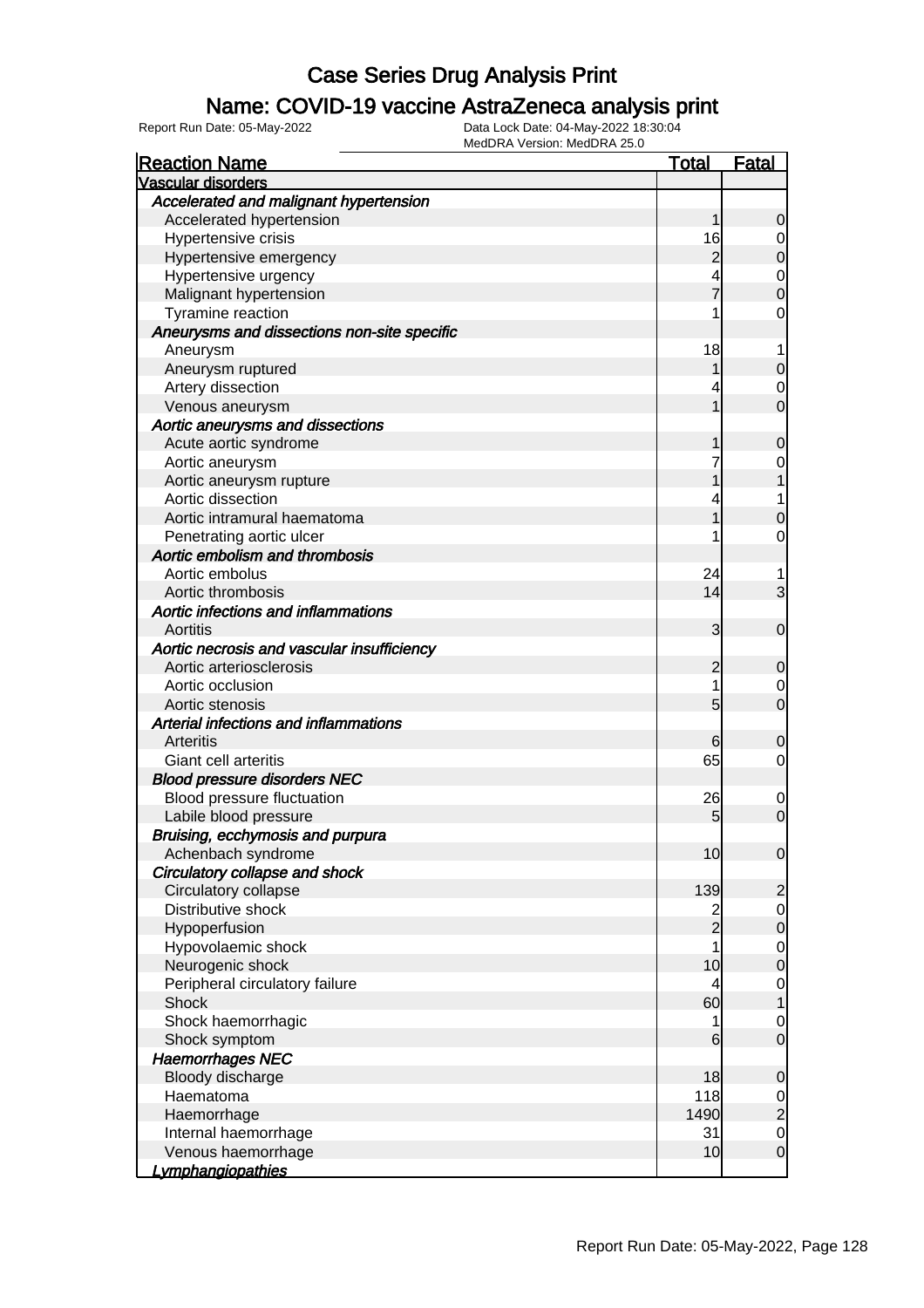### Name: COVID-19 vaccine AstraZeneca analysis print

| <b>Reaction Name</b>                                      | <b>Total</b>   | <b>Fatal</b>                          |
|-----------------------------------------------------------|----------------|---------------------------------------|
| Vascular disorders Vascular disorders cont'd              |                |                                       |
| Lymphangiopathy                                           | $\overline{c}$ | 0                                     |
| Lymphocele                                                | $\overline{2}$ | $\overline{0}$                        |
| Lymphorrhoea                                              | $\overline{1}$ | $\overline{O}$                        |
| Lymphoedemas                                              |                |                                       |
| Lymphoedema                                               | 80             | $\mathbf 0$                           |
| Non-site specific embolism and thrombosis                 |                |                                       |
| Air embolism                                              |                | $\mathbf 0$                           |
| Arterial thrombosis                                       | 32             | $\mathbf{1}$                          |
| Atheroembolism                                            | 1              |                                       |
| Embolism                                                  | 256            | $\begin{array}{c} 0 \\ 3 \end{array}$ |
| Embolism arterial                                         | 4              |                                       |
| Embolism venous                                           | 13             | $\overline{1}$                        |
| Microembolism                                             | 3              | $\mathbf 0$                           |
| Paradoxical embolism                                      |                | $\mathbf{0}$                          |
| Post thrombotic syndrome                                  | 4              | $\overline{0}$                        |
| Thrombophlebitis migrans                                  | $\overline{2}$ | 0                                     |
| Thrombosis                                                | 1955           | 40                                    |
| Venous thrombosis                                         | 40             | $\overline{0}$                        |
| Non-site specific necrosis and vascular insufficiency NEC |                |                                       |
| Arterial occlusive disease                                | 17             | $\mathbf 0$                           |
| Arterial spasm                                            | $\overline{c}$ | $\pmb{0}$                             |
| Arterial stenosis                                         | $\overline{2}$ |                                       |
| Arteriosclerosis                                          | 10             | $\begin{matrix}0\\0\end{matrix}$      |
| Haemorrhagic infarction                                   | 1              |                                       |
| Infarction                                                | 15             | $\begin{matrix} 0 \\ 0 \end{matrix}$  |
| Ischaemia                                                 | 17             |                                       |
| Peripheral venous disease                                 | 11             | $\begin{matrix} 0 \\ 0 \end{matrix}$  |
| Vascular compression                                      | $\overline{2}$ |                                       |
| Vascular occlusion                                        | $\overline{3}$ | $\begin{matrix} 0 \\ 0 \end{matrix}$  |
|                                                           | 13             |                                       |
| Vasospasm<br>Venous occlusion                             | 1              | $\overline{0}$<br>$\overline{0}$      |
|                                                           |                |                                       |
| Non-site specific vascular disorders NEC                  |                |                                       |
| Angiopathy                                                | 7              | $\mathbf 0$                           |
| Arterial rupture                                          | 1              | $\begin{matrix} 0 \\ 0 \end{matrix}$  |
| Capillary disorder                                        | $\overline{c}$ |                                       |
| Capillary fragility                                       | 12             | $\overline{0}$                        |
| <b>Collateral circulation</b>                             | 1              | 0                                     |
| Haemodynamic instability                                  | 4              | $\overline{0}$                        |
| Hyperaemia                                                | $\overline{c}$ | $\mathbf 0$                           |
| Neovascularisation                                        | 1              | $\overline{0}$                        |
| Superficial vein prominence                               | 10             | $\pmb{0}$                             |
| Vascular fragility                                        |                | $\overline{0}$                        |
| Vascular pain                                             | 138            | $\pmb{0}$                             |
| Vascular rupture                                          | 2              | $\overline{0}$                        |
| Vascular wall discolouration                              | 1              | $\pmb{0}$                             |
| Vasodilatation                                            | 127            | $\overline{0}$                        |
| Vein collapse                                             | $\overline{c}$ | $\pmb{0}$                             |
| Vein discolouration                                       | 10             | $\overline{0}$                        |
| Vein disorder                                             | 26             | $\mathbf 0$                           |
| Vein rupture                                              | 17             | $\overline{0}$                        |
| Peripheral aneurysms and dissections                      |                |                                       |
| Peripheral artery aneurysm                                | $\overline{c}$ | $\overline{0}$                        |
| Peripheral embolism and thrombosis                        |                |                                       |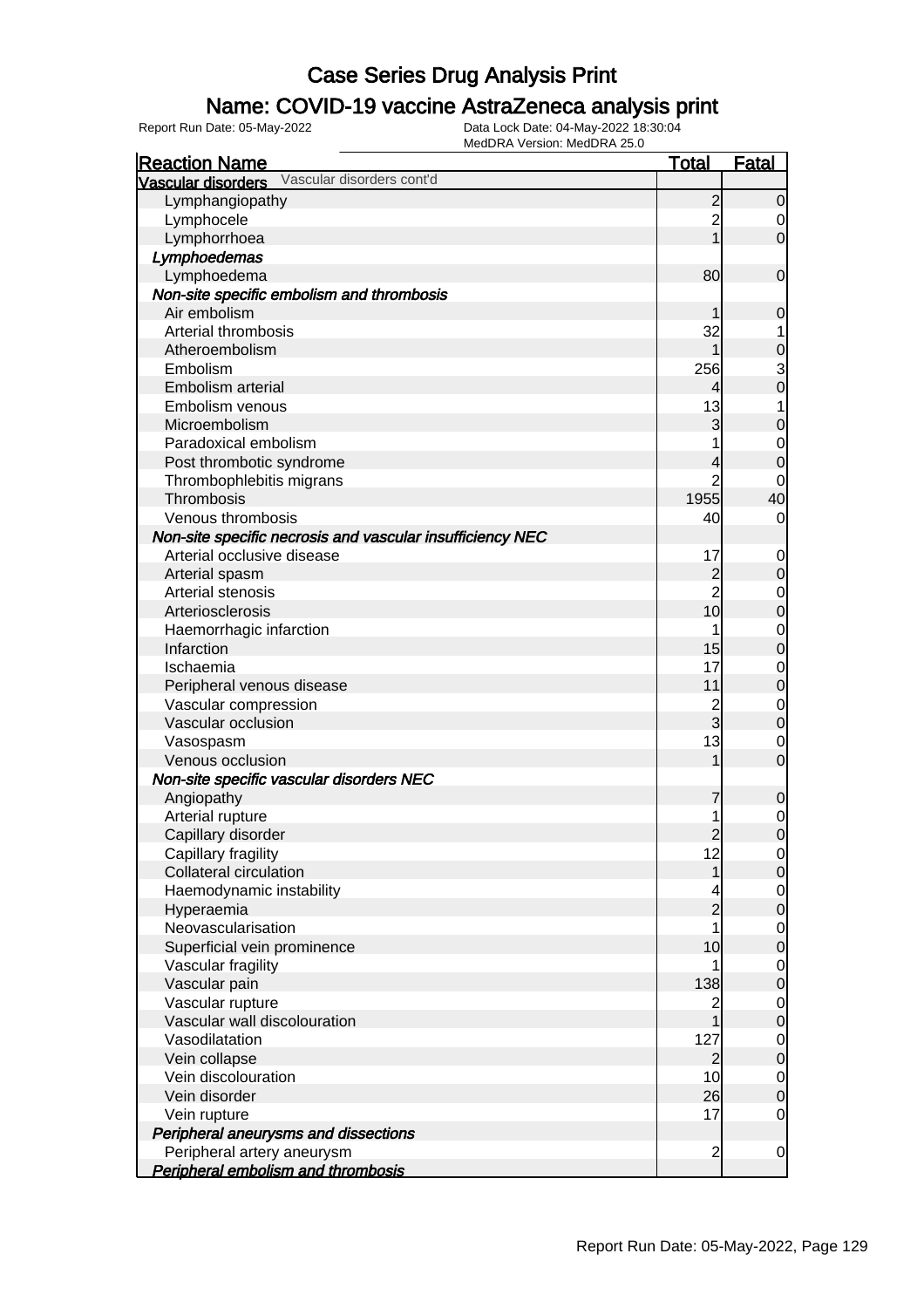### Name: COVID-19 vaccine AstraZeneca analysis print

| <b>Reaction Name</b>                                             | <b>Total</b>   | <b>Fatal</b>        |
|------------------------------------------------------------------|----------------|---------------------|
| Vascular disorders cont'd<br>Vascular disorders                  |                |                     |
| Axillary vein thrombosis                                         | $\overline{2}$ | 0                   |
| Blue toe syndrome                                                | 41             | 0                   |
| Deep vein thrombosis                                             | 1304           | 10                  |
| Femoral artery embolism                                          | $\mathbf{2}$   | $\mathbf 0$         |
| Iliac artery embolism                                            | $\overline{2}$ | 0                   |
| Jugular vein thrombosis                                          | 31             | $\mathbf 0$         |
| Pelvic venous thrombosis                                         | 24             |                     |
| Peripheral artery thrombosis                                     | 21             | $\mathbf 0$         |
| Peripheral embolism                                              | 11             | 0                   |
| Peripheral vein thrombus extension                               |                | $\boldsymbol{0}$    |
| Subclavian artery embolism                                       | 3              | 0                   |
| Subclavian artery thrombosis                                     |                | $\boldsymbol{0}$    |
| Subclavian vein thrombosis                                       |                | 0                   |
| Superficial vein thrombosis                                      | 73             | $\boldsymbol{0}$    |
| Thrombophlebitis                                                 | 147            | 0                   |
| Venous thrombosis limb                                           | 7              | $\mathbf 0$         |
| Peripheral vascular disorders NEC                                |                |                     |
| Cyanosis                                                         | 119            | 0                   |
| Erythromelalgia                                                  | 8              | 0                   |
| Flushing                                                         | 721            | $\boldsymbol{0}$    |
| Hot flush                                                        | 2215           | 0                   |
| Peripheral vascular disorder                                     | 7              | $\overline{0}$      |
| Peripheral vasoconstriction, necrosis and vascular insufficiency |                |                     |
| Dry gangrene                                                     | $\overline{c}$ | $\mathbf 0$         |
| <b>Extremity necrosis</b>                                        | 3              | 0                   |
| Iliac artery occlusion                                           | $\overline{2}$ | $\boldsymbol{0}$    |
| Intermittent claudication                                        | 7              | 0                   |
| Ischaemic limb pain                                              | 5              | $\boldsymbol{0}$    |
| Jugular vein occlusion                                           | $\overline{c}$ | 0                   |
| May-Thurner syndrome                                             |                | $\boldsymbol{0}$    |
| Peripheral arterial occlusive disease                            | 5              | 0                   |
| Peripheral artery occlusion                                      | 10             | $\boldsymbol{0}$    |
| Peripheral coldness                                              | 1348           | $\mathbf 0$         |
| Peripheral ischaemia                                             | 36             | $\overline{c}$      |
| Poor peripheral circulation                                      | 60             | $\mathsf{O}\xspace$ |
| Raynaud's phenomenon                                             | 159            | $\overline{0}$      |
| <b>Phlebitis NEC</b>                                             |                |                     |
| <b>Phlebitis</b>                                                 | 67             | $\overline{0}$      |
| Phlebitis superficial                                            | 13             | $\overline{0}$      |
| Site specific embolism and thrombosis NEC                        |                |                     |
| Brachiocephalic vein thrombosis                                  | 1              | $\mathbf 0$         |
| Site specific necrosis and vascular insufficiency NEC            |                |                     |
| Superior vena cava syndrome                                      | 1              | 0                   |
| Site specific vascular disorders NEC                             |                |                     |
| Aortic dilatation                                                | 1              | 0                   |
| Aortic rupture                                                   |                | $\mathbf 0$         |
| Pallor                                                           | 436            | $\overline{0}$      |
| Plethoric face                                                   |                | $\mathbf 0$         |
| Varicose veins NEC                                               |                |                     |
| Bleeding varicose vein                                           | $\overline{2}$ | $\mathbf 0$         |
| Spider vein                                                      | 21             | 0                   |
| Varicophlebitis                                                  | 10             | $\mathbf 0$         |
| Varicose ulceration                                              | 1              | $\mathbf 0$         |